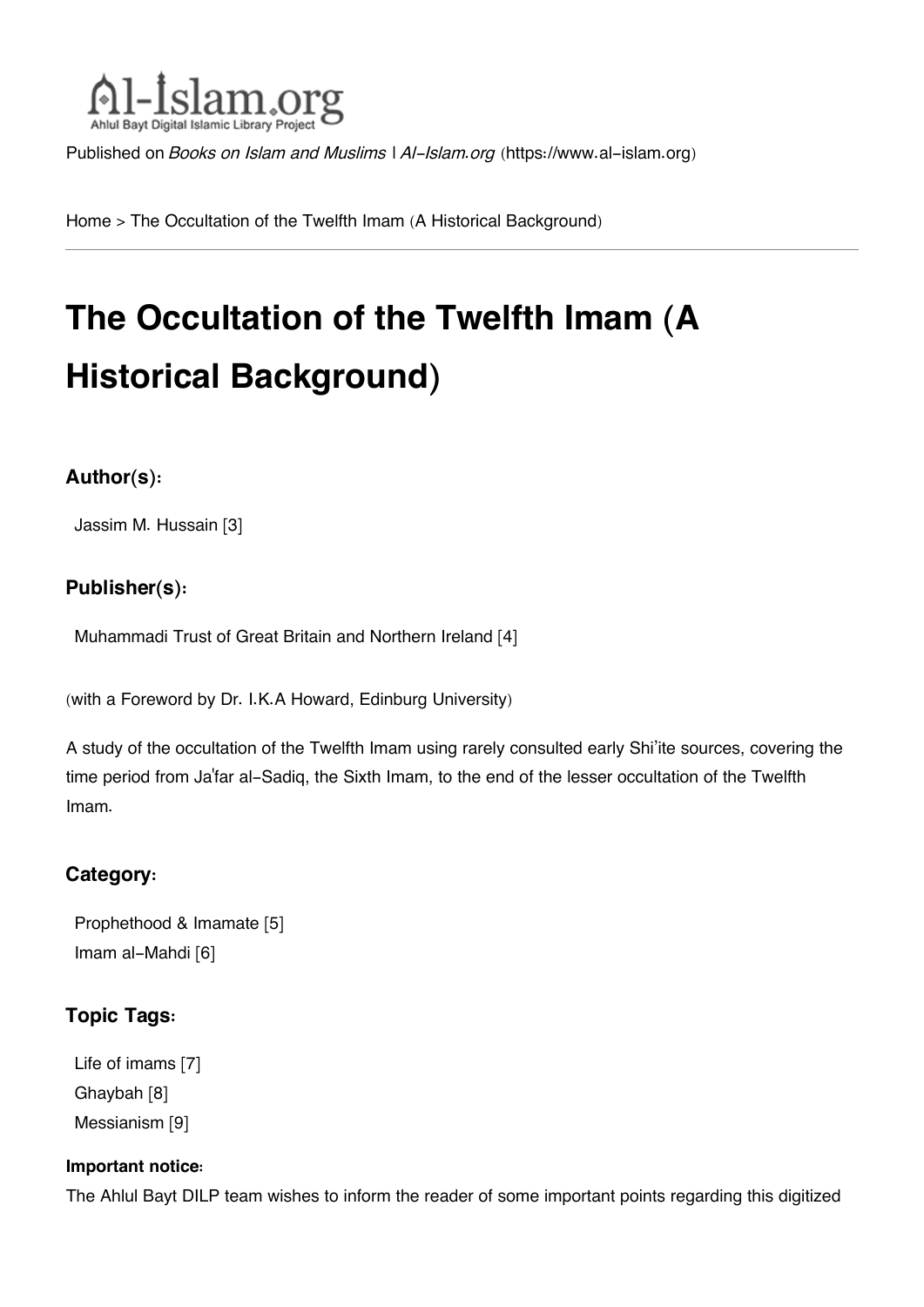text, which represents the English translation of a work originally written in Arabic. Whereas no one can doubt the best intentions of the translator and the publishers in making this title accessible to an English speaking audience, the editing and digitization process of this book (carried out by the DILP Team) has revealed issues in the quality of translation. Based upon this fact, the DILP team has taken the liberty to make grammatical corrections to make the text more readable and less ambiguous; spelling mistakes and typographical errors have also been corrected and an attempt has been made to improve the highly non-standard use of transliteration of Arabic names and terms. The online text is not an exact reproduction of the original translation. Users wishing to see the translation as it was published should refer to printed copies available in bookshops. Those who understand are advised to refer directly to the original text. The Ahlul Bayt DILP Team

#### **Miscellaneous information:**

Published by: The Muhammadi Trust of Great Britain & Northern Ireland. In co-operation with The Zahra Trust, P.O Box 29926 San Antonio TX 78229 USA. ISBN 0-907794-01-7; Copyright Muhammadi Trust 1982

## **Dedication**

This book is dedicated to Khair Allah al-Sa'dani and L. K. Hussain without whose moral support and academic assistance it would have never been written.

## **Preface**

It is particularly welcomed that this new study of the occultation of the Twelfth Imam should be presented to those interested in the history of religion. Indeed, too little attention has been paid to this subject by scholarship generally, and especially in the West. When the matter has been discussed, it has tended to be dismissed rather cursorily. In some measure, Dr. Hussain's work serves to restore the balance.

The author, using little known and rarely consulted early Shi'ite sources, has presented a detailed study of the Imami-Shi'ite movement from the time of Ja'far al-Sadiq, the Sixth Imam, to the end of the lesser occultation of the Twelfth Imam. What emerges is a picture of a secret religious organisation with adherents all over the Islamic world. This organisation had to be secret because it was constantly subject to persecution from the authorities.

The great unifying force of the movement which Dr. Hussain describes was its belief in the Imamate as a central institution to preserve the integrity of Islam. This Imamate would be the means by which justice and equity would be eventually brought to the world. Dr. Hussain demonstrates that the traditions about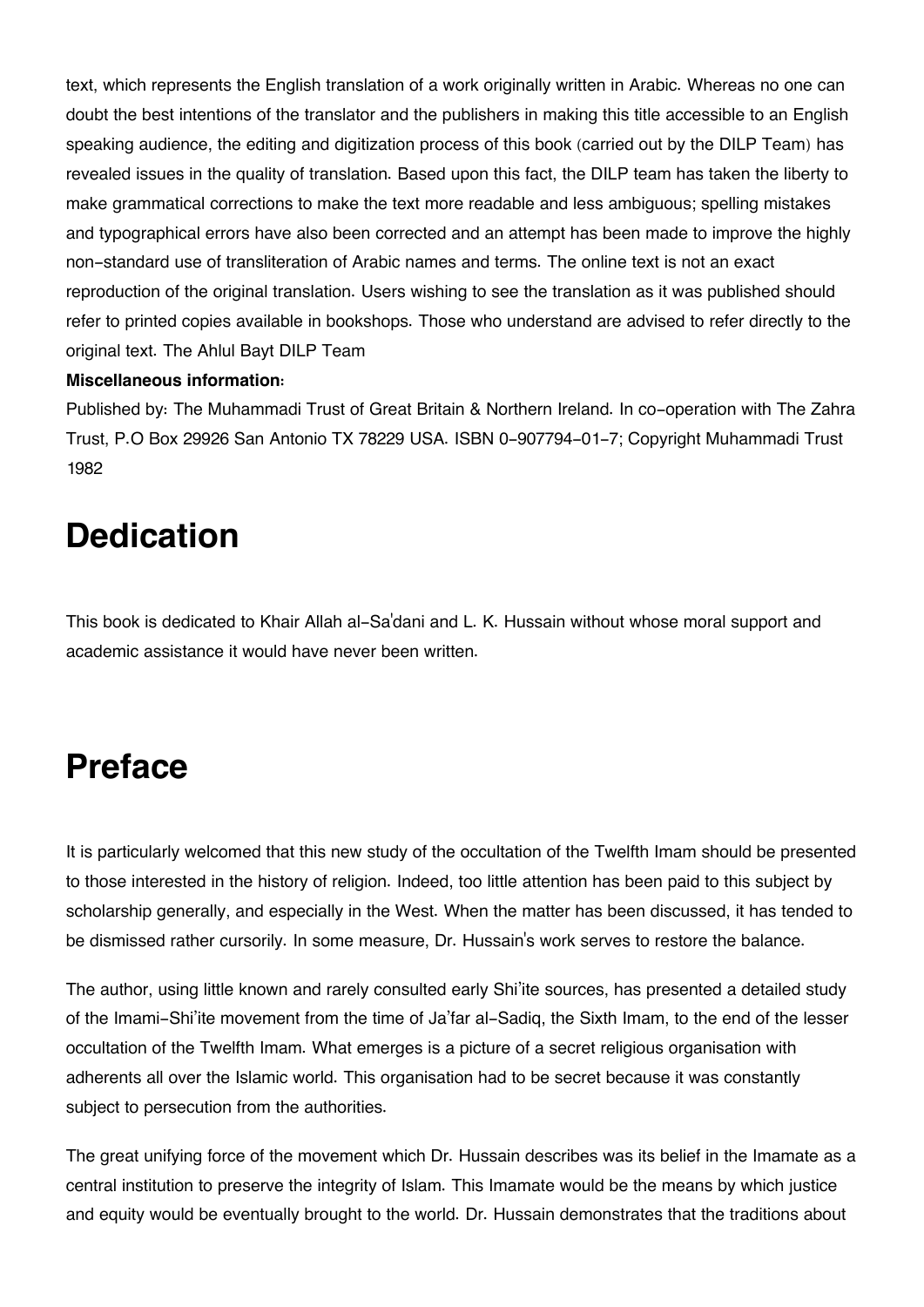one of the Imams being the *Mahdi* were circulating among the Shi'a from the very earliest times.

He also establishes that though there was some confusion among the Shi'a as to which Imam would be the *Mahdi*, there was some evidence that traditions existed which said it was to be the Twelfth Imam and that traditions about the Twelfth Imam being the last Imam even found their way into the body of Sunni literature.

For the first time in English, the evidence for the existence of the Twelfth Imam is fully presented and while it is of a circumstantial nature, it is much more convincing than the usual picture presented by Western scholarship. Dr. Hussain's thorough and sympathetic treatment of this is to be greatly welcomed.

The greater occultation of the Twelfth Imam is a matter of religious faith. It, like other great religious beliefs, is not something that scholars can prove or disprove. However, it has an inner religious reality which no one can reject. The proof of this inner religious reality is that it is a doctrine that has sustained and strengthened the faith of millions of Shi'ite Muslims up to the present time. Despite persecution and tribulation, this community and their faith have survived.

This work of meticulous scholarship by Dr. Hussain is commended to all those interested in the history of the development of Islam and Shi'ism. The work of the Muhammadi Trust, and its tireless secretary in ensuring its publication is particularly appreciated.

#### **I. K. A. Howard**

Department of Islamic Studies, University of Edinburgh

## **Introduction**

#### *In the Name of Allah, the Merciful, the Compassionate*

Muhammad b. al-Hasan al- 'Askari is the Twelfth Imam of the "Imamates" or "Twelve-Imam Shi'ites", *al*-*Ithna Ashariyya*, who form the second largest denomination in Islam after the Sunnis. He appears to have been born in 256 A.H./869 A.D. Four years later, after the death of his father al- 'Askari, the eleventh Imam, he was hidden from the authorities of the 'Abbasid caliphs as a precaution.

His whereabouts were disclosed only to a very few of his followers. Four of his father's close associates became successive mediators between the Imam and his followers until the year 329/941.

This period has been considered by the Imamites as the first or the short occultation *(al*-*Ghayba)* of the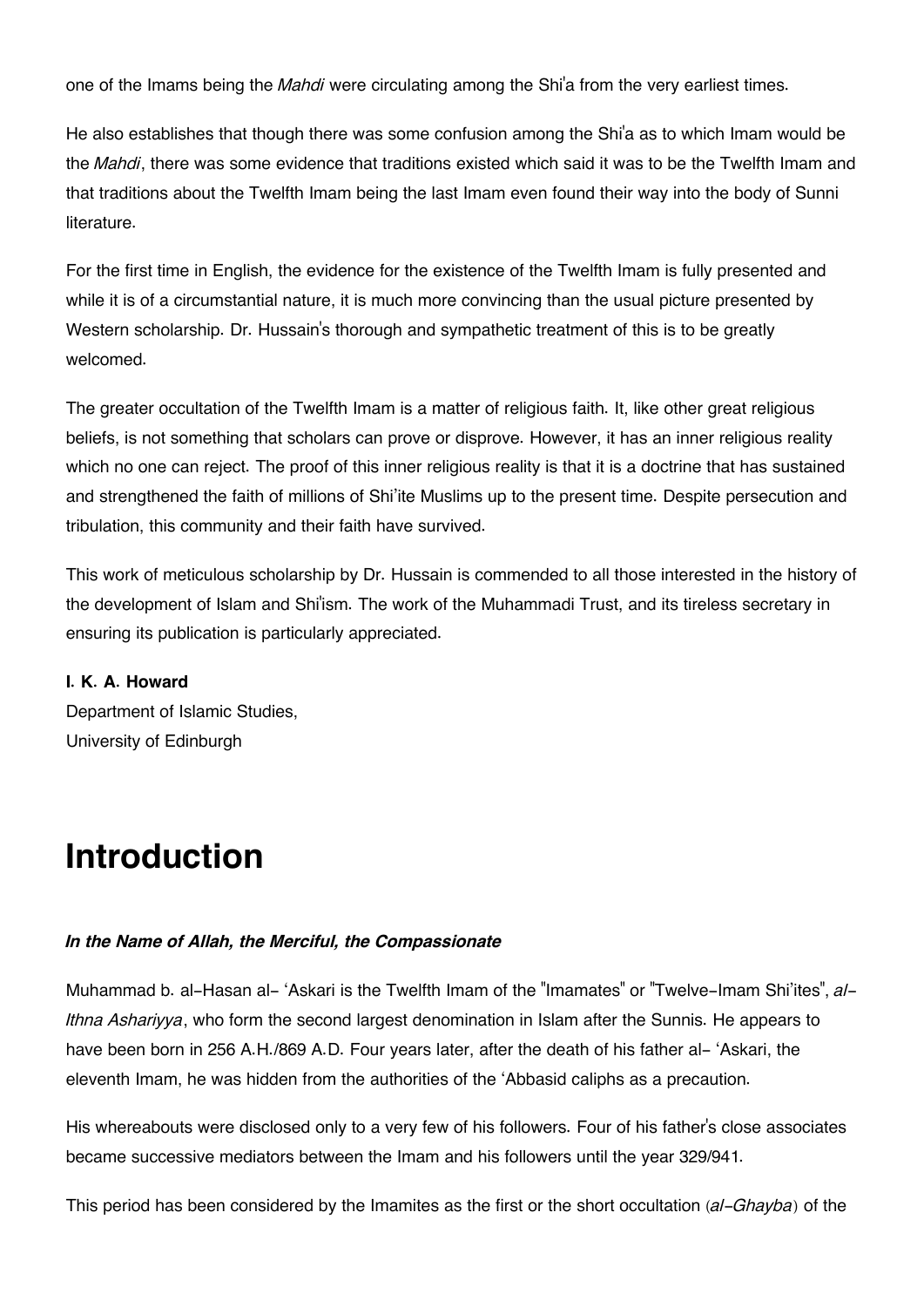Twelfth Imam. During it the four *Saf'irs* directly supervised the underground religious and political activities

of the Imamites.

The last *Saf'ir* announced on his death-bed in 329/941 that the Twelfth Imam had decided not to appoint another *Saf'ir* and had entered into total occultation. The Imamites considered this declaration the beginning of the Twelfth Imam's second occultation, which has continued until the present time.

Because of the second occultation the series of Imams stopped at the number twelve. Accordingly the Imamites believe that the Twelfth Imam is *al-Qa'im* ("he who will rise"), whose rising was promised by the Prophet. For the Prophet is said to have predicted that a descendant of his daughter Fatima would rise with the sword and fill the world with justice and equity. For this reason the Imamites believe that he is still alive, but in a state of occultation until the moment of his rising at an unspecified time in the future.

Since the first half of the fourth/tenth century many scholars have examined the occultation of the Twelfth Imam purely from the theological point of view, even though this event appears to have been historical. However, because of the close connection between the occultation and the Imamate (al-Imama) or the religious and political leadership, it became involved with Shi'ite theological discussions and gradually its historical aspects came to be ignored.

Thus modern scholars like Ignaz Goldziher, Margoliouth, Snouck Hurgronje and Darmesteter were inclined to study the occultation of the Twelfth Imam as a theological phenomenon and tried to trace its pre-Islamic origins.

The present inquiry is an attempt to study the historical background and circumstances of the occultation of the Twelfth Imam. The Imamites had political ambitions to obtain political power under the leadership of an Imam called *al-Qa'im bi*-*l*-*sayf (the* one who will rise with the sword). This study tries to examine the role of these ambitions in his occultation and to trace as well the evolution of the underground Imamite organization (*al*-*Wikala*) and its role during the time of the Twelfth Imam's short occultation.

It is essential to make a survey of the main sources of this study so that the viewpoint of each of them can be understood and the information they contain evaluated accordingly.

## **Survey of the Sources**

### **[1. Books on the question of the Ghayba](#page--1-0)**

It is indeed an old idea in Imamite history that one Imam from the progeny of the Prophet would go into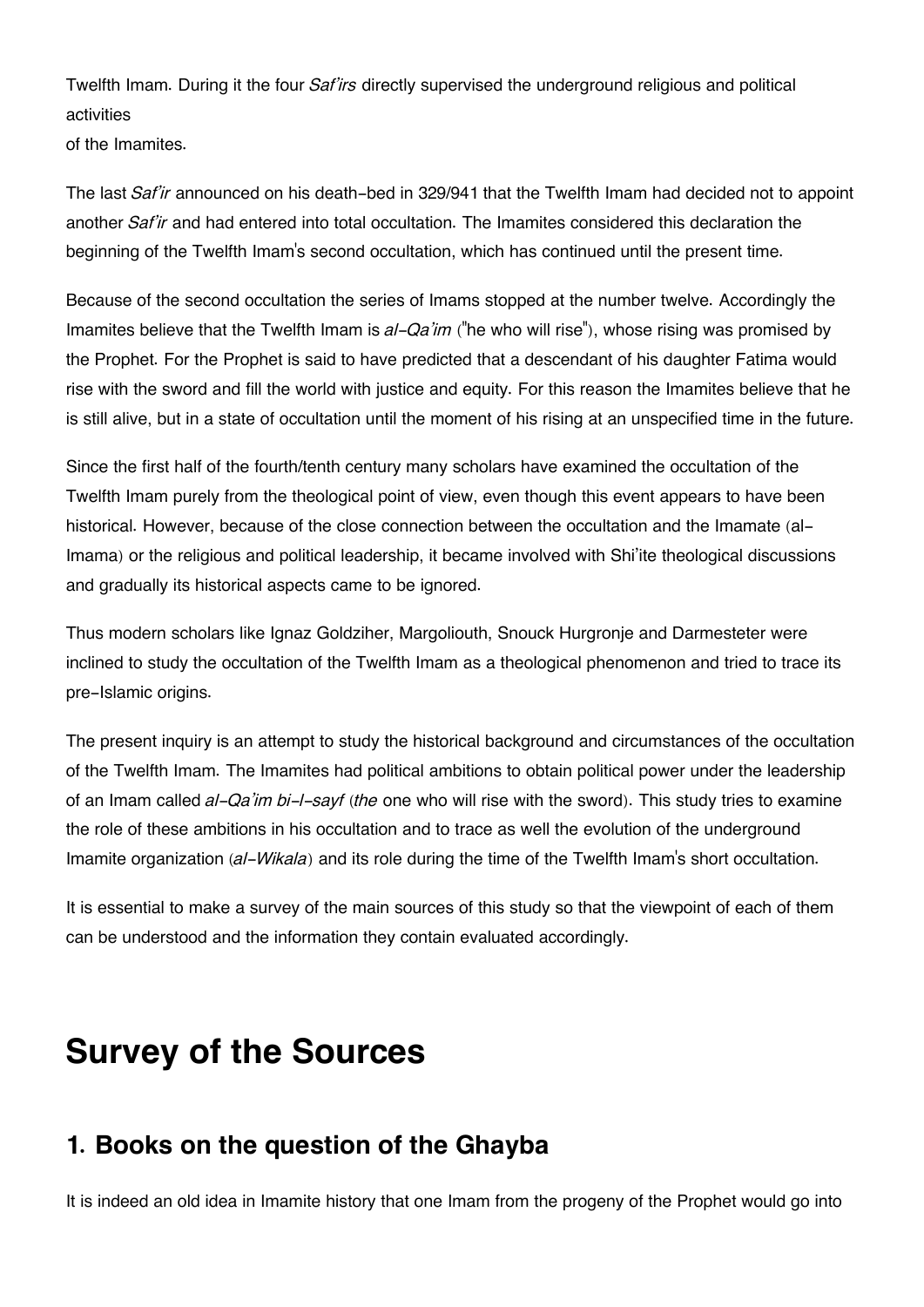hiding to prepare for the day when he would rise again under the title *al-Qa'im al*-*Mahdi and* fill the world with justice. The concealment *(al*-*Ghayba)* was considered a sign of the true *al-Qa'im al*-*Mahdi* and both before and after the occultation of the Twelfth Imam in 260/874.

Many Shi'ite writers collected traditions attributed to the Prophet and the Imams concerning this issue. These traditions were used by many Shi'ite groups to back up the claims of their leaders who aspired to power by adopting the title of *al-Qa'im al*-*Mahdi*.

Before 260/874 they were used even by some Imamites themselves as evidence that one or another of their deceased Imams was in fact *al-Qa'im al*-*Mahdi.* Finally the same traditions have been used by the Imamites to support their claims that the Twelfth Imam was *al-Qa'im al*-*Mahdi* himself. These works on the subject of the *Ghayba* can be divided into three groups based on the dates of their authorship.

### **[A. Books on the question of the occultation written before 260/874](#page--1-0)**

The Imamite scholars wrote about four hundred books *(al*-*Usul al Arba'mi'a*)during the lifetimes of the first eleven Imams. Some of these dealt with the subject of the Imam's concealment, recording traditions on the authority of the Prophet and the Imams predicting that an Imam would go into occultation.

These traditions, however, neither named the Imam nor fixed the time at which his occultation would begin. The ambiguity of these traditions encouraged many Shi'ites to apply them to different Imams. Hence the Waqifa sect held that Musa al-Kazim, the seventh Imam, was the hidden Imam whereas *al*-*Imamiyya al*-*Qat'iyya* and *al*-*Zaydiyya al*-*Jarudiyya*[1](#page--1-0) held that the hidden Imam would be the Twelfth, but they did not identify him by name.

Despite the fact that a great majority of these early works are not extant, it appears that during the fourth and fifth centuries the Imamite authors based their works concerning al-*Ghayba on* these early writings. The following works are examples of the Waqifite, Zaydite and Imamite views on this matter.

### **[The Waqifa](#page--1-0)**

1. Al-Anmati Ibrahim b. Salih al-Kufi, was a companion of the fifth Imam, al-Baqir (d. 114/732). He wrote a book entitled al *Ghayba* which represents the Waqifite point of view, although the information he gave was used by such later scholars as Ahmad b. 'Ali b. Nuh (d. before 423/1031) and al-Tusi to support the Imamite view[2](#page--1-0).

2. Al-Ta'i al-Tatari, 'Ali b. al-Hasan, was a companion of the seventh Imam, al-Kazim (d. 183/799), whom he named as the hidden Imam. In defence of his view he wrote *Kitab al*-*Ghayba*, which became the framework for the works of later Waqifite authors like Ibn Suma'a (d. 263/877) on this issue[3](#page--1-0).

3. Al-Hasan b. Muhammad b. Suma'a, composed a book on *al*-*Ghayba*, following the footsteps of his Waqifite teacher al-Ta'i al Tatari[4](#page--1-0).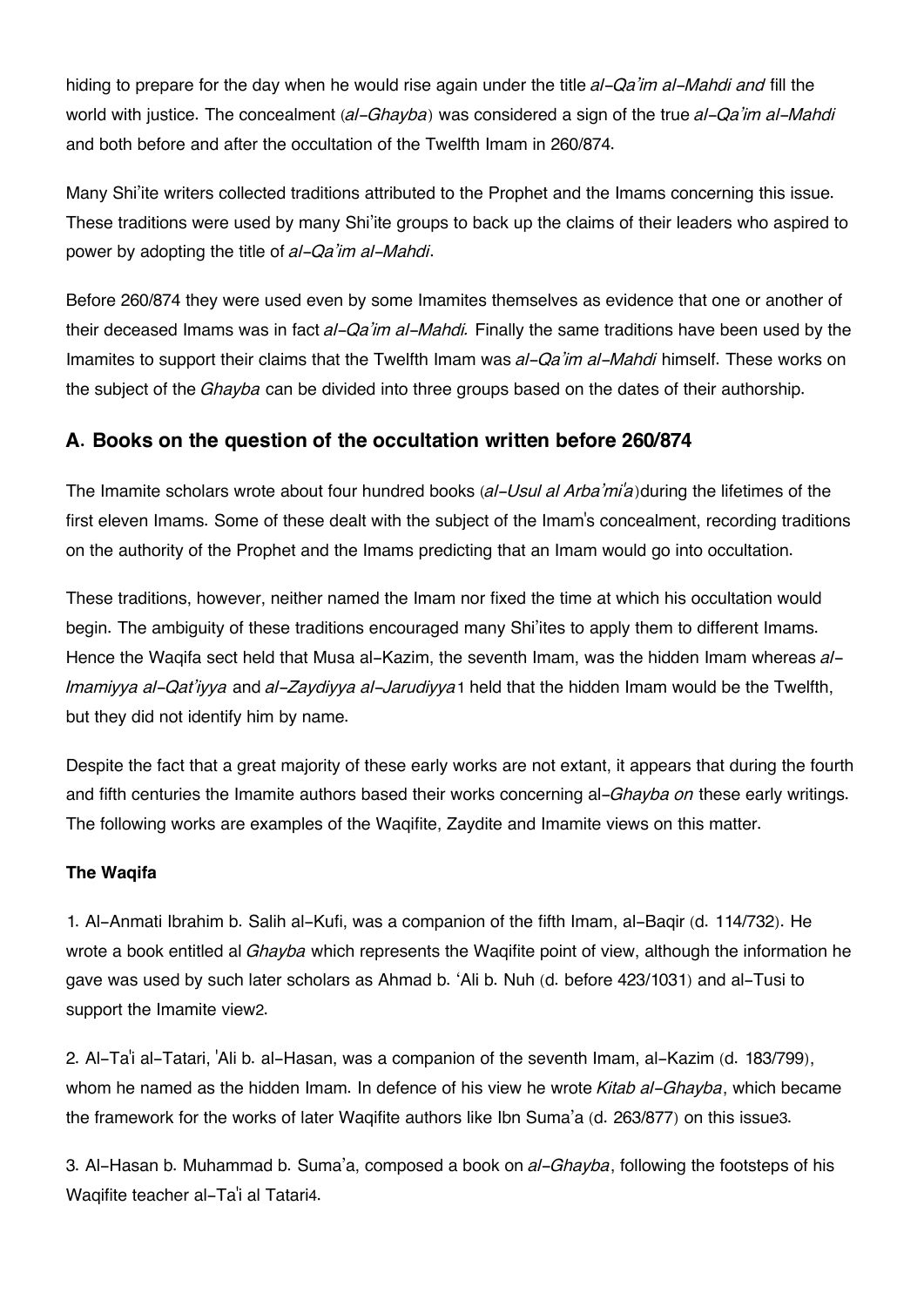However, those Imamites who lived during the period from 260-329/874-940-1 such as al-Hasan al-Saffar (d. 292/904) and al Kulayni (d. 329/940), used his information to support their claim that the hidden Imam was not the seventh Imam but the Twelfth Imam[5](#page--1-0).

### **[The Zaydites](#page--1-0)**

Abu Said 'Abbad b. Ya'qub al-Rawajini al- 'Asfari (d. 250/864) was one of the leading scholars of the Shi'ite sect *al*-*Zaydiyya alJarudiyya.* He compiled a book of traditions entitled *Kitab Abu Said al*- *Asfari.* The importance of this work is that its author cites a tradition referring to the occultation at least ten years before its occurrence.

He also mentions other traditions which point to the fact that the number of the Imams would end with the Twelfth Imam and that he would be *al-Qa'im.* However, in contrast to the Imamites he does not mention the names of the twelve Imams.

Al-'Asfari's work along with the works of Sulaym b. Qays (d. 8090/699-707) and al-Hasan b. Mahbub al-Sarrad (d. 244/838) were used extensively by such Imamites as al-Kulayni (d. 329/941), al Nu'mani (d. 360/970) and al-Saduq (d. 380/991) to prove the existence of the Twelfth Imam and his subsequent occultation.

#### **[The Imamites](#page--1-0)**

1. 'Ali b. Mahzayar al-Ahwazi was a close associate of the ninth Imam, al-Jawad. He was appointed by the latter as his representative in al-Ahwaz and continued to remain in office throughout the reign of the tenth Imam, al-Hadi. He wrote two books, called *Kitab al*-*Malahim* and *Kitab al-Qa'im*, both dealing with the occultation of the Imam and his subsequent rising with the sword[6](#page--1-0).

Then between the years 260/874 and 329/940 his two sons Ibrahim and Muhammad became the authorised representatives of the Twelfth Imam in al-Ahwaz. It is on their authority that al-Kulayni and al-Saduq give important information concerning the communication methods employed in the underground activities of the Imamites.

2. In his work on the subject of *al*-*Ghayba* called *al Mashyakha*, al-Hasan b. Mahbub al-Sarrad (d. 224/838) records several anedoctes which are often attributed to the Imams. This work has been lost but several quotations from it are included in the available Imamite sources.

3. Al-Fadl b. Shadhan al-Nisaburi (d. 260/873) was a wellknown Imamite scholar and secured the trust and the praise of the eleventh Imam. He also compiled a book called *al*-*Ghayba*[7](#page--1-0), but most of its material seems to have been quoted from the work of al-Hasan b. Mahbub[8](#page--1-0). Since al-Fadl died two months before the death of the eleventh Imam in 260/874, the importance of his work lies in the traditions he recorded indicating that the Twelfth Imam would be *al-Qa'im.*

Many later writers like al-Tusi in his own work entitled *al*-*Ghayba*, relied on al-Fadl's work. Baha al-Din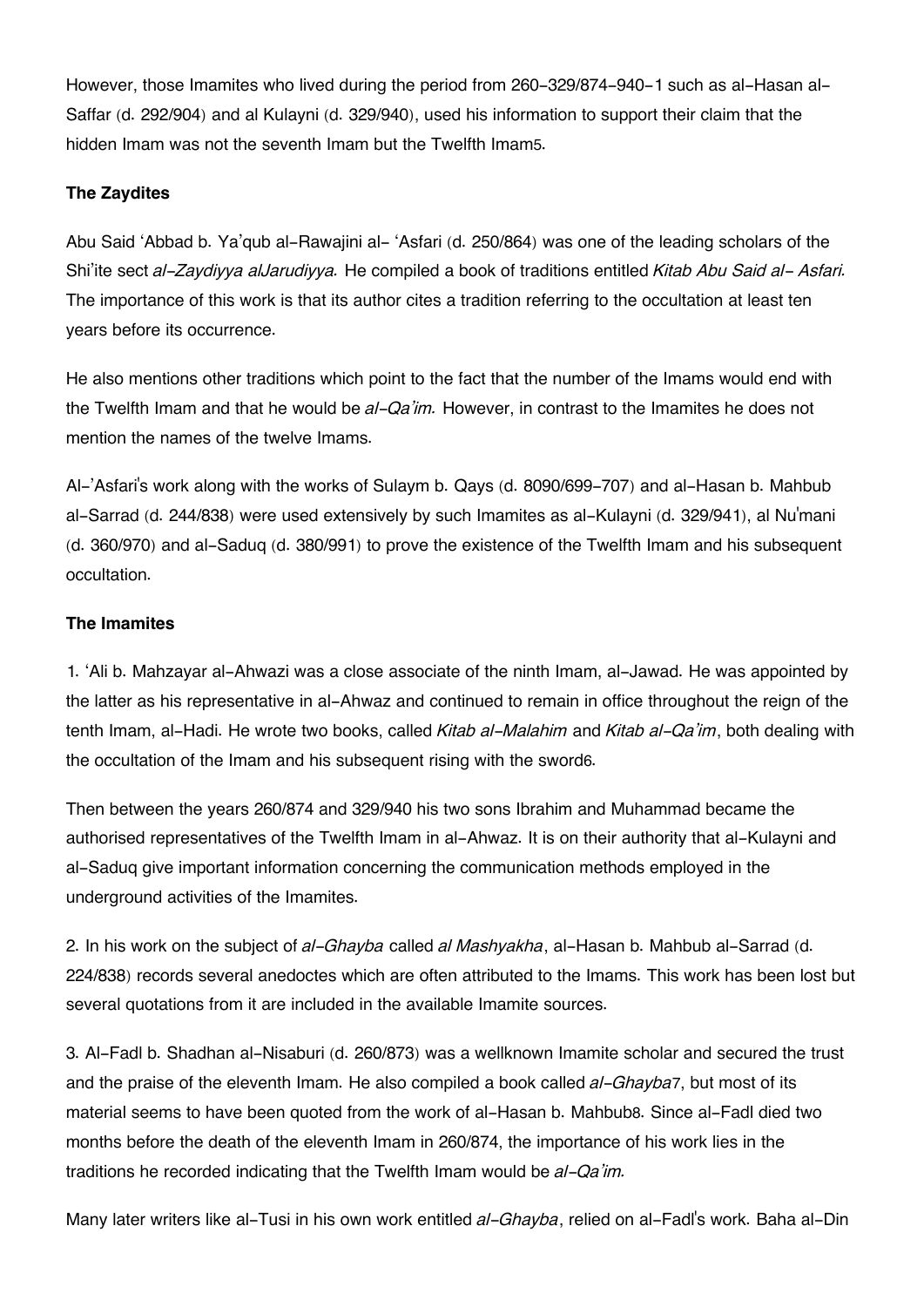al-Nili (d. 790/1388) also compiled a work entitled *al*-*Ghayba* by summarising al-Fadl's work[9](#page--1-0). Despite the fact that the actual work of al-Fadl is lost, the works *Kifayat al*-*Muhtadi fi Ma'rifat al*-*Mahdi* by Mirlawhi (d. 12th/18th century) and *Kashf al*-*Astir* by Mirza Husayn al-Nuri (d. 1320/1902) seems to be copies of his work[10](#page--1-0). Therefore it is not unreasonable to make use of these later sources for our present purposes.

### **[B. Books on the Question of the Ghayba written between the years](#page--1-0) [260-329/8](#page--1-0)'74-941**

During the years of the short occultation (260-329/874-941) many books reflecting different views were composed on the question of *al Ghayba.* These were mainly collections of anecdotes based on works written before 260/874. Their authors were either jurists or propagandists and they participated in the activities of the underground organization of the Imamites led by the Twelfth Imam himself.

Thus they recorded important information, which cannot be found in books on history compiled during the same period. In 262/876, Ibrahim b. Ishaq al-Nahawandi (d. 286/899) claimed to be the representative of the Twelfth Imam in Baghdad[11](#page--1-0).

He composed a book about the *Ghayba* reflecting the view of the extremists *(al*-*Ghulat).* Later al-Nu'mani (d. 360/970) used al Nahawandi's information extensively in composing his well-known book *al*-*Ghayba.*[12](#page--1-0)

'Abd Allah b. Ja'far al-Himyari (d. after 293/905) wrote a book entitled *al*-*Ghayba wa*-*l*-*Hayra.* The importance of his work lies in the fact that he was one of the close associates of the tenth and the eleventh Imams and later became the agent of the first two deputies *(Saf'irs)* of the Twelfth Imam. Unfortunately this work and the work called *al*-*Imama wa*-*l*-*Tabsira min al*-*Hayra* by Ibn Babawayh (d. 329/940) are not extant. However, the latter's son, al-Saduq (d. 382/991) and al-Tusi (d. 460/1067) made thorough use of these works.

Al-Kulayni (d. 329/940) devoted much space in the section entitled *al*-*Hujja* of his book *al*-*Kafi* to the question of the occultation. He backs up this study with important information on the general situation of the Imamites between the years 260-329/874-940 with special emphasis on the role of the *Saf'irs* of the Imam in this period. He recorded many traditions attributed to the Imams concerning the concealment of the Twelfth Imam.

He quoted this information from the earlier Waqifite and Imamite authors like al-Hasan b. Mahbub (d. 224/838), 'Abbad b. Ya'qub al- 'Asfari (d. 250/864) and al-Hasan b. Suma'a (d. 263/877). Moreover the agents of the Twelfth Imam were the main source of his information on the underground activities of the Imamites.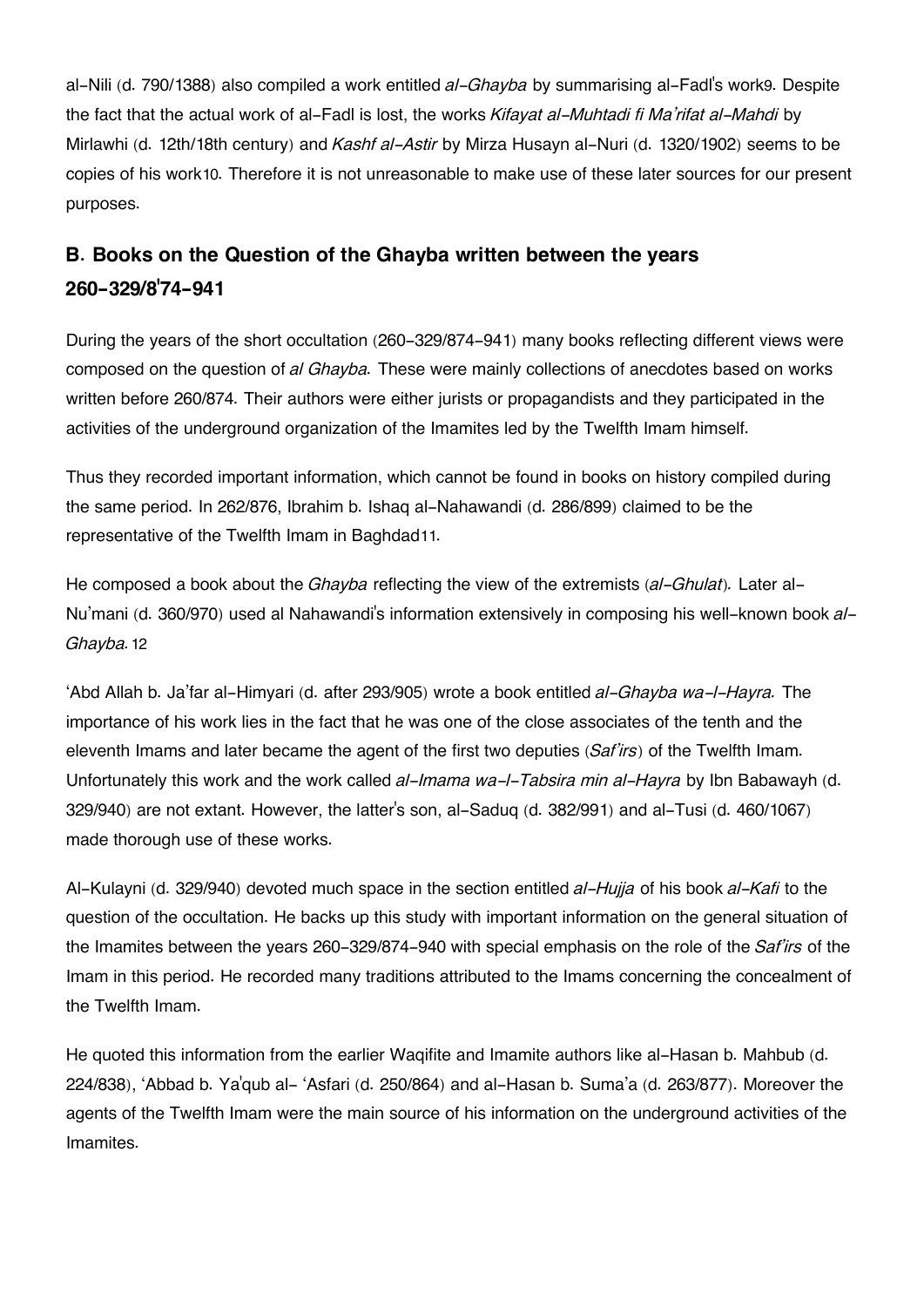### **[C. Books on the question of the Ghayba written after 329/941](#page--1-0)**

The occurrence of the second occultation in 329/941 led to a state of confusion among the Imamites. Hence several works were composed to justify the Twelfth Imam's occultation and to explain the reasons for its prolongation. Five works of this period can be considered the basis for all later Imamite opinions concerning the occultation. Since these primary sources have been widely used in this book, it is worth evaluating the information they contain in some detail.

1. Al-Nu'mani, Muhammad b. Ibrahim b. Ja'far, known as Ibn Abi Zaynab, was a native of the town of Nu'maniyya, one of the districts of Wasit. He moved to Baghdad where he was educated in *Hadith* transmission under the supervision of al-Kulayni (d. 329/940) and Ibn 'Uqda (d. 333/944). He then went to Syria where he died around the year 360/970.

Because of the confusion which had spread amongst the Shi'ites after the death of the eleventh Imam, al- 'Askari, in the year 260/874, al-Nu'mani wrote a book entitled *al*-*Ghayba.* He tried to prove the necessity of the Twelfth Imam's occultation by relating traditions on the authority of the Prophet and the Imams predicting its occurrence. He acquired most of his information from early authors who wrote on this subject, irrespective of their doctrinal views.

Among such early authors are al-Hasan b. Mahbub, an Imamite (d. 224/838), al Fadl b. Shadhan, an Imamite (d. 260/873), al-Hasan b. Suma'a, a Waqifite (d. 263/877), Ibrahim b. Ishaq al-Nahawandi, an extremist (d. 286/899), al-Kulayni, an Imamite (d. 329/940), the well-known Zaydite jurist Ibn 'Uqda (d. 333/944), and al-Mas'udi (d. 345/956)[13](#page--1-0).

Al-Nu'mani's outstanding contribution was that he was the first compiler after al-Mas'udi (d. 345/956) to give an interpretation of those traditions attributed to the Imams by al-Kulayni, which indicated that *al-Qa'im* would have two occupations, the first short and the second long. Al-Nu'mani stated that the first occultation was the period of the four representatives of the Twelfth Imam, lasting from the year 260/874 until the year 329/940-1, and that the second began after the death of the fourth *Saf'ir* in 329/941.[14](#page--1-0)

Some of his remarks reflect how the complete occultation of the Twelfth Imam threw the Imamites into confusion and caused a massive decrease in their numbers. His interpretation became the basis for all later Imamite works on this subject.

2. Muhammad b. 'Ali b. Babawayh, who is better known as al-Saduq (d. 381/991), wrote a book on the question of the *Ghayba* entitled *Kama'l al*-*Di'n wa Tamam al*-*Ni'ma.* The information contained in this work is valuable because al-Saduq relied on the Shi'ite primary sources *(al*-*Usul)* which had been compiled before 260/874.[15](#page--1-0)

Thus we find that he often refers to the authors al-Hasan b. Mahbub, al-Fadl b. Shadhan, al-Hasan b. Suma'a, al-Saffar, alHimyari and his own father, Ibn Babawayh[16](#page--1-0), who had close ties with the third and fourth *Saf'irs* of the Twelfth Imam. Because his father was an eminent jurist and the Imam's agent in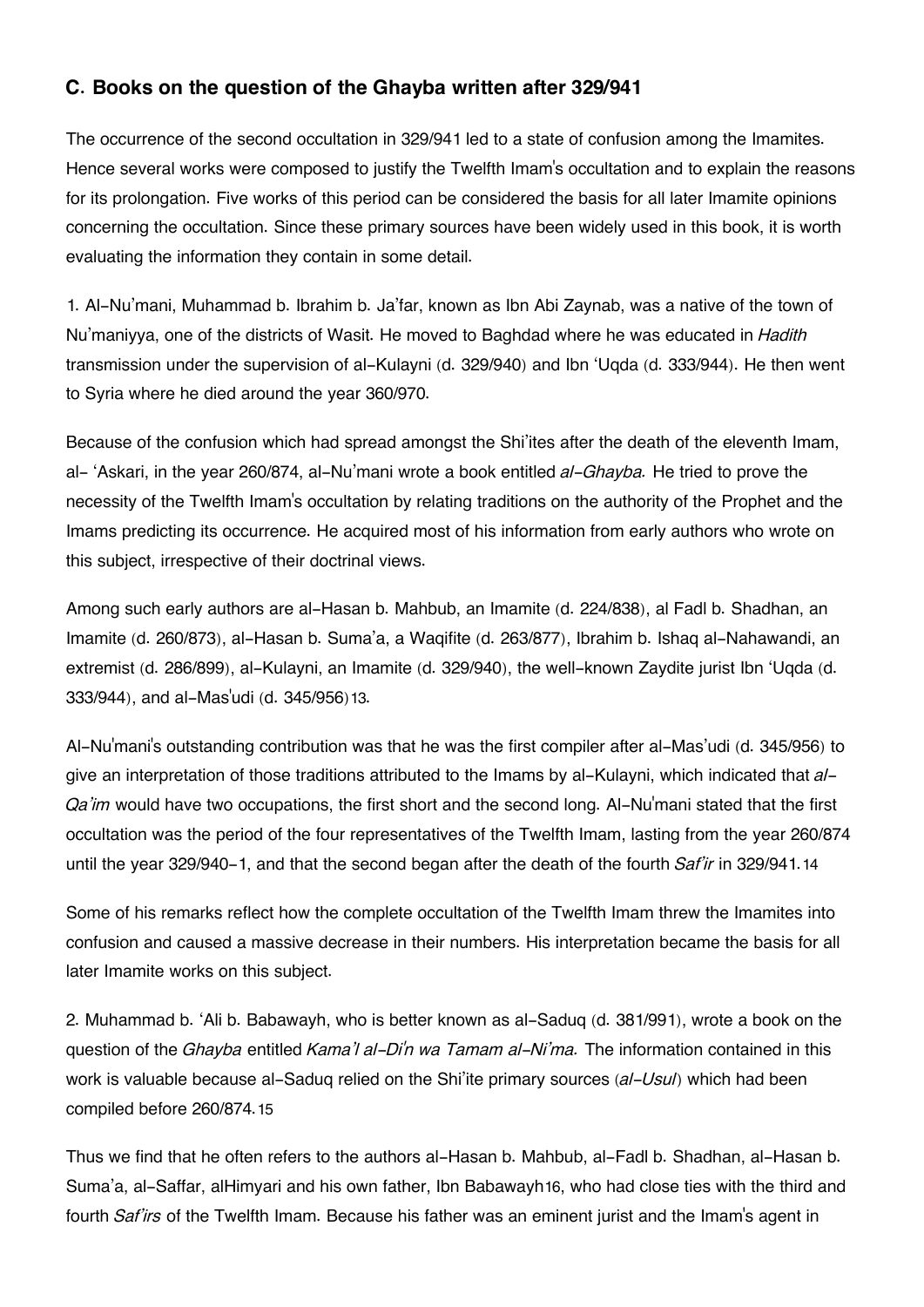Qumm, al-Saduq was able to give reliable information regarding the underground communications between the agents and the Imam via his four *Saf'irs.*

However, a study of the chain of transmitters *(isnad)* of some of his reports concerning the birth of the Twelfth Imam indicates that al-Saduq obtained his information from extremists such as Muhammad b. Bahr. Consequently, one must be careful in using these reports.

3. Muhammad b. Muhammad b. al-Nu'man, who is known as al-Mufid (d. 413/1022), was at one time the leader of the Imamites. During this time the question of the occultation began to penetrate theological discussions. Hence he wrote five articles in defence of the occultation of the Twelfth Imam and also compiled an independent work entitled *al*-*Fusul al*-*'Ashara fi al*-*Ghayba.* Despite the dogmatic approach of this work, it records valuable information concerning the historical circumstances surrounding the disappearance of the Twelfth Imam before 260/874.

Al-Mufid also presents an exposition similar to that of al-Nawbakhti and Sa'd al-Qummi putting forward the fifteen different views held by the Imamites after 260/874. Al Mufid bore witness to the disappearance of all fifteen groups by 373/983, except the Twelvers who believed that their leader was the Twelfth Imam and that he was in concealment.

In his book *al*-*Irshad*, al-Mufid follows the method employed by al-Kulayni and alNu'mani in the narration of *Hadith*, first of all by proving the existence of the Twelfth Imam and then by vindicating the prolongation of his age beyond the life-span of an ordinary person.

4. After al-Mufid his two eminent pupils 'Ali b. al-Husayn, better known as al-Murtada (d. 436/1044), and Muhammad b. 'Ali al-Karajaki (d. 449/1057), followed his rational approach in their treatises on the prolongation of the Twelfth Imam's concealment. This approach is clear in the extant article of al-Murtada which was published in Baghdad in 1955 under the title *Masa'la wajiza fi al Ghayba* and translated into English by Sachedina[17](#page--1-0).

In 427/1035 al Karajaki compiled a work entitled *al*-*Burhan 'ala Sihhat Tul 'Umr al Imam Sahib al*-*Zaman*, in which he mentions many people whose ages had been prolonged beyond the life-span of an ordinary person. His aim in this was to prove, like al-Saduq and al-Mufid before him, that the prolongation of the Twelfth Imam's life during his occultation was not an extraordinary phenomenon.

On account of the dogmatic approach of these two works they are devoid of any historical information concerning the actual career of the Twelfth Imam between the years 260-329/874-941.

5. The well-known Imamite scholar Muhammad b. al-Hasan al-Tusi (d. 460/1067) deals with the question of the *Ghayba of* the Twelfth Imam in most *of* his dogmatic works. But the most important *of* these is *Kitab al*- *Ghayba*, in which he makes use of both tradition and reason to prove that the Twelfth Imam was *al-Qa'im al*-*Mahdi*, and that he must be in a state of occultation. Through his refutation of the other Shi'ite claims, which held that 'Ali b. Abi Talib (d. 41/661), Ibn al-Hanafiyya (d. 84/703), al-Sadiq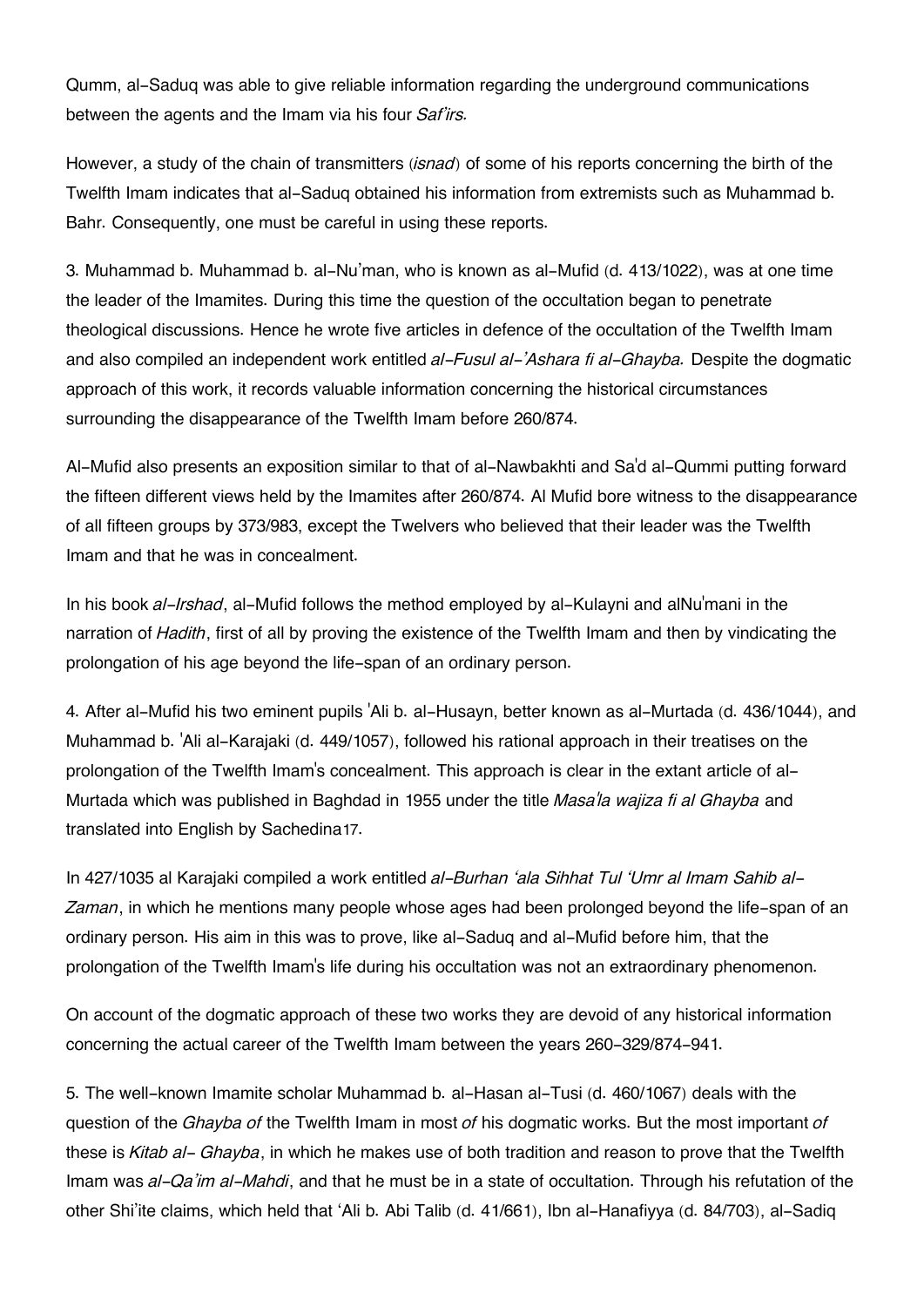(d. 148/765), Muhammad b. Isma'il, and al-Kazim (d. 183/799) were *al-Qa'im* and that they were in hiding, he suggests that the traditions concerning the occultation go back to the time of 'Ali.

Al-Tusi also provides reliable historical information on the underground activities of the four representatives of the Twelfth Imam, quoting from a missing book entitled *Akhbar al*- *Wukala' al Arba'a* by Ahmad b. Nuh al-Basri. Al-Tusi's work became the main source for all the later Imamite writers regarding the concealment of the Twelfth Imam, particularly al-Majlisi (d. 1111/1699) in his work *Bihar al*-*Anwar.*

A contemporary of al-Kulayni was Abu al-Qasim al-Balkhi, a Mu'tazilite, who died around the year 301/913. He held that the eleventh Imam had died heirless and gave expression to these opinions in his work *al*-*Mustarshid*, which is a refutation of Ibn Qubba's book al-Insaf. Unfortunately his work has been lost. However judging by the quotations recorded in the book *al*-*Mughni* by al-Qadi 'Abd al-Jabbar (d. 415/1024), it appears that al-Balkhi relied on al-Hasan al-Nawbakhti (d. ca. 310/922) for information concerning the divisions among the Imamites after the year 260/874.[18](#page--1-0)

As for al-Ash'ari (d. 324/935), he depended on al-Balkhi for his information about the Imamites. In fact after al-Ash'ari's conversion to the group of *Ahl al*-*Hadith*, later to be the Sunnites, his books became the main source for the later Sunnite writers, such as al Baghdadi (d. 429/1037) in his work *al*-*Farq bayn al*-*Firaq*[19](#page--1-0) , the writer Ibn Hazm (d. 456/ 1063) in his work *al*-*Fasl fi al*-*Milal wa*-*l*-*Ahwa' wa l*-*Nihal* and later al-Shahristani (d. 548/1153) in his work *al*-*Milal wa l*-*Nihal*[20](#page--1-0).

However the information contained in the latter works concerning the Imamite schisms after the death of al- 'Askari is so far removed from the original expostion of al-Balkhi and al-Nawbakhti that one has to be careful about relying upon it.

### **[2. The Biographical Works](#page--1-0)**

Among the primary sources of this study are the books of *al*-*Rijal*, which deal with the scientific biographies of the narrators and compilers of traditions by estimating the degree of their authority and deducing their reliability from their dogmatic and political inclinations.

The Imamites compiled four main biographical works concerned with the domain of the present study in the 4th-5th/10th-11th centuries.

1. The first is *Ma'rifat al*-*Naqilin 'an al*-*A'imma al*-*Sadiqin*, compiled by Muhammad b. 'Umar al-Kashshi. He was a native of the town of Kashsh near Samarqand, where he was brought up under the auspices of the Imamite scholar Muhammad b. Mas'ud al Samarqandi and where he spent the whole of his life. According to al Tusi he died in 368/978.[21](#page--1-0)

Al-Kashshi quoted his information from fifty-three narrators, but his main source was 'Ali b. Muhammad b. Qutayba of Nishapur[22](#page--1-0), who was contemporary with the short occultation and had close ties with the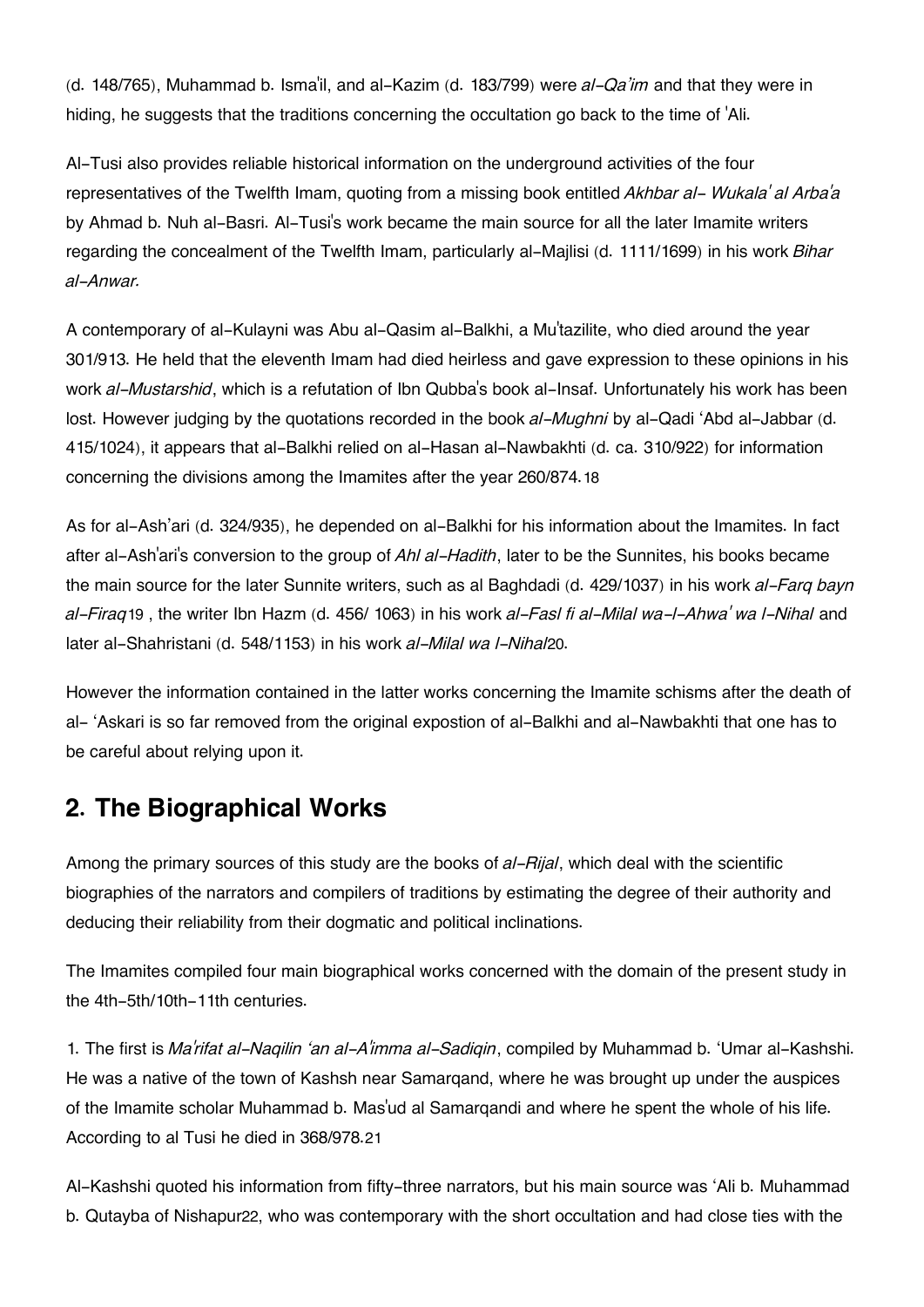agents of the Twelfth Imam in Khurasan. Ibn Qutayba provides important information concerning the evolution of the underground organization of the Imamites *(al*-*Wikala)* after al-Sadiq (d. 148/765) and the reason behind the rise of the Waqifite groups after the death of the seventh Imam in 183/799.

Al-Kashshi's work became an important source for later Imamite scholars like al-Tusi (d. 460/1067), who summarised it and gave it the title *Ikhtiyar Ma'rifat al*-*Rijal.*

2,3. Al-Tusi's works, *al*-*Fihrist* and *al*-*Rijal*, are two of the four main Imamite books of al-Rijal. He cites different chains of transmitters *(isnad)* regarded as authentic and enables us to discover the links between the Imamite scholars and the agents during the short occultation.

4. The fourth Imamite work on *al*-*Rijal is Fihrist Asma' Musannifi al*-*Shi'a*, which was written by Ahmad b. 'Ali al-Najashi (d. 450/1058), a native of Kufa. He received his Shi'ite education there and then moved to Baghdad, where he was one of the leading Imamite scholars along with al-Murtada (d. 436/1044).

His residing in these two cities enabled him to establish close contact with fortyfive Imamite scholars who had in their possession documents related to the period of the short occultation. These documents cast light on the different ranks within the Imamite organization and provide useful information on works on the *Ghayba* compiled before and after 260/874.

Al-Barqi (d. 278/891), in his work on *al*-*Rijal*, provides valuable reports concerning the relationship between the Imams and their followers in particular the tenth and eleventh Imams, since he was their contemporary.

Despite the fact that the work of al-Dhahabi (d. 748/ 1347) entitled *Mizan al*-*I'tidal is* a later source, it contains some reports which elucidate the background of the *Ghayba* and its connection with the rise of *al-Qa'im.*

### **[3 The Books of General History](#page--1-0)**

Al-Tabari (d. 310/922) lived during the periods of the short occultation. His work *Tarikh al*-*RUsul wa*-*l*-*Muluk is* devoid of any information on the activities of the representatives of the Twelfth Imam, which points to the fact that their activities were underground.

Alternatively, he does follow the militant activities of the other Shi'ite groups like the Qaramita and the Isma'ilis until the establishment of their state in 296/908. He also traces the use of the prophetic traditions regarding *al-Qa'im al*-*Mahdi* by these groups in their struggle for power during the time of the short occultation.

Al-Mas'udi (d. 346/957) lived during the period of the second occultation and provides important information regarding the harsh treatment of the Imams and their followers by the 'Abbasids and the effect of this policy on the occurrence of the *Ghayba.* This can be found in his works, *Muruj al*-*Dhahab*,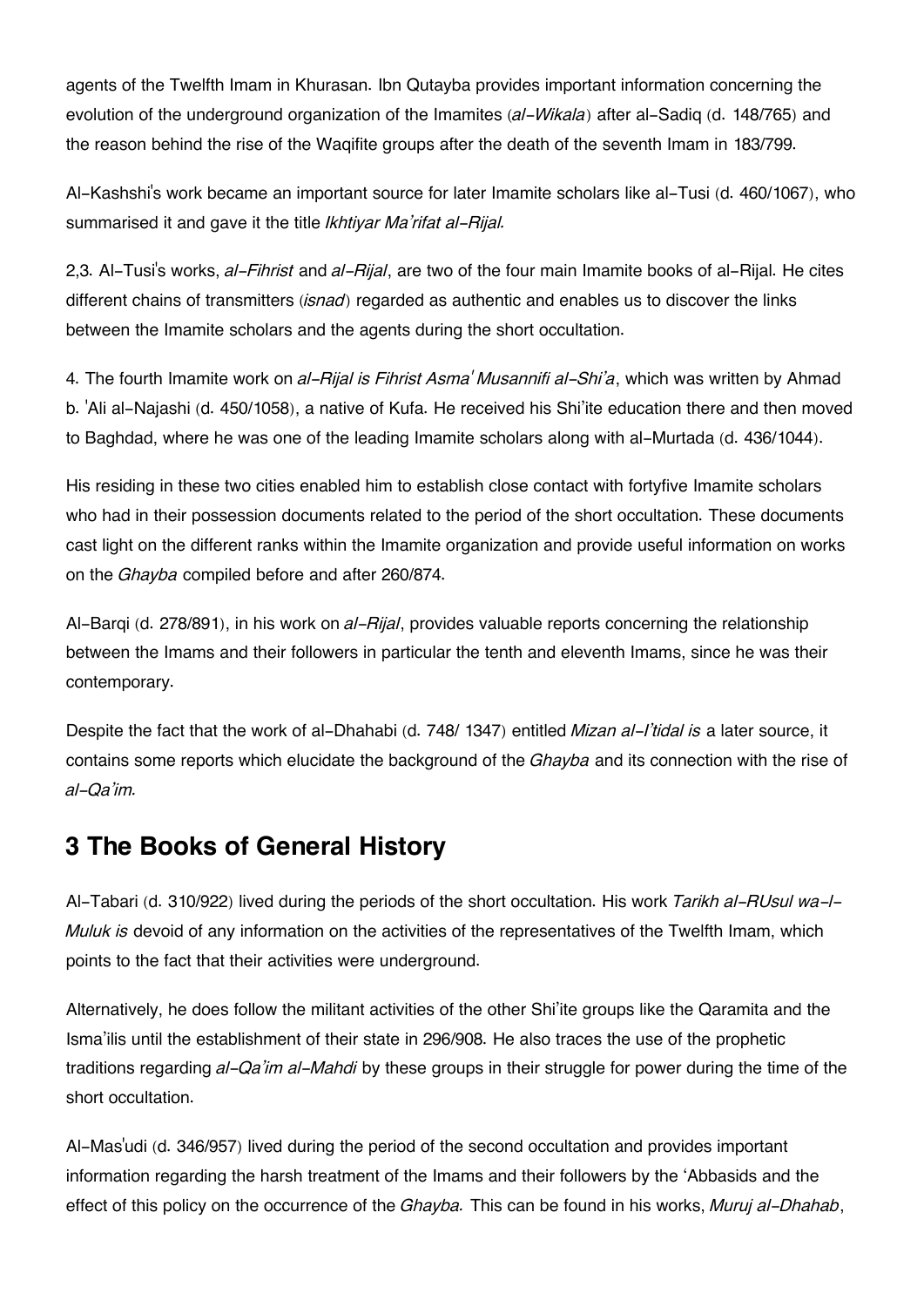#### *al*-*Tanbah wa*-*l*-*Ishraf* and *Ithbat al*-*Wasiyya* (attributed to him).

In his work *al*-*Kamil fi al*-*Tarikh*, Ibn al-Athir (d. 630/ 1232) provides a useful report concerning the schisms among the agents of the Twelfth Imam and the role of the extremists in these schisms, especially al-Shalmaghani. It is possible that Ibn al-Athir quotes his information from an Imamite work entitled *Tarikh al*-*Imamiyya* by Yahya b. Abi Tay (d. 630/1232). Unfortunately, however, this work is not extant.

Many other historical and geographical works and books of traditions have also been used in the present study. Before they have been employed, they have been considered with the same critical method as that used above.

[9.](#page--1-0) Buzurg, al-Dhari'a, XX, 201.

- [12.](#page--1-0) N. al-Ghayba, 143, 156, 163, 185.
- [13.](#page--1-0) N. al-Ghayba, 82-6, 100.
- [14.](#page--1-0) N. al-Ghayba, 91-2.

- [16.](#page--1-0) Kama'l, 127, 133, 187, 211, 222, 174, 381.
- [17.](#page--1-0) Sachedina, A Treatise on the Occultation of the Twelfth Imamite Imam, Studia Islamica (Paris, 1978), XLVIII, 117-24.
- [18.](#page--1-0) al-Qadi 'Abd al-Jabbar, al-Mughni fi Abwab al-Tawhid, al-Imama (Cairo, 1963), II, 176, 182.
- [19.](#page--1-0) al-Baghdadi, al-Farq bayn al-Firaq (Beirut, 1973), 24, 51-2.
- [20.](#page--1-0) Ibn Hazm, 'Ali b. Muhammad, al-Fasl fi al-Milal wa-I-Ahwa' wa-l-Nihal (Cairo, 1317-21), IV, 180, 188; al-Shahristani, al-Milal wa-l-Nihal (London, 1864),128.
- [21.](#page--1-0) al-Najashi, 288; T.Rijal 458.
- [22.](#page--1-0) al-Najashi, 197.

[<sup>1.</sup>](#page--1-0) The founder of this sect was Abu al-Jarud Ziyad b. al-Mundhir, the companion of the fifth Imam, al-Baqir. After the revolt of Zayd b. 'Ali, Abu al-Jarud abandoned his allegiance to al-Baqir and put forward the claim of Zayd, establishing a new sect called al-Zaydiyya al-Jarudiyya. Some later representatives of this sect agree with the Imamites that the series of the Imams ended with the number twelve but others claim that there were thirteen by including Zayd

[<sup>2.</sup>](#page--1-0) Ahmad b. al-'Abbas al-Najashi, Kitab al-Rijal (Tehran, n.d.), 12, 19; Muhammad b. al-Hasan al-Tusi, al-Fihrist

<sup>(</sup>Mashhad, 1972), 14; Ibn Dawud al Hilli, Kitab al-Rijal (Tehran, 1964), 15, 416.

[<sup>3.</sup>](#page--1-0) al-Najashi, 193; T. al-Fihrist, 216-7.

[<sup>4.</sup>](#page--1-0) al-Najashi, 32-3; T. al-Fihrist, 97-8.

[<sup>5.</sup>](#page--1-0) Muhammad b. Ya'qub al-Kulayni, al-Kafi fi 'Ilm al-Din (Tehran, 1381), I, 335-6; al-Najashi, 39.

[<sup>6.</sup>](#page--1-0) al-Najashi, 191; T. al-Fihrist, 226.

[<sup>7.</sup>](#page--1-0) al-Najashi 235-6.

[<sup>8.</sup>](#page--1-0) al-Galbagani, Muntakhab al-Athar (Tehran, n.d.), 467.

[<sup>10.</sup>](#page--1-0) Buzurg, al-Dhari'a, XVI, 82; al-Galbagani, op.cit., 467.

[<sup>11.</sup>](#page--1-0) al-Majlisi, Bihar al-Anwar (Tehran, 1395), LI, 300-1.

[<sup>15.</sup>](#page--1-0) Kama'l, 19.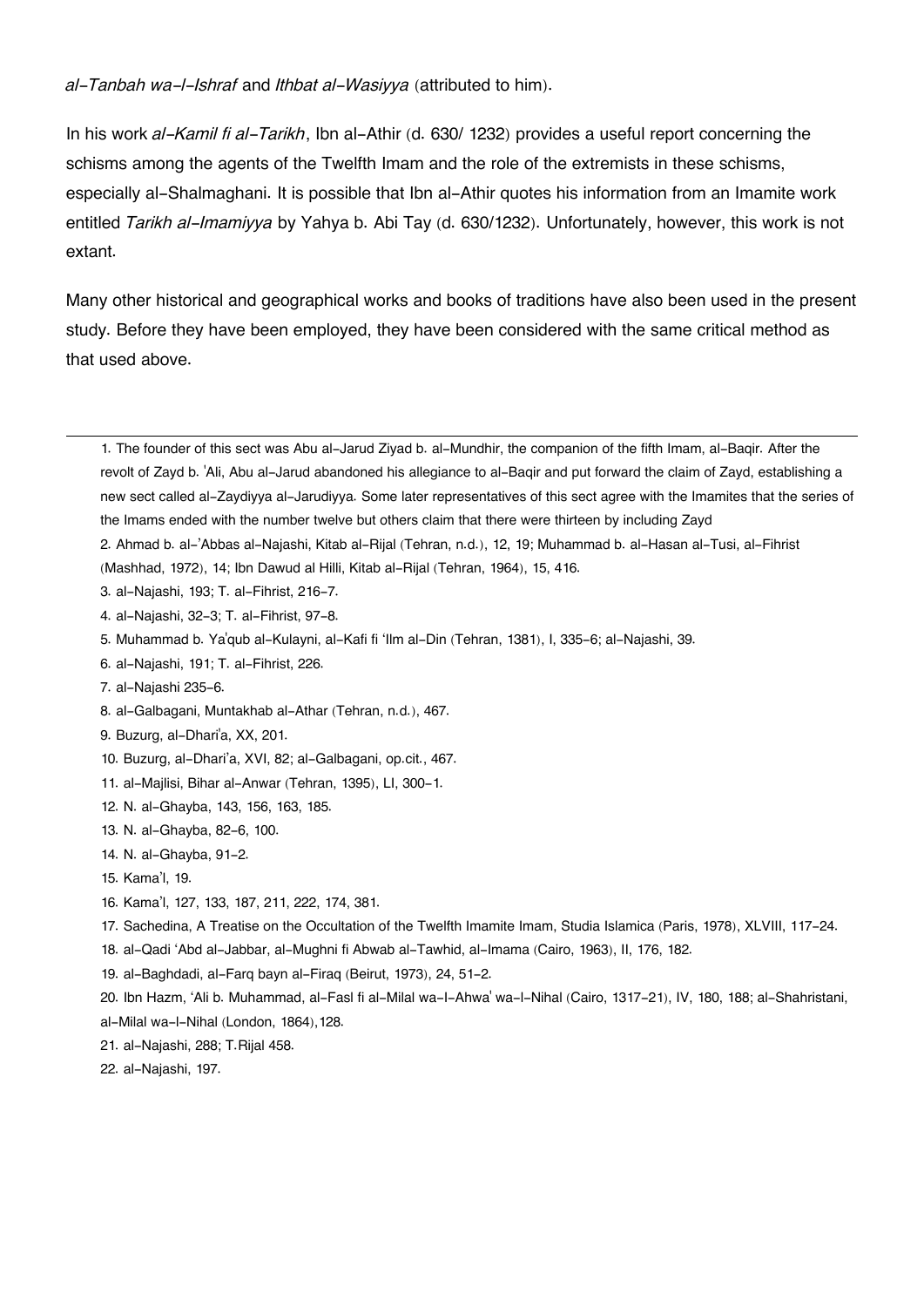# **The Role of Traditions in the Occultation of the Twelfth Imam**

After the martyrdom of al-Husayn, the Imamite Imams from 'Ali b. al-Husayn to al-Hasan al-'Askari followed a quiescent policy towards the Umayyads and the 'Abbasids. But they expected that all their suffering would be terminated by *al-Qa'im*, whose rising in arms they were awaiting.

The Imamites based their expectations on their interpretation of certain Qur'anic verses and on numbers of traditions attributed to the Prophet concerning the political and religious role of *al-Qa'im. So* it is essential to discuss some of these Qur'anic verses and traditions in order to see their effect upon the attitude of the 'Abbasids towards the Imamites, and consequently their reactions to the question of the occultation *(al*-*Ghayba)* of the Twelfth Imam.

### **[1. The early usage of the term al-Mahdi](#page--1-0)**

The term *al*-*Mahdi*, which means "the one who is guided by Allah", is the passive participle of the stem *hada*, "to guide". A term that occurs twice in the Qur'an is the active participle of the same stem, *al Hada*, the Guide. The first verse states,

### *"Allah is surely the Guide of those who believe"* **(***al-Hajj, 22:53***)**

while the second states**,**

### *"But the Lord is a sufficient Guide and Helper" (al-Furqan, 25:33)*

In the usage of the Qur'an the eighth form of the same stem, *ihtada*, "he accepted the guidance for himself", is used strictly as a reflexive passive, whose participle is *Muhtada.* So Man, who is guided by Allah, is not simply guided, but reacts himself to the divine guidance *(hidaya)*[1](#page--1-0), either by instinct or intellect. Through these two means he can acquire knowledge of Allah, which leads him to worship Him by following His laws on earth.

However, Allah's laws cannot be discovered through these two sources of knowledge, so throughout the course of history Allah has revealed His knowledge and laws to a group of people who have been divinely guided to lead mankind towards His straight path. These people are called "Prophets" and possessed charismatic qualities which enabled them to implement the commands of Allah and to lead the people without error. Hence they are called in the Qur'an *al Hudat* (sing. *al*-*hadi)*, because they were already rightly guided *(muhtadin)* by Allah[2](#page--1-0).

The term *al*-*Mahdi* (the guided one) has the same meaning as *al*-*Muhtadi.* However, it has been applied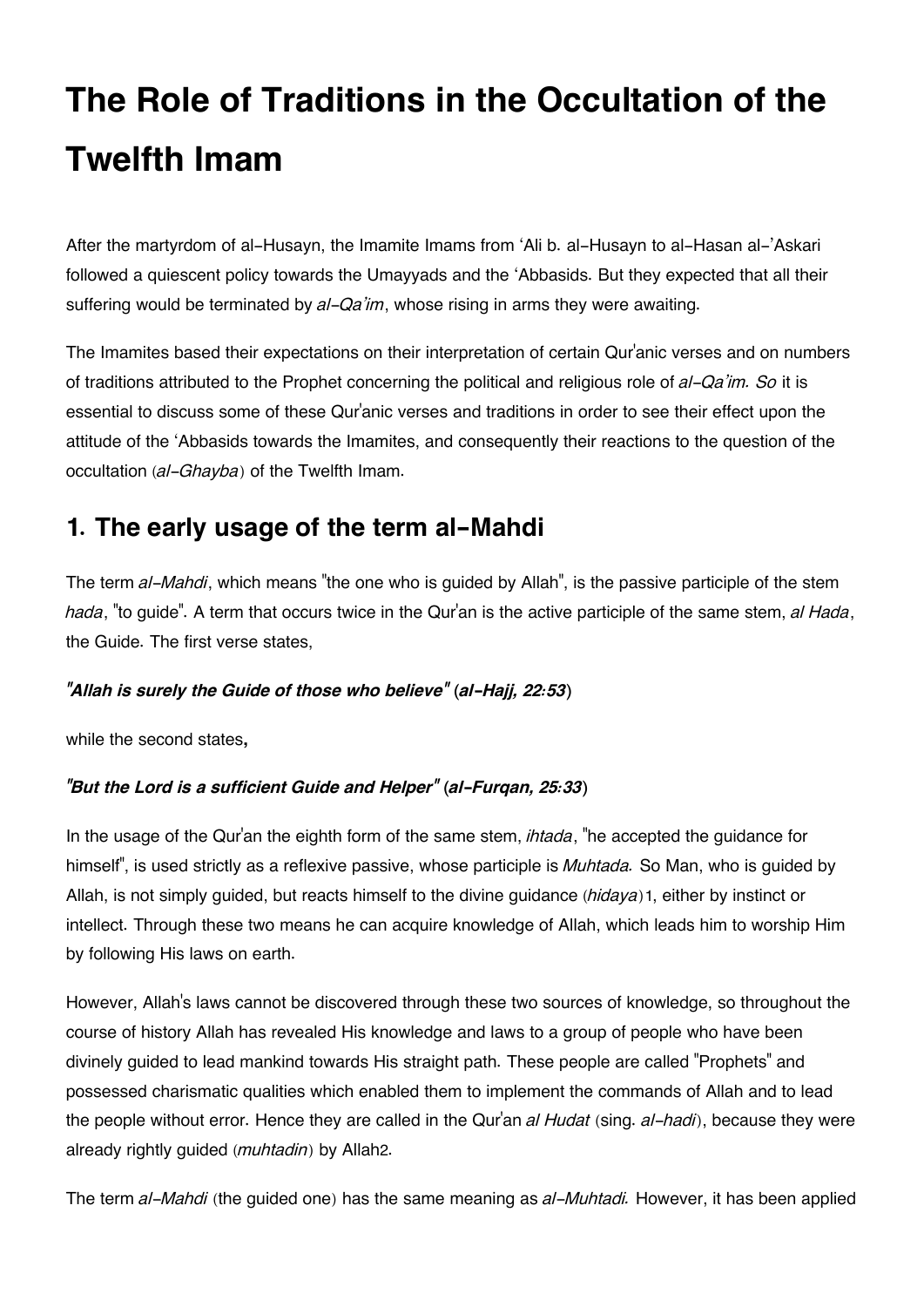to certain individuals in the early Islamic period as an honorific title, while also being applied to *al-Qa'im.* Many examples can be cited showing that the term *al*-*Mahdi* was used in these two senses. For example the poet Hassan b. Thabit (d. 54*/*673*)* applied the term *al*-*Mahdi* to the Prophet in a *qasida* when he says[3](#page--1-0):

## ثَاوِياً اَصبح اْلمهدِى عل جزاء

## تَبعدِى لا الْحصا وطَا من خَير يا

### **Sorrow for the Mahdi who is buried! O best of those who walked on Earth, be not far!**

The poet Jarir applies this term to Ibrahim, the prophet[4](#page--1-0).

The Sunnites often applied it to the four caliphs after the Prophet, who were called *al*-*Khulafa' al*-*Rashidun al*-*Mahdiyyun*, the divinely guided caliphs.[5](#page--1-0)' Sulayman b. Surd called al-Husayn, after his martyrdom, *Mahdi b. al*-*Mahdi*[6](#page--1-0).

As for the theological usage of this term, according to Rajkowski, Abu Ishaq Ka'b b. Mati' b. Haysu' al-Himyari (d. 34*/*654*)* was the first individual to speak of *al*-*Mahdi* as the Saviour[7](#page--1-0). But it is worth mentioning that the second caliph, 'Umar b. al-Khattab, had spoken of occultation before Ka'b.

When the Prophet died in 11*/*632, *' U*mar contended that Muhammad had not died but had concealed himself as Moses did and would return from his occultation. 'Umar's claim, however, was refuted by Abu Bakr, who reminded him of the Qur'anic verse revealing the death of the Prophet[8](#page--1-0) which states**:**

### *"Surely you shall die and they [too] shall surely die. Then surely on the Day of Resurrection you will contend with one another before your Lord" [al-Zumar, 39:30-31].*

The follower of Ibn al-Hanafiyya (d. 81-4/700-3)[9](#page--1-0), al-Mukhtar, who was in revolt in Kufa in 66/685, named him as claimant to the Imamate and called him *al*-*Mahdi* in the messianic context[10](#page--1-0). Later the name of Ibn al-Hanafiyya became associated with the Kaysaniyya sect, which denied his death and held that he was the promised Mahdi, who had concealed himself in Mound Radwa, and who would rise in arms to eliminate injustice[11](#page--1-0).

The Kaysaniyya dogma played an important role in Islamic political history during the Umayyad period, since the 'Abbasid propaganda, which brought about the collapse of the Umayyads, was in fact derived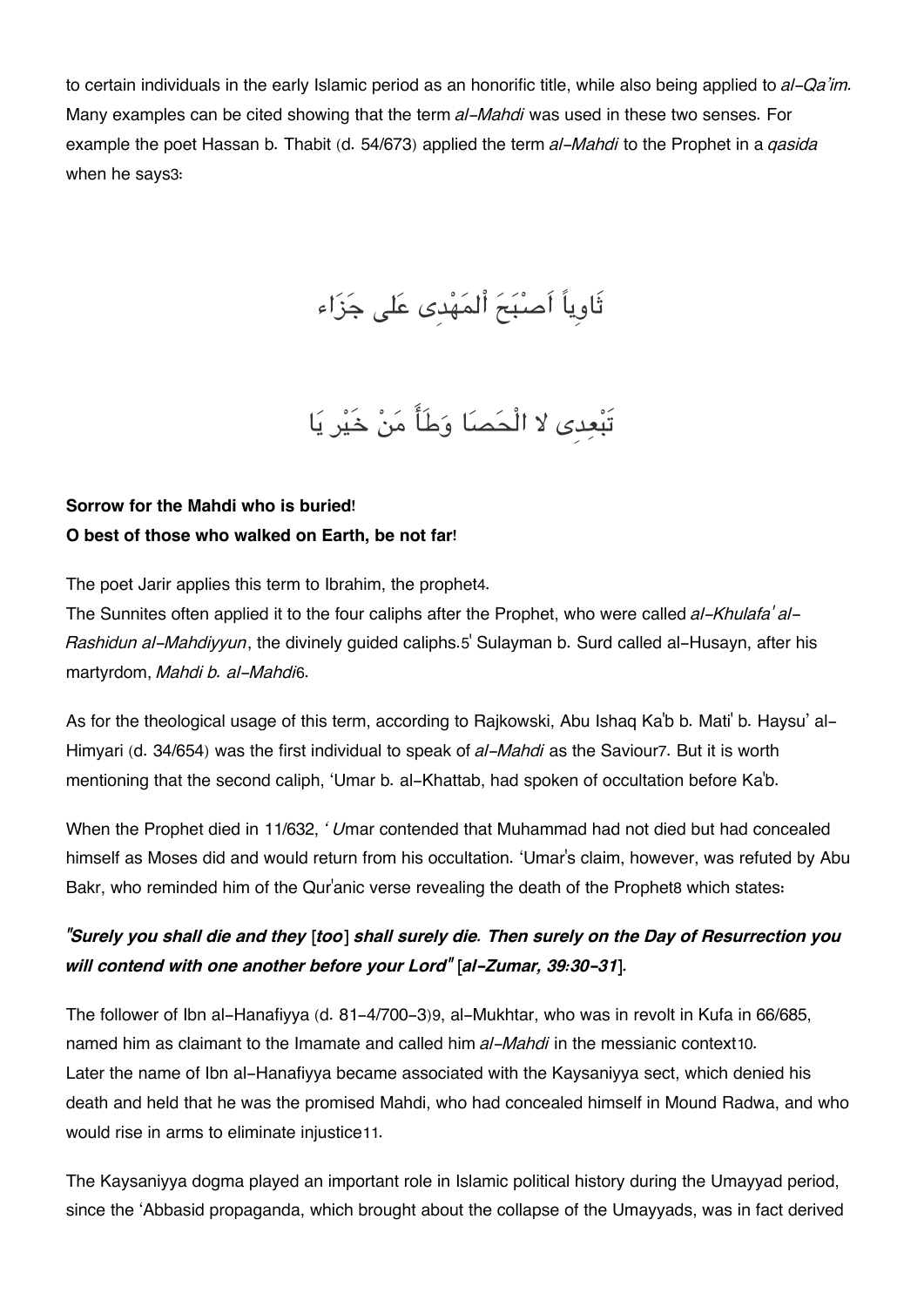from this sect[12](#page--1-0).

The dogma of al-Kaysaniyya can be seen in the poetry of Kuthayyir (d. 105/723) and al-Sayyid al-Himyari (d. 173/789). The latter had followed this sect, but it is said that he became an Imamite after a discussion with al-Sadiq, who clarified for him that the concealed Imam mentioned by the Prophet was not Ibn al-Hanafiyya but the Twelfth Imam from the progeny of al-Husayn[13](#page--1-0).

The Zaydites also applied the term *al*-*Mahdi* in its eschatological sense to their leaders who rose in arms against the 'Abbasids, such as Muhammad al-Nafs al-Zakiyya (d. 145/762), Muhammad b. Ja'far al-Sadiq (d. 203/818), and Muhammad b. al-Qasim al-Talqan, who disappeared in the year 219/834.'[14](#page--1-0)

An example of the Zaydite usage of this term is recorded by Ibn Tawus[15](#page--1-0), who states on the authority of Ibrahim b. 'Abd Allah b. al-Hasan, the brother of al-Nafs al Zakiyya, that the latter had rebelled hoping that Allah might make him the Mahdi promised by the Prophet:

ذكر يحى بن الحسين الحسنى فى كتاب الامالى باسناده عن طاهر بن عبيد عن ابراهيم بن عبداله بن الحسن عليه السالام، انه سئل عن اخيه محمد أهو المهدي الذي يذكر؟ فقال: ان المهدي عدة من اله تعال لنبيه صلوات اله عليه وعده ان يجعله من اهله مهديا لم يمسه بعينه ولم يوقت زمانه. وقد قام اخى لله بغريفته عليه في الامر بالمعروف والنهي عن المنكر. فان اراد الله تعالى ان يجعله الذي بذكر فهو فضل اله يمن به عل من يشاء من عبادو والا فلم يترك اخی فریضة الله علیه لانتظار میعاد لم یُؤمر بانتظاره.

As for the Imamites, a considerable body among them applied the title of *al*-*Mahdi* in its messianic sense to each Imam after his death. This can be seen in the claim of *al*-*Nawusiyya*, *al*-*Waqifa* and the followers of al- 'Askari, the eleventh Imam. After the death of al-Sadiq in the year 148/765 the Nawusiyya group held that he was *al-Qa'im al*-*Mahdi* and that he did not die but went into occultation[16](#page--1-0).

The Waqifa group applied this title to the seventh Imam Musa alKazim (d. 183/799) and denied his death, contending that he was *al-Qa'im al*-*Mahdi* and that he would rise to fill the earth with justice after it had been filled with tyranny[17](#page--1-0).

Other Imamites held that the eleventh Imam al- 'Askari was *al-Qa'im al*-*Mahdi*,[18](#page--1-0) whereas the last important usage of this term was given to the Twelfth Imam, who became the magnate of the Imamites' hope in their struggle for justice and equity.

It is worth mentioning that all these claims relating to the eschatological usage of the term *'al*-*Mahdi'* were based mainly on Prophetic traditions concerning a future restorer of Islam. Hence it is essential to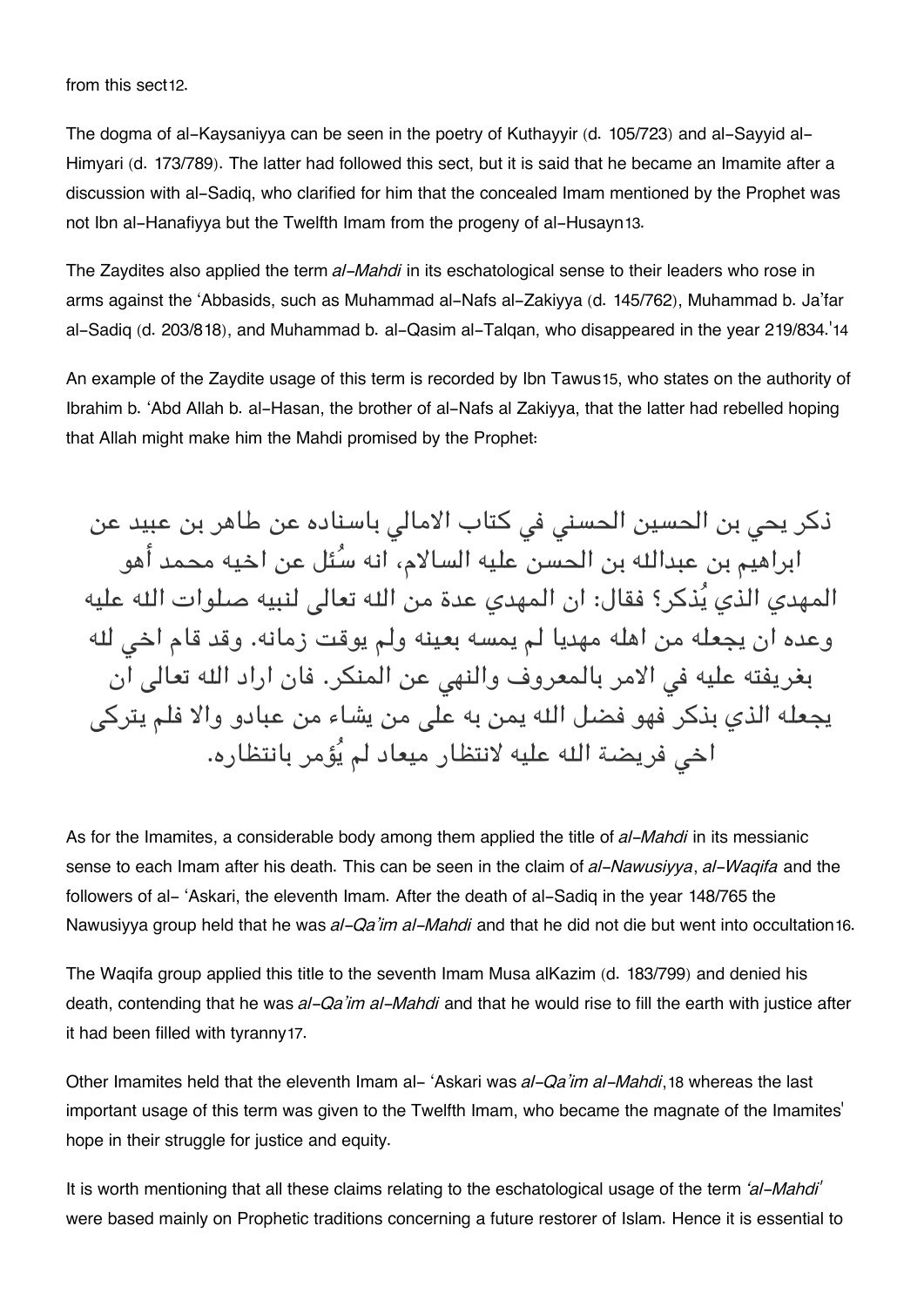discuss the traditions of the Prophet and the Imams, especially these traditions which concern the Twelfth Imam, so as to see their role in the question of his occultation.

### **[2. The Occultation of al-Qa'im al-Mahdi in the Qur](#page--1-0)'an**

In Shi'ite exegesis many Qur'anic verses are regarded as references to the role of *al-Qa'im* and his occultation.

The most important is the following verse:

### *O, but I call to witness the planets, the stars which rise and set (al-Takweer, 81:15-6)*

According to Imam al-Baqir, this verse means that an Imam would go into occultation in the year 260/847; then he would reappear suddenly like a bright shooting star in the dark night[19](#page--1-0).

Ibn al-Furat, *al*-*Kafi* and al-Saduq interpret the following Qur'anic verse:

### *"Say: Have you thought: If (all) your water were to disappear into the earth, who then could bring you gushing water" (al-Mulk, 67:30)*

They maintain that this verse is a metaphor for the concealment of the Imam, whose presence among people is like the water they need to drink[20](#page--1-0).

The Isma'ili writer Mansur al-Yaman (ca. 4th century A. H.) agrees with al-Kulayni that some Qur'anic verses which apparently deal with the Day of Judgement actually concern the appearance of *al-Qa'im* after his occultation. According to al-Kulayni the verse

### *"And those who sincerely believe in the day of Judgement" [al-Mi'raj, 70: 26]*

refers to those who believe in the reappearance of *al-Qa'im*[21](#page--1-0). Mansur al-Yaman gives a similar esoteric interpretation of another verse:

### *And of mankind are some who say, we believe in Allah and the Last Day, when they believe not. They think to beguile Allah and those who believe, but they beguile none save themselves; but they perceive not. [al-Baqara, 2: 8-9]*

Mansur al-Yaman states that the Last Day *(al*-*Yawm al*-*Akhir)* in this verse is the "Commander of the Age" *(Sahib al*-*Zaman)*, that is *al-Qa'im al*-*Mahdi*[22](#page--1-0).

Al-Kulayni interprets many Qur'anic verses with the same kind of approach and links them to the future role of *al-Qa'im al*-*Mahdi.'* In his view, when *al-Qa'im* reappears he will establish the political state of the "People of the House" *(Ahl al*-*Bayt)* that is, the Imams, upon the ruins of the state of inequity. This is al-Kulayni's esoteric commentary on the verse: *"And say: The truth has come and falsehood has vanished. Surely falsehood is a vanishing thing." [Banu Isra'il, 17: 81]*[23](#page--1-0)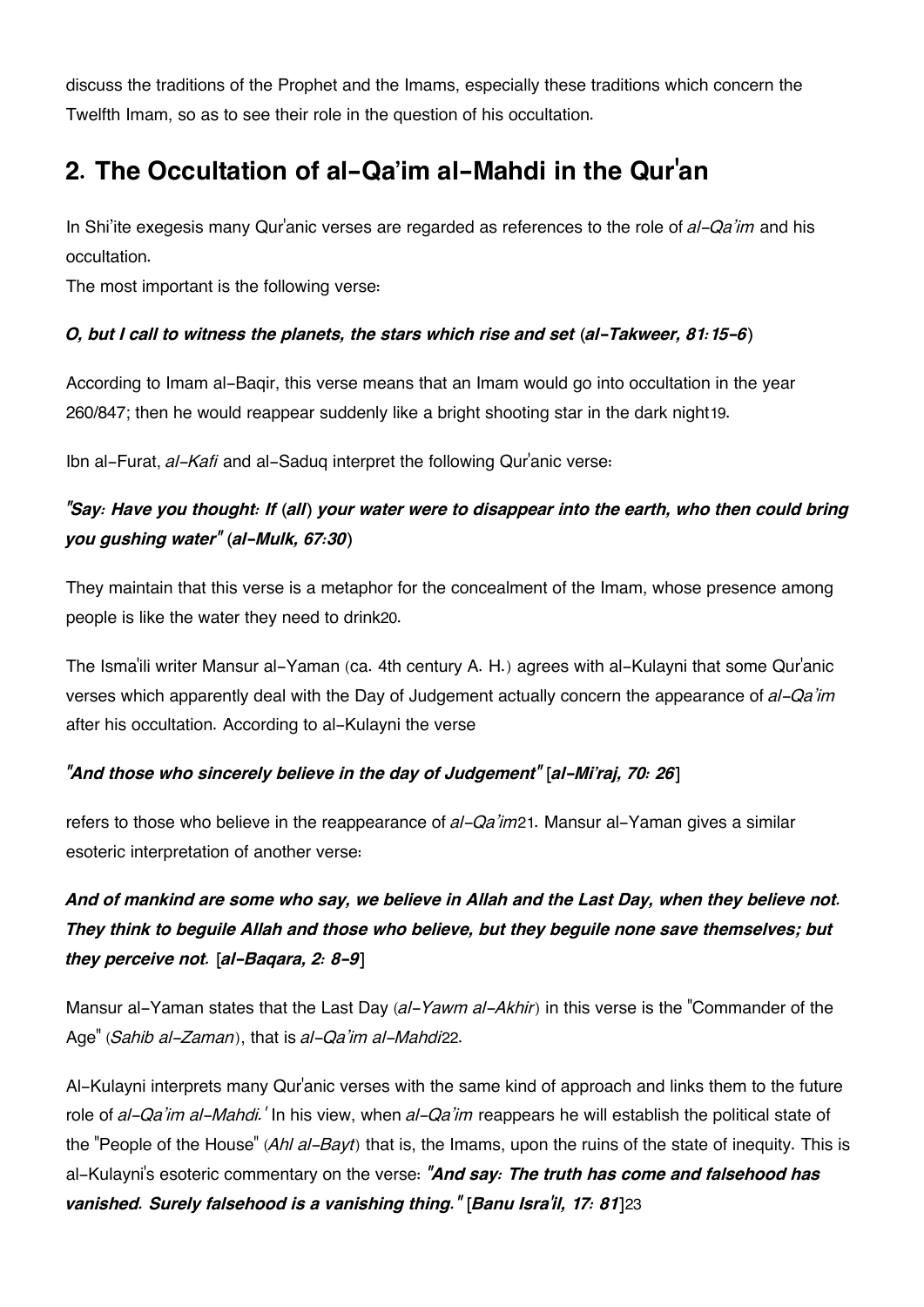Al-Tusi follows in al-Kulani's footsteps in commenting on certain Qur'anic verses. Take, for example, this passage:

### *And We desired to show favour unto those who were oppressed in the earth, and to make them Imams and to make them the inheritors. And to establish them in the earth, and to show Pharaoh and Haman and their hosts that which they feared from them. [al-Qasas 28: 5-6]*

Al-Tusi holds that the above verses predict the establishment of the state of Justice by *al-Qa'im al*-*Mahdi*, who would inherit what had been in the possession of the wrong-doers[24](#page--1-0).

Other Imamite scholars maintain that the fifth Imam, al-Baqir, said that Allah's promise of victory to an Imam from the People of the House is mentioned explicitly in the following verse:

### *And verily We have have written in the scripture (al-Zabur), after the Reminder My righteous slaves will inherit the earth. [al-Anbiya', 21:105]*[25](#page--1-0)

Other verses have also been interpreted by the Imamites to be connected with the role of *al-Qa'im*, after his rising from occultation, such as the verse:

*Allah has promised such of you as believe and do good works that He will surely make them to succeed (the present rulers) in the earth even as He caused those who were before them to succeed (others); and He will surely establish for them their religion which he has approved for them, and will give them in exchange safety after their fear. They serve Me. They ascribe nothing as a partner unto Me. Those who disbelieve henceforth, they are the wrong doers. [al-Nur, 24: 55]*

Al-Qummi and al-Tusi report that the People of the House mentioned that this verse concerns the *Mahdi* because he would live during his concealment in a state of fear, would appear after the removal of fear, and would certainly become victorious[26](#page--1-0).

## **[3. The traditions concerning the Twelfth Imam and his](#page--1-0) [occultation](#page--1-0)**

### **[A\) The traditions concerning al-Qa'im al-Mahdi](#page--1-0)**

There are many traditions attributed to the Prophet in the books of tradition concerning the identity of *al*-*Mahdi*, his family, his epithet *(kunya)* and his character. The conclusion of these numerous traditions is that *al*-*Mahdi is* a descendant of the sons of Fatima[27](#page--1-0), the daughter of the Prophet; and more particularly, that he is of the progeny of her son al-Husayn.

His colour is similar to that of the Arab, and his body is like the Israelite, and his name and *kunya* are similar to,the name and *kunya* of the Prophet[28](#page--1-0). Moreover some traditions claim that the Prophet said that *al*-*Mahdi's* father's name is like the name of the Prophet's grandson, al-Hasan. Below are a number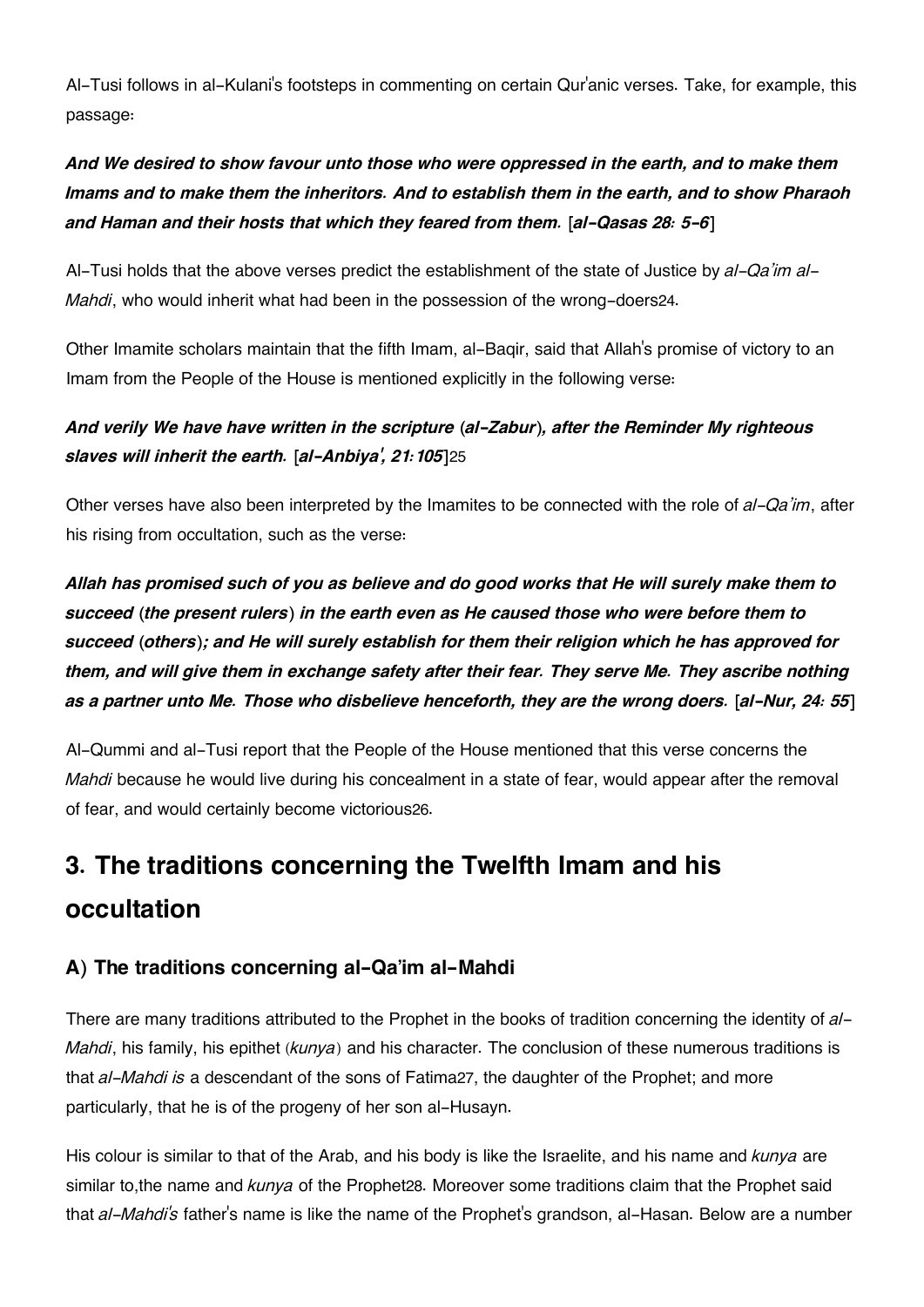of these traditions.

i) We, the family of 'Abd al-Muttalib, are the Masters of the inhabitants of Paradise: I, Hamza, Ja'far, 'Ali, al-Hasan, al-Husayn and *al*-*Mahdi*[29](#page--1-0).

*ii) Al*-*Mahdi is* from my progeny. His name is similar to mine and his epithet is similar to mine. In his physique and character he looks exactly like me. He will be in a state of occultation and there will be confusion *(Hayra)* in which people will wander about. Then he will come forth like a sharp, shooting star to fill the earth with justice and equity as it was filled before with injustice and inequity[30](#page--1-0).

*iii) Al*-*Mahdi is* from my family *('itra)* from the sons of Fatima. It is worth mentioning that this tradition was reported on the authority of Umm Salama by 'Ali b. Nufayl, who died in 125/742.[31](#page--1-0)

iv) On the authority of Ibn 'Abbas, the Prophet is reported to have said, "How shall Allah destroy a nation whose beginning is myself, whose end is Jesus and whose very centre is *al*-*Mahdi*, who will be from my family?[32](#page--1-0)

v) The name of *al*-*Mahdi's* father is similar to the name of my son al-Hasan[33](#page--1-0).

The conclusion of Osman concerning these traditions seems to be rather forced. "All these *hadiths* are weak and contradictory *(mutadarib)*, therefore their attribution to the Prophet Muhammad is to be very much doubted[34](#page--1-0).

For the use of the epithet *al*-*Mahdi* by numerous Islamic groups, particularly the Zaydites, in their struggle for power during the Umayyad period shows that these traditions were well-known among the Muslims of that period. Moreover, many traditionists from different Islamic sects transmitted these traditions before the downfall of the Umayyads in 132/749, and later they were collected in the books of tradition *(hadith).*

The earliest of these books was *Kitab Sulaym b. Qays*, attributed to Sulaym b. Qays al-Hilali, who died between the years 80-90/699-708. He reports many Prophetic traditions concerning *al*-*Mahdi*, his occultation and his reappearance[35](#page--1-0).

It appears from these two points that Osman's judgement is somewhat hasty, particularly if one takes into account the fact that Prophetic traditions regarding *al*-*Mahdi* were narrated by twenty-six companions of the Prophet. On their authority thirty-eight traditionists recorded these traditions in their collections of *hadith*[36](#page--1-0).

The evidence suggests that from the earliest times in Islam there was a belief that the Prophet had given his followers a promise about a man from the progeny of al-Husayn, who would rise in arms in the future to purify Islam from innovation. But political rivalry amongst the Muslims encouraged some people to exploit this hope and to distort these Prophetic traditions in order to use them in their struggle for power[37](#page--1-0).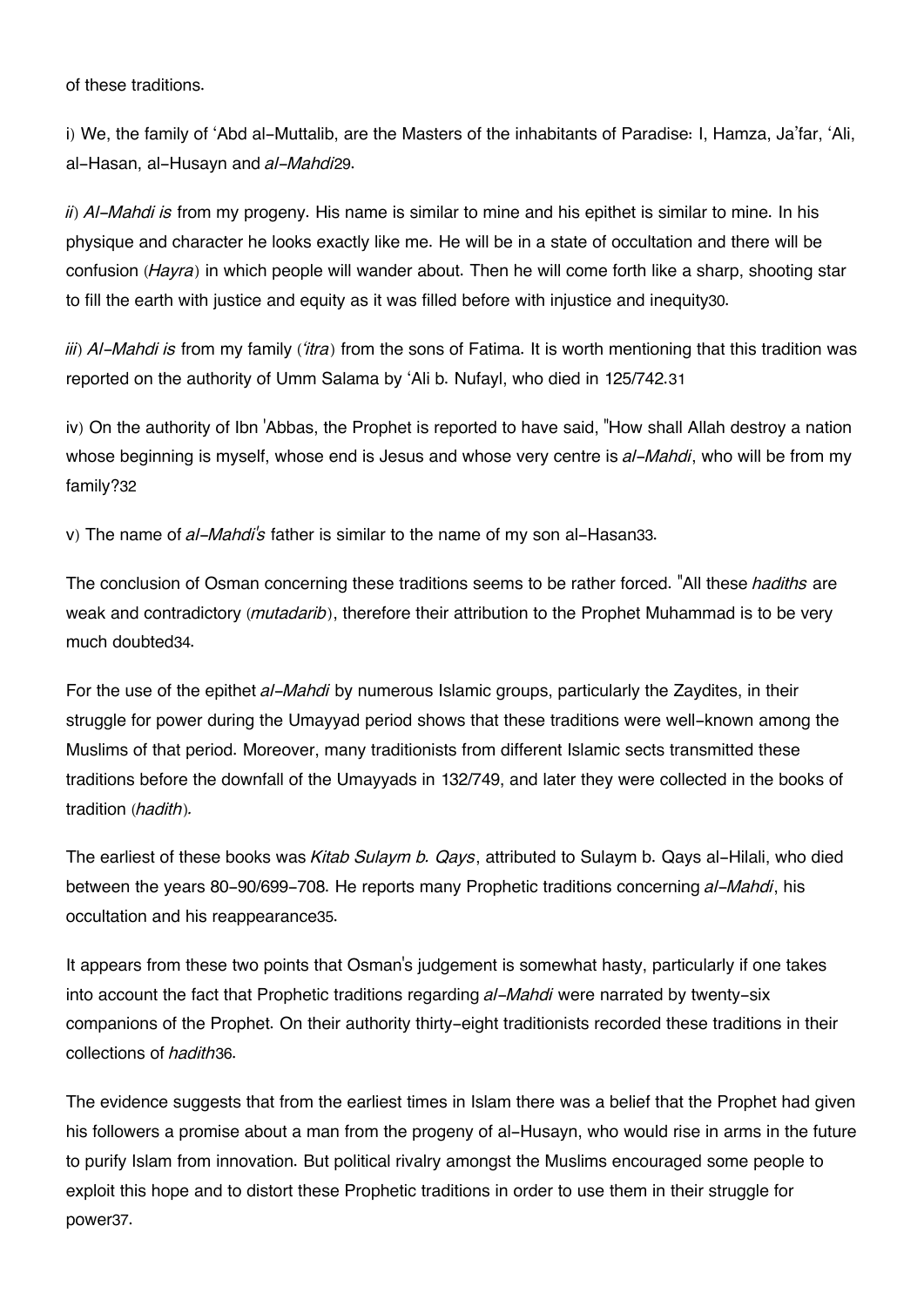These traditions only mention that *al-Qa'im al*-*Mahdi will* be from the progeny of the Prophet. But there are also other traditions attributed to the Prophet which state that *al*-*Mahdi will*, in fact, be the Twelfth Imam.

It is true that Montgomery Watt objects that,

*Until al-'Askari died on 1st Jan. 874, there was nothing to make people expect that the number of the Imams would be limited to twelve or that the Twelfth would go into occultation. It follows the theory of the twelve Imams was worked out after 874.*[38](#page--1-0)

Nevertheless, there is ample proof that traditions claiming *a*-*lQa'im* would be the Twelfth descendant of the Prophet were in circulation before 874. It is thus necessary to throw light upon these traditions, which were,transmitted by Sunnites and Zaydites as well as Imamites, so that one can see to what extent these traditions were used by the Imamite scholars to support the belief that the Twelfth Imam had not died but was in a state of occultation.

### **[B\) The traditions of the Sunnites \(Ahl al-Hadith\)](#page--1-0)**

The Sunnite books of tradition report three Prophetic traditions pertaining to the twelve Imams who would be the successors of the Prophet. These were narrated on the authority of seven companions of the Prophet, namely Jabir b. Samura, 'Abd Allah b. Mas'ud, Anas b. Malik, 'Umar b. al-Khattab, Wa'ila b. Asqa', 'Abd Allah b. 'Umar and Abu Hurayra.

i) Jabir b. Samura narrates that he heard the Prophet say, "There will be after me twelve *Amirs. "Then* he mentioned something which I did not hear, so I asked my father, who was sitting beside me, who said, "All of whom will be from Quraysh.[39](#page--1-0)''

ii) 'Umar b. al-Khattab reports that he heard the Prophet say, "The Imams *(al*-*A'imma)* after me will be twelve, all of whom will be from Quraysh.[40](#page--1-0)"

iii) 'Abd Allah b. Mas'ud was once reciting the Qur'an in the mosque in Iraq, when a young man came and asked him if the Prophet had informed them about the number of his successors. Ibn Mas'ud replied, "The Prophet informed us that his successors will be twelve caliphs, whose number is similar to the number of the leaders *(al*-*nuqaba)* of Banu Isra'il.[41](#page--1-0)"

These traditions have been related by the traditionists and considered authentic. Ibn Hanbal narrates the first with thirty-four chains of transmitters *(sanad)*, all of which are on the authority of Jabir b. Samura[42](#page--1-0), although there are slight differences in the versions. Some of the narrators used the words *Ami'r* and *Khalifa* instead of *Imam.*

But these traditions, as reported by the Sunnites, indicate only that the Prophet would be succeeded by twelve successors; none reveals that the Twelfth would go into occultation, nor that he would be *al-*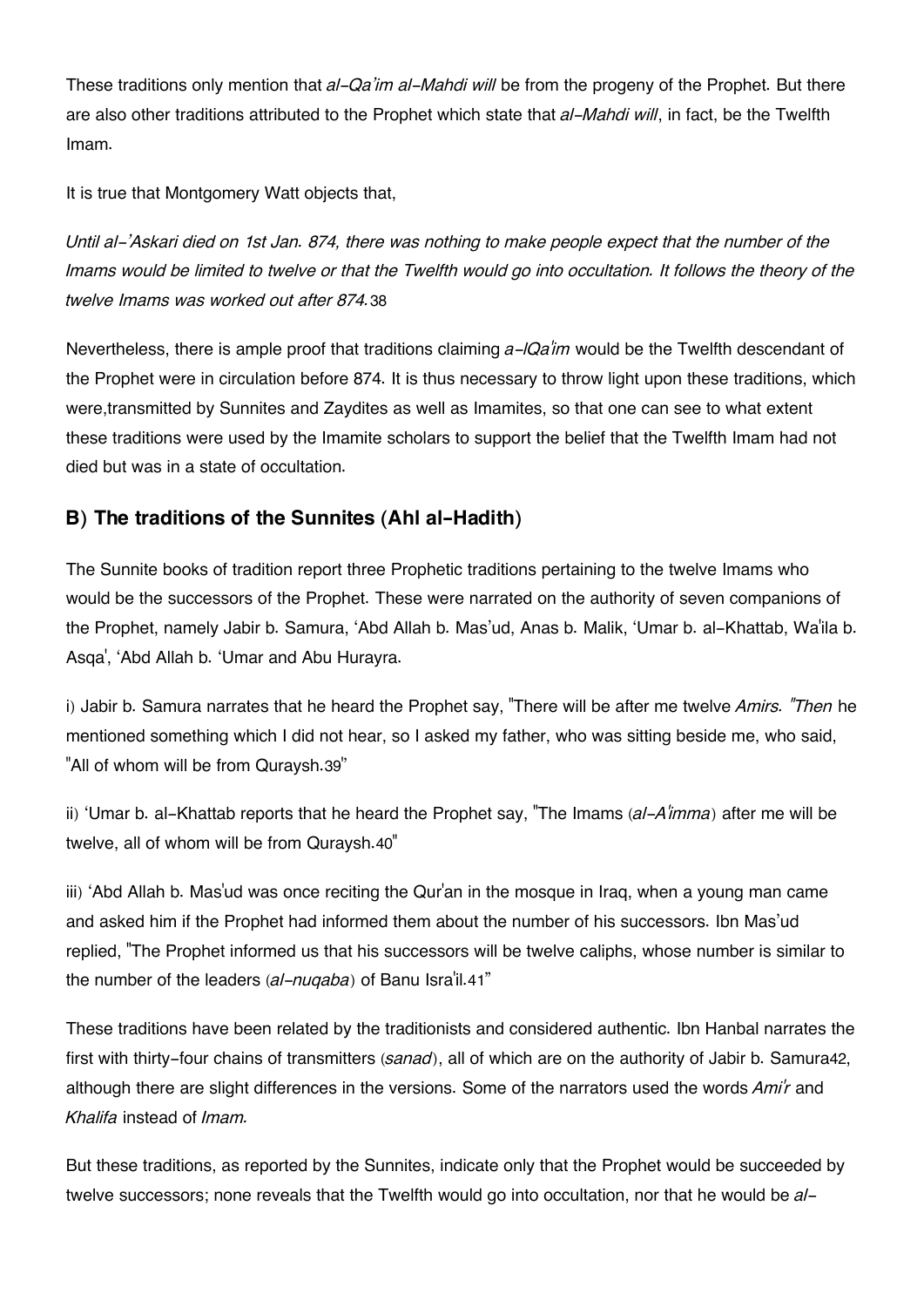*Qa'im al*-*Mahdi.* But the Zaydite and the Imamite narrators relate the same traditions with phrases which indicate that the Twelfth Imam would be *al-Qa'im al*-*Mahdi*[43](#page--1-0).

### **[C\) The Twelfth Imam in the Zaydite traditions](#page--1-0)**

The Zaydite sect, the Jarudiyya, narrate many traditions attributed to the Prophet and al-Baqir concerning the political role of the Twelfth Imam. One of their distinguished scholars in Kufa was Abu Said 'Abbad b. Ya'qub al-Rawajini al-'Asfari (d. 250/864)[44](#page--1-0). He wrote a book entitled *Kitab Akhbar al*-*Mahdi*[45](#page--1-0).

Al-Dhahabi reports that 'Abbad was a Rafidite propagandist, and was awaiting the rise of *al*-*Mahdi* in the near future. He used to carry a sword, and once said that he kept his sword ready in order to fight for *al*-*Mahdi*[46](#page--1-0). It is worth mentioning that 'Abbad held this view before the occultation of the Twelfth Imam in 260/874, since he died in 250/864.[47](#page--1-0) He reports three Prophetic traditions concerning the Twelfth Imam. Below are two of them:

i) The Prophet is believed to have said, "From my descendants there will be eleven leaders [who will be] noble, receivers of tradition [and] possessed of knowledge, the last of whom will be *'al-Qa'im bil-Haqq'* who will fill it [i.e. the world] with justice, just as it was filled with tyranny[48](#page--1-0).

ii) The Prophet is reported to have said: "I and eleven of my descendants and you, O 'Ali, are the axis of the earth, that is, its tent pegs and its mountains. By us Allah has secured the world so that it will not sink with its people. For when the eleventh of my descendants has died the world shall sink with its people without warning[49](#page--1-0).

These traditions along with other sayings predicting the historical circumstances and the signs which would precede the rise of *al-Qa'im al*-*Mahdi* were used by the Shi'a in their struggle for power. This can be seen in the events of the general 'Alid uprising which occurred in 250-1/864-5, when many Shi'ites applied the Prophetic traditions concerning the signs of the rise of *al-Qa'im al*-*Mahdi* to the historical circumstances surrounding this revolt. Ibn 'Uqda (d. 333/944) reports that al-Sadiq said:

*A man from the People of the House of the Prophet will rise in arms in Mecca holding a white standard in his hand: the Euphrates will become dry, and, at the same time, a group of people, whose eyes are small, will advance towards you from the East and will force you to leave your houses. Moreover, the graves of your dead will be opened and predatory animals will attack your houses. Afterwards a faircomplexioned man will install a chair in Mecca calling people to curse 'Ali b. Abi Talib, and killing many people, but he will be killed on the same day***.**[50](#page--1-0)

According to 'Ali b. al-Husayn b. al-Qasim al-Kharraz (d. ca. 250/864) all these signs occurred during the revolt of Yahya b. 'Umar in 250/864. As a result, some Shi'ites, particularly the Jarudiyya, believed that the leader of this revolt, Yahya b. 'Umar, was himself *al-Qa'im al*-*Mahdi*[51](#page--1-0).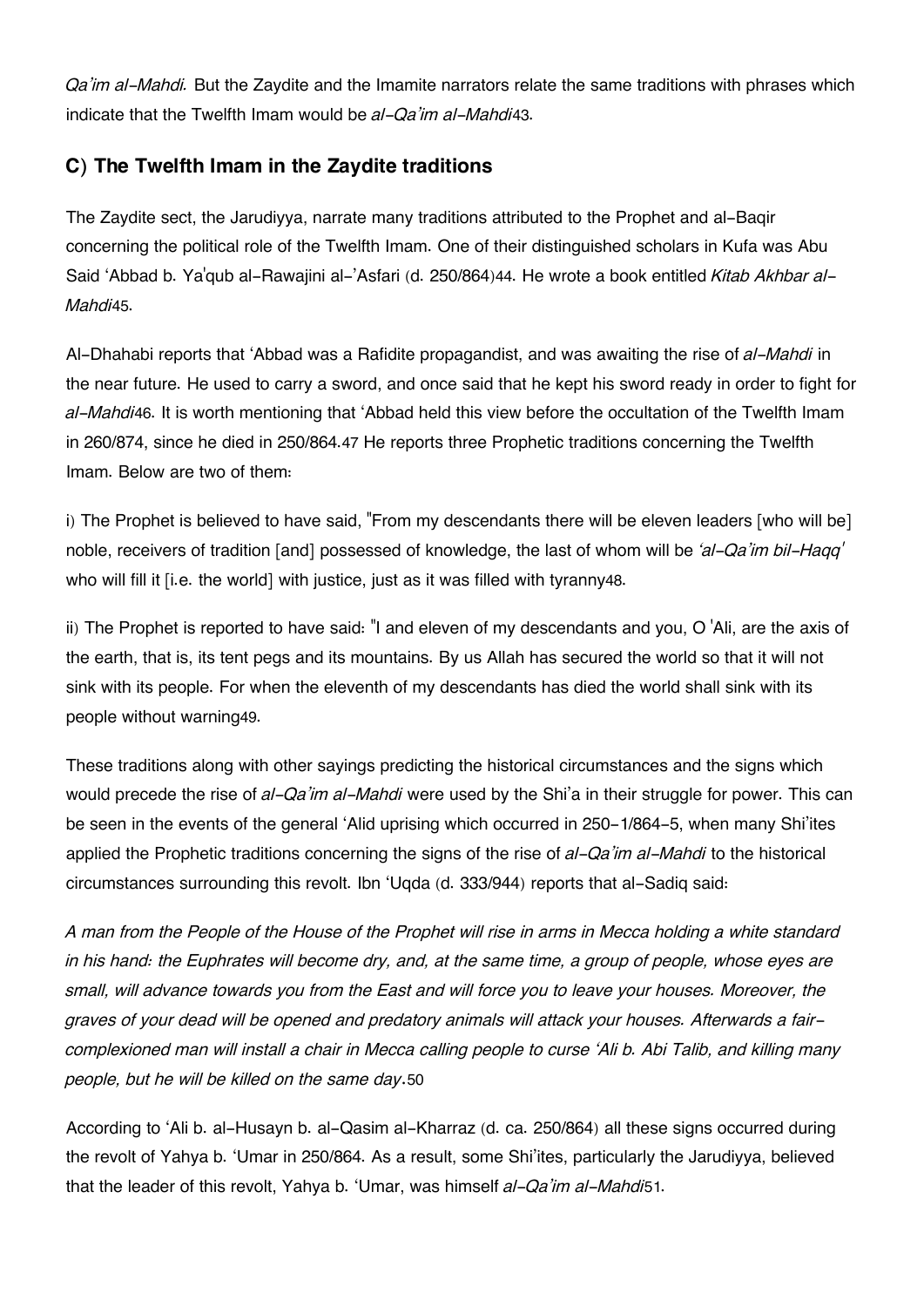### **[D\) The Twelfth Imam in the Imamite traditions](#page--1-0)**

The Imamite traditionists are distinguished from the Sunnites and the Zaydites by their claim that the Twelfth Imam mentioned in the Sunnite and the Zaydite traditions is in fact Muhammad the son of the eleventh Imam al- 'Askari, and that he is *al-Qa'im al*-*Mahdi.* Moreover they have written in more detail about his occultation, and his political role, the signs which would precede his reappearance and the social and political conditions which might pave the way for it.

### **[a. The traditions concerning the Twelfth Imam](#page--1-0)**

The Prophetic traditions concerning the twelve Imams related by the Sunnite and the Zaydite traditionists were also narrated by the Imamites[52](#page--1-0).

They applied these traditions to their twelve Imams and added traditions of the Imams themselves which indicate explicitly that the successor of the eleventh Imam was *al-Qa'im.* The traditions attributed to the Prophet do not indicate explicitly that *al-Qa'im* would be the successor of al-'Askari, the eleventh Imam, whereas the sayings of the Imams do.

The earliest reference to a Prophetic tradition concerning the Twelfth Imam is recorded by the Imamite traditionists on the authority of Sulaym b. Qays al-Hilali. He was a companion of five Imams, 'Ali, al-Hasan, al-Husayn, 'Ali b. al-Husayn and al-Baqir, and died in 90/701.[53](#page--1-0) The Imamites regard his work as the first Shi'ite collection of *Hadith*[54](#page--1-0)*.*

He reports numerous narrations concerning the twelve Imams and the political role of the last Imam. The first of these narrations is attributed to a Christian monk who met 'Ali after his return from the battle of Siffin. He informed him that he had found in the Gospels that the successors of the Prophet Muhammad would be twelve; the last of them would fill the world with justice, and Jesus would perform the prayer behind him[55](#page--1-0).

All the other narrations in Sulaym's work are attributed to the Prophet. The most important of these is quoted on the authority of the companions 'Ali, 'Abd Allah b. Ja'far al-Tayyar, Salman al-Farisi, Abu al-Haytham b. al-Tayhan, Khuzayma b. Thabit, 'Ammar b. Yasir, Abu Dharr, al-Miqdad and Abu Ayyub. They narrated that the Prophet gathered his companions together at Ghadir Khumm and said to them:

*O people, the legal power (al-wilaya) is granted only to 'Ali b. Abi Talib and the trustees from my progeny, the descendants of my brother 'Ali. He will be the first, and his two sons, al-Hasan and al-Husayn, will succeed him consecutively. They will not separate themselves from the Qur'an until they return to Allah.*[56](#page--1-0)

Sulaym adds that the Commmander of the Faithful, 'Ali, told him, "O brother, son of Hilal, the *Mahdi of* my nation is Muhammad, who shall fill the earth with justice and equity as it was filled with tyranny and injustice. I know who will pay the oath of allegiance to him.[57](#page--1-0)"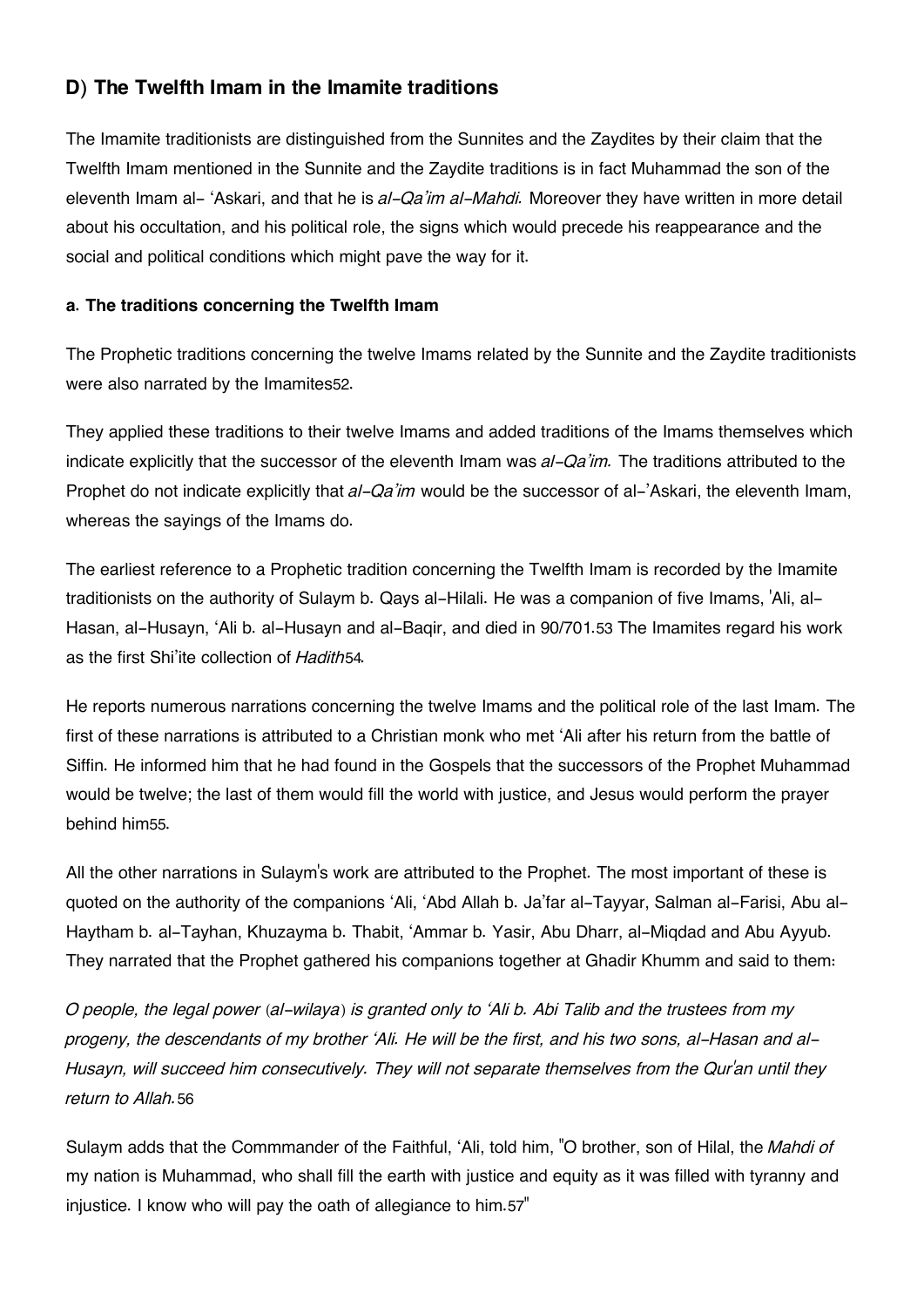Sulaym states that he met al-Hasan and al-Husayn in Medina after the assassination of their father, 'Ali, and related to them this tradition on 'Ali's authority.

They confirmed that they had also heard it from the Prophet. Sulaym adds that he informed 'Ali b. al-- Husayn, the fourth Imam, in the presence of his son al-Baqir about this tradition, and they also confirmed its authenticity. Moreover Abban b. Abi 'Ayyash reports that he met al-Baqir during the rite of pilgrimage and mentioned Sulaym's tradition to him, and that he confirmed its authenticity[58](#page--1-0).

But al-Mas'udi doubts the authenticity of this tradition claiming that this tradition was transmitted only through Sulaym[59](#page--1-0).

Despite the fact that this tradition is related on the authority of Sulaym b. Qays by many Imamite scholars, such as al-Kulayni, al-Nu'mani, and al-Tusi[60](#page--1-0), it was related and confirmed by others as well[61](#page--1-0). In addition al-Saduq relates the above tradition on the authority of 'A1i[62](#page--1-0),and he narrates another prophetic tradition on the authority of Abd Allah b. 'Abbas:

*I am the master of the Prophets and 'Ali the master of my trustees, of whom there will be twelve; the first one is 'Ali, and the last is al-Qa'im*.[63](#page--1-0)

Moreover the Imamite scholars relate numerous traditions attributed to their Imams, which confirm that the Twelfth Imam will be *al-Qa'im al*-*Mahdi*[64](#page--1-0). It is worth noting that al-Hadrami (fl. 3rd/9th century) reports a tradition which gives the Imam who will rise in arms the epithet *al-Qa'im*[65](#page--1-0). At the same time other narrations employ the epithet *al*-*Mahdi*, *particularly* in the works of al-Saffar (d. 290/902)[66](#page--1-0).

The use of these two terms caused such confusion amongst the followers of al-Jawad that some were not sure whether *al-Qa'im* and *al*-*Mahdi were* the same individual or not. Therefore, according to al Saduq, al-Jawad was reported as having said that *al-Qa'im* is from "us" and that he would be *al*-*Mahdi; he* must be awaited by his followers during his occultation and obeyed at his rising and that he would be his descendant in the third generation[67](#page--1-0).

The Imamites of the fourth/ninth century called the Twelfth Imam *al-Qa'im al*-*Mahdi*. Al-Mufid states that he was called *al*-*Mahdi* because he would guide people to a forgotten dogma and law[68](#page--1-0).

### **[b. The political role of al-Qa'im](#page--1-0)**

It has already been pointed out that the Imams from 'Ali b. al-Husayn onwards adopted publicly a quiescent policy towards the Umayyads and the 'Abbasids. Accordingly, they stressed the propagation of their teachings, which they expected, would result in religious and political awareness among the people and would prepare the ground for the task of *al-Qa'im*.

Al-Nu'mani reports that al-Baqir advised his partisan Abu al-Jarud to keep quiet at home, and not to implicate himself in the militant activities of some 'Alids against the Umayyads, since the Umayyad state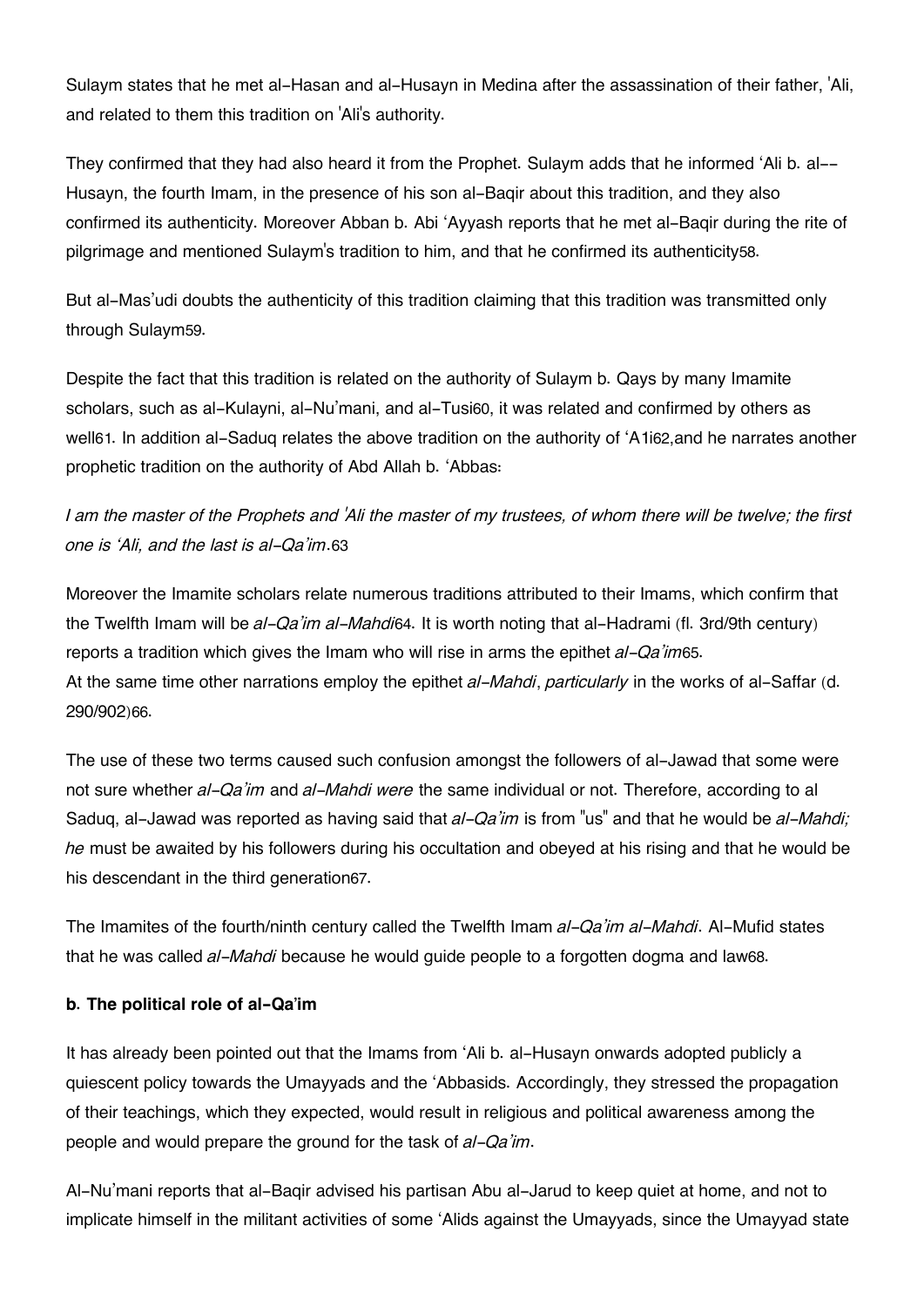had a natural lifespan and the moment of its downfall had not yet come[69](#page--1-0). He added that any 'Alid who rebelled against tyranny before the rise of *al-Qa'im* would inevitably fail[70](#page--1-0).

Al-Sadiq and the later Imams followed the same policy. They ordered their followers not to allow despair to find a place in their hearts and to wait for the rise of *al-Qa'im* in the near future[71](#page--1-0). This policy enabled the Imamites to spread their doctrine and at the same time to organize themselves - during the period between 132-260/749-874 - into a well-established political and financial organization (al-*Wikala*).

It seems probable that this underground organization was preparing for the rise of *al-Qa'im*. For they expected his rising[72](#page--1-0) and placed important political and relgious duties upon his shoulders.

Several narrations suggest that the quiescent policy of the Imams was established after their followers caused two abortive rebellions. According to al-Kulayni, al-Sadiq once said:

*This matter (al-Amr), that is, the endeavour to reach power, was hidden until it reached the hands of the Kaysaniyya. They revealed it on the roads and circulated it among the villagers of al-Sawad*[73](#page--1-0).

According to al-Numani the Imamites endeavoured to rise in arms twice, first in the year 70/689 and second in the year 140/758, but their followers spoiled their plans by revealing the name of their leader to their foes[74](#page--1-0), an act which resulted in the arrest or the assassination of the Imams. In this connection a conversation between al-Baqir and his partisan 'Abd Allah by 'Ata al-Wasiti is revealing. Al-Wasiti said to the Imam:

*You have many followers in Iraq and there is no one among your family who has the merit for leadership but you. So why do you not rise in arms? Al-Baqir replied: O 'Abd Allah, do not listen to the masses, because none of us has his name mentioned by the people nor a hand pointing at him as the Imam, without soon facing inevitable death. So search for him whose birth is concealed from the people, because he will be the one who will manage such an affair*.[75](#page--1-0)

Moreover al-Sadiq was reported to have said:

*This matter (the rising in arms) was vested in me, but Allah delayed it; He shall do with my progeny whatever He wants*[76](#page--1-0).

These sayings indicate that the Imams had suffered the consequences of revealing the fixed dates of their militant endeavours to reach power. Hence the later Imams did not reveal explicitly to their followers which Imam would be *al-Qa'im* with the sword. At the same time they encouraged their followers to follow their instructions[77](#page--1-0), for this would pave the way for one of the Imams to reach power under the title of *al-Qa'im*.

Several traditions reveal that the establishment of *al-Qa'im*'s political state will occur through the "natural" course of events. A Prophetic tradition states that a group of people from the east will start underground activities and pave the way for the installation of al-Mahdi by military means[78](#page--1-0).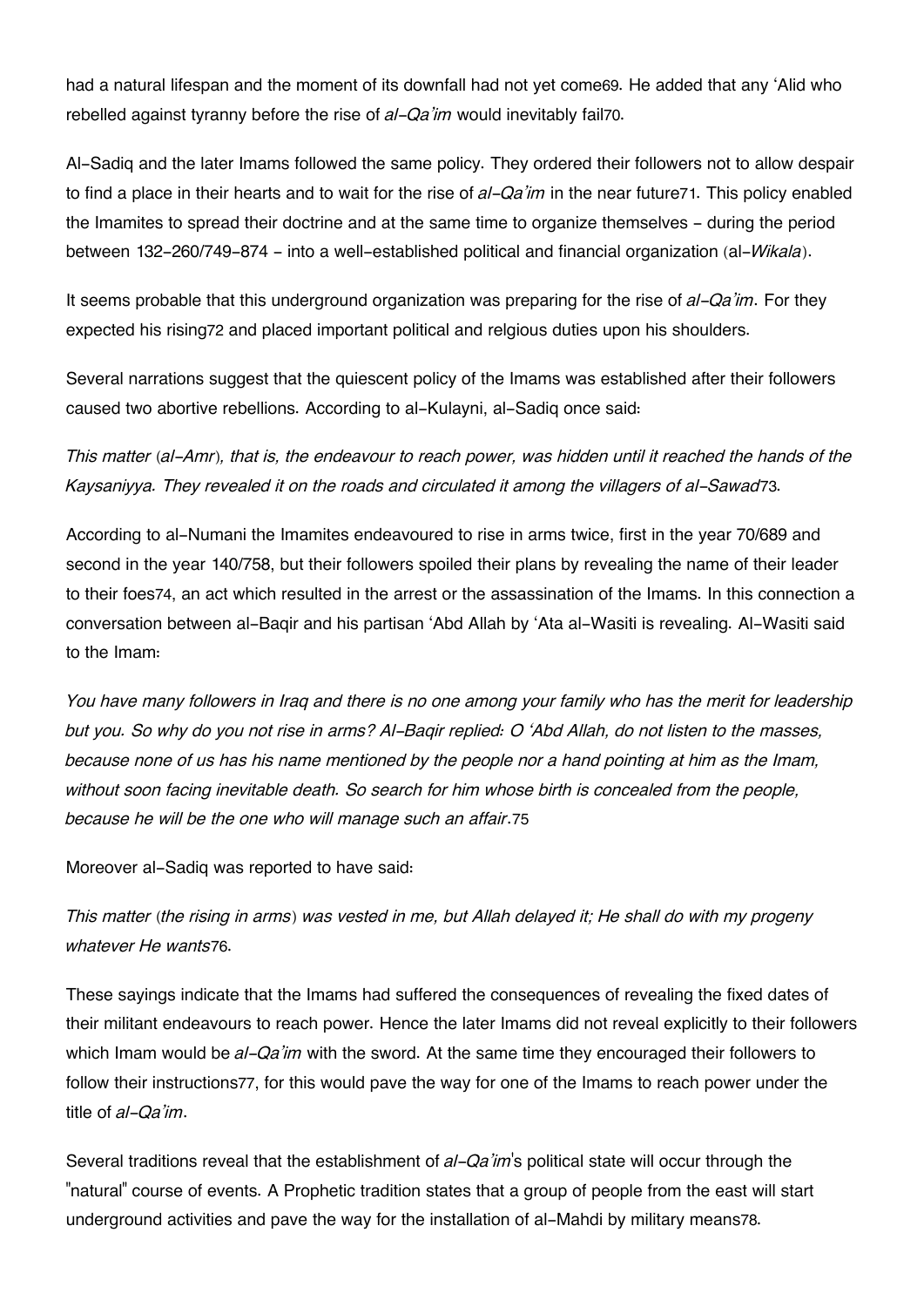The latter will struggle for power without any miraculous aid and will face difficulties and opposition against the propogation of his teachings, similar to the opposition which the Prophet faced with Quraysh[79](#page--1-0). Furthermore he will not take any militant action unless he has at least 10,000 partisans[80](#page--1-0).

According to al-Baqir the main goal of *al-Qa'im* will be to establish an Islamic state and to apply Islamic law as it was revealed to the Prophet. Al-Sadiq asserts that he will follow the Prophet's policy by eliminating and demolishing all the innovations which derive from a situation of ignorance (al-Jahiliyya) and apply Islam in a new form[81](#page--1-0).

Other narrations indicate that he will apply the law of David and Solomon along with the Islamic law[82](#page--1-0) and apply the rules of the Torah to the Jews and the rules of the Gospel to the Christians. According to al-Nu'mani, his state will include, in addition to the Islamic lands, the territories of Rum, Sind, India and China[83](#page--1-0).

Some functions attributed to *al-Qa'im* indicate the unrest and disappointment felt by the Imamites in the face of the political and economic situation of the time. Al-Fadl b. Shadhan (d. 260/873) and al-Kulayni report that *al-Qa'im* will rise with the sword as God's avenger against those who caused troubles to 'Ali and his wife Fatima.

He would also take vengeance against those who were responsible for the suffering of the Imams and their followers[84](#page--1-0), particularly against those who assassinated al-Husayn. Al-Sadiq considered al-Husayn's assassination the main reason for the rise of *al-Qa'im* as an avenger[85](#page--1-0).

Other functions of *al-Qa'im* depict the political annoyance of the Imams towards the allegiance of the Arabs, and especially towards the clan of Quraysh who had monopolized political authority since the death of the Prophet. Al Nu'mani mentions a tradition attributed to Imam al-Sadiq: "When *al-Qa'im* rises he will deal with the Arabs and Quraysh only by the sword[86](#page--1-0).

The Imamites also vested *al-Qa'im* with another task which reveals their dissatisfaction with the economic system of the 'Abbasid state. According to al-Himyari, al-Baqir stated that when *al-Qa'im* rose allthe feudal systems would be abolished[87](#page--1-0).

Al-Kulayni agrees with al Himyari and adds that *al-Qa'im*, after carrying out this operation, may allow his partisans to administer and cultivate the lands with the condition that they pay the legal land-tax[88](#page--1-0).

In the light of these hopes and the repeated failure of the Zaydite uprisings, as had been expected by the Imams, the Imamites concentrated all their hopes on the uprising of *al-Qa'im*, whose state had been awaited since the time of al-Baqir[89](#page--1-0). Al-Nu'mani reports that when tie 'Abbasid revolution broke out in Khurasan and black baners were raised, Abu Bakr al-Hadrami and Abban went to the Imam al-Sadiq, and asked his opinion about participating in the revolution.

He warned them against it saying: "When you see us follow a man, then you must join us with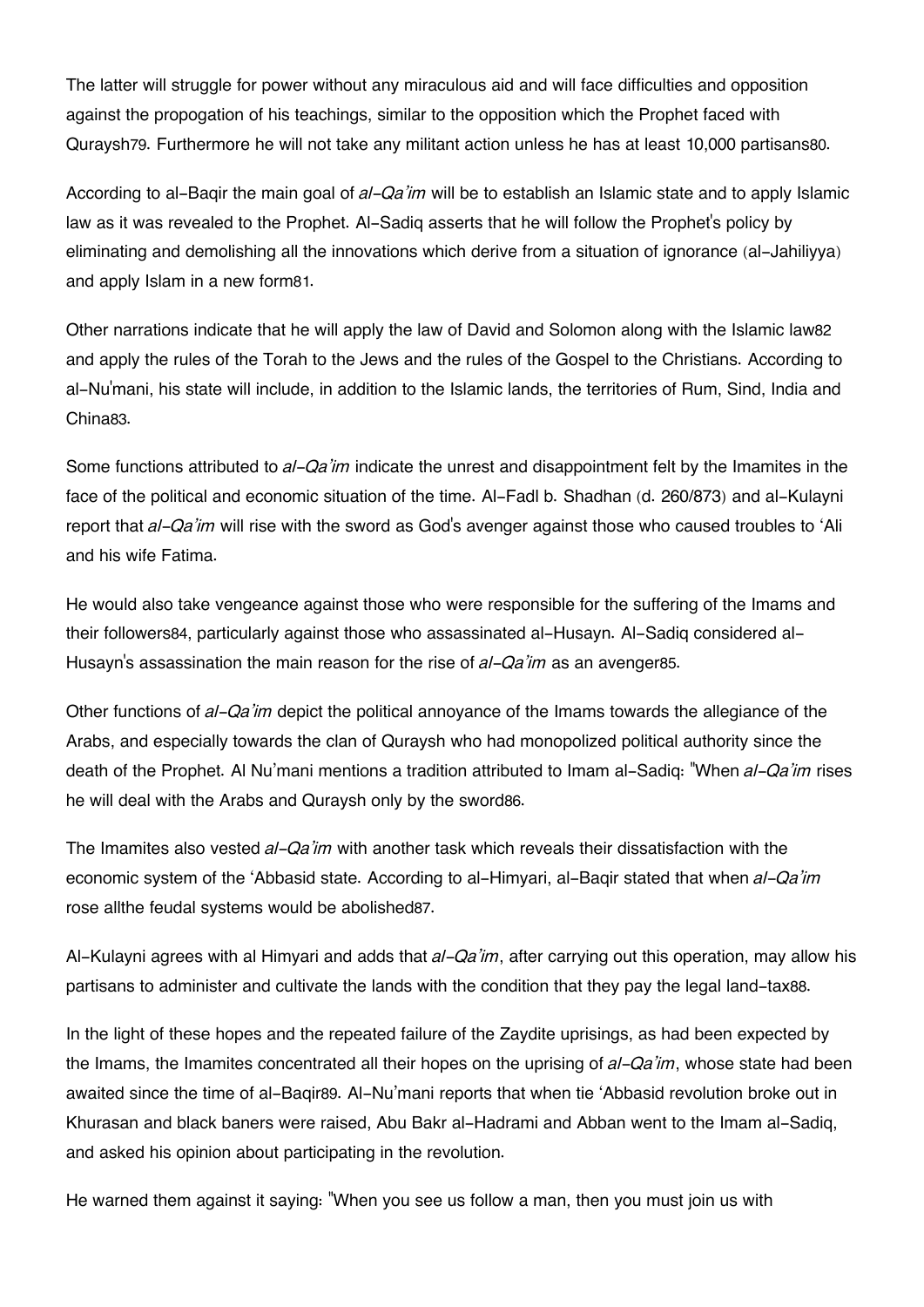#### weapons."[90](#page--1-0)

Although the Imam did not reveal the identity of the man to be followed, he confirmed that he would struggle for power by militant means and eliminate the rule of his opponents[91](#page--1-0).

It appears that because of the militant role of *al-Qa'im* the Imams refrained from giving any explicit statement of his identity. However, they did indicate that since the rulers, first the Umayyads and then the 'Abbasids, had reached power by "natural" means, their fall would also occur by "natural" means.

There is a good deal of evidence to indicate that some of the Imams would have taken militant action if they had had strong and faithful partisans. But they delayed this task indefinitely until the intellectual activites of their followers could bear fruit and be converted into a political awareness which might enable one of the Imams to gain power by militant means.

The Imams also wanted their partisans to be more optimistic in gaining immediate success, and not to leave the task of propagation of their teachings to *al-Qa'im*, whose military uprising relied on the outcome of the activities of the Imamites themselves. Finally, it seems most likely that the uprising of the Imam who would be *al-Qa'im*, was later attributed to the Twelfth Imam, because the Imamite propaganda reached a developed, political stage during the life-time of the Tenth and the eleventh Imams, and this might have enabled the Twelfth Imam to reach power.

#### **[c. The signs of the rise of al-Qa'im](#page--1-0)**

The early Imamite traditionists delineated five signs which would precede the rise of *al-Qa'im* al-Mahdi: first, the rise of al-Yamani, then the rise of al-Sufyani, thirdly the assassination of the Pure Soul (al-Nafs al-Zakiyya) in Mecca only fifteen days before the rise of alQa'im, fourthly an outcry in the morning from the sky in the name of *al-Qa'im*, and finally the sinking of an army into the earth (al-Bayda') during its march on Mecca[92](#page--1-0).

Despite the fact that al-Nu'mani, al-Saduq and al-Tusi differ as to the chronological occurrence of these signs, they all agree that they will occur in the same year[93](#page--1-0).

It seems that the delineation of these signs along with the expectations of the Imamites and al-Jarudiyya that *al-Qa'im al Mahdi* would rise in the near future[94](#page--1-0) caused the 'Abbasid authorities to be suspicious, since some of these signs were connected with their regime and indicated that *al-Qa'im*'s uprising was directed mainly against them. The fact that the Imams had the 'Abbasids in mind can be seen in the discussion between al-Riďa, the eighth Imam, and his adherent al-Hasan b. al-Jahm[95](#page--1-0), who said to him:

"May Allah make you prosper! The people are saying that al Sufyani will rise after the fall of the 'Abbasids." Al-Rilla said: "They lie. He will rise while they are still in power.[96](#page--1-0)"

This statement has been confirmed in other traditions attributed to al-Sadiq. For example his companion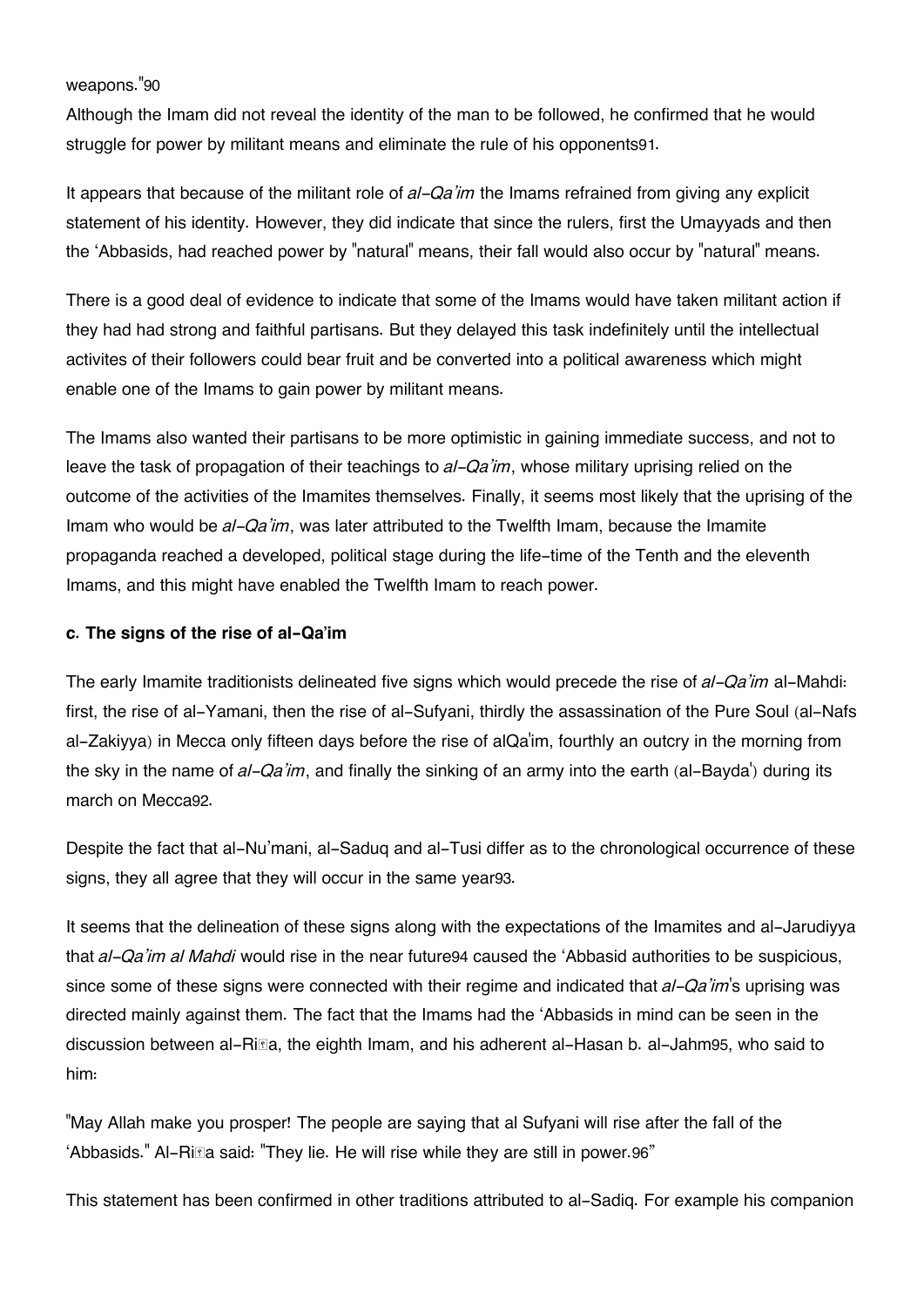Ya'qub b. al-Sarraj asked him:

*"When will your Shi'a gain their release from suffering?" He replied, "When conflict occurs amongst the 'Abbasids, and their power begins to decline. Then their partisans and their subjects will be encouraged to threaten the authorities. Thereafter al-Sufyani will rise from the West, while the Yamani will advance from the East, until they both reach Kufa, where they will destroy the 'Abbasids. At the same time the Hasani will start his rebellion. Then the Master of this matter, al-Qa'im, shall advance from Medina towards Mecca to rebel.*[97](#page--1-0)"

According to al-Nu'mani, al-Sadiq added that because of these events, the fall of the 'Abbasid regime was inevitable. Its fall would be similar to a piece of crockery dropped from the hand of its possessor, which then splits into pieces."[98](#page--1-0)

In the light of these statements attributed to the Imams it is clear that from the time of al-Sadiq onwards, the Imamites awaited the political uprising of one of their Imams, called *al-Qa'im* while the 'Abbasids were still in power[99](#page--1-0).

Indeed the spread of these traditions caused the 'Abbasids to fear the Imams, who might have been behind some 'Alid revolts. Perhaps this is why the 'Abbasid caliphs became suspicious of the Imams. Even the caliph al-Mansur himself related a tradition on the authority of al-Baqir stating that *al-Qa'im* would be from the progeny of 'Ali[100](#page--1-0).

He restricted the movements of al-Sadiq and his followers and made it a policy to discriminate against them. Moreover he invested his sucessor Muhammad with the epithet *"alMahdi"* (158-169/775-785) in order to turn the attention of his subjects from the 'Alid family toward the family of 'Abbas[101](#page--1-0).

Despite the fact that the movements of the seventh Imam, Musa al-Kazim, were also restricted by the authorities, so that he died in prison[102](#page--1-0), the Shi'ite propaganda for the rise of an Imam in the name of *al-Qa'im* and *al*-*Mahdi* spread on a wide scale, particularly after the rebellion of Ibn Tabataba in 199/814.

Probably because of this situation the caliph al-Ma'mun devised a new policy towards the eighth Imam al-Ri $\mathbb{R}$ a. He made overtures to him asking him to be his heir apparent. By this means he hoped to split the 'Alids some of whom were in rebellion and to keep al-Ri $\mathbb E$ a within the 'Abbasid palace under close watch<sub>[103](#page--1-0)</sub>.

Al-Ma'mun followed this same policy with the ninth Imam, al-Jawad, marrying him to his daughter Umm al-Fadl, and keeping him under house-arrest[104](#page--1-0). Thereafter housearrest became the cornerstone of the policy of the caliphs towards the Imams. It obliged the Imams to stress the idea of the occultation as the means the Imam would employ to avoid the 'Abbasid restriction, which increased from the time of al-Mutawakkil onwards.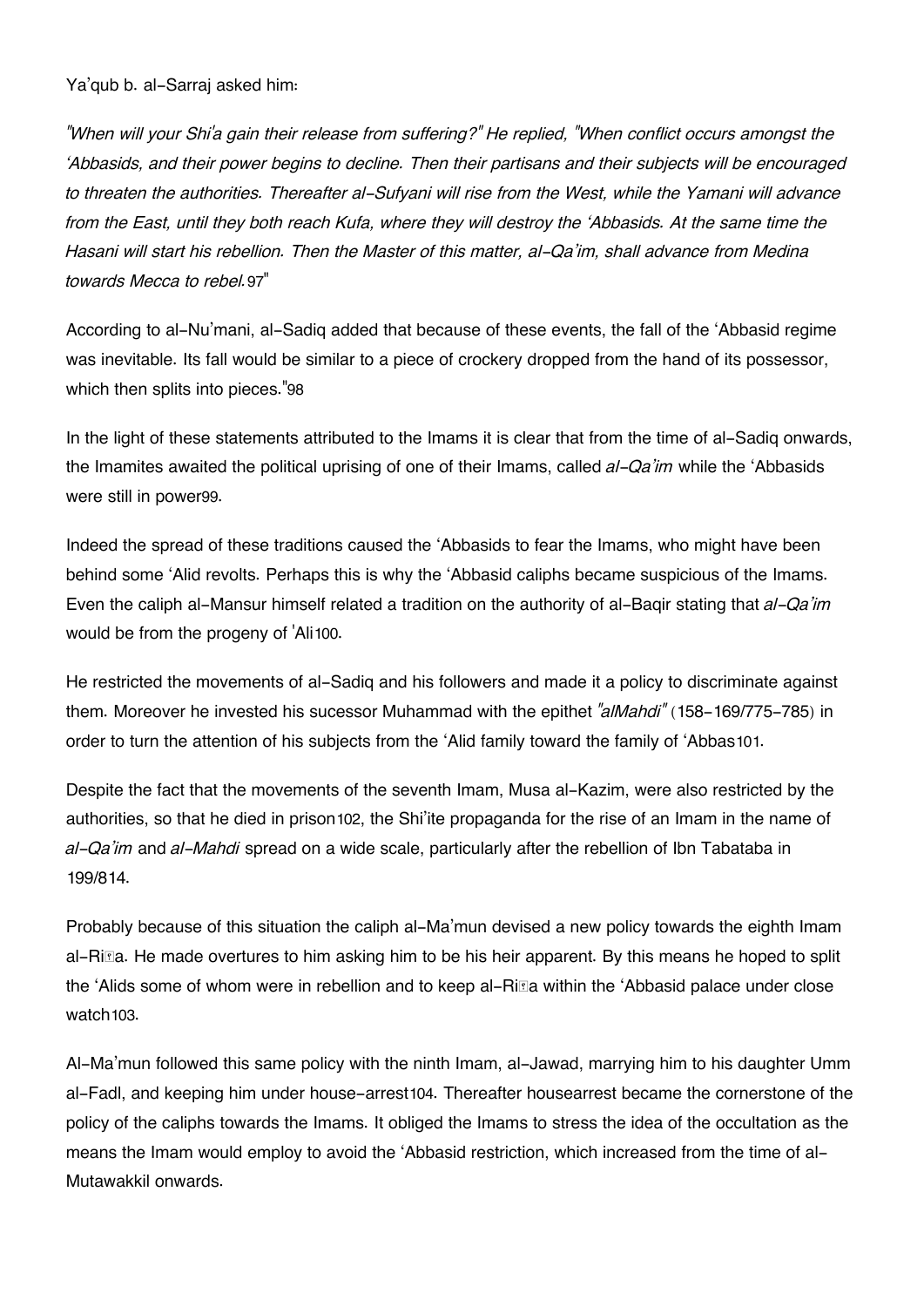Because his agents discovered connections between the underground activities of the Imamite agents in Baghdad, Mada'in and Kufa and the Imam al-Hadi, al-Mutawakkil followed the policy of al-Ma'mun. He wrote to al-Hadi a letter full of kindness and courtesy asking him to come to Samarra where they could meet. Afterwards al-Hadi was summoned to the capital in 233/848,[105](#page--1-0)where he spent the rest of his life under surveillance.

As a result he was prevented from meeting most of his adherents. He was only able to meet a few of his associate agents *(wukala)* in secret[106](#page--1-0).

In fact al-Mutawakkil's policy managed to prevent the 'Alids from rising in arms against his regime. However it failed to destroy the system of the *Wikala* or to end the underground activities of the Zaydites and the Imamites. These spread throughout the empire to the extent that they were capable of causing a revolt.

Between the years 245-260/859-874 the Imamite and Zaydite traditionists were relating traditions stating that *al-Qa'im* would be the Twelfth Imam and urging people to join his side when he rose. The Zaydite al-'Asfari (d. 250/864)[107](#page--1-0) and the Imamite Ahmad b. Khalid al-Barqi (d.274-80/887-93) both related such traditions. For example, in 250/864 al-Barqi passed on a narration attributed to 'Ali b. Abi Talib and the Prophet al-Khidr, which states explicitly that *al-Qa'im al*-*Mahdi* would be the Twelfth Imam[108](#page--1-0).

The spread of such narrations encouraged the Imamites to expect the rise of *al-Qa'im* in the near future and to link his rising with 'Abbasid rule. Some of them applied these traditions along with others concerning the signs of the rise of *al-Qa'im* to the circumstances surrounding the 'Alid revolt which broke out in 250/864. Ibn 'Uqda relates that the leader of the rebellion, Yahya b. 'Umar, was expected to be *al-Qa'im al*-*Mahdi*, since all the signs concerning the rise of *al-Qa'im al*-*Mahdi* related by al-Sadiq occurred during the revolt [109](#page--1-0).

Although Yahya b. 'Umar died in 250/864, the 'Abbasids' fear increased because of the continuation of this revolt and al-Hasan b. Zayd's .(250-270/864-884) success in establishing a Shi'ite state in Tabaristan. This fear is not surprising if one bears in mind the fact that there was a well-known Prophetic tradition which stated, "A people will appear in the East who will pave the way for the Mahdi's rise to power."[110](#page--1-0)

This tradition, at that time, might seem to refer to the establishment of the 'Alid state in Tabaristan, which would prepare the way for the rise of *al-Qa'im al*-*Mahdi.* Other factors supported the 'Abbasid fears. According to al-Tabari, 'Abbasid spies discovered secret correspondence between the founder of the 'Alid state in Tabaristan, al-Hasan b. Zayd, and the nephew of Muhammad b. 'Ali b. Khalaf al- 'Attar,[111](#page--1-0) a follower of the tenth Imam al-Hadi.

Moreover many pure Imamites took part in the 'Alid revolt of 250/864, such as Muhammad b. Ma'ruf, who held the banner of the rebels in Mecca,[112](#page--1-0) and 'Ali b. Musa b. Isma'il b. Musa al-Kazim, who joined the rebels in al-Rayy and was arrested by the caliph al-Mu'tazz[113](#page--1-0).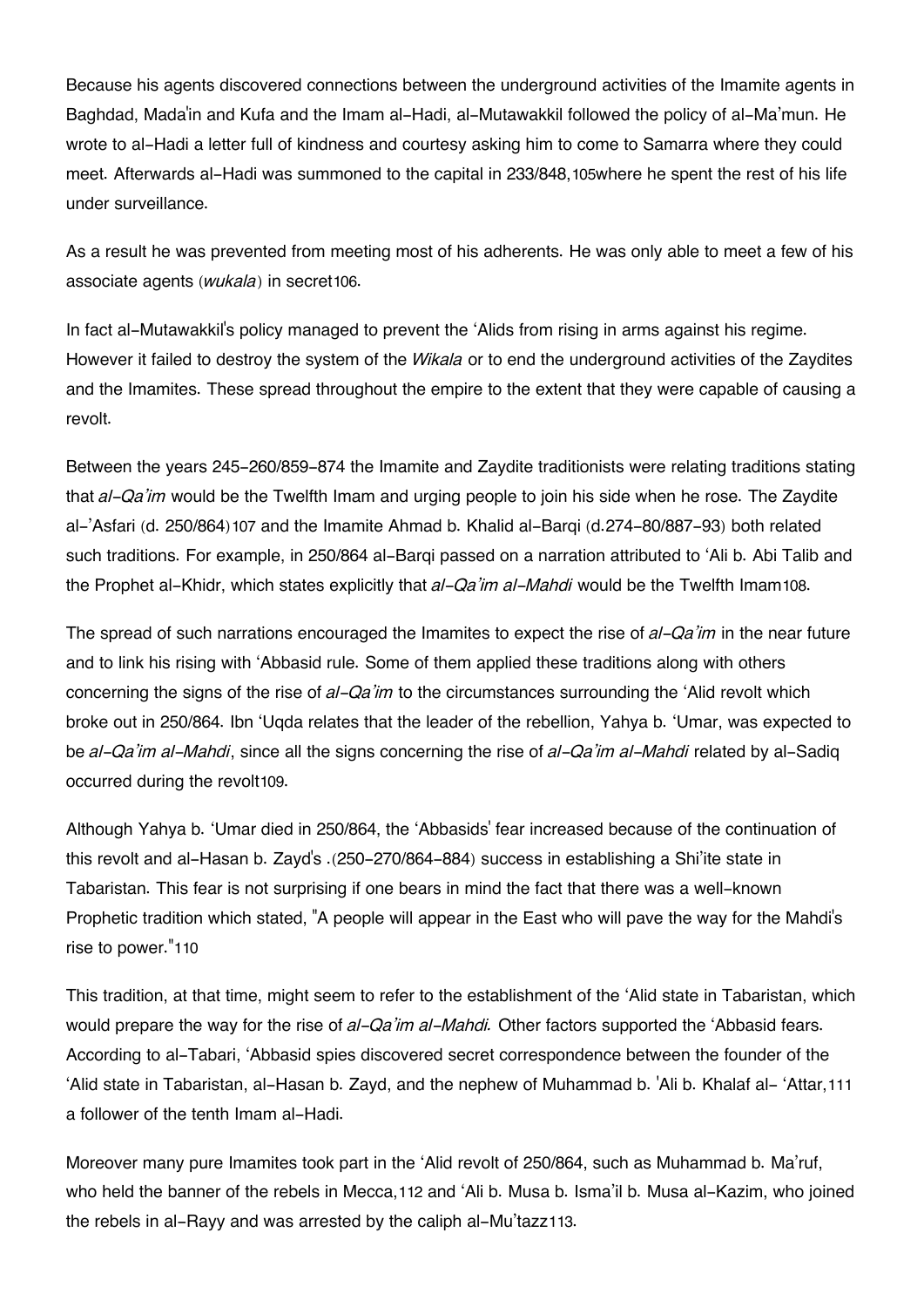It seems that the 'Abbasid authorities linked these factors with the activities of al-Hadi. Therefore they imposed tight restrictions upon al-Hadi and his followers, and arrested prominent figures in Baghdad, such as Abu Hashim al-Ja'fari, and Muhammad b. 'Ali al-'Attar, and sent them to Samarra[114](#page--1-0). This campaign of arrest also included al-'Askari and Ja'far, al-Hadi's two sons[115](#page--1-0).

Another reason the 'Abbasids' feared the position of al-Hadi and his successor, al- 'Askari, is the traditions of both the Prophet and the Imams concerning the series of the twelve Imams, the last of whom would be *al-Qa'im al*-*Mahdi*. This series could only be interpreted as applying to the Imamites' tenth Imam, al-Hadi, and his successor al'Askari. So it was plausible that the successor of the latter would be the Twelfth Imam, about whom so many traditions were being related.

Moreover further traditions, attributed to al-Hadi and al'Askari, themselves appeared around this period emphasizing the important political and religious role of al-'Askari's son[116](#page--1-0). For example, Abu Hashim al-Ja'fari (d. 261/875), the associate and follower of al-Hadi, reports the latter as having said,

"The successor after me is my son al-Hasan but what will you do with the successor of my successor?" Al-Ja'fari said, "May Allah make me your sacrifice! Why?" The Imam said, "Because you will not see his physical body and it is not permissible for you to reveal his name." Al-Ja'fari said, "How shall we mention him?" Al-Hadi said, "Say 'The proof *[al*-*Hujja] is* from the family of Muhammad.'[117](#page--1-0)

It seems from al-Kulayni's report that the Imamites considered al-Hadi's statement as applying to *al-Qa'im.* Moreover, they felt it explained a statement by the eighth Imam, al-Ri**Ta, who had said that the** body of *al-Qa'im* would not be seen and his name would not be revealed.[118](#page--1-0)" Perhaps al-Baqir and al-Jawad's interpretation of a Qur'anic verse, referred to on page 15, may be linked with the above two statements. For as we have seen, he stated that an Imam would go into concealment in 260/874, and would later rise like a bright, shooting star in the dark night [119](#page--1-0).

On account of the spread of these Imamite traditions and the 'Alid underground activities, the eleventh Imam, al-Hasan al- 'Askari, was forced to stay in the capital under house-arrest and had to report to the 'Abbasid court twice a week[120](#page--1-0).

The authorities hoped that through these measures they would be able to prevent the appearance of any danger from the Twelfth Imam.

[<sup>1.</sup>](#page--1-0) EI 1, art. "al-Mahdi", 112.

[<sup>2.</sup>](#page--1-0) Sachedina, op.cit., 6-7.

[<sup>3.</sup>](#page--1-0) Ibn Hisham, Das Leben Muhammads (Wustenfeld, Gottingen, 1859), II, 1024.

[<sup>4.</sup>](#page--1-0) Goldziher, al-'Aqida wa-l-Shari'a, tr. Muhammad Yusuf (Cairo, 1378/1959), 327-8, 376-8.

[<sup>5.</sup>](#page--1-0) D.Sunan, IV, 201; Ibn Maja, Sunan, I, 16; Ibn A'tham al-Kufi, Kitab al-Futuh (Hyderabad, 1972), V, 31, 34.

[<sup>6.</sup>](#page--1-0) Tabari, II, 546. Ibn A'tham reports a letter attributed to the Kufans, sent to al-Husayn b. 'Ali encouraging him to rebel against the Umayyads, in which they used the title al-Mahdi for al-Husayn as an honorific adjective: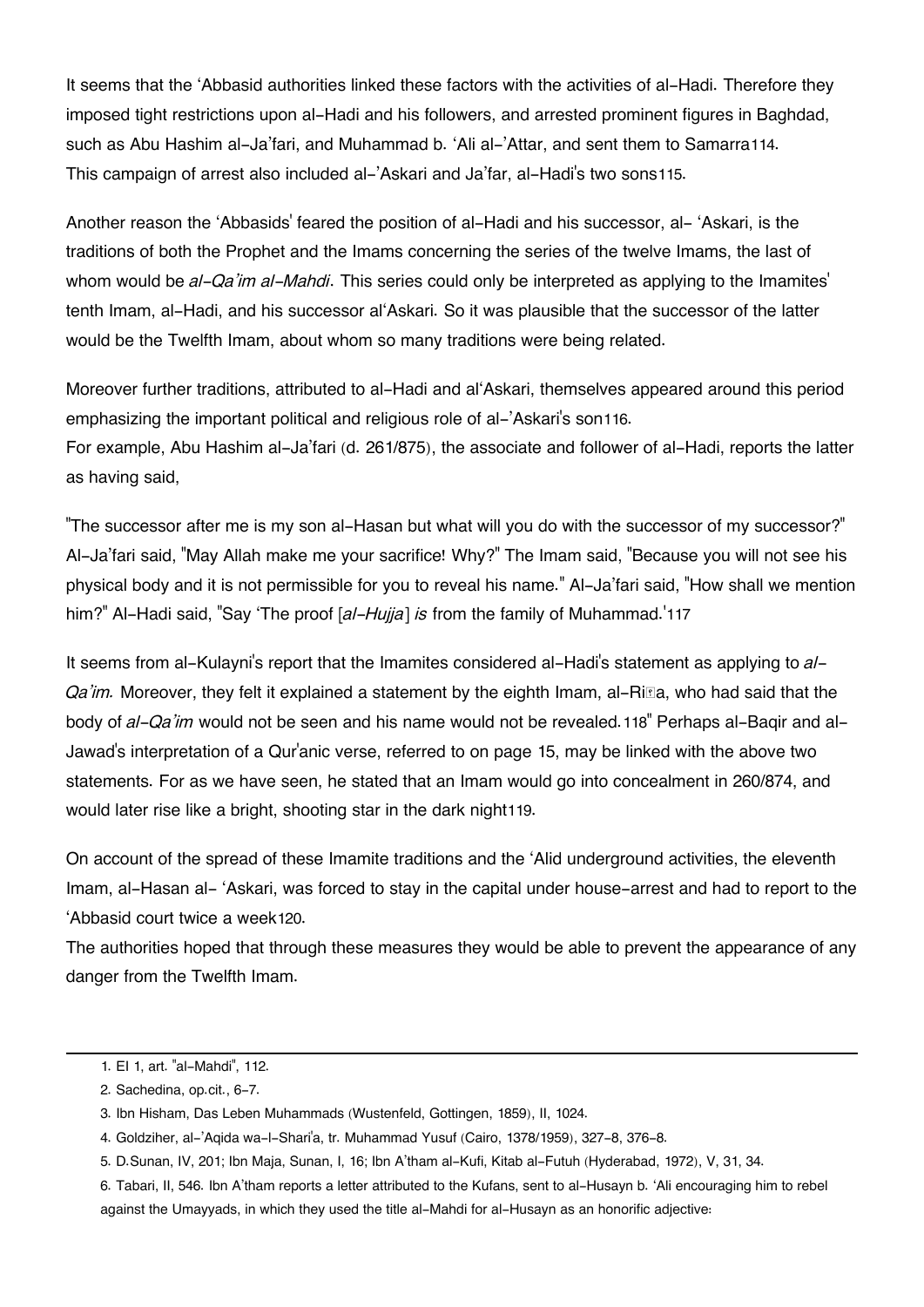سديداً مباركاً مسروراً فرحاً الينا فاقبل مهدياً عينا خليفة إماماً مطاعاً اميراً وسيداَ Ibn A'tham, op. cit., V, 47.

[7.](#page--1-0) Rajkowski, op. cit., 166-7. There is evidence which supports the claim that Ka'b narrated traditions attributed to the People of the Book which predict the rise of al-Mahdi It is obvious from a line of poetry attributed to the poet Kutayr that those who applied this term to Muhammad b. al-Hanafiyya were influenced by Ka'b. This can be noted in Kuthayyir's saying: Huwa al-Mahdi Akhbarnahu / Ka'bun Akhu al-Akhbar fi al-Huqab al-Khawali; al-Zubayri, Nasab Quraysh (Beirut, 1953), 41.

[8.](#page--1-0) Kama'l, 30-2.

[9.](#page--1-0) Al-Nawbakhti thinks that Ibn al-Hanafiyya died in 81/700 (Firaq, 24), whereas al-Saduq puts his death in 84/703; Kama'l, 36; Ikhtiyar, 126.

[10.](#page--1-0) B. Firaq, 33-4.

[11.](#page--1-0) N. Firaq, 25-6; Milal, 111-2; B. Firaq, 17, 27-8, 38.

[12.](#page--1-0) N. Firaq, 29-30, 42-3. For a full account of the fact that the 'Abbasid propaganda was the outcome of a branch of the Kaysaniyya movement, see al Ansari, Madhdhib ibtada'atha al-Siyasa fi al-Islam (Beirut, 1973), 152-8, 199-214.

[13.](#page--1-0) Kama'l, 32-4; al-Zubayri, op.cit., 41-2.

- [14.](#page--1-0) N. Firaq, 54; 'Uyun, 155; Maqatil, 359; B. Firaq, 44.
- [15.](#page--1-0) Ibn Tawus, al-Iqbal, 53.
- [16.](#page--1-0) N. Firaq, 57; Kama'l, 37.
- [17.](#page--1-0) al-Hasani, Sirat al-A'imma al-Ithna 'Ashar (Beirut, 1977), 370.
- [18.](#page--1-0) Kama'l, 40.
- [19.](#page--1-0) al-Kafi, I, 341;Kama'l, 325,330; N. al-Ghayba, 75.

[20.](#page--1-0) Ibn al-Furat, al-Tafsir, quoted by al-Majlisi in Bihar, LI, 50; Kama'l, 351.

- [21.](#page--1-0) al-Kafi, VIII, 287.
- [22.](#page--1-0) Ibn Hawshab, Kitab al-Kashf (London, Cairo, Bombay, 1952), 6.
- [23.](#page--1-0) al-Kafi, VIII, 287.
- [24.](#page--1-0) al-Tusi, al-Tibyan, VIII, 114-6.
- [25.](#page--1-0) al-Tusi al-Tibyan, VII, 250; Sadr al-Din al-Sadr, al-Mahdi, (Tehran, 1358),11.

[26.](#page--1-0) 'Ali b. Ibrahim al-Qummi Tafsir al-Qummi (Najaf, 1387), II, 68, 84, 205-6; T. al-Ghayba, 120; al-Tusi, al-Tibyan, VIII, 404

- [27.](#page--1-0) Ibn Maja, Sunan, II, 519; Abu Dawud, al-Sunan, II, 208.
- [28.](#page--1-0) al-Tirmidhi, IX, 74, 75; and the Cairo edition, IV, 505-6
- [29.](#page--1-0) Ibn Maja, Sunan, II, 1368.

[30.](#page--1-0) Kama'l, 286-7. Al-Tirmidhi mentioned the same tradition on the authority of Ibn Mas'ud without any details concerning

- the occultation of the Mahdi. Al Tirmidhi, IV, 505-6; al-Darimi, Sunan, IV, 151.
- [31.](#page--1-0) Mizan, III, 160; Ibn Maja, Sunan, II, 1368; al-Musannaf, XI, 372.
- [32.](#page--1-0) al-Thalabi, 'Ara'is al-Majalis, 363; al-Kanji, op.cit., 327.
- [33.](#page--1-0) al-Haythami, al-Sawa'ig al-Muhriga, 100.
- [34.](#page--1-0) Osman, Mahdism in Islam, Ph.D. Thesis (Edinburgh, 1976), 204.
- [35.](#page--1-0) Sulaym b. Qays al-Hilali, Kitab Sulaym b. Qays (Najaf, n.d.), 56, 159-62. Although this book has received some

criticism with regard to its authenticity, a careful examination of its contents which show that it was regarded as a source by such writers as al-Kulayni in al-Kafi, al-Mas'udi in al-Tanbih wa-l-Ishraf and al-Nu'mani in Kitab al-Ghayba.

- [36.](#page--1-0) 'Abd al-Muhsin al-'Abbad, 'Aqidat Ahl al-Sunna wa-l-Athar fi al-Mahdi al Muntazar, al-Hadi (Qumm, 1971) I, part 1, 33-5; al-Tabsi, al-Shi'a wa-l-Raja (Najjaf, 1966), 36-54.
- [37.](#page--1-0) For the Umayyad and the 'Abbasid use of the epithet al-Mahdi so as to gain political success, see al-Ishfahani, al-Aghani, XVI, 88; al-Darimi, Sunan, IV, 152.
- [38.](#page--1-0) Watt, The Majesty that is Islam, 169-170.

[39.](#page--1-0) al-Bukhari, al-Sahih (Cairo, 1355), IV, 175; M. Sahih, III, 190-3; al-Tirmidhi, IV, 501; Ibn Hanbal, al-Musnad (Cairo,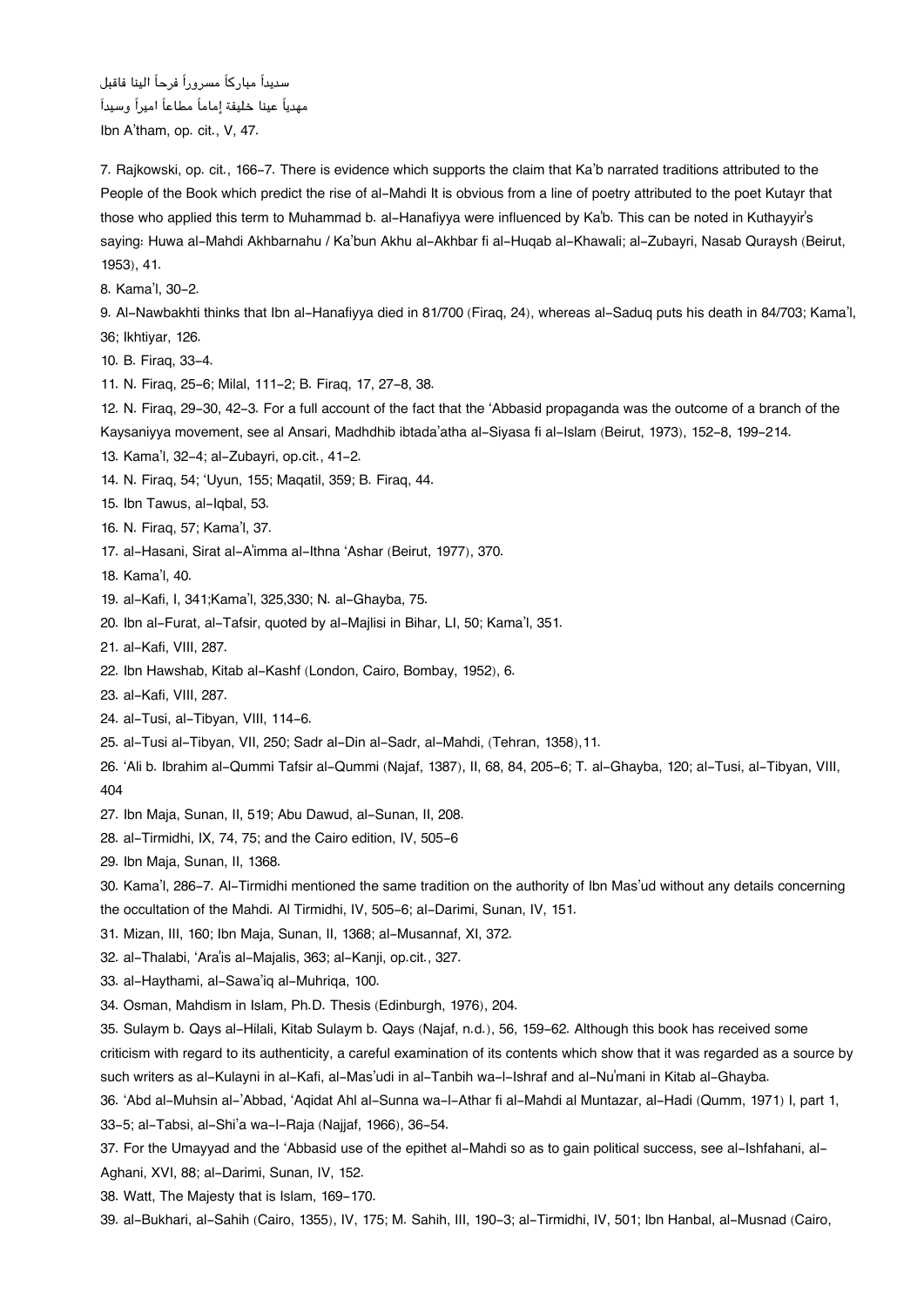1313), V, 294.

- [40.](#page--1-0) al-Kharraz, Kifayat al-Athar, quoted by al-Galbaygani, Muntakhab al-Athar, 28.
- [41.](#page--1-0) Ibn Hanbal, al-Musnad, I, 398; al-Karajuki, al-Istibsar, 12.
- [42.](#page--1-0) Ibn Hanbal, al-Musnad, V, 86-90, 92-101, 106-8.
- [43.](#page--1-0) N. al-Ghayba, 48-9; Kama'l, 270-3.

[44.](#page--1-0) For the biography of 'Abbad and his Shi'ite sympathies see Ibn Hibban, al Majruhin, II, 172; Mizan, II 379-80, IV, 149; al-Najashi, 225.

- [45.](#page--1-0) al-Hilli, al-Idah, 176; al-Galbaygani, op. cit., 5
- [46.](#page--1-0) Mizan, II, 379-80
- [47.](#page--1-0) Ibn Hibban, al-Majruhin, II, 172.
- [48.](#page--1-0) al-'Asfari, Asl Abu Said al-'Asfari, Ms. f. 1-2.

[49.](#page--1-0) al-'Asfari, Asl Abu Said al-'Asfari, f. 2. Al-Kulayni includes these traditions in his work al-Hujja but, according to his transmission, the Prophet mentioned twelve Imams from his descendants and not eleven. Thus the number of the Imams along with 'Ali would-be thirteen. Because al-Kulayni transmitted his narration on the authority of al-'Asfari, it appears that the latter's version is more accurate. al-Kafi, I, 533-4.

- [50.](#page--1-0) Ibn 'Uqda, Kitab al-Malahim, f. 74-5.
- [51.](#page--1-0) EI1, art. "al-Mahdi", 112.

[52.](#page--1-0) N. al-Ghayba, 7,48,57-61, 31, 45; al-Saduq, Khisal, 436-45; 'Uyun, 323, al Karajaki, al-Istibsar, Ms. f. 11-12; al-Kafi, I, 534; al-Tabsi al-Shi'a wa-l-Raja (Najaf, 1966), 129-30; Kama'l, 279.

- [53.](#page--1-0) al-Barqi, Kitab al-Rijal, 4,7,8,9.
- [54.](#page--1-0) Ibn al-Nadim, al-Fihrist, I, 535; N. al-Ghayba, 47.
- [55.](#page--1-0) al-Hilali, Kitab Sulaym b. Qays, 135-7.
- [56.](#page--1-0) Ibid., 109-10, 124-5, 165-6, 201, 204-6.
- [57.](#page--1-0) al-Hilali, op. cit. 94; Kama'l, 285.
- [58.](#page--1-0) al-Hilali,op. cit. 95.
- [59.](#page--1-0) al-Mas'udi, al-Tanbih, 198.
- [60.](#page--1-0) al-Kafi, I, 529; N. al-Ghayba, 38; 46, 274-8; T. al-Ghayba, 99.
- [61.](#page--1-0) al-Tirmidhi, IV, 505-6; al-Darimi, Sunan, IV, 151.
- [62.](#page--1-0) Kama'l, 259-61.

[63.](#page--1-0) Kama'l, 280. Another narration has been narrated by the companion Jabir al Ansari, which confirms that al-Mahdi would be from the progeny of 'Ali b. al Husayn (al-Tusi, al-Amali II, 251), but al-Sahib b. 'Abbad doubts its authenticity; Nusrat, Madhahib al-Zaydiyya, 208-9.

[64.](#page--1-0) al-Kafi, I, 531-3; al-Irshad, 393; Dala'il, 236-8, 249-51.

[65.](#page--1-0) al-Hadrami, Asl Ja'far b. Muhammad b. Shurayh, Ms. f. 32b; for other similar traditions see al-Kafi, VIII, 167, 536; Ibn Tawus, al-Igbal, 431.

[66.](#page--1-0) al-Saffar, Basa'ir al-Darajat, f. 19b, 49b; for similar traditions see al-Kafi, I, 243, 281, 338, 372, 411, 496, 536.

[67.](#page--1-0) Kama'l, 377. Al-Tusi reports another narration attributed to the tenth Imam who stated explicitly that the Twelfth Imam would be al-Mahdi (T al-Ghabya, 92). However, it might be that such narrations were not common among the Imamites. When the traditionist al-Fadl b. Shadhan (d. 260/874), talks about the role of al-Qa'im al-Mahdi, he does not attach this epithet to the Twelfth Imam; Ibn Shadhan, al-Idah, 475-6

[68.](#page--1-0) al-Irshad, 411; see also al-San'ani, al-Musannaf, XI, 472.

[69.](#page--1-0) See Chapter II.

[70.](#page--1-0) N. al-Ghayba, 104, 107, 159; al-Hadrami, op. cit., f. 48a; al-Kafi, VIII, 264

[71.](#page--1-0) N. al-Ghayba, 106-7; al-Kafi, VIII, 264, 310.

- [72.](#page--1-0) N. al-Ghayba, 94, 96.
- [73.](#page--1-0) al-Kafi, II, 223.
- [74.](#page--1-0) N. al-Ghayba, 158
- [75.](#page--1-0) al-Kafi, I, 342; Kama'l, 325.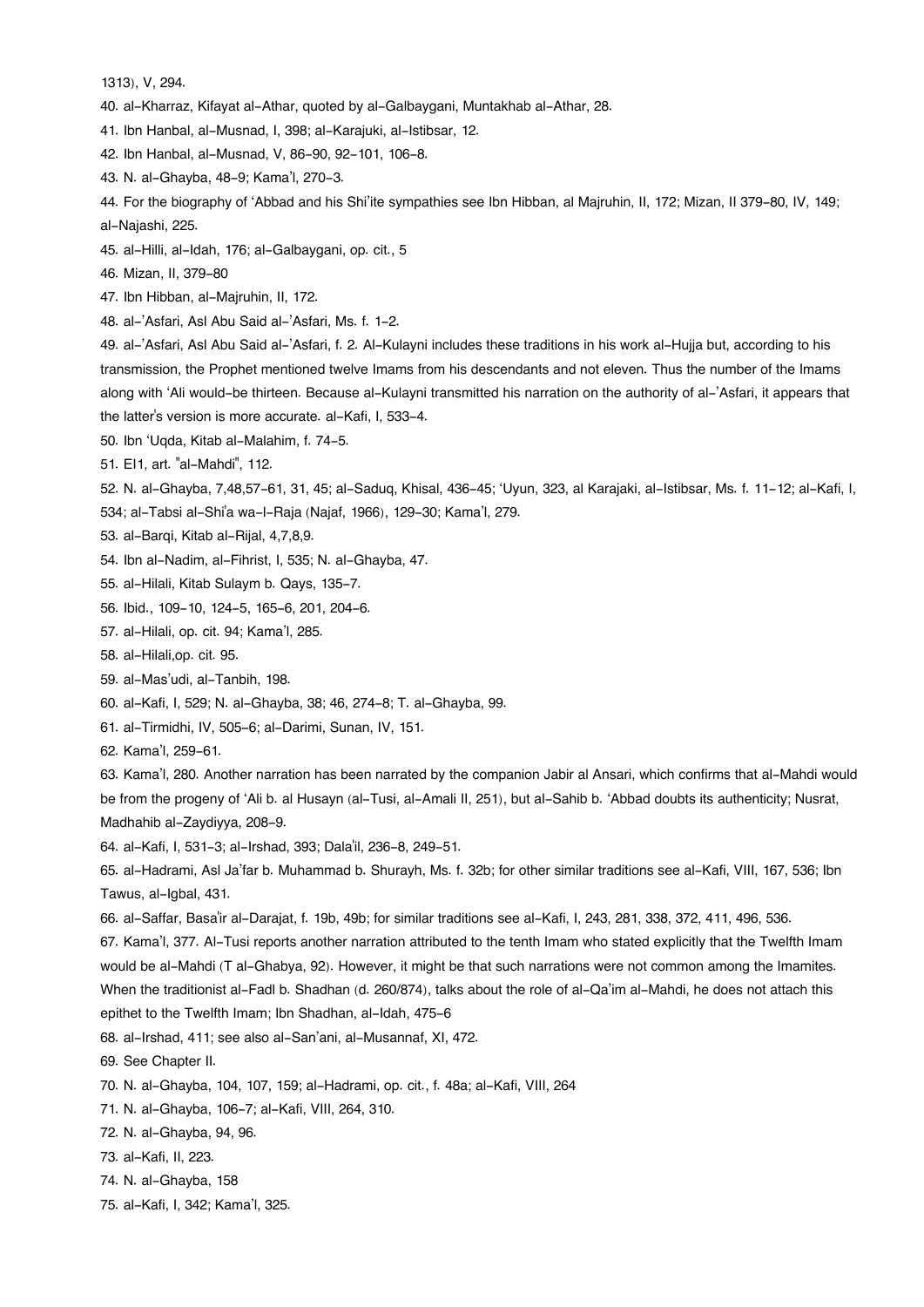[76.](#page--1-0) T. al-Ghayba, 278.

[77.](#page--1-0) al-Kafi, I, 368-9; Bihar, LII, 212.

[78.](#page--1-0) Ibn Maja, Sunan, II, 1366; al-Kanji, op. cit., 314.

[79.](#page--1-0) al-Kafi VIII, 225; N. al- Ghayba, 106, 160; al-Tabsi quotes a statement from Ibn A'tham attributed to 'Ali which states that the partisans of al-Mahdi will start their activities from al-Talqan in Khurasan; al-Shi'a wa-l-Raj a, 141.

[80.](#page--1-0) Kama'l, 654

[81.](#page--1-0) N. al-Ghayba, 104,122,123. Al-Saffar reports that al-Qa'im will apply Islamic law according to the books of 'Ali which he related directly from the Prophet; Basa'ir al-Darajat, f. 124.

[82.](#page--1-0) al-Saffar, op. cit., f. 50; al-Kafi, I, 298.

[83.](#page--1-0) N. al-Ghayba, 124, 125-6; al-Tabsi, op. cit., 218; 'Ali b. Tawus, al-Malahim wa-l Fitan (Najaf, 1367), 53; Najm al-Din al-'Askari, al-Mahdi al-Maw'ud al Muntazar (Beirut, 1977), II, 10.

[84.](#page--1-0) Ibn Shadhan, Ithbat al-Raja, quoted by al-Tabsi, op. cit., 221; al-Kafi, VIII, 233; al-Saduq. 'Ilal, II, 267; al-Majlisi includes in his work al-Bihar a book attributed to al-Mufaddil b. 'Umar which deals with the occurrence which will take place after the rise of al-Qa'im; Bihar, LIII, 1-38; Dala'il, 239, 260; N. al Ghayba, 148.

[85.](#page--1-0) al-Kafi I, 465; al-Tusi, al-Amali, II, 33; al-Saduq, 'Ilal, 229; Ibn Tawus, al Iqbal, 186.

[86.](#page--1-0) N. al-Ghayba, (the second editon), 308, 319.

[87.](#page--1-0) al-Himyari, op. cit., quoted by al-Galbagani, op. cit., 305.

[88.](#page--1-0) al-Kafi, I, 407-8.

[89.](#page--1-0) N. al-Ghayba, 103.

[90.](#page--1-0) N. al-Ghayba, 105

[91.](#page--1-0) al-Kafi, I, 240, 281, 370-2. Di'bil the poet recited a line of poetry concerning the militant role of al-Qa'im in the presence of al-Riďa; the latter confirmed this by saying that al-Qa'im would be from the progeny of al-Husayn. Di'bil, Diwan. 73,76; Kama'l, 327-4.

[92.](#page--1-0) N. al-Ghayba, 134, 139-40; Kama'l, 649; T. al-Ghayba, 286; al-Kafi, VIII, 225, 310.

[93.](#page--1-0) N. al-Ghayba, 136; T. al-Ghayba, 286; Bihar, LII, 232.

[94.](#page--1-0) N. al-Ghayba, 94.

[95.](#page--1-0) For his biography, see Ibn Dawud, Kitab al-Rijal, 104.

[96.](#page--1-0) N. al-Ghayba, 163-4.

[97.](#page--1-0) N. al-Ghayba, 135, 138, 144-5; al-Kafi, VIII, 224-5.

[98.](#page--1-0) N. al-Ghayba, 137; Bihar, LII, 232.

[99.](#page--1-0) al-Hadrami,Kitab Ja'far b. Shurayh, f. 39.

[100.](#page--1-0) al-Kafi, VIII, 209-210; al-Irshad, 404.

[101.](#page--1-0) It is reported that the Prophet said, "The Mahdi is from my progeny. His name is similar to mine" (al-Tirmidhi'. IV, 505). According to Abu Dawud, the Prophet also added, "And his father's name is similar to my father's name" (Abu Dawud, al-Sunan, IV, 106-7). According to the last phrase the name of al-Mahdi is Muhammad b. 'Abd Allah. Perhaps al-Mansur took this point into account when he called his son, "Muhammad al-Mahdi" (al-Bidaya, X, 89). For a full account see Osman, op. cit., 266-9.

[102.](#page--1-0) See Chapter II.

- [103.](#page--1-0) Ithbat, 205.
- [104.](#page--1-0) Ithbat, 205.

[105.](#page--1-0) Ikhtiyar. 603, 607; al-Kafi, I, 501-2; T. al-Ghayba, 226-7.

[106.](#page--1-0) Ithbat, 262.

[107.](#page--1-0) Kama'l, 46. For examples, see al-'Asfari, Asl Abu Said al-'Asfari f. 1-2; Mizan, II, 379-80; Bihar, L, 185; al-Kindi op. cit., 229

[108.](#page--1-0) al-Kafi, I, 526-7, 338.

[109.](#page--1-0) Ibn 'Uqda, Kitab al-Malahim, f. 72. According to al-Mufid only the Zaydites denied the death of Yahya b. 'Umar and held that he was al-Mahdi (al-Fusul al-'Ashara, 30). But incidents seem to indicate that there was a common belief among the Imamiyya and the Jarudiyya from the years 245-60 onwards that the Twelfth Imam would be al-Qa'im al-Mahdi, but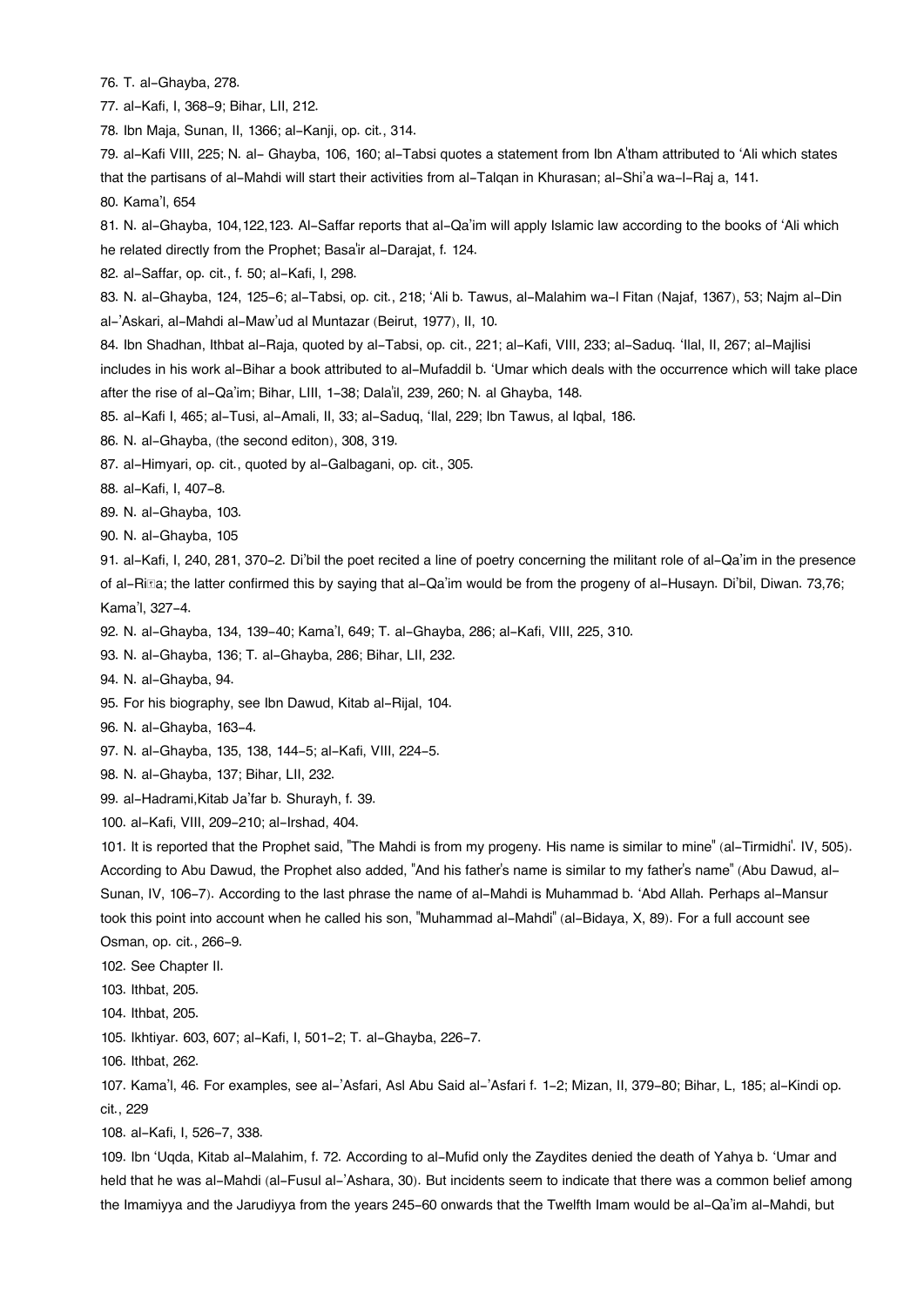they were not sure about his identity, and whether or not he would be the son of al-'Askari.

[110.](#page--1-0) Ibn Maja,al-Sunan, II, 1368. [111.](#page--1-0) Tabari, III, 1683. [112.](#page--1-0) Ibn 'Uqda, Kitab al-Malahim, f. 73. [113.](#page--1-0) Muruj, VII, 404. [114.](#page--1-0) Tabari, III, 1683-4,al-Kafi, I, 500. [115.](#page--1-0) T. al-Ghayba, 141, 226; al-Kafi, I, 508. [116.](#page--1-0) T. al-Ghayba, 98. [117.](#page--1-0) Kama'l, 381; al-Kafi, I, 328, 332-3. [118.](#page--1-0) al-Kafi, I, 333. [119.](#page--1-0) Kama'l, 325,330; al-Kafi, I, 341. [120.](#page--1-0) T. al-Ghayba, 139- 140.

# **The Role of the Imams in the Shiite Underground Activities and their Influence upon the Evolution of the Ghayba**

### **1. Al-Sadiq['s Attitude towards the new Regime](#page--1-0)**

It appears that the members of the 'Abbasid family who became part of the revolutionary movement against the Umayyads adhered to the belief, in common with the various groups of the Shi'a, that the first lawful caliph after the Prophet was 'Ali[1](#page--1-0), and that the caliphate must belong to the People of the House *(Ahl al*-*Bayt).*

The 'Abbdsids preached against the Umayyads by calling for reform and justice. They invited the people to rally around the most suitable person from the progeny of Muhammad *(al*-*Da'wa li*-*l*-*Riďa min Al Muhammad).* Many Shi'ite thought that this slogan referred only to the descendants of Imam 'Ali. Thus they joined the 'Abbasid movement[2](#page--1-0).

Some of the Shi'a, such as Abu Salama al-Khallal, reached high rank in the 'Abbasid movement without cognizing the fact that the 'Abbasids were the founders of the movement, and they aimed to monopolize the caliphate for themselves.

When the propagandists overthrew the Umayyads in 132/749, Abu Salama al-Khallal, having discovered the reality of the 'Abbasid's goal, endeavoured to transfer the caliphate to the 'Alids by corresponding with Imam Ja'far al-Sadiq, 'Umar al-Ashraf and 'Abd Allah al-Mahd, offering it to each of them, Imam Ja'far al-Sddiq rejected the offer bluntly by burning Abu Salama's letter, and he warned 'Umar al-Ashraf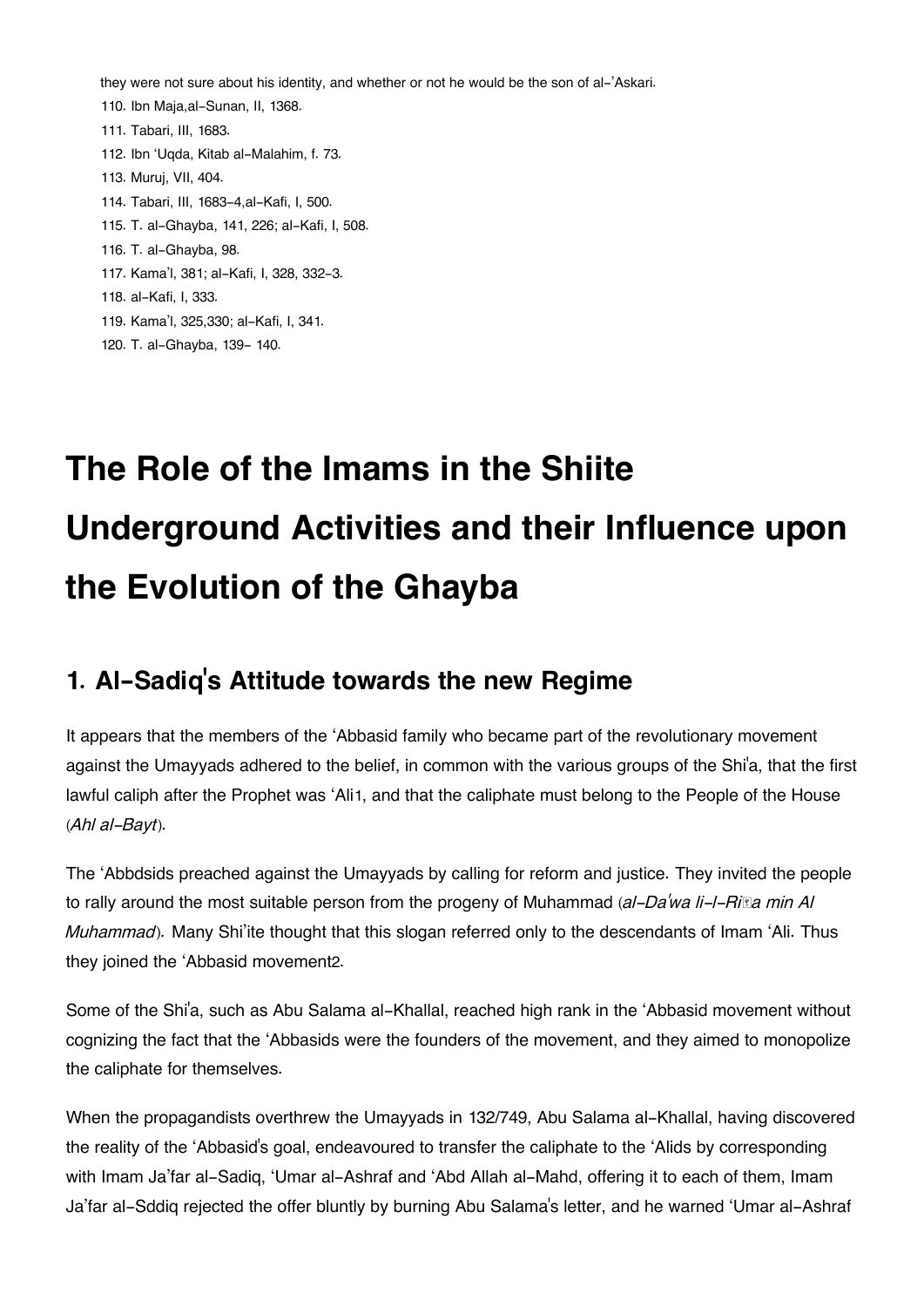and 'Abd Allah al-Mahd against accepting it[3](#page--1-0).

Al-Sadiq had already held a secret meeting with the leading personalities of the 'Abbasid family, such as al-Saffah and al-Mansur at al-Abwa', near Medina, around the year 120/737, to discuss the situation of the People of the House *(Ahl al*-*Bayt).* At this meeting the attendants wanted to form an underground collusion to bring about the downfall of the Umayyads.

A proposal also was made to support the Hasanid claims put forward by 'Abd Allah al-Mahd on behalf of his son Muhammad al-Nafs al-Zakiyya[4](#page--1-0), but al-Sadiq refused to have anything to do with it. Although the 'Abbasids present at this meeting made a nominal pledge to Muhammad al-Nafs al-Zakiyya, al-Sadiq seems to have been aware of the possibility that their involvement with the revolutionaries, particularly the Kaysaniyya or its Hashimiyya branch; would be successful and that they would replace the Umayyads.

Also al-Sadiq knew he was the true divinely appointed Imam of the Muslims and he achieved the Imamate by the testament of his father, Imam al-Baqir. Thus people should rally around him to recover his right in the caliphate. Al-Sadiq's view did not please the 'Abbasids, so, they carried out their underground activities against the Umayyads without his participation.

When the 'Abbasids succeeded in seizing the reins of power in 132/749 they were naturally aware of the danger from their kinsmen, the 'Alids, whose claims to succession would be greater than their own if 'Ali's right to the caliphate were to be accepted by the general populace. As a result the 'Alids now faced 'Abbasid oppression more severe than that of the Umayyads[5](#page--1-0).

The motives for this oppression seem to have been first of all doctrinal. The early members of the 'Abbasid family, such as 'Abd Allah b. 'Abbas[6](#page--1-0), had confirmed 'Ali's right to the Imamate (the political and religious authority) by relating many traditions attributed to the Prophet supporting it. They had also supported 'Ali against the first three Caliphs and participated in the Caliphate of 'Ali, and they gave some support to his son al-Hasan.[7](#page--1-0)

In the eyes of the 'Alids by taking over the Caliphate the 'Abbasids became usurpers of the political authority of the Imamate. Hence the 'Abbasids became suspicious of the 'Alid attitude toward their authority. Secondly there were economic motives for the 'Abbasid oppression since Imam al-Sadiq continued to collect the *khums* secretly from his followers[8](#page--1-0), an act which the 'Abbasids considered as a preparatory step towards some conspiracy to overthrow them.

These two factors obliged the 'Abbasids to keep al-Sadiq in Medina and to hold his followers, especially in Iraq and later in Egypt, under close scrutiny as measures to ensure the security of the state.

Thus al-Sadiq maintained an externally quiescent policy towards the 'Abbasids. Yet at the same time he spread traditions amongst the Shi'ite narrators of traditions stating that the Imamate was a prerogative bestowed by God upon one of the descendants of al-Husayn, who, before his death and at the Prophet's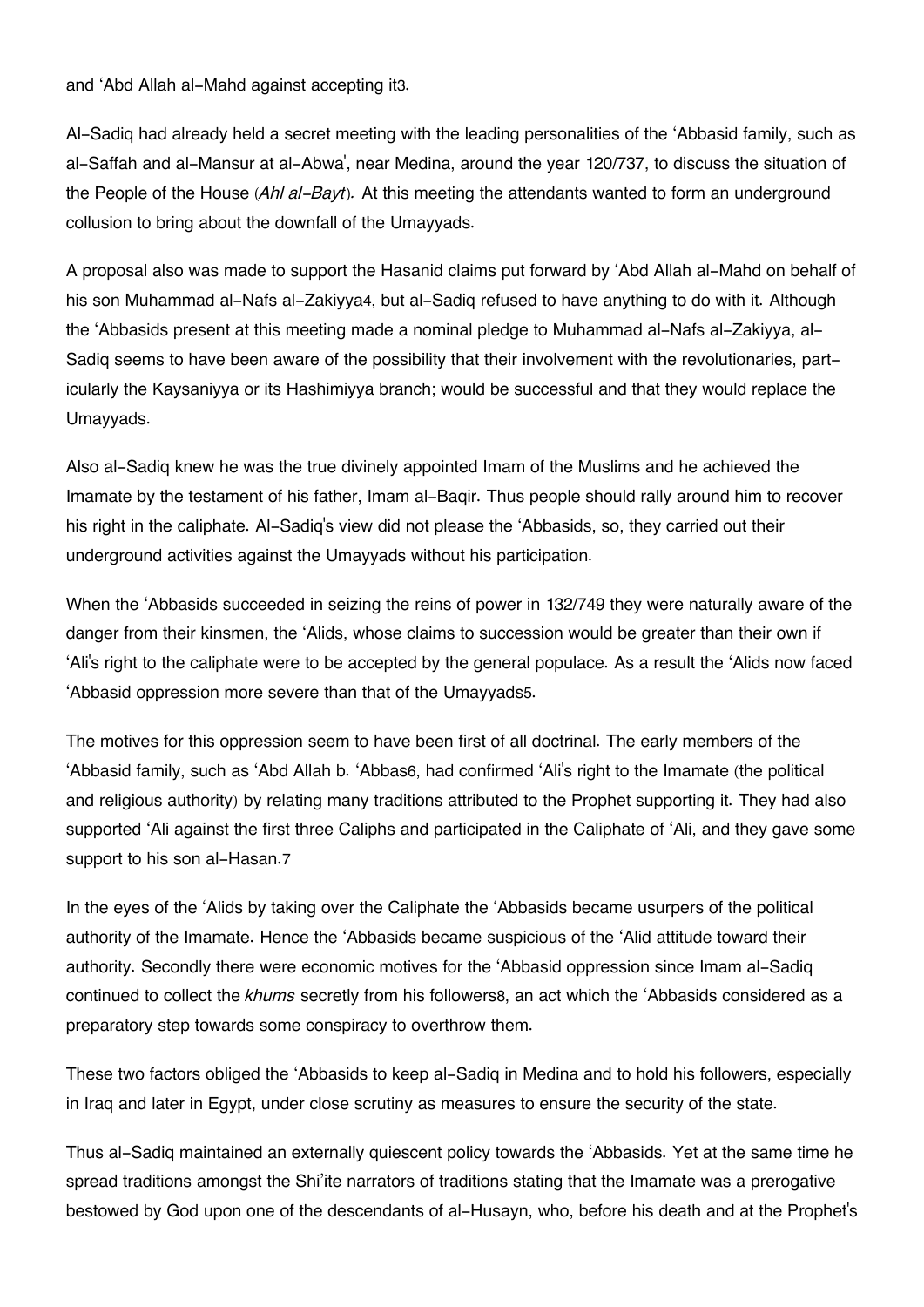order, had transferred it to his successor by a clear stipulation *(al*-*Nass al*-*Jali)*[9](#page--1-0).

Al-Sadiq held that it was not necessary for the divinely appointed Imam to rise in revolt immediately in order to recover his rights to political authority. He should be satisfied with the spiritual leadership and perform its duties until the time when the community is sufficiently aware of his right to political power. Then God will assist him in his quest[10](#page--1-0).

In accordance with his quiescent policy al-Sadiq announced openly that *al-Qa'im al*-*Mahdi* and not himself would achieve political power[11](#page--1-0).

Al-Sadiq's quiescent policy did not satisfy a considerable body of his adherents. Their political ambitions caused schism amongst the Imamites. The instigator of this political movement was called Abu al-Khattab. At first he was trusted by al-Sadiq and nominated as agent *(wakil)* of the Shi'ite group in Kufa.

But al-Sadiq then repudiated and denounced him because of his extremist theological view[12](#page--1-0), which he had endeavoured to enforce by militant means. It seems likely that Abu al-Khattab wanted to circumvent the influence and the interference of al-Sadiq by propounding his political and revolutionary ideas to al-Sadiq's son Isma'il, who was more inclined to such thoughts than his younger brother Musa. Thus Abu al-Khattab hoped to give his revolutionary ideas religious legitimacy under Isma'il's name.

Although the rebellion of Abu al-Khattab was easily subdued at Kufa, his failure and al-Sadiq's continued insistence on a quiescent policy forced Abu al-Khattab's followers to resort to underground activities under the leadership of Muhammad b. Isma'il. This event led the adherents of al-Sadiq to split into the Isma'ilis and the Musawiyya.

After his death, they split into Musawiyya, who held the Imamate of Musa al-Kazim, al-Fatthiyya, who held the Imamate of the eldest son of al-Sadiq, Abd Allah al-Aftah; al-*Muhammadiyya*, who held the Imamate of Muhammad b. Ja'far al-Sadiq, the Waqifa, who thought that al-Sadiq had not died but was *al-Qa'im al*-*Mahdi;* and the two Isma'ili sects who held the Imamate of Isma'il and his son Muhammad respectively[13](#page--1-0).

## **[2. The Imamite activities during the period of al-Kazim](#page--1-0) [\(148-183/765-799\)](#page--1-0)**

As a consequence of al-Sadiq's death the Imamites became so weak that even if military rebellion might have been possible during his lifetime, there was little chance of it now. The rise of the Isma'ilis during al-Sadiq's lifetime, followed by the rise of the *Fathiyya* sect, which included most of the Imamite *fuqaha'*,[14](#page--1-0) made the position of al-Sadiq's successor, Musa al-Kazim, very weak, and obliged him to follow the quiescent policy of his father.

For this reason al-Mansur(d. 158/774) did not take any action against him or his followers during his life-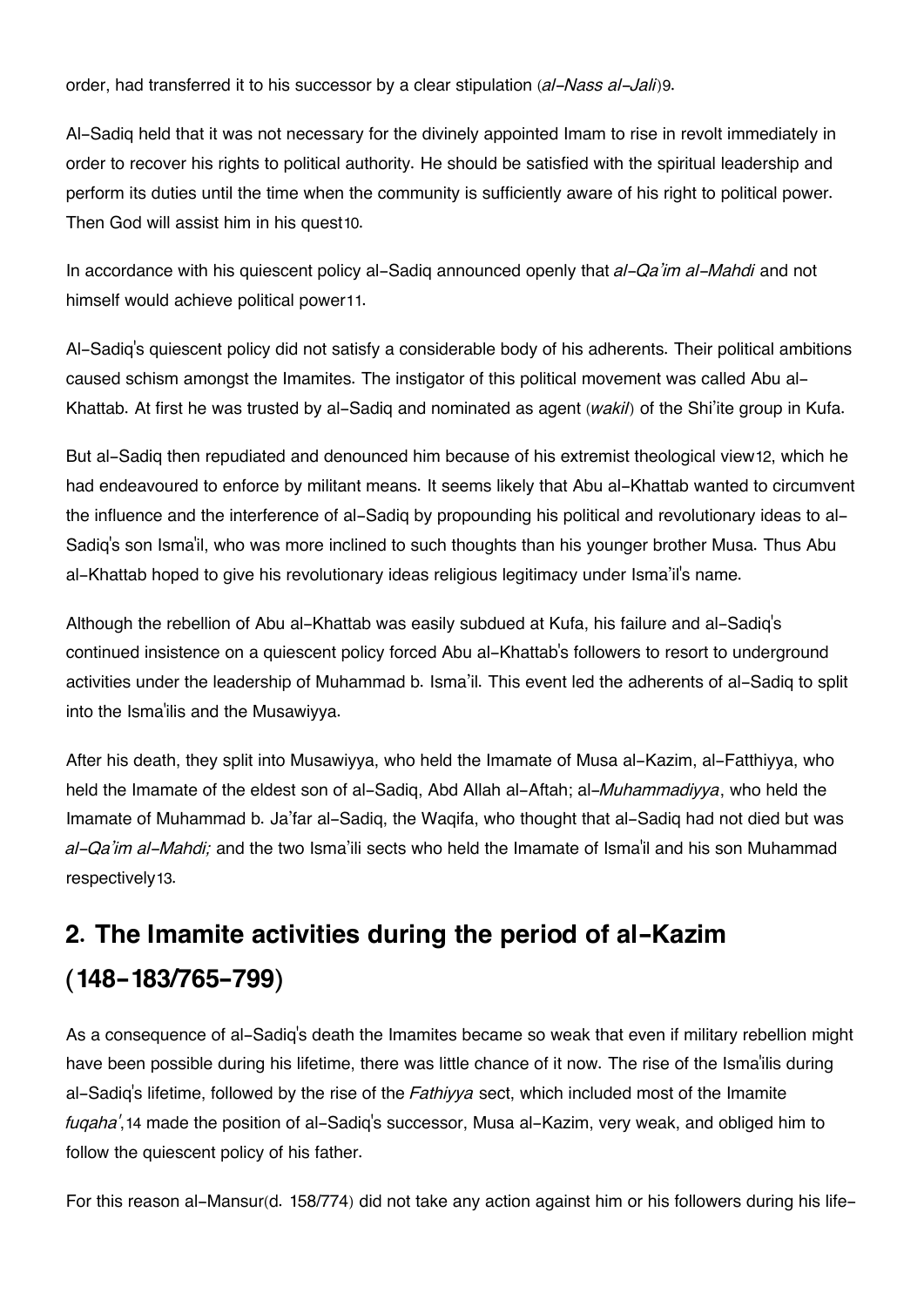time. However he continued his pursuit of the representatives of the revolutionary branch of the Hasanids[15](#page--1-0).

The regime of al-Mahdi, who was installed in the Caliphate after the death of his father al-Mansur in 158/774,[16](#page--1-0) was distinguished by his "orthodox" policy. He encouraged the traditional *muhaddithun*, pursued the *zindiqs*, and oppressed the People of the Book[17](#page--1-0). However, "this policy could be described as less religious policy than a political weapon. The promotion of the Surma by the 'Abbdsids was, in fact, a means in the struggle against the religio-political enemies or opposition movements"[18](#page--1-0).

This statement is illustrated by al-Mahdi's attitude towards the Imamites. When he came to power in 158/774, the followers of al-Kazim became active and more powerful than the Fathiyya and the Isma'ilis[19](#page--1-0).

Al-Mahdi thought that the religious and intellectual activities of al-Kazim's partisans might endanger his regime, especially as there was a report indicating "that an important body of opinion had been turning towards the 'Alids and away from the 'Abbasids or rather, had been insisting that the Hashimite charisma was not equally spread through all the clan, but was peculiarly present in the 'Alids alone[20](#page--1-0).

Perhaps for this reason, al-Mahdi summoned al-Kazim from Medina and imprisoned him in Baghdad. But in so doing he neither reinforced the legitimacy of his rule nor changed public opinion towards the charismatic character of al-Kazim[21](#page--1-0).

Therefore, he decided to follow a policy which depended on bribery and the intimidation of the Shi'a. Al-Kazim was released in 159/775, after he had sworn that he would not rise in arms against al-Mahdi or his successors[22](#page--1-0). According to al-Tabari, al-Mahdi simultaneously approached the Zaydites in order to gain their assistance in monitoring the activities of the 'Alids and their followers.

For example, he made overtures to Ya'qub b. Dawud, who belonged to a family which had worked in the secretarial affairs of Khurasan during the Umayyad period[23](#page--1-0), and made him his "brother in God". Then, in 163/799, al-Mahdi made him his vizier and vested him with full powers to handle all the affairs of the Caliphate, whereupon Ya'qub gathered together the Zaydites and appointed them to the high offices of the state[24](#page--1-0).

Al-Mahdi may have been motivated by the fact that the non-revolutionary Zaydites *(al*-*Jara'riyya)* believed in the Imamate of the Inferior *(al*-*Mafdul)* as long as the Superior *(al*-*Afdal)*, was present, and such dogma might give a legitimate foundation to his Caliphate which could be used against the 'Alids.

During al-Mahdi's regime the claim was put forward that the lawful Imam after the Prophet was not 'Ali but al-'Abbas, and that therefore the Imamate belonged to his family[25](#page--1-0). In fact Ya'qub b. Dawud brought many jurisprudents together from Basra, Kufa and al-Sham and organised them[26](#page--1-0) so as to further this claim. Al-Kashshi reports two transmissions to support this.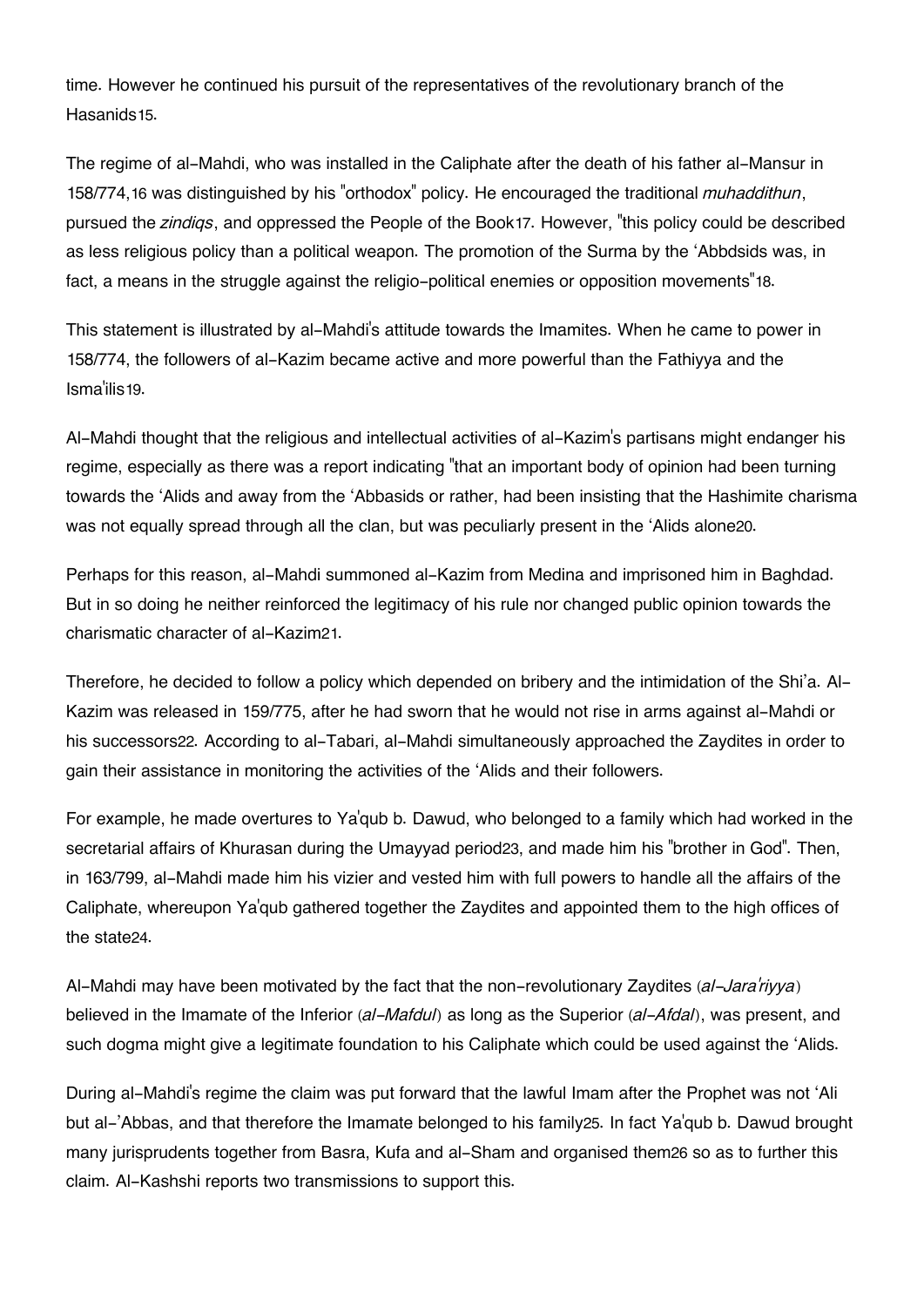He says that the Zaydite Hisham b. Ibrahim wrote many Zaydite works, one of them entitled "The Confirmation of the Imamate of al- 'Abbas", and he adds that another Zaydite, called Ibn al-Muq'ad, wrote a heresiographical work illustrating the dogmas, places and activities of the pro-Imamites, such as *al*-*Ya'furiyya*, *al*-*Zurariyya*, *al*- *Ammariyya*, and *al*-*Jawaliqiyya*, and submitted his work to al-Mahdi. This work was then recited together with a warning by the Caliph at the gates of Baghdad, Medina and other cities[27](#page--1-0).

The recitation of this work was the first step to al-Mahdi's pursuit of the other factions of the pro'Alids. Some of these pro-'Alids were obliged to flee from Kufa to remote provinces, like Yemen[28](#page--1-0), while al-Kazim spread instructions amongst his adherents for them to follow his quiescent policy carefully. Al-Kashshi's report seems to indicate that the tense relationship between the 'Abbasids and the pro-'Alids continued until the death of al-Mahdi in 169/785.[29](#page--1-0)

Although some of this tension seems to have been alleviated with the accession of al-Hadi, the Hasanids were closely watched and their salaries cut. They began to increase their propaganda in Khurasan and the other provinces in a new Zaydite form, and they contacted the leading personalities of the Hasanids in Medina, encouraging them to revolt[30](#page--1-0).

As a part of al-Hadi's precautionary policy the Hasanids of Medina were forced to come to the office of the governor every evening. They exploited a gathering of their followers from numerous provinces during the Pilgrimage and made their ill-treatment by the governor an excuse to rebel in 169/785. But their uprising was easily defeated and resulted in their being massacred in the battle of Fakhkh[31](#page--1-0).

However the Caliph accused al-Kazim of provoking the rebels and decided to kill him, but died in 170/786 before he could put his decision into practice[32](#page--1-0).

The battle of Fakhkh and the commitment of al-Hades successor, al-Rashid, to the anti- 'Alid policy of his predecessors only served to entrench the political strategy of the three 'Alid parties, the revolutionary Hasanids, the Isma'ilis and the Imamites.

The Imamite group under Imam Musa al-Kazim became stronger and more organised, and insisted on a gradual movement towards their political goal, but the Imam rejected any bid to rise in arms because he considered this the task of *al-Qa'im*[33](#page--1-0).

His adherents, most of whom were originally from Kufa, were scattered throughout the Islamic state and used the rite of Pilgrimage to communicate with each other. They succeeded in maintaining an important body of followers in Akhmim in Egypt, which became a centre for communication between the Shi'a in Kufa and those in Egypt[34](#page--1-0). They had other followers in al-Maghrib[35](#page--1-0).

Al-Kazim permitted a few of his adherents to work in the 'Abbasid administration, especially in the offices of *al*-*wizara* and *al*-*barad* (governmental mail), so that they could help to save their fellows in times of danger. Hence several Imamite families held office, such as that of 'Ali b. Yaqtin [36](#page--1-0) and that of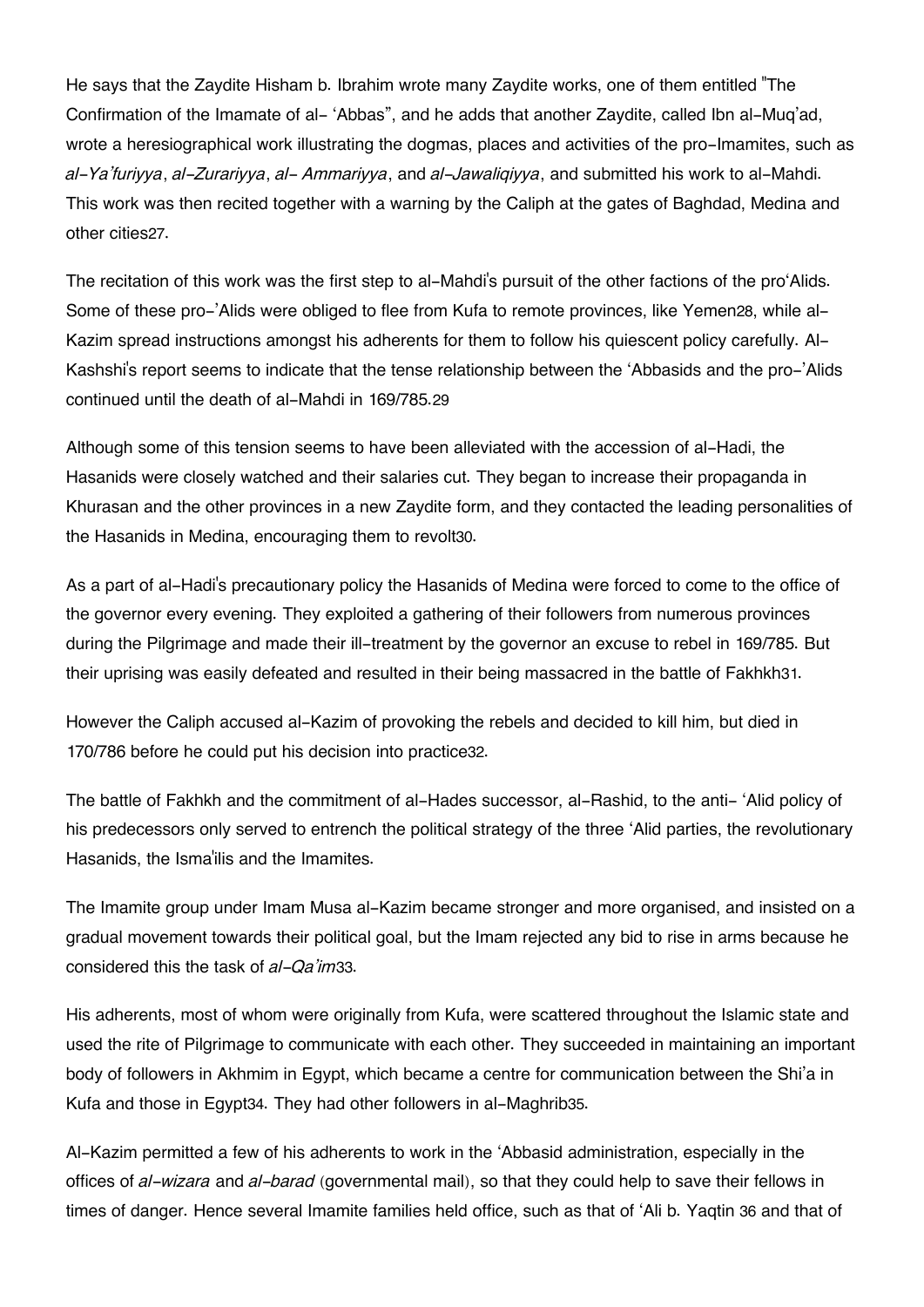al-Ash'ath, including Ja'far b. Muhammad al-Ash'ath and his son al- 'Abbas, who became the governor of Khurasan, and Waddah (or Wadih), who worked in the *barid* of Egypt[37](#page--1-0).

The enlargement of al-Kazim's party increased his wealth, for there is much evidence to indicate that he collected secretly from his adherents[38](#page--1-0) the *khums*, the *zakat*, gifts and other taxes enjoined in the *Shari'a* as part of what was due to his Imamate.

The second Shi'ite party was the Isma'ilis, who had already disassociated themselves from the quiescent policy of al-Sadiq and his son al-Kazim by adopting the Imamate of Isma'il first and then of his son Muhammad, both of whom were more inclined toward more actively revolutionary underground political activities.

They learnt from the repeated failure of the Hasanid uprisings, which were initiated without political preparation, and they decided to struggle for power through a gradual political process.

This decision encouraged them to adopt ideas from beyond the circle of Islam, and their adoption of these ideas may have "liberated" their minds from the limits of *Shari'a.* They put forward new interpretations of the Islamic texts, according to which each passage had an esoteric and an exoteric meaning[39](#page--1-0).

For example, a tradition attributed to the Prophet says that the *Mahdi will* appear when the sun rises from the place of its setting. According to them, this meant not the rising of the real sun, but that of *al*-*Mahdi*, who would appear in al-Maghrib. Therefore, they became more interested in preaching their doctrine in al-Maghrib and encouraged their followers in the east to emigrate there[40](#page--1-0).

Nawbakhti's reports suggest that the relationship between the Isma'ilis and al-Kazim's followers was tense, since the Isma'ili leaders allowed their followers to assassinate the Imamites who supported al-Kazim[41](#page--1-0). Moreover the Imamites accused the Isma'ilis of being implicated in the arrest of al-Kazim[42](#page--1-0).

In the Hijaz the situation of the third Shi'ite group, the Hasanids, was very difficult following the total defeat of their second revolt in Fakhkh in 169/785. The 'Abbasids discovered that the notion of *al*-*Mahdi* had been in circulation amongst the Hasanids and that they believed that he might rise in Mecca.

It was such a notion that encouraged two Hasanid leaders to rise in arms, first al-Nafs al-Zakiyya in 145/762 and then al-Husayn b. 'Ali in 169/785, each of whom hoped that he might be the promised *Mahdi*[43](#page--1-0).

Thus the 'Abbasids continued to restrict the movements of the Hasanids and forced them to present themselves to the governor *(al*-*Wali)* every evening."[44](#page--1-0) This critical situation made it impossible for the Hasanids to take any militant action in the Hijaz, so two of al-Nafs al-Zakiyya's brothers left Medina after the battle of Fakhkh to promote their claims elsewhere.

The first of these was Yahya al-Mahd, who went to the province of Daylam and preached his ideas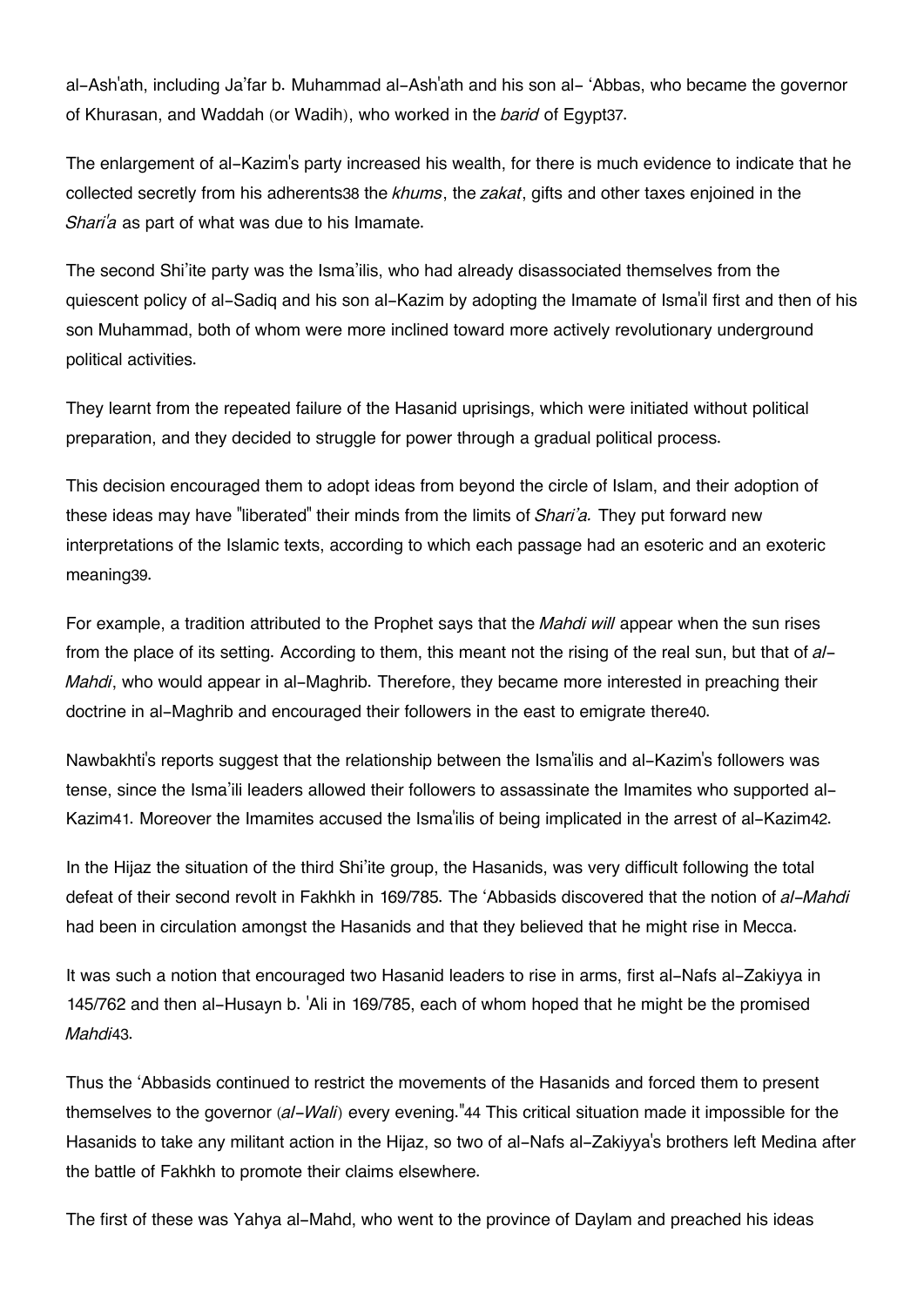there, winning considerable support from the native princes and the people of Daylam, whom he provoked to rebellion against the caliph al-Rashid in 175/791.[45](#page--1-0)

The second brother, Idris, fled to Egypt, where he already had a large body of partisans, and, with the assistance of a certain Wadih, a Shi'ite working in the bared, managed to escape from there to al-Maghrib. It seems most likely that his partisans in al-Maghrib had already spread much propaganda against the 'Abbasids, because within three years Idris succeeded in rebelling against them and establishing the Idrisid state, in 172/788.[46](#page--1-0)

The numerous Shi'ite activities mentioned above seem to have been the causes of al-Rashid's anti-'Alid policy, which covered most of his Caliphate. In 171 /787 he became suspicious of the loyalty of the 'Alids in Baghdad, and decided to gather all of them together and exile them to Medina[47](#page--1-0).

He followed this step with the appointment of Bakkar al-Zubayri, a descendant of 'Abd Allah b. al-Zubayr, as governor of Medina and he ordered him to put the 'Alids under close watch and to restrict their movements[48](#page--1-0). As for the rebellion of Yahya al-Mahd in Daylam, al-Rashid sent an army against him (fifty thousand according to al-Tabari) under the leadership of al-Fadl b. Yahya al-Barinaki.

Through diplomacy and promises of amnesty he managed to persuade Yahya al-Mahd to end his uprising and to surrender, after giving him a guarantee of security from al-Rashid. But the Caliph was not satisfied, so he had al-Mahd arrested in Baghdad and killed [49](#page--1-0).

As for the revolt of Idris al-Mahd, al-Rashid followed the policy of his father al-Mahdi by using the Zaydites against the other 'Alids. He sent a Zaydite scholar called Sulayman b. Jarir to kill Idris. In order to hide his secret target, Sulayman pretended to be a Shi'ite partisan who had escaped from the 'Abbasids' oppression. He became one of the courtiers of Idris and managed to poison him in 177/793.[50](#page--1-0)

However the assassination of IdrTs did not bring about the disintegration of his state, as the Berber tribes installed his child, Idris II, after his death. For this reason al-Rashid vested Ibrahim b. al-Aghlab with the government of Ifriqiyya and, four years later, encouraged him to establish the Aghlabid state, possibly to counteract the danger posed by the Idrisids[51](#page--1-0).

In the meantime the Imamite scholars were active in the intellectual field in Egypt, Yaman, Iraq and Khurasan[52](#page--1-0).

Hisham b. al-Hakam, for example, attempted to prove the legitimacy of the Imamate of al-Kazim, which means that he considered the 'Abbasids as usurpers of al-Kazim's rights[53](#page--1-0).

The Hasanid uprisings in Daylam and al-Maghrib and the underground activities of the Imamites and the Isma'ilis worried alRashid and made him think that al-Kazim, whom he already knew to be receiving the *khums*, *the* kharaj and gifts from his followers; was behind all these activities and had prepared a conspiracy to overthrow him. Therefore he initiated a campaign of arresting the Imamites[54](#page--1-0).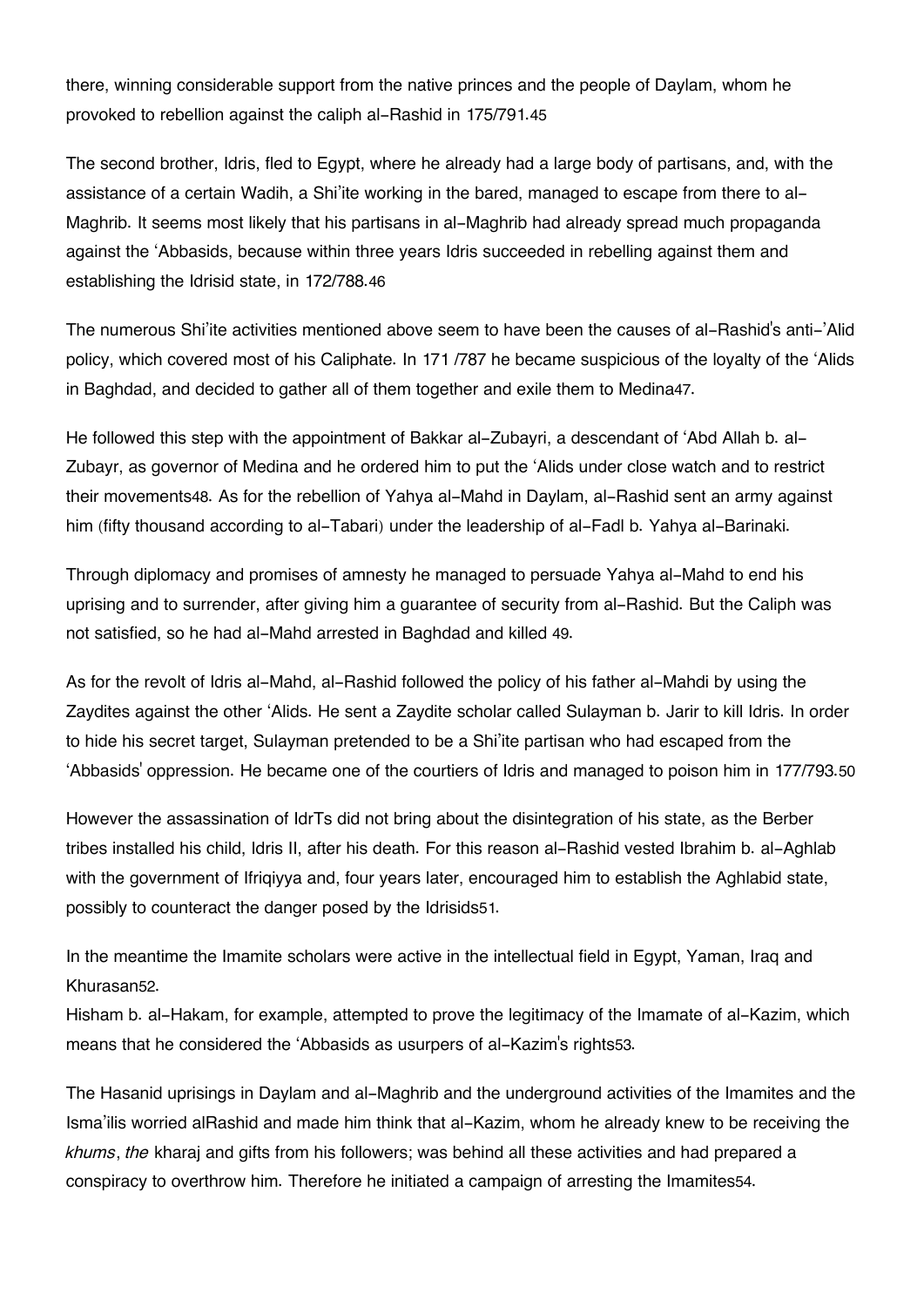He started by arresting al-Kazim in Medina in 179/795, and sent him to prison in Basra and Baghdad[55](#page--1-0). Furthermore, Ibn al-Mu'tazz reports that al-Rashid ordered the Zaydite Abu 'Isma to kill the Imamite poet Mansur al-Nammari[56](#page--1-0).

It was this campaign of persecution that forced the Imamite missionary Hisham b. al-Hakam to hide in Mada'in, from whence he escaped to Kufa, where he died two months later[57](#page--1-0).

However al-Rashid's arrests did not deter the Imamite underground activities, especially in Basra. Therefore, according to the Imamite narrations, al-Kazim was poisoned for al-Rashid in 183/799 at the instigation of Yahya al-Barinaki[58](#page--1-0).

Al-Rashid also put to death sixty 'Alids who were in his prisons[59](#page--1-0).

The death of al-Kazim led to another schism amongst the Imamites. The first group, which represented quite a large body, was called the *Waqifa.* They held that he was *al-Qa'im al*-*Mahdi*, *but* they differed amongst themselves concerning his death and split into four sub-groups, three of whom maintained that he had died while the fourth denied it[60](#page--1-0).

A few anecdotes mentioned by the *Ithna' 'Ashariyya* suggest that the cause of the denial of al-Kazim's death was that some of his agents, like 'Uthman b. 'Isa al-Rawasi in Egypt, and Ziyad, al-Qindi, 'Ali b. Abi Hamza, Hayyan and al-Sarraj in Kufa, possessed a large amount of money (more than a hundred thousand dinars) which belonged to al-Kazim. Since they had used this money for their own benefit, they denied his death and rejected the Imamate of al-Ri $\mathbb{E}$ a in order that they would have an excuse for not returning the money[61](#page--1-0).

However, it is hard to agree with al-Kashshi's view concerning the reason behind the emergence of the *Waqifa* sect. Most of the traditions concernng the occultation and the rise of *al-Qa'im* are attributed to al-Sadiq, who did not indicate explicitly which of his descendants would be *al-Qa'im*[62](#page--1-0).

Therefore it is very likely that a considerable number of the *muhaddithun thought* that the Imam had indicated his son Musa and hence stopped at him, contending that he was *al-Qa'im al*-*Mahdi and* was in a state of occultation.

The second group resulting from the schism after al-Kazim's death held that he had passed away and the Imam was his son 'Ali al-Riďa, who, according to al-Kulayni, assumed the Imamate by the designation of his father[63](#page--1-0). Al-Riďa faced many difficulties in proving his right to the Imamate, not only to his father's prominent followers, but also to his brother Ahmad.[64](#page--1-0)

However, between the years 183-199/799-814, he managed to maintain a considerable number of followers, and administer an underground system of communication to carry on the religious functions of his Imamate[65](#page--1-0).

Moreover his preference for the religious dimensions of Islam, rather than its political dimensions, made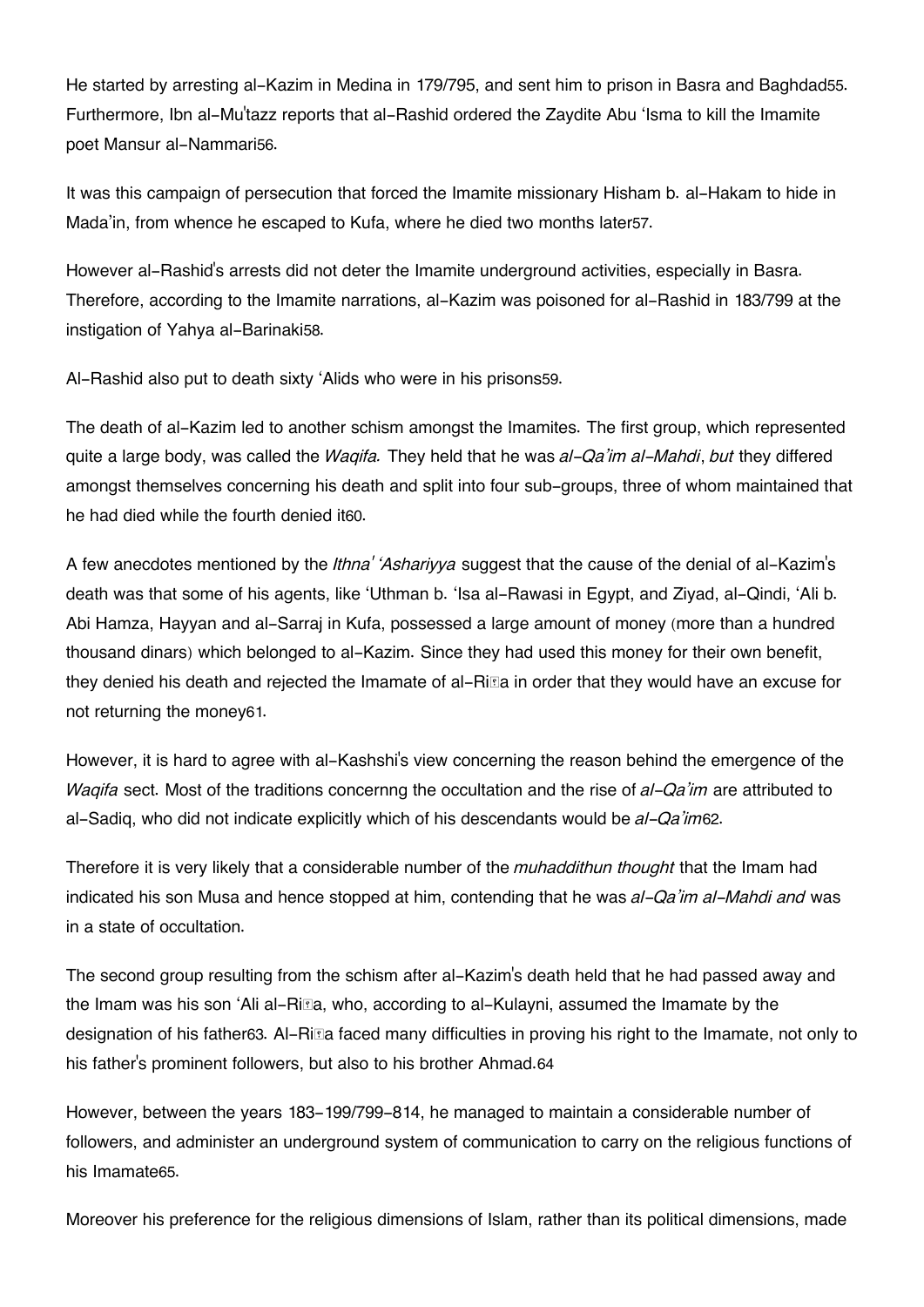him a magnet for many individuals, including the precursors of the sufi movements, especially in Khurasan[66](#page--1-0). But many Imamites who had accepted his Imamate were not satisfied with his quietist attitude and involved themselves in the underground activities of the revolutionary Zaydites, probably without his permission[67](#page--1-0).

# **[3. The Attitude of al-Riďa towards the 'Alid Revolt against al-](#page--1-0)[Ma'mun](#page--1-0)**

When al-Amin became caliph, Iraq was the centre of his power. It was here that he maintained the support of the Arabs, and especially that of the Murji<sup>t</sup>ite scholars (al-amma, later called the Sunnites), while his brother al-Ma'mun was governor of Khurasan and gained the support of its military leaders and senior administrators, especially the Persian vizier al-Fadl b. Sahl and his partisans, who eventually helped him to overthrow al-Amin[68](#page--1-0).

Al-Ma'mun's success in gaining the caliphate was contrary to the political and economic interest of al-Amm's supporters. Therefore many regional revolts took place in Syria, al-Jazira, Yemen and Iraq, headed by the local 'Abbasid governors[69](#page--1-0).

At the same time the 'Alids used their underground propaganda which was influential in the Yemen, Hijaz and Iraq, to exploit al-Ma'mun's difficulties in Iraq and to cause a revolt in Kufa in 199/815. Thus these regions fell out of al-Ma'mun's control.

Although reports about the ideological identity of the 'Alid uprising and the events surrounding it are confused, apparently it was a Zaydite revolt[70](#page--1-0) maintained with the support of some Imamite sects. These included the followers of Ahmad b. Musa al-Kazim and the *sabtiyya*, the followers of Muhammad b. Ja'far al-Sadiq[71](#page--1-0), along with some of the Imamites, but without the direct order of the eighth Imam, al-Rina[72](#page--1-0).

The spiritual leader of this revolt was Muhammad b. Ibrahim b. Tabataba, while its military leader was Abu al-Saraya. It broke out under the slogan "We invite people to rally around the most suitable leader from the progeny of Muhammad and to practice the teachings of the Qur'an and the sunna'[73](#page--1-0) in Kufa on the 10th Jumada 199/26th January 815, where the rebels had the support of the people of the environs of Kufa and of the bedouins. Abu al-Saraya minted coins in his own name in Kufa, managed to defeat three 'Abbasid armies and occupied Mada'in[74](#page--1-0).

Moreover he dispatched many successful campaigns under the leadership of al-Ri $\text{Ra}$ 's brothers and relatives to extend his authority in Iraq, al-Ahwaz, Fars, the Hijaz, and Yemen. They fulfilled their tasks and became the governors of these regions.

For example, Zayd b. Musa al-Kazim became the governor of alAhwaz and Basra, Fars came under the control of Isma'il b. Musa al-Kazim, and Yemen came under the control of his brother Ibrahim, Wasit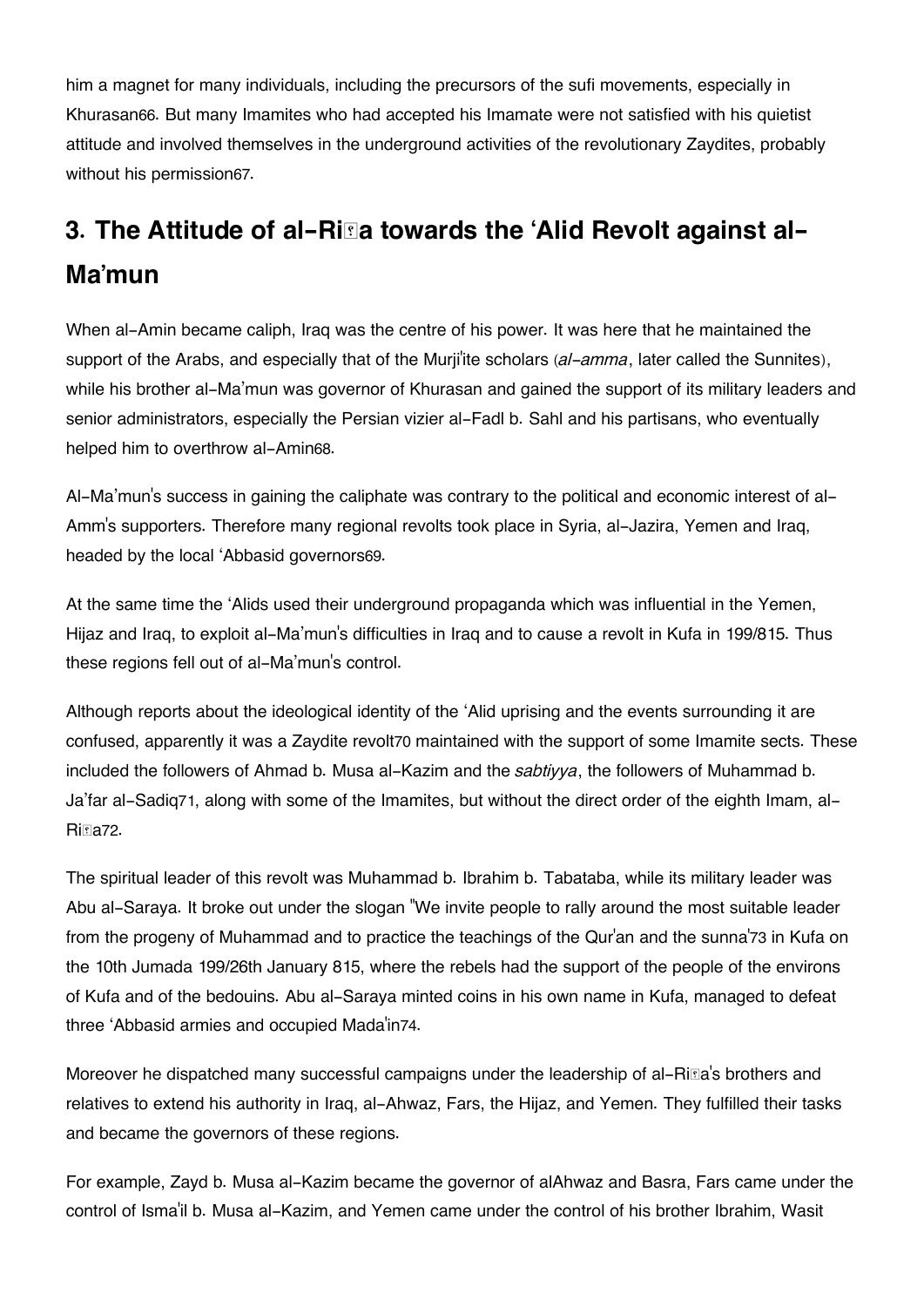was ruled by Husayn b. Ibrahim b. al-Hasan b 'Ali. Abu al-Saraya appointed Sulayman b. Dawud in Medina, and nominated al-Husayn al-Aftas as governor in Mecca, authorising him to be the leader of the pilgrims and to provide the *Ka'ba* with a white kiswa[75](#page--1-0).

The authority of Abu al-Saraya increased after the mysterious death of the spiritual leader of the revolt, Ibn Tabataba on the 1st Rajab 199/15th February 815, and the refusal of the eminent 'Alid, 'Ali b. 'Ubayd Allah, to accept the position of Ibn Tabataba. Abu al-Saraya, in order to evade the interference of any strong spiritual leader, nominated for this post a young 'Alid called Muhammad b. Muhammad b. Zayd b. 'Ali[76](#page--1-0), and monopolised all affairs of the leadership of the revolt.

Abu al-Saraya's full control in Iraq did not continue, because the 'Abbasid army defeated him at Qasr b. Hubayra near Kufa and forced him to withdraw towards Basra along with 800 horsemen. But news came to him that his governor in Basra, Zayd b. Musa al-Kazim, had also been defeated after hard combat and had been captured by the 'Abbasid troops.

Thus he went towards al-Ahwaz, but was defeated by the 'Abbasid governor of that city and his followers dispersed. A few months later the troops of al-Hasan b. Sahl captured him at Jalawla' and on 10th Rabic I 200/18th October 815 they beheaded him, after which his body was impaled in Baghdad[77](#page--1-0).

It is worth mentioning that the failure of this revolt caused some Imamites to hold that Musa al-Kazim, the seventh Imam, was *al-Qa'im al*-*Mahdi* They had considered his son Ahmad' as the lawful successor of his father. But since he had participated with Abu al-Saraya, they rejected his Imamate and denied the death of al-Kazim[78](#page--1-0).

This fact reveals the general attitude of the Imamites towards any militant action and indicates that they had *Hadiths* concerning the rise of an Imam with the sword, whose uprising would never be defeated, for he could not die without establishing the government of the People of the House. This may be the reason behind the quiescent attitude of those followers of al-Ri $\mathbb E$ a who did not take any open or active part in the revolt of Abu al-Saraya.

On hearing of the military defeat of their comrades on the Iraqi front after the death of Abu al-Saraya, the rebels in Mecca, who had full control of the Hijaz and the Yemen, made overtures to Muhammad b. Ja'far al-Sadiq, asking him to be their leader and finally persuading him to accept their offer. They swore the oath of allegiance to him as their caliph and called him *Amir al*-*Mu'minin* on 6th Rabi' II 200/13th November 815[79](#page--1-0).

He himself claimed that he was *al-Qa'im al*-*Mahdi*, and based his claim on prophetic traditions[80](#page--1-0). But the eighth Imam al-Ri**Ta denied his claim, although he endeavoured** to save him from a military defeat by advising trim to postpone his revolt against the 'Abbasids[81](#page--1-0).

The installation by the rebels of an 'Alid caliph in Mecca with the epithet *al*-*Mahdi* threatened the authority of al-Ma'mun. Having failed to subdue the revolt by force, al-Ma'mun decided to resort to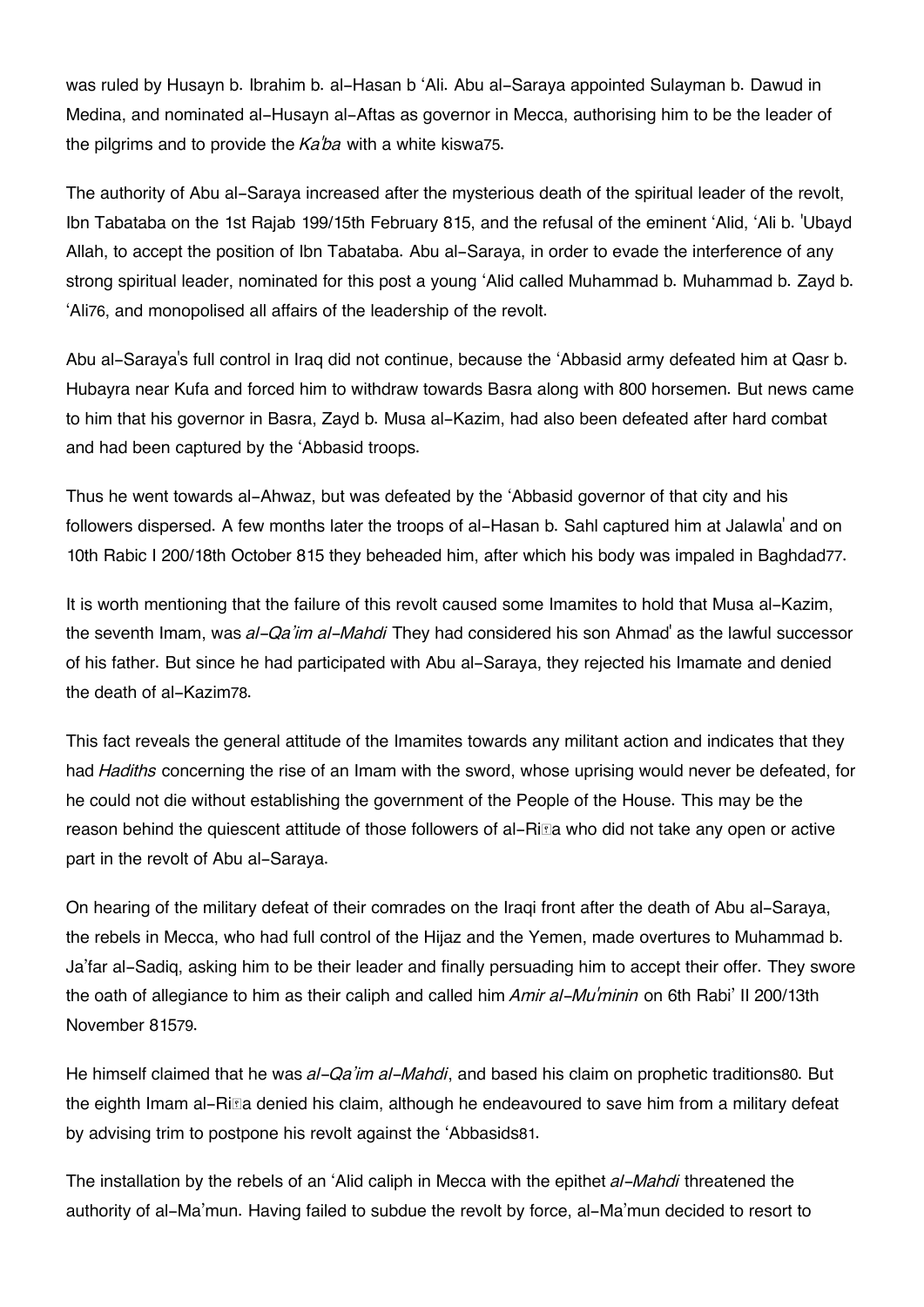political methods, by conciliating the eight Imam al-Riďa. He dispatched an army under the leadership of 'Isa b. al-Juludi to Medina for this purpose[82](#page--1-0).

But this army was badly defeated at the hands of Muhammad b. Ja'far al-Sadiq. Therefore al-Juludi asked al-RiMa to contact Muhammad and ask him to end his resistance, but he rejected al-RiMa's mediation and insisted on continuing his rebellion. This led to skirmishes between the 'Abbasid troops and the rebels until the end of the year 200/815, when the 'Abbasid army captured Muhammad b. Ja'far al-Sadiq and forced him to renounce his claim publicly[83](#page--1-0).

Because his arrest did not return the areas of revolt into the hands of the authorities, al-Juludi returned with him and al-Rilla to Merv. According to al-Kulayni, al-Ma'mun welcomed al-Rilla and offered him the caliphate, but he refused. However, after a few. months of negotiation with al-Ma mun, al-Ri $\Omega$ a agreed to be his successor[84](#page--1-0).

The caliph announced his acceptance. on 5th Ramadan 201/28th March 817 and called him *"al*-*Riďa mini Al Muhammad'.* At the same time he ordered his soldiers to wear green clothes instead of the black which was the emblem of the 'Abbasids. Then he strengthened his relations with al-Ri $\mathbb E$ a by marrying his sister Umm Habiba to al-Bina[85](#page--1-0).

The installation of al-Riďa was in reality a political step arranged by the Persian vizier al-Fadl b. Sahl and associated with other policies aimed at consolidating his Persian support and harming the interests of his Arab opposition in Baghdad. This can be concluded from the points mentioned below:

*Firstly*, the fact that al-Ma'mun continued to reside in Merv caused complaints amongst the military and administrative groups in Iraq, who had been the courtiers of Al-Amin (193-198/808-814) and who then had to struggle for their economic and regional interests against the Persian vizier of al-Ma'mun, al-Fadl b. Sahl, and his brother al-Hasan b. Sahl[86](#page--1-0).

Because he was busy with this conflict, al-Ma'mun failed to subdue completely the 'Alid rebellion in the Hijaz and Yemen. Therefore, with the encouragement of his vizier, al-Ma'mun installed al-Ri $\mathbb{E}$ a as his successor to the caliphate in order to divide the rebels by gaining the support of al-Ri $\square$ a's adherents and those who were hoping for the appearance of an inspired 'Alid leader[87](#page--1-0).

**Secondly**, al-Ma'mun changed the colour of the 'Abbasid emblem from black to green. The latter colour was associated with the Sasanids, whereas the 'Alid emblem was white[88](#page--1-0). Such a step suggests the influence of the Persian vizier al-Fadl b. Sahl.

**Thirdly**, by installing al-Rilla as his successor, al-Ma'mun succeeded in splitting the rebels by gaining the support of al-Riďa's brothers, who accepted the conciliation of al-Ma'mun and mentioned his name in the *khutba* along with the name of al-Riďa. According to al-Tabari, al-'Abbas b. Musa al-Kazim accepted the governorship of Kufa on behalf of al-Ma'mun, a fact which encouraged some of the rebels to mentions the names of al-Ma'mun and al-Ri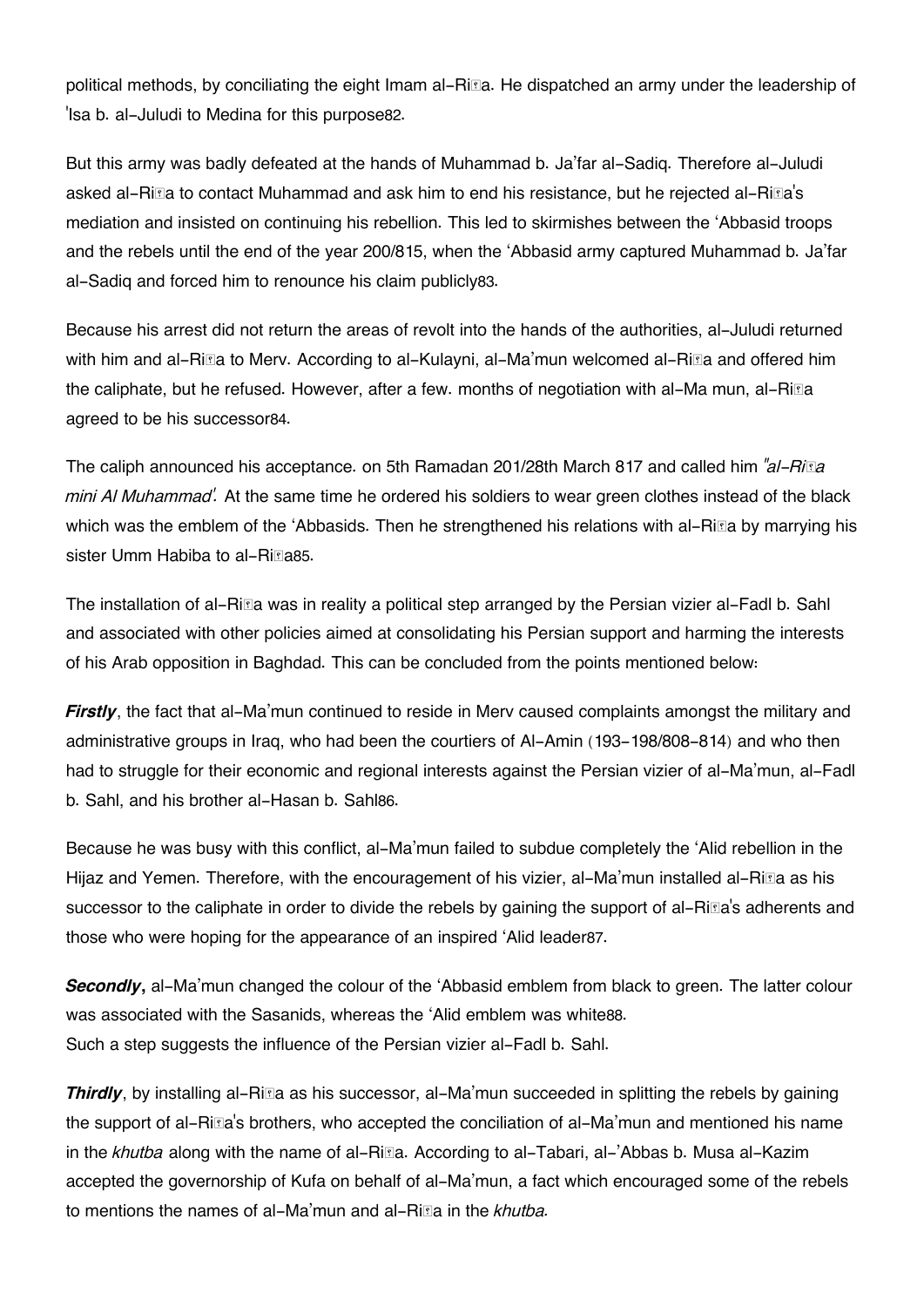But the majority of the Kufans insisted on mentioning only al-Ri $\mathbb{E}[a]$ 's name or that of any prominent person from the descendants of 'Ali[89](#page--1-0).

Such attitudes indicate the Zaydite inclination of the Kufans. However, the leader of the rebels in Mecca, Ibrahim b. Musd al-Kazim agreed to mention both his brother alRida and al-Ma'mun in the *khutba.* For this reason, al-Ma'mun confirmed his office and authorised him to lead the pilgrimage in Mecca[90](#page--1-0).

But a year later, in 202/817, the caliph gave the governorship of Mecca to an 'Abbasid leader, 'Isa al-Juludi, and dispatched Ibrahim to Yemen to subdue the rebellion there. He also granted him Yemen's governorship. After he had fulfilled this task, Ibrahim set out for Mecca, but during his return he was arrested, as was his brother Zayd, and sent to al-Ma'mun[91](#page--1-0).

Moreover, al-Nawbakhti mentions that a considerable body of the *muhaddithun* and Zaydites (the nonrevolutionary branch) became Imamites after the installation of al-Ri $\mathbb E$ a. But the accounts of al-Kashshi and al-Saduq suggest that these same people, for example Hisham b. Ibrahim al-Rashidi, had been used by al-Ma'mun to watch the partisans of al-Ri $\mathbb{E}$ a, and this might explain why they returned to their previous faith directly after the death of al-Riďa in 203/817.[92](#page--1-0)

*Fourthl***y,** after he had quashed the 'Alid rebellion, al-Ma'mun decided to go to Baghdad, taking with him al-Riďa and Muhammad b. Ja'far al-Sadiq. During his advance, his vizier. al-Fadl b. Sahl was assassinated, then al-Ri $\mathbb{E}$ a died in Tus, probably of poison[93](#page--1-0), and Muhammad b. Ja'far al-Sadiq passed away and was buried in Jurjan[94](#page--1-0).

Their mysterious deaths seem to indicate that al-Ma'mun, having used them to fragment the 'Alid opposition, was now moving on to a more rigorous anti- 'Alid programme.

*Fifthly*, the numerous measures initiated by al-Ma'mun after his arrival at Bahgdad on Rabi' I 204/819 revealed the political aim of his previous policy. He cast aside the green banner and ordered his subjects to wear the black colour of the 'Abbasids[95](#page--1-0). He granted al Ri $\bar{u}$ a's successor, al-Jawad, two million dirhams[96](#page--1-0), and gave back the 'district of Fadak to prominent 'Alids, Muhammad b. Yahya b. al-Husayn and Muhammad b. 'Ubayd Allah b. al-Hasan[97](#page--1-0).

Furthermore, the land-tax *(al*-*kharaj)* of the *sawad* was adjusted in favour of the tax-payer. The share of the treasury was to be two-fifths instead of half of the produce[98](#page--1-0).

Through these actions, al-Ma'mun wanted to cut the support given by the prominent 'Alids and the peasants of the *sawad* to the revolutionary 'Alid activities, which, according to Abu al-Fida, he had brought to an end. He was also endeavouring to work against his Arab opposition in Baghdad. When he entered the city everything there returned to normal as if the uprising had never occurred.[99](#page--1-0)

*Finally*, in 205/820 al-Ma mun started to hold symposiums between the Imamites and the Zaydites, and encouraged them to discuss the question of the *Im ama* in his presence. It is worth mentioning that the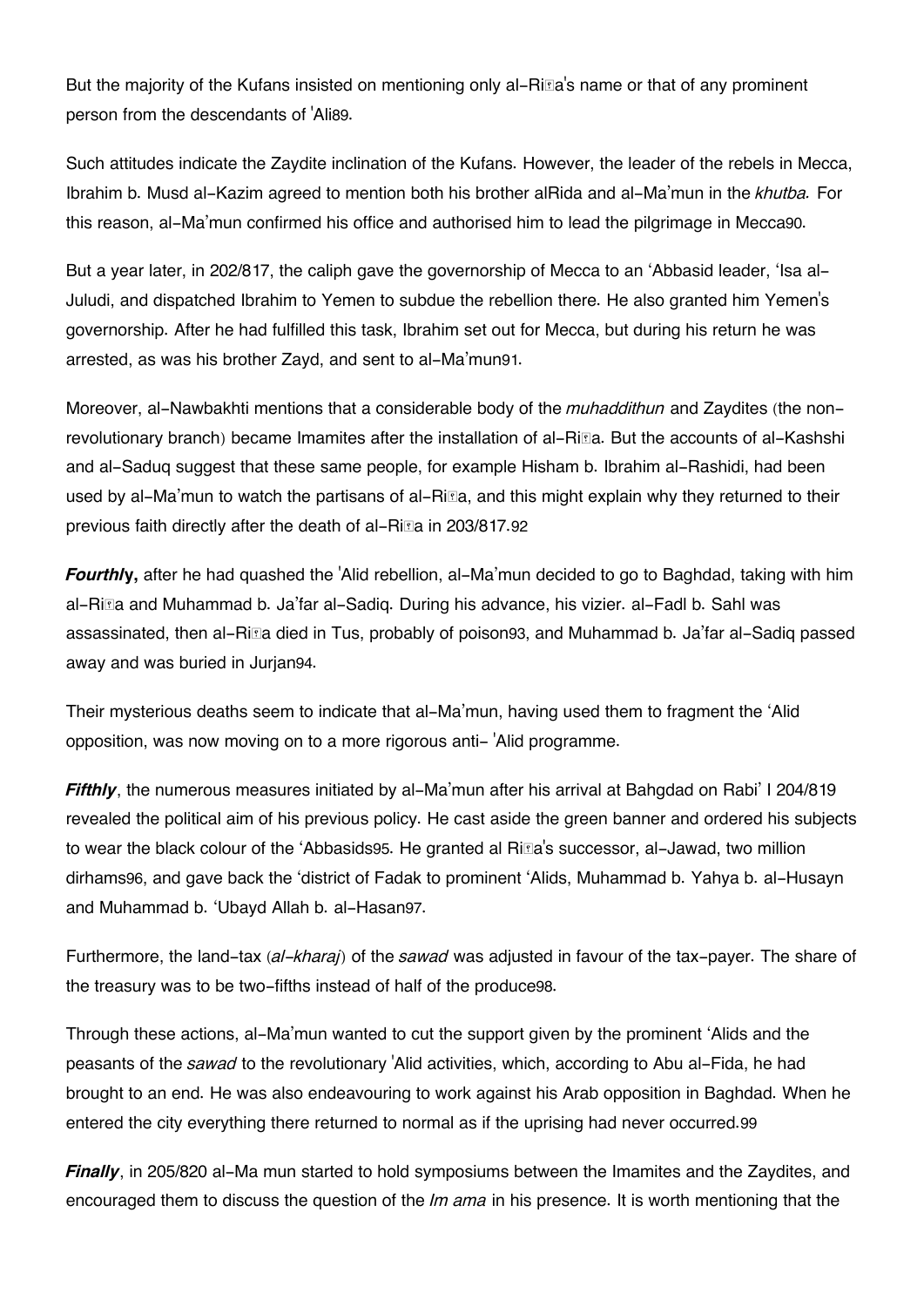non-revolutionary Zaydites believed in the Imamate of the inferior *(al*-*Mafdul)* in spite of the presence of the superior *(al*-*Afdal).*

This view was based on the belief that even though 'Ali b. Abi Talib was the most excellent of the community after the Prophet, he fully recognized the caliphate of Abu Bakr and 'Umar. Because of this belief of the Zaydites, in the discussions with the Imamites, al-Ma'mun often agreed with the viewpoints of Zaydite scholars such as 'Ali b. al-Him, as regards the Imamate[100](#page--1-0).

Then al-Ma'mun managed to capture the 'Alid rebel 'Abd al-Rahman b. Ahmad b. 'Abd Allah b. Muhammad b. 'Umar b. 'Ali b. Abi Talib, who rose in arms in Yemen. By subduing this rebellion, al-Ma'mun ended the last military opposition of the 'Alids during his rule. Finally, in 206/821 his real attitude towards the 'Alids was revealed when he ordered them to wear black, and announced that all the descendants of Imam 'Ali b. Abi Talib and their close kindred *(al*-*Talibiyun)* should be prevented from entering his palace[101](#page--1-0).

# **[4. The development of the Imamite organization \(al-Wikala\)](#page--1-0) [during the time of al-Jawad](#page--1-0)**

Despite the well-developed status of the Imamite organization during the last period of al-Ri $\mathbb{E}$ a's Imamate, he died, leaving a successor only seven years old, thus causing further splits amongst his followers. Al-Mas'udi mentions that because of the age of Muhammad al-Jawad, the ninth Imam, al-Riďa's followers were confused as to whether or not he possessed the requisite qualifications for the Imamate.

Therefore eighty leading personalities from various provinces, among them al-Rayyan b. al Salt, Safwan b. Yahya, Yunis b. 'Abd al-Rahman, Muhammad b. Hakim, 'Ali b. al-Hasan al-Wasiti, and Ishaq b. Isma' il b. Nawbakht, gathered together at the house of 'Abd al-Rahman b. al-Hajjaj in Baghdad to discuss the validity of al-Jawad's Imamate.

They decided to test his knowledge during the pilgrimage. Two groups concluded that al-Jawad's age precluded his being qualified for the Imamate; the first group supported the Imamate of his uncle, Ahmad b. Musa al-Kazim, whereas the second group, including Ibrahim b. Salih alAnmati, joined the *Waqifa* and held that the seventh Imam .was *al-Qa'im al*-*Mahdi*[102](#page--1-0)*.*

But the rest were satisfied that al-Jawad's knowledge was exceptional and held that he was well qualified in spite of his age[103](#page--1-0). Hence they continued with the affairs of the organization, and sent propagandists from Kufa and Medina to various provinces. According to *al*-*Najashi*, many Kufan *muhaddithun*, such as Muhammad b. Muhammad b. al-Ash'ath, Ahmad b. Sahl, al-Husayn. b. 'Ali al-Misri, and Isma' il b. Musa al-Kazim, moved to Egypt and carried on their activities there.

One of these activities was to circulate the traditions of the Prophet concerning *al-Qa'im al*-*Mahdi* and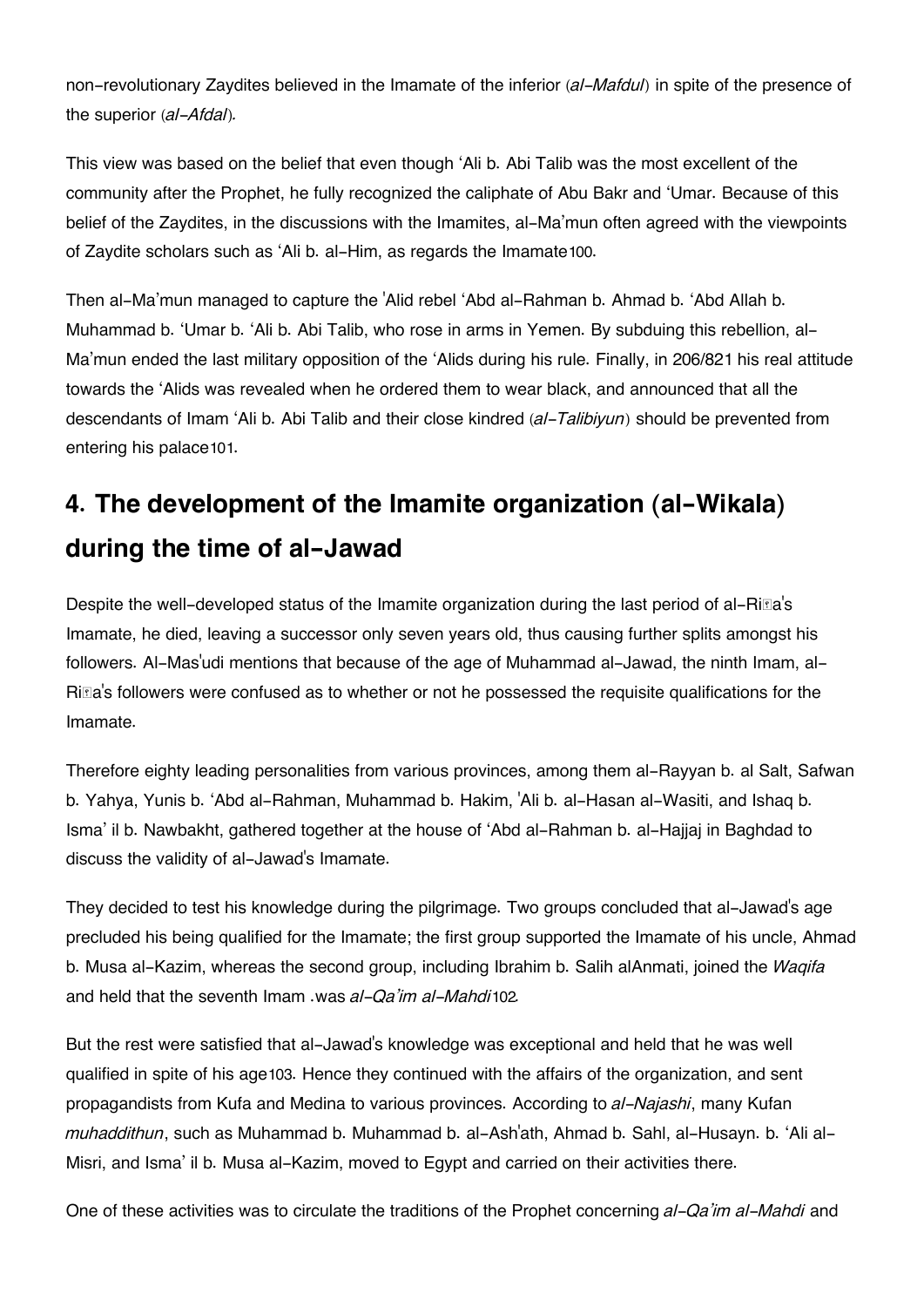the fact that he would be from the progeny of al-Husayn[104](#page--1-0).

A narration mentioned by al-Kulayni suggests that they gained considerable adherents there, namely, that 'Ali b. Asbat al-Kufi came from Egypt to Medina to see al-Jawad so as to describe him to the Imamites in Egypt[105](#page--1-0). Throughout the land of the caliphate the Imamite system of sending out agents *(wukala')* became more developed and managed to save their organization from certain disintegration.

The Imam's agents spread in many provinces, like al-Ahwaz[106](#page--1-0), Hamadan [107](#page--1-0), Sistan, Bist' [108](#page--1-0), Rayy [109](#page--1-0), Basra[110](#page--1-0), Wasit, Baghdad[111](#page--1-0), and the traditional centres of the Imamites, Kufa and Qumm[112](#page--1-0).

They allowed their partisans to work in the 'Abbasid administration. Thus Muhammad b. Isma'il b. Bazi and Ahmad b. Hamza al-Qummi occupied high ranks in the vizierate[113](#page--1-0), and Nuh b. Darraj was the qadi of Baghdad and then of Kufa. Because his relatives were the agents of al-Jawad, he hid his faith during his occupation of this post[114](#page--1-0).

Other Imamites became governors of some 'Abbasid provinces, such as al-Husayn b. 'Abd Allah al-Nisaburi, the governor of Bist and Sistan, and al-Hakam b. 'Alya al-Asadi, the governor of Bahrain. Both of these men paid the *khums* to al-Jawad while hiding their allegiance to him[115](#page--1-0).

At this stage the underground activities of the agents only aimed at controlling and carrying on the religious and financial affairs of the Imamites, not at endangering al-Ma'mun's rule. However in the year 210/825 the people of Qumm, most of whom were Imamites, appealed to the caliph to reduce their landtax *(al*-*kharaj)*, just as he had reduced the *kharaj* of the inhabitants of Rayy, but he ignored their appeal.

Therefore they refused to pay the *kharaj* and took control of the affairs of Qumm[116](#page--1-0). As a result al-Ma'mun dispatched three regiments of his army from Baghdad and Khurasan to quash their revolt. The leader of the Abbasid army, 'Ali b. Hisham accomplished his task. He demolished the wall of Qumm and killed many people, amongst them Yahya b. 'Umran, who, according to Ibn Shahr Ashub, was the agent of al-Jawad[117](#page--1-0).

Moreover al-Ma'mun collected seven million dirhams from Qumm's inhabitants as a *kharaj* instead of the normal amount, which had been two million dirhams before the uprising. The reports of al-Tabari and Ibn al-Athir indicate that some of the leaders of this revolt were exiled to Egypt, among them Ja'far b. Dawud al-Qummi[118](#page--1-0).

But these measures did not end the military activities in Qumm. According to al-Tabari, Ja'far b. Dawud escaped from Egypt and rebelled in Qumm in 214/829, but his revolt was subdued and he was arrested and banished again to Egypt[119](#page--1-0).

Unfortunately the Imamite sources are silent about these military actions in Qumm and their relationship with the Imamites' organization. But al-Ma'mun linked these activities with al-Jawad. Thus he endeavoured to end them through the Imam. According to al-Azdi and al-Tabari, during his march to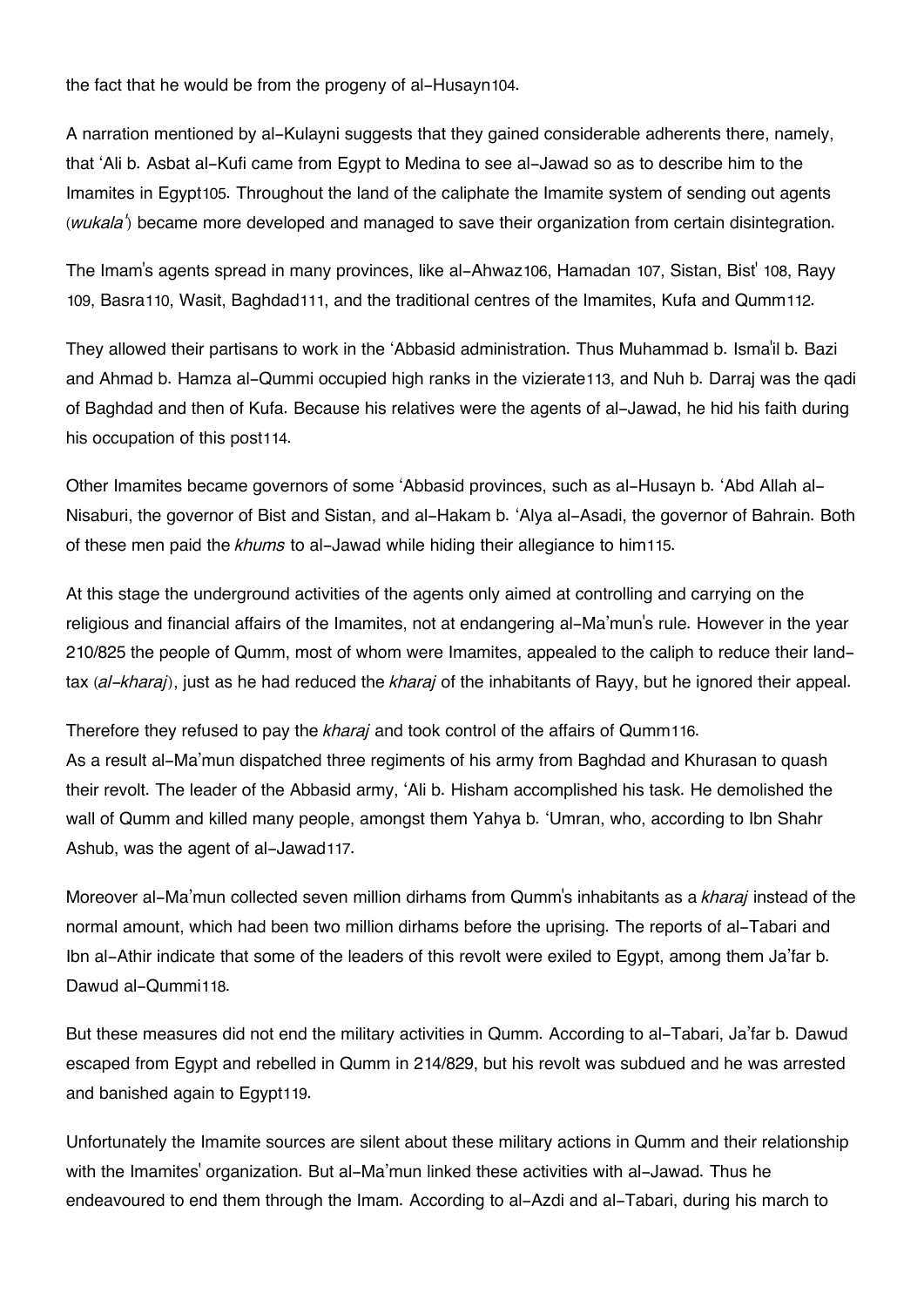invade al-Rum, al-Mam'un summoned al-Jawad and welcomed him in Tikrit in Safar 215/830, where he married his daughter Umm al-Fadl to him.

He asked him to celebrate his marriage in Baghdad, then to go back with his wife to Medina[120](#page--1-0).

But this marriage neither gave al-Ma'mun the support of the Imamites nor stopped the revolts in Qumm. Ja'far b. Dawud managed to escape again from Egypt and rebelled in Qumm in 216/831, where he defeated the army sent by alMa'mun and killed its leader 'Ali b. 'Isa. He continued his resistance until the end of the year 217/832, when the 'Abbasid troops ended his uprising and executed him[121](#page--1-0).

But afterwards the underground activities of the 'Alids increased on a wide scale. Therefore al-Mu'tasim, who succeeded al-Ma'mun to the caliphate in 218/833, was obliged to summon al-Jawad and Muhammad b. al-Qasim al-Talqan, so as to investigate their role in the underground activities.

The latter, on hearing of al-Mu'tasim's decision, escaped from Kufa to Khurasan[122](#page--1-0), whereas al-Jawad was arrested in Medina and taken along with his wife, Umm al-Fadl, to the caliph in Baghdad, where he was put under house-arrest. He died a few months later in Dhu al-Hijja 220/835. Some Imamite writers claim that his wife Umm al-Fadl poisoned him at the instigation of al-Mu'tasim, but al-Mufid thinks that he died naturally[123](#page--1-0).

In the last few years of al-Jawad's Imamate the system and the tactics of the Imamite agents were highly developed. The Imam's followers in Khurasan allowed themselves to be recruited into the 'Abbasid army and participated in subduing the rebellion of the *Khurramiyya.* According to al-Tusi, in 220/834 they seized a large amount of booty from the rebels, so al-Jawad ordered them to pay the *khums* either to him directly or to his agent[124](#page--1-0).

Al-Jawad himself, on hearing of al-Mu'tasim's command to present himself in Baghdad, asked his representative Muhammad b. Al-Faraj to hand the *khums* to his son 'Ali al-Hddi as a .sign that he was to be his successor[125](#page--1-0).

## **5. The 'Abbasids[' Attitude toward the activities of al-Hadi](#page--1-0)**

According to the Imamite sources; the bulk of the followers of alJaw5d accepted the Imamate of his successor 'Ali al-Hadi, who was then seven years old. His age presented no obstacle to their accepting his Imamate, since they had faced the same problem with his father, who had also been seven years old when he took over the office.

A few of al-Jawad's followers, however, supported the Imamate of his son Musa, but after a short time they rejoined the rest of the Imamites, accepting the Imamate of 'Ali al-Hadi[126](#page--1-0).

At this stage the Imamites concentrated their efforts in reorganising the activities of their followers. This was especially necessary considering the fact that the flourishing state of the 'Abbasid economy had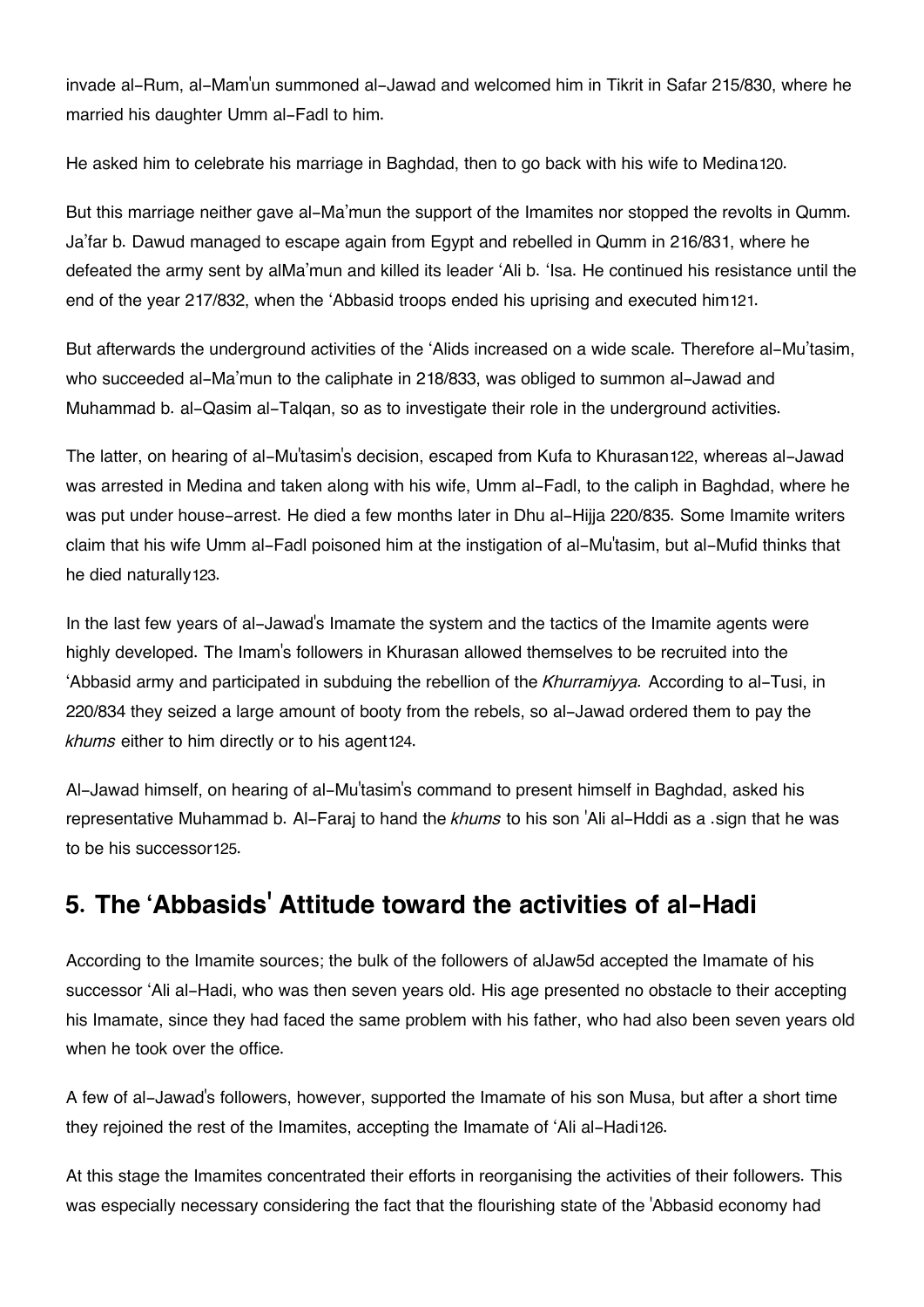decreased the 'Alids' opportunities to obtain supporters for further military action[127](#page--1-0).

Perhaps for this reason the caliph, al-Mu'tasim and his successor al-Wathiq (227-232/841-846), were more tolerant towards the 'Alids than al-Ma'mun before them or al-Mutawakkil after them. According to Abu al-Faraj al-Isfahani, the descendants of 'Ali b. Abi Talib and their close kindred (*al*-*Talibiyun)* assembled in Samarra where they were paid salaries by the caliph al-Wathiq[128](#page--1-0).

The latter also distributed a large amount of money among the 'Alids in the Hijaz and other provinces[129](#page--1-0).

After the death of al-Wathiq certain events had serious consequences for the 'Abbasid attitude towards the activities.of the adherents of the tenth Imam, al-Hadi. Al-Mutawakkil was chosen to the caliphate in 232/837,[130](#page--1-0) and his installation was seen by the narrators *(al*-*Muhaddithun al*-*amma)* as a major setback for those who favoured the 'Alids.

The majority of the latter were from the ranks of the Mu'tazila and the Shi'ites, who formed the progressive and indeed radical element in society. Recognising this, alMutawakkil carried out certain measures with the aim of destroying the economic and political foundations of both the Mu'tazila and the Shi'ites.

*Firstly*, he abandoned the"inquisition" *(al*-*Mihna)* against the narrators of the *amma*, which had been implemented by al-Ma mun with the support of the Mu'tazilites, and he encouraged these narrators and their adherents to openly adopt anti-Shi'ite slogans[131](#page--1-0).

**Secondly**, al-Mutawakkil discharged the vizier, al-Zayyat, and his staff from their offices and appointed instead al-Jarjara'i and Ibn Khaqan, who were more inclined to go along to with his anti-Shi'ite policy[132](#page--1-0).

**Thirdly**, he decided to rebuild the whole structure of the army in two stages. First he began to gradually weaken the power of the Tahirids, who were in charge of ruling Khurasan and of policing Baghdad and the Sawad. He did this by nominating his three sons, alMuntasir, al-Mu'tazz and al-Mu'ayyad, as his successive heirs apparent, and then appointing al-Muntasir as governor in *Ifriqiyya* and al-Maghrib, al-Mu'ayyad as governor in Syria, and al-Mu'tazz as ruler of the eastern provinces, in particular Khurasan.

Simultaneously the caliph divided the army in the capital among his sons and sent them to the provinces to which he had appointed them, so as to prevent any direct conspiracy on the part of the leaders of the army. His second move was to begin to build a new army called alShakiriyya, recruiting people from areas which were well-known for their anti-'Alid attitudes, particularly from Syria, al-Jazira, al-Jabal, Hijaz, and even from the *'Abna* , who had rebelled against the "inquisition"[133](#page--1-0).

While carrying out these measures, al-Mutawakkil turned towards the opposition to deal with the organised underground activities of the 'Alids in general and the Imamites in particular. The intellectual activities of the Imamites in Egypt, which had been encouraged by Isma'il b. Musa al-Kazim, had borne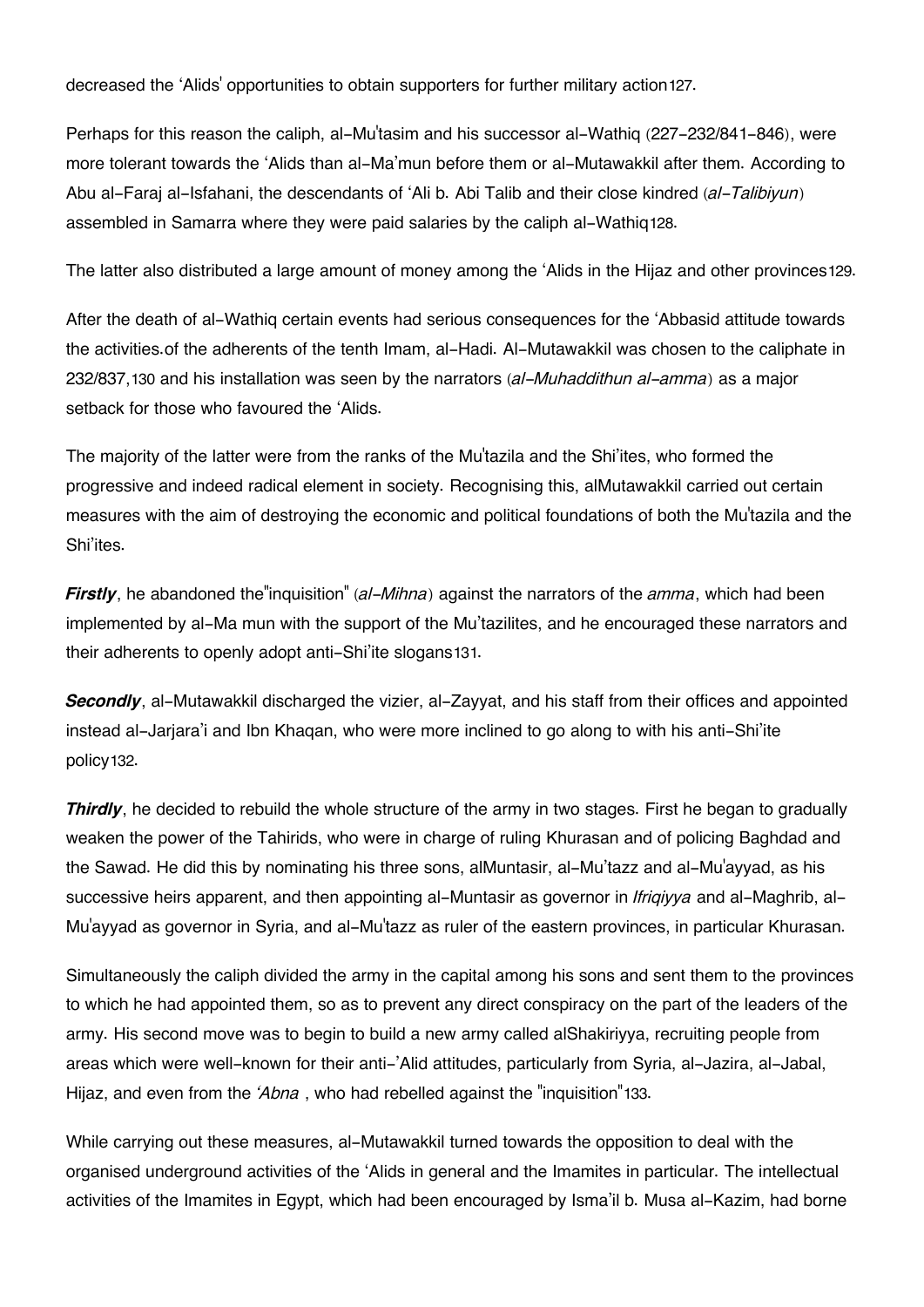fruit and expanded into the sphere of underground political activities, even penetrating into remote parts of North Africa[134](#page--1-0).

The system of communication of their organization (*al*-*Wikala*) was highly developed, particulary in the capital Samarra, Baghdad, Mada'in, and the districts of the Sawad[135](#page--1-0).

Furthermore al-Yaqubi's report seems to indicate that the Imamites had hidden the name of their Imam to the extent that the caliph was not sure exactly who he was[136](#page--1-0) or if he had direct links with Shi'ite underground activities.

Al-Mutawakkil instigated a campaign of arrests against the Imamites in 232/846, accompanied by such harsh treatment that some of the agents of the Imam in Baghdad, Mada'in, Kufa and the Sawad died under torture, while others were thrown into jail[137](#page--1-0).

By these measures the caliph caused serious damage to the communication network within the *Wikala*. In order to fill the vacuum left by the arrested agents, the Imam had to appoint new agents instead, such as Abu 'Ali b. Rashid, who was nominated to lead the activites of the Imamites in Baghdad, Mada'in and the Sawad, and Ayyub b. Nuh, who was appointed as the agent of Kufa.

Al-Hadi also provided them with new instructions concerning their duties during this critical situation[138](#page--1-0).

Despite all the Imamite efforts to save their organization, the investigation of the governor of Medina, 'Abd Allah b. Muhammad, led to the discovery that al-Hadi was in fact behind these activities. He informed al-Mutawakkil, warning him of the danger of al-Hades presence in Medina. So the caliph summoned al-Hadi to Samarra in 233/848, where he kept him under house-arrest[139](#page--1-0).

Two years later the caliph discovered that Egypt and the areas near the tomb of al-Husayn in the Sawad were the strongest centres of the underground communications of the 'Alids. Therefore he ordered that the tomb of al-Husayn and the houses nearby be levelled to the ground. Then he ordered that the ground of the tomb be ploughed and cultivated, so that any trace of the tomb would be forgotten. Furthermore he issued an order prohibiting people from visiting the tombs of any of the Imams and warning them that anyone found in their vicinity would be arrested[140](#page--1-0).

Al-Mutawakkil also waged another campaign of arrests. Among those taken prisoner was Yahya b. 'Umar al-'Alawi, who was accused of conspiracy and held in the jail of *al*-*Mutbaq* in Baghdad[141](#page--1-0). At the same time al-Mutawakkil ordered the governor of Egypt to deport the *Talibiyyin* to Iraq, and he did so. Afterwards in 236/850,[142](#page--1-0) alMutawakkil banished them to Medina which had been used as a place of exile for the 'Alids.

Several remarks suggest that al-Mutawakkil went even further in his policy, aiming in the long term to destroy the economic and social status of the 'Alids, and issued many orders so as to achieve this end. He confiscated the properties of the Husaynids, that is the estate of Fadak, whose revenue at that time, according to Ibn Tawus, was 24,000 dinars, and granted it to his partisan 'Abd Allah b. 'Umar al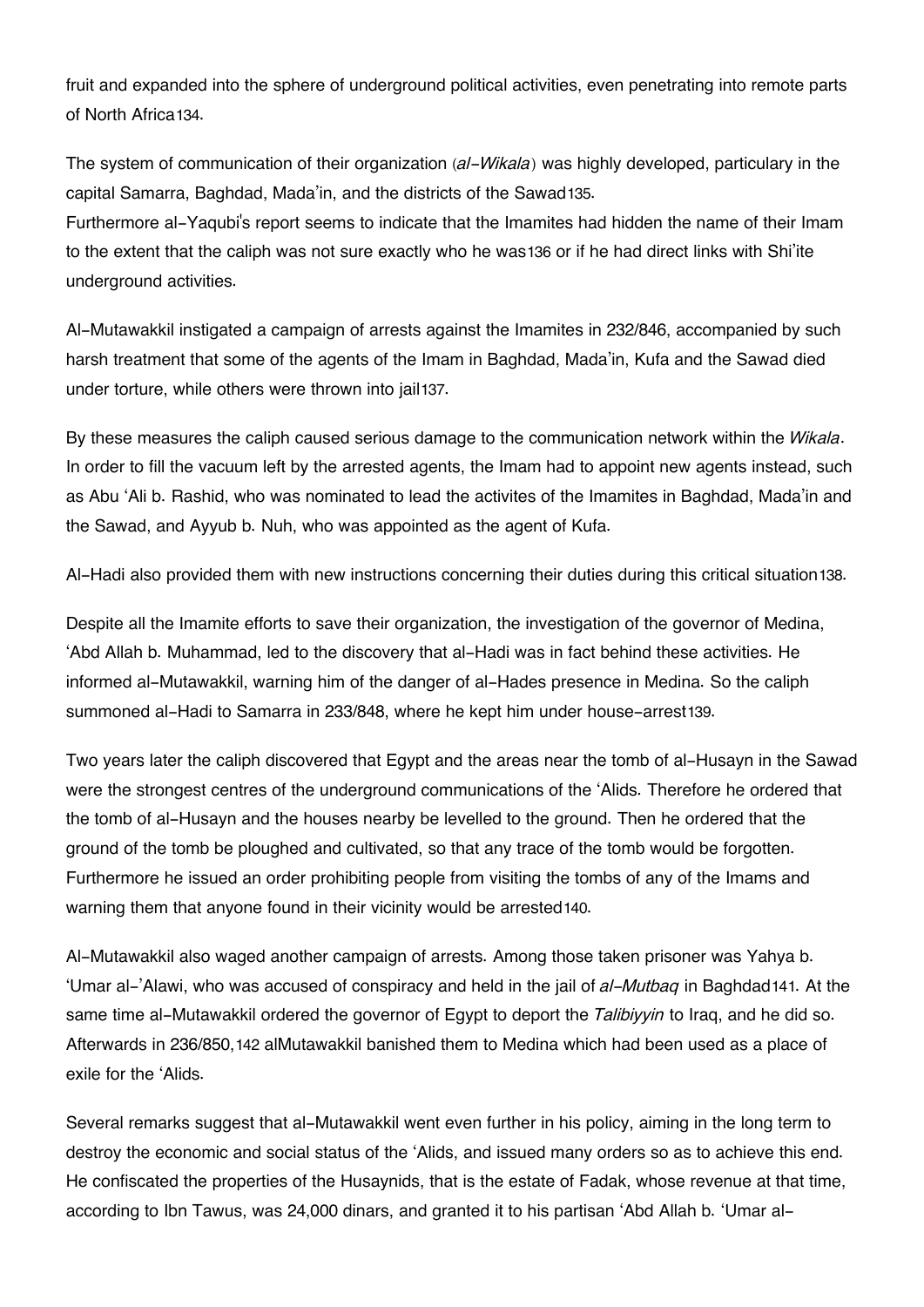Bazyar[143](#page--1-0).

He also warned the inhabitants of the Hijaz not to have any communication with the 'Alids or to support them financially. Many people were severely punished because they did so. According to al-Isfahani, as a result of al-Mutawakkil's measures the 'Alids faced harsh treatment in Medina, where they were totally isolated from other people and deprived of their necessary livelihood[144](#page--1-0).

The caliph also wanted to remove the Shi'ites from the 'Abbasid administration and to destroy their good standing in public opinion. Al-Mas'udi gives an example of this policy: he mentions that Ishaq b. lbrahim, the governor of Saymara and Sirawan in the province of al-Jabal, was discharged from his office because of his Imamite allegiance, and that other people lost their positions for the same reason[145](#page--1-0).

According to al-Kindi, al-Mutawakkil ordered his governor in Egypt to deal with the 'Alids according to the following rules:

1) No 'Alid could be given an estate or be allowed to ride a horse or to move from al-Fustat to the other *towns of the province.*

**2)** *No 'Alid was permitted to possess more than one slave.*

3) If there was any conflict between an 'Alid and a non'Alid, the judge must first hear the claim of the *non-Alid, and then accept it without negotiation with the 'Alid*.[146](#page--1-0)

By these measures, al-Mutawakkil managed to prevent the Shi'ites from plotting against his regime, but he failed to end their underground activities. Reports indicate that al-Hadi continued his communications with his adherents secretly, receiving the *khums* and other taxes from his agents in Qumm and its districts[147](#page--1-0).

According to al-Mas'udi, al-Mutawakkil was informed about this, and he also heard that in al-Hadi's house there were arms and letters from his supporters indicating a conspiracy against him. Therefore the house was searched by the caliph's soldiers, but they did not find any proof, and so al-Hadi was set free[148](#page--1-0).

The suppression of the Imamites decreased after the assassination of al-Mutawakkil, who was succeeded by his son al-Muntasir in 247/861. He was more tolerant toward them than his father. He issued an order to stop the campaign of arrests and the oppression of the 'Alids and their adherents, and permitted them to visit the tombs of al-Husayn and the other Imams.

He also gave the properties of Fadak back to them. But this new attitude on the part of the caliph ceased with the succession of al-Mustain in 248/862.[149](#page--1-0)

According to al-Kindi, the Imamites in Egypt were persecuted by its governor, Yazid b. 'Abd Allah al-Turki, who arrested an 'Alid leader called Ibn Abi Hudra along with his followers. They were accused of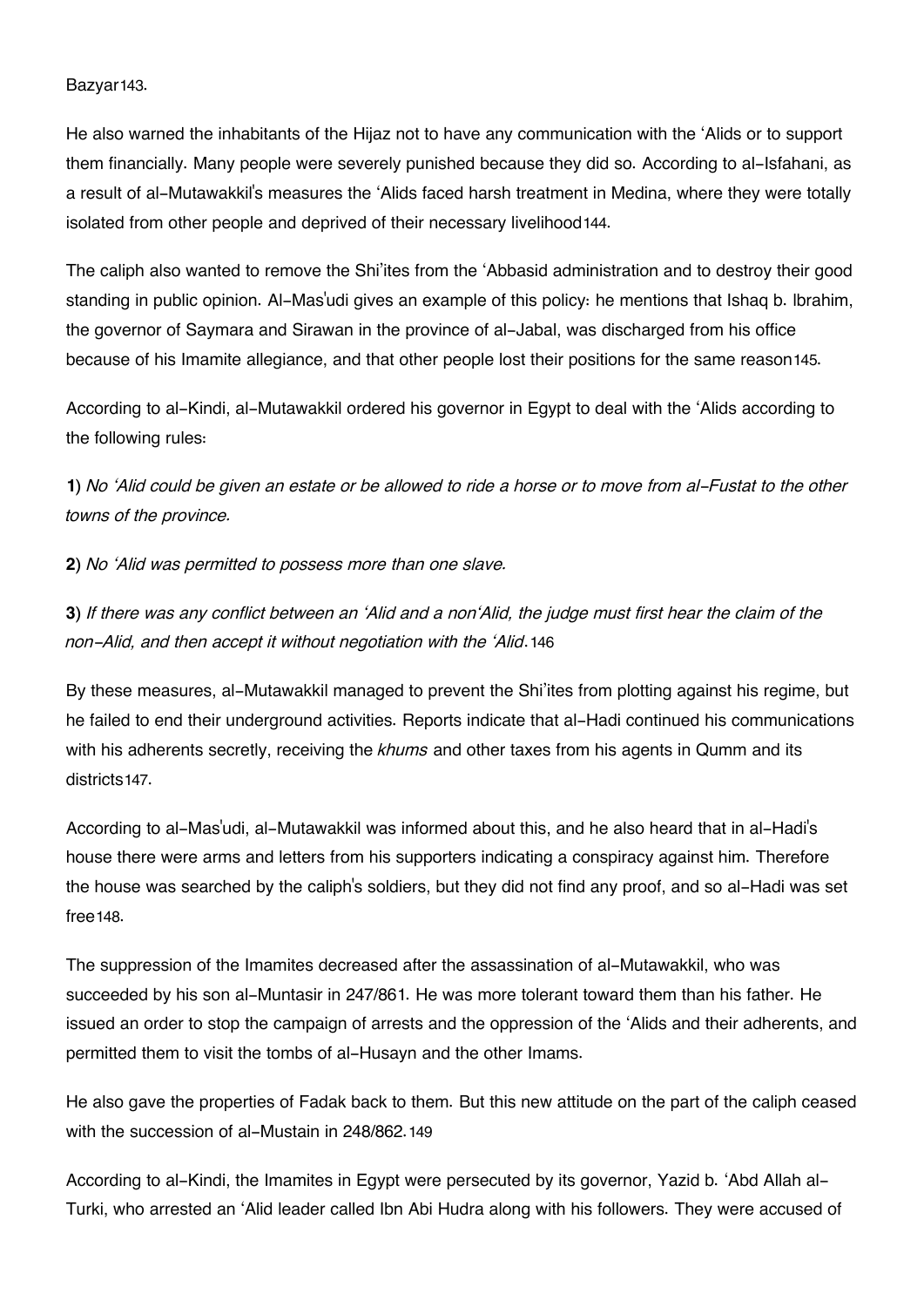carrying out underground activities and deported to Iraq in 248/862.[150](#page--1-0) Al-Kulayni also states that the campaign of arrests and pursuits affected the followers of al-Hadi in Egypt.

For example, Muhammad b. Hajar was slain and the estate of Sayf b. al-Layth was seized by the ruler[151](#page--1-0).

Meanwhile in Iraq some of the followers of al-Hadi in Samarra were arrested[152](#page--1-0), and his main agent in Kufa, Ayyub b. Nuh, was pursued by the qadi of the city[153](#page--1-0).

It appears, however, that the 'Abbasid oppression did not deter the Shi'ite ambition to reach power. Many historians like al-Isfahani report that 'Alid revolts broke out in 250-1/864-5 in the areas of Kufa, *Tabari*stan, Rayy, Qazwin, Egypt and Hijaz.

These might have been directed by one group, or to be more accurate, by one leader. It is beyond the scope of this work to deal with the details of these revolts, but it is worth mentioning that the rebels employed the Prophetic traditions concerning *al-Qa'im al*-*Mahdi* and the signs of his rising to achieve immediate political success.

According to Ibn 'Uqda, the leader of this uprising, Yahya b. 'Umar al-'Alawi, was expected to be *al-Qa'im al*-*Mahdi*, because all the signs and events predicted by the sixth Imam, al-Sadiq, regarding the rise of *al-Qa'im al*-*Mahdi* occured during the course of that revolution[154](#page--1-0):

قال ابو عبدالة لا بدان رجل يخرج من ال محمد ولا بدان يمسك الراية البيضاء. قال على ابن الحسن; فاجتمع اهل بنى رواس و كانوا قد عقدوا عمامة بيضاء علی قناة فامسکها محمد بن معروف وقت خروج يحيی بن عمر, و قال ابو عبد اللة في هذا الخبر, و يجف فراتكم فجف الفرات, و قال ايضا; يحونكم قوم صغار الاعين فيخرجونكم من دوركم. و قال على ابن الحسن, فجاءنا كنجور و الاتراك فاخرجوا الناس من ديارهم. و قال ابو عبد الة ايضا; و تجء السباع الي دوركم. قال علي; فجاءت السباع الى دورنا. و قال ابو عبد اللة, و كاني بجناءزكم تحفر.و قال عل ابن الحسن, فراينا ذلك كلة. و قال ابو عبد الة; يخرج رجل اشقر ذو سبال ينصب لة كرسى على باب دار عمر بن حريث , يدعوا الناس بي البراءة من على ابن ابي طالب علية السلام و يقتل خلقا من الخلق و يقتل في يومة , فراينا ذلك كلة.

This document indicates that the Imamites were expecting the establishment of their state by *al-Qa'im al*-*Mahdi* in the near future. Despite the uprising's Zaydite facade, many pure Imamites participated.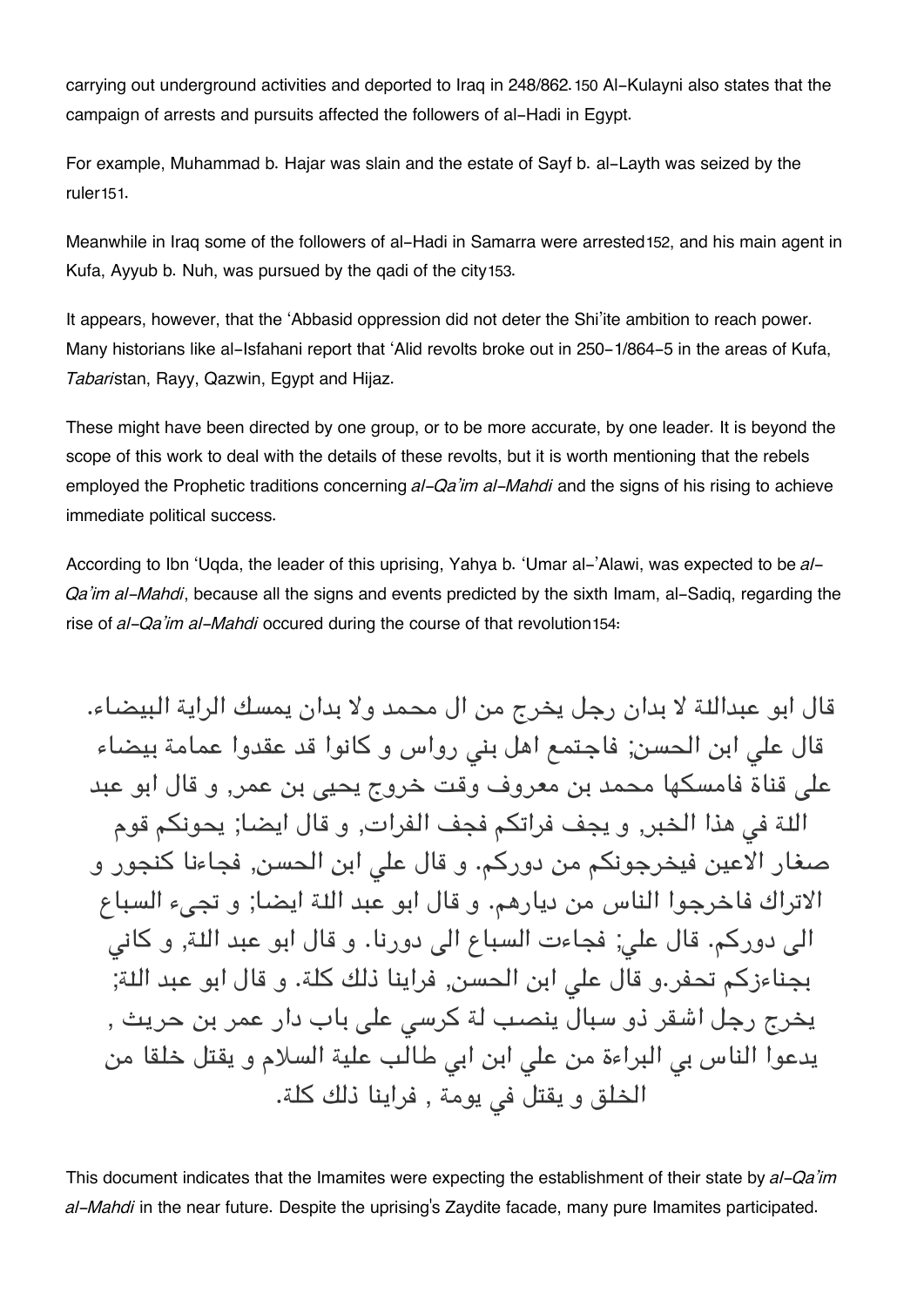According to Ibn 'Uqda, the holder of the rebel standard in Mecca was Muhammad b. Ma'ruf al-Hilali (d. 250/864), who was among the eminent Imamites of the Hijaz[155](#page--1-0).

Furthermore, the leader' of the rebels in Kufa, Yahya b. 'Umar, who was assassinated in 250/864, attracted the sympathy and praise of al-Hadi's agent, Abu Hashim al-Ja'fari[156](#page--1-0).

In addition al-Mas'udi reports that a certain 'Ali b. Musa b. Isma'il b. Musa al-Kazim took part in the revolt in Rayy and was arrested by the caliph al-Mu'tazz. Since this man was the grandson of the Isma'il b. Musa al-Kazim who had preached the Imamite doctrine in Egypt, it seems extremely probable that the revolt was essentially Imamite[157](#page--1-0).

Moreover, al-Tabari gives information concerning the underground activities of the Imamites and their role in this rebellion, which the authorities considered purely Zaydite rather than Imamite. He also reports that the 'Abbdsid spies discovered correspondence between the leader of the rebels in *Tabari*stan, al-Hasan b. Zayd, and the nephew of Muhammad b. 'Ali b. Khalf al-'Attar. Both of these men were adherents of the tenth Imam, al-Hadi[158](#page--1-0).

This led the authorities to the conclusion that the Imamites had direct links with the rebels. So they arrested the leading Imamite personalities in Baghdad and deported them to Samarra. Among them were Muhammad b. 'Ali al-Attar, Abu Hashim al-Ja'fari[159](#page--1-0), and the two sons of al-Hadi, Ja'far and al-Hasan al-'Askari, later to be the eleventh Imam[160](#page--1-0).

One can link these 'Abbasid precautions to the sudden death of al-Hadi in Samarra in 254/868, because the authorities believed him to be behind all these disturbances, and felt that his death would bring them to an end[161](#page--1-0).

The cautious attitude of the authorities towards the Imamites continued during the short Imamate of the eleventh Imam, al-Hasan al-'Askari (254-60/868-74). He was put under house-arrest and his movements were restricted, since he was obliged to present himself at the palace of the caliph in Samarra every Monday and Thursday[162](#page--1-0).

Despite these restrictions, al- 'Askari managed to communicate with his agents by secret means[163](#page--1-0).

It appears that the continuation of the rebellion of the 'Alids, who extended their penetration into new areas, was behind the restriction of the Imam's movements. According to al-Tusi, the caliph al-Muhtadi arrested some Imamites in 255/869, accusing them of the assassination of 'Abd Allah b. Muhammad al- 'Abbasi, who had been murdered by the rebels in Kufa. Al-'Askari was also arrested, but was set free soon after the death of the caliph, al-Muhtadi[164](#page--1-0).

Despite the fact that the eleventh Imam managed to carry out his activities without the knowledge of the authorities until his death in 260/874,[165](#page--1-0) the policy of housearrest, which had been imposed upon the Imams by the caliph al-Ma'mun and had been continued until the time of al-'Askari, seems to have led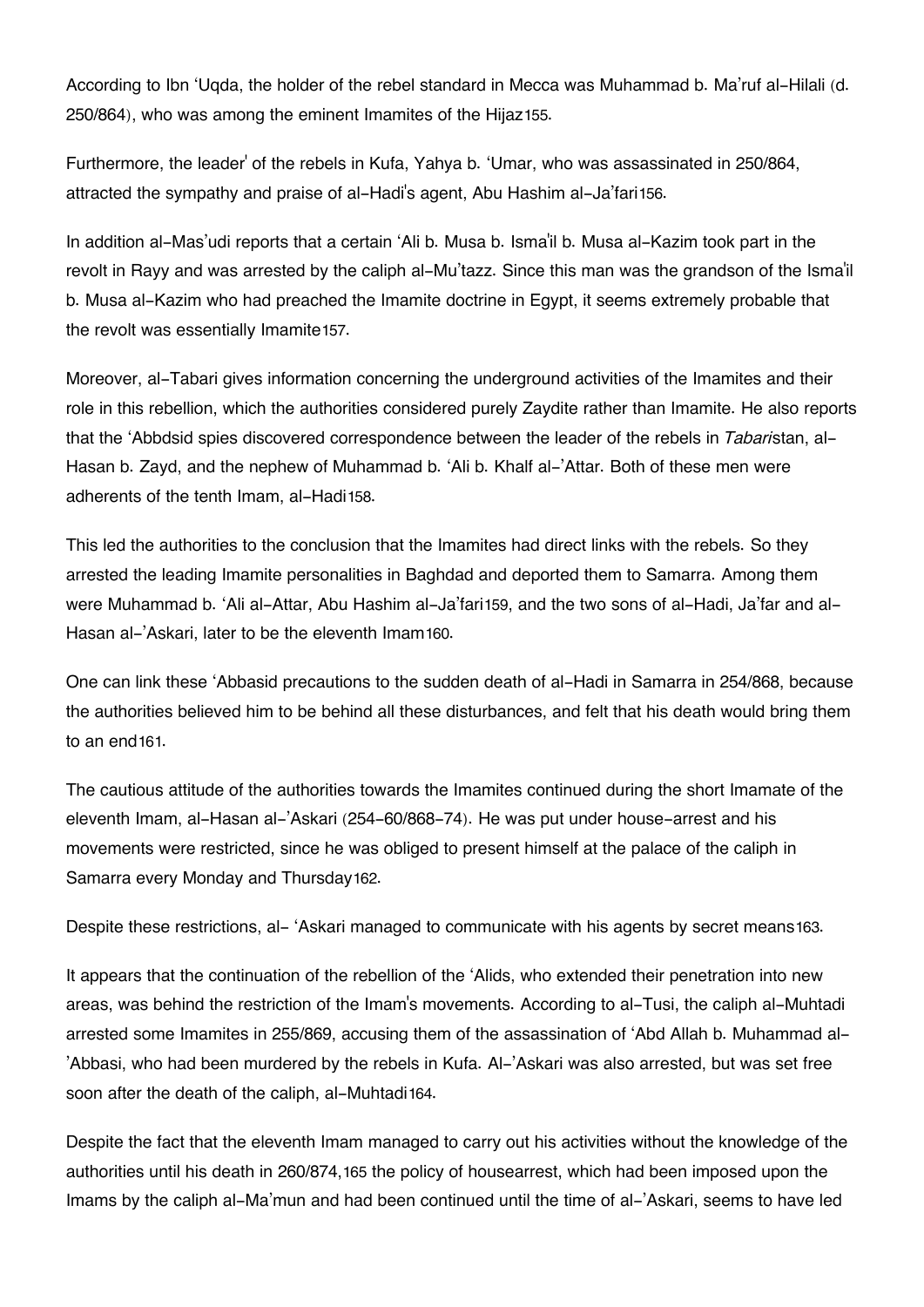him to search for a method by which he could prevent 'Abbasid surveillance being imposed on his son, the Twelfth Imam, so that he could disguise his identity and carry on his activities in secret[166](#page--1-0).

## **[6. Conclusion](#page--1-0)**

From the death of al-Husayn onward, the Imams of the Shi'a followed a more or less passive policy towards the ruling caliphs, but this did not indicate their acceptance of the rights of the Umayyads and then the 'Abbasids to the caliphate. Rather they believed that, since these families had come to power through natural means, their downfall would also be according to the will of Allah, that He would indicate their imminent downfall to them and assist them in carrying out His will when the appropriate time had arrived.

Towards this end they were always prepared to rise and take their rightful position, because any Imam could be ordained by Allah as *al-Qa'im al*-*Mahdi.* This can be noted in the statement of Imam 'Ali b. Abi Talib,

البيت اهل منا يشاء من اله يجعل والمهدي

#### *"Allah will choose the Mahdi, whom He wants, from among us, the People of the House."*[167](#page--1-0)

Thus al-Sadiq, who was strong and capable of leading an uprising might have risen against the caliph if his followers had adhered to his instructions, but schisms appeared amongst their ranks and the Imam's aspirations came to naught. A considerable body among al-Sadiq's followers were not satisfied with his political methods, and disassociated themselves from him in order to struggle for power without his interference.

This was manifested in the emergence of the Zaydites and the Isma'ilis, who put forward a new interpretation of the traditions *(Ahadith)* concerning *al-Qa'im al*-*Mahdi* and his rising and used it in their struggle for power. This can be seen in the Zaydite and Isma'ili revolts between the years 145-296/762-908, which ended with the establishment of an Isma'ili state and the installation of an Imam with the title *al*-*Mahdi.*

The Imams, however, denied the claim of any 'Alid who claimed that he was *al-Qa'im al*-*Mahdi* promised by the Prophet, but they sympathised with some 'Alid rebels who were loyal to them. This might encourage us to assume that the Imams had two methods designed to help them reach power.

The first was the scholarly, cultural and religious activities which they fostered amongst the people without openly involving themselves in any political activities. Secondly, they secretly supported some Shi'ite rebels who were loyal to them, hoping that they would hand the power over to them after their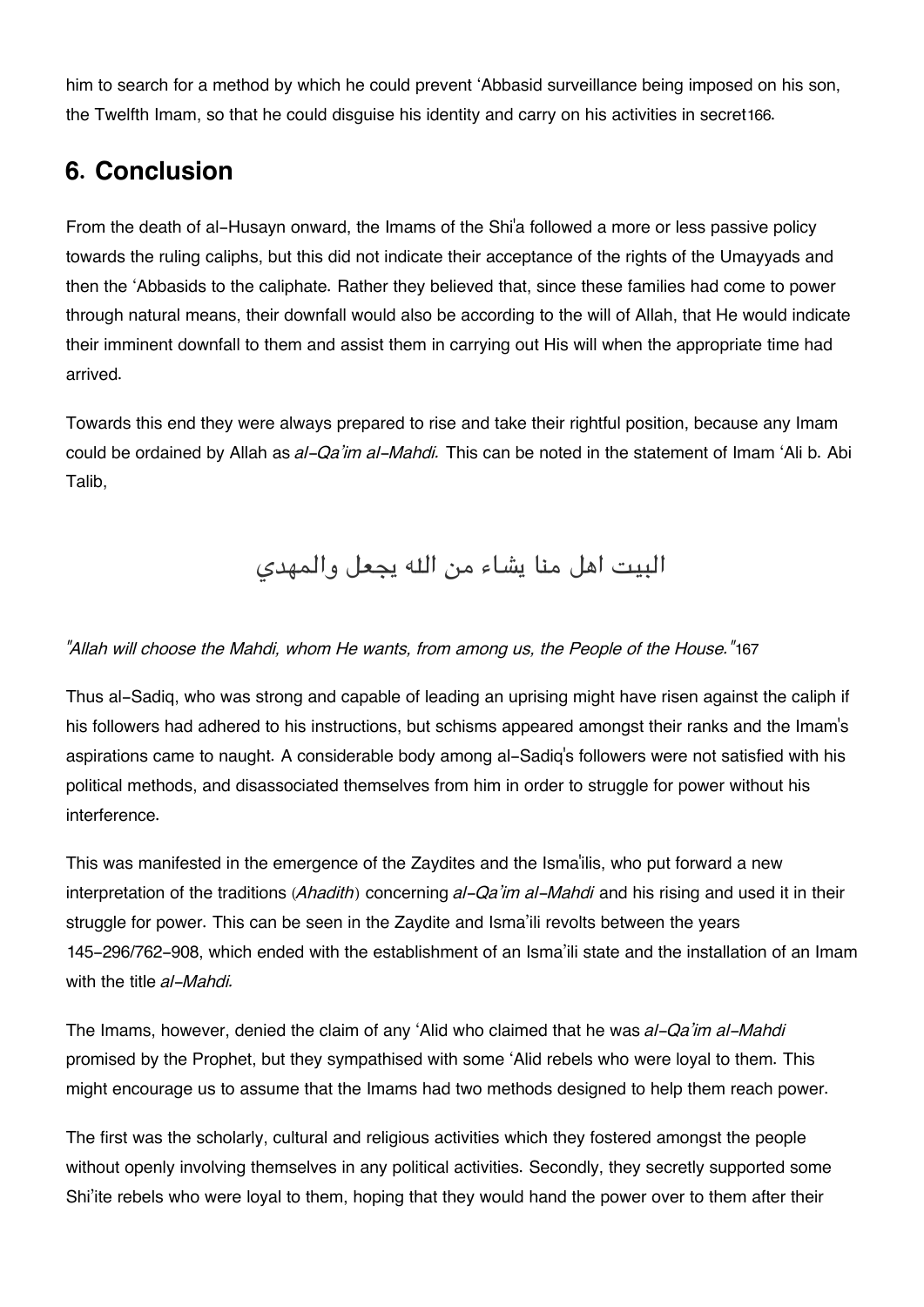success.

The military activities of the various Shi'ite groups confused the 'Abbasids and led them to believe that the Imamite Imams were behind them or at least that the result of their intellectual activities would be militant action. Therefore the 'Abbasid authorities forced the Imams to reside in the capital from the year 202/817 under housearrest.

This policy was imposed upon the Imams al-Riďa, al-Jawad, al-Hadi, and al-'Askari, and led them to develop the underground system of their organisation *(al*-*Wikala) so* that it could function under these difficult conditions.

At the same time this critical situation forced the eleventh Imam, al-'Askari, to search for a method by which he could prevent 'Abbasid surveillance being imposed upon his son, later to be the Twelfth Imam, so as to enable him to disguise his identity and carry on his activities beyond the careful watch of the authorities.

[1.](#page--1-0) Ahmad b. Abi Ya'qub b. Widih al-Ya'qubi, Tarikh al-Ya'qubi (Najaf, 1964), III, 90; Ibn Khaldun, al-'Ibar wa-diwan al-Mubtada wa-l-Khabar (Cairo, 1867 70), III, 173, Tabari, III, 33-4, 37; al-Hilali, op.cit., 186.

[2.](#page--1-0) Ahmad Ibrahim al-Sharif, al-'Alan al-Islamif al-'Asral-'Abbasi (Cairo, 1967) 19-25; Watt, The Majesty that was Islam, 28-30, 95-8. According to al-Najashi, amongst the Imamites who participated in the 'Abbasid propaganda was Yaqlin b. Musa, who was their propagandist in Kufa; al-Najashi, 209.

[3.](#page--1-0) al-Jahshayari, Kitab al-Wuzara' wa-l-Kuttab (Cairo, 1938), 86; al-Ya'qubi, III, 89-90, 92; Tabari, III, 27, 34; Ibn al-Taqtaqa, al-Fakhri fi al-Adab al-Sultaniyya (Cairo, 1927), III, 2; Watt, The Formative Period of Islamic Thought (Edinburgh, 1973), 153-4.

[4.](#page--1-0) al-Masudi, Ithbat al-Wasiyya (Najaf, 1955), 181-2; Maqatil, 209; Omar, F., "Some Aspects of the 'Abbasid-Husaynid relations during the early 'Abbasid period (132-193/750-809)," Arabica, XXII, 171.

[5.](#page--1-0) Kashif al-Ghita', Asl al-Shi'a wa-isulaha (Qumm, 1391), 51; Ahmad Amin, Dhuha al-Islam (Cairo, 1956), III, 281-2; al-Isfahani, Kitab al-Aghani XI, 300.

[6.](#page--1-0) 'Abd Allah b. 'Abbas b. 'Abd al-Muttalib was one of the companions of the Prophet. He was born three years before the Prophet's emigration to Medina and in-the year 68/687 in Ta'if. He was famous in his deep knowledge about the interpretation of the Qur'an and the Prophetic tradition. Thus he acquired the title Hibru-l-Umma, the learned man of the nation. Ibn Hajar al-'Asqalam, al Isaba, II, 330-4.

[7.](#page--1-0) Muhammad RiMa al-Muzaffar, al-Saqifa (Najaf, 1965), 69-70. An example of the cooperation between the 'Abbasids and 'Ali during his regime: he appointed Quthum b. al-'Abbas as governor of Mecca and al-Ta'if, 'Ubayd Allah b. 'Abbas in Yemen and Bahrain and 'Abd Allah b. 'Abbas in Basra. When 'Ali died 'Abd Allah b. 'Abbas associated with al-Hasan as a leader in his army. Tabari, V, 64-5, 137, 141-3, 155, 158-9; al-Suyuti, Tarikh al-Khulafa'(Cairo, 1964), 205; al-QarashT, al-Imam al-Hasan (Najaf, 1973), 49-54.

[8.](#page--1-0) al-Kafi I, 203-4, 545-6, 516. Several sources report that the other Imams received the khums and voluntary gifts from their followers, some of whom were working in the 'Abbasid offices, such as Hasan b. 'Alya al-Asadi, who was the governor of Bahrain. According to another report, the ninth Imam, al- Jawad, ordered his followers to send him his share of the booty which they had seized from the Khurramiyya. al-Tusi, al-Istibsar (Tehran, 1970), II, 58, 60-2; Maqatil, 333. [9.](#page--1-0) al-Kafi, I, 279-81.

[10.](#page--1-0) Omar, op. cit., Arabica, XXII (1975), 175-6.

[11.](#page--1-0) For a full account of al-Sadiq's statements concerning the future Mahdi see Kama'l, 333-59.

[12.](#page--1-0) Ikhtiyar, 290-3,321,323,326. For detail about Abu al-Khattab's activities see al Shibi, K. M., al-Sila bayn al-Tasawwuf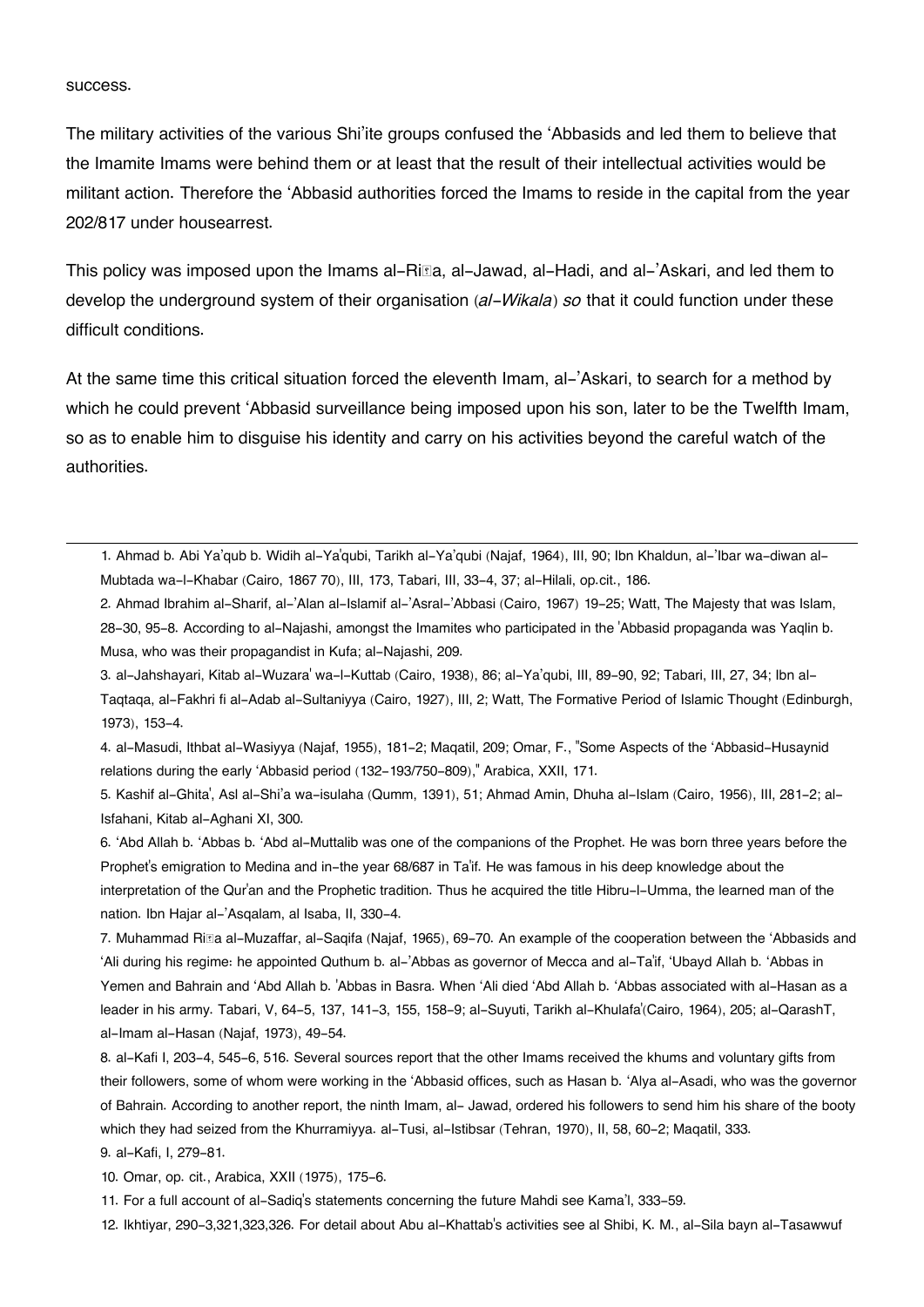wa-l-Tashayyu', Baghdad, 1966, 141-6; Ivanow, The Alleged founder of lsma'ilism (Bombay, 1946), 113-51; B. Lewis, The origins of Isma'ilism (Cambridge, 1940). 32, 39, 66. B. Lewis, "Abu al Khattab', E. 12

[13.](#page--1-0) N. Firaq, 56-66, al-Shibi, op. cit, 206-31; C. Huart, "Isma'iliyya' E 12

[14.](#page--1-0) N. Firaq, 65. For an account of the Fathiyya see Watt, "Side-lights on Early Imamite Doctrine', Studia lslamica, MC MLXX, vol. XXXI°, 293-5; al-Hasam, op. cit., II 369-77.

[15.](#page--1-0) Tabari, III, 261-3, 377-8; Mizan, IV, 211.

[16.](#page--1-0) Muruj, VI, 224; Shaban, Islamic History (C.U.P., 1976), II, 21.

[17.](#page--1-0) al-Kafi, I, 478; Muruj, VI, 227.

[18.](#page--1-0) Omar, F., "Some observations on the Reign of the 'Abbasid Caliph al-Mahdi (158-169/775-785)", Arabica, XXI, 139.

[19.](#page--1-0) Sa'd b. 'Abd Allah al-Ashari al-Qummi, al-Maqalat wa-I-Firaq (Tehran, 1963), 89.

[20.](#page--1-0) Watt,Formative Period, 155.

[21.](#page--1-0) al-Kafi, I, 484.

[22.](#page--1-0) al-Khatib al-Baghdad, Tarikh Baghdad (Beirut, 1931), XIII, 31; Tabari, III, 533; Ibn Tulun, al-Shadharat al-Dhahabiyya (Beirut, 1958), 96.

[23.](#page--1-0) Tabari, III, 506-7; al-Fakhri, 136.

[24.](#page--1-0) Tabari III, 508; al-Saduq agrees with al-Tabari about the persuasion of Ya'qub b. Dawud, but he mentions that he was coverted to the Imamiteschool about 179/795. See 'Uyun, 60. However, Ya'qub belonged to a Shi'ite family from Merv. His father and uncle helped promote 'Abbasid propaganda in Khurasan. Later Ya'qub himself was associated with al-Nafs al-Zakiyya in his revolt in 145/762, after which he was imprisoned until 158/774-5. Shaban, op. cit., 21.

[25.](#page--1-0) N. Firaq, 43; Watt, Formative Period, 155; according to al-Balkhi this claim was invented by the Rawandiyya after the death of al-Mahdi. However, it appears that the Rawandiyya had held this claim at the instigation of al-Mahdi himself. AI-Qadf 'Abd al-Jabbar, op. cit., II, 177

[26.](#page--1-0) Tabari, III, 486-7.

[27.](#page--1-0) Ikhtiyar, 265-6, 501. All these groups derived their names from various companions of al-Sadiq: i.e. Abd Allah b. Abi Ya'fur, Zurara b. A yun, 'Ammar b. Mnsa al-Sabati and Hisham b. Salim al-Jawaliqi respectively. al Najashi, 132, 157, 223, 338; T. al-Fihrist, 141-3, 235, 356.

[28.](#page--1-0) Ikhtiyar, 335.

[29.](#page--1-0) Ikhtiyar, 269-70.

[30.](#page--1-0) al-Ya'qubi, III, 142. It is clear from the prominent persons who took part in this revolt that it was Zaydite, for example Yahya, Sulayman and Idris, the brothers of al-Nafs al-Zakiyya, who rebelled in the year 145/762 against al-Mansur. Moreover Ibrahim b. Isma'il Tabataba was the father of Muhammad b. Tabataba, the spiritual leader of the Zaydite revolt which took place in Kufa in 199/814 (Maqatil, 297, 304). It is worth mentioning that al-Sahib b. 'Abbad considered the individuals mentioned above as Zaydite; al-Sahib b. 'Abbad, Nusrat Madhahib al-Zaydiyya (Baghdad, 1977), 222. [31.](#page--1-0) Tabari, III, 552-3, 557-9; Muruj, VI, 226-7; Maqatil, 298.

[32.](#page--1-0) 'Ibar, III, 215-6. Al-Isfahani mentions two narrations about the attitude of al-Kazim. The first one reveals that he refused to participate in the revolt, while the second shows that he ordered Yahya al-Mahd to rise in arms; Maqatil, 298, 304. There is evidence showing that al-Kazim did not take part in this revolt but encouraged the rebels to fight the 'Abbasids vigorously, al-Kafi, I, 366.

[33.](#page--1-0) al-Galbaygani, op. cit., 219, quoted from al-Khazaz al-Razi al-Qumi, Kifayat al-Athar fi al-Nusus 'ala al-Imam at-Thani 'Ashar.

[34.](#page--1-0) al-Kafi, I, 494. The Imamite activities in Egypt may have started in Akhmim during the time of al-Sadiq, because some people of Akhmim such as 'Uthman b. Suwayd al-Akhmimi and Dhu al-Nun al-Misri were students of Jabir b. Hayyan al-Kufi, who was a student of al-Sadiq (al-Qifti, Tarikh al-Hukama' [Leipzig, 1903], 185; al-Shibi, op. cit., 360). Among al-Kazim's Kufan agents in Egypt were 'Uthman b. 'Isa al-Rawasi and al-Husayn b. 'Ali al-'Uyun, 92; al Najashi, 52, 230. [35.](#page--1-0) Ikhtiyar, 442.

[36.](#page--1-0) Ikhtiyar, 433. For a full account of other names see al-Najashi, 104, 158, 254-5.

[37.](#page--1-0) Tabari, III, 561, 609, 612, 740; al-Ya'qubi, III, 166; al-Kafi, II, 224-5. AI-Kashshi mentions that the family of Banu al-Ash ath sent the zakat (30,000 dinars) to the agent of al-Kazim in Kufa, which seems to confirm their Imamite inclinations;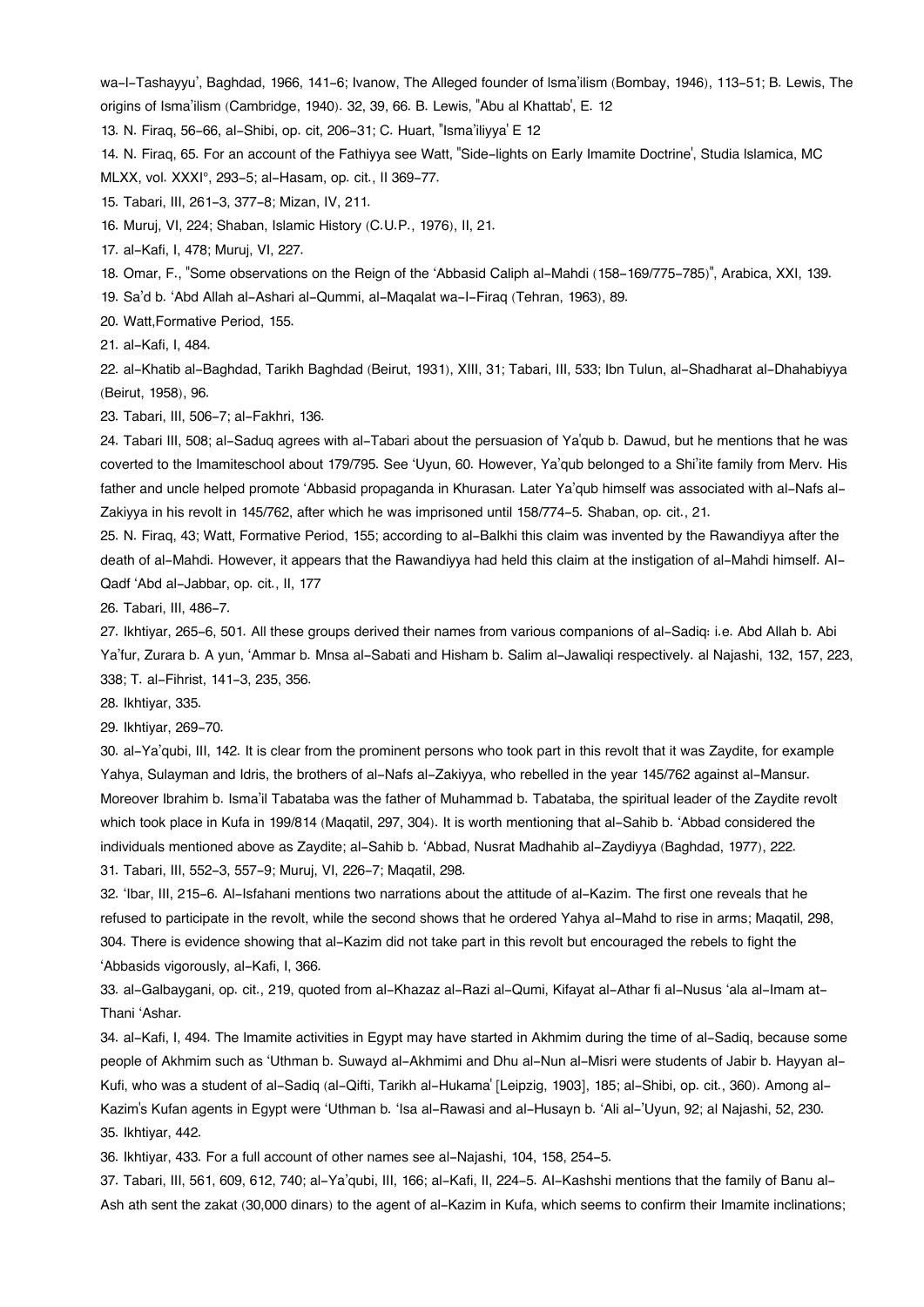Ikhtiyar, 459

[38.](#page--1-0) Uyun, I, 18, 24, 25-6, 92; Ikhtiyar, 405, 468; al-Fakhri, 145-6; al-Haythami, al Sawa'iq al-Muhriqa (Cairo, 1312/1894), 101.

[39.](#page--1-0) N. Firaq, 63- 64.

[40.](#page--1-0) Ivanow, W., The Rise of the Fatimids (Bombay, 1946), 49-52, quoting from an Isma'ili Ms entitled Zahr al-Ma'ani. [41.](#page--1-0) N. Firaq, 64.

[42.](#page--1-0) Al-Kulayni mentions this on the authority of 'Ali b. Ja'far al-Sadiq. His narrations states that Muhammad b. Isma'il met his uncle al-Kazim in Mecca and asked him to allow him to go to Baghdad. Al-Kazim did so and gave him 300 dinars and 3000 dirhams for the expense of his journey. Then he warned his nephew not to bring about his death by giving the authorities information concerning his activities. However, Muhammad contacted the caliph Harun al-Rashid and informed him that his uncle was considered the real caliph by the people who had visited him; al-Kafi, I, 485-6. Also see Ikhtiyar,

263-5; Ibn Hazm, Jamharat Ansab al-'Arab (Cairo, 1971), 60.

[43.](#page--1-0) al-Fakhri (Gotha, Greifswald, 1860), 195-6, 227-8; al-Kafi, I, 366.

[44.](#page--1-0) Ibn al-Athir, al-Kamil fi al-Tarikh (Leiden, 1866-1876), VI, 61.

[45.](#page--1-0) Tabari, III, 612-3; al-Fakhri, 231; al-Kulayni records a correspondence between Yahya al-Mahd and al-Kdzim, which indicates that the latter had nothing to do with this revolt; al-Kafi, I, 366-7.

[46.](#page--1-0) Ahmad b. Khalid al-Misri al-Salawi, al-Istaqsa li-Akhbar al-Maghrib al-Aqsa (al Dar al-Bayda, 1954), I, 67-9.

[47.](#page--1-0) Tabari, III, 606.

[48.](#page--1-0) Tabari, III, 614, 616.

[49.](#page--1-0) Tabari, III, 613-16; al-Ya'qubi, III, 145-6;'Ibar, III, 218; al-Kamil, VI, 85.

[50.](#page--1-0) Because Sulayman succeeded in killing Idris, the Caliph al-Rashid appointed him to the barid of Egypt, and had the previous official Wadih, who had helped Idris in his escape to al-Maghrib, killed; Tabari, III, 561

[51.](#page--1-0) Tabari, III, 561, 649; al-Kamil, VI, 106-8.

[52.](#page--1-0) Osman, op. cit., 300; Q. Maqalat, 88; Ikhtiyar, 598-9.

[53.](#page--1-0) Ikhtiyar, 258-63.

[54.](#page--1-0) al-Tabarsi, al-Ihtijaj (Najaf, 1966), 161; Ikhtiyar, 262. Some of the Imamites accused the Isma'ilis of provoking al-Rashid against al-Kazim. They mentioned that Muhammad b. Isma'il informed al-Rashid about al-Kazim's underground activities (al-Kafi I, 485-6). Whereas the arrest of al-Kazim was part of the general plan of the Caliph which he carried out against the Imamites, several remarks suggest that the viziers Banu al-Marmak were behind al-Rashid's plan, in order to bring about the fall of their Imamite competitors in the 'Abbasid ministry, the family of Banu al-Ash'ath; al-Kafi, II, 224-5; Ikhtiyar, 258.

[55.](#page--1-0) al-Kafi, I, 476;N. Firaq, 71-2.

[56.](#page--1-0) Ibn al-Mutazz, Tabaqat al-Shu ara' (Cairo, 1956), 244.

[57.](#page--1-0) According to al-Najashi and al-Tusi, Hisham's death occurred in 199/814. But it seems that he died before that. Al-Kashshi associates his death with the arrest of al-Kazim in 179/795. In that year Hisham attended a theological symposium in the presence of al-Rashid and Yahya al-Barinak'. Later al-Rasfd issued an order to arrest al-Kazim and his partisans. Hence Hisham escaped to Madain, then to Kufa where he died two months later; al-Najashi, 338; T. al-Fihrist, 355; Ikhtiyar, 255-6, 258-62.

[58.](#page--1-0) N. Firaq, 67; Ikhtiyar, 258; al-Kafi, I, 258-9; al-Ya'qubi relates that the 'Alid underground activities were probably quite strong in Basra. The increase in the activities of the missionary of this group, Ahmad b. 'Isa al-'Alawi, who spent sixty years hidden there, finally caused al-Rashid to pursue them. Ahmad b. 'Isa was imprisoned, but he managed to escape to Basra in 188/803. Then 'Abbasid spies detected the missionary and the agent of his group, Hadir, who refused to reveal the place of his leader; so they killed him and impaled his body in Baghdad; al-Ya'qubi, III, 160.

[59.](#page--1-0) Uyun, I, 89-90, II, 143.

[60.](#page--1-0) N. Firaq, 67-8, 70; Q. Maqalat, 89-91; al-Najashi, 61, 258, 230-31. It seems from the report of al-Kashshi that Muhammad b. Bashir and his followers applied the term al-Mahdi to al-Kazim, whose death they denied, giving him the epithet al-Qaim al-Mahdi (Ikhtiyar, 478). Such evidence indicates that the Imamites already knew about the rise of one of their Imams under the title of al-Qa'im al Mahdi, but they were not sure who this would be.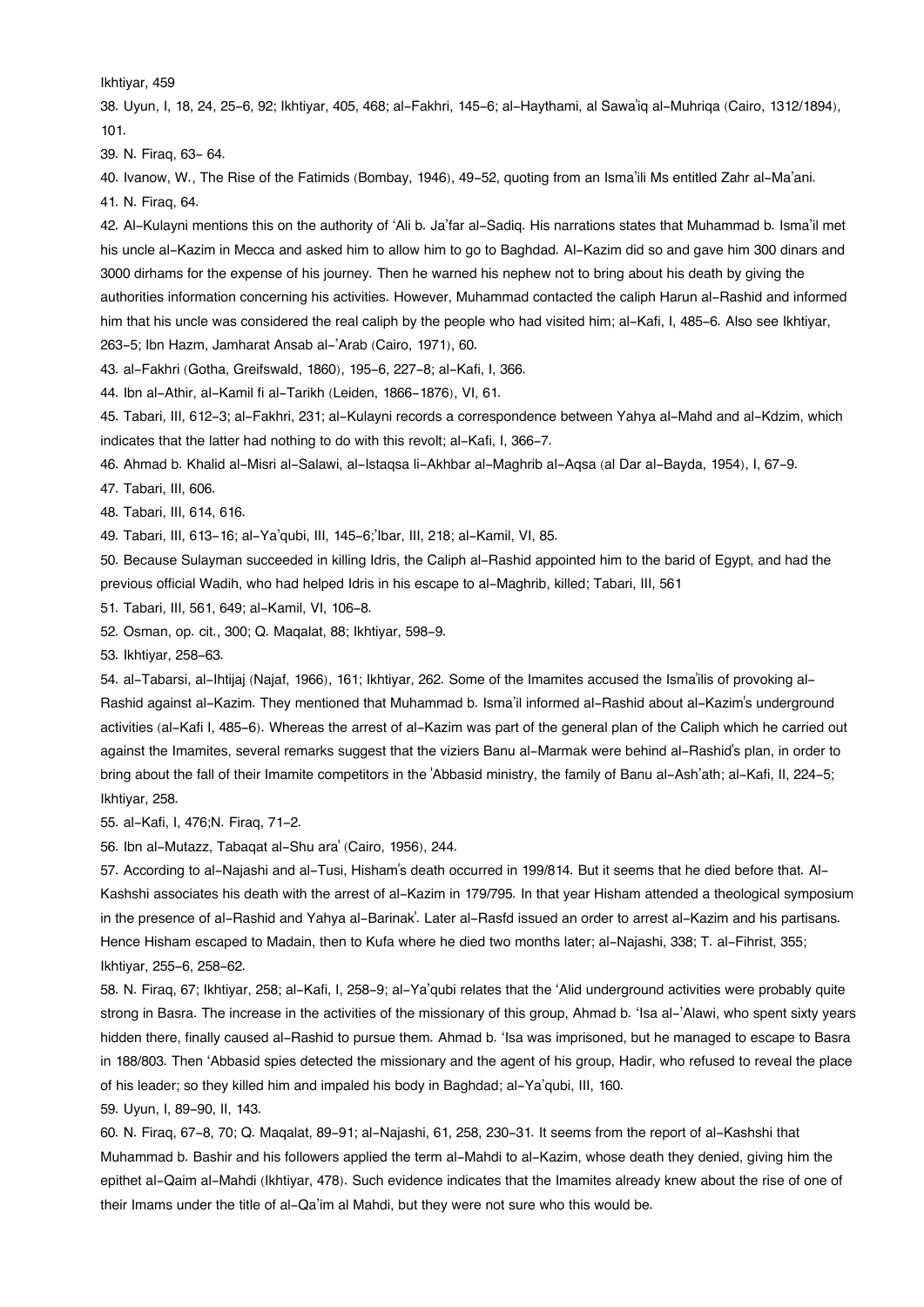[61.](#page--1-0) al-Saduq,'Ilal al-Shara'i' (Najaf, 1966), I, 235;'Uyun, 91-2; Ikhtiyar, 459-60, 467,468,493. The leaders of the Waqifa were Muhammad b. al-Hasan b. Shammun and 'Ali b. Abi Hamza; Ikhtiyar, 444; al-Najashi, 230-1.

[62.](#page--1-0) al-Kafi, I, 333-43.

[63.](#page--1-0) al-Kafi, I, 312; Q. Maqalat, 89

[64.](#page--1-0) Ikhtiyar, 464-5,472.

[65.](#page--1-0) Ikhtiyar, 591- 592.

[66.](#page--1-0) Most of the eastern Sufi movements trace their origins to Ma'ruf al-Karkhi (d. 200/815), who was a companion of al-Ri $\bar{z}$ a. They regarded al-Ri $\bar{z}$ a as of the Sufi movement, but at the same time they did not believe in his Imamate. For an account of this relation see al-Shibi, op. cit.

[67.](#page--1-0) Uyun, II, 234-5.

[68.](#page--1-0) Watt, Formative Period, 176; al-Fakhri, 159-61; al-Kamil,, VI, 227.

[69.](#page--1-0) Ibn A'tham al-Kufi, op. cit., VIII, 312-3. The most dangerous revolt was the rebellion of Nasr b. Shabth in al-Jazira. Another serious revolt was the protest of the populace (al-Amma) of Baghdad against the installation of al-Ri $\Box$ a as heirapparent by al-Ma'mun. Thus they installed Ibrahim b. al-Mahdi as a caliph there; Bidaya, X, 280-2; al-Kamil, VI, 230. [70.](#page--1-0) It is clear from the reports of al-Tabari and al-Najashi that the rebels did not believe in the Imamate of a specific 'Alid Imam, but they supported the Imamate of him who would rise in arms in order to establish his rights to this office (Tabari, III, 979, 1019; al-Najashi, 194). They wrote on the coins which they mined in Kufa a Qur'anic verse (al-Saff 51: 4) revealing their, revolutionary inclination. Al-Isfahani and al-Sahib b. 'Abbad considered it a Zaydite uprising; Maqatil, 347, 350;'Uyun, II, 235; Ibn 'Abbad, op. cit., 222.

[71.](#page--1-0) Muruj, VII, 56.

[72.](#page--1-0) A considerable body of the followers of al-Riďa participated in this revolt without his instruction. Perhaps they noticed that the brothers of their Imam were prominent leaders of the revolt, and thought that al-Ri $\Box$ a was behindtheir participation. Hence they joined it. There were men like Muhammad b. Muslima al-Kufi (Tabari, III, 989), who was regarded by al-Najashi as trustworthy (al-Najashi, 286;'Uyun, II, 234-5). It seems from al-Riďa's interpretation of a dream of one of his partisans concerning an expected uprising that he already knew of the activities of his kinsmen; al-Kafi, VIII, 257. [73.](#page--1-0) al-Da'wa li-l-Rilla min Al Muhammad wa-'Amal bi-l-Kitab wa-l-sunna.

[74.](#page--1-0) Tabari, III, 976-79.

[75.](#page--1-0) al-Kamil, VI, 214-16; Maqatil, 355; Tabari, III, 981-3, 988. Al-Azraqi reports that Abu al-Saraya sent a kiswa of silk to the Ka'ba in two colours, white and yellow, the former of which was the colour of the'Alids' standard. Between the two parts was written: "In the name of God, the Merciful, the Compassionate. May God bless Muhammad and his progeny, the noble descendants, the pure, and the best of the human race. Abu al-Saraya, he who invites people to rally behind Al Muhammad has ordered that this kiswa be made for the holy House of God." al-Azraqi, Akhbar Makka (Mecca, 1965), I, 263, 264.

[76.](#page--1-0) al-Najashi, 194; Maqatil, 354; Gibb, H. A. R., "Abu al-Saraya", E.I2

[77.](#page--1-0) Maqatil, 363-6;Tabari, III, 985-6.

[78.](#page--1-0) Al-Kulayni reports several traditions on the authority of 'Ali b. al-Husayn and al-Sadiq regarding this point, al-Kafi, VIII, 264, 310.

[79.](#page--1-0) Tabari, III, 990.

[80.](#page--1-0) Maqatil, 359; Uyun, 155.

[81.](#page--1-0) al-Kafi, I, 491; Maqatil, 360.

[82.](#page--1-0) al-Kafi, I, 488-9; 'Uyun, II, 146; Tabari, III, 1000.

[83.](#page--1-0) Maqatil, 360; al-Yafi'i, al-'Iqd al-Thamm, I, 444-5.

[84.](#page--1-0) al-Kafi, I, 489, VIII, 151; 'Uyun, 138-40; Tabari, III, 1012-3.

[85.](#page--1-0) Khatib, X, 184. Concerning Umm Habiba, al-Tabari thinks that she was al-Ma'mun's daughter (Tabari, III, 1029), but Ibn Tulun reports that she was his sister. The age of al-Ma'mun at that time was 30; therefore one is inclined to accept Ibn Tulun's report; Ibn Tulun, op. cit., 97.

[86.](#page--1-0) al-Ya'qubi, III, 185; al-Kamil VI, 227.

[87.](#page--1-0) Watt, Formative Period 176. Al-Kulayni reports that al-Ma'mnn asked al-Rixa to write to his followers in the areas of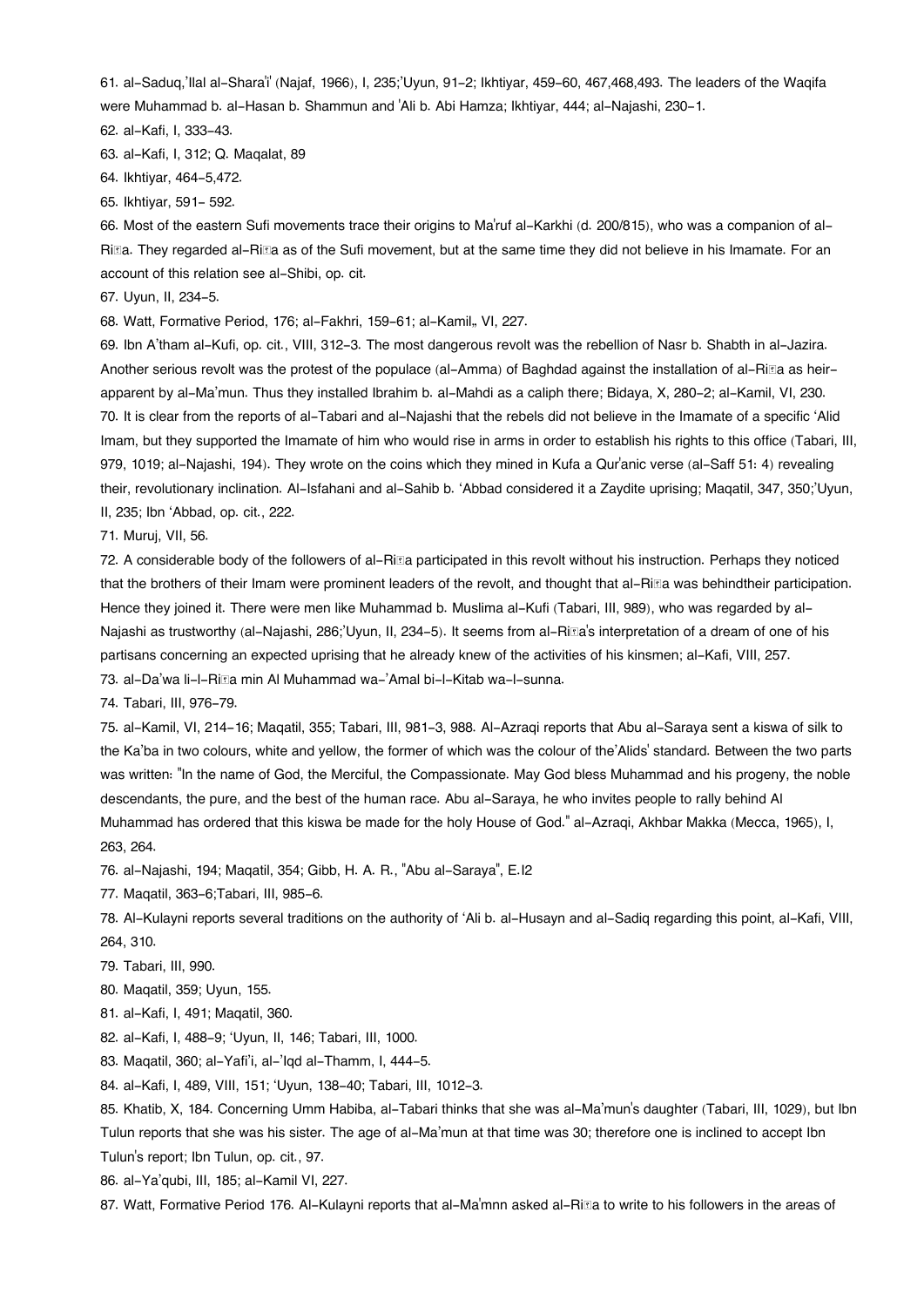revolt, askingthem to stop their support of the rebels; al-Kafi, VIII, 151.

[88.](#page--1-0) Several anecdotes indicate that the 'Alids' standard was white. The followers of Abu al-Saraya were called "al-Mubayyida" in reference to the standard of 'Ali (al-Azraqi, op. cit., I, 263-4). Na un b. Khazim, an Arab advisor of al Ma'mun, warned the latter against adopting the advice of al-Fadl b. Sahl in installing al-Riďa. He pointed out to him that his vizier was not sincere to the 'Alids, because he suggested the green colour, the sign of his ancestors, the Sasanids, instead of the white, the standard of 'Ali and his sons (J. Wuzara', 313). When al-Ma'mun asked al-Ri⊠a to perform the Friday prayer, the latter wore a white turban and white clothes ('Uyun, II, 149). Finally the Imamites narrate that the banners of the followers of al-Qaim al-Mahdi would be white (Najm al-Din al-'Askari, al-Mahdi al-Maw'ud al-Muntazar [Beirut, 1977], I, 177).

[89.](#page--1-0) Tabari, III, 1019-20; also al-Kamil, VI, 242.

[90.](#page--1-0) Tabari, III 1029; al-Kamil, VI, 248.

[91.](#page--1-0) al-Ya'qubi, III, 184, 190.

[92.](#page--1-0) N. Firaq, 72-3; Ikhtiyar, 501-2; 'Uyun, II, 151-2.

[93.](#page--1-0) Ibn Hibban, Kitab al-Majruhin (Halab, 1976), II, 209-10.

[94.](#page--1-0) al-Kafi, I, 486, 490; Muruj, VIII, 57, 61; 'Uyun, I, 186, 188; Shaban, op. cit., 47.

[95.](#page--1-0) al-Kamil, VI, 253; Ahmad b. Tahir b. Tayfur, Tarikh Baghdad (Cairo, 1949), 10.

[96.](#page--1-0) 'Uyun, II, 188.

[97.](#page--1-0) al-Ya'qubi, III, 204; according to the account of al-Kulayni both were Imamites and the father of the first, Yahya b. al-Husayn, supported the Imamate of al-Riďa (al-Kafi, I, 316). Al-Najashi reports that the grandson of the second, Yahya b. Ahmad b. Muhammad, was a prominent Imamite in Nishapur; al-Najashi, 345; Abu al-Fida, al-Mukhtasar fi Akhbar al-Bashari, II, 32.

[98.](#page--1-0) Tabari, III, 1039; al-Kamil, VI, 253.

[99.](#page--1-0) Abu al-Fida, op, cit., II, 25-6.

[100.](#page--1-0) Tabari, III, 1040.

[101.](#page--1-0) Tabari, III, 1062-3; al-Kama'l, VI, 269.

[102.](#page--1-0) N. Firaq, 85-7; Q. Maqalat, 93-5; al-Najashi, 19.

[103.](#page--1-0) Ithbat, 213-5.

[104.](#page--1-0) al-Najashi, 21, 67-8, 141, 294.

[105.](#page--1-0) al-Kafi, I, 494.

[106.](#page--1-0) al-Najashi , 191.

[107.](#page--1-0) Ikhtiyar, 611-2; al-Najashi, 265.

[108.](#page--1-0) al-Kafi, V, 111.

[109.](#page--1-0) Bihar, L, 44-5.

[110.](#page--1-0) Ikhtiyar, 487; al-Najashi, 180.

[111.](#page--1-0) Ithbat, 213, 215.

[112.](#page--1-0) al-Kafi, I, 548; T. al-Ghayba, 227; Bihar, L, 37-8.

[113.](#page--1-0) al-Najashi, 254.

[114.](#page--1-0) al-Najashi, 80, 98; Mizan, IV, 276.

[115.](#page--1-0) al-Kafi, V, III; al-Tusi, al-Istibsar, II, 58.

[116.](#page--1-0) al-Azdi, 368.

[117.](#page--1-0) Ibn Shahr Ashub, Manaqib Ali Abi Talib, IV, 397; al-Azdi, 368.

[118.](#page--1-0) Tabari, III, 1092-3, 1102; al-Kamil, VI, 264, 293.

[119.](#page--1-0) Tabari, III, 1102.

[120.](#page--1-0) Tabari, III, 1103; al-Azdi, 399.

[121.](#page--1-0) Tabari, III, 1106, 1111; al-Kamil, VI, 286-7.

[122.](#page--1-0) Muhammad b. al-Qasim was the Imam of the revolutionary Zaydites during al-Jawad's period. When al-Mu'tasim endeavoured to arrest him, he escaped from Kufa and revolted in al-Talqan. But al-Mu'tasim captured him and imprisoned him in Samarra. Then he disappeared from jail mysteriously. Thus a considerable body of the Zaydites in the districts of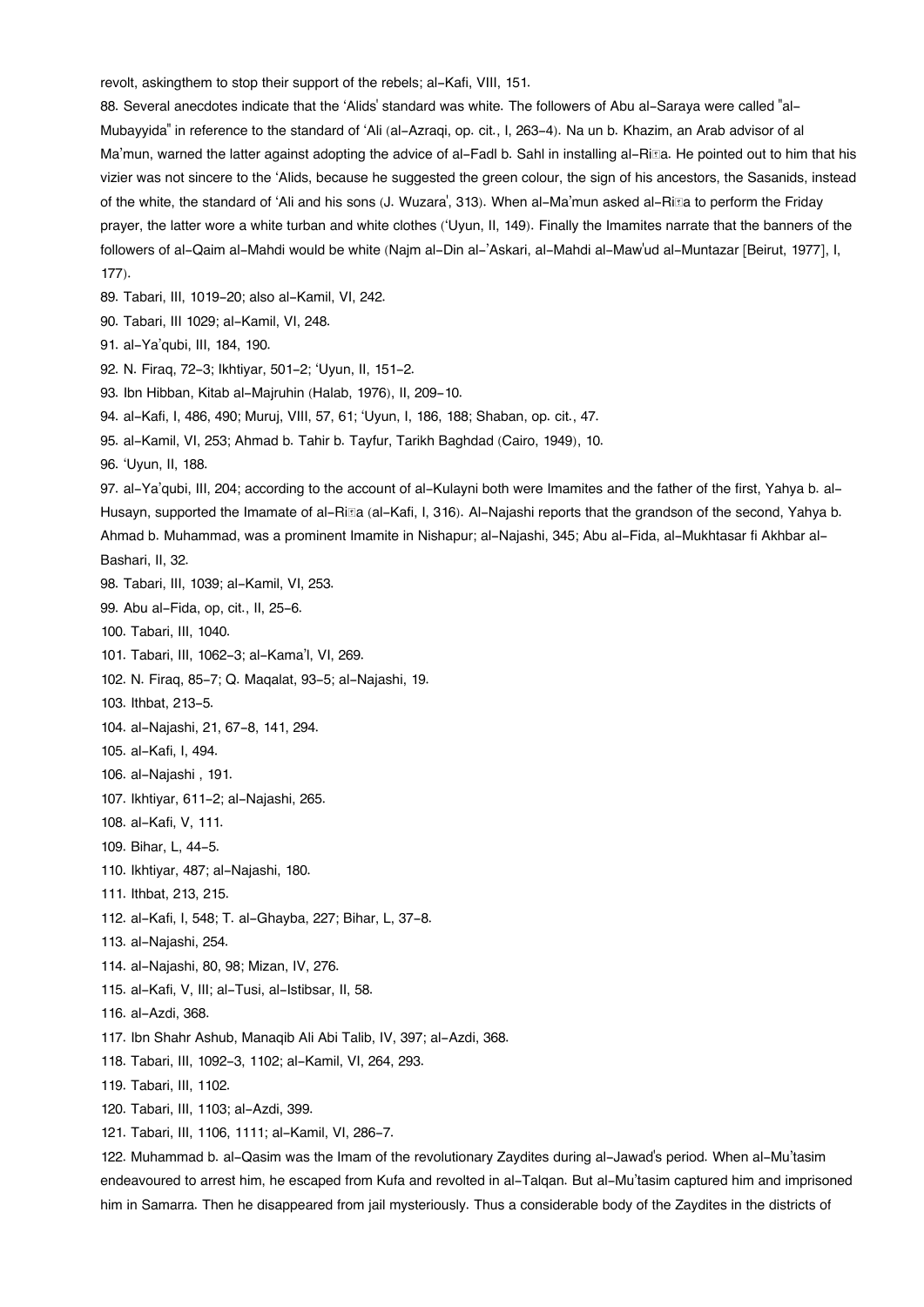Kufa, Tabaristan, Daylam and Khurasan held that he did not die but was alive and would rise in arms to fill the earth with justice after it had been filled with tyranny; Muruj, VI, 116-7.

[123.](#page--1-0) Ithbat, 220; Bihar, L, 15-17; al-Irshad, 297, 307.

[124.](#page--1-0) al-Tusi, al-Istibsar, II, 60-2.

[125.](#page--1-0) Ibn Shahr Ashub, Manaqib, IV, 389.

[126.](#page--1-0) Maqalat, 99.

[127.](#page--1-0) The flourishing state of the 'Abbasid economy can be noted in al-Mu'tasim's ability to recruit a new garrison, mainly from the Turks of Caucasus, and to establish a new capital, Samarra. His successor al-Mutawakkil followed in his footsteps, establishing another garrison, which he called al-Shakiriyya, by recruiting people from the western provinces of the empire. Later al-Shakiriyya garrison was enlarged by al-Mutawakkil until it became his official army. Furthermore he established a new capital called al-Ja'fariyya. According to alMas'udi, after his death he left four million dinars and seven million dirhams in the treasury. Muruj, VII, 276-7; Shaban, op. cit., 76.

[128.](#page--1-0) Maqalat, 394; al-Fakhri, 176.

[129.](#page--1-0) al-Yaqubi, III, 216.

[130.](#page--1-0) Tabari, III, 1368.

[131.](#page--1-0) Shaban, op. cit., 73; al-Tikriti, al-Mutawakkil boyn Khusumih wa-Ansarih, Bulletin of the College of Arts, Basrah University, 1976, 113.

[132.](#page--1-0) Tabari, III, 1373-5; see also al-Kafi, I, 498.

[133.](#page--1-0) Shaban, op. cit., 72-5; 76.

[134.](#page--1-0) Al Mas'udi and Ibn Hazm mention that Ja'far b. Isma'il b. Musa al-Kazim was killed by Ibn al-Aghlab in al-Maghrib during the caliphate of al Mu'tazz (Muruj, VII, 404; Ibn Hazm, op. cit., 64), which suggests that Ja'far may have been sent there by his father to preach to the people concerning the 'Alids' rights to the caliphate.

[135.](#page--1-0) Ikhtiyar, 513-4.

[136.](#page--1-0) al-Yaqubi, lII, 217.

[137.](#page--1-0) Ikhtiyar, 603, 607; T. al-Ghayba, 226-7; Bihar, L, 183.

[138.](#page--1-0) Ikhtiyar, 513-4.

[139.](#page--1-0) Ithbat, 225-6; Bihar, L, 209.

[140.](#page--1-0) Tabari, III, 407; Muruj VII, 302. Many early sources represent the 'Abbasid view, and contemporary scholars claim that the reason behind the demolition of al-Husayn's tomb was that the Shi' a had made it an alternative centre for pilgrimage (Maqatil, 395; al-Tikriti The Religious Policity of al-Mutawakkil 'Ala Allah al-'Abbasi [232-47/847-68], M. A. Dissertation [McGill University, Canada, 1969], 58, 63). But all the narrations espousing this view are attributed to a single narrator called Ahmad b. al-Ji'd who was a loyal supporter of the 'Abbasids. Perhaps he gave this interpretation to excuse the action of the caliph, whose aim was to stop the underground activities of the Shi'a, who used their visit to the tomb of al-Husayn as a means of communication. In addition the caliph wanted to eliminate any sign of the grave, which might revive the revolutionary trends amongst the Shi'a.

[141.](#page--1-0) Tabari, III, 1404.

[142.](#page--1-0) al-Kindi, Wilat Misr, (Beirut, 1972), 177-8.

[143.](#page--1-0) Ibn Tawus, Kash al-Mahajja (Najaf, 1950), 124; al-Sadr, Fadak fi al-Tarrikh (Najaf, 1955), 23.

[144.](#page--1-0) Maqatil, 396.

[145.](#page--1-0) Muruj VII, 238-9; al-Kafi, I, 500.

[146.](#page--1-0) al-Kindi, op. cit., 230.

[147.](#page--1-0) Bihar, L, 185.

[148.](#page--1-0) Muruj VII, 207.

[149.](#page--1-0) Ibid, VII, 302.

[150.](#page--1-0) al-Kindi, op. cit., 229.

[151.](#page--1-0) al-Kafi, I, 511, 513.

[152.](#page--1-0) Manaqib, IV, 416.

[153.](#page--1-0) al-Arbili, Kashf al-Ghumma, III, 247. The qadi of Kufa at that time was Ja'far b. 'Abd al-Wahid. The caliph al-Musta'in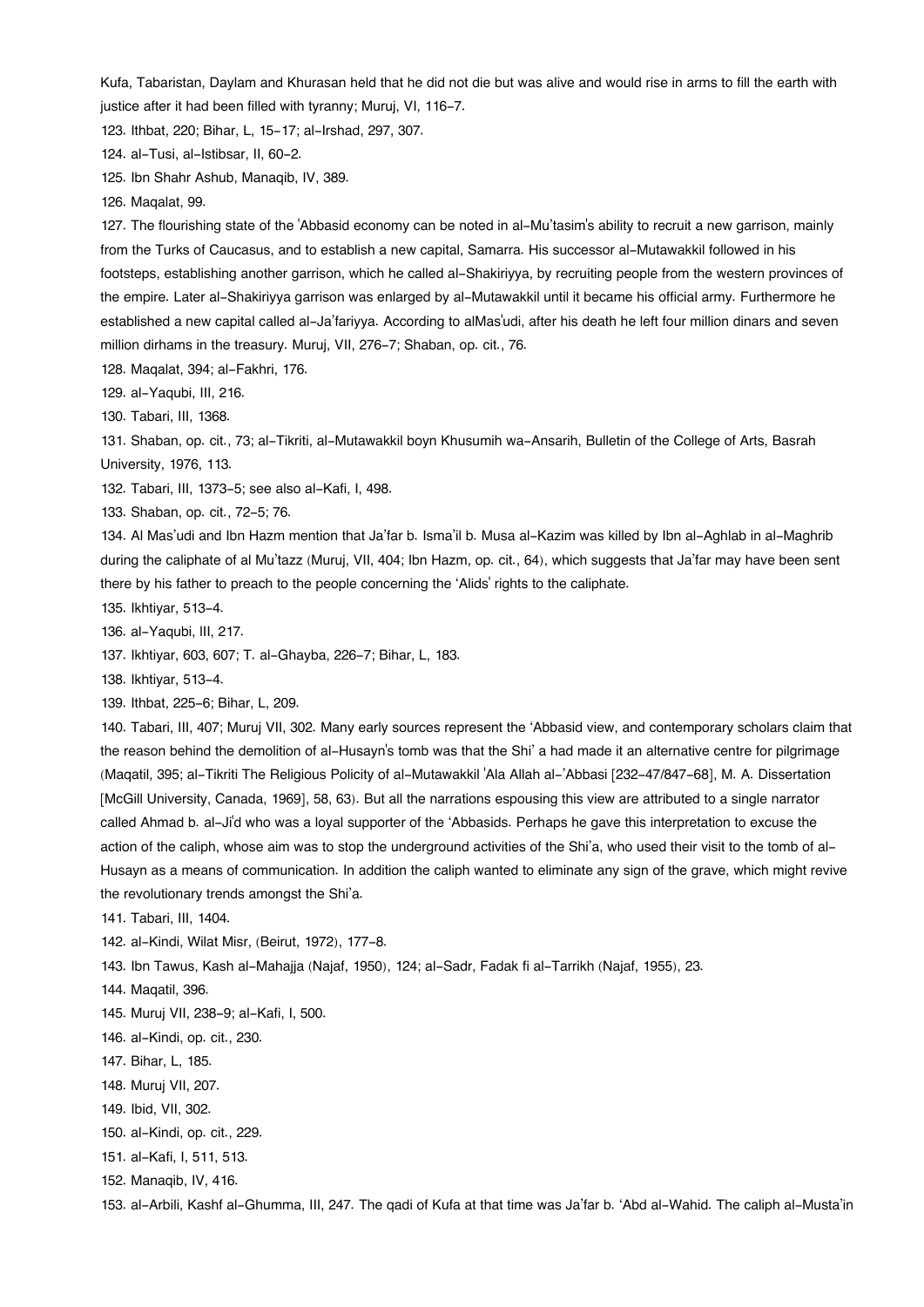removed him from this office and exiled him to Basra where he died in 257/780; Mizan, I, 413. [154.](#page--1-0) Ibn 'Uqda, op. cit., f. 74-5. [155.](#page--1-0) Ibn 'Uqda, op. cit., f. 75; al-Najashi, 280-1. Ibn 'Uqda, Ahmad b. Muhammad (249-333/863-944) is a kufan Muhaddith. He belonged to the Zaydite sect, al-Jarudiyya. Al-Nu'mani relied on him in writing his work al-Ghayba. Buzurg, Nawabigh al-Ruwat, 46-7. [156.](#page--1-0) Tabari, III, 1522. [157.](#page--1-0) Muruj, VII, 404. [158.](#page--1-0) Tabari, III, 1362, 1683; Ikhtiyar, 68. [159.](#page--1-0) Tabari, III, 1683-4. [160.](#page--1-0) T. al-Ghayba, 141, 226; Bihar, L, 206-7. [161.](#page--1-0) The majority of the Imamite scholars believe that al-Hadi was poisoned at the instigation of the 'Abbasids; Manaqib, IV, 401; Bihar, L, 206-7. [162.](#page--1-0) T. al-Ghayba, 139-40. [163.](#page--1-0) Manaqib, IV, 427-8; Bihar, L, 283-4. [164.](#page--1-0) T. al-Ghayba, 147, 226; Bihar, L, 303; Tabari, III, 1709 [165.](#page--1-0) . al-Kafi, I, 503. [166.](#page--1-0) This will be discussed in greater detail in the next chapter [167.](#page--1-0) al-Kafi, I, 450

# **The Imamites' Views concerning the Concealed Imam and His Birth**

## **[1. The Schisms Amongst the Adherents of al-Hasan al-](#page--1-0)'Askari [After His Death.](#page--1-0)**

#### **[A\) Introduction](#page--1-0)**

The Imamate during the life of the last six Imams of the Twelver Imamites *(al*-*Imamiyya al*-*Ithna* 'a*shariyya)* was distinguised by the many splits which occurred after the death of each Imam, who was considered by the Imamites as one of the twelve Imams, over the recognition of his successor. In spite of these repeated schisms, after a hard struggle each Imam was able to maintain the obedience of the majority of the followers of the previous Imam[1](#page--1-0).

Al-Hasan b. 'Ali al-'Askari was born in 232/845 and died in 260/874. According to some later Shi'ite sources, he was poisoned through the instigation of the 'Abbasid caliph, al-Mu'tamid[2](#page--1-0).

During the six years of his Imamate, al-'Askari lived in hiding and prudent fear because of the restrictions imposed upon him by his being surrounded by the spies of al-Mu'tamid. This was the reason for his lack of open contact with the mass of his followers. Only the elite of his adherents were able to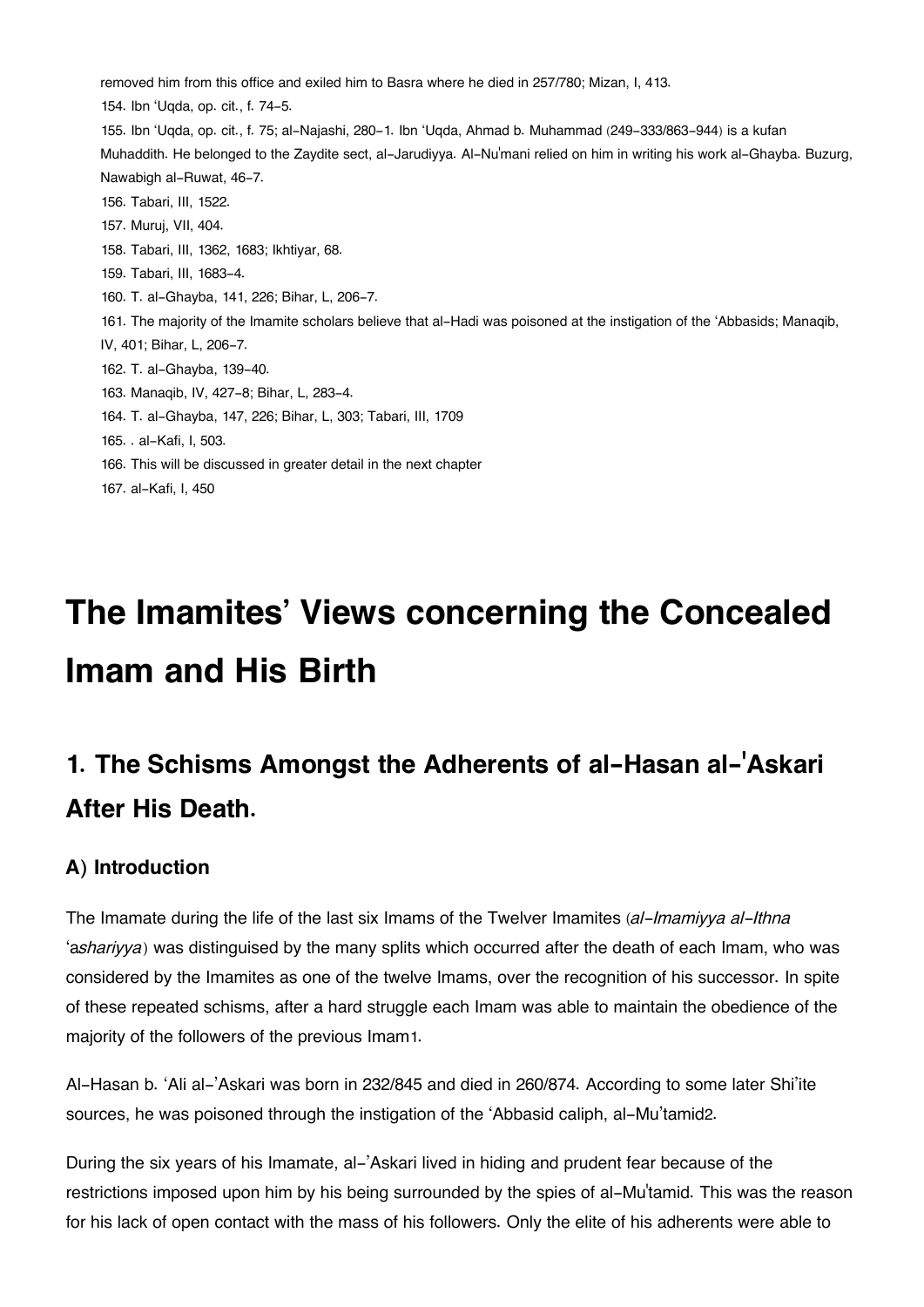communicate with him personally[3](#page--1-0).

The same sources report that in the year 260/874 the eleventh Imam became ill. As soon as news of his sickness reached al-Mu'tamid, he dispatched five of his special servants to al-'Askari house, ordering them to keep close watch on him.

Thereafter the caliph sent physicians and the *Qadi al*-*Qudat* in the company of ten men whom he considered trustworthy, to al-'Askari's house to remain with him and observe his condition and the situation within his home at all times. Al-'Askari's malady became worse and he passed away on 8th Rabi' I 260/1st January 874.

Al-Mu'tamid dispatched Abu 'Isa b. al-Mutawakkil to say the prayer for the dead over the body of al-'Askari. After this rite was completed al-'Askari was buried within the confines of his house in *Sirr Man Ra'a* (Samarra), next to his father[4](#page--1-0).

According to the early Imamite sources al-'Askari did not leave a publicly acknowledged son, nor did he determine upon or install his successor openly[5](#page--1-0). As al-Mufid says, the Imamites were suffering oppression at the hand of the 'Abbasids, while the caliph, al-Mu'tamid, was searching for al-'Askari's son and trying to arrest him by any means possible.

Moreover, the views of the Imamite Shi'a about him were being circulated, and it was becoming known that they were waiting for him to rise. For this reason al-'Askari had not revealed his son during his lifetime, not even to the greater portion of his own adherents[6](#page--1-0).

Because the Imamites were distinguished from other Islamic denominatons by the principle of the designation of the Imam by his predecessor they seem to have found themselves in a critical situation after their Imam's death, since he had not designated his successor openly. Therefore the Imamite jurists had recourse to the traditions of the Prophet and his progeny to determine who was to be the Twelfth Imam.

They found many traditions to support their various claims. Amongst them were transmissions which stated that an Imam could not die without seeing his offspring who would succeed him; that the world cannot be without a Proof[7](#page--1-0); that the Imamate cannot pass to two brothers after al-Hasan and al-Husayn, and that it will be occupied by one of the progeny of 'Ali b. al-Husayn[8](#page--1-0); that the Imam knows who will succeed him and does not die until he gives his testament to his successor[9](#page--1-0); and that the Imamate should belong to the eldest son of the preceding Imam[10](#page--1-0).

These traditions seem to have been adopted by the greater portion of the Imamites, and their interpretation of these traditions led to various viewpoints, which in turn led to new divisions amongst the Imamites.

Sa'd al-Qummi counted fifteen schisms, whereas al-Nawbakhti and al-Mufid enumerated them as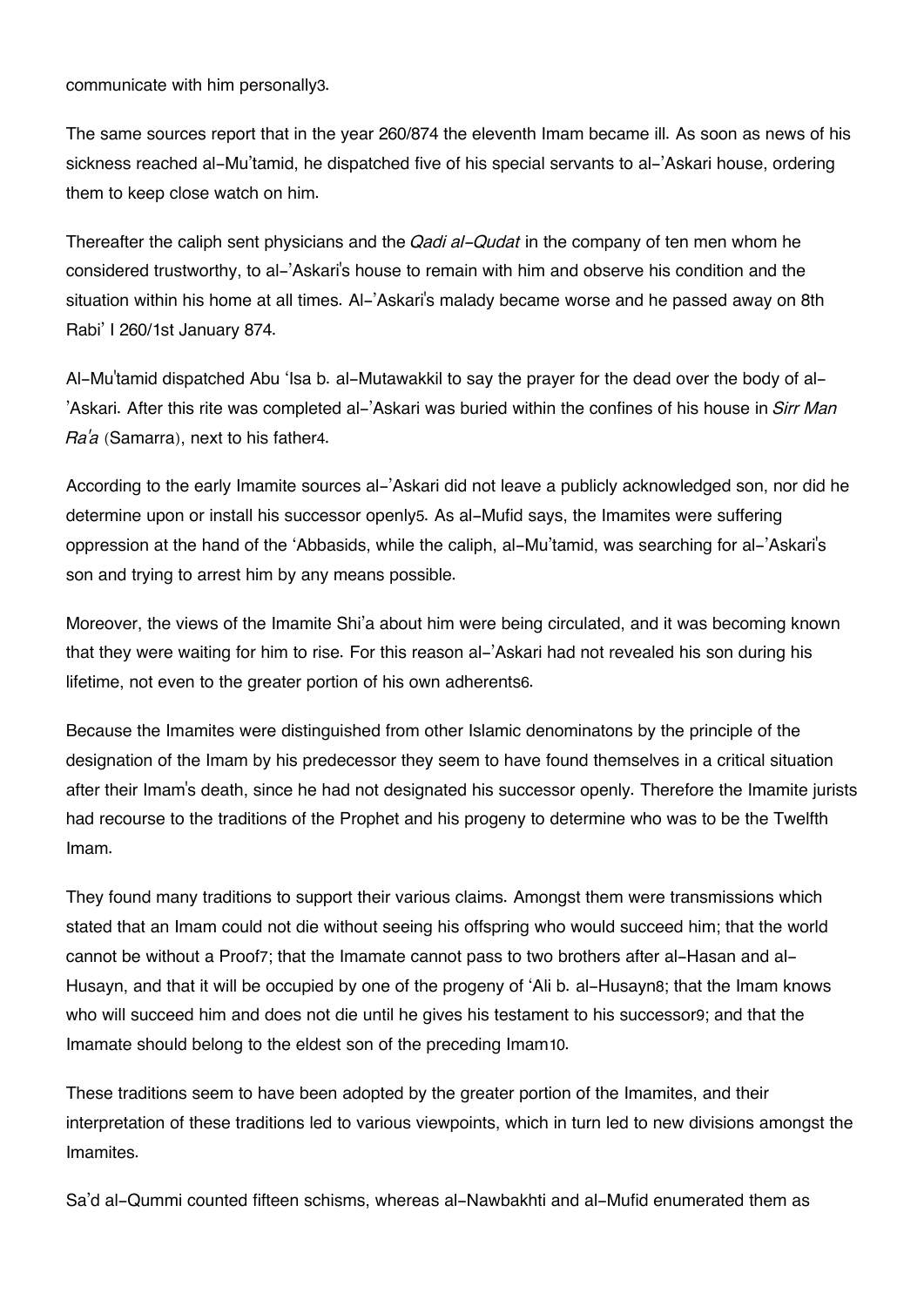fourteen. Al-Mas'udi thinks that there were twenty sects, while al-Shahristani counts only eleven[11](#page--1-0). Nevertheless a study of the claims of these factions reveals that there were apparently only five major schisms.

However, each of these became further split over the theological and traditional arguments employed to support their claims. At any rate it seems important to set down the major claims of these schisms in order to achieve a clear conception of the Imamites at that time.

#### **[B\) Schism I: the Waqifa at al-'Askari](#page--1-0)**

What brought the people of this faction together was their claim that the eleventh Imam, al-'Askari, was *al-Qa'im al*-*Mahdi* although they differed as to how he became *al-Qa'im.*

*i*) The first faction of this schism deemed that al- 'Askari had not died, but had gone into occultation [12](#page--1-0). They based their assumption on the traditions reported from the previous Imams, which said that an Imam could not die without having a publicly acknowledged son to succeed him, because the world cannot be without a Proof[13](#page--1-0).

While the people were not obliged to accept the Imamate of those who were now laying claim to it, they should acknowledge the Imamate of al'Askari whose Imamate had been confirmed by the testament of the former Imam. They also maintained that they had a tradition which said that *al-Qa'im* had two occultations.

Therefore, since al-'Askari had not left a publicly acknowleged son and since the earth cannot remain for an hour without a Proof, it was right to claim that he had not died but was hidden, and that he was truly *al-Qa'im.*

This was his first occultation, after which he would rise again. Then, when his rising became known, he would conceal himself once more in his second occultation[14](#page--1-0).

In their discussions with their opponents, they tried to distinguish themselves from the Imamites who had stopped at the seventh Imam, Musa al-Kazim (183/799), claiming he was *al-Qa'im al*-*Mahdi*, by faulting them for stopping at al-Kazim. They pointed out that he had died and left his successor, 'Ali al-Ri $\mathbb{E}$ a (202/817) as well as other sons, while al-'Askari had obviously passed away and left no heir[15](#page--1-0).

*ii*) The second faction of the *Waqifa* at al-'Askari believed that he had died, but was then raised to life, and was *al-Qa'im al*-*Mahdi* Basically, the members of this faction established their doctrine on a transmission from Imam Ja'far al-Sa'diq, who said that *al-Qa'im* was called *al-Qa'im* because he would "rise" again after his death. They stated that it was certain that al-'Askari had died without leaving a successor and without designating anyone as his legatee.

Thus there was no doubt about his being *al-Qa'im*, nor about his being alive after death, although he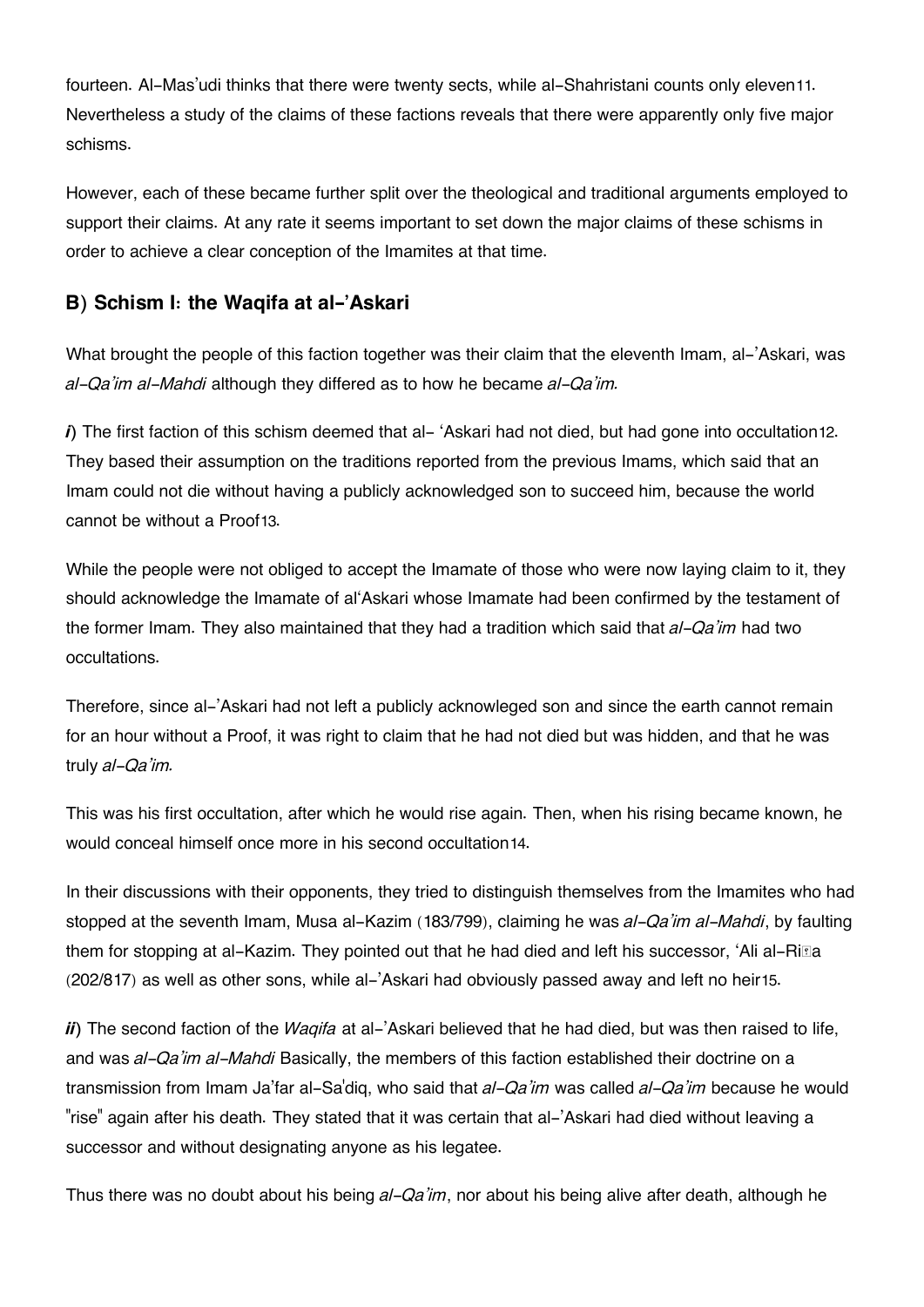concealed himself for fear of his foes. They supported their theories with a saying of Imam 'Ali b. Abi Talib, contained in his advice to his follower Kumayl b. Ziyad, "O Allah, indeed You do not leave the earth without a *Qaim* with proof from You, whether manifest or hidden, for then Your proofs and Your signs would be invalidated."[16](#page--1-0)

On the basis of 'Ali's words they concluded that al-'Askari was absent and hidden, but that he would rise to fill the earth with peace and justice after it had been filled with tyranny[17](#page--1-0).

*iii) Al*-*Waqifa al*-*la Adriyya* also stopped at al-'Askari. They deemed that he had died and had been the Imam. Although the earth could not be without a Proof from Allah, they were not sure who had succeeded al-'Askari, his son or his brother. Therefore they stopped at the Imamate of al-'Askari, and decided to make no decision until the matter became clear to them[18](#page--1-0).

Unfortunately, the contemporary sources do not mention anyone as representing the three factions of *al*-*Waqifa* at al-'Askari. However, from the doctrine of the first faction of the *Waqifa*, it seems that its partisans lived in places which were far from Samarra, the city of the Imam. Since they were not present at the moment of his death, they tended to believe that he had not in fact died, but was *al-Qa'im al*-*Mahdi.*

#### **[C\) Schism II: The Ja'farites](#page--1-0)**

The representatives of this schism claimed that the Imam after al'Askari was his youngest brother, Ja'far, but they differed as to how the Imamate had passed on to him, and therefore split into four factions.

*i*) The first faction believed that al- 'Askari had died and that he had held the Imamate by the testament of his father. Since the Imamate can only pass to the eldest living son of the former Imam, the Imamate passed from 'Ali al-Hadi not to his eldest son Muhammad, who had died before him, but to al-'Askari, who was the elder of the two sons who had outlived their father[19](#page--1-0).

This faction believed that al-'Askari had not left a publicly acknowledged son to take over the Imamate and, therefore, his sole remaining brother, Ja'far, was the Imam. In order to support their dogma they were obliged to repeat the Fathiyya's[20](#page--1-0) arguments about the Imamate. The latter claimed that Musa al-Kazim received the Imamate, not from his father Ja'far al-Sadiq, but from his eldest brother 'Abd Allah, according to the tradition which says that the Imamate passes on to the eldest son of the Imam when he dies.

Like the Fathiyya, this faction of the Ja'farites accepted the authenticity of the tradition which says that the Imamate will not fall to two brothers after al-Hasan and al-Husayn. But they maintained that this could only be applied if al-'Askari had left a son. Since al-'Askari had passed away without leaving a publicly acknowledged successor, his brother Ja'far was the designated Imam[21](#page--1-0) and the Imamate would pass on in his offspring.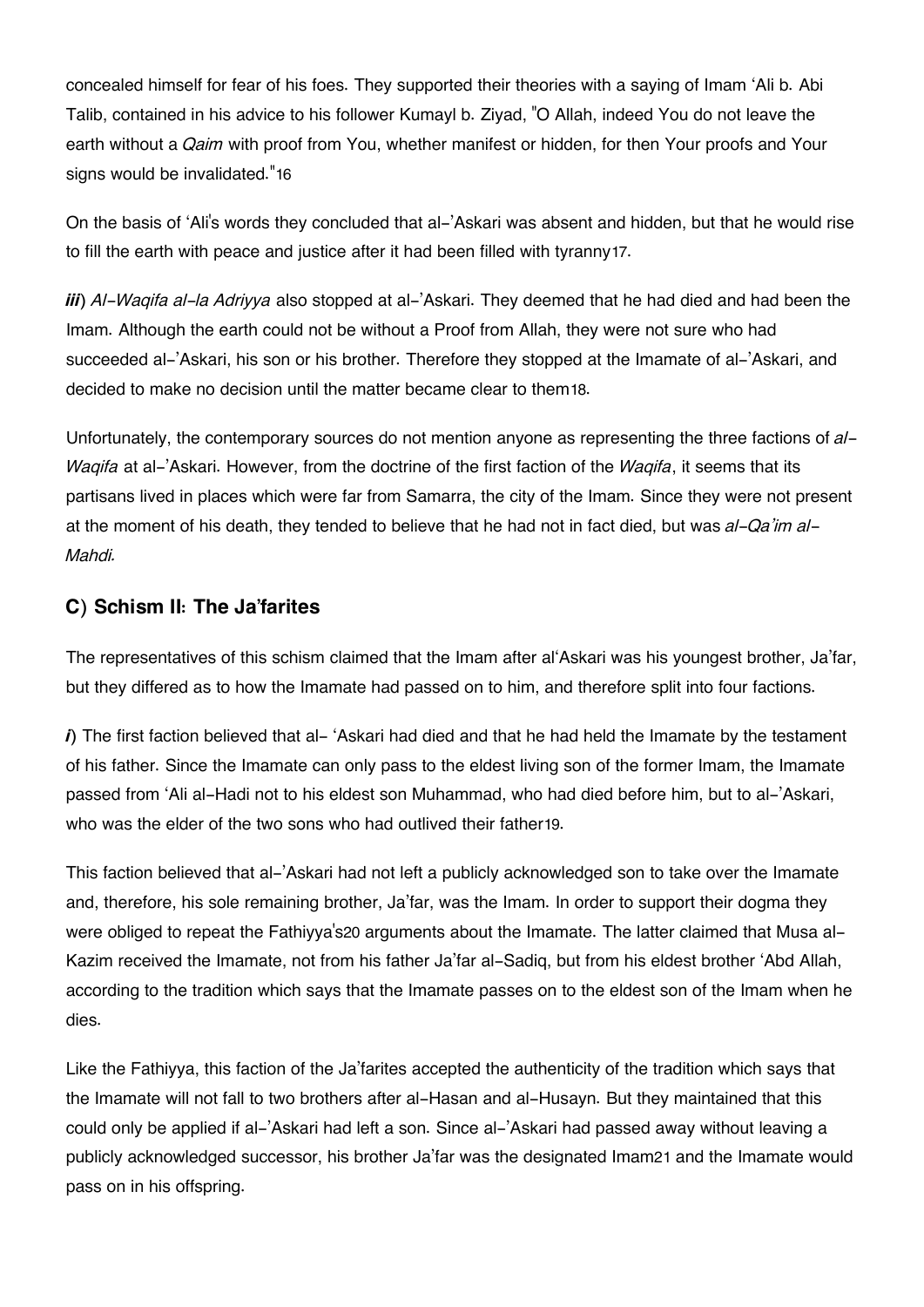They also recognised 'Abd Allah b. Ja'far al-Sadiq as the seventh Imam. Consequently Ja'far was thirteenth in the chain of Imams.

*ii)* The second faction of the Ja'farites contended that the eleventh Imam had himself designated Ja'far as his successor according to the principle of *al*-*Bada'*[22](#page--1-0). The same thing had happened in the case of Ism'a'il, the eldest son of Imam Ja'far al-Sadiq. God had clarified His ultimate decision concerning him by taking away his soul and placing his brothers 'Abd Allah and Musa consecutively in the Imamate instead.

Similarly, in the case of Ja'far b. 'Ali, God had entrusted al-'Askari with the Imamate, but thereafter He had made it clear that the Imamate should not pass on in the progeny of al-'Askari. Therefore He transferred it to his brother Ja'far, who was the Imam after al-'Askari's death. Like the previous factions, this faction used the argument and dogma of the Fathiyya to support their viewpoint.

This sect was probably more popular than the first among the theologians, especially in Kufa. Its leader was a Kufi theologian called 'Ali b. Tahl or al-Talhi al-Khazzaz, who had been famous amongst the surviving members of the Fathiyya for his skill in theological discussions. He upheld Ja'far's Imamate and encouraged people to take his side. He was supported in his propaganda by the sister of Faris. b. Hatim b. Mahawiyya al-Qazwini, although she rejected the Imamate of al- 'Askari and claimed that the Imamate had been transferred to Ja'far from his father, 'Ali al-Hadi[23](#page--1-0).

She may have had this claim because her brother, Faris b. Hatim, was killed on the order of al- 'Askari[24](#page--1-0). It is also possible that the Kufan scholastic family Banu Faddal, who were active supporters of the Fathiyya, adopted the doctrine of this faction, especially Ahmad b. al-Hasan b. 'Ali b. Muhammad b. Faddal, who died in 260/874, and his brother 'Ali.

*iii*) The members of this faction claimed that the Imamate had passed on to Ja'far through the designation of his father. They based their doctrine on a tradition attributed to Ja'far al-Sadiq, which states that the Imamate cannot be held by two brothers after al-Hasan and al-Husayn[25](#page--1-0). Since Muhammad, the eldest son of 'Ali al-Hadi, died during the lifetime of his father, and since the Imamate should belong to those who survive the death of their father, it had not been transferred to Muhammad.

They may have accepted the Imamate of al-'Askari because he was the eldest son after the death of his father, but they rejected his Imamate after his death, because he had passed away without leaving a publicly acknowledged son as his successor. It was a matter of course to them, they said, that the Imam could not die without leaving a publicly acknowledged and well known successor, designated by him and entrusted with the Imamate.

Therefore the claim of al-'Askari to the Imamate must be invalid. So it was inevitable that the Imam was Ja'far, by the designation of his father[26](#page--1-0).

It is worth mentioning that this faction existed within the lifetime of al- 'Askari. When the tenth Imam died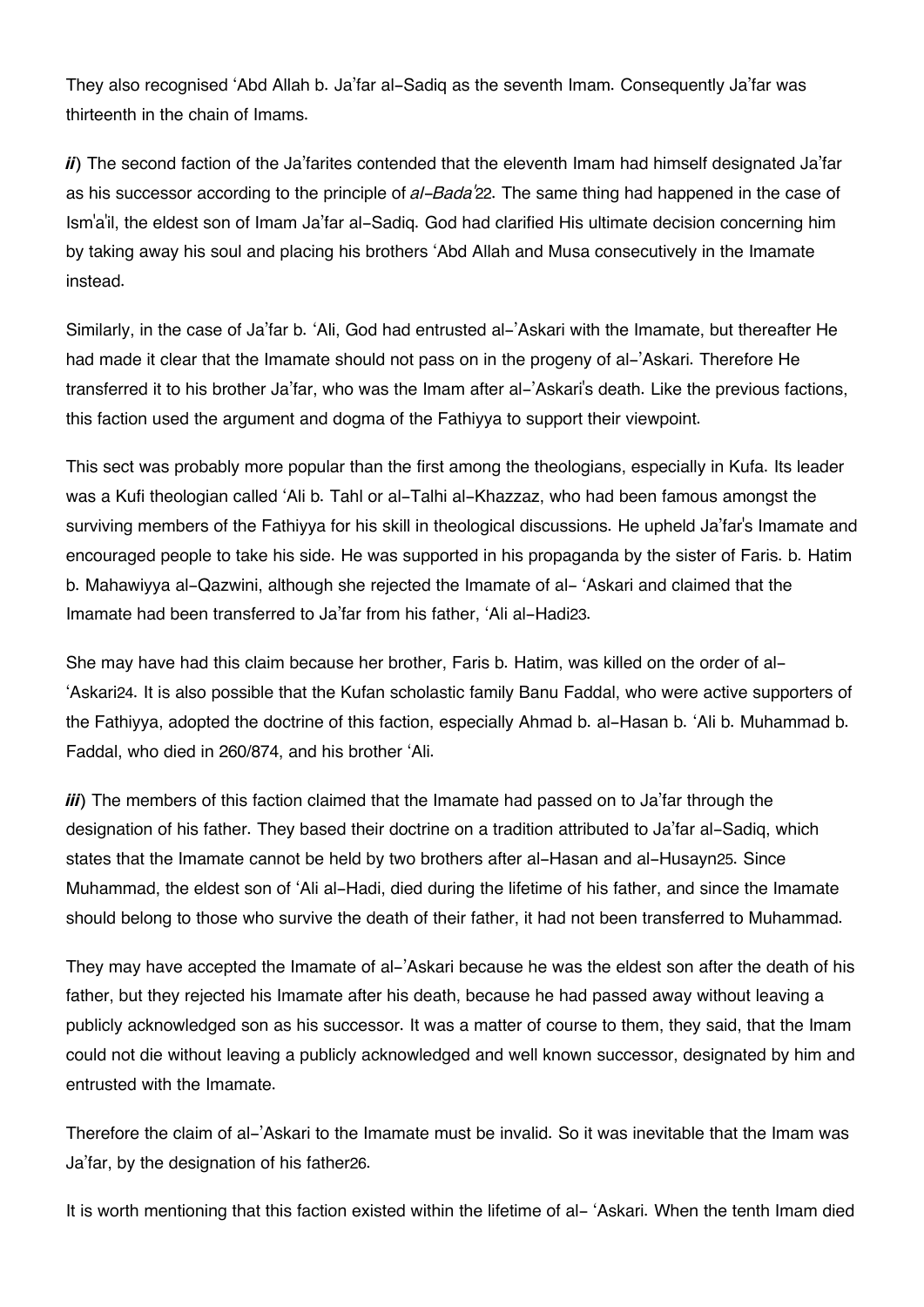in 254/868 the majority of his followers accepted the Imamate of his eldest surviving son, al'Askari, as confirmed by the testament of his father, but a minority took Ja'far's side[27](#page--1-0). He became more powerful after al- 'Askari's death, since some of al- 'Askari's adherents abandoned his Imamate and accepted that of Ja'far. A leading scholar of this faction was 'Ali b. Ahmad b. Bashshar, who wrote a book on the *Ghayba* and disputed fiercely with his opponents[28](#page--1-0).

There is some evidence that this faction achieved a certain degree of success by persuading a few of the people who had accepted al- 'Askari's Imamate to join their side. Al-Saduq and al-Majlisi report a letter attributed to the Twelfth Imam, and sent to his agent, 'Uthman b. Sa'id al-'Umari. This letter reveals that an' adherent of this faction argued with a Twelver called al-Mukhtar, and succeeded in making him accept the Imamate of Ja'far[29](#page--1-0). The sister of Faris b. Hatim, who was mentioned above, was one of the partisans of this group.

*iv*) The followers of this faction were called al-Nafisiyya. They believed that the tenth Imam had designated his eldest son Muhammad as his legatee. Then, according to the principle of *Bada'*, Allah took away his life while his father was still alive.

But when Muhammad b. 'Ali passed away, by the order of his father, he designated his brother Ja'far as his successor. He entrusted his testament, the books, the secret knowledge and the weapons needed by the community to his trustworthy young slave called Nafis. And he ordered him to hand them 'over to his brother Ja'far when his father died.

However, when Muhammad died, the adherents of al-'Askari discovered the secret arrangement and the role of Nafis. Since Nafis was afraid of them and feared that the Imamate might be cut short, he called Ja'far and handed over the trust of Muhammad b. 'Ali al Hadi. Ja'far himself claimed that the Imamate had been passed to him from his brother, Muhammad[30](#page--1-0).

The members of this faction denied the testament of al-Hasan al-'Askari, because his father, they claimed, had neither designated him nor changed his testament from Muhammad. Nafis was killed by being drowned in a well[31](#page--1-0).

#### **[D\) Schism III: The Muhammadiyya](#page--1-0)**

This sect denied the Imamate of Ja'far and al-'Askari and considered Muhammad, who had died in the lifetime of his father, as their Imam. They argued that 'Ali al-Hadi, the tenth Imam, had neither designated nor indicated either al-'Askari or Ja'far as his legatee. Therefore neither of them had any right to make claims upon the Imamate.

Since the Imam could not die without leaving a successor, and since al-'Askari had passed away and not left a publicly acknowledged or well-known son, his Imamate was invalidated. Ja'far, they added, was not worthy of putting forward a claim because his immorality and sinfulness were infamous. His wicked character could not be prudent fear *(Taqiyya)* in the face of his enemies, for *Taqiyya* cannot be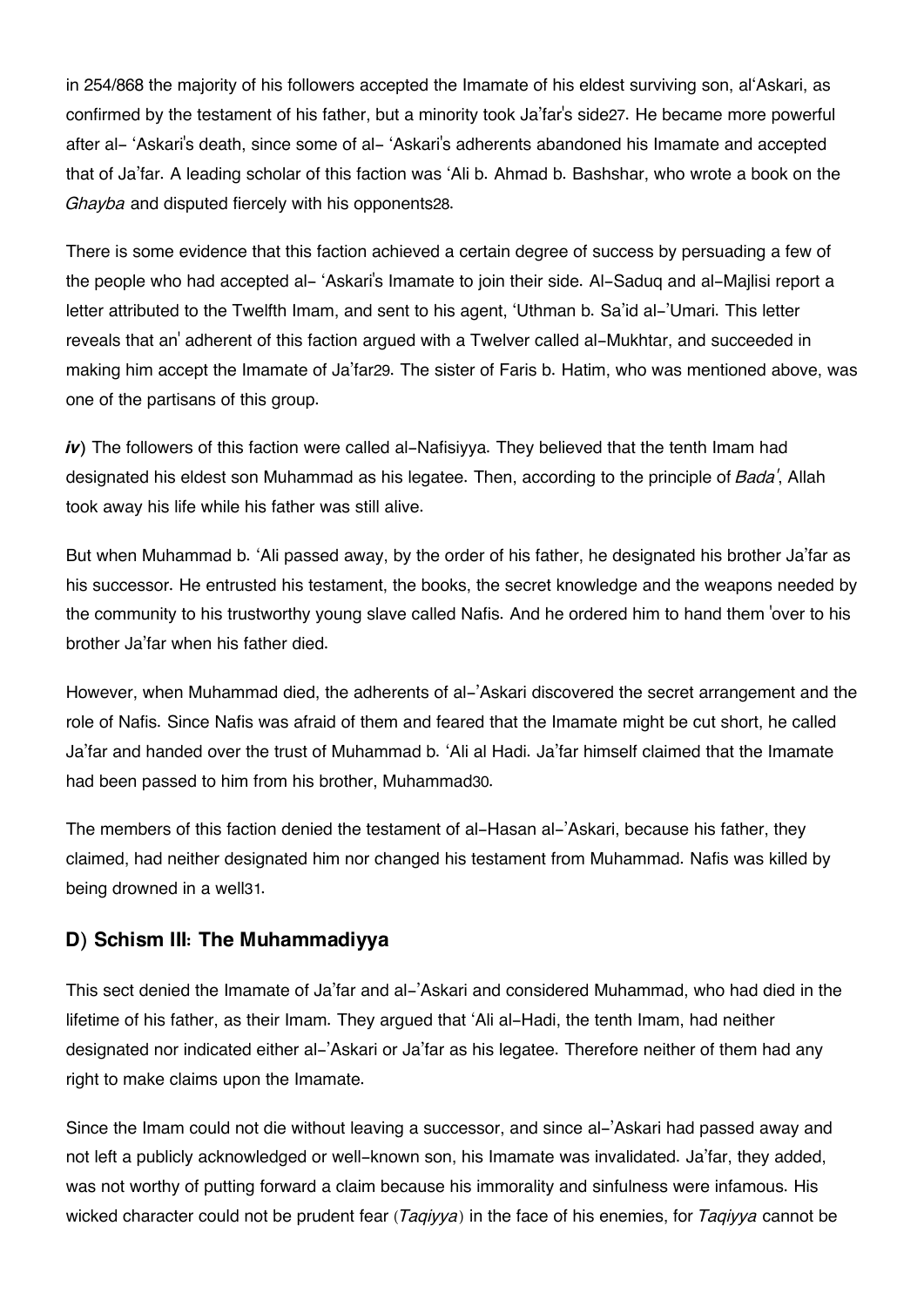practiced by committing sins.

They concluded that since it was forbidden for the Imamate to be nullified, they were obliged to return to the Imamate of Muhammad b. 'Ali, since he had left offspring and his acts were distinguished by probity and virtue[32](#page--1-0). Others of them even considered him as *al*-*Qaim al*-*Mahdi*[33](#page--1-0) and some of them went as far as to deny his death[34](#page--1-0).

#### **[E\) Schism IV: The Qat'iyya](#page--1-0)**

This faction constituted the greater portion of the Imamites. They believed that al-'Askari had died and left a son to succeed him, but they differed about the day of his birth, his name, and whether or not he was *al-Qa'im al*-*Mahdi.* For this reason they split into six groups:

*i*) The first group maintained that al- 'Askari had died and left a son called Muhammad. According to Sa'd al-Qummi, they held that his son had come of age, while, according to al-Nawbakhti and al-Shahristani, they believed that he had been born two years before his father's death. He was the Imam because his father had designated him so, and because it was well-known that al- Askari had left no other son. So inevitably he was the Imam and *al-Qa'im.*

But due to fear of his uncle, Ja'far, he went into concealment and this became one of his occultations. This group built their doctrine on a tradtion attributed to Ja'far al-Sadiq, which says that *al-Qa'im's* date of birth is hidden from the people, information concerning him is obscure, and the people cannot know him[35](#page--1-0).

Unfortunately little is known about this faction, but al-Saduq, while trying to prove the birth of the Twelfth Imam, mentions traditions which are presumably attributed to this faction's adherents. One of these was called Ya'qub b. Manfush, who claimed that he had visited al-'Askari and asked him about his successor. Al-'Askari showed him his son, who was between eight and ten years old, indicating that his son would succeed him. Another was called Daw' b. Ali al-'Ijli, who maintained that he had met al- 'Askari in his house where he saw his son, who was then two years old[36](#page--1-0).

*ii*) The members of this group held the same dogma as the previous faction. They agreed with them on the death of al- 'Askari, but they thought that he had left a successor whose name was not Muhammad but 'Ali. They said that al-'Askari had no son except 'Ali, who had been seen by his father's trustworthy followers. According to Sa'd al-Qummi this sect had few adherents and they were concentrated within the suburbs of the Sawad of Kufa[37](#page--1-0).

*iii*) This sect held that the Imam after al-'Askari was his son, who had been born eight months after his father's death and had then gone into concealment. They argued that those who claimed that a son was born to him during his lifetime were making false statements, because al- 'Askari had died without leaving a publicly acknowledged son.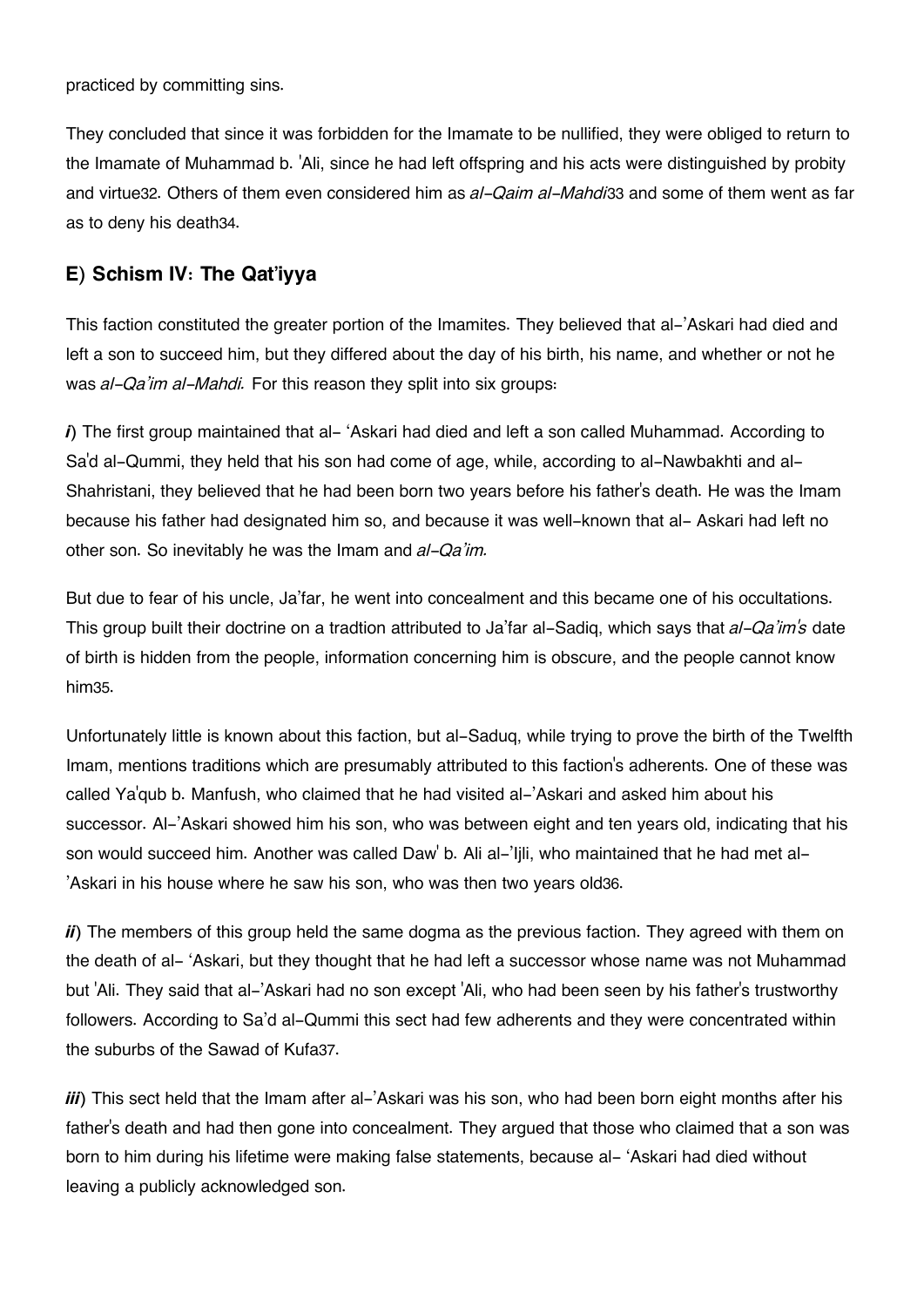But the pregnancy had been known to the caliph as well as other people, and for this reason the caliph delayed dividing his share in the state until the pregnancy was proved invalid. In fact, they said, the son was born eight months after the death of his father and was ridden, and his father had ordered that he be called Muhammad.

They based their doctrine on a tradition attributed to the eighth main, 'Ali b. Musa al-Ri $\mathbb{E}$ a, which says, "*You would test the foetus which is within the womb of his mother, and the suckling child.*"[38](#page--1-0)

*iv*) The partisans of this faction held that al-'Askari had no sons at all. The arguments about a hidden son, who was born during the lifetime of al- 'Askari, were rejected by them, because they had searched for him during the life of the eleventh Imam using various means, but had failed to find him.

But since the Imam cannot die without leaving an heir, they claimed that a slave girl had conceived a child belonging to al- 'Askari, and that when she gave birth to him he would be the Imam, even if, as they are reported to have said by al-Mufid, the pregnancy should last a hundred years. They established their doctrine on a tradition of al-Sadiq, which states that *al-Qa'im is* he whose conception and date of birth are hidden from the people[39](#page--1-0).

*v)* This faction held that the Imam after al- 'Askari was his son Muhammad, who was the Awaited One *(al*-*Muntazar).* They claimed that he had died but would rise to life with the sword to fill the earth with peace and justice after it had been filled with tyranny and injustice[40](#page--1-0).

This group is mentioned neither by Sa'd al-Qummi nor by al-Nawbakhti. Presumably the latter dealt with it but this discussion was later dropped from his work, since al-Mufid who based his information on al-Nawbakhti's work, mentions this group in *al'Uyun wa*-*l*-*Mahasin*[41](#page--1-0).

*vi)* This group, entitled the *Imamiyya* by Sa'd al-Qummi and al-Nawbakhti, held that al- 'Askari had died and that inevitably Allah's *Hujja* on earth was his son. He was his sole successor and legatee, charged with the affairs of the Imamate after him in accordance with the method laid down by previous tradition. Thus the Imamate should pass on to his offspring until the Day of Resurrection, but he was absent and hidden by an order.

It was prohibited to seek him out before he chose to manifest himself, because his adherents would endanger his life and thier own if they looked for him. In spite of his occultation a few reliable followers could contact him[42](#page--1-0). He was born on 15th Sha'ban 256/29th July 868.[43](#page--1-0)

Basically this group directed their arguments against those factions which supported the Imamate of Muhammad and Ja'far. With the partisans of Muhammad they argued that the Imamate could be held neither by the descendants of Muhammad, who had died during his father's lifetime, nor by his legatee, such as his brother or someone else, because there was no evidence or proof for accepting the Imamate of a son who had died before his father. Perhaps this argument was also directed against the Nafisiyya.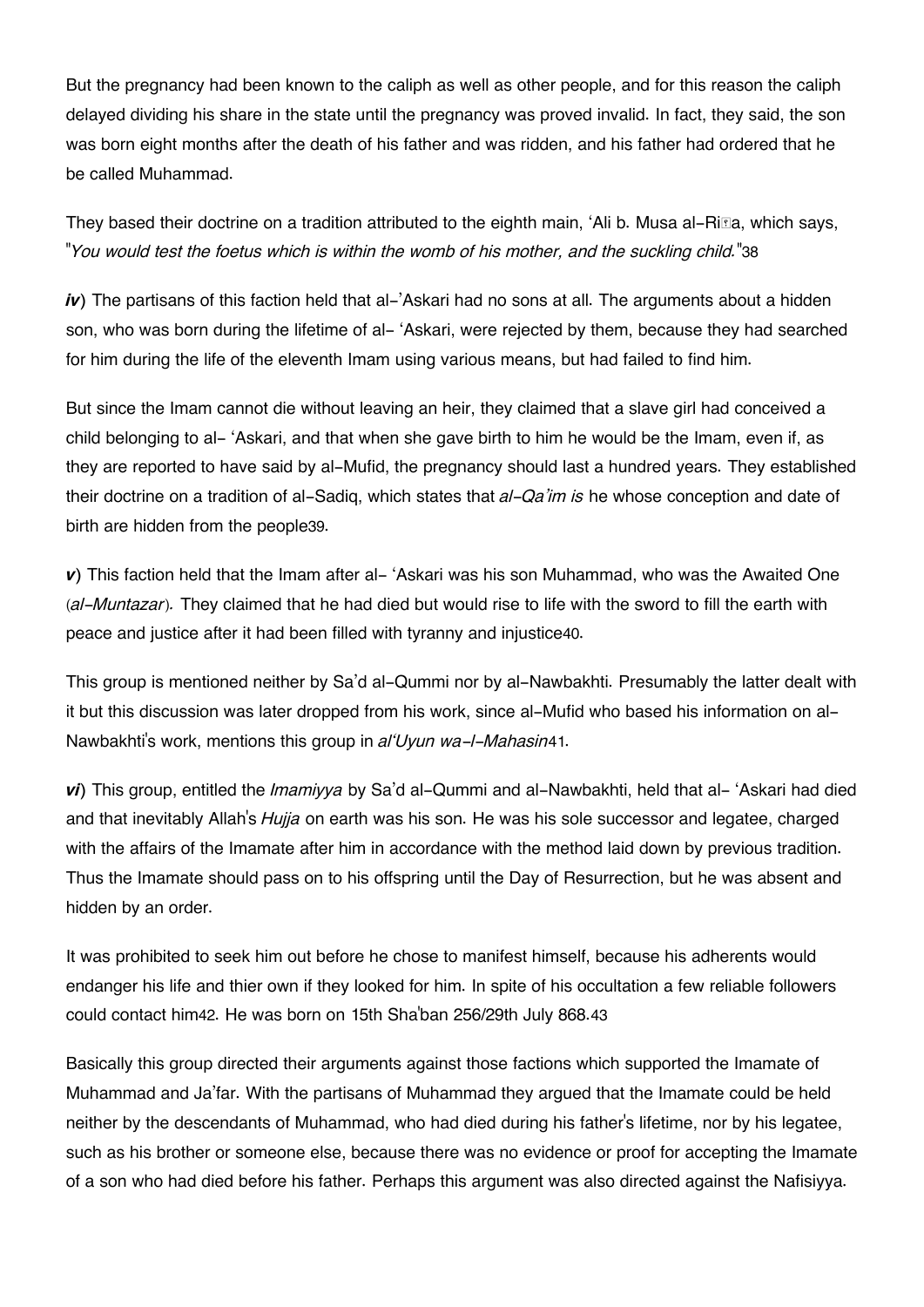Presumably with the Jac farites they argued that the Imamate could not pass from brother to brother after al-Hasan and al-Husayn, and that the Imamate should fall to the eldest son of the preceding Imam. The eleventh Imam al- 'Askari, was designated by the testament of his father, so the Imamate had to pass to his offspring[44](#page--1-0). They also said tht it was improper for the faithful to select an Imam for themselves. Allah had to choose him and to manifest him at the proper time[45](#page--1-0).

This faction constituted the majority of the Imamites who had accepted the Imamate of al- 'Askari, such as Abu Sahl Isma'il b. 'Ali al-Nawbakhti, al-Hasan b. Musa al-Nawbakhti, Sa'd b. 'Abd Allah al-Ash'ari al-Qummi (the author of *Kitab al*-*Maqalat wa*-*l*-*Firaq)*, 'Uthman b. Said al- Umari and his son Muhammad[46](#page--1-0).

#### **[F\) Schism V: The Cessation of the Imamate](#page--1-0)**

This group held that from the moment al-'Askari died there was no longer an Imam. Al-Nawbakhti, al-Mufid and al-Shahristani considered this group as one faction, whereas Sa'd al-Qummi was presumably more accurate when he divided it into two[47](#page--1-0), since the partisans of this schism agreed on the death of al-'Askari and the cessation of the Imamate, while they differed on the dogma of *al-Qa'im al*-*Mahdi* as follows:

*i*) The first group deemed that it had been confirmed by successive transmission that al-Askari would die without leaving a successor. For this reason there was no Imam after al-'Askari and the Imamate ceased. This, they contended, was reasonable and permitted. Since the cessation of the prophecy after Muhammad was possible, the cessation of the Imamate was also possible.

They established their doctrine on a transmission attributed to the sixth Imam, Ja'far al-Sadiq, which states that the earth cannot be without a Proof unless Allah becomes angry at the sins of His creatures and retains him from them for as long as He wills. This group did not believe in the rising of *al-Qa'im al*-*Mahdi*[48](#page--1-0)*.*

*ii*) The people of the second group held the same doctrine as the previous faction, but they separated from them over the dogma of *al-Qa'im al*-*Mahdi* They said that since al-'Askari had passed away without leaving a successor, the Imamate had ceased until Allah raised the Qa'im from among the Imams who had died, such as al-Hasan al- 'Askari, or from among any of his descendants.

Furthermore the rising of *al-Qa'im al*-*Mahdi* was inevitable because this was confirmed by successive tradition. They considered the period after the death of al- 'Askari and the rise of *al-Qa'im* as an interval of time devoid of prophecy and Imamate, like the period between Jesus and Muhammad[49](#page--1-0).

There is some evidence that many people from various countries doubted the existence of the Twelfth Imam, such as Muhammad b. Ali b. Mahzayar al-Ahwazi from al-Ahwaz[50](#page--1-0), and many of the persons from Banu Taalib in Medina who had been agents of the eleventh Imam[51](#page--1-0).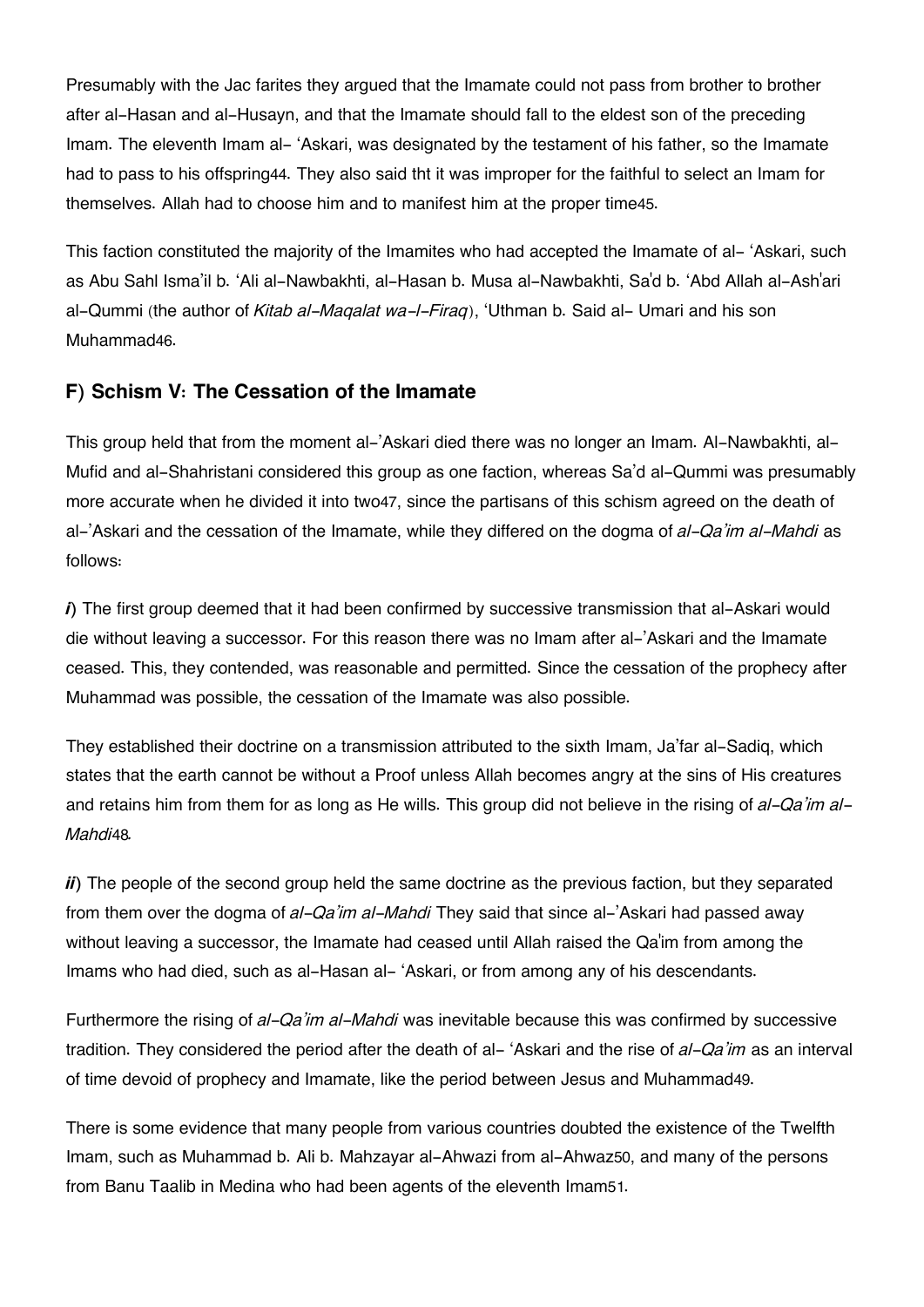#### **[G\) Conclusion](#page--1-0)**

This historical and theological survey suggests that on the death of al- Askari, the Imamites fell into problems similar to those which had beset them after the death of the seventh Imam, Musa al-Kazim. They split into *al*-*Waqifa*, *Muhammadiyya*, *Ja'fariyya* and *Qat'iyya*. Possibly the causes of this split were as follows:

*i*) Although the bulk of the Imamites accepted the Imamate of al'Askari, they retained their cultural and sectarian backgrounds. For example, al- Askari himself had allowed his adherents to accept the traditions related by the Banu Faddal, who belong to the *Waqifa* Musa al-Kazim, but had urged them to reject their doctrine.

The influence exerted by these cultural ties can be noted in the traditional arguments held by the Imamites after the death of al'Askari, arguments which led to the rise of the *Waqifa* at al-'Askari and the encouragement of the Ja'farites.

*ii)* Despite its developed system the Imamite organization *(al*-*Wikala)* did not widely disseminate the testament of Imam al- Askari concerning his successor amongst the populace and the lower missionaries. The organization may have acted in this way because of the tense political situation. Thus no successor was openly indicated by al-'Askari, nor was any well-known to the general mass of the Imamites.

For this reason the Imamites who knew nothing about alAskari's testament had recourse to the traditions adopted by the majority of the Imamites to determine who was to be the Twelfth Imam. The interpretation of these traditions led to various different points of view which, in turn, led to new subdivisions amongst the Qat'iyya and the *Muhammadiyya*.

*iii*) The third cause contributing to these divisions was the personal ambition of al-'Askari's brother, Ja'far, who claimed the Imamate during the lifetime of al- 'Askari. Ja'far became more powerful after the death of his brother, because he was encouraged by the Fathiyya, in order to vindicate their doctrine, and especially by Banu Faddal in Kufa. However Ja'far's success did not continue, because his followers differed as to how he gained the Imamate, and because their arguments in the field of traditions were weaker than those of the Qat'iyya.

Thus, as al-Mufid and al-Tusi state, all these divisions and splits gradually vanished, except for the *Qat'iyya*, who became the Twelvers in the fourth/tenth century[52](#page--1-0).

## **[2. The Question of the Birth of the Twelfth Imam](#page--1-0)**

The possibility that the Twelfth Imam was born and his birth was kept hidden is supported by a number of narrations. The fact that there were already narrations about the Twelfth Imam as *al-Qa'im al*-*Mahdi* gave rise to other narrations which can only be described as hagiographical. But from the time of al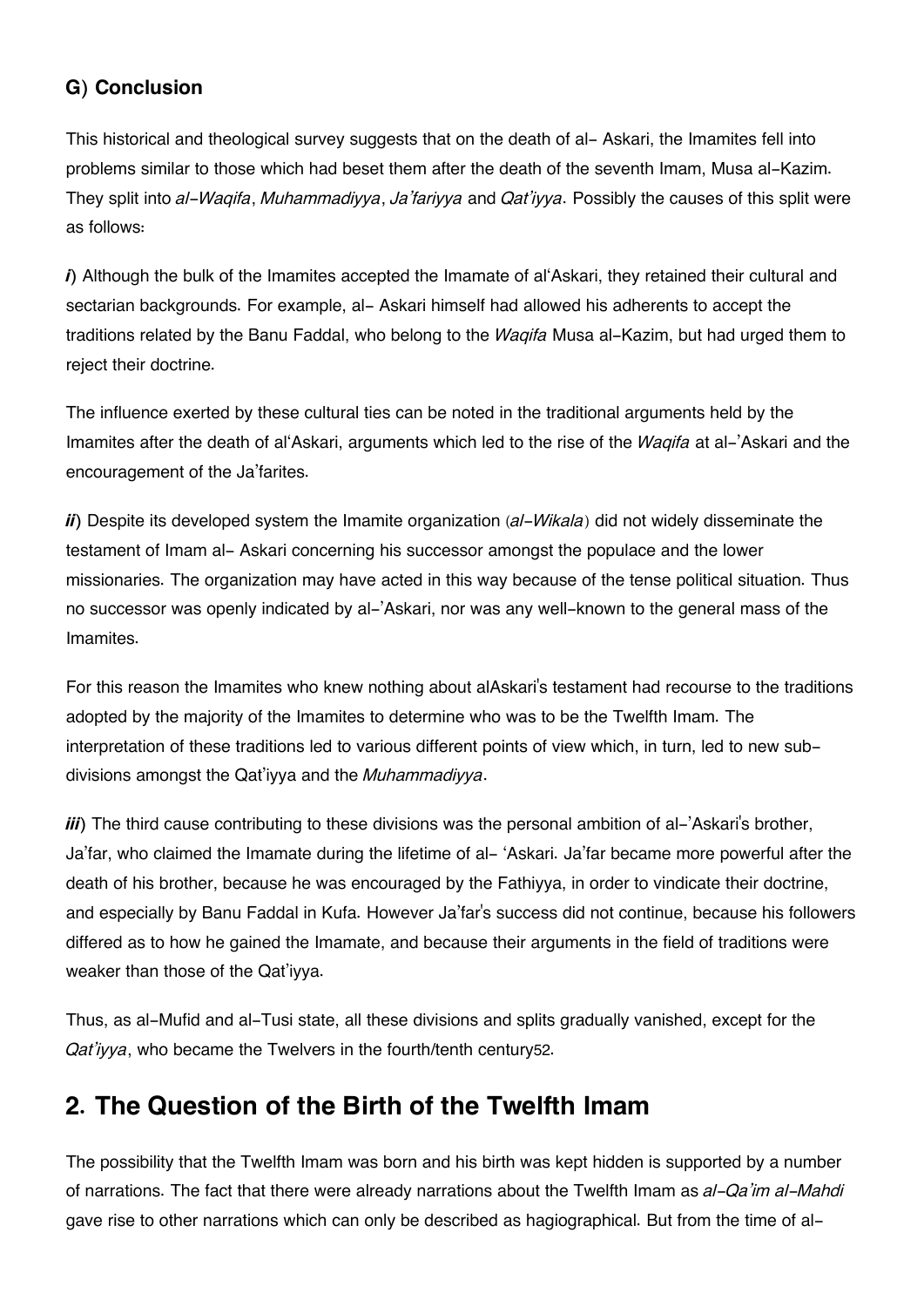Saduq onwards, even these were accepted by the Imamites as historical facts.

Nevertheless, other early narrations present his birth as a purely historical fact without the embellishment of miraculous reports.

#### **[A\) The Origin of the Mother of the Twelfth Imam](#page--1-0)**

The earliest Imamite scholar to give an account of the Twelfth Imam's mother is al-Mas'udi. He reports that she was a slave-girl called Narjis[53](#page--1-0). Al-Shahid (d. 786/1384) states that her name was Maryam b. Zayd al-'Alawiyya[54](#page--1-0), and other reports give her name as Rayhana, Saqil and Sawsan.ss It is possible that her name was in fact Narjis and the other names, except Saqil, were given to her by her owner Hakima bint Muhammad al-Jawad. People at that time used to call their slave-girls by different names as a form of flattery, and Narjis, Rayhana and Sawsan are all names of flowers.

The earliest report concerning the nationality of the Twelfth Imam's mother goes back to the year 286/899. This was written down for the first time by al-Saduq, on the authority of Muhammad b. Bahr al-Shaybani, who attributed his narration to Bishr b. Sulayman al-Nakhkhas. According to this report she was a Christian from Byzantium who had been captured by Islamic troops[55](#page--1-0).

She was sold as a slave and bought by al-Nakhkhas in the slave-market in Baghdad. Al-Nakhkhas sent her to the tenth Imam, 'Ali al-Hadi, in Samarra. After this, however, the narration begins' to lose much of its credibility and becomes hagiographical. It is related that she was Malika b. Yashshu', the granddaughter of the Emperor of Byzantium, whose mother was a descendant of Simon (Sham' un) the disciple of Jesus.

When Malika was in her grandfather's palace, she dreamt that she saw Jesus's mother, Mary, and Muhammad's daughter, Fatima. In this dream Fattima converts her to Islam and persuades her to allow herself to be captured by Islamic troops[56](#page--1-0).

The authenticity of this narration is questionable in many aspects, the most doubtful points being found in the last part.

*Firstly* there was no major battle between the 'Abbasids and the Byzantines after 242/856[57](#page--1-0) and there is no indication in the sources that the Emperor of Byzantium appealed to the 'Abbasids to liberate his granddaughter.

*Secondly*, the early Imamite authors, particularly al-Qummi, al-Nawbakhti, al-Kulayni and al-Mas'udi, who were contemporaries of al-Shaybani, the narrator of this report, do not refer to it in their works. In addition, al-Kashshi, who was a companion of al-Shaybani, and the later scholars al-Najashi and Ibn Dawud claim that he was an extremist [58](#page--1-0).

*Thirdly*, al-Kulayni states that *al-Qa'im*'s mother was a slave-girl from al-Nawba, the northern province of Sudan[59](#page--1-0). Moreover al-Nu'mani and al-Saduq related other narrations which indicate that *al-Qa'im*'s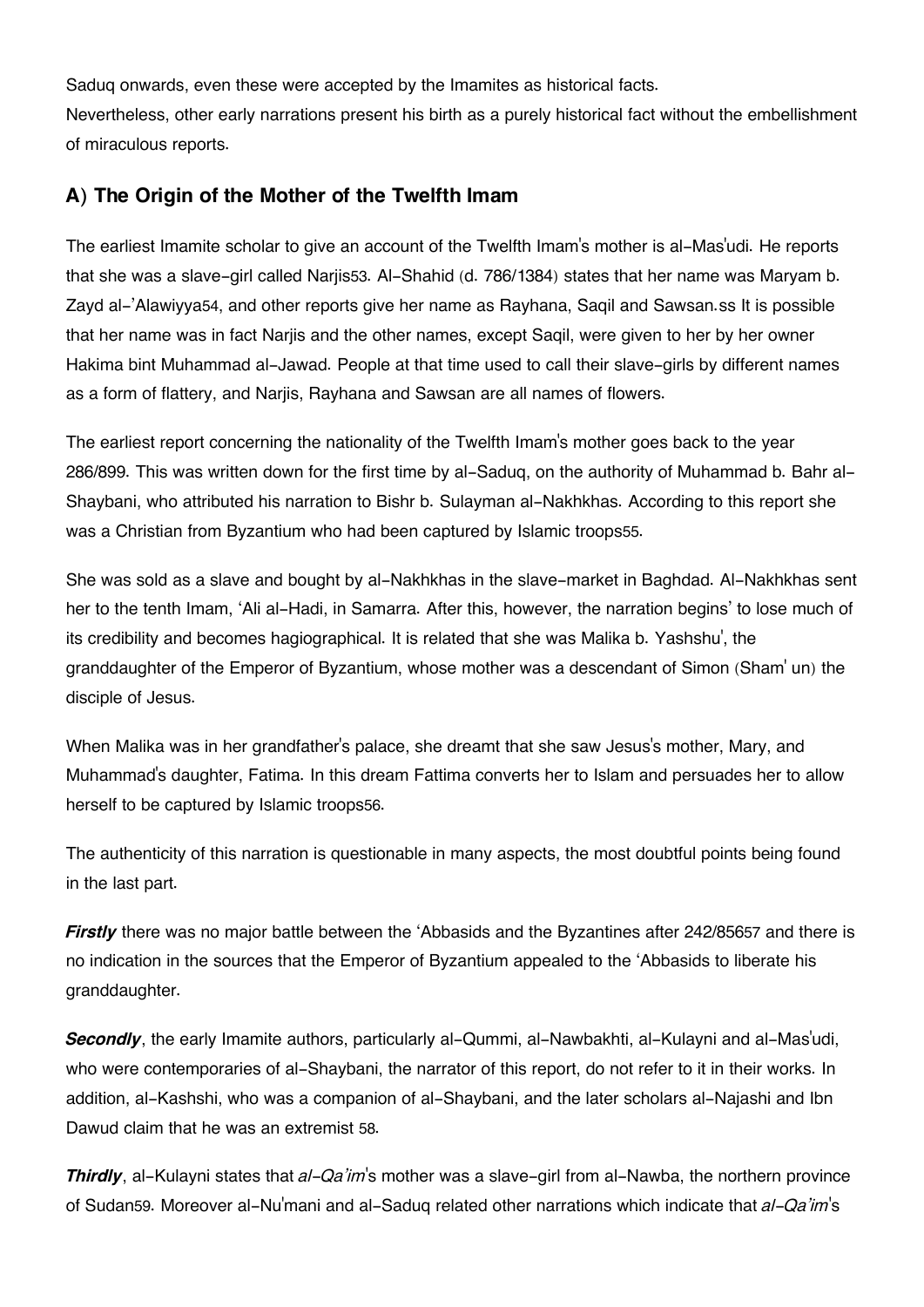mother was to be a black slave-girl[60](#page--1-0). It may be that the later Imamites ignored these transmissions and considered the narration of al-Shaybani as authentic because the latter makes *al-Qa'im*'s mother of noble ancestry and high social status.

They would have been particulary attracted by the connection the report establishes between the Twelfth Imam, *al-Qa'im*, and Jesus, since prophetic traditions state that the two of them will rise together to rid the world of tyranny[61](#page--1-0).

In the light of these three points the narration of-Muhammad b. Bahr al-Shaybani can be rejected despite the fact that al-Tusi and Ibn Rustam al-Tabari consider it reliable[62](#page--1-0). Possibly the correct account of the origin of *al-Qa'im*'s mother is given by al-Mufid, who states that she was a slave-girl brought up in the house of Hakima, the sister of the tenth Imam. According to his report the Imam saw her one day and predicted that she would give birth to someone with special Divine blessing[63](#page--1-0).

According to al-Saduq she died before the death of her husband, al-Hasari al-'Askari, in 260/874.[64](#page--1-0) But al-Najashi's report indicates that she was alive after this year hiding at the house of Muhammad b. 'Ali b. Hamza, one of the close associates of her husband al-'Askari[65](#page--1-0).

#### **[B\) The Birth of the Twelfth Imam](#page--1-0)**

Since the eleventh Imam died without leaving an obvious son, most of his followers, who held that he had in fact left a successor, based their belief on traditions attributed to the preceding Imams concerning *al-Qa'im* al-Mahdi and his occultation[66](#page--1-0). The following statements, some of which we have already had occasion to relate, are examples of these traditions: The world cannot be void of a Proof, either manifest and well-known, or hidden because of fear[67](#page--1-0).

The Imamate cannot be vested to two brothers after al-Hasan and al-Husayn[68](#page--1-0). According to al-Sadiq, the "Master of the Command" (*Sahib al*-*Amr*) will have two occultations. One of them will be so prolonged that some will say that he has died and others will say that he has been killed, and finally only a few of his followers will remain faithful to his Imamate.

No one will become cognizant of his whereabouts and his affairs except his intimate partisans, who will look after his affairs[69](#page--1-0). It is worth mentioning that this last tradition had also been recorded before the death of al-'Askari in 260/874 by the Sevener Imamites, the Waqifa who had applied these traditions to the seventh Imam Musa al-Kazim[70](#page--1-0).

Abu Sahl al-Nawbakhti reports that al-'Askari had intimate partisans who used to narrate traditions concerning Islamic law on his authority and were his deputies. When al-'Askari died in 260/874 all of them agreed that he had left a son who was the Imam. Al-Nawbakhti adds that they forbade their adherents to ask about his name or to reveal his existence to his foes, who were at that time trying to arrest him[71](#page--1-0).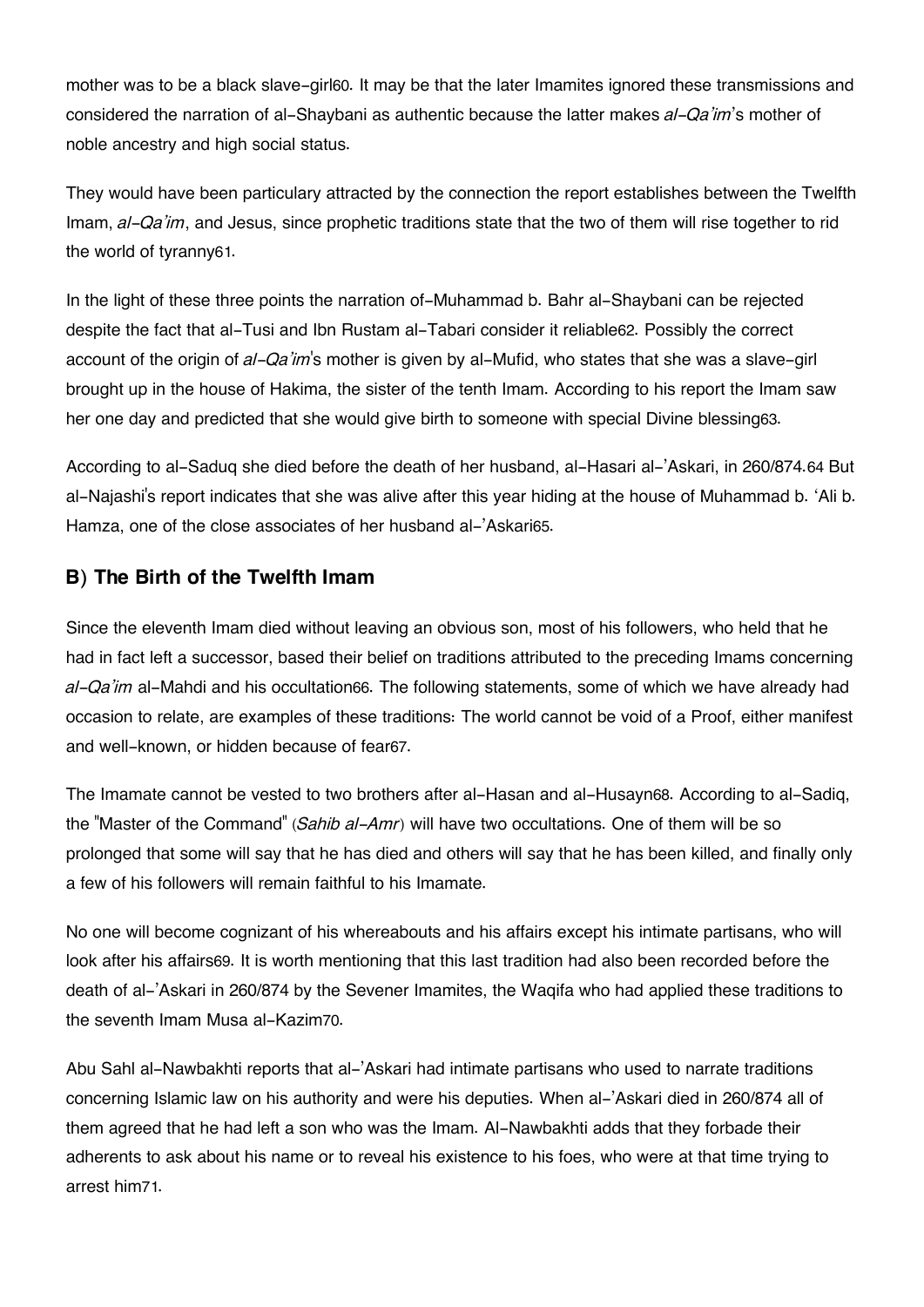The 'Abbasids'political pressure, which forced al-'Askari to hide the birth of his son from the ordinary Imamites, may also have led the Twelfth Imam to transmit different reports concerning the date of his birth, some of which took on a hagiographical form.

Most of the Imamite sources agree that al-'Askari's son was born on Friday, the 15th of Sha'ban[72](#page--1-0), but they differ about the year of his birth. Al-Qummi gives an account of a group of Imamites who held that al- 'Askari had died and left a son called Muhammad, who had already come of age when his father died[73](#page--1-0).

But they did not fix the year of his birth. Perhaps this group based their belief in the existence of al- 'Askarl's son mainly upon the tradition which says that the earth cannot be void of a Proof. Unfortunately al-Qummi does not report any witnesses to the birth of the Imam from this group to support their opinion.

Al-Kulayni, al-Mufid and al-Tusi mention four different viewpoints concerning the date of the Twelfth Imam's birth. The first was related by 'Allan al-Razi and al-Kulayni on the authority of 'Ali b. Muhammad, who states that the Twelfth Imam was born in 255/868.[74](#page--1-0) Al-Tusi reports two narrations attributed to Hakima bint al-Jawad which support this date[75](#page--1-0).

The second report states that he was born in 258/871. This report is attributed by Daw' b. 'Ali al-'Ijli to an anonymous Persian who related that in the year 260/873 he had come to Samarra from Persia to serve in the house of al- 'Askari. According to the Persian one of al'Askari's slave-girls had given birth and he saw the child in the arms of another slave-girl. He estimated his age at about two years[76](#page--1-0).

Another transmission, on the authority of Muhammad b. 'Ali b. Bilal, relates that al- 'Askari informed him twice about his successor: once in 258/871, then three days before his death in 260/874.[77](#page--1-0)

The narration attributed to Daw' does not mention explicitly the date of the Imam's birth nor the time when the narrator gave his estimation, whether it was before or after the death of al-'Askari. Regarding the narration of Ibn Bilal, although al-'Askari informed him about the existence of his successor in 258/871, this does not indicate or reveal that the birth of his son occurred in that year. In fact it leads us to think that the birth occurred before 258/871.

The third viewpoint was that of a group of Imamites who thought that al- 'Askari's son had been born after his father's death in 1261/874. They claimed that a slave-girl had conceived a child belonging to al- 'Askari, and that her pregnancy had been known to the caliph as well as to other people.

Thus the authorities delayed the division of his share of the estate until the pregnancy was proved invalid to the caliph. They contended that the Imam was born eight months after his father's death, and was then hidden. Al- 'Askari had commanded that he be named Muhammad[78](#page--1-0).

From the historical viewpoint, the account given by this group is completely unconvincing and in itself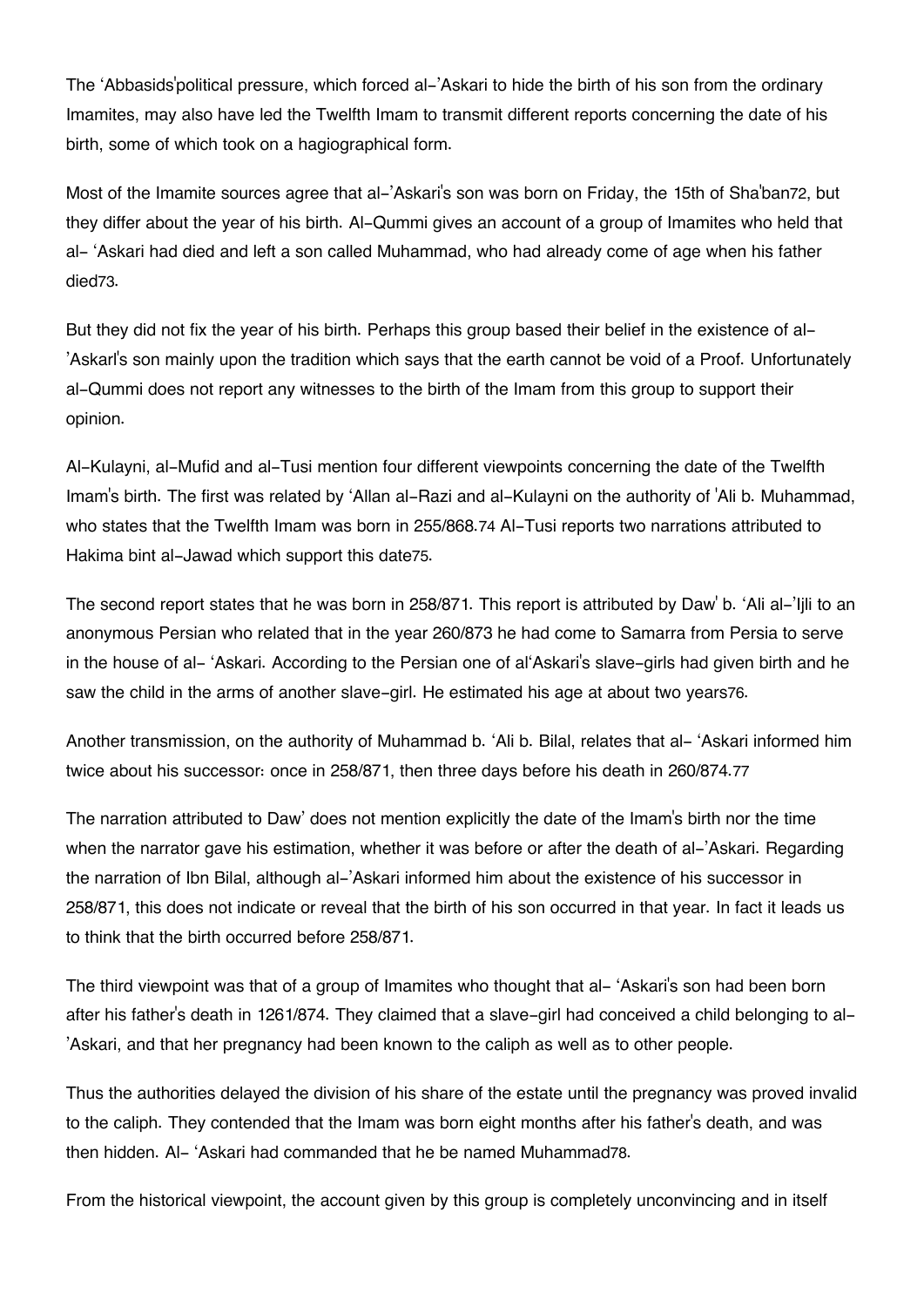does not encourage one to believe that al'Askari had left a successor. Firstly, al-'Askari's slave-girl, Saqil, who had claimed that she was pregnant by her master, was detained by the 'Abbasid authorities for two years until the pregnancy was proved invalid[79](#page--1-0). Secondly, al-Kulayni reports that Abu Hashim al- -Ja'fari[80](#page--1-0) once asked the eleventh Imam

*"O master, do you have a son?" He replied, "Yes." Abu Hashim said, "If something should happen to you, where should I ask for him?" The Imam said, "In Medina."*[81](#page--1-0)

It is well-known that al -'Askari died in 260/874 and that Abu Hashim died the following year. Therefore this narration would suggest that the birth occurred before 260/874. Thirdly, al-Mas'udi reports that the Twelfth Imam was born two years after the death of his grandfather, al-Hadi[82](#page--1-0). As the latter died in 254/869,[83](#page--1-0) the birth would have occurred in 256/870.

Al-Mas'udi's narration adds weight to the fourth viewpoint, which places the birth of the Twelfth Imam in 256/870. The Imamite sources record many narrations in favour of this date[84](#page--1-0). The most important one, however, is mentioned on the authority of Mu'alla b. Muhammad and Ahmad b. Muhammad b. 'Abd Allah, who related that al-'Askari issued a letter to his reliable followers after the assassination of al-Muhtadi, the caliph, saying,

*"This is the punishment of him who has sinned against Allah, the Exalted, in regard to his legatees. He thought that he would kill me without offspring. Now he has seen the omnipotence of Allah, the Exalted."*

The narration continues to report that in fact the Imam had a son called Muhammad, who was born in 256/870.[85](#page--1-0)

Al-Muhtadi wad dethroned and died in Rajab 256/870.[86](#page--1-0)

Moreover all the Imamite narrators agree that the birth of the Twelfth Imam occurred on the 15th of Sha' ban. So if one links the death of alMuhtadi in the month of Rajab with the letter of al-'Askari which was issued in the next month, Sha' ban, it would seem plausible that the Imam's birth occurred on the 15th of Sha'ban in 256/870.

Furthermore al-Mas'udi reports an anecdote attributed to Khadija bint Muhammad al-Jawad to support such a hypothesis. In 262/875 a certain man called Ahmad b. Ibrahim asked her about al- 'Askari's successor, and she confirmed his existence, adding that he had taken over the Imamate on 11th Rabi' 1260/874 at the age of four years and seven months[87](#page--1-0), which means that he was born on 15th Sha'ban 256/18th July 870.

It is worth quoting here a narration concerning the birth of the Twelfth Imam which was viewed as authentic by the time of al-Mas'udi, who died in 345/956. Al-Saduq presented it as follows and attributed it to Hakima bint al-Jawad, who related,

*"Abu Muhammad al-Hasan b. 'Ali, peace be upon both of them, called on me with the message, 'O aunt,*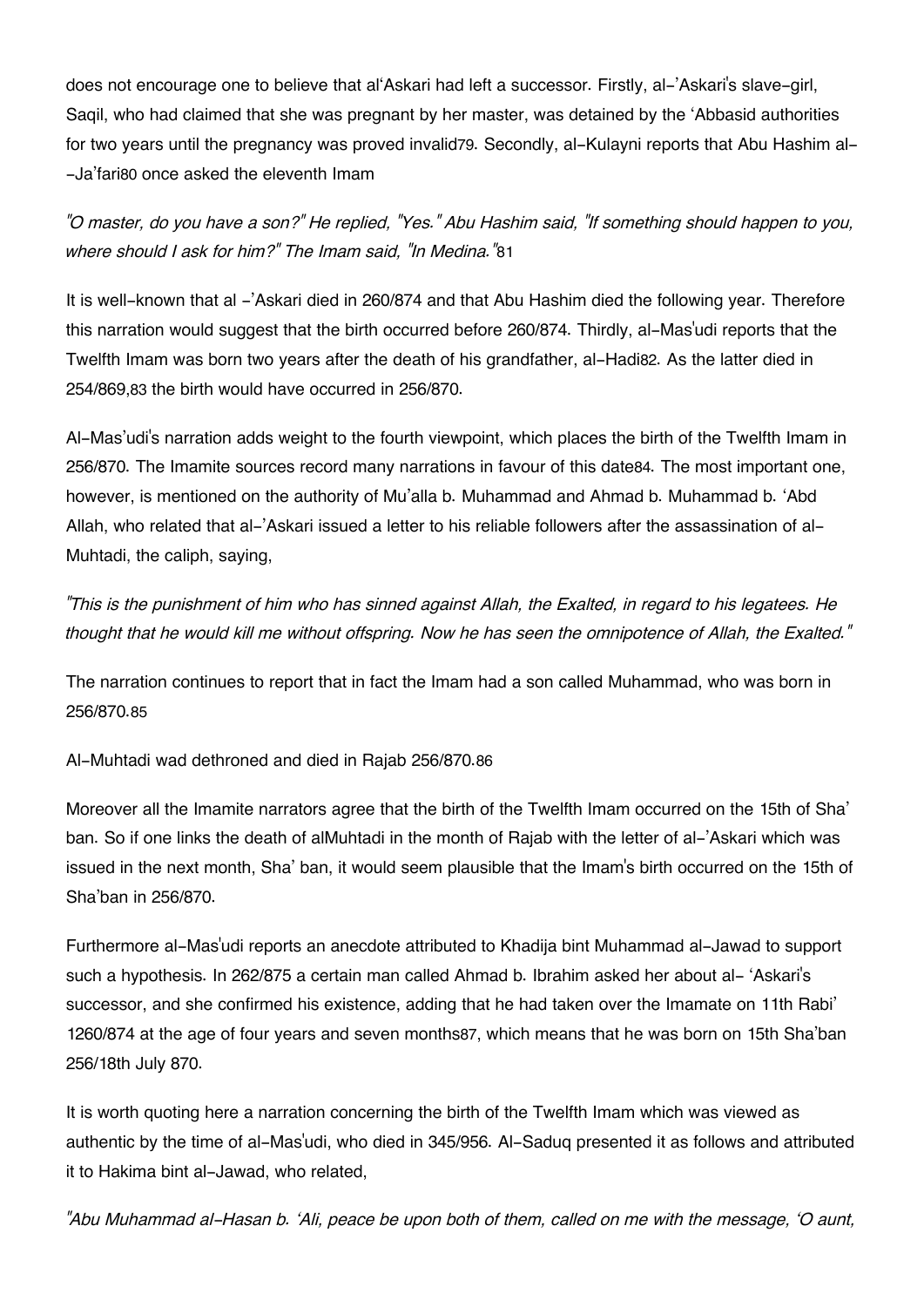*break your fast at our house tonight, because it is the fifteenth of Sha'ban. Tonight Allah, the Exalted, will manifest the Hujja, His Proof on earth.' (When I went to the house), I asked him who the mother of the child was. He said, 'Narjis.'*

*I said, 'May Allah make me your sacrifice! But there is no sign of pregnancy in her!' He said, 'What I am telling you is so.' Therefore I went in and greeted them. When I had taken my seat Narjis came forward to take off my shoes and said to me, 'My mistress and the lady of my family, how are you tonight?'*

*I said, 'Nay you are the mistress of myself and my family.' But she denied my speech and replied, 'What are you saying, O aunt?' I said to her, 'O my daughter, tonight Allah the Exalted will give you a son who shall be the Master in this world and in the hereafter' She became embarrassed and blushed.*

*"After I had finished my evening prayer I broke my fast and then went to sleep. At midnight I woke for prayer. I performed my prayer while Narjis was sleeping, without any sign of childbirth. Then I sat down performing the supererogatory prayer. Thereafter I went to bed and got up again, but she was still sleeping. Then she got up, performed her supererogatory prayer and lay down again."*

*Hakima continued, "I went out to see the dawn and found that its first stage was about to appear. But she was still asleep. So I began to doubt al- 'Askari's expectation. Just then he called out from his place, 'Do not be in a hurry, O aunt, the matter is approaching.' I sat down and recited the Qur anic suras Ha Mim al-Sajda (40) and Yasin (36). At that moment she got up alarmed. I ran to her and said, 'The name of Allah be upon you, do you feel anything?'*

*She replied, 'O aunt, yes.' Then I said to her 'Gather yourself and procure peace in your heart.' However at that moment we felt sleepy and drowsiness overcame us. After that I got up at the voice of my Master, and when I raised the covering from him I saw him, peace be upon him, prostrate on the ground*[88](#page--1-0). *I took him to my bosom and noticed that he was pure and clean.*

*Abu Muhammad called out to me and said, 'O aunt, bring my son to me,' and I did so ... Afterwards al- 'Askari put his tongue in his mouth and gently stroked his eyes, ears and joints with his hand. Then he said, 'O my son, speak.' The child replied, 'I bear witness that there is no god but Allah, He is unique and has no partner, and I bear witness that Muhammad is the Prophet of Allah.' Then he sent his greetings upon the commander of the faithful (Amir al-Mu'minin), and upon the Imams respectively until he stopped at the name of his father. Then he stopped speaking.*

*"Abu Muhammad said, 'O aunt, take him to his mother, so that he may greet her, and then bring him back to me.' I took him to her and when he had done so I brought him back and left him there. Al-Askari said to me, 'O aunt, come to visit us on the seventh day.' The next day I came to greet Abu Muhammad and raised the curtain to see my Master. But I did not see him. So I asked the Imam, 'May Allah make me your sacrifice! What has happened to my Master?' He replied, 'O aunt, we have entrusted him to the one to whom the mother of Moses entrusted her son*.'[89](#page--1-0)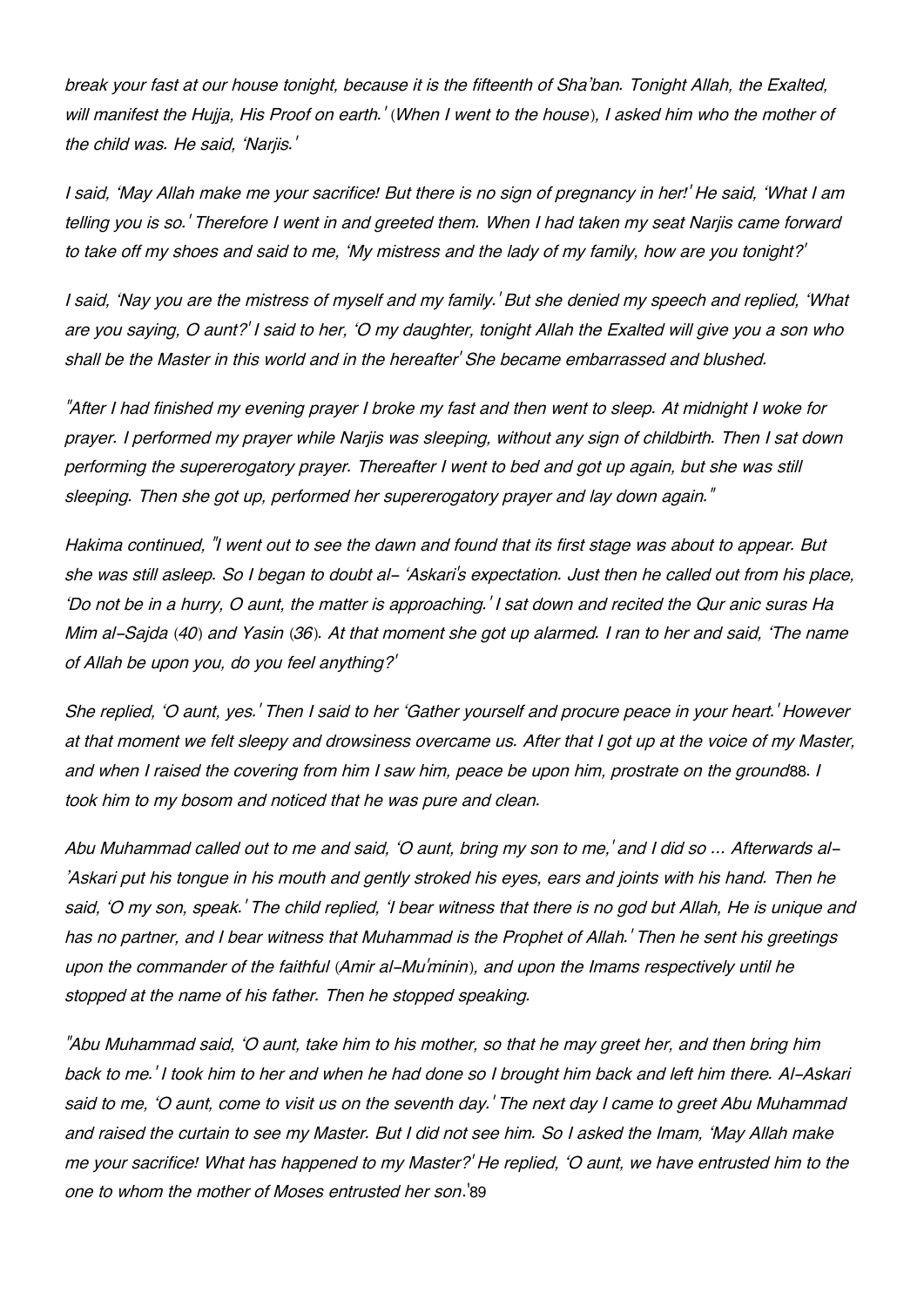*Hakima said, "On the seventh day I came and greeted him and took my seat. Abu Muhammad said, 'Bring my son to me.' I brought him wrapped in a piece of cloth, and the Imam repeated what he had done on the first day and the child said what he had said before. Then he recited the Qur'anic verse"*

### *And We desired to show favour unto those who were oppressed in the earth, and to make them Imams and to make them the inheritors. And to establish them in the earth, and to show Pharaoh and Haman and their hosts that which they feared from them. "*[90](#page--1-0)

The hagiographical nature of this account is obvious. However, certain of its elements suggest something about the nature of the birth. It seems that the pregnancy of Narjis was deliberately concealed, and a close relative was brought in to act as midwife only when the birth was due. If this was the case and a son was indeed born to al- 'Askari - the likeliest date being 256/870 - then the reasons for the concealment of the pregnancy and the birth would be the same as the reasons for the Imam's occultation.

# **[3. The Reasons for the First Occultation of the Twelfth Imam](#page--1-0)**

The early Imamite works mention three reasons for the occultation of the Twelfth Imam, reasons which mirror the new tactics of the Imams in their religious and political activities

Al-Sadiq was reported to have said that *al-Qa'im* would go into occultation before he rose again, because he would be afraid of being killed[91](#page--1-0). A second reason is mentioned on the authority of the Twelfth Imam, who was reported as having informed his partisan Ishaq b. Ya'qub that all his forefathers had paid the oath of obedience to oppressive rulers, but that he had hidden himself in order to rise in arms, and had made no oath of obedience to any oppressive ruler[92](#page--1-0).

This reason had already been mentioned by al-Hasan and al-Riďa, who both said that *al-Qa'im* alone would not swear fealty to an oppressive ruler[93](#page--1-0). The third reason is mentioned by al-Kulayni, who states that the occultation was a test set by Allah for his creatures, so as to see who would remain steadfast in acknowledging the Imamate of the Twelfth Imam[94](#page--1-0).

These three reasons depict a new phase in the attitude of the Imamites toward their struggle for power. It appears that the quiescent policy of the Imams towards the 'Abbasid regime, along with their continued intellectual activities, had led the Imamite organizaton to a more politically developed situation.

This fact encouraged the Twelfth Imam to instigate underground political activities against the 'Abbasids. At the same time, he knew that certain followers of his forefathers had caused the failure of two bids for power in 70/689 and 140/757 by revealing the activities of the Imams to their enemies, which led to their arrest and the failure of their attempt[95](#page--1-0).

Perhaps such incidents obliged the Twelfth Imam to live in a state of concealment even from his own followers so as to practice his underground activities through the Imamite organization and to evade any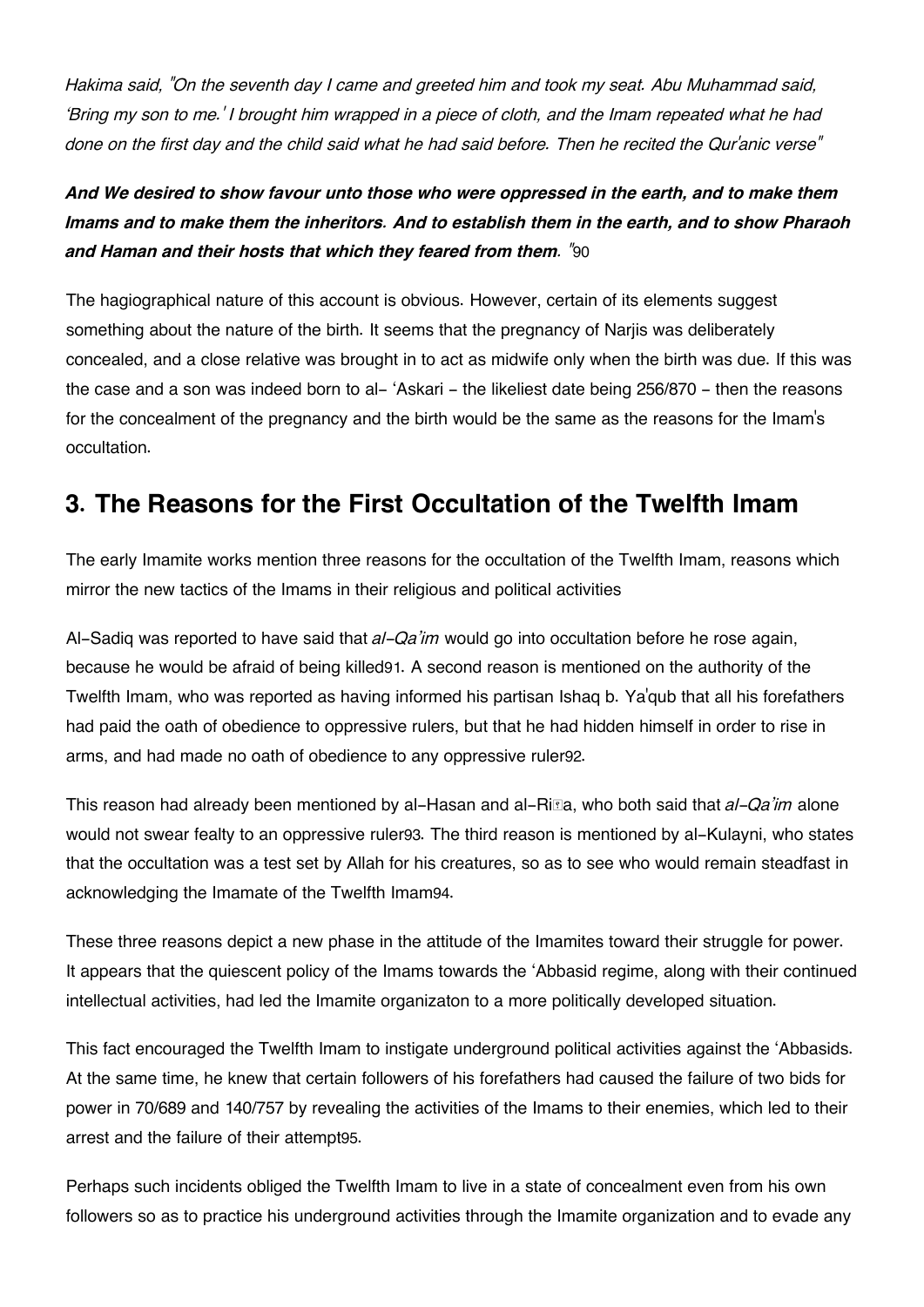'Abbasid bid to arrest him. This is indicated by many traditions commanding the Imamites to keep the name of *al-Qa'im* a secret[96](#page--1-0).

Al-Kulayni reports that, after the death of al- 'Askari in 260/874, some people among his adherents asked the agent (wakil), Abu Abd Allah al-Salihi, to ask about the name and residence of the Twelfth Imam for them. When he did so, the answer was,

### *"If you reveal the name to them, they will reveal it in public; and if they realize the place of his residence they will lead foes to it."*[97](#page--1-0)

Al-Kulayni mentions another report which asserts that the occultation of the Twelfth Imam was a preparatory step for the overthrow of the state of injustice[98](#page--1-0).

It is relevant to study the plan of al-'Askari to hide his son and the 'Abbasid attitude towards the Imamites after the death of al-'Askari so as to see why the later felt it necessary to hide his son.

# **[4. Al- 'Askari's Plan to Hide his Successor](#page--1-0)**

The circumstances which accompanied the birth of al-'Askari's son suggest that al-'Askari wanted to save his successor from the restrictive policy of the 'Abbasids, which had been established by al-- Ma'mun. Hence he did not circulate in public the news concerning the birth of his son, but only disclosed it to a few reliable followers, such as Abu Hashim al-Ja'fari, Ahmad b. Ishaq, and Hakima and Khadija, the aunts of al-'Askari[99](#page--1-0).

Moreover he decided to move his son to a place safer than Samarra so that he could carry on his religious and political activities through the *Wikala* without suffering the interference of the 'Abbasids.

Study of the hagiographical and historical anecdotes concerning the first occultation of the Imam and his reappearance reveals that al'Askari hid his son first in Samarra and then in Medina, where he lived under the guardianship of his paternal grandmother. According to al-Saduq, al-'Askari sent his son to an unknown place forty days after his birth, and then his son was brought back to his mother[100](#page--1-0).

According to al-Mas'udi, three years later, in the year 259/873, al'Askari asked his own mother, Hadith to go on the pilgrimage. He explained his critical position to her, gave her full instructions, and sent his son with her. His son had already received from his father the signs of the Imamate, the most esteemed name of Allah, the inheritance and the weapon.

Thereafter Hadith and her grandson went to Mecca under the protection of a close friend called Ahmad b. Muhammad b. al-Muttahir[101](#page--1-0). It appears that after they had performed the rite of pilgrimage they went to Medina, which was used as the place of concealment for the Twelfth Imam.

Many reports incline one to accept the above description of the Twelfth Imam's early life. As we have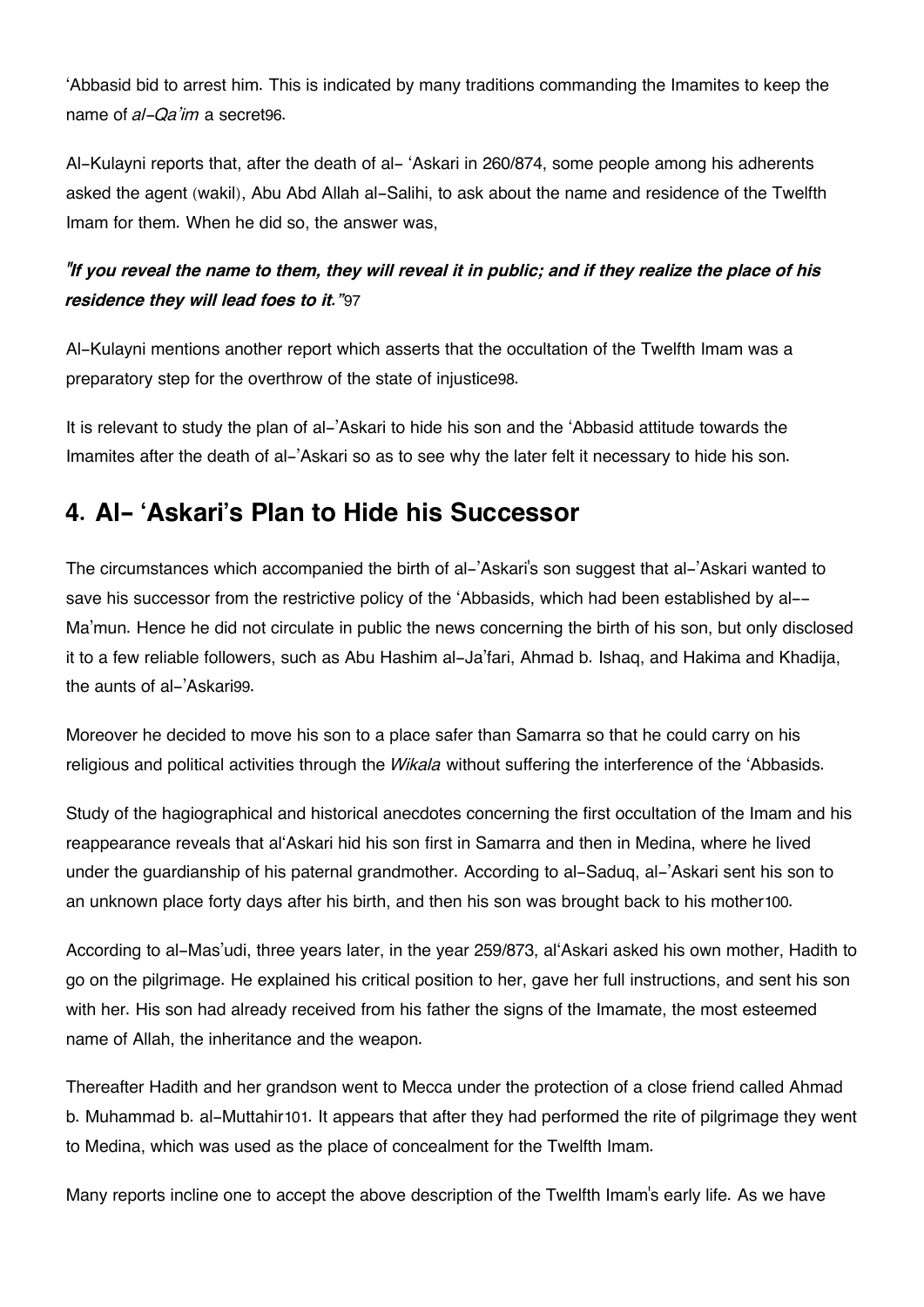seen, Abu Hashim al-Ja'fari once asked al-'Askari where he should ask for his successor were he to die. Al-'Askari said, "In Medina." Another report states that the residence of *al-Qa'im* would be in Medina, surrounded by thirty intimate followers[102](#page--1-0).

All the traditions concerning the rise of *al-Qa'im* indicate that it will occur in Mecca[103](#page--1-0). The Imamite sources record that the Twelfth Imam *al-Qa'im* went on the pilgrimage every year[104](#page--1-0). Such evidence indicates that the Twelfth Imam was in an area not far from Mecca, perhaps Medina.

As part of al-'Askari's prudent fear, he made his manifest testament only to his mother, Hadith, and did not mention any successor openly to anyone else[105](#page--1-0). From all this it seems most probable that the Twelfth Imam spent most of his early life in Medina, because al-'AskarT recognised the danger which his son would face were he to remain in Iraq.

# **[5. The Abbasid Attempt to Arrest al-](#page--1-0) 'Askari's Son**

The caliph al-Mu'tamid continued the 'Abbasid policy of patting the Imams under close watch and enforced it even more vigorously with the spread of the traditions concerning the role of the Twelfth Imam.

On hearing about the deterioraton of al-'Askari's health, al-Mu'tamid sent five of his most trusted officers, amongst whom was his servant Nahrir, to the house of al-'Askari to watch over him. He also ordered the chief judge, al-Hasan b. Abi al-Shawarib[106](#page--1-0), to send ten reliable people to participate in this task.

When al-'Askari died on 8th Rabi' I 260/1st January 874, the caliph sent a contingent to search his house. They sealed off all his estate and then looked for his son to the extent that they even brought women to examine his slavegirls in case any of them were pregnant[107](#page--1-0).

Despite the fact that the primary investigation proved to al-Mu'tamid that al-'Askari died without leaving a son, the vast majority of the Imamites held that he had in fact left one[108](#page--1-0).

According to the Imamite works, Ja'far, the brother of al-'Askari, who had already claimed to be the Imam and tried to succeed his brother, revealed to the authorities the Imamites' belief in the existence of al-'Askari's successor. Al-Saduq reports that a band of people from Qumm, among whom was Muhammad b. Ja'far al-Himyari, arrived at Samarra in ignorance of the death of al-'Askari with letters of inquiry and legal taxes.

There they learned about his death and were directed to Ja'far. They met him and wanted to indulge in the ceremonies which they had practiced before on such occasions.

They asked Ja'far to tell them about the amount of money they had brought and who had given it to them. Ja'far replied that he was no soothsayer and that the things the Imamites claimed about al'Askari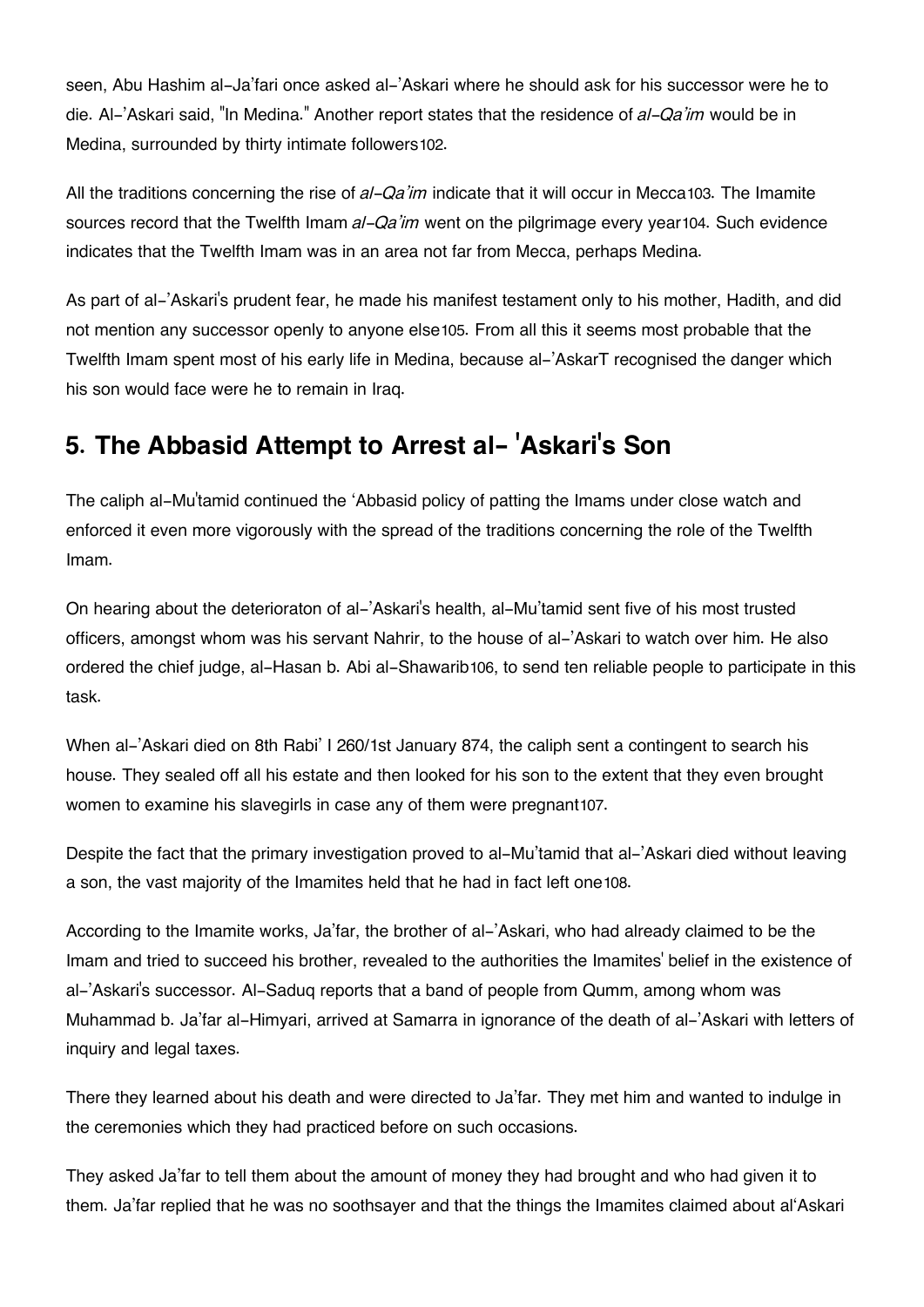were mere lies, because Allah alone could know such things. He then told them. to hand the money over to him, but they refused to do so, and their quarrel became public.

While they were arguing someone came, called them by name and led them to a house. There he showed them someone who was believed to be the agent of the Twelfth Imam and who revealed to them how much money they had brought. Therefore they accepted the Imamate of the Twelfth Imam. Having done so they were commanded that they should henceforth hand the money to a certain man in Baghdad[109](#page--1-0).

According to al-Saduq, Ja'far went straight to the caliph, al-Mu'tamid, and informed him that the Imamites still believed in the existence of a son of al'Askari. Al-Mu'tamid immediately had this investigated by sending a band of soldiers with Ja'far to search the house of al-'Askari and the houses of the neighbours[110](#page--1-0).

They arrested a slave-girl called Saqil and demanded that she show them the child, but she denied having given birth to a child. According to al-Saduq, in order to save the life of the Twelfth Imam, Saqil claimed to be pregnant[111](#page--1-0). Thereupon al-Mu'tamid incarcerated her in his harem for observation.

Under the supervision of Nahrir, the caliph's wives and slave-girls and the wives of the chief judge, Ibn Abi al-Shawarib, observed Saqil for two years until they felt that further observation was no longer necessary. When disturbances occurred in various parts of the Empire and the vizier 'Ubayd Allah Ibn Khaqan suddenly died, they ignored her completely[112](#page--1-0).

Many reports indicate that while Saqil was imprisoned the 'Abbasids carried out a campaign of persecution against the Imamites and that Ja'far was behind it. In spite of the fact that the Imamites lost many people, all attempts on the part of the authorities to arrest the Twelfth Imam proved fruitless.

According to al-Mufid, al-'Askari wanted to deny the 'Abbasids the opportunity to find any trace which might endanger the life of his successor. Hence he devised a plan whereby according to his public will he left his estate only to his mother, Hadith[113](#page--1-0).

On hearing of the death of her son, she came from Medina to Samarra to take over the estate, but found that it was under 'Abbasid control. Furthermore, Ja'far quarrelled with her about his brother's inheritance, insisting on his right to the estate. He raised the case with the authorities, who were trying to confirm that al-'Askari had no son by interfering in it.

Hadith maintained that al-'Askari had made her his sole heiress, and that according to Imamite law Ja'far had no right to the estate of his brother[114](#page--1-0).

This quarrel went on for two years until the pregnancy of Saqil proved false. Although the judge adjudicated in favour of Hadith, Ja'far's claim was not disputed because of his influential connections. In the end the estate was divided into two parts, in spite of Imamite law[115](#page--1-0).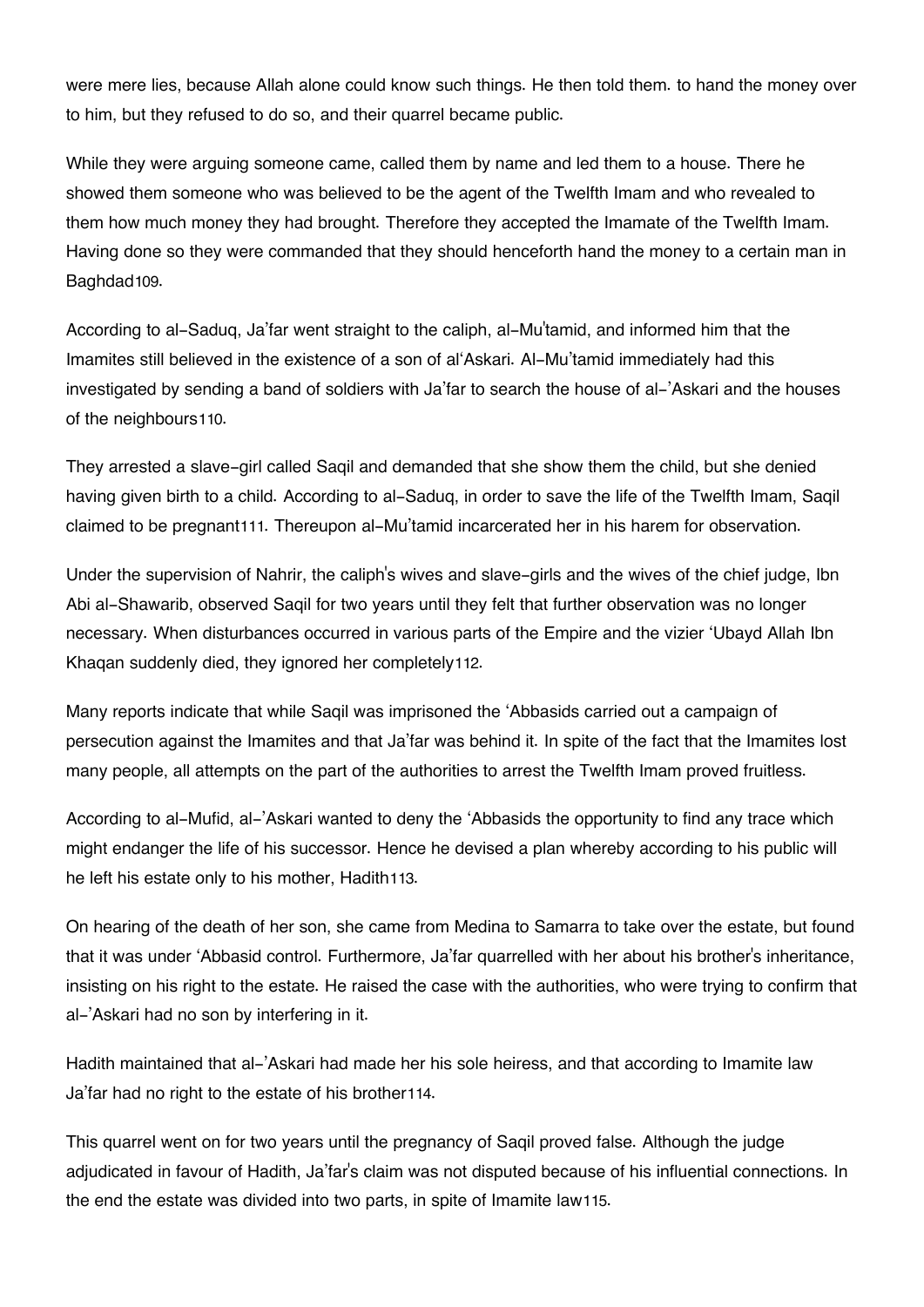[1.](#page--1-0) N. Firaq, 65-6,77,79.

[2.](#page--1-0) The reports of the early Shi'ite authors like al-Kulayni, Sa'd al-Qummi and al-Mufid did not reveal any external cause for al-'Askari's death ( al-Kafi, I, 509; Q. Maqalat, 101-2, al-Irshad, 377, 383, 389; al-Mufid, al-Muqni'a fi al-Fiqh [Iran, 1274], 72-5; and his Tashih I'tiqadat al-Imamiyya [Tabriz, 1371], 63,) but the later Shi'ite authors followed al-Tabari, who claimed that the Imam was poisoned or killed. He based this assumption on a tradition whose chain of transmitters related to al-Sadiq, who said "None of us die naturally, but are killed or martyred." (al-Tabarsi, Ilam al-Wara, 349; Muhammad b. Ja'far al Tabari, Dala'il al-Imama [Najaf, 1369], 223, Ibn Shahr Ashub, Manaqib, IV,421; Bihar, L, 236-8, 335, Muhammad al-Sadr, Tarikh al-Ghayba al-Sughra [Beirut, 1972], 230-4).

[3.](#page--1-0) Ibn Shahr Ashnb, Manaqib, III; 533; Ithbat, 262; Subhi, Nazariyyat al-Imaina (Cairo, 1969), 394.

[4.](#page--1-0) Al-Kulayni and al-Mufid report the same chain of transmitters for their information about al-'Askari's death (al-Kafi, I, 503-5; al-Irshad, 381-2, 389). Al-Nawbakhti agrees with Sad al-Qummi that Abu 'Isa prayed 'Askari's body (N. Firaq, 79; Q. Maqalat, 102). But Sad dates al-'Askari's death in Rabi' II, which agrees with al-Mas'udi's report (Ithbat, 248). Al Kulayni's report seems to be more reliable that the latter, since it adds several supporting reports.

[5.](#page--1-0) N. Firaq, 79; Q. Maqalat, 102.

[6.](#page--1-0) al-Irshad, 389-90; Kama'l (Tehran 1378/1958), I, 101.

[7.](#page--1-0) Al-Barqi and al-Kulayni mention many traditions with different chains of transmitters asserting that the world cannot be without a Proof (Hujja); al Barqi, al-Mahasin (Tehran, 1370/1950), 92, 234-6; al-Kafi, I, 178-80, 514; see also Dala'il, 229-30; Ahmad b. 'Ali al-Tabarsi, al-Ihtijaj (Najaf, 1966), II, 48-9, 78.

[8.](#page--1-0) al-Kafi, I, 285-6; al-Ghayba, 146.

[9.](#page--1-0) al-Kafi, I, 276-7.

[10.](#page--1-0) Q. Maqalat, 109.

[11.](#page--1-0) Because of the way al-Shahristani classifies his information on these schisms, it seems that his study is based on the works of al-Nawbakhti and al-Ash'ari. Al Nawbakhti deemed the Imamite sub-divisions to be as many as fourteen, although his work in its present form counts only thirteen. Fortunately al Mufid, who discusses the various factions on the authority of al-Nawbakhti, mentions the fourteenth faction, which is missing from al-Nawbakhti's work. Al-Mas'udi does not give any details on the splits. Later al-Nawbakhti's work became more circulated than Sa'd al-Qummi's work, because the latter contains opinions on the occultation which contrast with the official opinion of the later Imamites from the fifth/eleventh century onwards; al-Qummi's book was gradually withdrawn from these circles; N. Firaq, 79; al-Fusul al-Mukhtara, 258-60; Muruj, VIII, 50, Milal, 130-1.

[12.](#page--1-0) Kama'l, 40.

[13.](#page--1-0) al-Kafi, I, 178-80, 514.

[14.](#page--1-0) Q. Maqalat, 106; N. Firaq, 78-80; Milal, 129.

[15.](#page--1-0) Q. Maqalat, 106-107.

[16.](#page--1-0) al-Kaji, I, 178; al-Sharif al-Radi (ed.), Nahj al-Bahagha (Beirut, 1967), 497; N Firaq, 80-1.

[17.](#page--1-0) Q. Maqalat, 107.

[18.](#page--1-0) N. Firaq, 89-90.

[19.](#page--1-0) Q. Maqalat, 111; al-Fusul al-Mukhtara, 259.

[20.](#page--1-0) Al-Fathiyya: A Shi'ite sect which arose after the death of Ja'far al-Sadiq, the sixth Imam, who contended that the Imamate had passed on from al-Sadiq not to Musa but to his eldest son, 'Abd Allah, accordingto thetradition which says that the Imamate can only be vested in the eldest son, with the condition that he should be free from any bodily defects (al-Kafi, I, 285; Ikhtiyar, 282-3). They were also called al-Fathiyya as an allusion either to 'Abd Allah b. Jaf'ar because he had broad feet or was broad-headed, or it referred to their leader, who was called 'Abd Allah al-Aftah: N. Firaq 65; al-Fusul al-Mukhtara, 248-51; Ikhtiyar, 254.

[21.](#page--1-0) N. Firaq, 93; Q. Maqalat, 111-2.

[22.](#page--1-0) Al-bada' means the appearance of something or some knowledge after it has been concealed. In theological terms, it is a dogma which deals with the question of whether or not it is possible for God to change His decision about something. The theologians maintain that this is impossible, even if it often appears to happen, as for example when Ja'far al-Sadiq designated Isma'il as his successor according to God's command. For when Isma'il died, God then ordered Ja'far to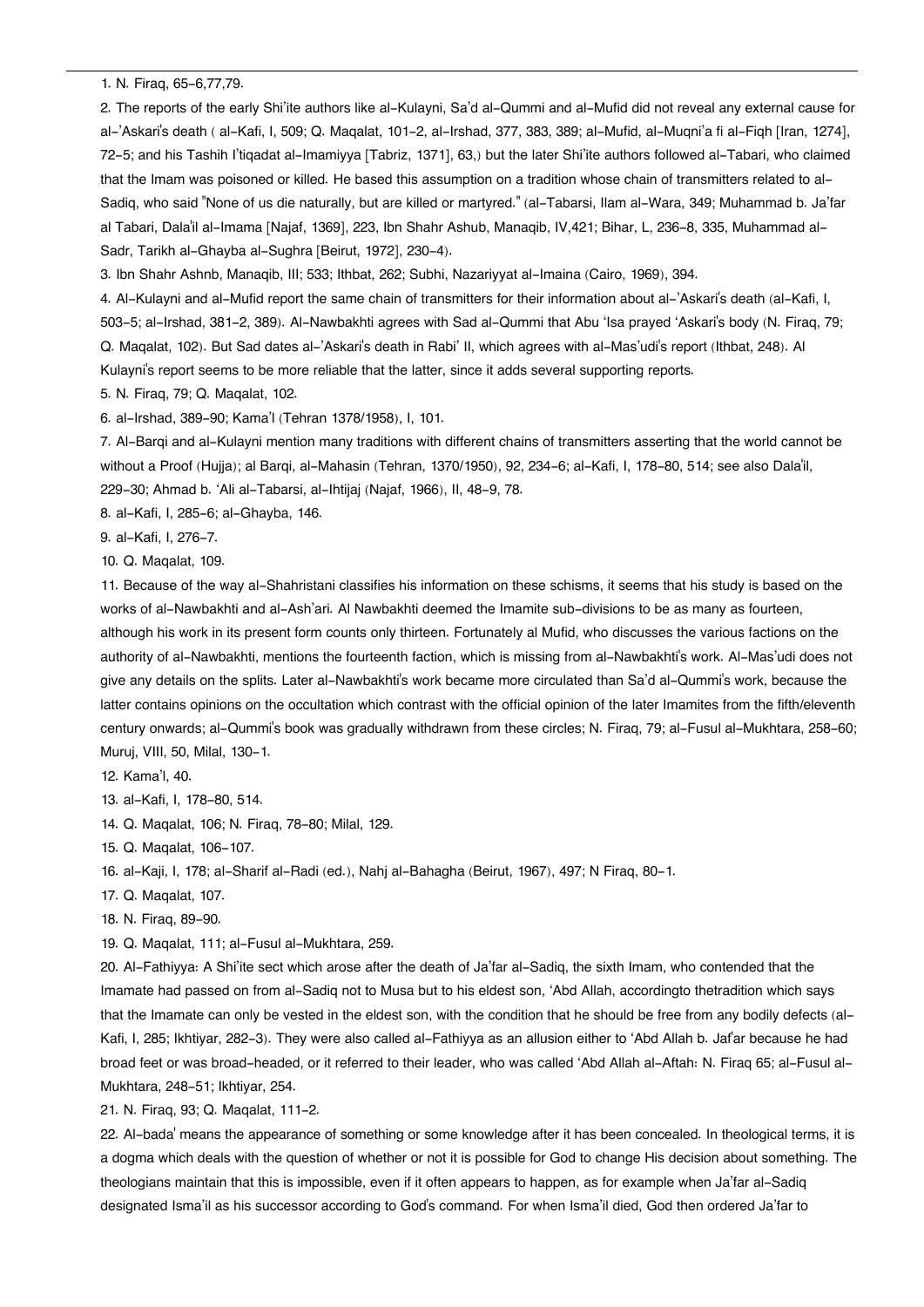designate Musa al-Kazim as his successor. So it seems that God changed his decision about who was to succeed Ja'far. But in fact, God's eternal knowledge never changes. What changes is the degree to which men are cognizant of that knowledge. Hence the doctrine of al-bada' states that God's ultimate judgement about something often appears to men only after first having been concealed. It declares that God cannot have changed His decision, for that would imply that His knowledge changes, or that He was ignorant and then gained knowledge. Finally, the Imamites hold that Goes does allow certain people to have knowledge of His ultimate judgement. Bandar, A., 'Aqidat al-Bada' (Baghdad, 1976); also a letter from the author dated 15th January 1978.

[23.](#page--1-0) N. Firaq, 99; al-Shahristani's information concerning this sect is confused. He claims that Faris b. Hatim, not his sister, was a follower of Ja'far, but Faris had been assassinated by the order of al-Askari himself; see Milal, 129; Ikhtiyar, 524. [24.](#page--1-0) For the dogma of Faris b. Hatim, his political activities in Qazwm and Samarra, and his assassination, see Ikhtiyar, 522-8; al-Najashi, 238; T. al-Ghayba, 238.

[25.](#page--1-0) Al-Nawbakhti and al-Qummi mention that a group maintained that Ja'far was the Imam after al-'Askari not by the testament of his brother but by that of his father. Thus they held that the adoption of the Imamate of al-'Askari was incorrect and that people should go back to the Imamate of Ja'far; N. Firaq, 82-3; Q. Maqalat, 110-1; al-Fusul al-Mukhtara, 259. [26.](#page--1-0) For this tradition see al-Kafi, I, 285-6; T. al-Ghayba, 146.

[27.](#page--1-0) N. Firaq, 79; Muhammad b. 'Abd al-Rahman b. Qubba, al-Insaf fi al-Imams, quoted in Kama'l, 55.

[28.](#page--1-0) Kama'l, 51-3.

[29.](#page--1-0) Kama'l, 511; Bihar, LIII, 190-1.

[30.](#page--1-0) Q. Maqalat, 112-3; N. Firaq, 88-9, Ibn Qubba, op. cit., quoted in Kama'l, 59. About Ibn Qubba and his work see al-Najashi, 290-1, T. al-Fihrist, 297-8.

[31.](#page--1-0) Q. Maqalat, 103.

[32.](#page--1-0) Q. Maqalat, 109.

[33.](#page--1-0) N. Firaq, 84.

[34.](#page--1-0) T. al-Ghayba, 128-9; al-Fusul al-Mukhtara, 259.

[35.](#page--1-0) Q. Maqalat, 114; N. Firaq, 84-5; Milal, 130.

[36.](#page--1-0) Kama'l, II, 78, 109-10; see al-Galbaygani, op. cir, 356.

[37.](#page--1-0) Q. Maqlat, 114; T. al-Ghayba, 147; al-Mufid also mentions this faction but thought that they held the same dogma as al-Qat'iyya (The Twelvers); al-Fusul al-Mukhtara, 259-60.

[38.](#page--1-0) Q. Maqalat, 114; N. Firaq, 85; al-Fusul al-Mukhtara, 261; Milal, 130.

[39.](#page--1-0) Al-Nawbakhti's information about this sect is confused, whereas al-Qummi and al-Mufid are much clearer in their presentation; N. Firaq, 85-6; Q. Maqalat, 114-5; al-Fusul al-Mukhtara, 260.

[40.](#page--1-0) T. al-Ghayba, 60.

[41.](#page--1-0) al-Fusul al-Mukhtara, 260.

[42.](#page--1-0) Q. Maqalat, 102-4; Abu Sahl al-Nawbakhti, Kitab al-Tanbih, quoted in Kama'l, 88; al-Insaf quoted in Kama'l, 61.

[43.](#page--1-0) This group dated his birth as mentioned but the later Imamites differ about it. Ibn Rustam al-Tabari dates it as 15th Sha'ban 257, while al-Kulayni mentions several traditions giving the dates 252,255 and 256 respectively. Al-Saduq and al Mufid follow al-Kulayni on this point. Some of the factions opposed to the Imamites may have abandoned their claims and joined the Imamites, who then accepted their differing transmissions concerning the birth of the Twelfth Imam; al-Kafi, I,

514-16; Dala'il, 271; al-Fusul al-Mukhtara, 258; Kama'l, 430.

[44.](#page--1-0) al-Insaj; quoted in Kama'l, 55-6.

[45.](#page--1-0) N. Firaq, 90-91.

[46.](#page--1-0) Ibn al-Nadim, al-Fihrist, (Tehran, 1972), 225; Kama'l, 482; Q. Maqlat, 106.

[47.](#page--1-0) Milal, 130-1; N. Firaq, 88-9.

[48.](#page--1-0) Q. Maqalat, 107-8.

- [49.](#page--1-0) Q. Maqalat, 108-9; T. al-Ghayba, 147.
- [50.](#page--1-0) Kama'l, 485,487.
- [51.](#page--1-0) al-Kafi, I, 518-9.
- [52.](#page--1-0) T. al-Ghayba, 142-6; al-Fusul al-Mukhtara, 261.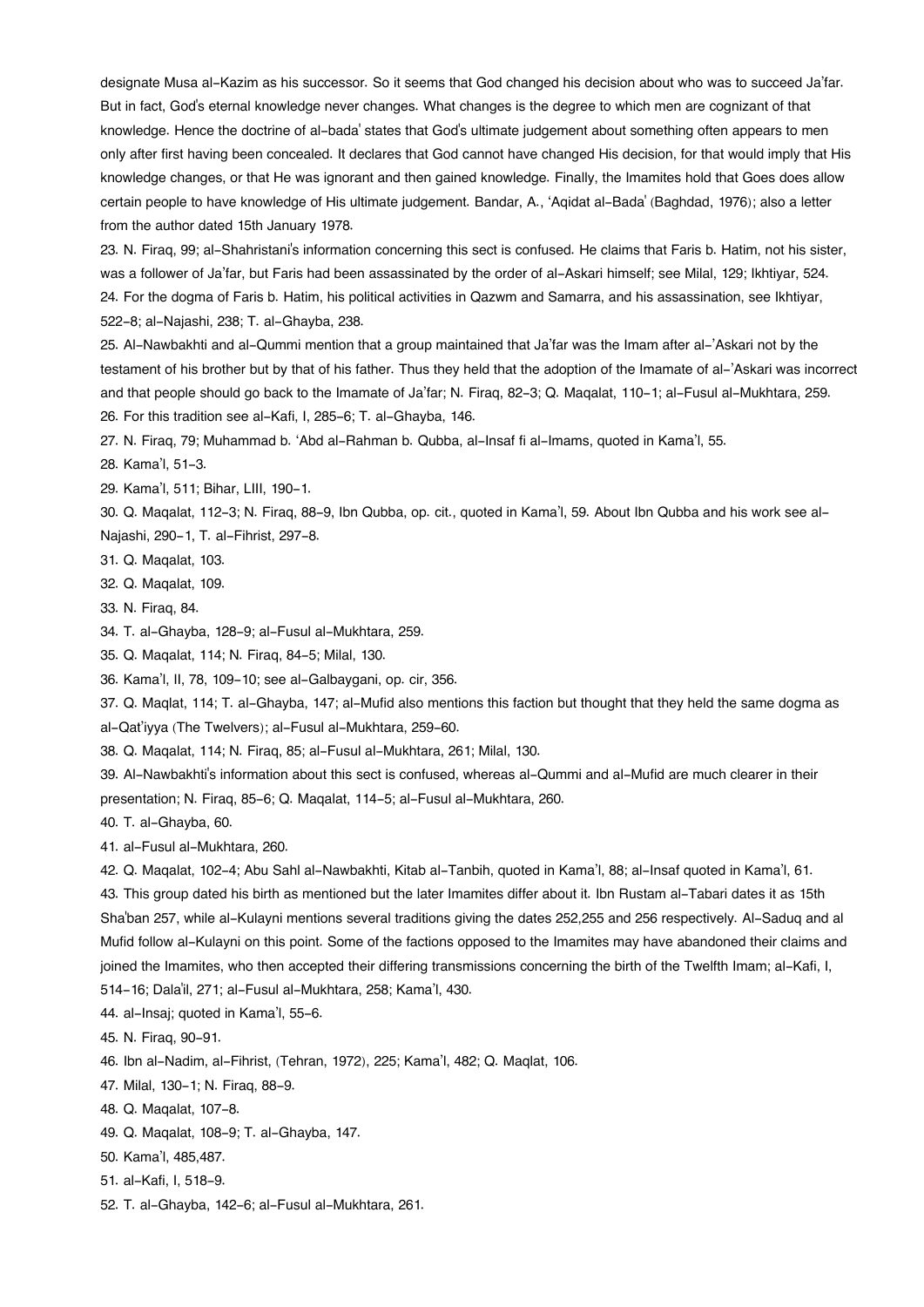[53.](#page--1-0) Ithbat, 248. For the later authors who named her as Narjis see al-Irshad, 390; T. al-Ghayba, 153, 158; 'Uyun, 32-3.

[54.](#page--1-0) Bihar, LI, 28, quoted from al-Dirus.

[55.](#page--1-0) Kama'l, 431-2.

[56.](#page--1-0) Kama'l, 317-23.

[57.](#page--1-0) Tabari, III, 1434.

[58.](#page--1-0) Ikhtiyar, 147-8; al-Najashi, 298; Ibn Dawud, al-Rijal, 541.

[59.](#page--1-0) al-Kafi, I, 323.

[60.](#page--1-0) N. al-Ghayba, 84, 85, 120; Kama'l, 329.

[61.](#page--1-0) Kama'l, 280, 345; al-Marwazi, Kitab al-Fitan, Mss fol, 150-63.

[62.](#page--1-0) T. al-Ghayba, 134-9; Dala'il, 262-4.

[63.](#page--1-0) al-Irshad, 390-1.

[64.](#page--1-0) Kama'l, 431.

[65.](#page--1-0) al-Najashi, 268.

[66.](#page--1-0) Ibn Qubba, Naqd Kitab al-Ashhad, quoted in Kama'l, 113.

[67.](#page--1-0) al-Kafi I, 178; N. Firaq, 91.

[68.](#page--1-0) al-Kafi, I, 285-6; Abu Sahl al-Nawbakhti states in his work al-Tanbih that the main argument used by the Imamites to prove the existence of the Twelfth Imam was the traditions of the preceding Imams, which had been narrated beforethe death of the eleventh Imam in 260/874; quoted in Kama'l, 92-3; also see N. Firaq, 90-91; Q. Maqalat, 102.

[69.](#page--1-0) N. al-Ghayba, 90.

[70.](#page--1-0) T. al-Ghayba, 90.

[71.](#page--1-0) Abu Sahl al-Nawbakhti, al-Tanbih, quoted in Kama'l, 92-3.

[72.](#page--1-0) For example, see al-Kafi, I, 514; Kama'l, 424; al-Irshad, 390. However, Ibn Rustam al-Tabari mentions that al-'Askari's son was born on the 8th of Sha'ban, 257/870; Dalail, 272.

[73.](#page--1-0) Q. Maqalat, 114; al-Saduq reports a narration the authority of Ya'qub b. Manfush who claimed that al-'Askari had shown him his son, whose age at that time was between eight and ten years old; Kama'l, 407.

[74.](#page--1-0) al-Kafi, I, 329; al-Irshad, 390-391.

[75.](#page--1-0) T. al-Ghayba, 150-151, 153.

[76.](#page--1-0) al-Kafi, I, 514-5.

[77.](#page--1-0) al-Kafi, I, 328; al-Irshad, 394.

[78.](#page--1-0) Q. Maqalat, 114; N. Firaq, 85.

[79.](#page--1-0) Kama'l, 33.

[80.](#page--1-0) According to al-Tabari, Abu Hashim al-Ja'fari died in 261/875; Tabari, III, 1887.

[81.](#page--1-0) al-Kafi, I, 328.

[82.](#page--1-0) Ithbat, 251.

[83.](#page--1-0) According to al-Kulayni the Tenth Imam, al-Hadi, died on 26 Jumada II, 254/2 June 869; al-Kafi, I, 497.

[84.](#page--1-0) Kama'l, 432.

[85.](#page--1-0) al-Kafi I, 329, 514; Kama'l, 430; T. al-Ghayba, 144.

[86.](#page--1-0) Tabari, III, 1813; al-Kama'l, VII, 157.

[87.](#page--1-0) Ithbat, 261-2.

[88.](#page--1-0) According to al-Kulayni each Imam when he comes out from the womb of is mother puts his hands on the ground and holds his head towards the sky, and then recites some Qur'anic verses; al-Kafi, I, 386.

[89.](#page--1-0) Kama'l, 424-6; the account of the birth of the Twelfth Imam has been related in the Imamites' works with some differences in detail. See Ithbat, 248-50; T. al Ghayba, 150-4; Dalail, 269-70. All the Imamite sources agree that al-'Askari left only one son; al-Saduq, however, reports a narration on the authority of Ibrahim al-Mazyar which indicates that al-Askari had two sons, Muhammad and Musa, who were living in Hijaz. A critical study of the context of the narration and its chain of transmitters suggests it was invented, mainly because the narrator Ibrahim b. al-Mazyar died before 260/874, whereas according to the narrative al-'Askari's sons were mature, and this is unlikely if the Twelfth Imam was born in 256/874; Kama'l, 445-53.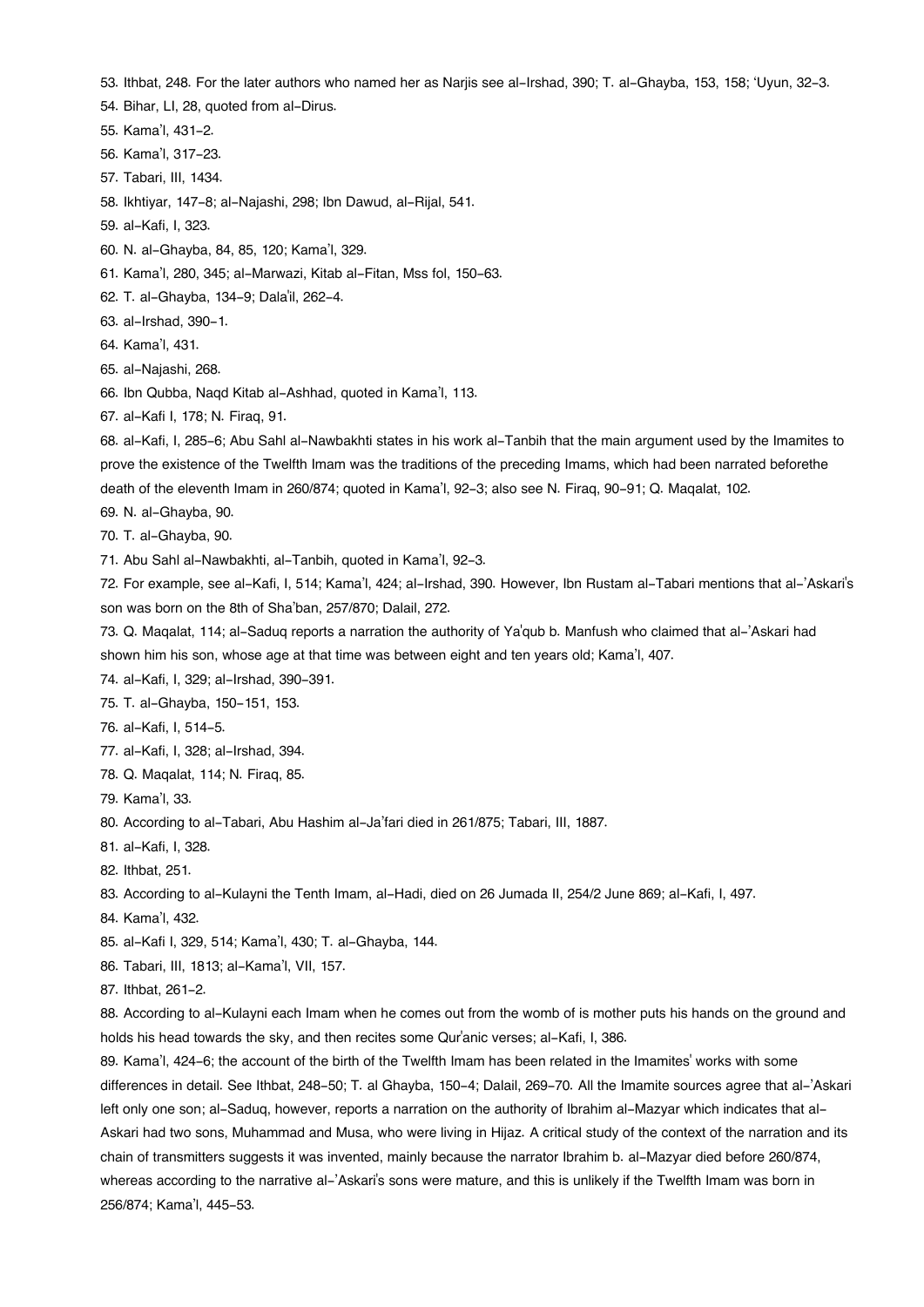[90.](#page--1-0) al-Qasas, 28: 5-6. [91.](#page--1-0) 'Ilal, 243-4; Kama'l, 24; N. al-Ghayba, 86-7; al-Kafi, I, 340; al-Murtada, Mas'ala wajiza fi al-Ghayba , l l; al-Fusul al- 'Ashara, 16. [92.](#page--1-0) N. al-Ghayba, 101; Kama'l, 303, 485. [93.](#page--1-0) 'Ilal, 245; Kama'l, 316. [94.](#page--1-0) al-Kafi, I, 336. [95.](#page--1-0) al-Kafi, I, 369. [96.](#page--1-0) al-Kafi, I, 328, 330. [97.](#page--1-0) al-Kafi, I, 333. [98.](#page--1-0) al-Kafi, I, VIII, 247. [99.](#page--1-0) The Imamite works record the names of many individuals who saw the son of al-'Askari. One report attributed to Muhammad b. 'Uthman, the second Saf'ir of the Twelfth Imam, says that al-Askari gathered together forty of his reliable followers and showed them his son; Kama'l, 435; al-Kafi, I, 330-1; T. al-Ghayba, 148, 152 [100.](#page--1-0) Kama'l, 429. [101.](#page--1-0) Ithbat, 247-8, 253. [102.](#page--1-0) al-Kafi I, 328, 240; N. al-Ghayba, 99-100; T. al-Ghayba, 149. [103.](#page--1-0) 'Abd al-Razzaq al-San'ani, al-Musannaf (Beirut, 1972), XI, 371; N. al-Ghayba, 98-9. [104.](#page--1-0) al-Kafi, I, 339. [105.](#page--1-0) al-Fusul al-'Ashara, 13. [106.](#page--1-0) Al-Hasan b. Muhammad was related to an Umayyad family called Al Abi al-Shawarib. During the 'Abbasid period most of his relatives worked in the office of Judge (al-Qada'). As part of his anti-shi'ite policy al-Mutawakkil included al-Hasan b. Abi al-Shawarib among his courtiers (Tabari, III, 1428). Later al-Mu'tazz appointed him chief judge in 252/866 (Tabari, III, 1684). Three years later he was discharged from his office, but recovered it during al-Mu'tadid's regime. He continued in this office until his death in Mecca in 261/875; Tabari, III, 1787, 1790-1, 1891, 1907. [107.](#page--1-0) al-Kafi, I, 505; Kama'l, 43. [108.](#page--1-0) Kama'l, 43. [109.](#page--1-0) Kama'l, 476- 478. [110.](#page--1-0) Kama'l, 473. [111.](#page--1-0) Kama'l, 476. [112.](#page--1-0) Kama'l, 474. [113.](#page--1-0) al-Fusul al-'Ashara, 13. [114.](#page--1-0) According to Imamite law, if a dead person leaves a mother and a son and a brother, the brother has no right to take anything from the estate; al-Saduq, almuqnia (Tehran, 1377), 171; Kama'l, 47, 58. [115.](#page--1-0) Muhammad al-Sadr, op. cit., I, 314.

# **The Underground Activities of the Twelth Imam as seen in the Actions of the Saf'irs**

### **[1. A Brief Study of the Wikala Before the Twelfth Imam](#page--1-0)**

As mentioned in Chapter Two, a critical situation the Imams faced, brought about by the 'Abbasids,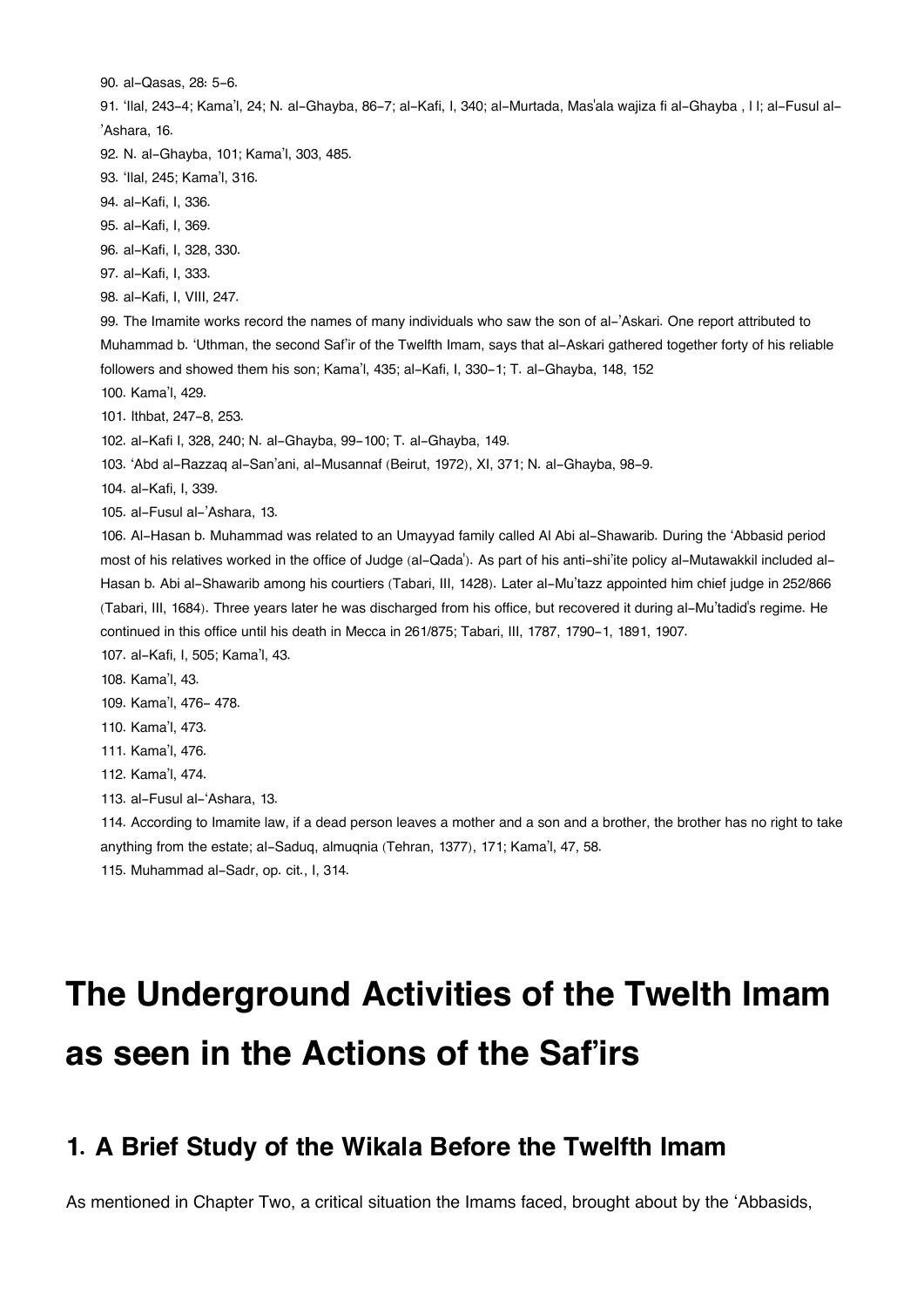forced the Imams to search for a new means to communicate with the members of their congregation. The Imamite sources indicate that the sixth Imam al–Sadiq was the first Imam to employ an underground system of communication *(alTanzim al‑Sirri)* among his community[1](#page--1-0).

The main purpose of the *Wikala* was to collect the *khums,* the *zakat,* and other kinds of alms for the Imam from his followers. Although the *Wikala* may have had other purposes at that time, the sources rarely record them. Al‑Sadiq directed the activities of the organization with such care that the 'Abbasids were not aware of its existence.

As part of his prudent fear *(al \_Taqiyya)*, he used to ask some of his followers to carry out certain tasks for the organization without informing them that they were in fact his agents. Al–Tusi reports that Nasr b. Qabus al<sub>-</sub>Lakhmi spent twenty years working as an agent *(wakil)* for al-Sadig, without knowing that he had actually been appointed as one.

Al-Sadiq's most important agent in Iraq was 'Abd al-Rahman b. al-Hajjaj, who continued in this office until his death, after the time of the eighth Imam al $\Box$ Ri $\square$ a[2](#page--1-0).

Mu'alla b. Khunays was al‑Sadiq's agent in Medina. In 133/750 he was arrested by the 'Abbasids and sentenced to death because he refused to reveal the names of the Imamite propagandists[3](#page--1-0).

Despite the difficulties which faced the *Wikala* in its early stages, the areas covered by the agents and their training were extended during the time of al‑Kazim as activities were intensified. The rite of pilgrimage was used as a means to communicate with each other. Al-Kazim's agent in Egypt was 'Uthman b. 'Isa al‑Rawwasi[4](#page--1-0).

He also had agents in numerous other places, such as Hayyan al–Sarraj in Kufa, Muhammad b. Abi 'Umayr in Baghdad, and Yunis b. Ya'qub al‑Bajli in Medina[5](#page--1-0). Al‑Mas'udi's report suggests that all the agents received their instructions from 'Abd al\_Rahman b. al\_Hajjaj, who was then resident in Baghdad[6](#page--1-0).

The agents faced another campaign of arrests in 179/795 instigated by the caliph al\_Rashid. It caused the Imamite organization considerable damage. The agent in Baghdad, Muhammad b. Abi 'Umayr, was arrested and tortured in the unfulfilled hope that he would reveal the names and locations of al\_Kazim's followers, while his sister was put in jail for four years[7](#page--1-0).

Another agent, 'Ali b. Yaqtin, who used to send money and letters to the Imam through an individual called Isma'il b. Salam, was also arrested and spent the rest of his life in prison[8](#page--1-0). According to the Imamite sources the campaign of arrests led to the arrest of al<sub>–</sub>Kazim himself and to his death in prison[9](#page--1-0). Sixty other 'Alids also died under torture in prison[10](#page--1-0).

After the death of al<sub>-</sub>Kazim the members of the Imamite organization found themselves faced with an internal theological and political question involving the doctrine of *al-Qa'im al‑Mahdi* and his occultation.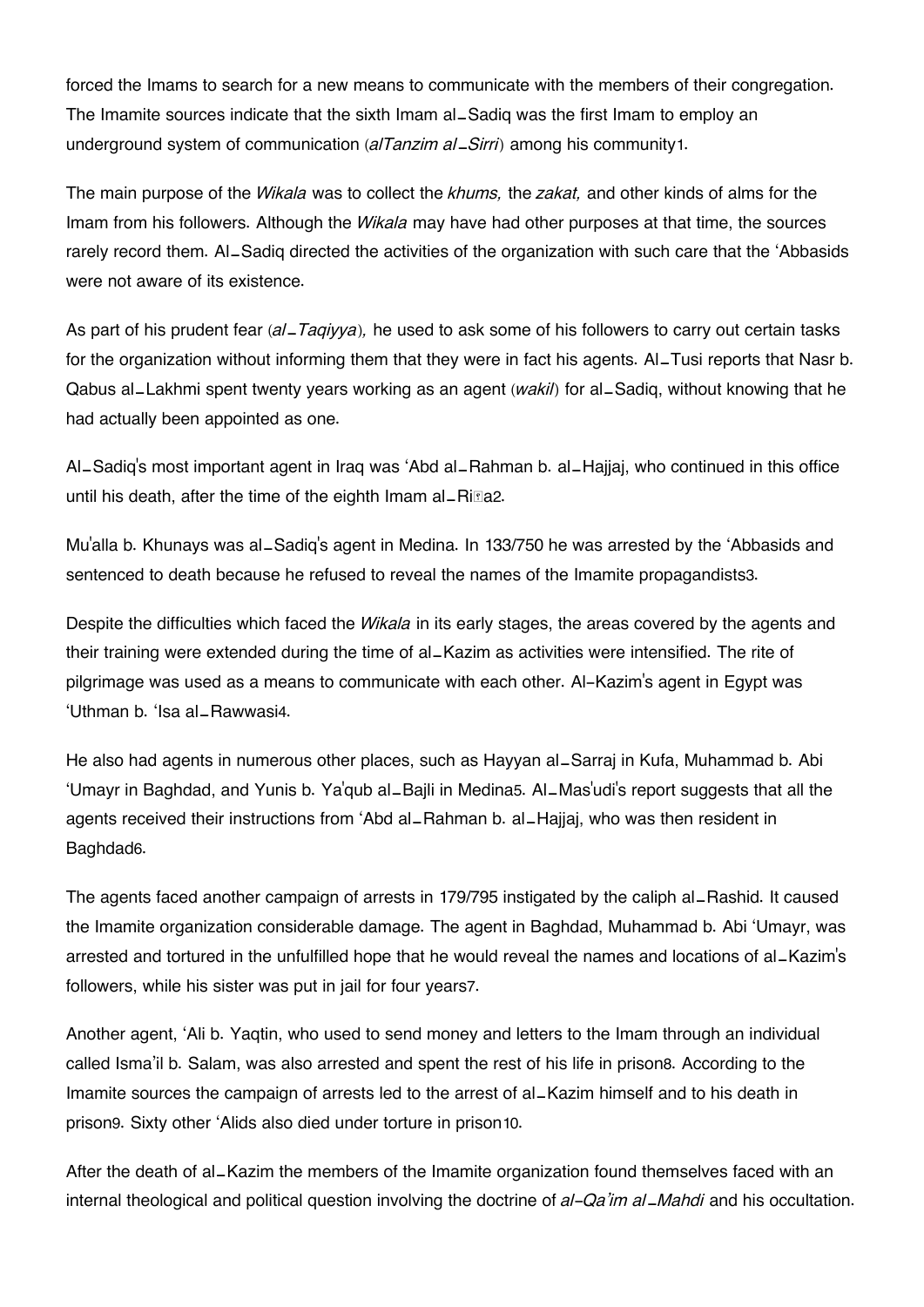Al‑Kazim's agents, such as al‑Rawwasi in Egypt, Ziyad al‑Qindi in Baghdad, 'Ali b. Abi Hamza and Hayyan al‑Sarraj in Kufa, and al‑Hasan b. Qayama in Wasit, had received many traditions attributed to al‑Sadiq concerning *al-Qa'im al‑Mahdi* and his occultation, but these traditions did not explicitly state his identity[11](#page--1-0).

Perhaps for this reason, they applied these traditions to the seventh Imam al–Kazim by denying his death and contending that he was *al-Qa'im al‑Mahdi,* but that he had gone into occultation[12](#page--1-0).

Consequently, they rejected the Imamate of his son al‑Riďa and split into a new group called the *Waqifa*, using the money of the organization to their own ends. As a result al\_RiTa lost a considerable number of trained agents and over 100,000 dinars[13](#page--1-0).

Between the years 183–202/799–817 al–RiMa managed to solve this problem at least partially by clarifying to the members of the *Waqifa* the true nature of *al-Qa'im al‑Mahdi,* as transmitted on the authority of the previous Imams. According to al‑Kashshi, he seems to have been able to persuade some of the members of the *Waqifa*, like al<sub>-</sub>Rawwasi and his followers to recognize his Imamate[14](#page--1-0).

Meanwhile the role of the *Wikala* was expanded to embrace the new needs and tasks of the congregation. Al‑Riďa's agents were 'Abd al‑'Aziz b. al‑Muhtadi in Qumm[15](#page--1-0), Safwan b. Yahya in Kufa[16](#page--1-0), 'Abd Allah b. Jandab and 'Abd al<sub>-</sub>Rahman b. al-Hajjaj in Baghdad[17](#page--1-0).

Along with another eighty agents 'Abd al\_Rahman b. al\_Hajjaj controlled the leadership of the organization through the time of the ninth Imam, al‑Jawad[18](#page--1-0), who achieved considerable success in protecting the organization from new schisms. Moreover the tactics of his agents developed in new directions especially in widening the sphere of *al‑Taqiyya* (prudent fear) by allowing some of his partisans to participate in the administration and the army of the 'Abbasids.[19](#page--1-0)

During the long Imamate of the tenth Imam, al–Hadi (220–254/835–868) new trends emerged amongst the Imamites due to historical circumstances, trends which were later to play a dangerous role during the time of the Twelfth Imam.

As was pointed out above (Ch. II), al‑Mutawakkil practiced the policy of al‑Ma'mun, who had made al-Ri $\mathbb E$ a and his son al-Jawad join his courtiers so that their links with their partisans could be restricted and closely watched. Al‑Mutawakkil did the same with al‑Hadi. In 233/847 he summoned him , from Medina to Samarra, where he spent the rest of his life[20](#page--1-0).

The absence of direct contact between the Imam and his followers led to an increase in the religious and political role of the *Wikala,* so that the agents of the Imam gained more authority in running its affairs. Gradually the leadership of the *Wikala* became the only authority which could determine and prove the legitimacy of the new Imam.

For example the ninth Imam, al–Jawad, gave his testament concerning his successor to his chief agent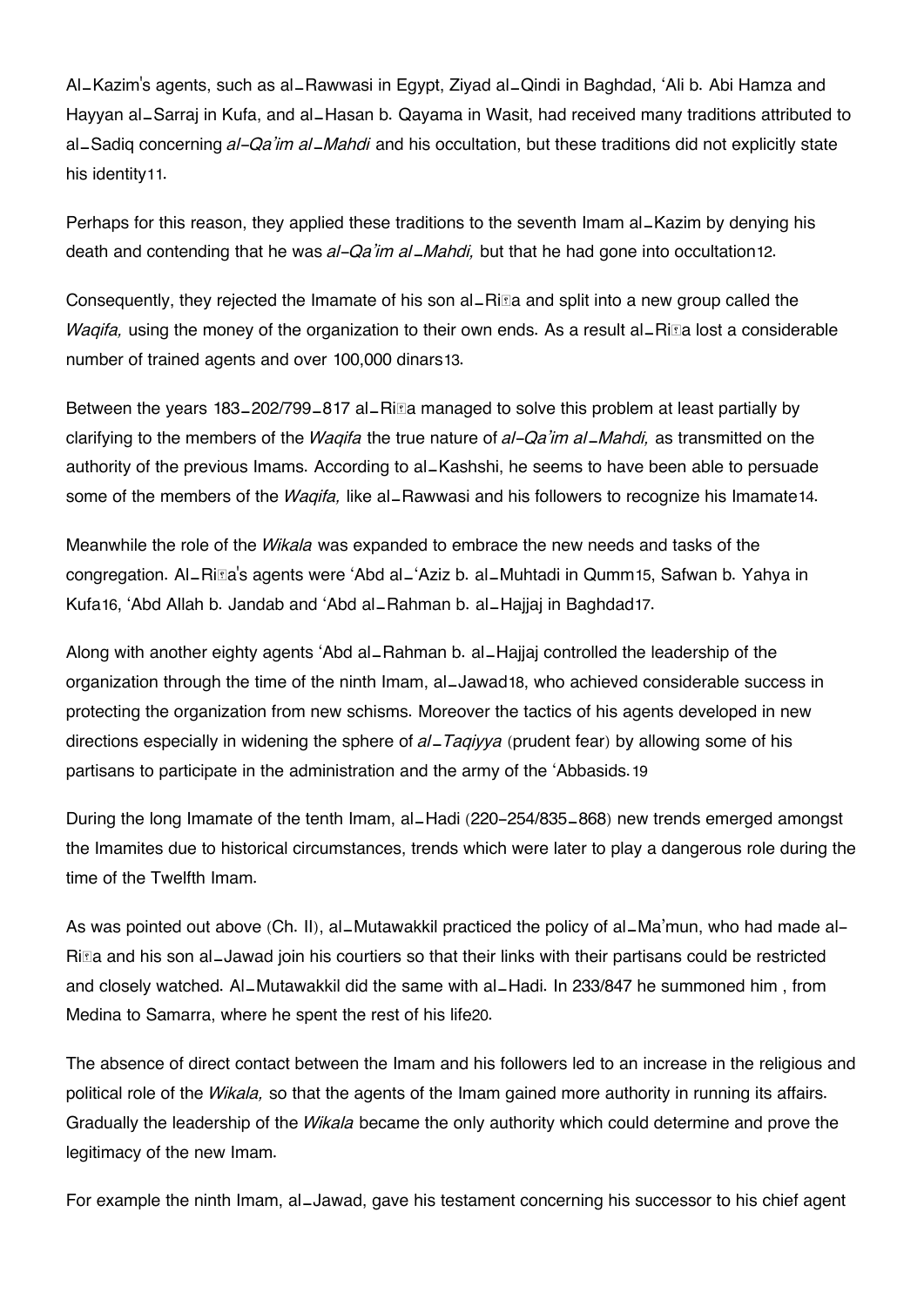Muhammad b. al‑Faraj. He told him that in case he should die, he should take his orders from al‑Hadi[21](#page--1-0).

When al–Jawdd died in 220/835 the prominent leaders of the organization held a secret meeting at the house of Muhammad b. al\_Faraj to determine the next Imam, who was proved to be al\_Hadi[22](#page--1-0).

The agents of the Imam gradually gained a great deal of experience in organizing their partisans into separate units. Several reports suggest that the agents divided their followers into four separate groups according to area. The first included Baghdad, Mada'in, Sawad and Kufa, the second Basra and al<sub>-Ahwaz</sub>, the third Qumm and Hamadan, and the fourth the Hijaz, Yemen and Egypt.

Each area was entrusted to an independent agent, beneath whom many local agents were appointed. The workings of this system can be observed in letters of instruction attributed to al–Hadi concerning the organization's administration. It is reported that he sent a letter in 232/847 to his local agent, 'Ali b. Bilal, saying:

*"I have substituted Abu 'Ali b. Rashid for 'Ali b. al‑Husayn b. 'Abd Rabba. I have entrusted him with this post since he is sufficiently qualified so that no one can take precedence over him. He has been informed that you are the chief (shaykh) of your own area, since I wished to invest you with that area. However, you have to follow him and hand all the revenues to collect over to him."*

In a letter to his agents in Baghdad, Mada'in and Kufa, al\_Hadi wrote,

*"O Ayyub b. Nuh, I am commanding you to cut off relations between yourself and Abu 'Ali. Both of you should engage yourselves with what you have been entrusted and ordered to do in your areas. If you do so you should be able to manage your affairs without consulting me ... O Ayyub, I am ordering you neither to receive anything from the people of Baghdad and Mada'in, nor to give anyone amongst them permission to contact me.*

*If anyone brings you revenue from outside your area, order him to send it to the agent of his own area. O Abu 'Ali, I am ordering you to follow what I have ordered Ayyub.*"[23](#page--1-0)

This system saved the organization from otherwise inevitable damage after the harsh attack of al–Mutawakkil upon its underground political cells in 235/850. In the same way it was saved from the attack of al‑Musta'in in 248/862.

It should be noted that during the time of the tenth and eleventh Imams, the leadership of the organization in the four areas, was monopolized by a few individuals. Their tasks later fell to their descendants and remained under their control during the shorter occultation of the Twelfth Imam. For example, 'Ali b. Mazyar was the agent of al‑Jawad and al‑Hadi in al‑Ahwaz[24](#page--1-0), while his sons were the agents of the Twelfth Imam in the same region[25](#page--1-0).

Ibrahim b. Muhammad al‑Hamadani was the agent of al‑Hadi in Hamadan[26](#page--1-0), while his offspring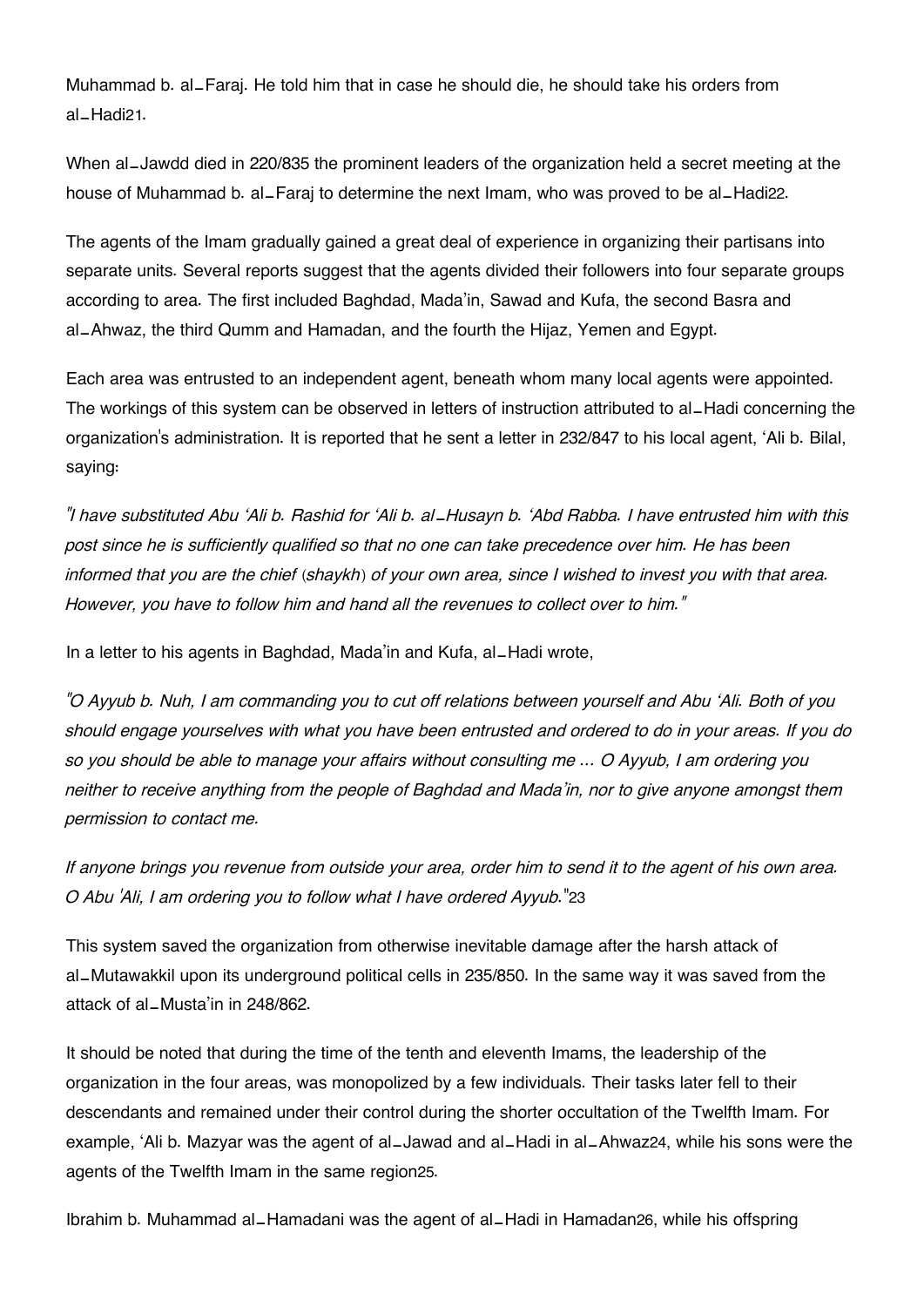inherited this post from father to son until the time of the Twelfth Imam[27](#page--1-0). Another agent was Isma'il b. Ishaq b. Nawbakht[28](#page--1-0), whose family later directed the members of the organization in Baghdad, while one of his relatives, al‑Husayn b. Ruh, became the third *Saf'ir* or "representative" of the Twelfth Imam.

Among the agents, the most important was 'Uthmari b. Said al'Umari, who, as we shall see, was brought up under the auspices of the tenth Imam, al–Hadi. He made him first his own agent and then the agent of his son, Imam al‑ 'Askari. After the death of the latter 'Uthman controlled the whole leadership of the organization as the first representative of the Twelfth Imam, and his son Muhammad later succeeded him to the post, as the second *Saf'ir.*

The fact that the Imam's activities were underground made it easy for certain people to claim falsely to be the representatives of al–Hadi and al– 'Askari, and thus to collect money from the Imamites. It seems that this practice was carried out by the extremists *(al‑Ghulat)* and increased throughout the time of the Twelfth Imam at the expense of his rightful agents[29](#page--1-0).

## **[2. The Main Functions of the Wikala](#page--1-0)**

For the Twelver Imamites the series of Imams ends with the Twelfth Imam, who, from the death of his father in 260/874 up to the year 329/940<sub>-1</sub>, is believed to have lived in occultation. According to al-Nu'mani this period was called the "short occultation," *al‑Ghayba al‑Qasira*[30](#page--1-0), and according to later scholars the minor occultation, *al-Ghayba al‑Sughra*.

It was of decisive importance for the organization and the internal evolution of the congregation. During it the Twelfth Imam is considered to have pursued his activities from behind the scenes and to have led his followers by means of four specially chosen representatives. These were called *sufara* (sing. *Saf'ir)* or "ambassadors."

The first was 'Uthman b. Said al-Umari, the second his son Muhammad, the third al – Husayn b. Ruh al– Nawbakhti and the fourth 'Ali b. Muhammad al‑Sammari.

A critical study of the history of this period (260‑329/874‑941) reveals that the main function of the *Saf'irs* was to implement certain tasks previously undertaken by the Imams so as to save him from the political pressure of the 'Abbasids[31](#page--1-0).

His predecessors had suffered this pressure since the time of al\_Ma'mun, especially since it was widely accepted among the Imamites of that period that the Twelfth Imam would be *al-Qa'im bi‑l‑Amr li‑Izalat al‑Duwal,* that is,"he who is to be in charge of eliminating the governments (of the oppressors by militant means).[32](#page--1-0)"

One of the ambassadors' tasks was to draw complete darkness over the name of the Imam and his whereabouts, not only as regards his foes, but even as regards his followers. Simultaneously the *Saf'ir*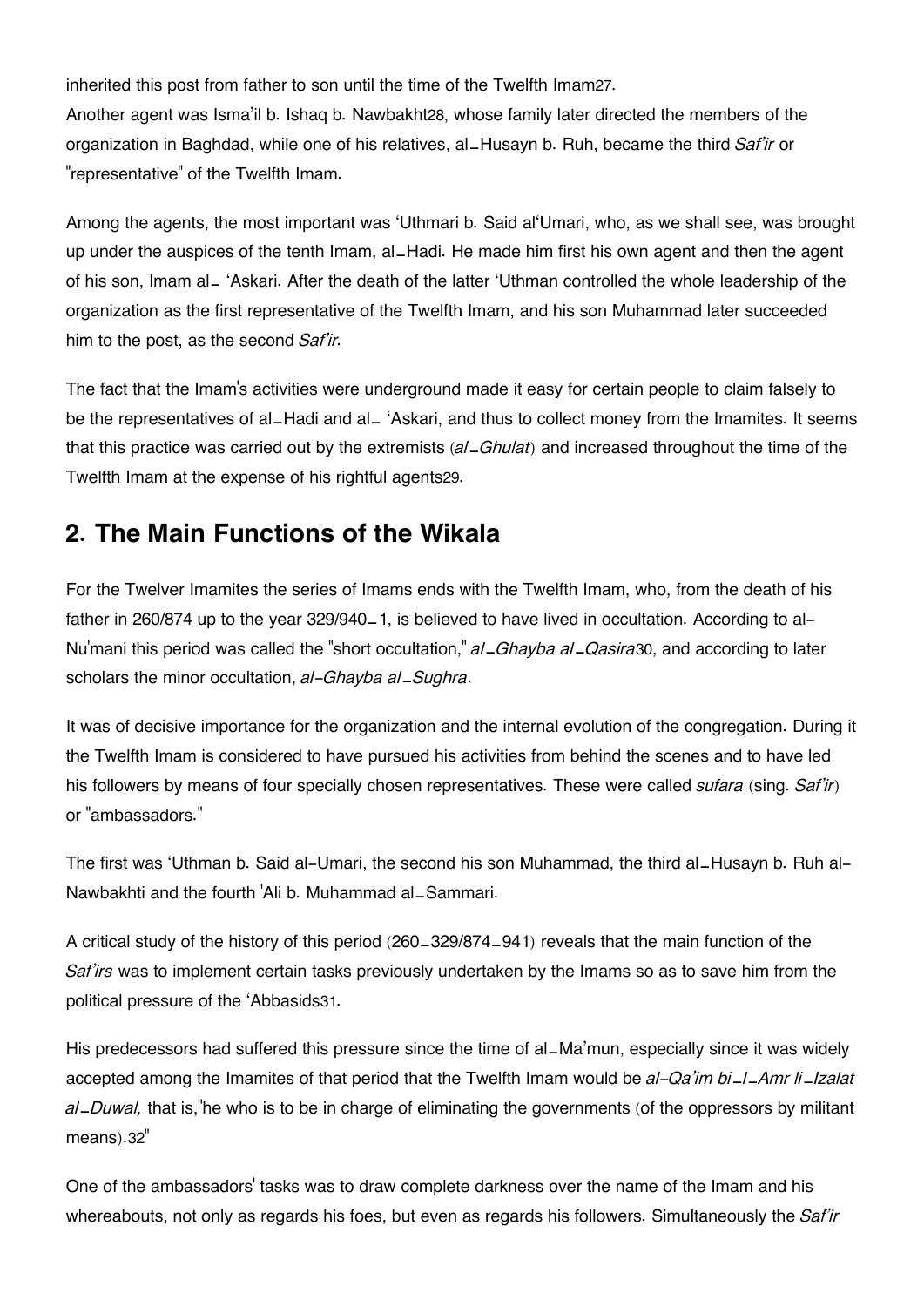had to prove the existence of the Imam to his reliable adherents. This statement can be illustrates by a report of al‑Kulayni. 'Abd Allah b. Ja'far al‑Himyari once asked the first *Saf'ir* whether or not he had seen the successor of the eleventh Imam.

Al‑'Umari, the *Saf'ir,* confirmed that he had seen him. But he added that people were forbidden to ask about his name, because if the government discovered his name they would certainly try to arrest him[33](#page--1-0). In this way the first *Saf'ir* led the court of the caliph, al \_Mu'tamid, to think that the eleventh Imam had died without a successor[34](#page--1-0).

According to al<sub>-</sub>Kulayni's report, the conclusion reached by the 'Abbasids seems to have released the Imamites from the humiliation which they had suffered throughout the time of the previous Imams. The agents of the Twelfth Imam began to carry out their activities without being afraid of the authorities, since they were sure of the non‑existence of the Twelfth Imam, and thus did not bother to investigate the Imamite's activities[35](#page--1-0).

The activities of the *Saf'irs* also aimed at protecting the congregation from any more schisms by proving the authenticity of the Imamate of al‑'Askari's son. Towards this aim they employed those sayings of the Prophet and the Imams which indicate that the series of Imams will end with the Twelfth, who would then go into occultation[36](#page--1-0).

The four *Saf'irs* carried out another task in the name of the Imam. They received and collected the taxes that the Imamites had previously paid to their Imams. According to the Imamite sources all the *Saf'irs* performed miracles before receiving the money so that their adherents would believe in their legitimacy. According to the Imamite belief, whoever proclaimed himself a *Saf'ir* and did not work miracles had lied about the Imam and was driven out of the organization[37](#page--1-0).

The *Tawqi'at* (written and signed answers or pronouncements) attributed to the Twelfth Imam indicate that he neither gave any statement to elucidate his attitude towards the political and economic situation of his time, nor ordered his followers to implicate themselves in an open political struggle with their rivals, the 'Abbasids.

In fact, it is reasonable to agree with Muhammad al-Sadr that by acting in this manner the Imam enabled his partisans to pursue their activities without attracting the attention of the 'Abbasids by statements criticising their rule[38](#page--1-0).

Moreover it seems most likely that in following this policy the Imam wanted his agents and propagandists to concentrate their efforts upon strengthening the size and quality of their party, until it developed its political means and ideology to a degree which might enable it to put its goal into action.

But the involvement of the agents in an immediate political struggle would have taken place at the expense of an increase in the size and the development of the ideological and political basis of the organization.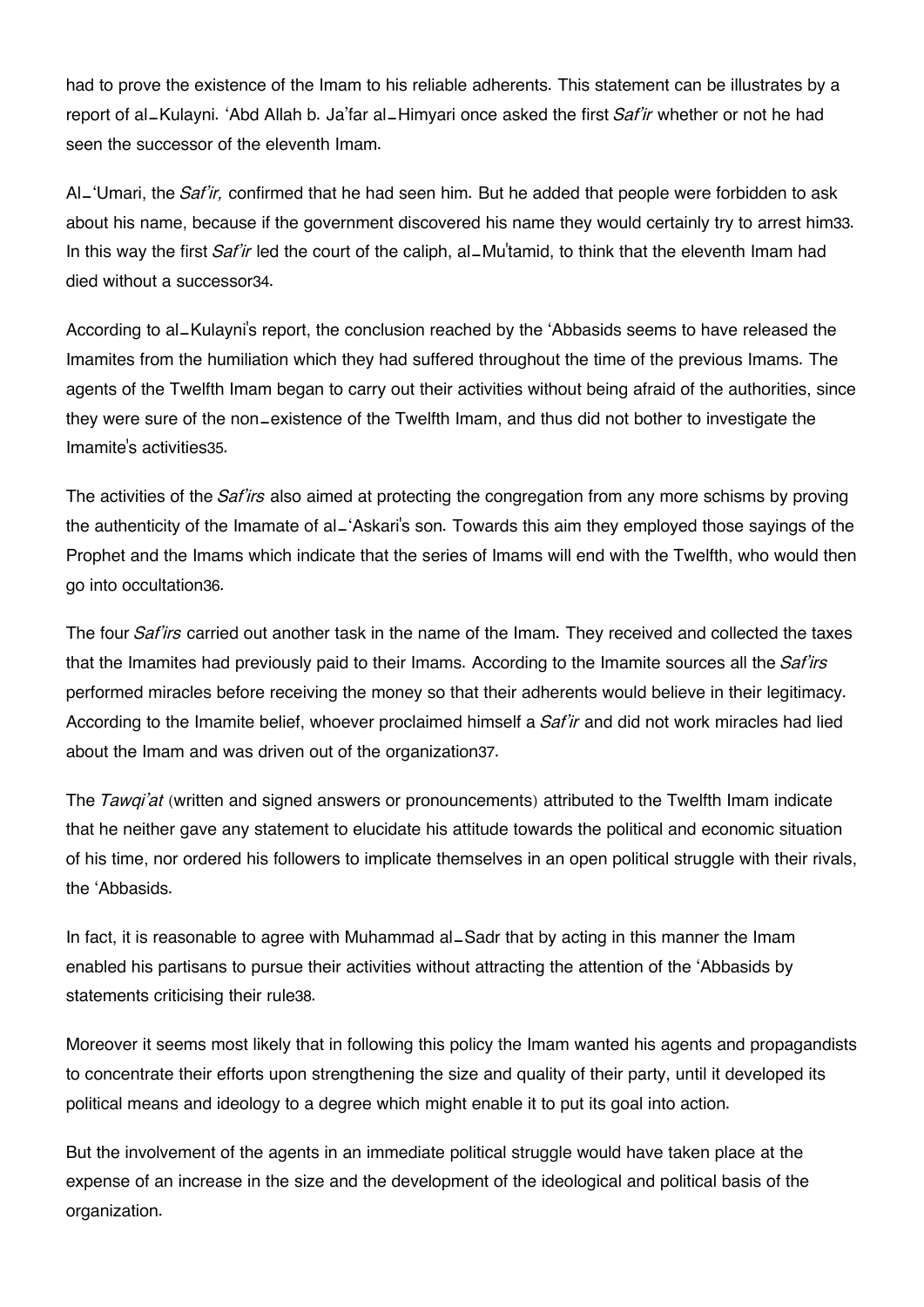### **[3. The Early Career of Uthman b. Sa'id](#page--1-0)**

Most of the Imamite information concerning the activities of the four *'Saf'irs* is attributed to al–Tusi in his work *al‑Ghayba.* The latter depended mainly on two early missing works, that is, *Kitab fi Akhbar Abi Amr wa Abi Ja'far al‑'Umariyyayn* by Ibn Barina al‑Katib, the son of the granddaughter of the second *Saf'ir,* and *Kitab Akhbar al‑Wakil al‑'Arba'a* by Ahmad b. Nuh[39](#page--1-0).

Unfortunately, the work of al–Tusi and other works give very few details concerning the background to the career of the first *Saf'ir.* We know that the latter was Abu 'Amr 'Uthman b. Said al-Umari from the tribe of Asad.

Javad 'Ali, whose opinion was followed by Rajkowski, thought that the grandfather of 'Uthman was 'Amr b. Hurayth al‑Sayrafi al‑Kufi, a well‑known Shi'ite from Kufa who belonged to Banu Asad. According to Javad 'Ali, since both belonged to the same tribe, both are known by the epithet al‑Asadi[40](#page--1-0).

But this cannot be accepted because there is no explicit evidence leading one to link the lineage of the two individuals. Nothing is known about the *Saf'ir* nor of his position in the congregation. Moreover, the year of his birth and the details of his youth have not been handed down.

It is said that at the age of eleven 'Uthman b. Said was contracted to become a servant in the house of the ninth Imam, al–Jaw–ad, and that he never left his service. Later he became his gate–keeper and chamberlain. As the Imam's "right hand", he enjoyed his entire confidence and was entrusted with the execution of all his commissions[41](#page--1-0).

'Uthman b. Said occupied this same position of trust throughout the lifetime of al‑Hadi, the tenth Imam[42](#page--1-0), who was watched carefully and suspiciously by the government of the day, so that he even avoided speaking with the individual members of the community.

For this reason, al–Hadi presented 'Uthman to those who found it difficult to consult him directly. He told them that 'Uthman was his trusted associate and a man of honour, and that whatever he did was done in the Imam's name[43](#page--1-0).

Furthermore, al-Kashshi's account indicates that during the last ten years of the time of al\_Hadi, the leadership of the underground organization *(al-Wikala)* was in 'Uthman's hands. He organized its internal affairs and systematized the relations between the centre of the organization and its branches in the remote provinces.

When the agent, 'Ali b. 'Amr, came to Samarra from Qazwin with money and contacted Faris b. Hatim, without knowing that the latter had been cursed by the Imam in 250/864, ' Uthmari quickly moved his lieutenants to save the money and prevented 'Ali b. 'Amr from having contact with Faris b. Hatim[44](#page--1-0).

'Uthman continued to hold this position of trust under the eleventh Imam al‑'Askari, who appointed him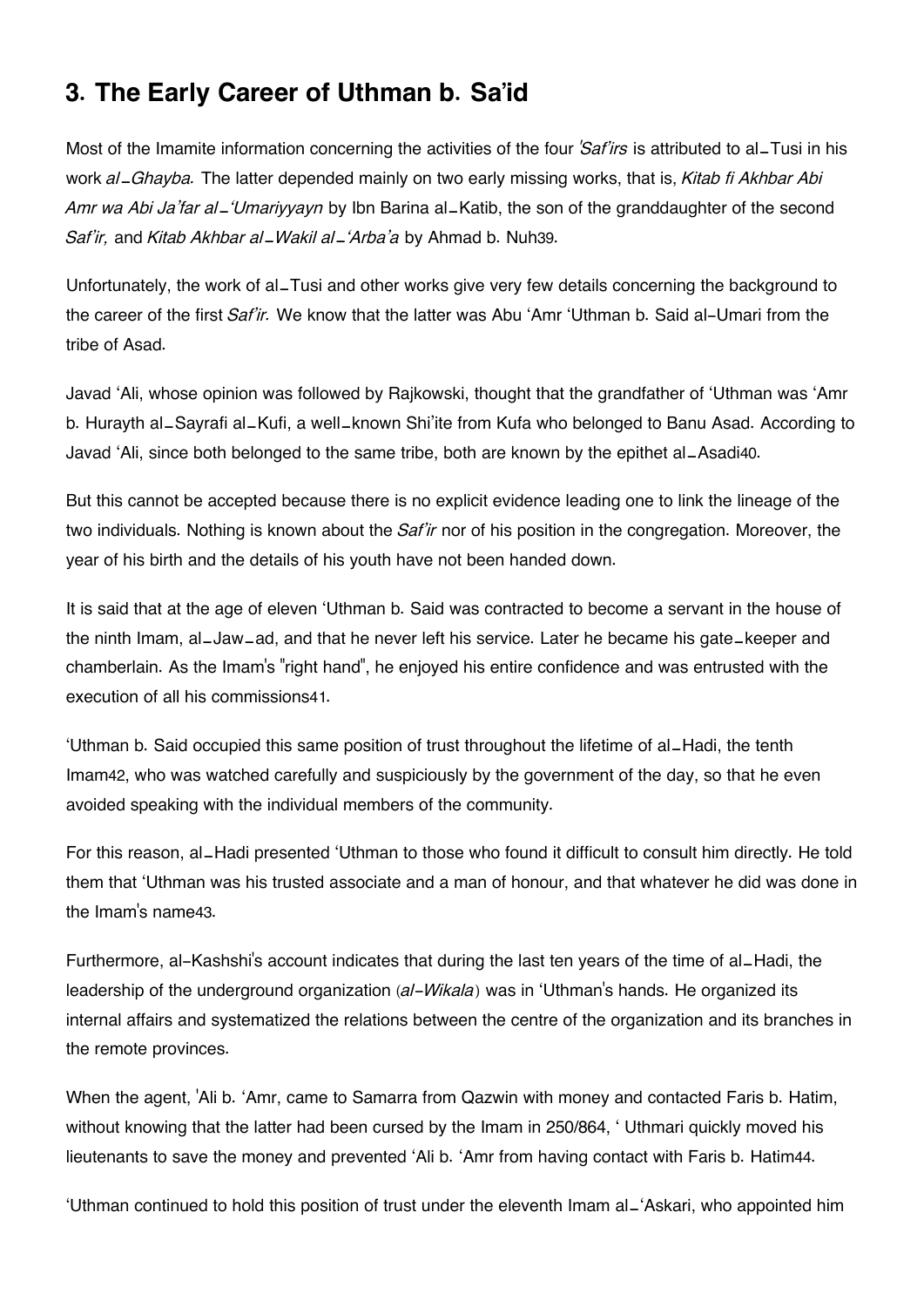using the same words as had his father. It is reported that al‑ 'Askari had only informed a few of his followers that 'Uthman b. Said was his agent. However, at one point a group of Yemenite Shi'ites brought money to al‑ 'Askari, and he revealed to them that 'Uthman was his agent and that his son, Muhammad, would be the agent of the Twelfth Imam, *al‑Mahdi*[45](#page--1-0).

According to another narration al‑'Askari presented his successor to forty reliable Shi'ites, such as al‑Hasan b. Ayyub, 'Ali b. Bilal, Ahmad b. Hilal, and 'Uthman b. Said. He informed them that they would not see him again and commanded them to obey 'Uthman during the concealment of the Twelfth Imam, because he would be his representative[46](#page--1-0).

Moreover, during the last illness of the eleventh Imam, 'Uthman looked after him and cared for him. According to al-Tusi, he performed the last rites for the dead man, washed the corpse, wrapped him in his shroud and buried him. For the Imamites these are the unmistakeable signs that 'Uthman was the rightful representative *Saf'ir* of the hidden Imam. They contended that 'Uthman did all this on the orders of al<sub>-</sub>'Askari[47](#page--1-0).

### **[4. The Career of the First Saf'ir](#page--1-0)**

The first *Saf'ir* managed to satisfy the prominent Imamites who were already members of the organization that the Twelfth Imam was in a state of occultation and thus safe from his enemies, while also convincing them that he was the rightful representative of the Imam.

It appears that his occupation of the leadership of the organization during the time of the tenth and the eleventh Imams encouraged the agents to accept his claim and follow his instructions, without asking him to show a miracle or proof[48](#page--1-0).

However, the ordinary Imamites, who had nothing to do with the organization, were confused by the occultation of the Imam and, as has been noted[49](#page--1-0), held different views concerning the Twelfth Imam's successor. Many Imamites refused to pay the *khums* to 'Uthman b. Said unless he showed, by means of a miracle, that he had been rightfully appointed by the Twelfth Imam. This is illustrated by a narrative of al‑Kulayni attributed to Sa'd al-Ash'ari al‑Qummi:

*"Al‑Hasan b. al‑Nadr, Abu al‑Saddam and a number of others spoke together after the death of Abu Muhammad (the eleventh Imam) about the agents and decided to search for the new Imam. Al‑Hasan b. Nadr came to Abu al‑Saddam and said to him, 'I desire to make the pilgrimage.' Abu al‑Saddam said to him, 'Delay it this year.'*

*Al‑Hasan b. al‑Nadr said to him, 'I am frightened by my dreams, so I must go.' He made Ahmad b. Ya'la b. Hammad his executor. The latter had devoted some money to the Imam. Hearing of al‑Hasan's decision, he gave the money to al‑Hasan and commanded him not to hand anything over without proof.*

*"Al‑Hasan said, 'When I arrived at Baghdad I rented a house. Thereafter an agent brought me clothes*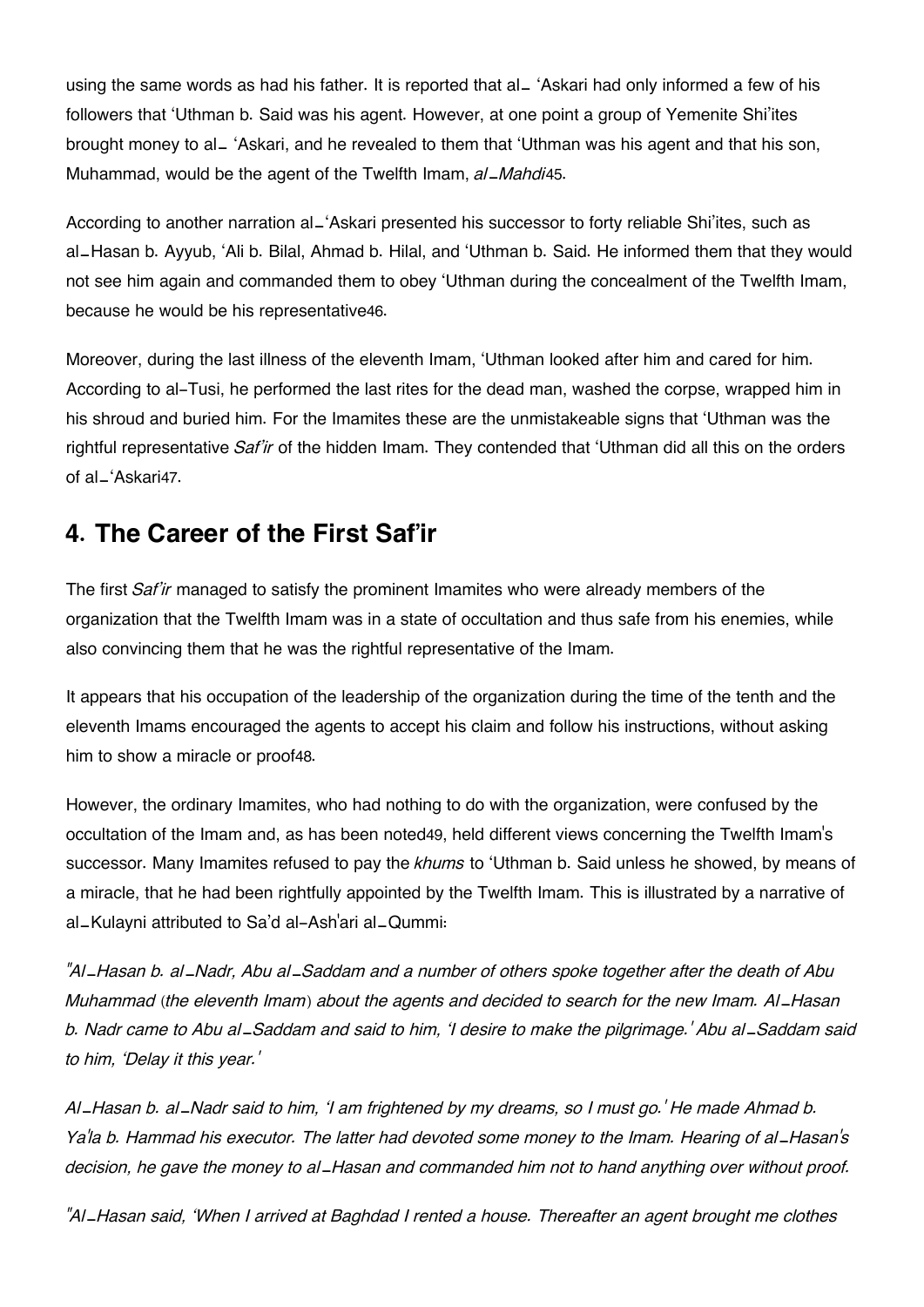*and money and entrusted them to me. I said to him,"What is this?" He said to me, "It is what you see." Then another one brought similar goods, and a third one until they filled the house. Afterwards Ahmad b. Ishaq (the assistant of the Saf'ir) brought me all the goods he had. Thus I became confused. But later I received a message from al‑Rajul (the Imam), peace be upon him, ordering me to take the goods to al‑'Askar (Samarra).*

*. . When I arrived there I received a message ordering me to bring the goods (to him). So I loaded them in the baskets of the carriers. When I reached the corridor of his house, I found a black slave standing there. He asked me, "Are you al‑Hasan b. al‑Nadr?" I said, "Yes." He replied, "Enter." So I entered the house, and then I entered an apartment, where I emptied the baskets of the carriers. . .*

*There was a curtain leading to another apartment. Someone called me from behind it, "O al‑Hasan b. al‑Nadr, praise Allah for His grace is upon you, and do not doubt, for Satan would be pleased if you waver." Thereafter he sent out two garments for me and said, "Take them, because you will need them." So I took them and went out.' "*

Sa'd al<sub>–</sub>Ash'ari reports that al–Hasan b. al–Nadr departed and died in the month of Ramadan, and the two garments were used as his shroud[50](#page--1-0).

This event was a clear proof to al–Hasan, because both his name and his doubts concerning the validity of the agents' activities had been revealed to him. Moreover, according to Sa'd al‑Ash'ari, the two garments which al\_Hasan had received were a prediction of his death, which occurred a month later.

If one studies carefully the circumstances surrounding al\_Hasan b. al\_Nadr from the time of his decision to investigate the activities of the agents until his death, one can surmise that the agents arranged them so as to remove his doubts.

They would have done so because al–Hasan b. al–Nadr was prominent amongst the Imamites of Qumm[51](#page--1-0), and his doubts might have affected the Imamites of his area. So perhaps the agents of Qumm informed the *Saf'ir* in Baghdad about his arrival there. This can be understood from the act of Ahmad b. Ishaq and the other agents who brought the clothes to al‑Hasan's house and later sent him a letter ordering him to send the goods to Samarra.

There, it is reported, he met the Imam, who confirmed for him the validity of the agent's activities. One can discover from this example and many others not quoted here[52](#page--1-0) the means used by the *Saf'ir* to remove the doubts and confusion of the Imamites brought about by the concealment of their Imam, and to make them obey his instructions.

As has already been indicated the *Saf'ir* forbade his partisans to ask about the name of the Imam. Perhaps, their silence along with al'Askari's last will in which he bequeathed his endowments to his mother and placed her in charge of his affair without referring to his successor[53](#page--1-0), encouraged the authorities to believe that the Imamites no longer had an Imam and, therefore, that any Imamite activities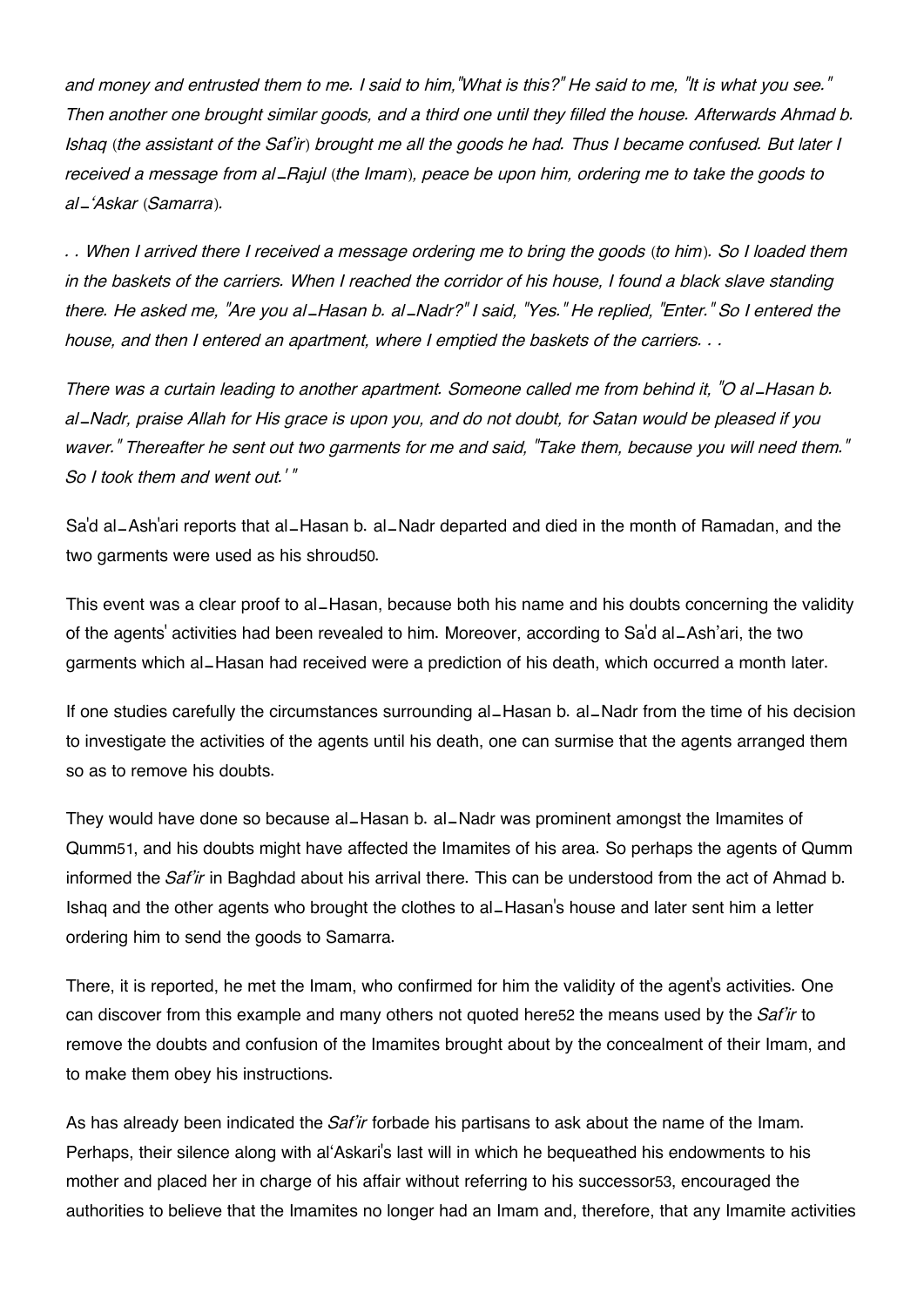were useless. In doing so the *Saf'ir* gained a certain freedom to have communication with the Twelfth Imam and his followers. This is illustrated by a statement attributed to the *Saf'ir:*

*"The caliph thinks that Abu Muhammad (al‑'Askari), peace be upon him, died childless. Thus his estate was divided and given to someone, who had no right in the estate but he (the Twelfth Imam) kept quiet. These are his agents carrying out their activities without being afraid that someone would stop them for investigation. If the (Imam's) name is identified, the (authorities) would start searching for (his whereabouts). So, by Allah, do not ask about his name.*"[54](#page--1-0)

The belief that al<sub>-</sub> 'Askari had no successor was circulated among some sunni scholars, such as Abu al<sub>-</sub>Qasim al-Balkhi (died around 300/912). In his account of the Imamite doctrine, he states, "In our time al–Hasan b. 'Ali died and had no son. Therefore they (the Imamites) became confused[55](#page--1-0).

Gradually this belief was so disseminated among the non–Imamite circles that leading sunni scholars such as Ibn Hazm (d. 456/1063) and al\_Shahristani (d. 548/1153) were encouraged to view it as a matter of fact[56](#page--1-0)*.* Later al-Dhahabi believed that al‑'Askari left a son but he disappeared when he was nine years old or less in 265/878, when he entered a cellar *(sardab)* in Samarra and was not seen again[57](#page--1-0).

In other words the Twelfth Imam died during the lifetime of the first *Saf'ir.* But al-Dhahabi is a later historian, since he died in 748/1347. Moreover he does not give the source of his narration, nor does he state explicitly how al<sub>-</sub>'Askari's son died even though he presents his information concerning the concealment of the Twelfth Imam in the list of people who died in 265/878 to give the impression that he had passed away in that year.

The earliest report concerning the occultation of al'Askari's son in the cellar is given by al–Kanji, who died in 08/1260, but he also does not mention the source of his information[58](#page--1-0).

It is therefore most likely that al–Dhahabi based his report upon a belief common among the Imamite masses, that the Twelfth Imam had hidden himself in the cellar of his house. This belief spread after the fifth/eleventh century and later became popular among certain scholars, such as Ibn Khaldun[59](#page--1-0).

Moreover, several reports in the early Imamite sources refute al-Dhahabi's narration and prove that the Twelfth Imam was alive after 265/878. Al\_Tusi mentions that many of the Imamites received written answers to their letters from the Imam in the same handwriting as in the letters they used to receive during the lifetime of the first *Saf'ir*[60](#page--1-0), and al‑Saduq lists thirteen agents and forty‑six ordinary Imamites from numerous cities who claimed to have seen the Twelfth Imam both during and after the time of the first *Saf'ir*[61](#page--1-0).

From this it is clear that al‑Dhahabi's report is based on popular belief rather than upon sound historical facts. So it would be foolish to give credence to his claims concerning the death and occultation of the Twelfth Imam.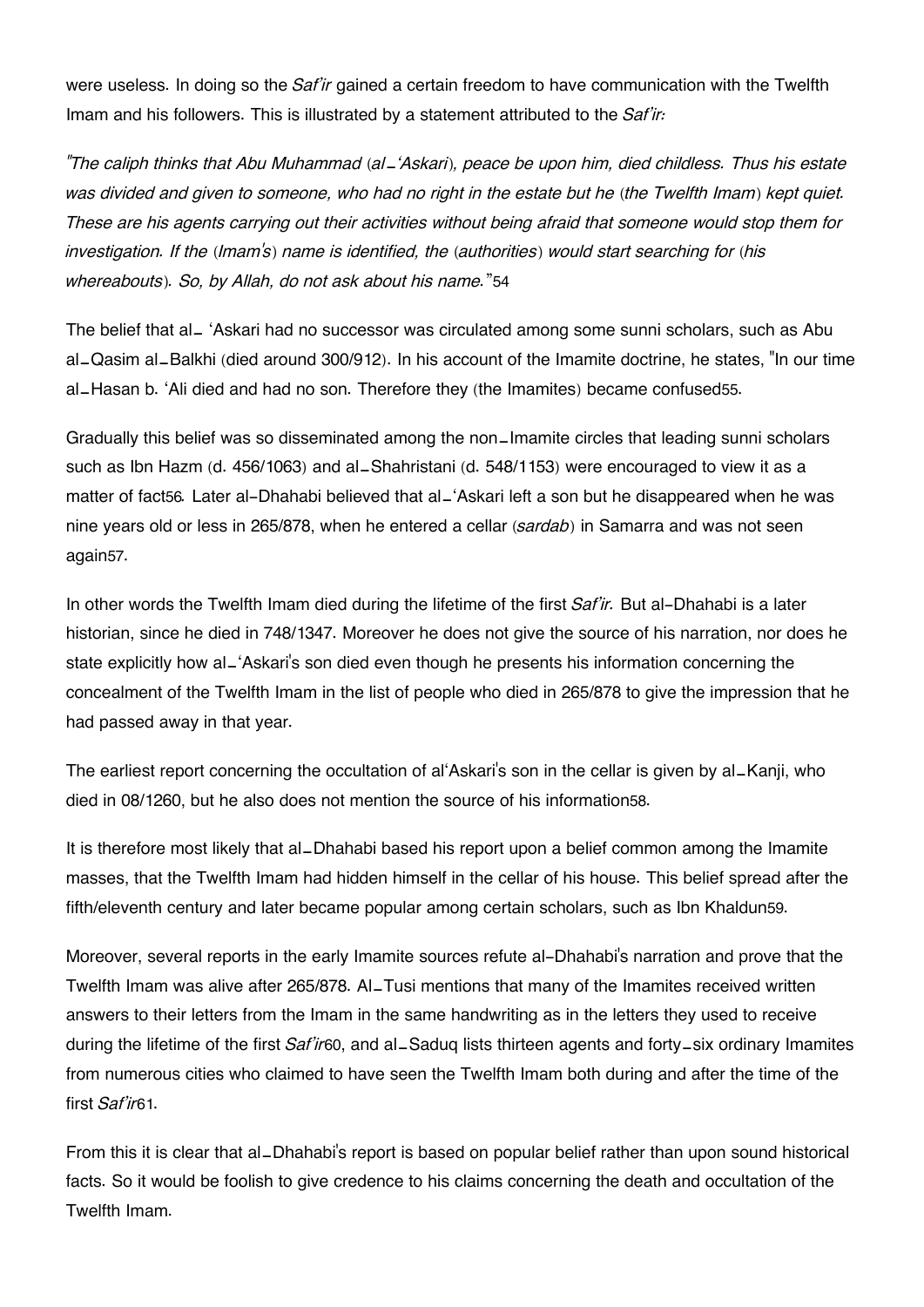# **[5. The Opposition to the First Saf'ir](#page--1-0)**

As has been noted the occultation of the Imam resulted in the gradual expansion of the role of the *Saf'ir.* However it also made it easier for a pretender to the deputyship *(al‑sifara* or *al‑niyaba)* to practice his activities among the Imamites at the expense of the Imam's rightful representative. As we have seen, this was practiced mainly throughout the period of the short occultation by the extremists *(al‑Ghulat).*

That they were extremists is indicated by a number of factors. Firstly, the claimant to the *sifara* believed in the incarnation of God (hulul)[62](#page--1-0).

Most of the claimants to the *sifara* from the time of al<sub>-</sub>Hasan al-Shari'i up until al-Shalmaghani claimed first that they were the agents of the Imam. Then when the Imam excommunicated them, they called people on their own account. Extremists had claimed to be the Imam's representative even before the occultation of the Twelfth Imam, but with a slight difference.

The claimant would first announce that he was the Gate *(Bab)* of the Imam, and then claim that he was a prophet. Al<sub>-</sub>Kashshi mentions many extremists who did so, such as Muhammad b. Furat, al-Qasim al‑Yaqtini and Ali b. Haska[63](#page--1-0).

The third factor indicating that the claimants were extremists is that certain links existed between the extremists active during the time of the tenth and eleventh Imams and the claimants who lived during the time of the short occultation.

According to al<sub>–</sub>Kashshi, Ali b. Haska was the teacher of Muhammad b. Musa al–Shari'i, al-Qasim al<sub>–</sub> Yaqtini and al‑Hasan b. Muhammad b. Baba[64](#page--1-0). The last of these was a close follower of Muhammad b. Nusayr, who led the extremists trend during the time of the eleventh Imam, and then claimed that he was the agent of the Twelfth Imam[65](#page--1-0). Morever, Ibn Nusayr was supported by some of Banu Furat, the descendants of the extremist Muhammad b. Furat[66](#page--1-0).

According to al\_Tusi, Abu Muhammad al\_Hasan al\_Shari'i'[67](#page--1-0) was the first to claim falsely to be the Imam's representative during the short occultation, but the Imamites cursed him and refused to accept him. Then the Twelfth Imam issued a *Tawqi;* in which he excommunicated al Shari'i and announced the falseness of his claim[68](#page--1-0).

Although al-Shari'i did not achieve immediate success, his following grew in strength and eventually he formed a strong threat to the leadership of the second *Saf'ir.*

# **6. The Imam['s Wikala During the Time of the First Saf'ir](#page--1-0)**

The main problem facing any historian dealing with the period of the short occultation is that most of the activities of the Twelfth Imam and his representatives were carried out underground. Perhaps for this reason, the Imamite scholars such as al‑Kulayni, 'Abd Allah b. Ja'far al‑Himyari, Sa'd al‑Ash 'ari and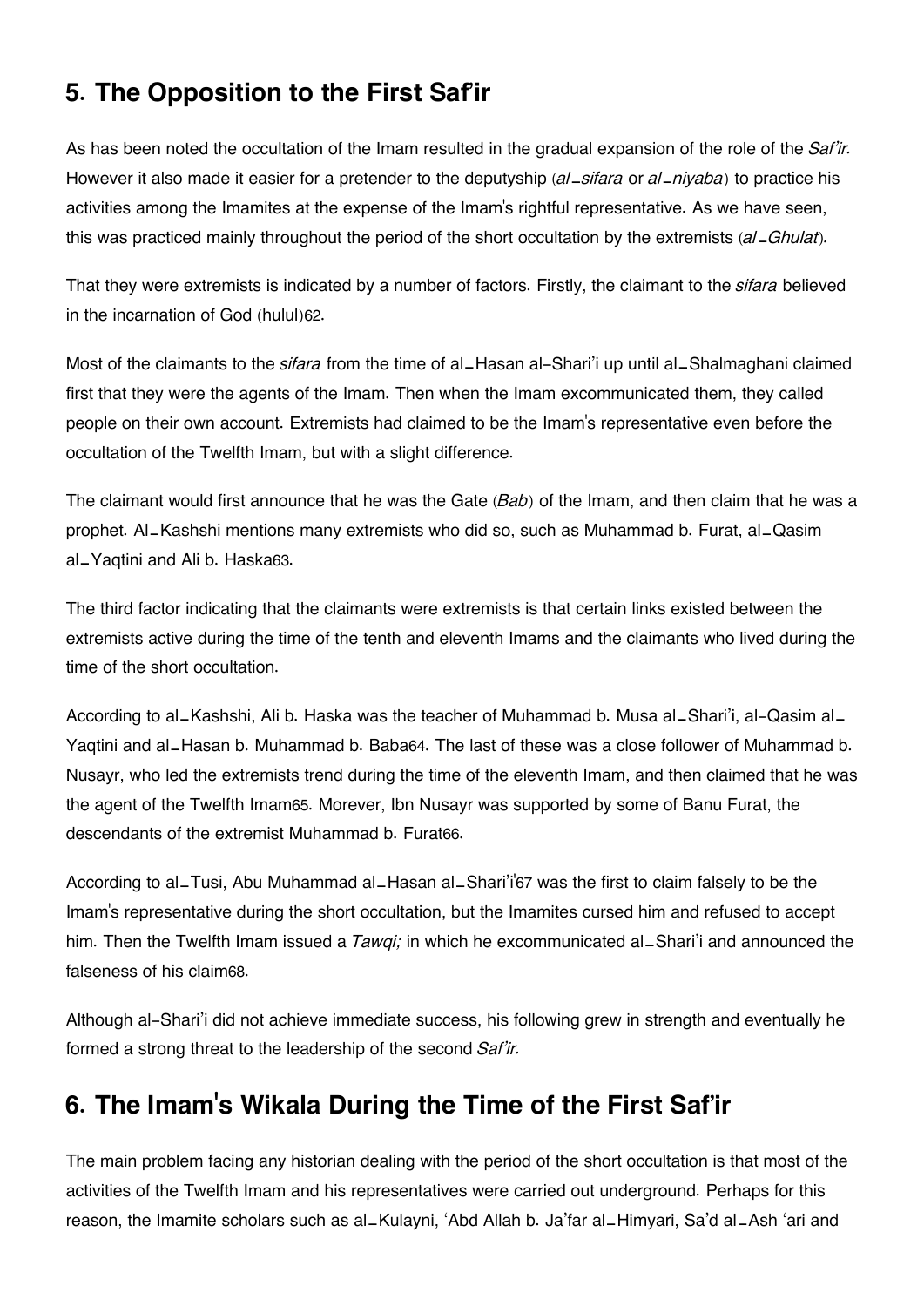al–Hasan b. Musa al–Nawbakhti rarely mention the names of the Imam's agents, or refer to their activities or links with each other: however, they do refer to those of their activities which did not attract the attention of the authorities.

Therefore, the historical information concerning the underground activities of the agents is to be found scattered throughout the theological and heresiographical works much more than in the histories. Because of the nature of these works the historical information has taken on a heresiographical form. In addition, both questions asked by the Shi'ites and answers of the Twelfth Imam and his *Saf'irs* were collected during his time, but unfortunately, most of them have been lost.

Only a few are extant, especially in works dealing with the concealment *(Ghayba).* For example the second *Saf'ir* Abu Ja'far Muhammad b. 'Uthman, collected the pronouncements of his father, but his collection is not extant. However, many anecdotes which assist us in discovering the links among the Imam's agents and the nature of their activities have been recorded.

### **[A\) Iraq: The Centre of the Wikala](#page--1-0)**

After the death of the eleventh Imam, the first *Saf'ir* had not the slightest reason to remain in Samarra, which was then the capital and the headquarters of the troops of the 'Abbasid dynasty, which had opposed the Imams from the very beginning.

Perhaps for this reason, 'Uthman b. Said wanted to carry out the activities of the organization beyond the surveillance of the authorities in the capital. Therefore he moved to Baghdad, where he made the area of alKarkh, which was inhabited by Shi'ites, the centre for the leadership of the organization[69](#page--1-0).

A part of 'Uthman's prudent fear *(al‑Taqiyya)* was to evade the investigation of the regime by not involving himself in any open political or religious arguments. He also disguised himself as a butter–seller *(samman)* and, used to bring money to the Imam in a butter–sack. Consequently he acquired the nickname al‑Zayyat or al‑Samman[70](#page--1-0).

Al‑Kashshi reports that his name was Hafs b. 'Amr al‑'Umari[71](#page--1-0), which may have been a pseudonym he used when he held underground meetings with other agents.

It has been noted that the Twelfth Imam was sent by his father to Medina in 259/873. However, the first *Saf'ir* made Baghdad the centre of the organization. He followed the traditional geographical divisions of the Islamic provinces in organizing the underground political units (cells) of the organization. Nevertheless he took into consideration the size of each factional unit, the distance of each area from the capital, and its situation on the main roads.

According to al‑Kashshi, 'Uthman b. Said was the head of the *Wikala* from the time of the eleventh Imam, in the sense that all the revenue sent by the adherents to the Imam through his agents was given in the end to 'Uthman, who in turn handed it over to the Imam[72](#page--1-0).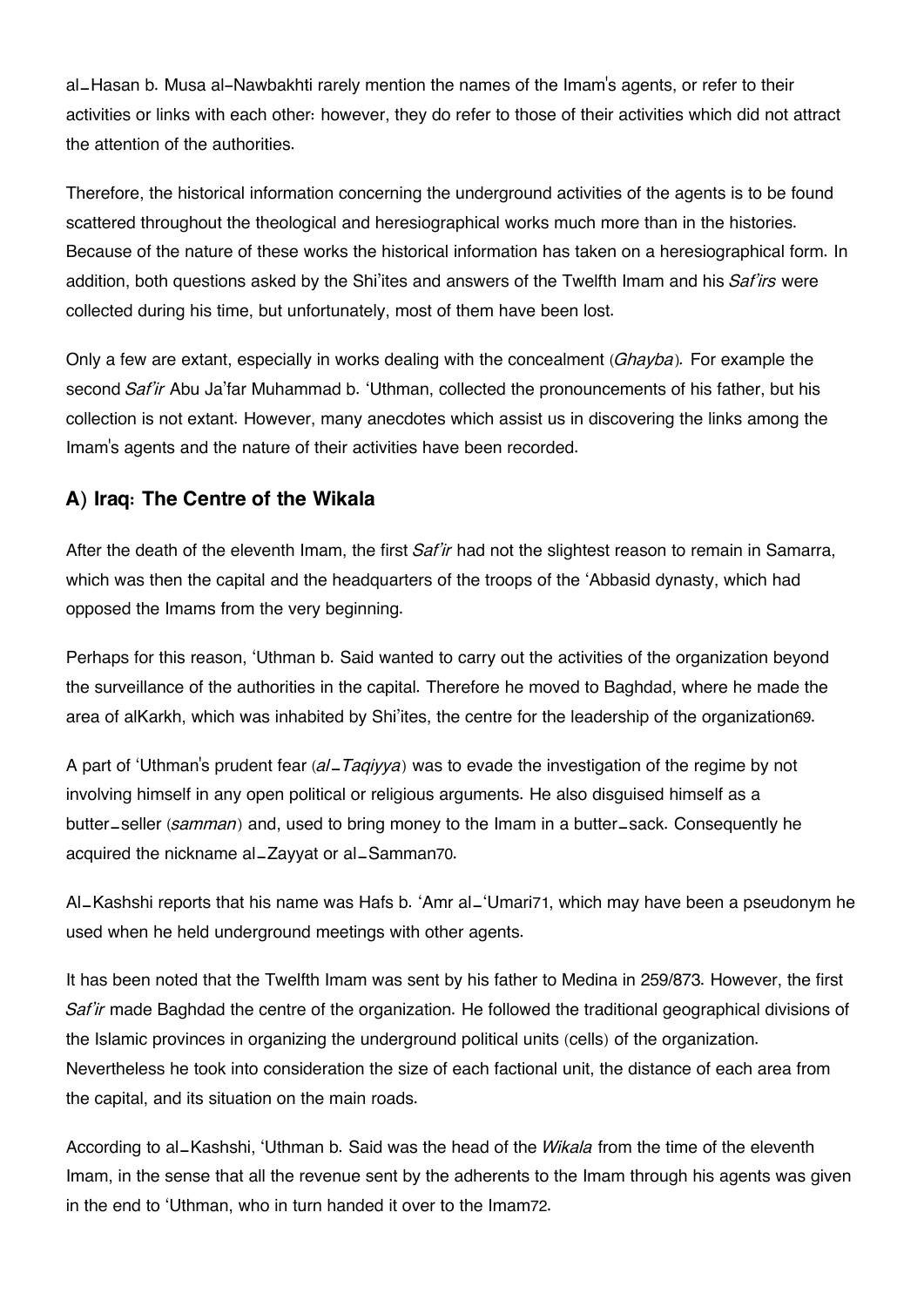Many agents were situated below the *Saf'ir* in the ranks of the organization in Baghdad and in the other cities of Iraq, such as Hajiz b. Yazid al‑Washsha', Ahmad b. Ishaq al‑Ash'ari and Muhammad b. Ahmad b. Ja'far al‑Qattan, the last two of whom were the chief assistants of the first *Saf'ir*.

Ahmad b. Ishaq was at first al‑ 'Askari's agent for his endowments awqaa in Qumm[73](#page--1-0). However, after the death of al‑ 'Askari the sources begin to refer to his activities in Baghdad as assistant to 'Uthman b. Said in the financial affairs of the organization. AlKulayni reports that in 260/874 some people from the east doubted the validity of the agents after al<sub>-</sub> 'Askari's death and for this reason they came to Baghdad. Along with other agents Ahmad b. Ishaq managed to remove their doubts[74](#page--1-0).

The first *Saf'ir* may have summoned him from Qumm because he needed his service in Iraq after al<sub>-</sub> 'Askari's death. According to Ibn Rustam al‑Tabari, Ahmad b. Ishaq continued his career in the organization in Iraq until his death during the time of the second *Saf'ir*[75](#page--1-0).

Muhammad al‑Qattan was the second agent of the *Saf'ir* in Baghdad. In order to hide his activities he disguised himself as a cotton dealer. The agents used to bring money and letters to him hidden in cotton which he then took to the *Saf'ir*[76](#page--1-0).

Ibn Rustam reports that in 261‑3/875‑6 the people of Dinawar collected 16,000 dinars, which were entrusted to a certain Ahmad b. Muhammad al-Dinawari. At Qarmisin[77](#page--1-0) he collected 1,000 dinars more and some garments. After an intensive search in Baghdad and Sdmarra, he received in Samarra a letter describing the money and other items and ordering him to take them to 'Uthman b. Sa'id and to follow his instructions.

The latter ordered al–Dinawari to hand over the items to al–Qattan[78](#page--1-0). It is reported that al–Qattan had dealings with an agent in Tus called al<sub>–</sub>Hasan b. al–Fadl b. Zayd al–Yamani. According to al Mufid, al‑Yamani used to deal with al‑Qattan as if he were the *Saf'ir*[79](#page--1-0).

The third agent of the *Saf'ir* in Baghdad was Hajiz. His relations with a large number of agents indicate that he held a high position in the organization. He was perhaps the connecting link between the agents in the eastern provinces and the *Saf'ir* in Baghdad, especially since al‑Saduq and al‑Kulayni mention certain persons from the cities of Balkh and Marv who contacted the Imam and his *Saf'ir* through Hajiz[80](#page--1-0).

While the first *Saf'ir* seems to have led the affairs of the organization in Baghdad with the help of his three assistants, he may also have directly supervised the activities of his agents in the other main cities, such as al\_Mada in, Kufa, Wasit, Basra and al\_Ahwaz.

In the last of these the leadership of the *Wikala* had been in the hands of Banu Mazyar or Mahzayar from the time of the ninth Imam. Al-Kashshi reports that the agent of the Imam in al-Ahwaz, Ibrahim b. Mazyar, had collected a large amount of money.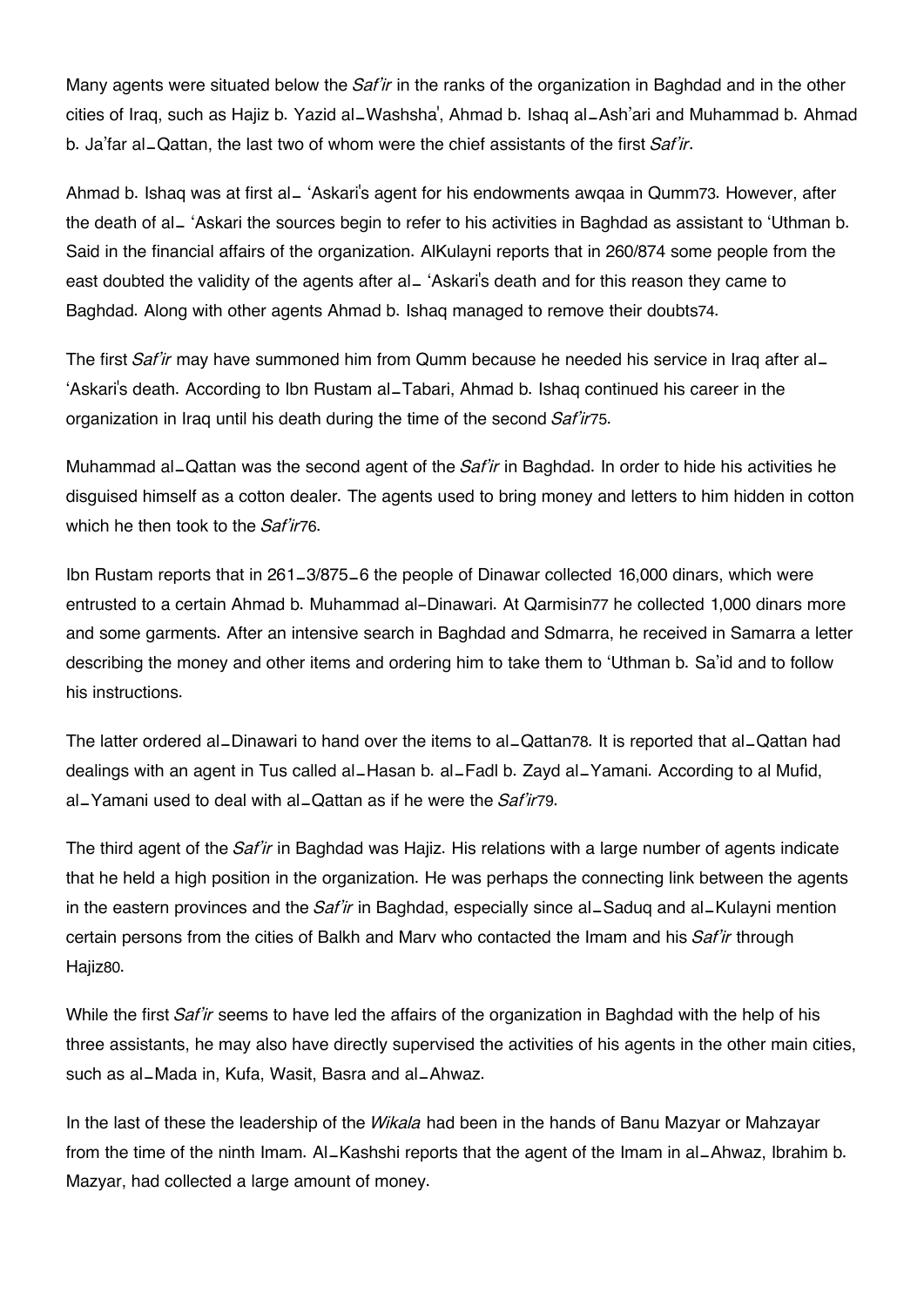On his deathbed he revealed to his son Muhammad a special secret code and ordered him to hand the money over to the person who would disclose to him his knowledge of this code.

Al‑Kashshi adds that when Muhammad arrived at Baghdad, al‑'Umari the *Saf'ir* came to him and divulged to him the exact code, so he handed the money over to him[81](#page--1-0). It is clear from this report that the first *Saf'ir* had already agreed on the code with Ibrahim al‑Mazyar so as to save the organization from infiltration and misuse by false agents.

According to al‑Kulayni and al‑Mufid, a few days later Muhammad received a letter of promotion indicating that he was installed in the post of his father in al\_Ahwaz[82](#page--1-0).

This underground system of communication between the *Saf'ir* in Baghdad and the agent in al‑Ahwaz was similar to other such systems which existed at this stage between the *Saf'ir* and his other agents in Iraq, such as Banu al‑Rakuli in Kufa[83](#page--1-0).

### **[B\) The Second Area: Egypt, the Hijaz and Yemen](#page--1-0)**

The main centre for the organization in this area seems to have been Medina. It is reported that al-'Askari had many agents there amongst the 'Alids *(al‑Talibiyyin). However,* after al‑ 'Askari's death, some of them denied the existence of his son, the Twelfth Imam.

According to al–Kulayni, those who held that al– 'Askari had left a son received letters confirming them in their posts, whereas the deniers did not receive such letters which showed that they were dismissed from their posts in the *Wikala*[84](#page--1-0).

Another report indicates that the principal agent in Medina in 264/877 - 8 was Yahya b. Muhammad al -'Arid[85](#page--1-0). Unfortunately, the sources neither explain how the *Saf'ir* in Baghdad used to contact his agents in Hijaz, nor do they refer to the connecting links among the agents of Egypt, Hijaz and Yemen. However, it is most likely that the agents used the occasion of the pilgrimage to communicate with each other[86](#page--1-0).

But it seems that the *Saf'ir* did not keep in direct contact with his agent in Medina and preferred to employ slaves who were mostly ignorant and irreligious as the connecting link. He did this to keep the attention of the authorities away from such activities.

The agents in Egypt followed the instructions of the agents in Hijaz, especially as regards their contact with the centre in Iraq. AlKulayni reports a narration attributed to al\_Hasan b. 'Isa al\_ Aridi, who was probably the agent in Mecca[87](#page--1-0).

He says that after the death of al<sub>-</sub> Askari, an Egyptian came to Mecca with money for the Imam, but was confused because some people held that al<sub>-</sub> 'Askari had died without a son and that the Imam was his brother Ja'far, whereas other people informed him that al<sub>-</sub> 'Askari had, in fact, left a successor.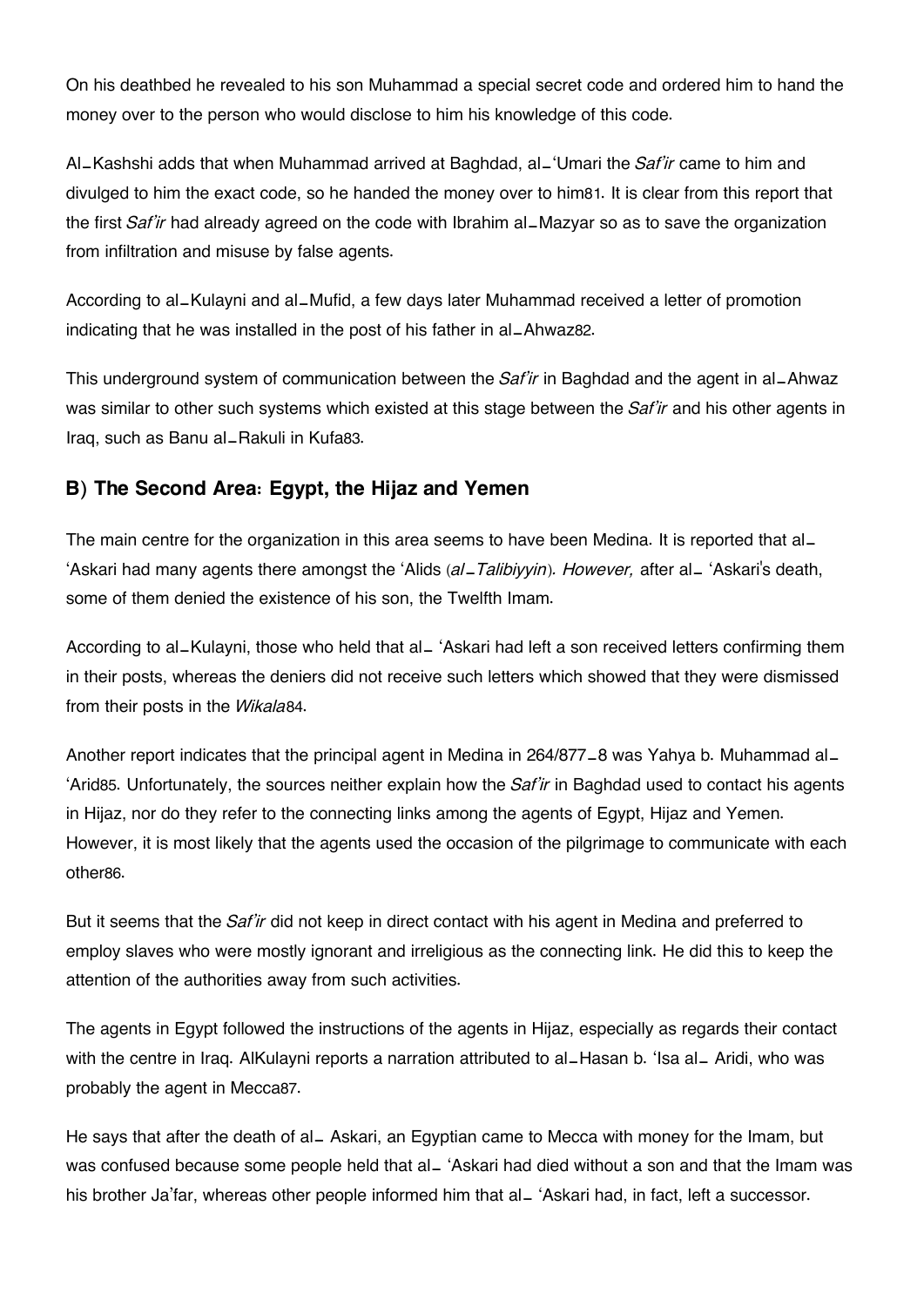Afterwards he sent a certain person called Abu Talib to Samarra with a letter, probably a recommendation from the agent in Mecca. In Samarra Abu Talib first contacted Ja'far, asking him for proof so that he could accept his Imamate, but Ja'far could not produce any.

Therefore he went to the Gate *(Bab,* deputy), who gave him a strong proof that he was the rightful representative of the new Imam (the Twelfth), by revealing to him that his master, the Egyptian, had entrusted him with money to deal with according to his wish. For this reason Abu Talib handed over the money to the *Bab* and received a letter in reply to his letter[88](#page--1-0).

Perhaps the agent in Mecca had sent forward complete information concerning the case of his Egyptian colleague.

Yemen was a traditional region for Shi 'ite tendencies. Al‑Hadi had had agents there since 248/862,[89](#page--1-0) and there were agents who had direct contact with 'Uthman b. Said during the time of al\_ Askari[90](#page--1-0).

According to al‑Kulayni, the chief agent in Yemen during the time of the Twelfth Imam was Ja'far b. Ibrahim, who was related to a family working in the Imamite organization in Hamadan, Kufa and Yemen[91](#page--1-0). A report mentioned by al‑Najashi indicates that the connecting link between the agents in Yemen and the first *Saf'ir* was 'Ali b. al<sub>-Husayn al-Yamani[92](#page--1-0).</sub>

#### **[C\) The Third Area: Azerbayjan and Arran](#page--1-0)**

The third area was Azerbayjan. According to Muhammad al-Safwani[93](#page--1-0), the agent there was al‑Qasim b. al<sub>-</sub> 'Ala, who had held the post from the time of al-Hadi and who continued his activities from the province of Arran[94](#page--1-0) during the time of the Twelfth Imam. The Twelfth Imam remained in touch with al‑Qasim until the latter died during the time of the third *Saf'ir*, when his post was given to his son al Hasan at the Twelfth Imam's order.

Al‑Safwani does not mention the name of the connecting link between the agent of this area and the centre of the organization. However, he states explicitly that al-Qasim b. al‑'Ala was in direct contact with the *Saf'ir* in Iraq through a messenger, who used to deal with him without revealing his name[95](#page--1-0).

#### **[D\) The Fourth Area: Qumm and Dinawar](#page--1-0)**

It is well\_known that Qumm was a traditional area for the Shi'ites, the bulk of whom were Arab[96](#page--1-0), and that there were many endowments (awqaf) for the Imams in Qumm. Therefore, it probably received more attention from the first *Saf'ir*, who used to keep in direct contact not only with the agent of Qumm but also with the other agents in the province of Jabal.

The prominent agent in Qumm was 'Abd Allah b. Ja'far al\_Himyari[97](#page--1-0), who remained in this post during the time of the second *Saf'ir*[98](#page--1-0). Moreover, there were many sub agents in numerous cities with a considerable Imamite population, such as Dinawar, whose agent in 261‑3/875‑6 was Ahmad b.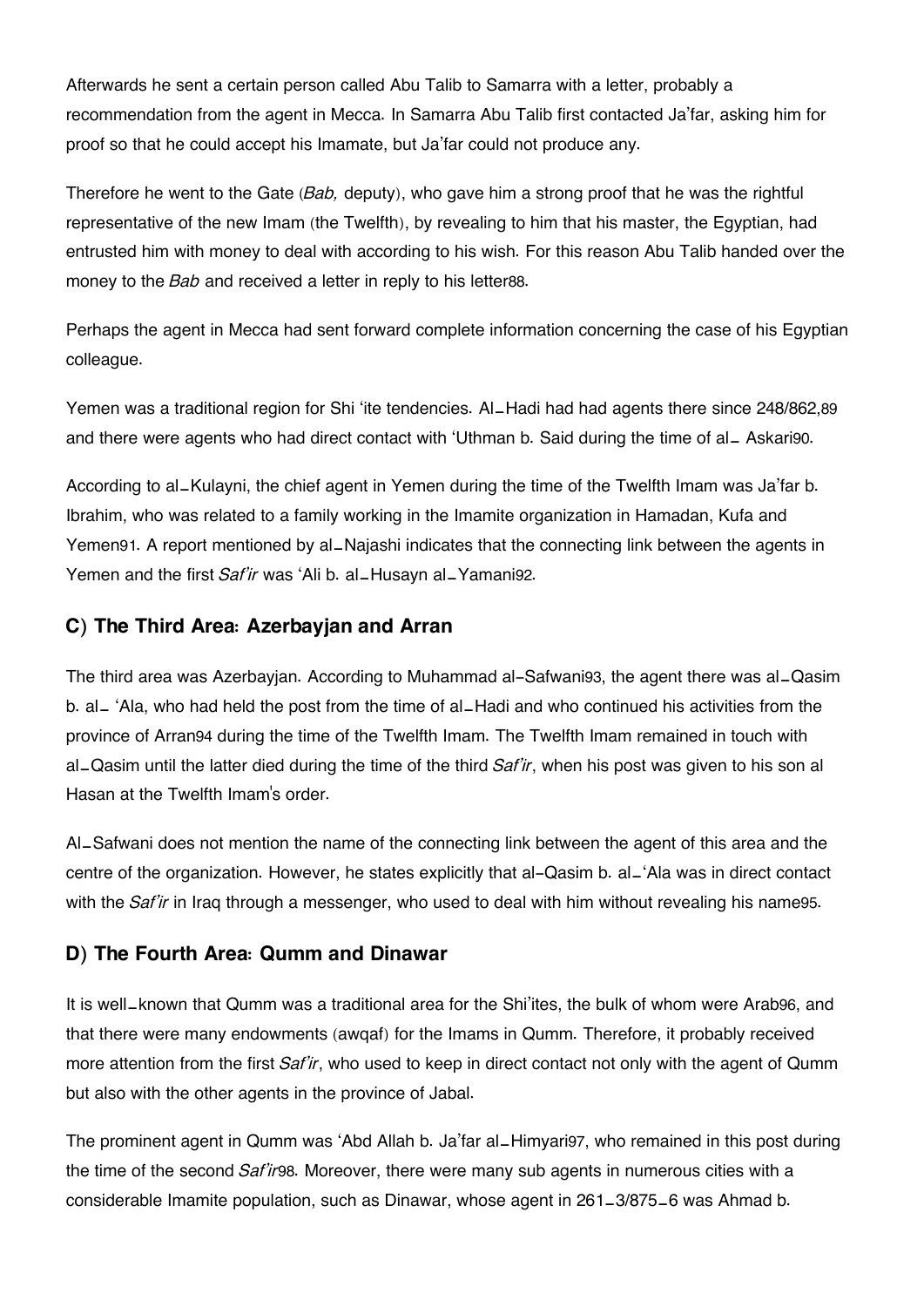Muhammad al‑Dinawari. The agent in Qurmisin was Ahmad al-Madra'i[99](#page--1-0).

#### **[E\) The Fifth Area: Rayy and Khurasan](#page--1-0)**

Al‑Kashshi's account of the situation of the organization during the time of the tenth and the eleventh Imams indicates that the latter had several agents in various cities in Khurasan and the eastern provinces, extending as far as the city of Kabul. Those agents, along with other sub-agents, used to carry out their missions according to the direct instruction of the Imam. For example, al<sub>-</sub>'Askari sent Ayyub b. al‑Nab to Nisapur as his agent[100](#page--1-0).

However, the penetration of the movement into remote regions of the east, the rise of the Zaydite state in Tabaristan from 250/864, and the continual military activities of the Khawarij in Sijistan, which caused a great deal of trouble for Imamites[101](#page--1-0), all helped make it difficult for al‑ 'Askari to supervise directly the activities in each area.

Therefore al‑ 'Askari issued a letter ordering the activities of the agents in Bayhaq and Nisapur to be linked with those of the agents in Rayy so that the two former cities could only receive his instructions from the agent in Rayy, who was to take his orders directly from 'Uthman b. Said in Samarra.

According to this letter al<sub>-</sub> 'Askari appointed Ishaq b. Muhammad as his agent in Nisapur, commanding him to pay the dues to Ibrahim b. 'Abda, his agent in Bayhaq and its districts. The latter in turn was commanded to hand the dues to the agent of Rayy, Muhammad b. Ja'far al‑Razi or to the person appointed by al‑Razi.

At the end of his letter the Imam pointed out that all the *khums* and other taxes which were sent by his followers should be given to 'Uthman b. Said, who would then hand them to him[102](#page--1-0). Such a statement reveals that 'Uthman b. Said was at the top of the organization before the death of al<sub>-</sub>'Askari in 260/874.

After the death of al‑ 'Askari the first *Saf'ir* followed the system of communication which had been practiced before. Several anecdotes reveal that he directed the activities of this area through the agent in Rayy, al‑Rgazi, who in turn directly supervised the activities of the agents in Bayhaq, Nisapur[103](#page--1-0), and perhaps Hamadan.

There were many sub agents of different ranks below the main agent in each city. Al–Najashi reports a narration which elucidates this system. He mentions that al<sub>-</sub>Qasim b. Muhammad al-Hamadani, Bistam b. 'Ali and 'Aziz b. Zuhayr were sub-agents in one place in Hamadan and carried out their task under the instructions and commands of al-Hasan b. Harun b. 'Umran al\_Hamadani[104](#page--1-0). Al\_Najashi does not explain how the latter used to contact the *Saf'ir.*

Al‑Kulayni, however, reports that Muhammad b. Harun b. 'Umran al‑Hamadani, the brother of the agent of Hamadan, made his shops an endowment *(waqf)* to the Twelfth Imam and wanted to hand them over to his agent, whose identity was unknown to him.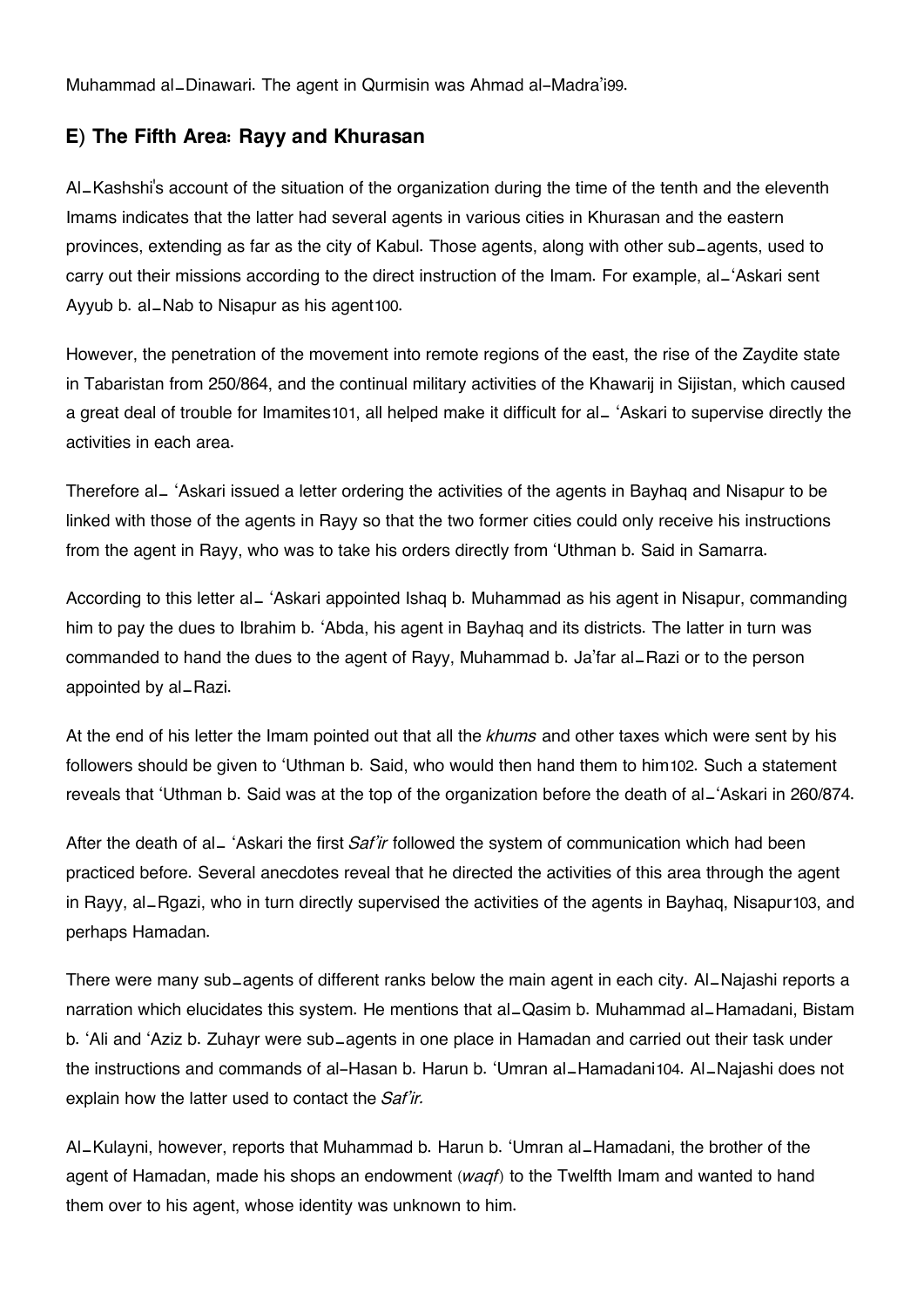Thereafter Muhammad b. Ja'far al\_Razi, the agent of Rayy, received an order to take these shops as *waqf* [105](#page--1-0) in his capacity as *wakil* for the whole of Iran. This narration reveals that there was a strong link between the agent of Rayy and the agent of Hamadan and that the latter was below al\_Razi in the ranks of the organization[106](#page--1-0).

Since the agents in this area held different ranks within the organization, it is most likely that this system existed in the other areas of the organization as well.

## **[7. The Death of the First Saf'ir](#page--1-0)**

Despite the important role of the first *Saf'ir,* 'Uthman b. Said, no one gives the date of his death. Modern historians have tried to supply plausible dates. Hashim al‑Hasani thinks that the deputyship *(al-sifara)* of 'Uthman b. Said continued until the year 265/879,[107](#page--1-0) but he does not give any source for this information. In contrast Javad Ali states as follows:

*"Twenty years after the withdrawal of the Twelfth Imam, in the year 280/893, the first Saf'ir died, according to a tawqi, said to have been addressed by the hidden Imam to the son of the first Saf'ir and the Shi'ite congregation, in which after expressing sentiments of condolence on the death of such a pious man, the Imam appointed his son Abu Ja'far (Muhammad) as his successor."*[108](#page--1-0)

However, Javad Ali relied on al–Tusi, who only indicates that the narrator, Muhammad b. Humam, heard the narration from Muhammad al‑Razi in 280/893; he does not cite any date for the death of the first *Saf'ir*[109](#page--1-0).

Furthermore, it seems that the first *Saf'ir* did not remain in office for a long period, because al\_Tusi reports that when Muhammad b. 'Uthman (Abu Ja'far) succeeded his father, a certain Ahmad b. Hilal al-Abarta'i, whose death occurred in 267/880‑1,[110](#page--1-0) denied that Abu Ja'far was the *Saf'ir* of the Twelfth Imam after his father.[111](#page--1-0)" Hence the death of the first *Saf'ir* must have occurred after 260/874, the date of the death of the eleventh Imam, and before 267/880.

According to Ibn Barina, 'Uthman b. Sa'id was buried on the western side of Baghdad in the Darb Mosque. This mosque takes its name from its position at Darb Jibla, an avenue in the Maydan street[112](#page--1-0). Al‑Tusi confirms Ibn Barina's report when he states that he saw the grave in a place which he used to visit every month between the years 404/1013 and 433/1040.[113](#page--1-0)

[<sup>1.</sup>](#page--1-0) Javad 'Ali, op. cit., in Der Islam, XXV (1939), 212.

[<sup>2.</sup>](#page--1-0) al<sub>–</sub>Ghayba, 224–5. Al–Tusi thinks that Ibn al–Hajjaj died during the time of al–Rita, but al–Mas'udi reports that he was still alive after al\_Ri $\square a$ 's death in 203/818; Ithbat, 213.

[<sup>3.</sup>](#page--1-0) al-Kafi, II, 557; Ikhtiyar, 381; al‑Saduq, Man la Yahduruh al‑Faqih (al‑Mashyakha), IV, 67. The date of his death is not mentioned. However, al Kashshi reports that Dawud b. 'Ali, who killed Mu'alla, died a few days after Mu'alla, and according to al<sub>-</sub>Dhahabi, Dawud died in 133/750 (Mizan, II, 14). So the persecution of Mu'alla must have occured in the same year.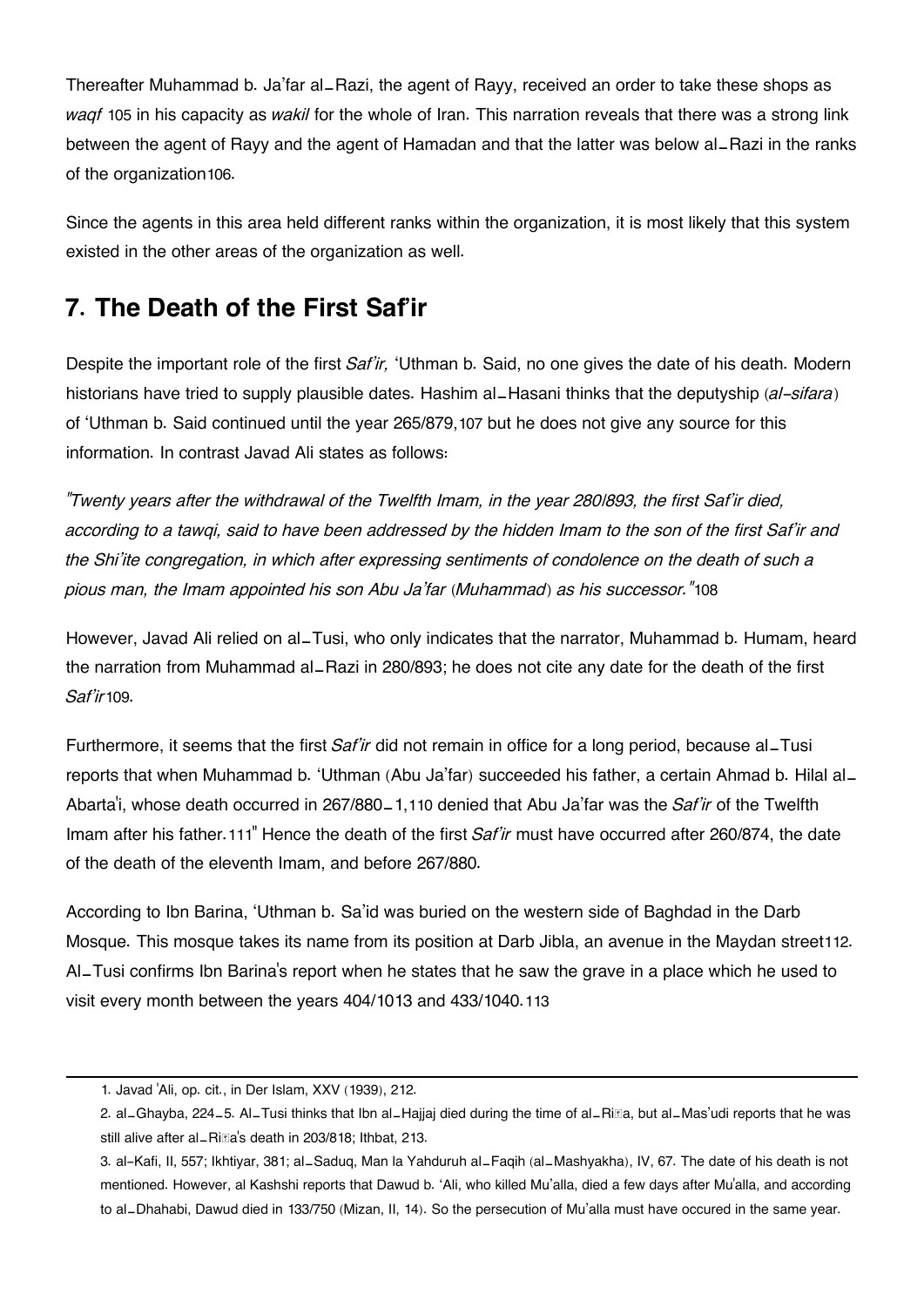[4.](#page--1-0) Ikhtiyar, 459‑60.

[5.](#page--1-0) al‑Najashi, 21, 231, 250, 348.

[6.](#page--1-0) Ithbat, 213.

[7.](#page--1-0) al‑Najashi, 250.

[8.](#page--1-0) al‑Najashi, 209.

[9.](#page--1-0) Ikhtiyar, 258; N. Firaq, 67<sub>-8</sub>, 'Uyun, 194<sub>-5</sub>.

[10.](#page--1-0) 'Uyun, I, 89‑90, II, 143.

[11.](#page--1-0) For a full account of these traditions see Chapter I pp 17‑30; however the Waqifa report a tradition attributed to al-Sadiq which states that al-Qa'im would be the seventh Imam; Ikhtiyar, 475; al-Kafi, I, 320-1

[12.](#page--1-0) Ikhtiyar, 463‑7, 475‑8; T. al-Ghayba, 227‑8.

[13.](#page--1-0) 'Ilal, I, 235; T. al-Ghayba, 46‑7; Ikhtiyar, 459‑60, 466‑7.

[14.](#page--1-0) Ikhtiyar, 597‑9.

[15.](#page--1-0) Ikhtiyar, 483, 506, 591<sub>-2</sub>.

[16.](#page--1-0) al‑Najashi, 148.

[17.](#page--1-0) T. al-Ghayba, 224‑5; al‑Tusi states that 'Abd Allah b. Jandab was the agent of the seventh and the eighth Imams but it seems that his career in the organization was earlier than that. According to Ibn Shu'ba, he was the agent of the sixth Imam, al<sub>-</sub>Sadiq; Ibn Shu'ba, Tuhaf al-'Uqul, 223.

[18.](#page--1-0) Ithbat, 213‑5.

[19.](#page--1-0) al‑Najashi', 80, 98, 254; al‑Tusi, al‑Istibsar, II, 58‑61; al‑Kafi V, 111.

[20.](#page--1-0) al‑ Ya'qubi, III, 217.

[21.](#page--1-0) Ibn Shahr Ashub, Manaqib, IV, 389.

[22.](#page--1-0) al‑Kafi, I, 324.

[23.](#page--1-0) Ikhtiyar, 513‑4; according to another letter the agent of al‑Hadi in Baghdad and its environs was 'Ali b. al‑Husayn b. 'Abd Rabba. After his death in Mecca in 229/843, Abu 'Ali b. Rashid assumed his post; Ikhtiyar, 510.

[24.](#page--1-0) al‑Najashi, 191.

[25.](#page--1-0) Kama'l, 442; al‑Kafi I, 518.

[26.](#page--1-0) Ikhtiyar, 608, 611‑2, 557.

[27.](#page--1-0) Ibn Dawud, al‑Rijal, 248; al-Kafi, I, 519; Ikhtiyar, 608; al‑Najashi, 265‑6.

[28.](#page--1-0) Ithbat, 215; al\_Barqi categorized him as one of the close followers of al\_Hadi; al-Rijal, 60

[29.](#page--1-0) The representatives of this trend throughout the time of the tenth and the eleventh Imams were mainly such extremists

as Ahmad b. Muhammad al Sayyari, Ja'far b. Waqid, Abu al<sub>–</sub>Samhari, 'Amr b. Yahya al<sub>–</sub>Dihqan, Faris b. Hatim

al<sub>-</sub>Qazwini and Muhammad b. Nusayr al-Numayri; Ikhtiyar, 525, 529, 573, 606.

[30.](#page--1-0) N. al‑Ghayba, 92

[31.](#page--1-0) al‑Sadr, op. cit., I, 341‑6.

[32.](#page--1-0) T. al-Ghayba, 56, 109.

[33.](#page--1-0) T. al-Ghayba, 57.

[34.](#page--1-0) al-Kafi, I, 505; Kama'l, 441<sub>-2</sub>.

[35.](#page--1-0) T. al-Ghayba, 157; al-Kafi, I, 330.

[36.](#page--1-0) For a full account of the traditions which were used by the Imamites during the short occultation, see al<sub>–</sub>Kafi, I, 525–35; N. al<sub>-</sub>Ghayba, 26<sub>-47</sub>; al-'Asfari, Asl Abu Said al-'A fari, f. 1<sub>-3</sub>.

[37.](#page--1-0) Kama'l, 476-8; Javad 'Ali, op. cit., in Der Islam, XXV (1939), 197-227.

[38.](#page--1-0) al‑Sadr; op. cit., I, 377‑9.

[39.](#page--1-0) al‑Najashi, 343; T. al‑Fihrist, 48.

[40.](#page--1-0) Javad 'Ali, op. cit<sub>-</sub> in Der Islam, XXV (1939), 199; Rajkowski, op. cit., 667; al Najashi, 222; T. al<sub>-Fihrist, 243; al-Tusi</sub> mentions that the grandfather of 'Uthman was 'Amr, however, he does not link him with 'Amr b. Hurayth; T. al-Ghayba, 231.

[41.](#page--1-0) Javad 'Ali, op. cit., in Der Islam, XXV (1939), 199.

[42.](#page--1-0) Dala'il, 217.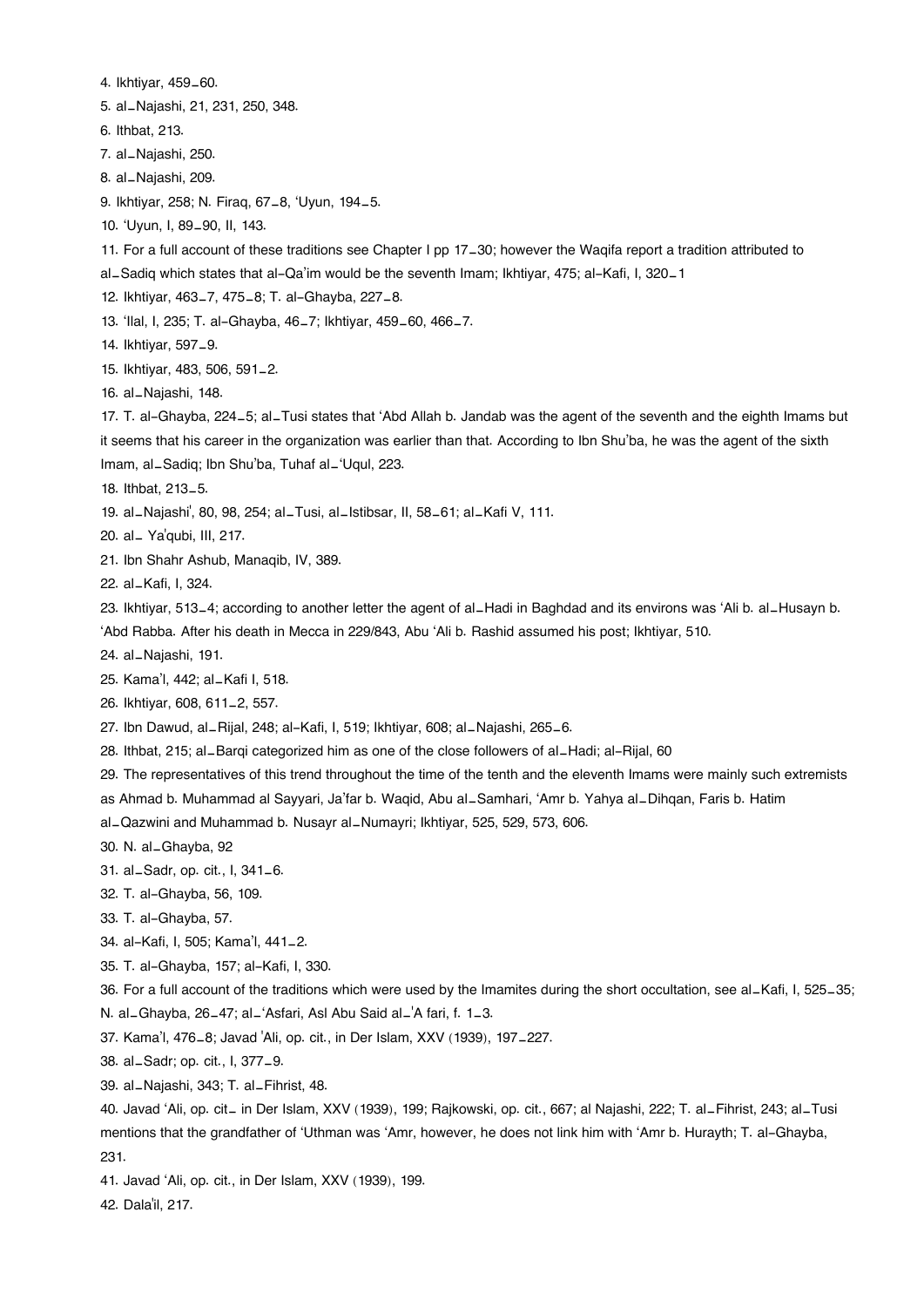[43.](#page--1-0) T. al-Ghayba, 229.

[44.](#page--1-0) Ikhtiyar, 526.

[45.](#page--1-0) T. al-Ghayba, 229‑31.

[46.](#page--1-0) T. al-Ghayba, 231‑2; Kama'l, 435; for a full account of those men see al‑Najashi, 41, 202, 323.

[47.](#page--1-0) T. al-Ghayba, 231.

[48.](#page--1-0) Kama'l, 90, 441‑2; al‑Kafi, I, 329‑30; T. al-Ghayba, 157.

[49.](#page--1-0) For a full account see Chapter III.

[50.](#page--1-0) al‑Kafi, I, 517‑8, 522‑3.

[51.](#page--1-0) Al‑Kashshi gives his statement as regards al‑Hasan b. al‑Nadr along with his account of Abu Hamid al‑Maraghi. He does not name explicitly the city which al\_Hasan belonged to; Ikhtiyar, 535. According to al\_Mustawfi Maragha is a large town, and was formerly the capital of Azerbayjan; al\_Qazwini, Nuzhat al Qulub, 88. However, there is evidence to support the claim that al‑Hasan b. al Nadr was a native of Qumm. Al‑Saduq reports that al‑Hasan was from Qumm and listed him among the people who saw the twelfth Imam; Kama'l, 442.

[52.](#page--1-0) Al‑Kulayni reports in his account of the birth of the twelfth Imam sixteen narrations, elucidating the activities of the first Saf'ir with his followers. Most of these narrations indicate that he practiced miracles to persuade them that he was rightfully appointed by the Imam; al-Kafi:, I, 514–24, narrations nos. 3, 4, 5, 6, 8, 12–17, 20, 21, 23, 28.

[53.](#page--1-0) al‑Fusul al‑'Ashra, 13.

[54.](#page--1-0) T. al-Ghayba, 157‑8, al‑Kafi, I, 329‑30.

[55.](#page--1-0) Abd al-Jabbar, al-Mugni (Cairo, 1963), II, 176; quoted from al-Balkhi.

[56.](#page--1-0) Milal, 128; Fasl IV, 181, however some later sunni scholars such as Abu Nu 'aym al‑Asfahini, 'Abd al‑Wahhab al‑Sha'ram al‑Maliki, al‑Kunji al‑Shafi'i and Sibt b. al‑Jawzi held that al‑Hasan al‑'Askari had, in fact, left a son. For full account of the later sunnite views concerning the existence of the twelfth Imam, see Sulayman al<sub>–</sub>Qanduri, al<sub>–</sub>Hanafi; Yanabi al\_Mawadda (al Istana, n.d.), 451,471,491; Sadr al\_Din al\_Sadr, op. cit., 65\_7.

[57.](#page--1-0) al‑Dhahabi, al‑'Ibar, II, 31.

[58.](#page--1-0) al‑Kanji, op. cit., 336‑7.

[59.](#page--1-0) Ibn Khaldun writes that the twelfth Imam disappeared in a cellar in Hilla. However, Hilla was established in 495/1101 by Banu Mazyad whereas the occultation of the Imam, according to al‑Dhahabi took place in 265/878. Thus it appears that Ibn Khaldun also relied in his report on the popular belief; al Muqaddima (Cairo, 1322), 157.

[60.](#page--1-0) Al‑Tusi states that the second Saf'ir saw the twelfth Imam in Mecca holding the drapes of the Ka'ba. According to another report a certain Yusuf b. Ahmad al -Ja'fari on his way to Syria in 309/921 saw the Imam (T. al-Ghayba, 162, 166). For a full account of the letters of the Imamites and their answers) by the Imam, see T, al‑Ghayba, 184‑93; Muhammad al‑Sadr, op. cit., 1, 403,430.

[61.](#page--1-0) Kama'l, 442‑3.

[62.](#page--1-0) Abu al‑Fida, al‑Mukhtasar, II, 80‑I; al‑Kamil, VIII, 219‑20.

[63.](#page--1-0) Ikhtiyar, 518, 520, 555.

[64.](#page--1-0) Ikhtiyar, 521.

[65.](#page--1-0) According to al<sub>-Tabrani</sub> (a Nusayri writer), the Nusayriyya movement was established by 'Ali b. Ahmad al<sub>-Tarba</sub>'i, who during the time of al<sub>-</sub>'Askari gained thirty<sub>-</sub>five partisans in the village of Tarba' and other followers in Ninawa near Hilla. Then he attracted Muhammad b. Nusayr to his side. The latter led the movement along with his student al\_Husayn b. Harridan during the time of the short occultation. In 336/947 the movement became independent from the Imamites, and gave more emphasis to the role ofthe Gate (Bab) than the Imam himself; al<sub>-Tabrani,</sub> Sabil Rah at al<sub>-Arwah, in Der Islam,</sub> XXVII (1946), 129‑31.

[66.](#page--1-0) T. al-Ghayba, 259.

[67.](#page--1-0) Al\_Tusi mentions that al\_Shari i was an adherent of the tenth Imam and that he is not sure about his real name. Al–Kashshi mentions a certain Muhammad b. Musa al–Shari'i or al–Sharif amongst the Ghulat during the time of the tenth Imam. It is most likely that he is the same person discussed by al\_Tusi; Ikhtiyar, 521

[68.](#page--1-0) T. al-Ghayba, 258.

[69.](#page--1-0) Javad 'Ali, op. cit., in Der Islam, XXV (1939), 203; In his account of al‑Karkh district al‑Baghdadi states that many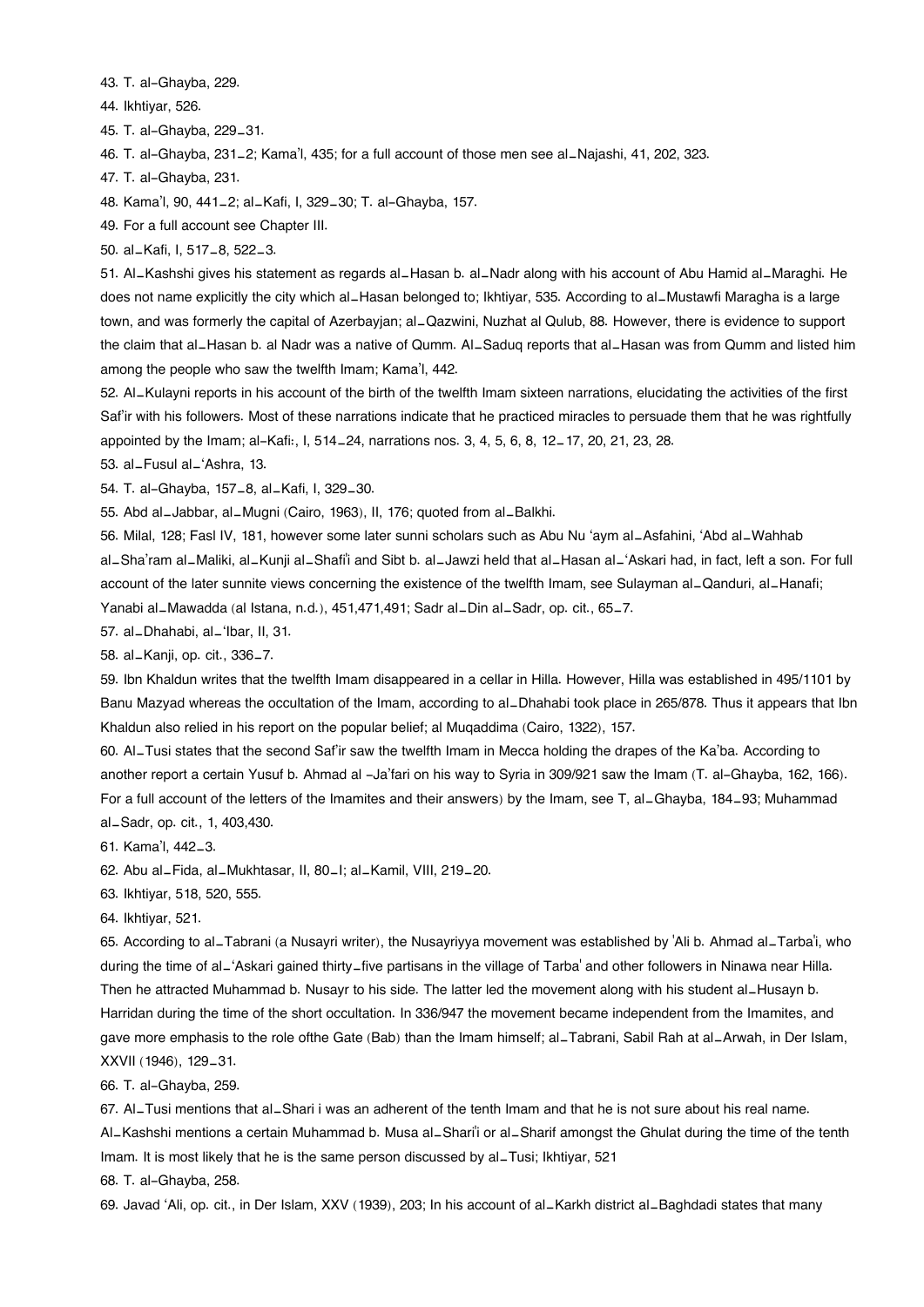places were inhabited by Rafidites (Shi'ites); al\_Khatib, I, 81.

[70.](#page--1-0) T. al-Ghayba, 229.

[71.](#page--1-0) Ikhtiyar, 532.

[72.](#page--1-0) Ikhtiyar, 580.

[73.](#page--1-0) al‑Qummi, Tarikhi Qumm, 211.

[74.](#page--1-0) al-Kafi, I, 517‑8.

[75.](#page--1-0) Dala'il, 272, 275‑7.

[76.](#page--1-0) Bihar, LI, 316‑7.

[77.](#page--1-0) Qarmisin: A small town in the province of Jabal about thirty\_one farsakhs from Hamadan. Ibn Khurdadhba, al\_Masalik

wa‑l‑Mamalik (Leiden, 1889), 41, 198.

[78.](#page--1-0) Bihar, LI, 300‑3; Dala'il, 283‑5.

[79.](#page--1-0) al<sub>-</sub>Irshad, 399. For the relations of al-Qattan with the eastern provinces, see Ikhtiyar, 535.

[80.](#page--1-0) Kama'l, 488, 499; al-Kafi, I, 521; Bihar, LI, 294, 295‑6.

[81.](#page--1-0) Ikhtiyar, 531.

[82.](#page--1-0) al-Kafi, I, 518; al\_Irshad, 397.

[83.](#page--1-0) al–Fusul al–'Ashara, 17; According to al–Mufid Banu al–Rakuli were the agents of the Imam in Kufa; however, after the death of the first Saf'ir, the sources begin to refer to Banu Zuzara and Banu al-Zajawzji as the agents in Kufa. The two different names. الركولي الزجوزجي seem to refer to one family. Perhaps the correct spelling of this name is الزجوزجى copyist of al‑Mufid's work misread it as الركول. T. al-Ghayba, 198‑200.

[84.](#page--1-0) al\_Kafi, 1, 518<sub>-9</sub>.

[85.](#page--1-0) Kama'l, 496–7; al–Saduq reports that al–'Aridi knew the place of the twelfth Imam in Medina and guided a person from Kashmir to the Imam; Kama'l, 497, 440.

[86.](#page--1-0) al\_Irshad, 401.

[87.](#page--1-0) al-Kafi, I, 523.

[88.](#page--1-0) al-Kafi, I, 523. Al–Mufid relates the same report but both of them did not give the name of the agent of the Imam in Samarra, al\_Irshad, 401.

[89.](#page--1-0) Ikhtiyar, 527; al-Kafi, I, 519.

[90.](#page--1-0) T. al‑Ghayba. 216.

[91.](#page--1-0) al‑Najashi, 264.

[92.](#page--1-0) al-Kafi. I, 519-20.

[93.](#page--1-0) According to al<sub>–</sub>Tusi, al–Safwani was the assistant of al–Qasim b. al–'Ala during the time of the third Saf'ir; another report indicates that he met the second Saf'ir in Baghdad in 307/919; T. al-Ghayba, 203‑5

[94.](#page--1-0) Al<sub>-</sub>Safwani reports that Arran was a city in Azerbayjan, but it is well known among the geographers that Arran is a province and that its capital was Barda'. It is included in the great triangle of land lying to the west of the junction point ofthe rivers Ayrus (Kur) and Araxas (al‑Ras); T. al-Ghayba, 204.

[95.](#page--1-0) T. al-Ghayba, 204.

[96.](#page--1-0) Ibn Hawqal, al\_Masalik wa\_l\_Mamalik, 264; al\_Subki, op. cit., III, 230, 233.

[97.](#page--1-0) T. al-Ghayba, 229-30.

[98.](#page--1-0) al\_Najashi 162\_3.

[99.](#page--1-0) Bihar, LI, 300, quoted from Kitab al\_Nujum.

[100.](#page--1-0) Ikhtiyar, 542‑3, 527.

[101.](#page--1-0) Al<sub>–</sub>Kashshi's report indicates that the relations between the Khawarij and the Imamites in Sijistan were tense. He states that al\_Fadl b. Shadhan escaped from the Khawarij when they attacked Bayhaq, but he died during his escape; Ikhtiyar, 543. Al‑Isfahani reports that the Khawarij killed an 'Alid called Muhammad b. Ja'far b. Muhammad; Maqatil, 453. [102.](#page--1-0) Ikhtiyar, 509<sub>-10</sub>, 575-8.

[103.](#page--1-0) al-Kafi, I, 523<sub>-4</sub>; Ikhtiyar, 509<sub>-10</sub>, 575-80.

[104.](#page--1-0) al<sub>-Najashi, 264-5.</sub>

[105.](#page--1-0) al‑Kafi, I, 524.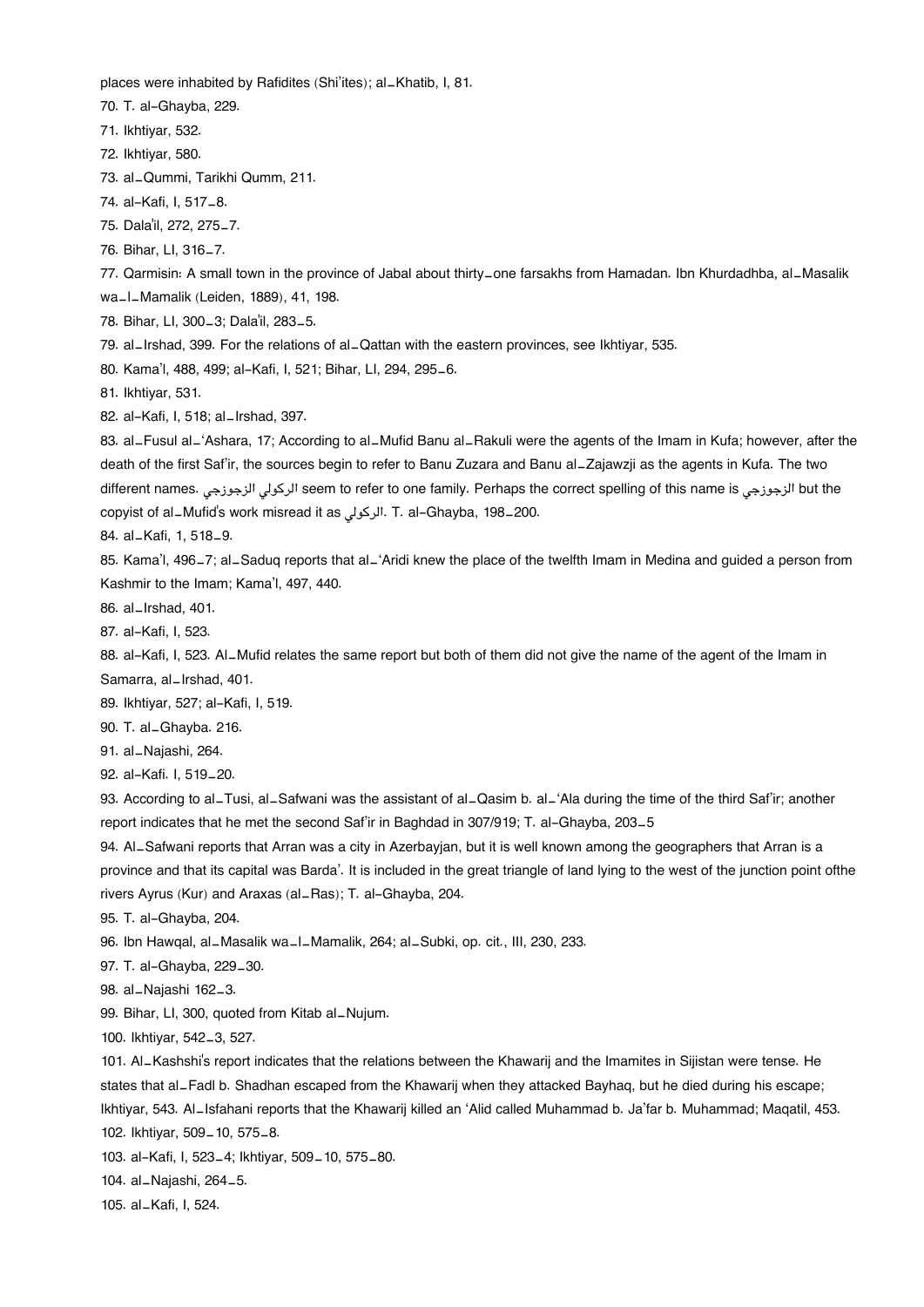[106.](#page--1-0) Although there is no clear statement concerning the links between al\_Razi and Hamadan. there is ample evidence that al<sub>-</sub>Razi controlled the activities of all the agents in Iran, so it is more than probable that he directed those of al-Hasan b. Harun, especially in view of this narration.

[107.](#page--1-0) Hashim al\_Hasam, op. cit., II, 568.

[108.](#page--1-0) Javad Ali op. cit., in Der Islam, XXV (1939), 205.

[109.](#page--1-0) T. al-Ghayba, 235.

[110.](#page--1-0) al‑Najashi, 65.

[111.](#page--1-0) T. al-Ghayba, 260.

[112.](#page--1-0) T. al-Ghayba, 232. Although Ibn Barina states that the location of the grave was on the western side of Baghdad, today there is a grave within a mosque located in an avenue leading to the Maydan crossroad on the eastern side of Baghdad. The Imamites believe that this is the grave of 'Uthman b. Said.

[113.](#page--1-0) T. al-Ghayba, 232‑3.

# **The Underground Activities of the Second Saf'ir of the Twelfth Imam**

### **[1. The Designation of the Second Saf'ir, Abu Ja'far](#page--1-0)**

The second *Saf'ir* was Muhammad b. 'Uthman b. Said al‑'Umari. His kunya was Abu Ja'far. He carried out his activities first as the agent of the Twelfth Imam and then as his *Saf'ir* for about fifty years, having been the principal assistant of his father, the first *Saf'ir*, from the time of the eleventh Imam, al‑ 'Askari. According to al‑Tusi, when the first *Saf'ir* died, Abu Ja'far carried out the last rites for the dead man, washed the corpse, clad him in his shroud and buried him.

For the Imamites, these are the unmistakable signs that Abu Ja'far was acting as the representative and the *Saf'ir* of the hidden Imam. According to them he did all this at the order of the first *Saf'ir*. Moreover he was promoted to the office of the sifara both by the designation of al<sub>-</sub>'Askari and of the first *Saf'ir*, 'Uthman b. Said, according to the order of the Twelfth Imam[1](#page--1-0).

After his father's death, Abu Ja'far received a letter of condolence attributed to the Twelfth Imam, who offered his sympathy at his father's death and pointed out that he had been installed in his office[2](#page--1-0).

However, some of the principal agents of the organization had serious reservations and doubts about his designation, as did Muhammad b. Nusayr, the leader of the extremist trend, the Ghulat. So Abu Ja'far did not succeed to his office without encountering certain difficulties.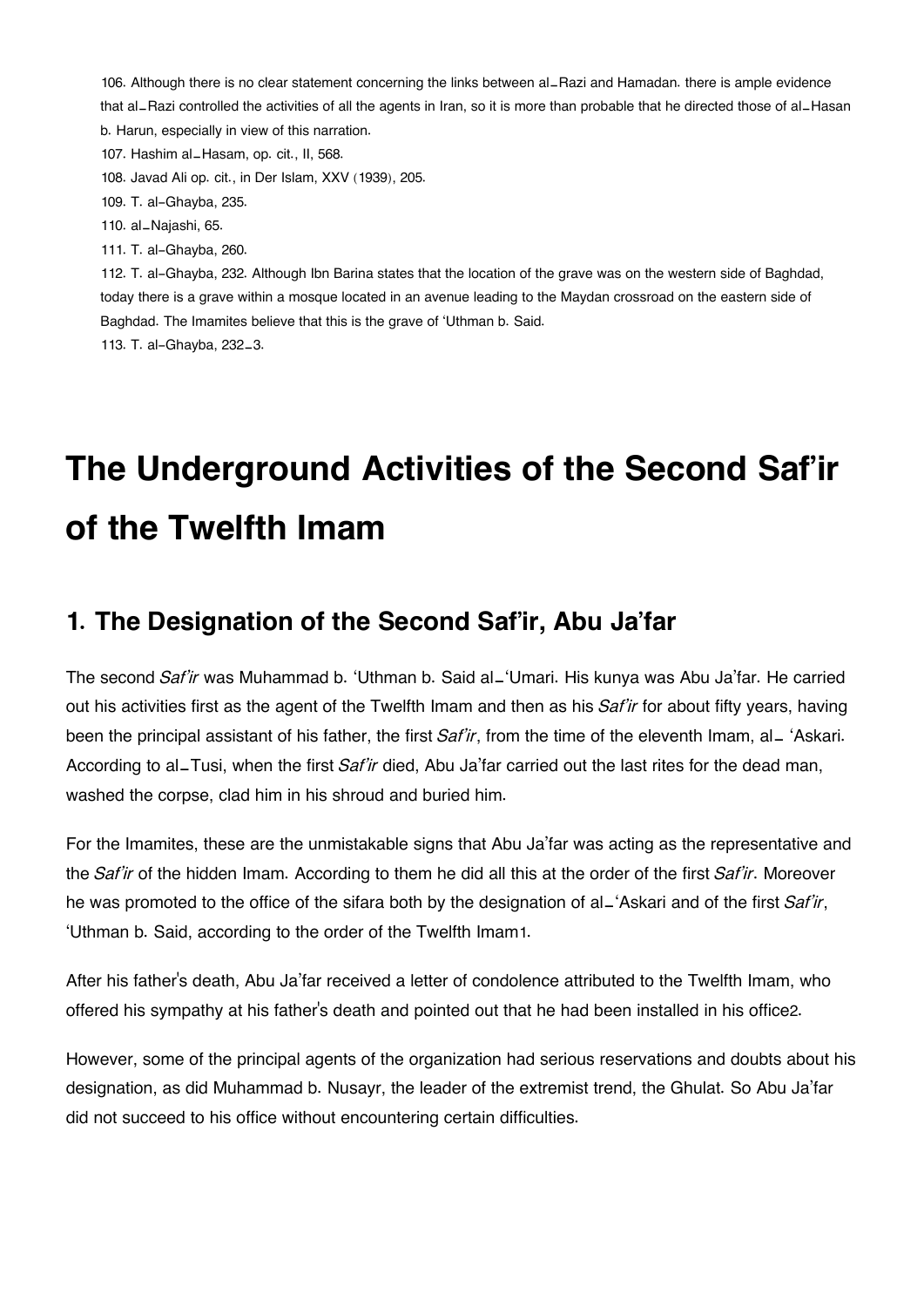### **[A\) Ibn Hilal](#page--1-0)**

Ahmad b. Hilal al-'Abarta'i was one of those who denied the validity of Abu Ja'far's designation. He was born in the year 180/796 in 'Abarta', a village in the district of Askaf near Nahrawan, and died in the year 267/880. It is clear from the numerous references to his name in the chain of transmissions (*isnad*) of the Imamite narrations that he was a well‑known theologian who had narrated most of the Shiite books of traditions (usul).

Beginning in 204/819 he had related several traditions indicating, that the Twelfth Imam would be *al-Qa'im*, having first gone into occultation[3](#page--1-0).

Al-Kashshi reports that he was a pious mystic and an eminent scholar, and some biographers respectfully mention the fact that he undertook fifty–fourpilgrimages to Mecca, twenty of them on foot[4](#page--1-0). According to a letter attributed to the Twelfth Imam, Ibn Hilal was one of the most important scholars in Iraq during the time of the first *Saf'ir* and possessed an amount of money belonging to the Imam, which he refused to pay to the second *Saf'ir*[5](#page--1-0).

The Imamite reports of his refusal to obey Abu Ja'far's instructions are confused and contradictory so it is rather difficult to discover the true state of affairs. According to al<sub>–</sub>Najashi Ibn Hilal had already been cursed by al<sub>-</sub>'Askari, who had spoken against him on several occasions[6](#page--1-0). Sa'd al<sub>-</sub>Qummi states that he abandoned Shi'ism and embraced the nasb doctrine[7](#page--1-0), whereas al-Tusi accused him of holding an extremist doctrine (ghuluw)[8](#page--1-0).

It is clear that the different accusations made against him are attempts to define his beliefs rather than explanations of his dispute with the second *Saf'ir*. Al–Tusi mentions a report attributed to an agent called Muhammad b. Humam, which states that Ibn Hilal denied neither the existence of the Twelfth Imam nor the validity of the office of the first *Saf'ir*.

When Ibn Hilal was questioned about this by the Imamites, he replied that the Imam had personally installed the first *Saf'ir,* 'Uthman b. Said, and made this known 'to all the faithful, but he had not done any such thing for Abu Ja'far[9](#page--1-0).

Because of Ibn Hilal's attitude towards the second safar he was expelled by the Imam in a letter distributed amongst the agents in Iraq which warned that the mystical practices of Ibn Hilal grew from hypocrisy and dissimulation[10](#page--1-0).

Despite the fact that the eminent agents of the organization already knew the cause of Ibn Hilal's excommunication, some of the Imamite narrators in Iraq who were not agents were astonished at the excommunication of such a pious mystic, and so they rejected the pronouncement. In fact the considerable support for Ibn Hilal may have been brought about by the Iraqi narrators who did not know about the dispute between Abu Ja'far and Ibn Hilal concerning the sifara.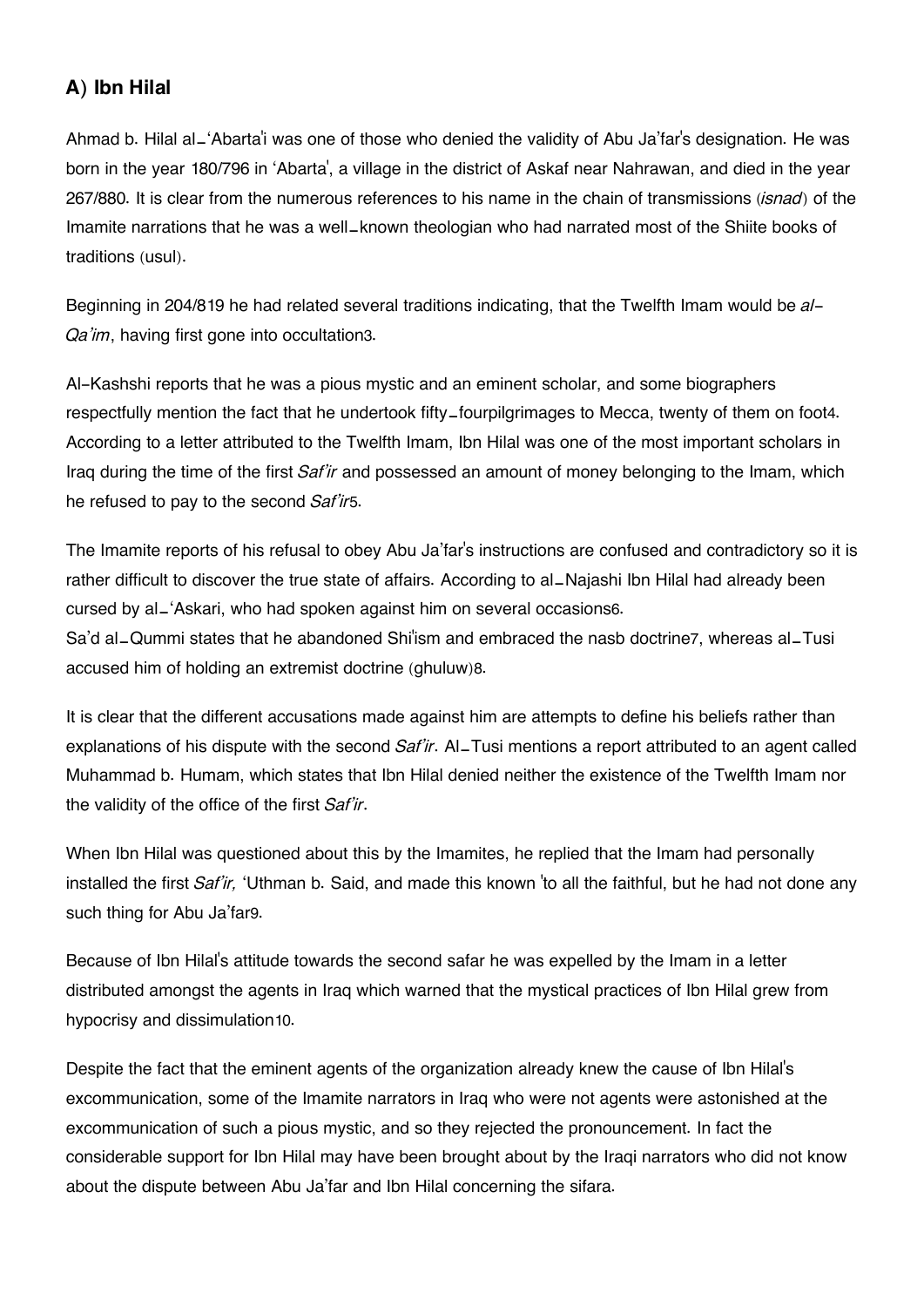They asked the agent al\_Qasim b. al\_'Ala to inquire about the pronouncement against Ibn Hilal, and he put this question in writing to the Imam via the second *Saf'ir*. The Imam replied:

*"Ibn Hilal was an incorrigible sinner and Allah will not forgive his sins. He behaved like a stubborn and arrogant person. Moreover, he has kept for himself money given for the Imam and refused to carry out our commands unless they suit his wishes. However we kept our composure until Allah fulfilled our prayer by taking away his soul.*

*Concerning his case, we had informed a few of our close associates (mawali) during his time and ordered them to reveal it to the intimates among our adherents. . . There is no excuse for any of our followers to doubt the statements of our confidantes (thuqatuna), because we reveal these statements to them."*[11](#page--1-0)

This document shows clearly that Ibn Hilal had died, but that in spite of the Imam's strong criticism of him, the second *Saf'ir* could not completely eliminate the danger he had stirred up for his office. Al-Kashshi reports that a group of people remained firm in their loyalty towards Ibn Hilal and doubted the authenticity of the above pronouncement[12](#page--1-0).

In fact the loyalty of this body to Ibn Hilal was mainly based not upon his inward spiritual faith, but upon his external and personal mystic acts. According to the Imamite doctrine, the worship of Allah is invalid without the recognition of and obedience to the Imams[13](#page--1-0). Hence the mystic acts of Ibn Hilal were invalid, because he refused to recognise the second *Saf'ir*, who had been installed by the Imam himself.

According to al\_Tusi, the influence of Ibn Hilal continued until the time of the third safar, Ibn Ruh, who circulated another Tawqi' on the authority of the Imam against Ibn Hilal[14](#page--1-0):

*"Although there are those among the Imamites who do not understand how such a great and pious man could have been excommunicated, what is piety if it please Allah to transform good deeds into sins? Al‑Dihqan*[15](#page--1-0) *was also a pious man in the service of the Imam, yet Allah eventually changed his faith into impiety because of his arrogance. This also happened to Ibn Hilal"*[16](#page--1-0)

In fact it is hard to attribute this Tawqi'to the time of the third *Saf'ir*, Ibn Ruh 305‑326/917‑937), because during that time there is no trace of the influence of Ibn Hilal's claim upon the Imamites. It is most likely that Ibn Ruh circulated this pronouncement against Ibn Hilal on the order of the second *Saf'ir* while he was still working as an agent beneath him, expecially if one bears in mind that Ibn Hilal died in 267/880, a long time before Ibn Ruh held the *sifara.* It would appear that Ibn Hilal's challenge had vanished before the death of the second *Saf'ir* in 305/917.

#### **[B\) al‑Bilali](#page--1-0)**

According to al‑Tusi, a second opponent to Abu Ja'far's claim to the *sifara* was Abu Tahir Muhammad b. 'Ali b. Bilal, who was commonly called al‑Bilali[17](#page--1-0). He was well known in Imamite circles as a narrator of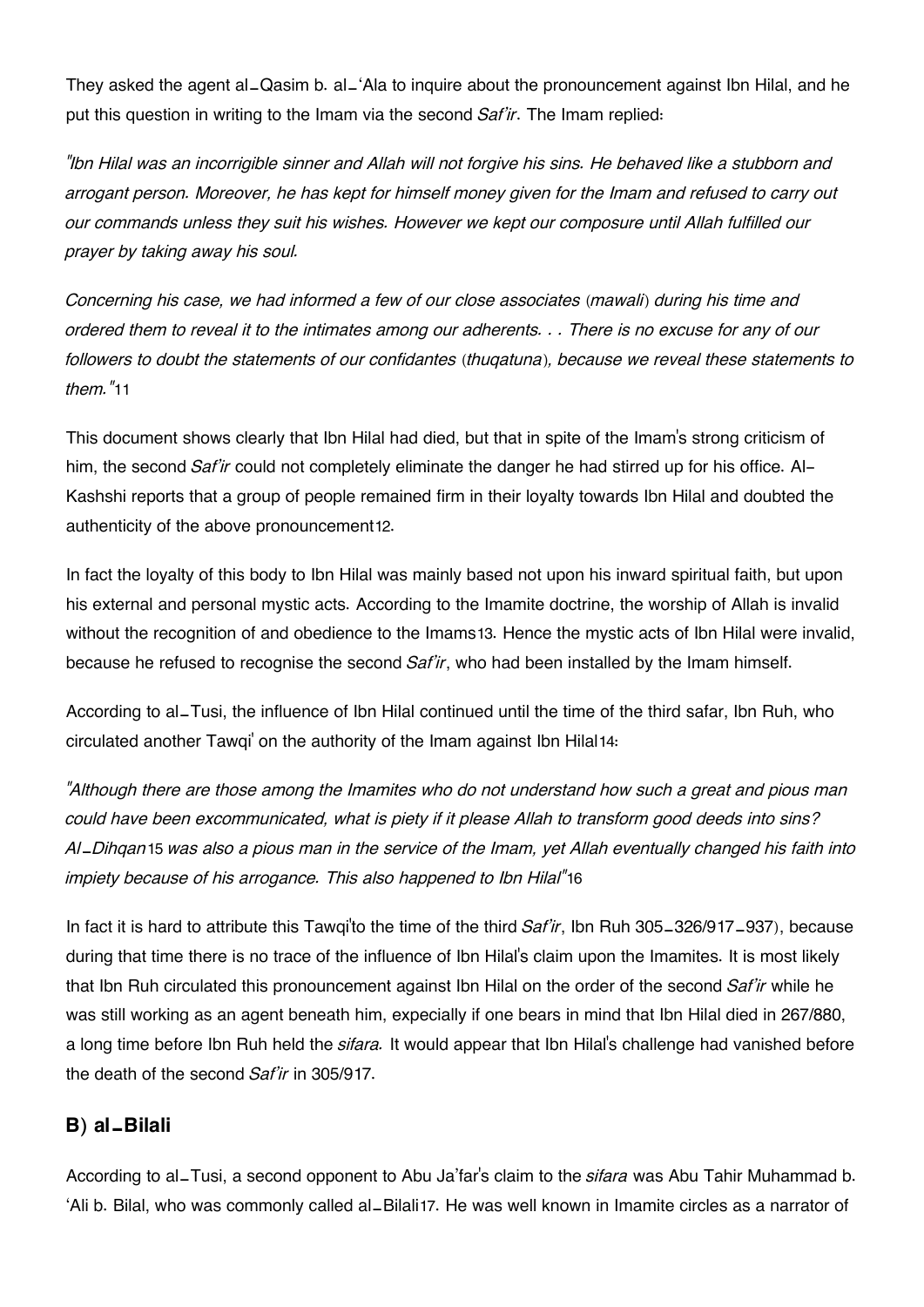traditions[18](#page--1-0). Furthermore he was amongst the principal agents in Baghdad and had close relations with both the tenth and the eleventh Imams[19](#page--1-0).

The latter described al–Bilali to Ishaq b. Ibrahim al–Nisaburi with this phrase: "He is reliable, trustworthy and is acquainted with what he must do.[20](#page--1-0)" Moreover, according to al-Kulayni and al-Saduq, al-'Askari twice revealed to al\_Bilali the birth of his son, the Twelfth Imam: firstly in 258/871 and then three days before his death [21](#page--1-0).

However, al<sub>-</sub>Bilali denied that Abu Ja'far was the *Saf'ir* and claimed that he himself was the agent of the Imam. He kept the money of the Imam in his own hands and refused to relinquish it to Abu Ja'far. Al-Bilalis claim led to a serious split amongst the Imamites, since a considerable body of Imamites accepted his claim and followed him, such as his brother Abu al\_Tayyib and Ibn Hirz[22](#page--1-0). But al\_Tusi neither fixes the date of this split nor the duration of al\_Bilalis claims.

It is most likely that al‑Bilali's claim lasted only for a few years after the death of the first *Saf'ir,* by which time Abu Ja'far had proved himself to be the rightful *Saf'ir* of the Imam. Al‑Tusi reports that Abu Ja'far arranged a secret meeting between al‑Bilali and the Twelfth Imam to prove to him that he was acting on his behalf. Abu Ja'far took him to one of his houses where, it is said, they met the Imam, who ordered al\_Bilali to hand the money over to Abu Ja'far[23](#page--1-0).

Al Tusi's report reveals that al\_Bilali's importance in the organization was such that Abu Ja'far had to arrange this secret meeting with the Imam in Baghdad to put an end to the doubts raised by al\_Bilali, doubts which had led to a split among the agents. According to al Tusi, shortly after this meeting Abu Ja'far went to al‑Bilali's house, where his close supporters like Ibn Hirz and Abu al‑Tayyib were assembled. Abu Ja'far asked al‑Bilali,

*"O Abu Tahir (al‑Bilali), I ask you by Allah, did the Sahib al-Zaman (the Twelfth Imam), peace be upon him, not command you to hand the money (of the Imam) which you have over to me?" Al‑Bilali replied, "Yes." Then Abu Ja'far left the house.*[24](#page--1-0)

It is clear from this report that by these two steps Abu Ja'far managed to refute al - Bilali's claim. Al - Tusi mentioned one person who abandoned his support of al-Bilali and took Abu Ja'far's side, and perhaps other supporters did likewise, because the existent sources do not refer to any trace of this split during the last years of the second *Saf'ir's* time in office, a fact which probably indicates that it had ended.

#### **[C\) Muhammad b. Nusayr](#page--1-0)**

A third rival to Abu Ja'far for the office of the *sifara* was Muhammad b. Nusayr, who was not an ordinary Imamite, but belonged to the extremists, *(*al-Ghulat*).* It has been noted that some of the extremists, first during the time of the ninth Imam (such as Ja'far b. Waqid, Abu al–Ghamr and Hashim b. Abi Hashim), then during the time of the tenth and eleventh Imams (such as 'Ali b. Haska al–Hawwari al–Qummi and his students al<sub>-</sub>Qasim al<sub>-</sub>Sharani alYaqtini, al<sub>-</sub>Hasan b. Muhammad b. Baba al-Qummi and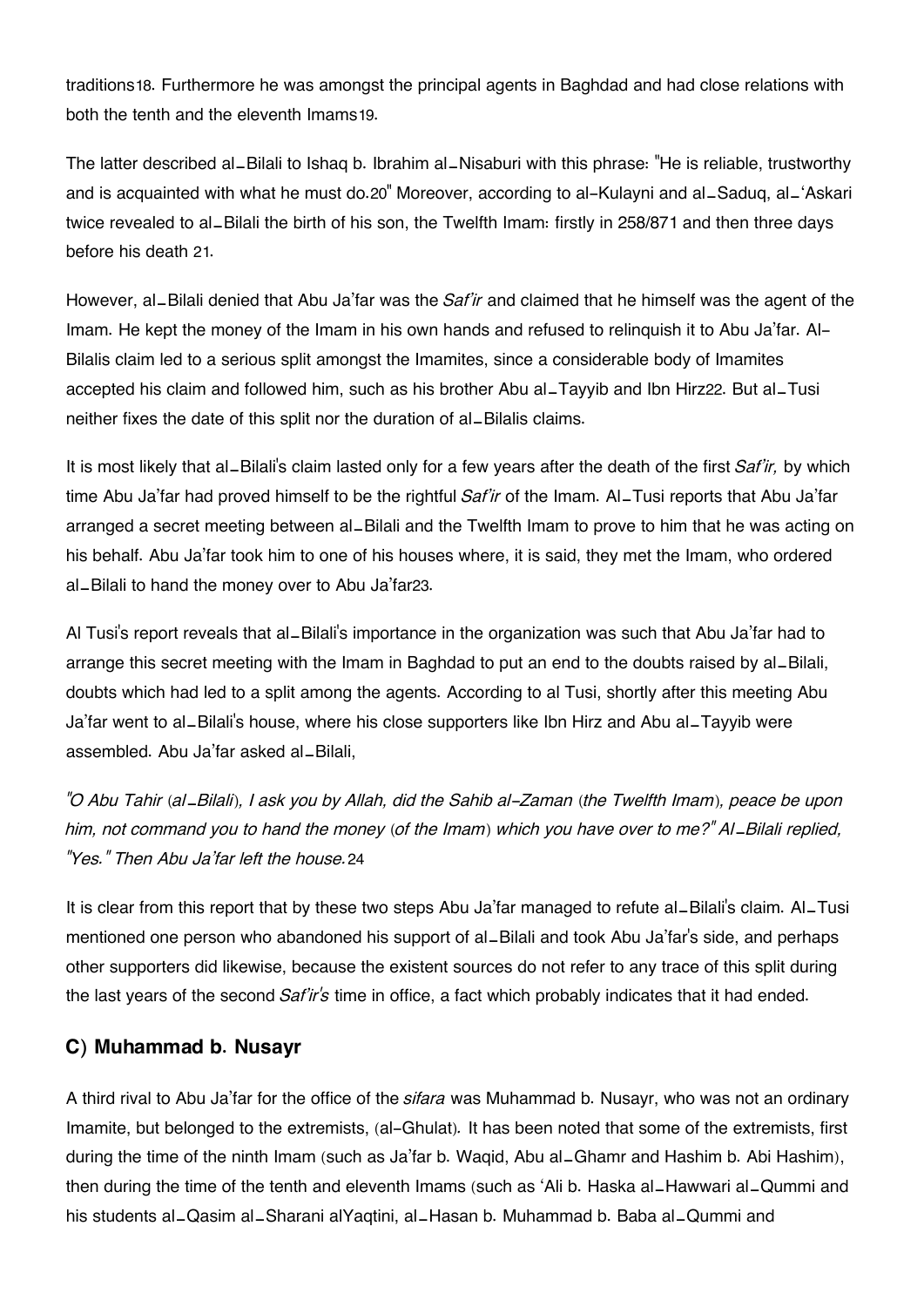Muhammad b. Musa al–Shariqi or al–Shari'i), had claimed that they were the agents or the Gates *(Abwab)* of the Imam and had collected money from the ordinary believers. They also preached extremist ideas aimed at abolishing the Islamic rites, that is, the prayer, fast, *zakat* and pilgrimage.

According to Al-Kashshi their roots lay in the extremist doctrines of Ibn Abi al‑Khattab[25](#page--1-0), the contemporary of the sixth Imam al-Sadiq. However, the presence of the Imams had limited the activities of the extremists, since the Imams used to have direct contacts with their followers and circulated open letters of excommunication against false agents.

But the occultation of the Twelfth Imam enabled the *Ghulat* to extend their role as agents or Gates *(Abwab)* at the expense of the *Saf'ir,* since the *Saf'ir* could not refute their claim by declaring publicly that he was the true Imam's *Saf'ir,* a declaration which might put his life and the Imam's life in danger. For this reason, when al<sub>-</sub>'Askari died, Muhammad b. Musa al-Shari'i claimed – as has been noted – that he was the Gate *(Bab)* of the Imam.

According to al<sub>-Tusi</sub>, after the death of al-Shari'i, Muhammad b. Nusayr al-Numayri aspired to the office of the *Saf'ir*[26](#page--1-0).

This shows that both men may have been representatives of a single trend. According to Al-Kashshi, Ibn Nusayr had already claimed that he was the *Bab* of the tenth Imam[27](#page--1-0). Al‑Tusi's account suggests that he had abandoned this claim during the lifetime of the eleventh Imam, al–'Askari. It seems that only after the death of the first *Saf'ir* did he dispute the legality of Abu Ja'far as the *Saf'ir* and claim that he was the *Bab* of the Twelfth Imam.

Therefore Abu Ja'far cursed and excommunciated him. Having been excommunicated, Ibn Nusayr tried to make Abu Ja'far change his mind, but he did not even receive him, so the Imamites excluded him from their community[28](#page--1-0).

Ibn Nusayr was encouraged in his claim by Muhammad b. Musa b. Furat, who belonged to the well\_known family of Banu Furat[29](#page--1-0).

He was a well‑known *muhaddith* in Kufa and Baghdad and seems to have been the first man from Banu Furat to hold an important administrative office in the 'Abbasid government[30](#page--1-0).

With the support of Banu Furat, Ibn Nusayr was able to circulate his claim amongst the Imamites, and, because of the participation of the two of them, their sect was known as "*al‑Numayriyya al‑Furatiyya*"[31](#page--1-0). The vast majority of their followers who came from Mada'in, and were called al\_Ishaqiyya after one of their leaders, Ishaq b. Muhammad al-Ahmar[32](#page--1-0).

It appears that Ibn Nusayr's claims neither weakened Abu Jafar's position nor attracted any of his followers to Ibn Nusayr's side, so the latter's influence must have been limited mainly to the extremists.

According to al‑Nawbakhti a certain Ahmad was supposed to have been designated as the successor of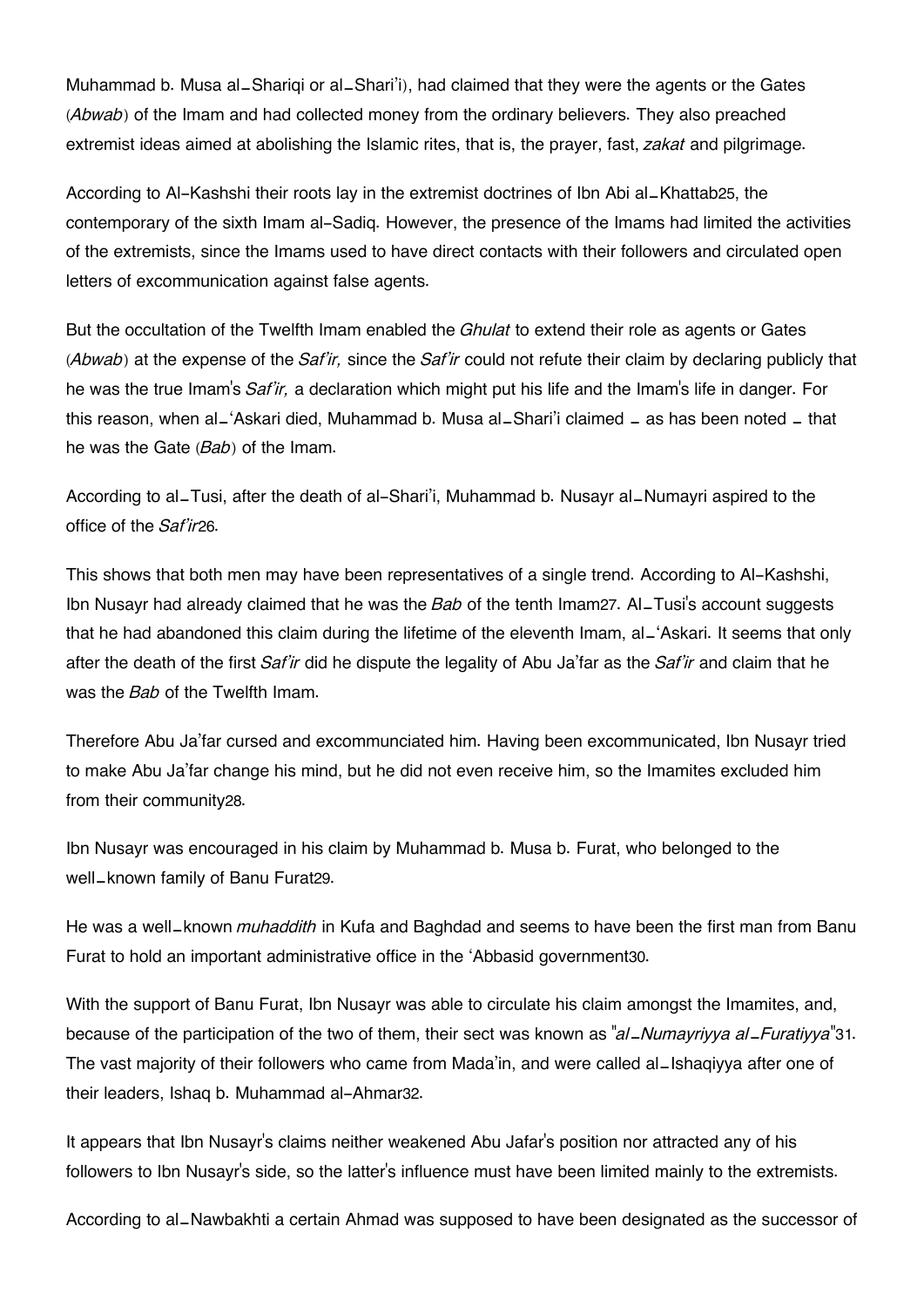Ibn Nusayr, but a Nusayri work refers to a certain Muhammad b. Jundab as Ibn Nusayr's successor in the view of the majority of the Nusayriyya. It is said that he was in turn followed by Muhammad al‑Junbulani[33](#page--1-0).

But this occurred at a later stage after the death of the second *Saf'ir* in 305/917, so it is beyond the topic of this section. However, it is worth mentioning that, from the time of second *Saf'ir* onwards, the followers of Ibn Nusayr separated themselves totally from the direct control of the second *Saf'ir,* Abu Ja'far, who in the Imamite view was the only representative of the hidden Imam. Moreover the Nusayriyya gave more importance to the role of the *Bab* than to the Imam himself, which was proof enough to place them outside the circle of the Twelver Imamites.

## **[2. The Activities of Abu Jafar, the Second Saf'ir](#page--1-0)**

### **[A\) The Career of Abu Ja'far](#page--1-0)**

Despite the difficulties faced by Abu Ja'far because of the false agents Ibn Hilal, al–Bilali and Ibn Nusayr, he continued to direct the underground activities of the organization, extending its role amongst the Imamites. At the same time he followed in the first *Saf'ir's* footsteps by trying to prove the existence of the concealed Imam to the reliable Imamites. He sought to circulate amongst them the idea that the Imam's occultation had taken place because of divine intervention, that it was a vindication of the traditions related by the previous Imams, and that he, Abu Ja'far, was the rightful *Saf'ir* of the hidden Imam[34](#page--1-0).

Furthermore, he sought to make it posssible to continue his duties without being harassed by his encouraging the belief of the authorities, originally fostered by the first *Saf'ir,* that al 'Askari had died without leaving a successor." He hoped that the government would therefore relax, content in the belief that an uprising was unlikely, because the Imamites no longer had an Imam to rally and lead them.

The dual plan of Abu Ja'far as regards the existence of the hidden Imam can be seen in several narrations. At one time, a certain Hamdan al‑Qalansi asked Abu Ja'far about al-'Askari's successor. Abu Ja'far replied, "Al‑'Askari has died, but he has left amongst you a successor whose neck is like this"[35](#page--1-0), and he indicated the size of his neck as a sign that al‑'Askaris son had attained maturity.

According to al‑Saduq, Abu Ja'far made the same statement to the well‑known scholar 'Abd Allah b. Ja'far al‑Himyari, when the latter asked him about al‑'Askari's sons[36](#page--1-0). Furthermore on another occasion Abu Ja'far informed him as follows:

*"The Sahib al‑Amr (the Imam) attends the pilgrimage every year and sees the people and knows them, while they see him but do not recognise him." He added that he had seen the Imam at al‑Ka'ba holding its drapes and praying, "O Allah, avenge me against my enemies."*[37](#page--1-0)

However, despite the fact that Abu Ja'far revealed the existence of the Twelfth Imam to al–Himyari, he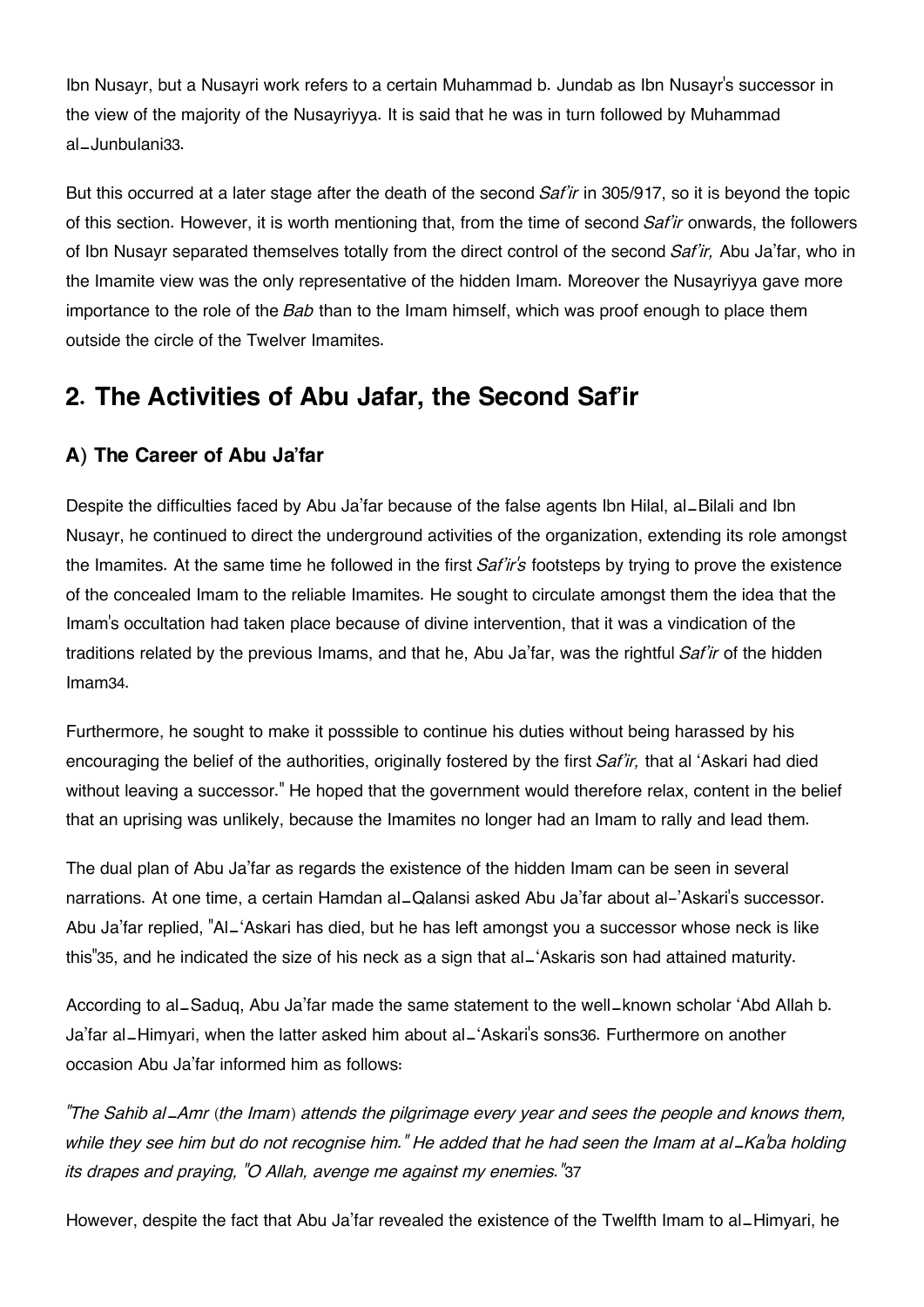warned him against trying to discover his name. The authorities were content that al<sub>-</sub>'Askari had died without leaving a successor[38](#page--1-0), but if they were to come to know the name of the Imam and his whereabouts, they would search for him and endanger both his life and the life of his agents[39](#page--1-0). Other reports indicate that the second *Saf'ir* instructed other agents similarly.

A careful study of the activities of the agents reveals that the second *Saf'ir* managed in fact to keep the existence of the hidden Imam secret from the 'Abbasids until the early years of the reign of al‑Mu'tadid (278‑89/891‑901).

Perhaps this was due to the wise instructions issued to his agents by Abu Ja'far who, as a part of his prudent fear (Taqiyya), carried out his activities unnoticed and in secret. Like his father before him he disguised himself as a butter‑seller and acquired the nickname *al‑Samman*[40](#page--1-0).

He used pseudonyms in his underground meetings with some of his agents. According to al\_Kashshi, Abu Ja'far's name was Muhammad b. Hafs al<sub>-</sub>'Umari[41](#page--1-0), whereas his real name was Muhammad b. 'Uthman b. Sa'id, and it might be that the first name was a pseudonym.

Furthermore a careful study of the chain of transmitters *(asanid) of* the Prophetic traditions and the sayings of the Imams shows that there is no reference to his name as a narrator, whereas most of the *Tawqi'at* (written and signed answers or pronouncements) attributed to the eleventh and Twelfth Imams concerning legal matters came on the authority of Abu Ja'far[42](#page--1-0).

This fact reveals that he did not wish to implicate himself in any open discussions of religious matters, so that he could hide. his real position amongst the Imamites from the government and convey communications between the hidden Imam and his followers, free from the interference of the authorities.

#### **[B\) The Agents of the Second Saf'ir in Baghdad](#page--1-0)**

It has been noted that the first *Saf'ir* had three agents in Baghdad, Ahmad b. Ishaq, Muhammad b. Ahmad al‑Qattan, and Hajiz al Washsha'. It appears that the responsibilities of the second *Saf'ir*, Abu Ja'far, were greater than that of the first, since according to al‑Tusi he had ten people beneath him in Baghdad. to run the affairs of the organization.

Amongst them was al‑Husayn b. Ruh al‑Nawbakhti, who later became the third *Saf'ir*.[43](#page--1-0) Al‑Tusi does not name the other agents, but it is most likely that the three agents of the first *Saf'ir* were amongst them, since these three served the organization in Baghdad during the time of the second *Saf'ir*, who had direct contact with them[44](#page--1-0).

Al-Qattan was the most active amongst the agents in Baghdad. According to al-Sadug, he had seen the Imam[45](#page--1-0). Al-Kashshi describes his reliability when he relates that, "After Abu Ja'far, there was no one on earth closer to the origin (the Imam) than he" [46](#page--1-0), because he used to be the direct mediator between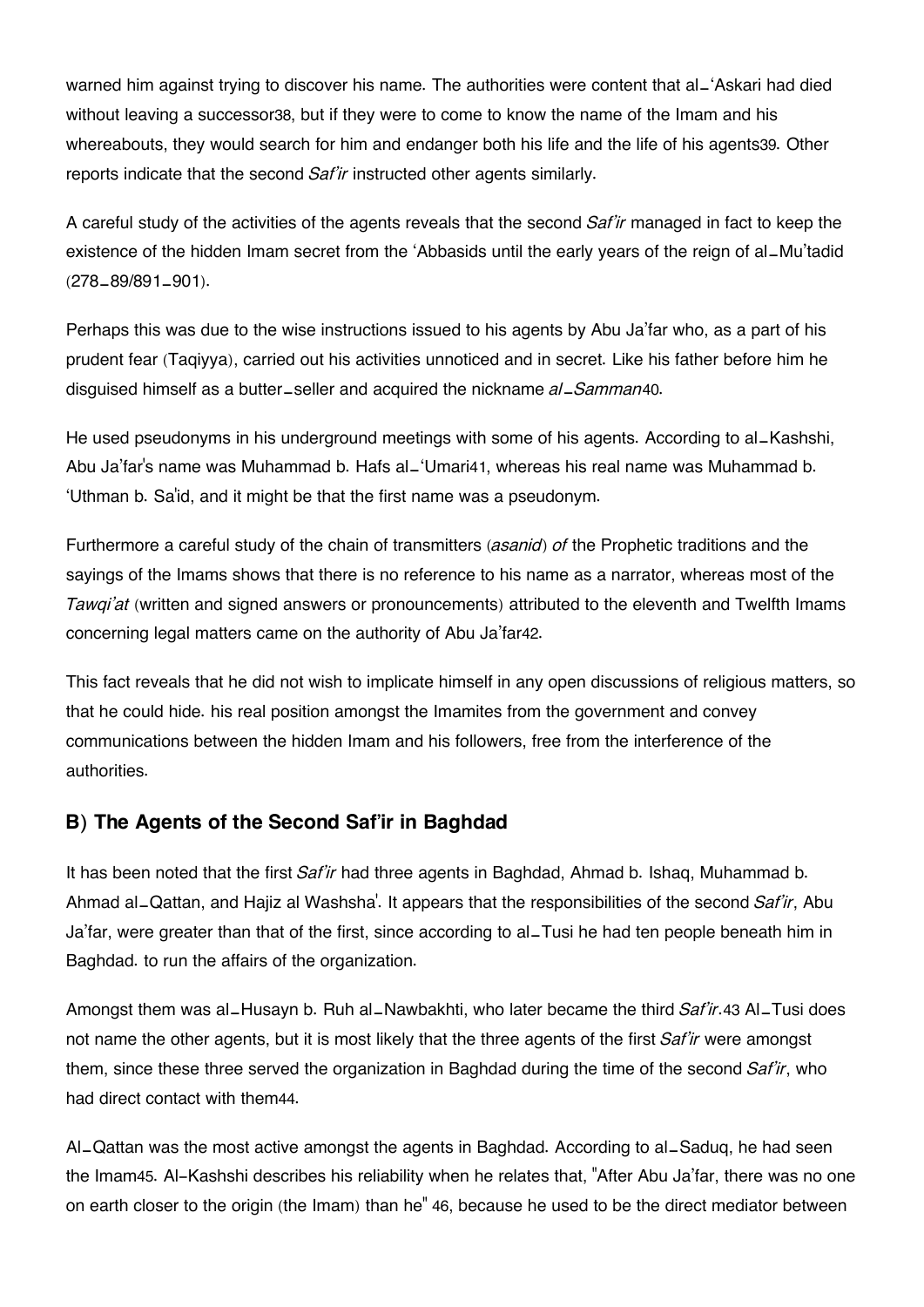the Imam and the Imamites via the second *Saf'ir*, although the Imamites had no knowledge whatsoever of his relationship with Abu Ja'far.

Perhaps for this reason a certain agent called al–Hasan b. al–Fadl, who used to deal with al–Qattan concerning legal affairs, thought that he was the *Saf'ir*.[47](#page--1-0)

The available sources make it rather difficult to detect the names of the rest of the agents in Baghdad, particularly if one bears in mind the fact that Abu Ja'far continued in his office for about fifty years. It is therefore probable that some of the agents, like Ahmad b. Ishaq, al-Qattan and Hajiz, had died and been replaced by other agents. Ibn Rustam al\_Tabari reports that Ahmad b. Ishaq died in Hilwan on his way to Qumm, but he does not fix the date of his death[48](#page--1-0).

According to al‑Saduq, when Hajiz died his office was filled by Muhammad b. Ja'far al‑Asadi al–Razi[49](#page--1-0). Al–Qattan seems to have continued his activities after the years 279–282/891–894, when the government tried to arrest him after discovering the existence of the Twelfth Imam[50](#page--1-0). He also carried out his activities during al<sub>-</sub>Mu'tadid's regime (279289/891-901),[51](#page--1-0) but there is no reference to him after that period, which may indicate that he died around that date.

Al‑Tusi gives several accounts of the last will of the second *Saf'ir* in 305/917 which includes the names of the eminent agents at that time. He reports:

*"During Abu Ja'far's last illness, the heads of the Shi'a congregated around him. Among them were Abu 'Ali b. Humam, Abu 'Abd Allah b. Muhammad al‑Kdtib, Abu 'Abd Allah al‑Baqtani, Abu Sahl Isma'il b. 'Ali al‑Nawbakhti, Abu 'Abd Allah al‑Wajna, and other leaders. They asked him, "If something happens to you, who will succeed you?"*

*He said to them, "This is Abu al‑Qasim al‑Husayn b. Ruh b. Abi Bahr alNawbakhti. He will be in charge of my office and will be the safar between you and the Sahib al‑Amr (the Imam), because he is his agent and is honest and trustworthy. So consult him in your matters, and depend on him in your needs, because I was ordered to announce this proclamation."*[52](#page--1-0)

According to another narration Ibn Ruh and Ahmad b. Ja'far b. Matil were amongst those who attended this meeting. The agents thought that, in the case of the death of the second *Saf'ir*, either Ja'far b. Ahmad b. Matil or his father would succeed him, because of their close relations with him[53](#page--1-0).

These two reports disclose the names of the chief agents of Baghdad around the year 304‑5/916‑7 and the fact that the agents Ahmad b. Ishaq, Hajiz and al‑Qattan, who had been in office in Baghdad from the time of the first *Saf'ir*, had died, as has already been mentioned. Likewise they show that some of the other agents from the time of the first *Saf'ir* were still living and had been promoted to high ranks, like al‑Baqtani and al‑Wajna [54](#page--1-0).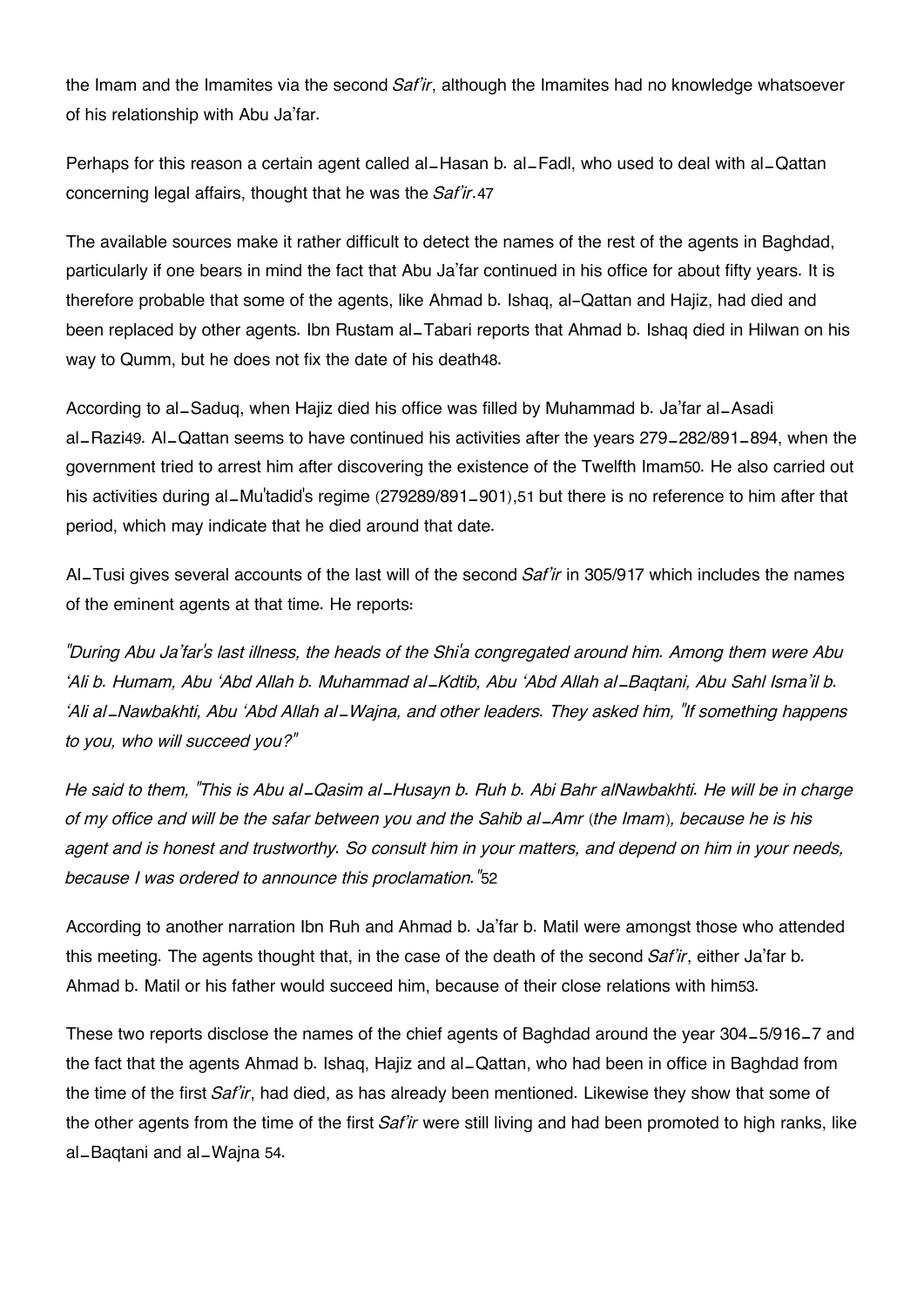#### **[C\) The Relationship of the Second Saf'ir to the Agents in the other Provinces](#page--1-0)**

Apart from his agents in Baghdad, Abu Ja'far had other agents in various provinces, who were mediators between the provincial Imamites and the Twelfth Imam in legal inquiries and the collecting of the khums.

He had three principal agents in Iraq. His agent in Kufa was Ahmad b. Muhammad al–Zajawzji, whose family had controlled this office since the time of the first *Saf'ir* and who was to hold this office during the time of the third *Saf'ir*.[55](#page--1-0)

According to al–Tusi and al–Najashi, the Twelfth Imam also had contacts in Kufa with two people from the family of Zurara: Muhammad b. Sulayman (237–300/851 912),[56](#page--1-0) and his uncle 'Ali b. Sulayman, who died around the year 313/925.[57](#page--1-0)

It seems that they were in fact cooperating with al-Zajawzji and were working under his instruction in their areas. The family of Zurara had been well‑known for their allegiance to the Imams from the time of their great\_grandfather Zurara b. A'yun (d. 150/767), the companion of the Imams al\_Baqir and al<sub>-Sadig[58](#page--1-0)</sub>.

His grandson Sulayman had been the agent of the tenth Imam, al–Hadi, both in Kufa and Baghdad. Furthermore, Ahmad, the son of Muhammad b. Sulayman, worked during the time of the third *Saf'ir* under Ahmad al‑Zajawzji[59](#page--1-0), which indicates the close relationship between the latter and the family of Zurara.

In al–Ahwaz the deputyship of the Imam was still in the hands of Muhammad b. Ibrahim al–Mahzayar. It is said that he received an order from the Imam to follow the instructions of the second *Saf'ir*.[60](#page--1-0)

According to al‑Saduq one member of this family, Muhammad b. 'Ali b. Mahzayar, doubted the existence of the Twelfth Imam. His case was raised with the Imam, who issued a letter in which he confirmed that Allah would remove his doubt and lead him to recover his faith [61](#page--1-0).

The second *Saf'ir* extended his activities to new areas. According to al<sub>-</sub>Sadug his main agents in Wasit were Muhammad b. 'Abd Allah al Ha'iri and al-Hasan b. Muhammad b. Qatat al-Saydalani. The latter was the Imam's agent for endowments (wakil al\_waqf) in Wasit, and was contacted by the *Saf'ir* through Ja'far b. Muhammad b. Matil[62](#page--1-0).

Al‑Mawsil was another area in which the second *Saf'ir* gained partisans, and al‑Tusi mentions a certain Muhammad b. al‑Fadl al Mawsili, who had accepted Abu Ja'far as the *Saf'ir* of the Imam[63](#page--1-0). Abu Ja'far himself succeeded in attracting some influential people to his side in that area. Al–Irbili reports that al–Husayn b. Hamdan (from the famous ruling family, the Hamdanids) became the governor of Qumm in 296/908.

After he had been dismissed from his office, he contacted the second *Saf'ir* in Baghdad. He paid him the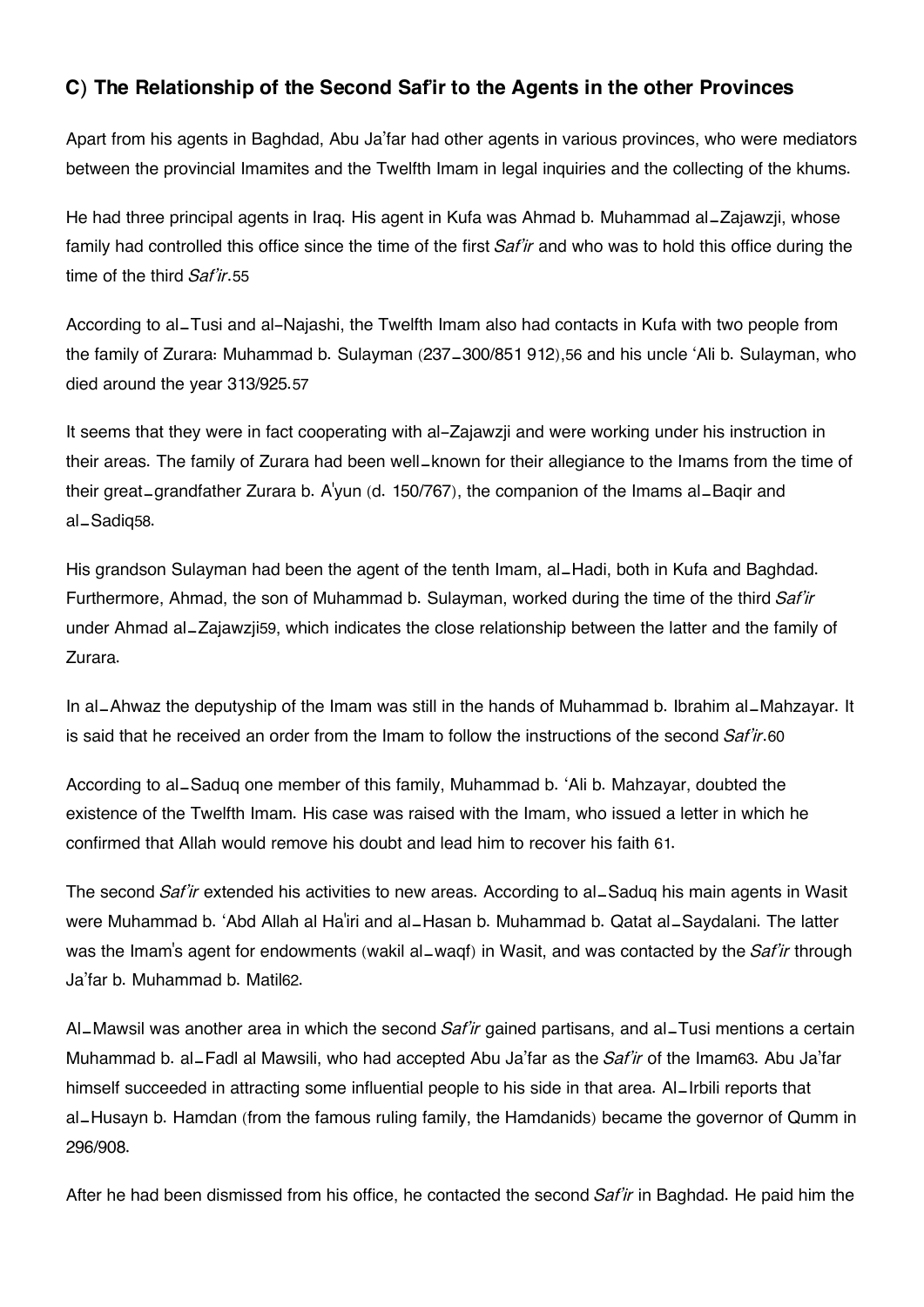khums on all the money he had earned while in office as a sign of his obedience to the Twelfth Imam. As a result of his belief, the rest of his family also converted to the Imamite doctrine[64](#page--1-0).

In Samarra the agent was Abu al–Qasim al–Hasan b. Ahmad. According to al–Sadug, he had direct contact with both the second *Saf'ir* and the Imam[65](#page--1-0).

Meanwhile all the affairs of the Imamites' institutions in Iran were controlled by the agent of Rayy, Muhammad b. Ja'far b. Muhammad al‑Asadi al‑Razi. He had direct contact with the second *Saf'ir* and previously he had been answerable only to the first *Saf'ir*. The other agents of the Iranian provinces were instructed to pay the legal taxes to him.

He continued in this office until his death in 312/924.[66](#page--1-0) According to al\_Tusi, at this time al\_Qasim b. al 'Ala was the agent of the second *Saf'ir* in Azerbayjan. He continued in his office until the time of the third *Saf'ir*, Ibn Ruh[67](#page--1-0).

The second *Saf'ir* carried out extensive secret activities with his agents, whom he used to meet in various districts of Baghdad. During the period of the caliph al–Mu'tadid (279–289/892–901) the agents from the remote provinces like Qumm used to contact the second *Saf'ir* and convey money and goods to him through traders who had no knowledge of the relationship between those who sent the goods and Abu Ja'far as the second *Saf'ir*. On the contrary they brought these goods from Qumm to Abu Ja'far thinking that he was involved with the traders only commercially[68](#page--1-0).

In his relations with his agents Abu Ja'far was careful to leave no trace which the authorities could use against him and which would jeopardise both his own life and that of the Imam. Al\_Saduq reports a secret meeting between Abu Ja'far and Ibn Matil, one of the ten agents in Baghdad. Abu Ja'far took Ibn Matil to a ruin in al'Abbasiyya in Baghdad,[69](#page--1-0) where he read a letter written to him by the Twelfth Imam and then tore it to pieces[70](#page--1-0).

To evade any government spies Abu Ja' far also did not implicate himself in any direct contact with agents from remote provinces. He used to order any person who brought letters or money to put them in a certain place, and he would give him no receipt[71](#page--1-0).

Another narration indicates that the second *Saf'ir* had established a complicated system of communications between himself and the agents in the Imamite areas. There seems to have been a secret code reserved for the *Saf'ir* and his agents, while the messengers were sometimes ignorant of both the contents of their messages and the code. For example, Abu Ja'far once sent messages to Samarra with one of his reliable partisans, but the messenger inserted a letter amongst the other messages without the *Saf'ir's* knowledge. In Samarra he received answers to all the letters except his own[72](#page--1-0).

The second *Saf'ir* sometimes dealt directly with certain agents with whom he had previously communicated indirectly. The career of Muhammad b. 'Ali al‑Aswad is a good example of such a case.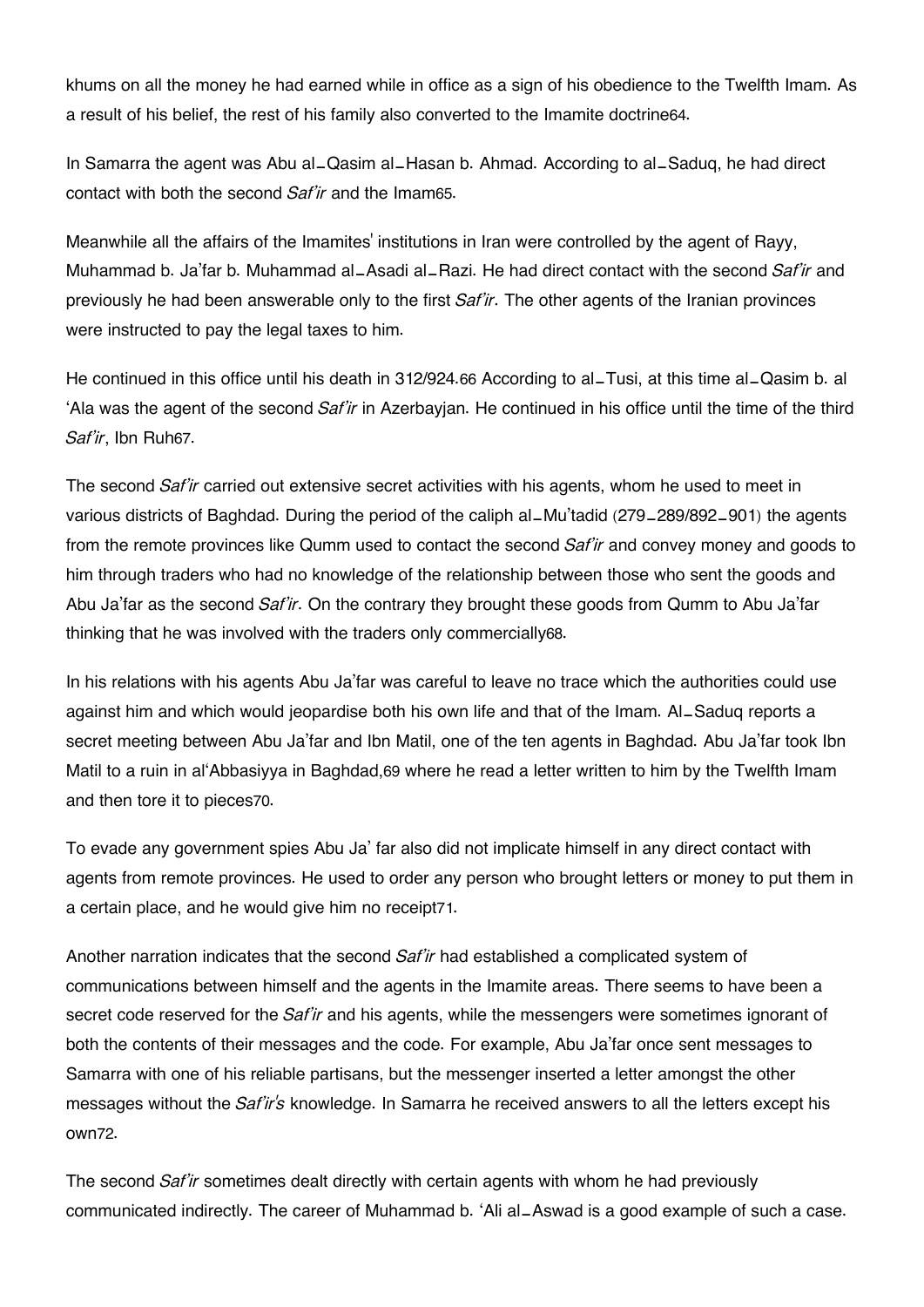According to al‑Saduq, al‑Aswad used to bring the legal taxes for the Imam to Abu Ja'far, who commanded him to hand them over to the well–known scholar al–'Abbas b. Ma'ruf al–Qummi[73](#page--1-0), and did not offer him any receipt[74](#page--1-0).

However, we later find al‑Aswad dealing directly with the second *Saf'ir* and the third *Saf'ir,* who both received in person the money which al‑Aswad had collected from the Imamites[75](#page--1-0).

## **[3. The Effect of the Shiite Revolutionary Activities upon the](#page--1-0) ['Abbasids' Attitude towards the Twelfth Imam](#page--1-0)**

**3.1)** The events of the second *Saf'ir's* career suggest that he instructed his agents to avoid any act which might lead the government of the day to think that the Imamites still had political aspirations or that they had an Imam leading them secretly. Despite the fact that he directed the Imamites to maintain this policy, the political activities of the other Shiite groups, particularly the Zaydites, the *Qaramita* and the Isma'ilis, complicated the Imamites' relations with the 'Abbasids and made it difficult for them to keep the existence of the Twelfth Imam totally concealed from their opponents.

When the Zanj revolution (255–270/866–883) was taking place the situation of the Imamites was critical. The leader of that revolution, 'Ali b. Muhammad, traced his lineage to the brother of Imam al-Bagir, Zayd b. 'Ali. For this reason a considerable group of 'Alids joined his side and participated in his uprising from the year 257/871.[76](#page--1-0)

In spite of the fact that the eleventh Imam, al<sub>-</sub>'Askari, had openly announced that the leader of the Zanj was not a member of the People of the House *(Ahl al \_Bayt)*, [77](#page--1-0) the authorities considered this revolution to be linked with the 'Alids. According to al\_Tabari, the collapse of the Zanj revolt in 270/883 was followed by governmental propaganda against the 'Alids in general. This attitude can be discerned in the poem of Yahya b. Muhammad al‑Aslami, who praised the 'Abbasid leader al‑Muwaffaq in 270/883 with this verse:

## ويتلى كتاب الله فى كل مسجد \* ويلقى دعاء الطالبين خاسيا

*And the Book of Allah is recited in every mosque, and the Talibiyyin invite people to their cause in vain*[78](#page--1-0).

It is most likely that the 'Abbasid antagonism towards extreme Shi'ite groups extended also to the Imamites. According to al–Tusi, the Imamites were too frightened to express their doctrine openly between the years 270-273/883-887.[79](#page--1-0)

Another factor which strained relations between the Imamites and the 'Abbdsids was the discovery of the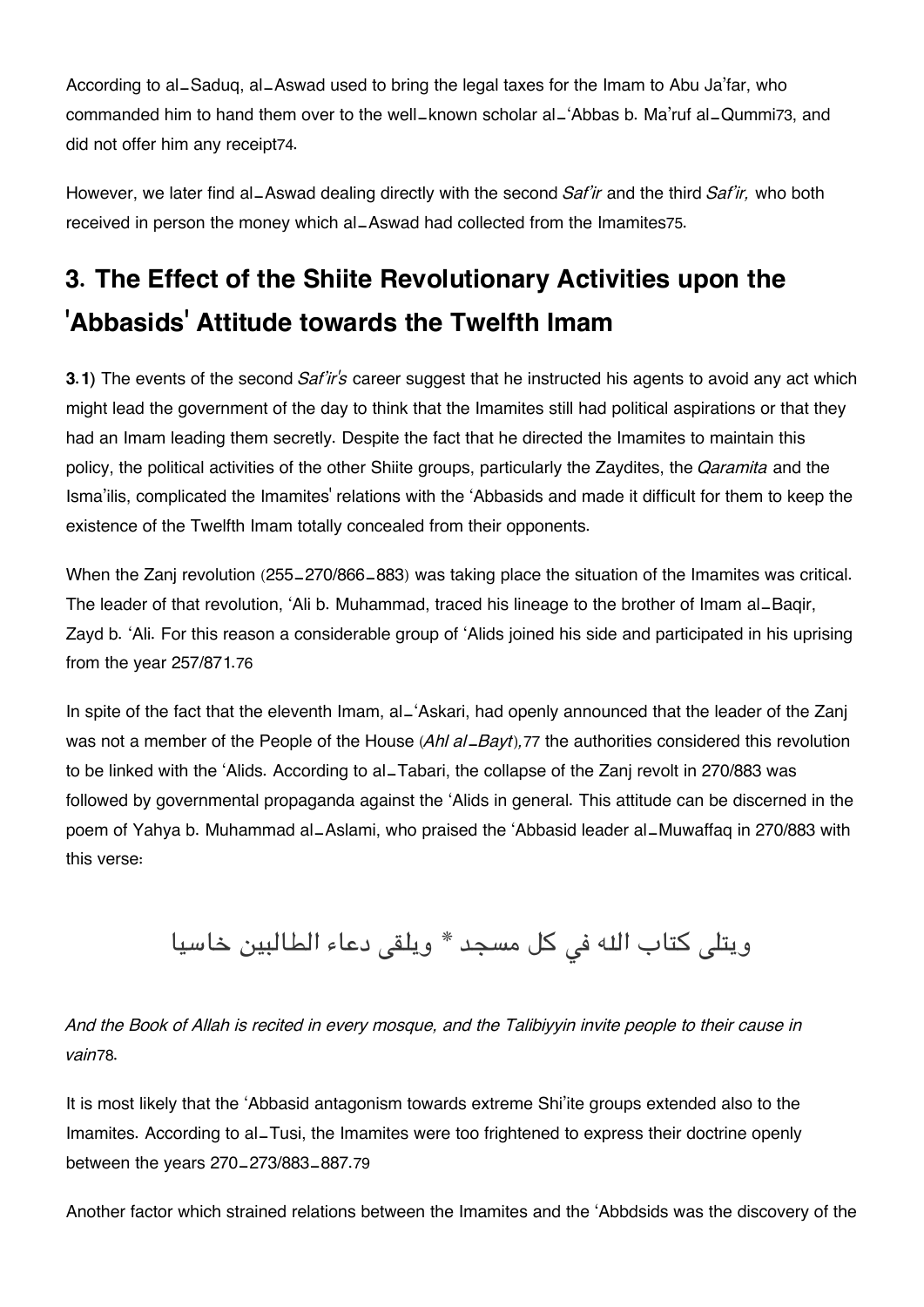underground activities of the two Isma'ill parties, the original Isma'lis and the *Qaramita*[80](#page--1-0). Like the Imamites, the Isma'ilis had reported the Prophetic traditions stating that *al-Qa'im al‑Mahdi* would go into occultation as a preparatory action for his rising[81](#page--1-0).

However, they interpreted some of these traditions in a manner which would support their struggle to gain immediate success in North Africa *(al‑Maghrib).* Thus they understood the tradition which states that *al-Qa'im al‑Mahdi* will appear when the sun rises from the place of its setting to mean that the *Qa'im* would rise in the west *(al‑Maghrib)*[82](#page--1-0).

Furthermore they applied other traditions narrated by the Imamites about *al-Qa'im al-Mahdi* to their own concealed leader, who had organized his followers into a strong underground movement and had commanded them to extend their activities into new areas by military means to prepare for his rising as *al-Qa'im al‑Mahdi*[83](#page--1-0).

According to Sa'd al‑Ash'ari the number of the *Qaramita* increased in the villages around Kufa, and according to al‑Nawbakhti, they gained about 100,000 partisans there[84](#page--1-0).

Afterwards they expanded their propaganda on the western shores of the Gulf and Yemen, where a large number of Arabs accepted their cause, thus helping them to become powerful. As a result of all this they announced their rebellion[85](#page--1-0), which according to al‑Tabari occurred in the suburbs of Kufa in 278/891.[86](#page--1-0)

In the occultation of the Twelfth Imam the Isma'ilis seem to have found a good opportunity to use the Imamite masses in their political struggle. According to Ibn al‑Athir, the *Qaramita* missionary Yahya b. al‑Mahdi went to Bahrain, which had a large Shi ite population. In 281/894 he contacted an eminent Shiite leader, 'Ali b. al‑Mu'alla b. Hamdan, and informed him that he had been sent by al‑Mahdi to inform his followers that his rising was at hand.

'Ali b. al‑Mu'alla was satisfied with the message and revealed it to the Shiites in the town of Qatif and other villages of Bahrain. They in turn accepted it and promised that they too would support *al‑Mahdi* if he rose. By such means the *Qaramita* succeeded in circulating their propaganda among the Arab tribe of Qays and began to collect the *khums*.[87](#page--1-0)

By using the same methods, they expanded their activities among the tribes of Asad, Tayy and Tamim in the Sawad; while in the desert of the Samawa, the tribe of Banu al–'Ulays, which used to protect the trade route between Kufa and Damascus, also joined their side[88](#page--1-0).

It is worth mentioning that the *Qaramita* took into consideration the sectarian beliefs and economic situation of the people with whom they worked. Therefore we find that their propaganda spread mainly among people who already had Shiite inclinations, such as the Qarmatiyyun, who had participated in the Zanj revolt[89](#page--1-0), and also among the people of the Sawad[90](#page--1-0), who wished to join the side of any rebel in order to improve their social and economic conditions.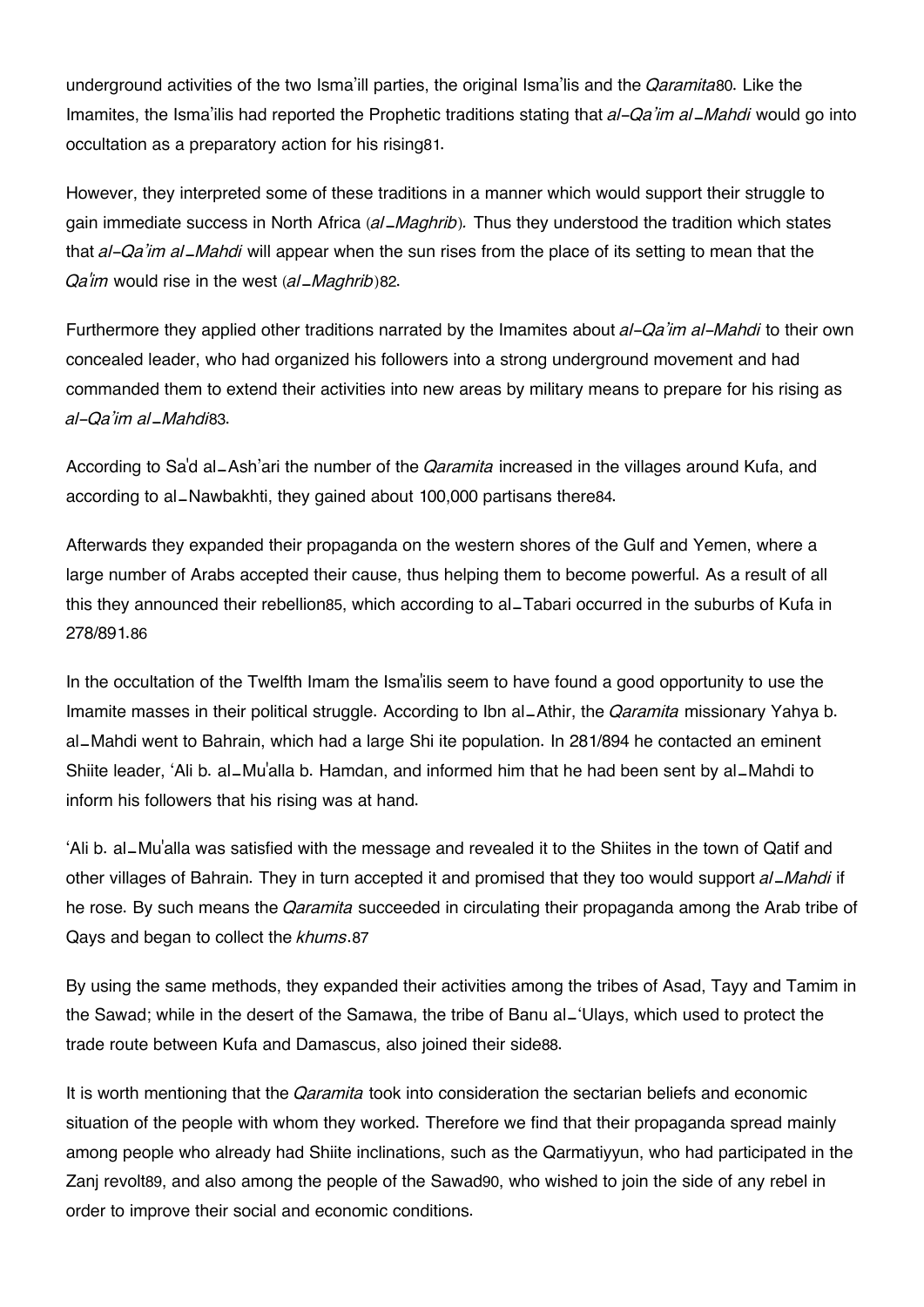There is evidence that the *Qaramita* permitted their followers to kill their opponents and confiscate their property[91](#page--1-0).

The Imamites seem to have been aware of the danger of such a principle, since the 'Abbasid government might accuse them of holding the same principle and it could be easy for it to attack them under this pretext.

Since both the *Qaramita* and the Imamites were Shiites and lived in the same areas, practicing the same religious rites, expecting the rise of *al-Qa'im al‑Mahdi* in the near future, it was difficult for the government to differentiate between them without extensive and careful investigation.

**3.2)** The Twelfth Imam wanted to protect his followers from the influence of the *Qaramita* and make the government of the day differentiate between the *Qaramita* and his own adherents. Perhaps this is why he is said to have sent a letter to his second *Saf'ir,* in which he denounced and cursed Muhammad b. Abi Zaynab and his followers (the *Qaramita*).

He declared that he had no relations with them and ordered his 'followers neither to have any discussion with them nor to attend their gatherings. The second *Saf'ir* circulated the pronouncement of the Imam among the Imamites via his agent Ishaq b. Ya'qub[92](#page--1-0).

It seems most likely that the Imamites obeyed the instructions in the pronouncement. According to Ibn al‑Athir, a group of people from Kufa revealed to the Abbasid authorities the underground activities of the *Qaramita* in their area and informed them that they were inventing rules contrary to Islamic law, according to which it was permissible to murder any Muslim other than those who paid them an oath of allegiance.

Ibn al‑Athir also reports that later a group of Talibiyyun fought beside the government against the *Qaramita* in Kufa[93](#page--1-0).

It is plausible that in both of these instances these groups were Imamites, and that these steps were part of their plan to make the 'Abbasids realize in a practical way that they were not responsible for the *Qaramita*'s activities.

However, there is evidence that the 'Abbasids paid no attention to the Imamite claims[94](#page--1-0). The period of al–Mu'tadid (279–289/892–901) was distinguished as one of oppression and pursuit for the Imamites. It was well known among the Sunni scholars like al<sub>-</sub>Ash'ari that the Imamites had achieved a consensus in respect of the prohibition of any militant revolution unless the Imam himself appeared and ordered them to such action[95](#page--1-0).

But the propaganda of the *Qaramita* concerning the rise of *al-Qa'im al‑Mahdi* seems to have encouraged the government to link their activities with the occultation of the Twelfth Imam and to consider them as a preparation for his rising. They were certainly encouraged in this direction by the fact that the cousin of the Twelfth Imam, Muhsin b. Ja'far b. 'Ali al‑Hadi involved himself in the *Qaramita*'s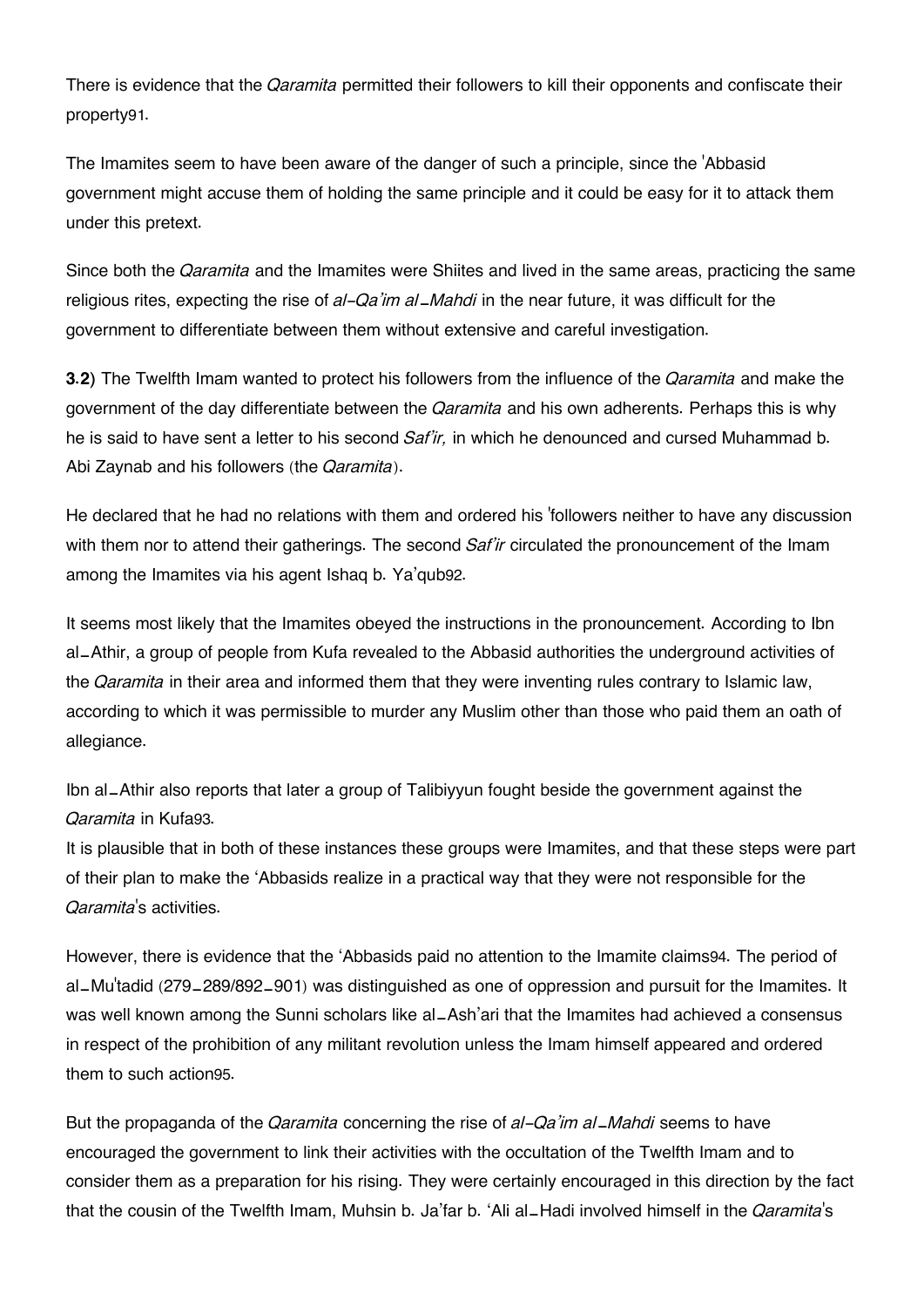rebellion in Damascus[96](#page--1-0).

This critical situation gave the opponents of the Imamites a vital weapon, which the viziers used not only against the Imamites but also against their own colleagues who were anti \_Shi'ite[97](#page--1-0). In 278/891 the caliph, al\_Mu'tamid, ordered the arrest of a member of the Imamite family Banu Furat who had held the office of *Diwan al‑Sawad*. The family members hid themselves, but Abu Ahmad b. Muhammad b. Furat was still arrested[98](#page--1-0).

In the same time al–Mu'tamid appointed 'Ubayd Allah b. Sulayman, who was well–known for his anti‑'Alid attitude[99](#page--1-0), to the office of the wizara[100](#page--1-0). If one can link the uprising of the *Qaramita* in 278/891 with these two steps – taking into account the attitude of 'Ubayd Allah b. Sulayman – one can claim that 'Ubayd Allah's appointment was part of the precautions taken by the 'Abbasids against Shiite activities in general.

Afterward, al\_Mu'tadid carried out a careful investigation of Shiite underground cells in general. In 282/895 he discovered that Muhammad b. Zayd, the head of the Zaydite state in Tabaristan, was sending 32,000 dinars every year to Muhammad b. Ward al<sub>-</sub>'Attar so that he could distribute the money among the 'Alids in Baghdad, Kufa, Mecca and Medina[101](#page--1-0).

The continual investigations of al-Mutadid caused the arrest and murder of many 'Alids; according to al<sub>-Isfahani they were not *Qaramita*, but were simply persecuted under that pretext[102](#page--1-0).</sub>

As a result of these measures, the authorities realized that the Imamites had their own organization. According to al\_Kulayni the spies of the vizier 'Ubayd Allah b. Sulayman discovered that the Imamites still had an Imam who guided their activities secretly. Al-Kulayni reports:

*"Al‑Husayn b. al‑Hasan al‑ 'Alawi said that two intimates of Badr Hasani (the servant of the caliph) were talking and one of them said, 'Why, he (the Twelfth Imam) is collecting money and has agents, wukala'. Afterwards they named all the agents in all the districts. Then they reported this information to the vizier 'Ubayd Allah b. Sulayman, who endeavoured to arrest them.*

*But the caliph (al‑Mu'tadid) told him to search for the place of this man (the Imam), because this matter was important. 'Ubayd Allah b. Sulaymdn said, 'Let us arrest the agents.' But the caliph said, 'No, but infiltrate among them some spies who are unknown (in their service to the government), and ask them to give money to the agents. Then arrest anyone who accepts the money."*[103](#page--1-0)

Al‑Kulayni does not mention the date of this incident, but we know that 'Ubayd Allah b. Sulayman continued in the service to the caliph al‑Mu tadid until the year 288/900, so this incident must have taken place between the years 282–288/895–900.

It is clear from this report that the 'Abbasid spies had reached the conclusion that the eleventh Imam al<sub>-</sub>'Askari had in fact left a successor, who directed the underground activities of his agents; but they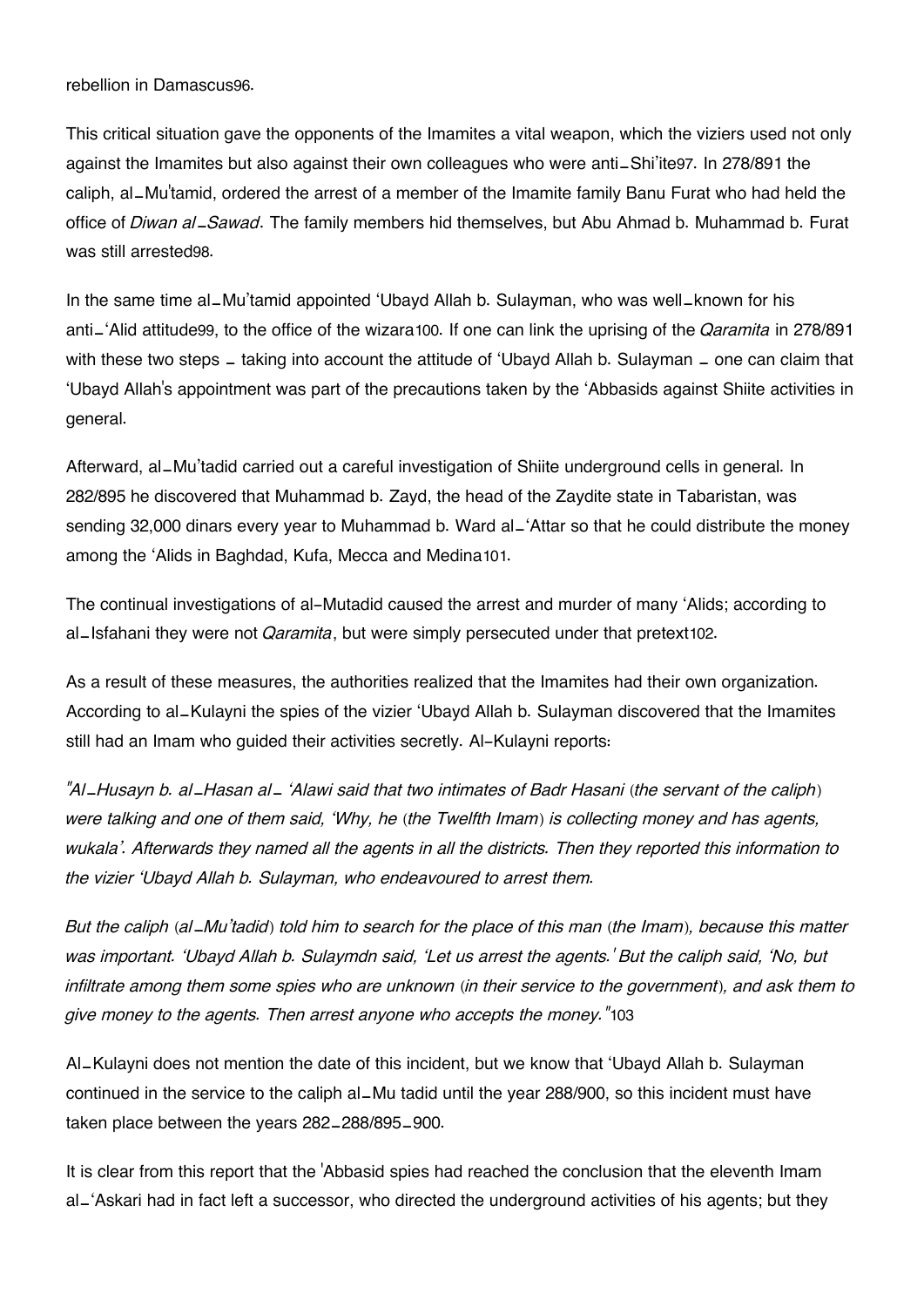were unsure of his place of residence. So they tried to arrest some of his agents and partisans, hoping that by interrogating them they might also arrest the Twelfth Imam. For this reason, the caliph ordered that spies be sent with money to infiltrate amongst the agents.

However, it seems that the *Saf'ir*'s network was so strong and worked so efficiently that his agents from near and far knew at once that the caliph and his vizier planned to act against them. Before the plan to arrest the agents of the Imam could be executed an order to stop the collection of taxes had gone out to almost every agent.

When a spy infiltrated as far as the main agent in Baghdad, Muhammad alQattan, and informed him that he had money and wanted to send it to the Imam, al\_Qattan pretended that he knew nothing about this matter. The other agents acted similarly[104](#page--1-0).

It appears that the caliph failed to obtain any information from his spies. Therefore he decided to try to gather information by arresting the Imamites who came to visit the tomb of al\_Hir, where al\_Husayn was buried, and the tombs of Quraysh, where the seventh and the ninth Imams were buried.

However, according to the Imamite sources, this plan was revealed to the Imamites, and an order was sent out to both the families of Banu Furat and al<sub>–</sub>Barsiyyin, warning them not to visit the tombs of Quraysh in Baghdad."[105](#page--1-0)

According to al‑Rawandi, a report came to the caliph revealing that the Twelfth Imam was staying in the house of his father in Sdmarra. The caliph did not want knowledge of his information to reach the hands of the Imamites, so he himself dispatched three of his personal soldiers to Samarra.

He described the house of al<sub>-</sub> 'Askari to them and commanded them to enter it and kill whomever they found inside, but he did not reveal to them the name of the person whom they were going to murder. However, the Twelfth Imam managed to evade the soldiers, and they returned to the capital[106](#page--1-0).

The hostile 'Abbasid attitude towards the agents of the second *Saf'ir* continued after 'Ubayd Allah b. Sulayman's death in 288/900. His office was given to his son al‑Qasim. The latter was well‑known in his hatred toward the Imamites and the Shiites in general. Throughout his service in office he followed the same policies of his father towards the Imamites and showed more malevolence.

Al–Tusi gives a report supporting this point: Muhammad b. 'Abd Allah of Qumm, who had seen the Imam and had obvious Imamite inclinations, attracted the attention of the vizier al‑Qasim b. 'Ubayd Allah. On several occasions he tried to murder him, so he finally fled to Egypt[107](#page--1-0).

According to Ibn al‑Jawzi, al‑Qasim arrested many innocent 'Alids on the pretext that they had Qarmatian inclinations, and they remained in jail until 291/903.[108](#page--1-0)

The continual campaigns of arrest carried out by the 'Abbasids and the ill‑effects of the *Qaramita* uprisings made the Imam and his agents even more careful. According to Abu Sahl al‑Nawbakhti the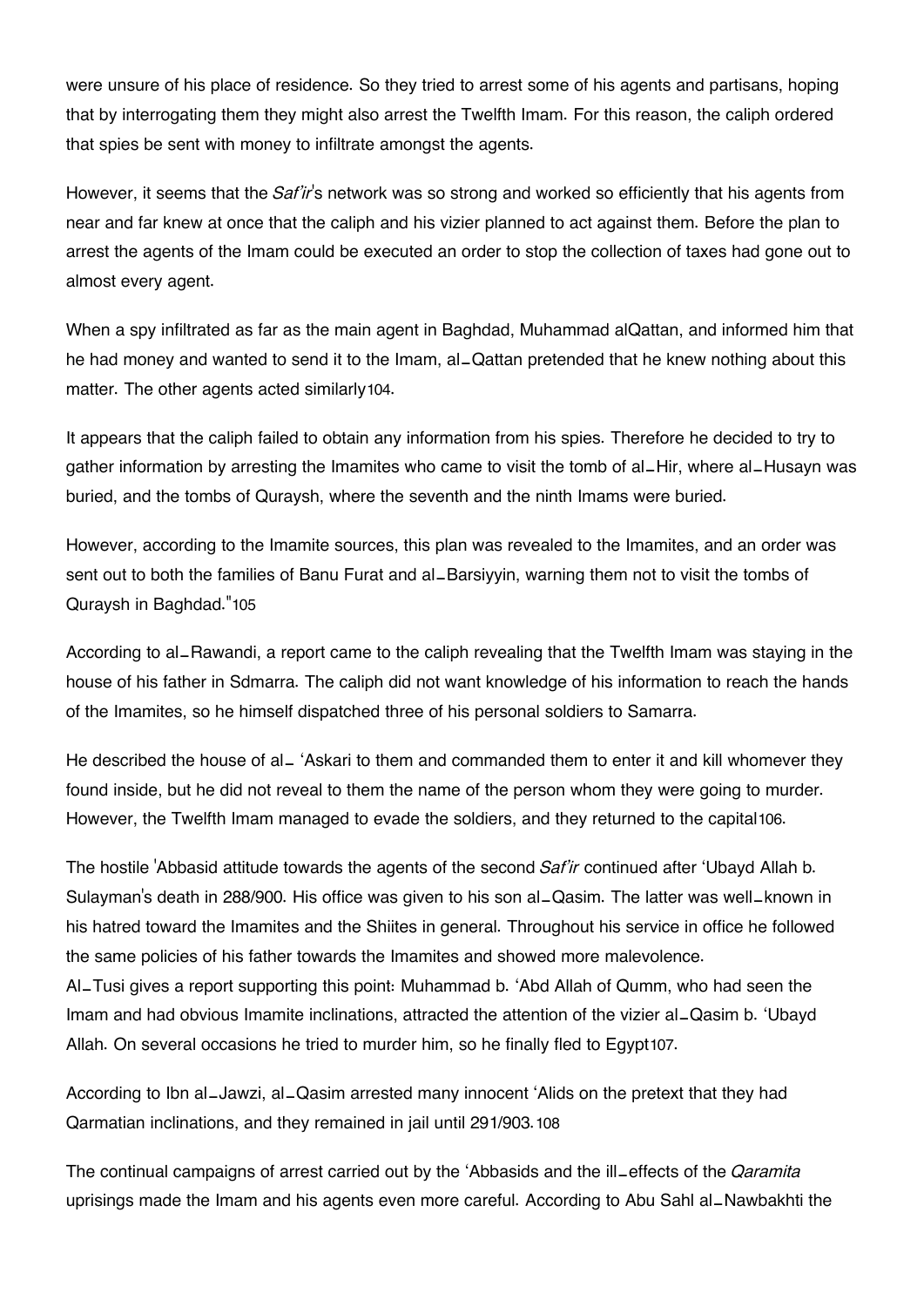correspondence between the Imam and the *Saf'ir* stopped about this time[109](#page--1-0), probably in order to erase any traces which might lead the authorities to them.

As another precautionary measure from the reign of al–Mu'tadid onwards the Imam changed his place of residence several times. Reports mentioned by al\_Tusi indicate that, in an unspecified year, a certain agent told Abu Sawra that he was going to the Maghrib to meet the Imam. Someone else saw him in Syria and another met him in Egypt[110](#page--1-0).

Yet another report states that the 'Imam was resident in the mountains near Mecca about the year 293/905.[111](#page--1-0) According to the second *Saf'ir,* the Imam used to perform the pilgrimage every year[112](#page--1-0). All these narrations would seem to indicate that the Imam did not stay in one place for more than a short time, perhaps fearing that the authorities would discover his identity and plot against his life.

**3.3)** The *Qaramita*'s use of the Prophetic traditions predicting the rise of *al–Qa'im al–Mahdi* in their struggle to gain immediate political success may have made the Imamites give greater emphasis to the physical signs which would precede the rise of *al-Qa'im* as mentioned in the Prophetic traditions and the statements of the Imams.

Al-Kulayni, who was a contemporary to the second *Saf'ir,* and his student al‑Nu'mani narrate, as has been mentioned before, five signs which must precede the rise of the real *al–Qa'im al<sub>–</sub>Mahdi:* 

*(1) al‑Sufyani will rise in Syria and dominate it for only nine months.*

*(2) At the same time a rebel called al‑Yamani (al‑Qahtani)*[113](#page--1-0) *will start a rebellion and advance towards Mecca.*

*(3) Afterwards the pure soul, a descendant of al‑Hasan, will revolt in Medina. Its inhabitants will kill him and send his head to al‑Sufyani.*

*(4) He will dispatch an army against Medina, but God will cause it to sink into the ground in the vicinity of the city.*

*(5) Thereupon in the morning an outcry in the sky will announce the full name of al-Qa'im al‑Mahdi, who accordingly will rise in Mecca. These events will take place consecutively within one year.*[114](#page--1-0)

It is clear from the Imamite presentation of these signs that they considered them a refutation of the claims of the Isma'ili leader who called himself al‑Mahdi after his rising in 296/908.[115](#page--1-0)

The emphasis which was given to these signs served to prevent the ordinary Imamites from involving themselves in Shiite activities with which the Imamite organization *(al‑Wikala)* was not involved. This view is confirmed by the fact that around this period many traditions were being related and attributed to the previous Imams warning the Imamites not to participate in any revolution before the rise of *al-Qa'im*[116](#page--1-0).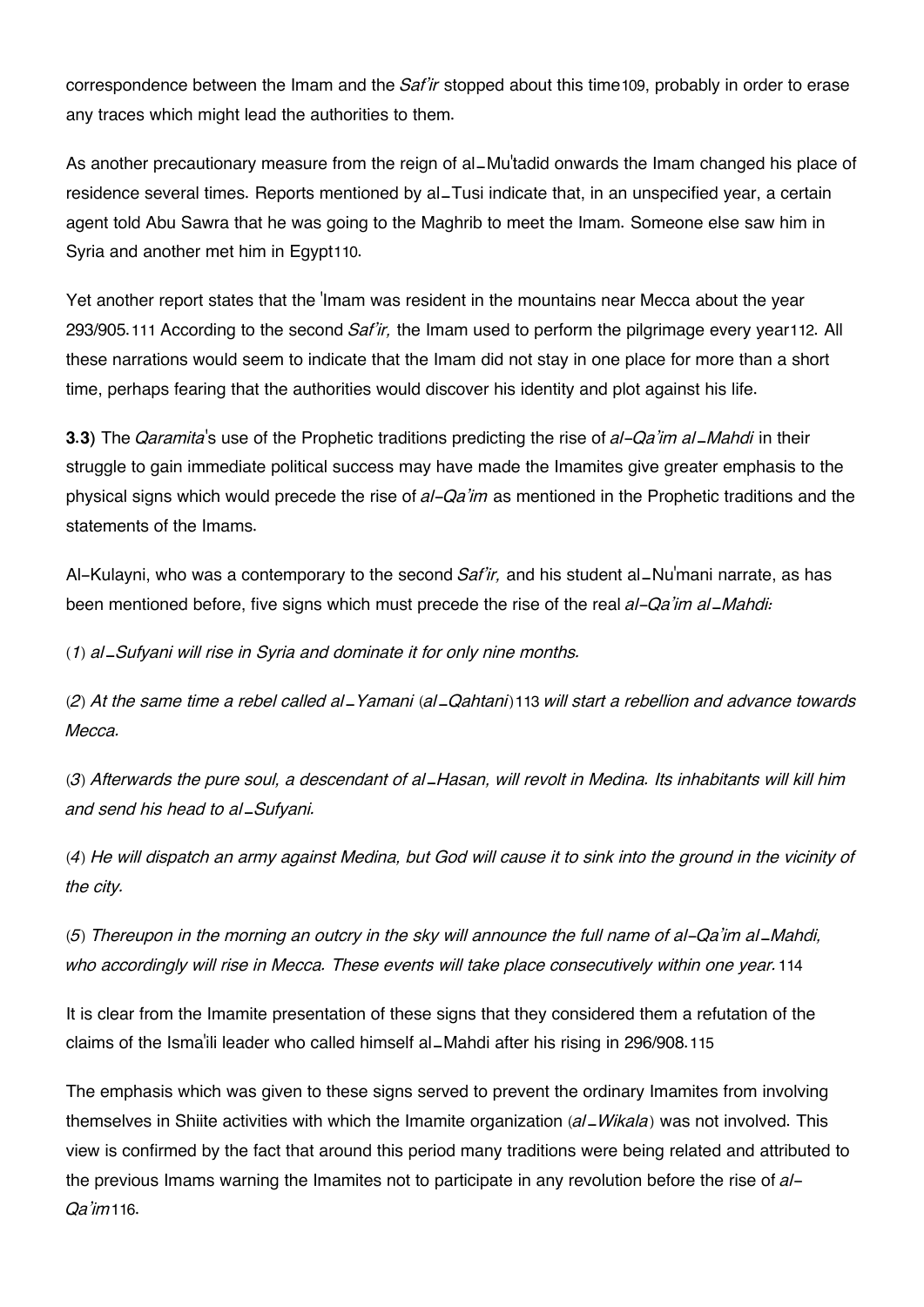The circulation of these traditions led people to feel that they should live peaceably and not involve themselves in any activities which might lead to revolution. This conclusion along with the five signs of the rise of *al-Qa'im,* encouraged some Imamites to put forward the idea that the establishment of the state of the People of the House *(Ahl al‑Bayt) is* the responsibility of *al-Qa'im* himself and that any militant decision must be delayed until the rise of *al-Qa'im.*

In fact these traditions were intended as warnings against taking part in militant activities led by false claimants. But because of the way people interpreted them, very little attention was given to the traditions which encouraged the people to prepare for the rise of the Twelfth Imam after his occultation. It is reported that the tenth Imam said,

"*If your Imam goes into occultation, expect freedom from grief (to come from) beneath your feet.*"[117](#page--1-0)

It is clear that the above statement of al\_Hadi meant that it is the responsibility of every follower of the hidden Imam to prepare for the rise of their Imam by their own efforts.

It is most likely that this quiescent approach was encouraged by the Imamite scholars, whose role increased during the time of the second *Saf'ir*[118](#page--1-0). These people trained the ordinary Imamites to follow the instructions of the narrators during the occultation of the Imam. They were aided in achieving this aim by a statement attributed to the Twelfth Imam:

"*Concerning the occurrences which will happen, consult the narrators of our traditions, because they are my proof towards you, and* I *am the Proof of Allah.*"[119](#page--1-0)

It appears that by such methods the Imamite narrators were able to prevent the Imamite masses from taking part in the militant activities of the *Qaramita*. However, this quiescent attitude, which was only a precautionary measure taken against the Isma'ilis, developed later into the fundamental approach towards the question of the rise of *al-Qa'im*.

#### **[4. The Death of Abu Ja'far](#page--1-0)**

It is reported that the second *Saf'ir* prophesied the time of his death and prepared his own gravestone upon which Qur'anic verses and the names of the Imams were inscribed. He died in 305/917[120](#page--1-0) and was buried in his house on the road leading to Kufa, on the western side of Baghdad[121](#page--1-0).

[<sup>1.</sup>](#page--1-0) T. al-Ghayba, 230-1, 233, 236; Kama'l, 432.

[<sup>2.</sup>](#page--1-0) T. al-Ghayba, 235; Kama'l, 510.

[<sup>3.</sup>](#page--1-0) T. al-Fihrist, 50-1; T. Tahdhib al-Ahkam, IV, 134; T. al-Ghayba, 100-1. Most of the narrations attributed to Ibn Hilal come on the authority of Sad al-Ash'ari al-Qummi, which reveals that Ibn Hilal had a high position among the Imamites before he was excommunicated by the Saf'irs (Ikhtiyar, 18, 141, 503, 603). For the narration concerning the twelfth Imam being al-Qa'im related on the authority of Ibn Hilal, see Kama'l, 252-3, 350, 649; al-Kafi, I, 342; N. al-Ghayba, 175, 100-1, 149, 283.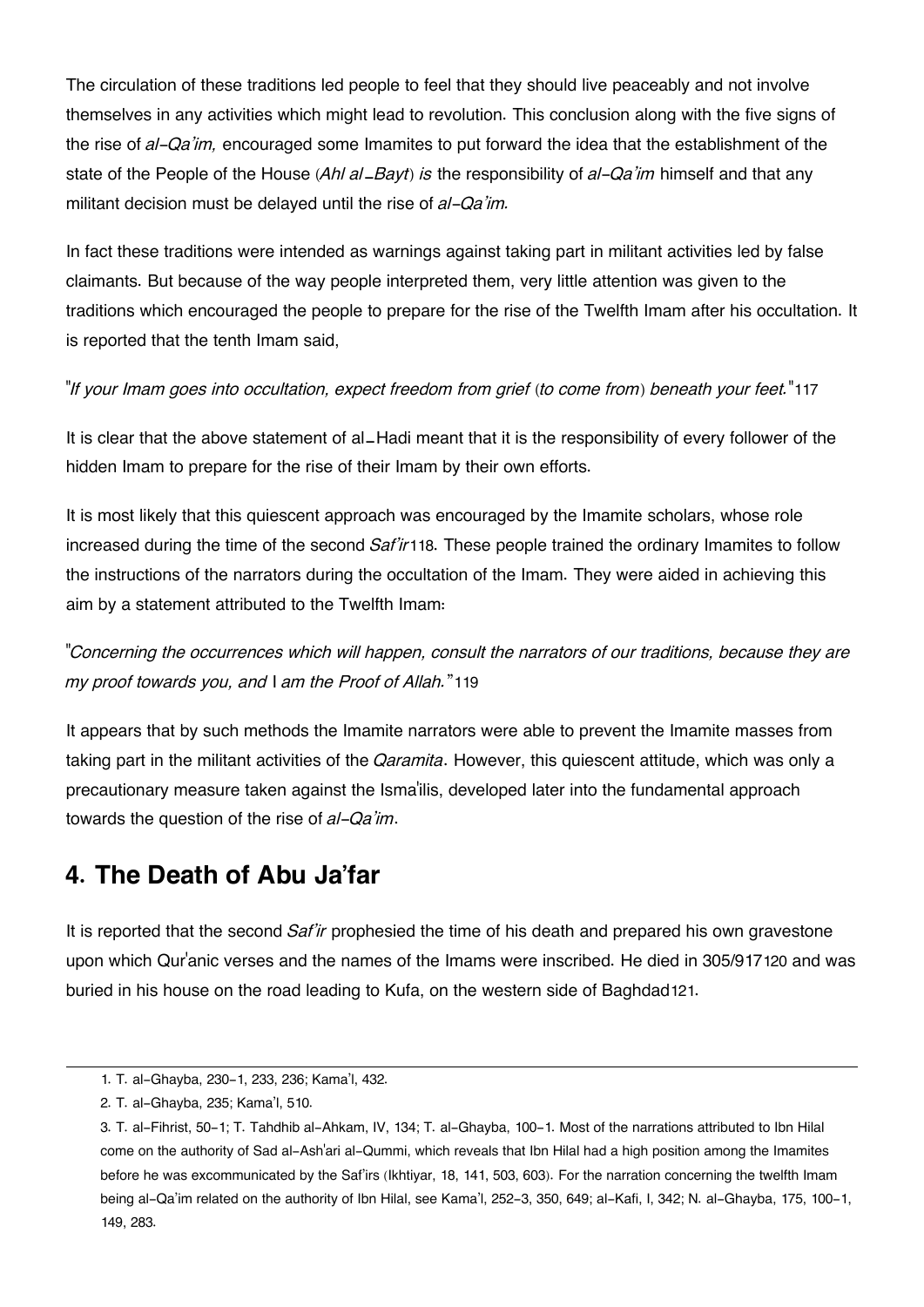[4.](#page--1-0) Ikhtiyar, 535.

[5.](#page--1-0) al-Sadr, op. cit., I, 501.

[6.](#page--1-0) al-Najashi, 65.

[7.](#page--1-0) al-Saduq, Mashyakhat al-Faqih, IV, 128. Al-Nasb literally means to declare war on someone, or to show open hostility to someone. In the Shiite works the tern al-nasb has been used to define a doctrine of a group of people called al-Nawasib (pl. of nasib). The Nawasib were mainly distinguished by their hostility towards the People of the House (Ahl al-Bayt). Al-Kulayni considers Ahmad, the son of the 'Abbasid vizier 'Ubayd Allah b. Khaqan, as one of them, and adds that al-Qa'im would order them to pay the jizya (al-Kafi, I, 503, 508, VIII, 227, 101, 160-1). The Khawarij were amongst the Nawasib and al-Tusi considered them as infidels (kuffar) and forbade the Shiites from having any social relations with them. Furthermore, he permitted the Imamites to confiscate their money; al-Tusi, Tahdhib al-Ahkam, IV, 22; al-Istibsar, III, 183-4.

[8.](#page--1-0) T. al-Fihrist, 50-1; al-Tabarsi, al-Ihtijaj, II, 289.

[9.](#page--1-0) T. al-Ghayba, 260.

[10.](#page--1-0) Kama'l, 489; al-Sadr, op. cit., I, 500.

[11.](#page--1-0) Ikhtiyar, 536-7.

[12.](#page--1-0) Ikhtiyar, 537.

[13.](#page--1-0) According to the Imamites, Islam is based on five pillars: prayer, zakat, fasting, pilgrimage, and the Wilaya, that is, the recognition of the Imam, to which they gave priority over the pillars. Therefore if a person spends all his life performing the other four Islamic pillars but does not recognize the Imam, his worship is invalid. For a full account of this point, see al-Kafi, I, 181-4, 374-5, II, 18-19.

[14.](#page--1-0) T. al-Ghayba, 260.

[15.](#page--1-0) Al-Dihqan is 'Urwa b. Yahya al-Nakhkhas al-Baghdadi; he is said to have been the wakil and treasurer of the eleventh Imam, al-'Askari. But he was deposed and cursed because he seized the money of the organization and burnt the documents of the Imam, which were kept in the treasury; Ikhtiyar, 573, 579.

[16.](#page--1-0) Ikhtiyar, 536-7.

[17.](#page--1-0) T. al-Ghayba, 260.

[18.](#page--1-0) al-Najashi, 254-5; Ikhtiyar, 564, 566.

[19.](#page--1-0) al-Barqi, al-Rijal, 57, 61.

[20.](#page--1-0) Al-Kashshi mentions a document attributed to al-'Askari containing instructions to his agents in Iraq and Khurasan, in which he ordered Ishaq al-Nisaburi to contact al-Bilali in Baghdad; Ikhtiyar, 579.

[21.](#page--1-0) al-Kafi I, 328; Kama'l, 499.

[22.](#page--1-0) T. al-Ghayba, 260.

[23.](#page--1-0) T. al-Ghayba, 261.

[24.](#page--1-0) T. al-Ghayba, 261.

[25.](#page--1-0) Ikhtiyar, 517-21, 528-9.

[26.](#page--1-0) T. al-Ghayba, 259. Javad Ali and Rajkowski think that Ibn Nusayr was an eminent citizen of Basra. Moreover the latter thinks that he was of Persian origin. However, both base their accounts on al-Khatib al-Baghdadi (al-Khatib, III, 163-4) and Al-Kashshi, whereas the latter refers to two people bearing the same name. The first one was his teacher in Basra and the second was the above extremist. Al-Kashshi attributed the latter lineage to the Arab tribe Fahr and criticized him bitterly; Ikhtiyar, 5, 278, 503, 520.

[27.](#page--1-0) Ikhtiyar, 520-1.

[28.](#page--1-0) T. al-Ghayba, 259.

[29.](#page--1-0) N. Furat, 78. Al-Sabi reports that Banu Furat used to inhabit a village called Babili Sasfrin in the district of upper Nahrawan, and that there were more than 300 people in this village (Hilal b. Muhsin al-Sabi, al-Wizara [Cairo, 1958], 11- 12). They named themselves after their great-grandfather, Furat b. Ahnaf al-'Abdi, who had lived and died in Kufa around 120/737 and was a close associate of al-Sajjad and al-Baqir (al-Barqi, al-Rijal, 8-9, 16). Another member of this family was 'Umar b. Furat, who was executed on the orders of lbrahim b. al-Mahdi in 203/808, as a punishment inflicted on him for his propaganda in favour of the vizier Ibn Sahl. See for details, D. Sourdel, "Ibn al-Furat", E.I. 2; Rajkowski, op. cit.,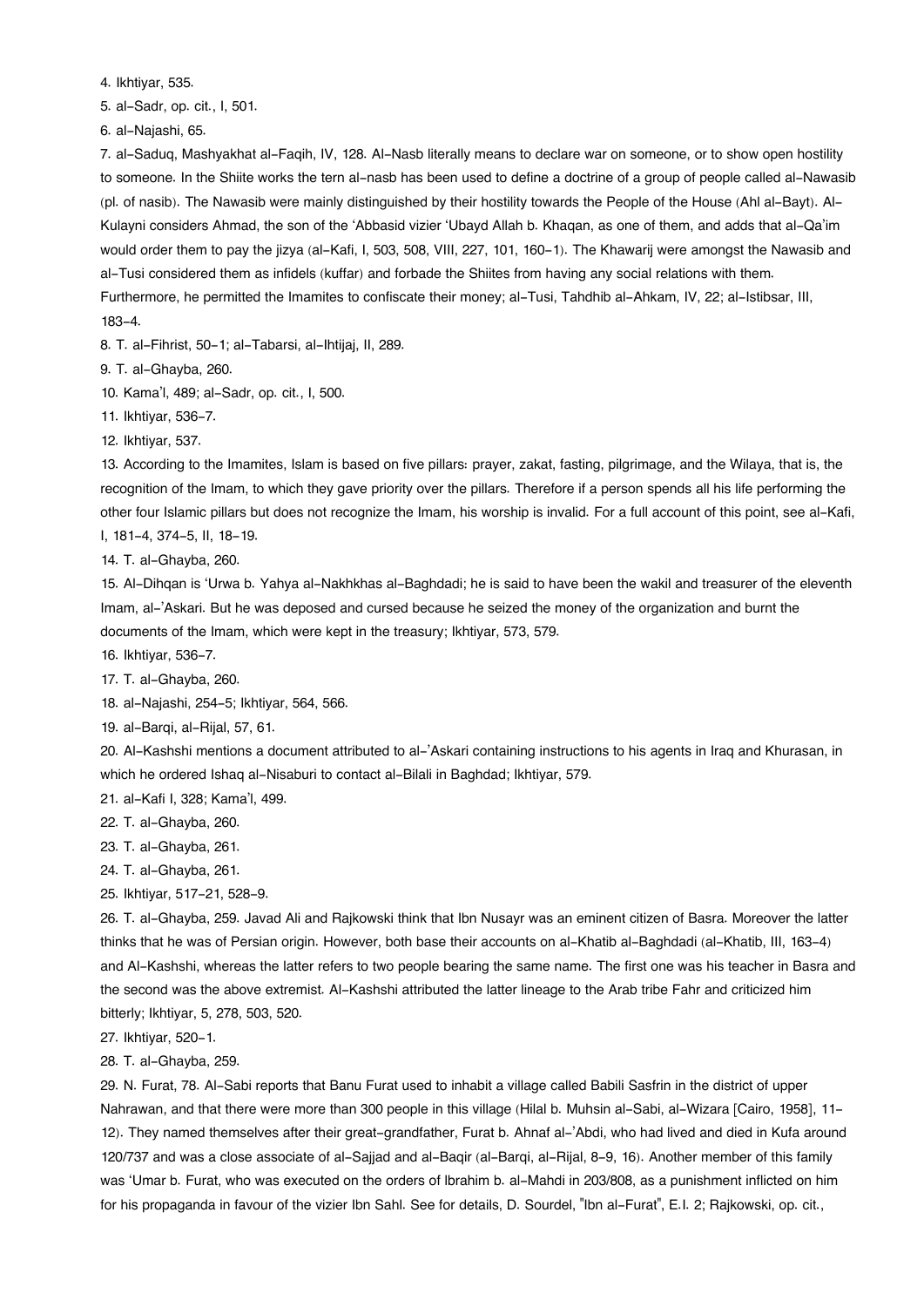769-70.

[30.](#page--1-0) al-Khatib, III, 163-4; al-Sabi, op. cit., 30-31.

[31.](#page--1-0) Rajkowski, op. cit., 772-3, quoted from al-Khasibi, Diwan, f. 49b, 4, 5a.

[32.](#page--1-0) al-Khatib, VI, 380; Salih Ahmad al-'Ali, "al-Mada'in fi al-Masadir al-'Arabiyya", Sumar, XIII (1967), 50.

[33.](#page--1-0) Javad Ali, op. cit., in Der Islam, XXV (1939), 206.

[34.](#page--1-0) T. al-Ghayba, 233-4.

[35.](#page--1-0) al-Kafi, I, 329, 331.

[36.](#page--1-0) Kama'l, 435.

[37.](#page--1-0) Kama'l, 440.

[38.](#page--1-0) Kama'l, 442..

[39.](#page--1-0) al-Kafi, I, 330.

[40.](#page--1-0) Abu al-Fida, op, cit., II, 69; al-Kamil, VIII, 80; T. al-Ghayba, 192.

[41.](#page--1-0) Ikhtiyar, 532.

[42.](#page--1-0) al-Tabarsi, al-Ihtijaj, II, 297-301.

[43.](#page--1-0) T. al-Ghayba, 240.

[44.](#page--1-0) Concerning the activities of al-Qattan, see al-Kafi, 520; T. al-Ghayba, 190-1; Bihar, LI, 302, 217; Kama'l, 409-1; al-Irshad, 398-9. For Hajiz's relations with the Saf'ir, see Bihar, LI, 294, and for Ahmad b. Ishaq's contacts with the Saf'ir and other agents, see Dala'il, 272; Ikhtiyar, 556-7.

[45.](#page--1-0) Kama'l, 442.

[46.](#page--1-0) Ikhtiyar, 535.

[47.](#page--1-0) al-Irshad, 399.

[48.](#page--1-0) Dala'il, 272 According to al-Sadnq, Ahmad b. Ish'aq died in Hilwan before 260/874, but this cannot be accepted because there are several indications that he outlived al-'Askari (d. 260/874). Moreover al-Saduq relates his report on the authority of Muhammad b. Bahr, who was well-known for fabricating narrations; Kama'l, 454, 466-7; al-Najashi, 298. [49.](#page--1-0) Kama'l, 488.

[50.](#page--1-0) al-Kafi, I, 525.

[51.](#page--1-0) T. al-Ghayba, 191-2.

[52.](#page--1-0) T. al-Ghayba, 242.

[53.](#page--1-0) T. al-Ghayba, 240- 241.

[54.](#page--1-0) According to Ibn Rustam, after the death of al-'Askari in 260/874, al-Baqtani claimed that he was the agent of the twelfth Imam (Bihar, LI, 300). But later he appears to have abandoned his claim and served both the second and third Saf'irs (T. al-Ghayba, 242). Al-Wajna' was amongst those who had seen the Imam (Kama'l, 443). He was resident in Baghdad during the time of the second Saf'ir (al-Kaf, I, 521). However it appears that he had some relations with the political bases of the Imamites in Mosul in 307/919; T. al-Ghayba, 205.

[55.](#page--1-0) T. al-Ghayba, 198.

[56.](#page--1-0) T. al-Ghayba, 193, 195.

[57.](#page--1-0) al-Najashi, 198; Buzurg, Nawabigh al-Ruwat, 186.

[58.](#page--1-0) N. al-Ghayba, 179; Mizan, II, 69-70, 399; Buzurg, Nawabigh al-Ruwat, 53-55, 161-3; al-Najashi, 132-3.

[59.](#page--1-0) al-Khirsan, Sharh Mashyakhat TahdhTb al-Ahkam (Najaf, 1963), 13-16.

[60.](#page--1-0) T. al-Ghayba, 235.

[61.](#page--1-0) Kama'l, 485.

[62.](#page--1-0) Kama'l, 504.

[63.](#page--1-0) T. al-Ghayba, 205-6.

[64.](#page--1-0) al-Irbili, Kashf al-Ghumma, IV, 409; Bihar, LI, 56-7; al-Irbili does not mention the year in which Ibn Hamdan controlled Qumm; however, Ibn al-Athir reports that he was installed in this post in 296/908. Consequently the contact between the second Saf'ir and Ibn Hamdan must have occurred after that date; al-Kamil, VIII, 14, 32.

[65.](#page--1-0) Kama'l, 493, 495.

[66.](#page--1-0) Kama'l, 488, 486; Bihar, LI, 294, 325.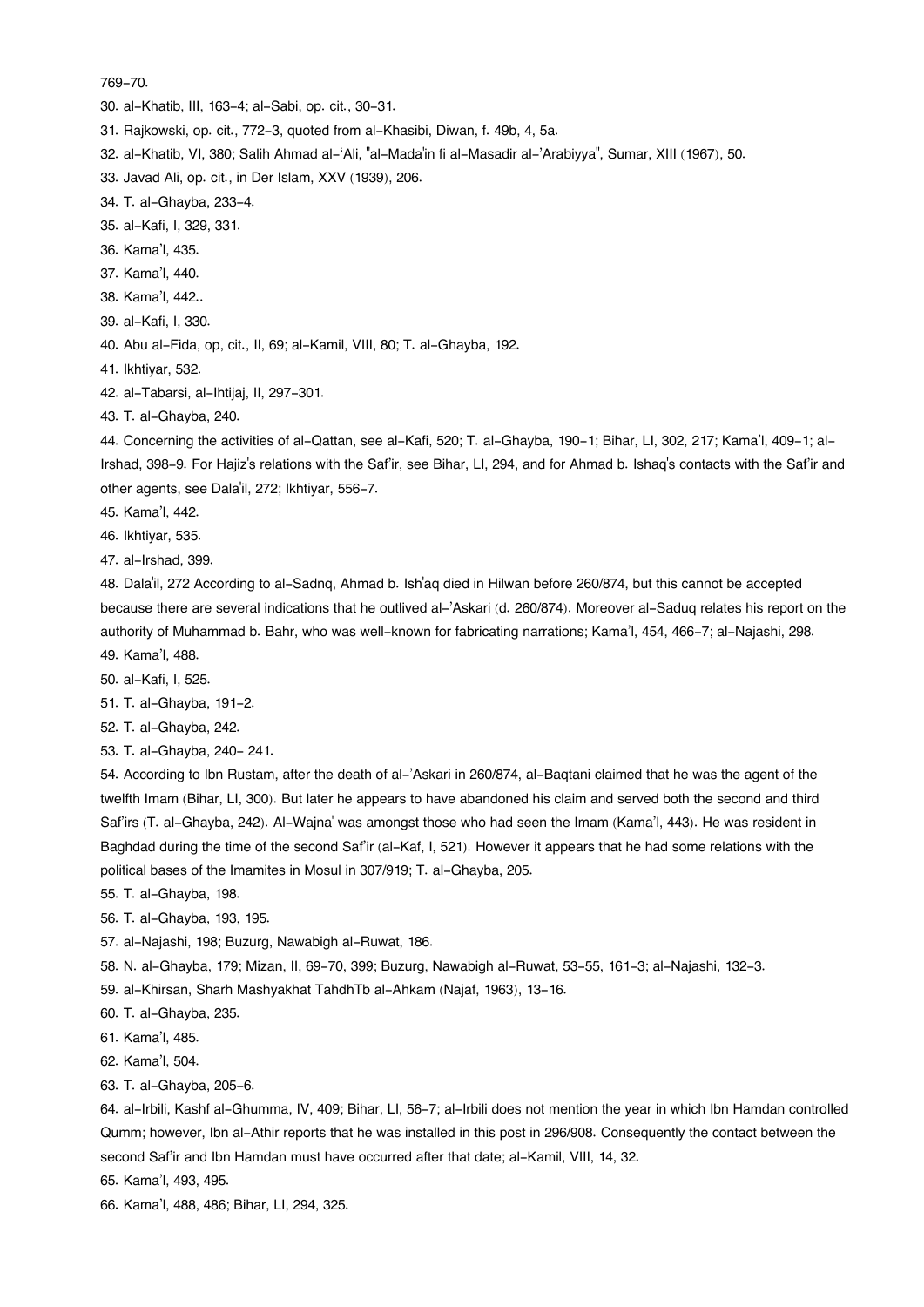[67.](#page--1-0) T. al-Ghayba, 202.

[68.](#page--1-0) T. al-Ghayba, 192- 193.

[69.](#page--1-0) Al-'Abbasiyya was a fief in Baghdad granted to al-'Abbas, the brother of the caliph al-Mansur. According to al-Khatib al-Baghdadi there were two fiefs of the same name, one on the eastern side of Baghdad and the other on the western side. Because the house of Abu Ja'far was on the western side, the meeting may have occurred there; al-Khatib, I, 79, 95.

[70.](#page--1-0) Kama'l, 498.

[71.](#page--1-0) T. al-Ghayba, 192.

[72.](#page--1-0) Kama'l, 499.

[73.](#page--1-0) Al-'Abbas b. Ma'ruf was a companion to the tenth Imam, al-Hadi. He devoted his time during the short occultation to relating Imamite narrations; therefore, perhaps, Abu Ja'far originally ordered al-Aswad to hand the money over to Ibn Ma'ruf because al-Aswad, at that time, was not aware of the necessity of the underground organization. For a full account of the career of Ibn Ma'ruf as a narrator of Imamite narrations which criticise those Shiites who considered Ibn al-Hanafiyya or the seventh Imam Musa al-Kazim, as the hidden Imam, see Ikhtiyar, 315, 461; al-Najashi, 215-6, 151; al-Tusi, Tahdhib al-Ahkam, IV, 122, 137, V, 292, VI, 122, 194.

[74.](#page--1-0) Kama'l, 502.

[75.](#page--1-0) T. al-Ghayba, 241.

[76.](#page--1-0) Tabari, III, 1857, 2024, 2109; for a full account of the Zanj revolt see the two important articles by Naji, "Tarikh al-Tabari Masdaran 'an Thawrat al-Zanj", al-Mawrid VII, No. 2 (1978), 37-92; and "al-Tanzim al-'Askari li jaysh Sahib al Zanj", al-Mu'arikh al-'Arabi, VII (1978), 116-157; Faysal al-Samir, Thawrat al Zanj (Basra, 1952).

[77.](#page--1-0) al-Irbili, Kashf al-Ghumma, IV, 428; Bihar, L, 293.

[78.](#page--1-0) al-Tabari, Tareekh, 8 vols., (Beirut, Mu'assasah al-`Alami lil-Matboo`aat, 4th ed., 1403), vol. 8, pg. 145

[79.](#page--1-0) Al-Tusi reports that the tomb of al-Husayn collapsed in 273/886 probably due to an act of sabotage, especially if one bears in mind the fact that an attack upon the grave of 'Ali was foiled about the same time; al-Tusi, Tahdhib al-Ahkam, VI, 111-12.

[80.](#page--1-0) For the distinction between the Mubarakiyya and the Qaramita, see Q. Maqalat, 80-6; N. Firaq, 67-74; al-Fusul al-Mukhtara, 247-8.

[81.](#page--1-0) T. al-Ghayba, 39, 130. The Isma'ili writer Ibn Hawshab narrates in al-Kashf several Qur'anic verses about the Last Day, which for him means the rise of al-Qa'im al-Mahdi (al-Kashf 5-6, 10, 11, 14, 24; Abu Ya'qub al-Sijistani, Kashf al- Mahjub (Teheran, 1949, 81-3). Moreover, Ibn Hawshab mentions a narration attributed to al-Sadiq, stating that al-Qa'im will rise in Mecca. Thus he agrees with the Imamite reports regarding this point; al-Kashf 32-5.

[82.](#page--1-0) Ibn Hawshab, Asrar al-Nutaqa', 51-3, 90-2. For the details of the Isma'ili use of these traditions in their activities with the tribe of Kitama in 280/893, see al-Kamil, VIII, 24-5, 26.

[83.](#page--1-0) Ibn Hawshab, al-Kashf 62; al-Kamil, VIII, 22-3; Ivanow supports this point in suggesting that "the terrible slaughter of the pilgrims in the Ka'ba itself, and the seizure of the sacred relics were not acts of wanton cruelty, but were connected with some expectations of a religious character, such as the return of Muhammad b. Isma'il in full glory, etc., which most probably was expected to be due about that time." Ivanow, "Ismailis and Qarmatians", Journal of the Bombay Branch of the Royal Asiatic Society, XVI (1940), 82; also see W. Madelung, "Karmati", E.I.2.

[84.](#page--1-0) N. Firaq, 76; al-Tabari confirms this number; Tabari, II, 2218.

[85.](#page--1-0) Q. Maqalat, 86.

[86.](#page--1-0) Tabari, III, 2124.

[87.](#page--1-0) al-Kamil, VII, 340-1, VIII, 21-2. There is evidence which encourages the present writer to link the activities of the Qaramita with those of the Ismailis. Ibn Hawqal mentions that after the establishment of the Qaramita state in Bahrain they used to send the khums to the Sahib al-Zaman, that is the Ismaili leader in Egypt; Ibn Hawqal, op. cit., 21-3. [88.](#page--1-0) Tabari, III, 2218; Ibn Hawqal, op. cit., 29.

[89.](#page--1-0) Tabari, III, 1757. Shaban put forward the theory that the Isma'ili movement in Iraq and Bahrain was called the Qaramita after a specific race called al-Qaramatiyyun. They came originally from Libya and they could hardly speak Arabic. They took part in the Zanj revolt and joined the Ismaili movement when the revolt collapsed. (Shaban, op. cit, 130). [90.](#page--1-0) Tabari, III, 2202.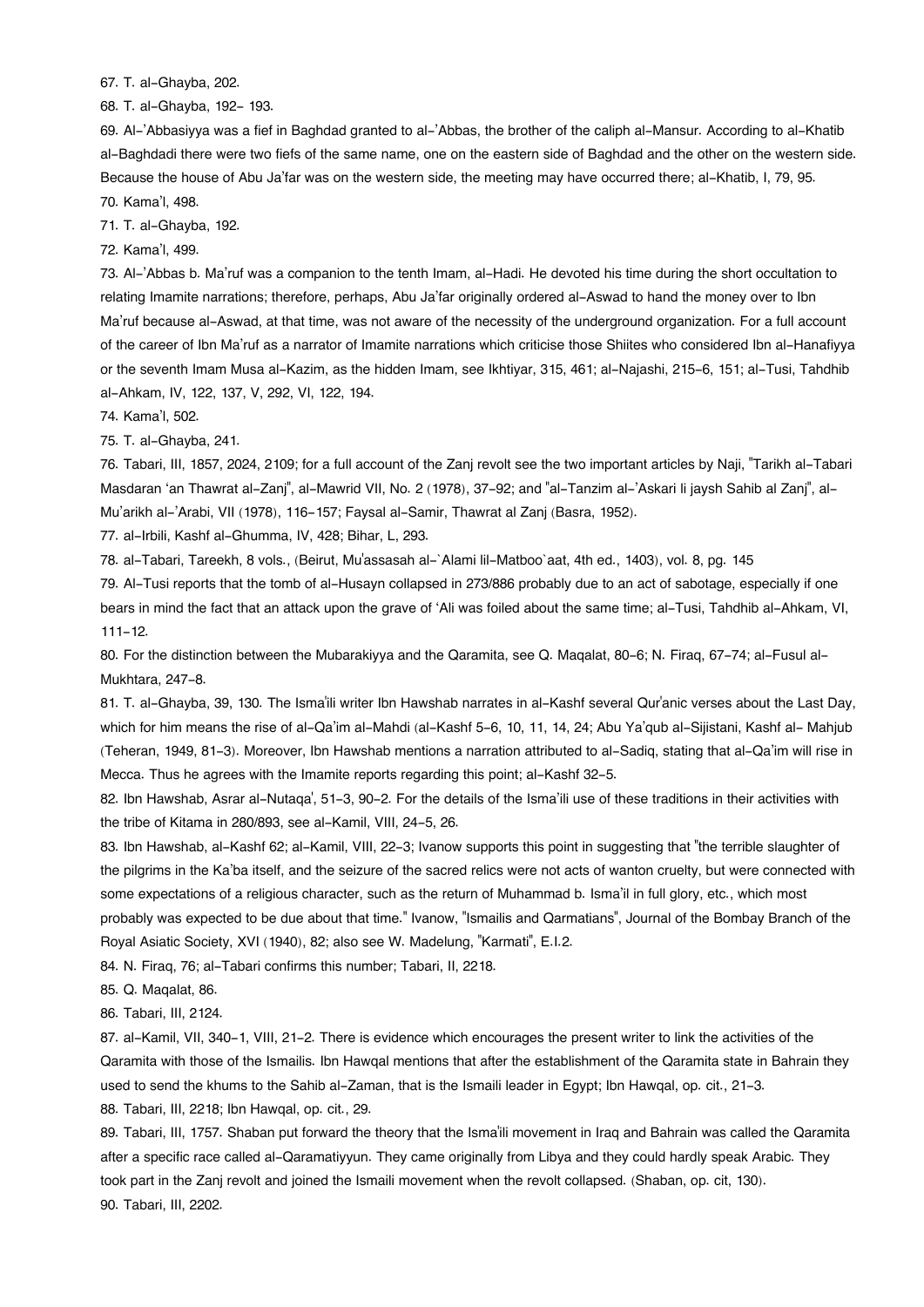[91.](#page--1-0) Maqalat, 85.

[92.](#page--1-0) Kama'l, 483, 485.

[93.](#page--1-0) al-Kamil, VIII, 311, 376.

[94.](#page--1-0) Tabari, III, 2127-8; al-Kamil, VII, 311.

[95.](#page--1-0) al-Ash'ari, Maqalat al-Islamiyyin, 58; Ibn Shadhan, al-Idah, 475.

[96.](#page--1-0) Later in 300/912 Muhsin was arrested in the suburbs of Damascus. His head was sent to Baghdad, where it was impaled on a bridge in the eastern side of the city, an area which was inhabited by a large Shiite population; Maqatil, 449; al- -Kubaysi, op. cit., 446.

[97.](#page--1-0) 'Ali b. Isa, who was known for his anti 'Alid attitude, was called a Qarmati by his personal enemies; as a result he was dismissed from office ('Arib, op. cit., 59). Al-Qasim al-Khaqani was discharged in the same manner. Later al-Hallaj was arrested on the accusation that he was a Qarmatian missionary; Nujum, III, 182; Ibn Taymiyya, Aami' al-Rasa'il, I, 188. [98.](#page--1-0) al-Sabi, al-Wuzara, 292-3; Tabari, III, 2123.

[99.](#page--1-0) al-Kamil, VII, 333.

[100.](#page--1-0) Tabari, III, 2123. 'Ubayd Allah b. Sulayman was a close associate of al-Muwaffaq in Samaria in 264/878, but four years later he was imprisoned. When al-Mu'tadid became the heir-apparent to al-Mu'tamid, 'Ubayd Allah was promoted to the office of the wizara, whereupon he used his office to pursue his rivals such as Bann Furat. At the same time he managed to uncover the activities of the agents of the second Saf'ir. He died in 288/900; al-Kafi, I, 525; al-Kamil, VII, 219, 227, 309; al-Fakhri, 302.

[101.](#page--1-0) Tabari, III, 2148; al-Muntazam, V, 150.

[102.](#page--1-0) Al-Isfahani mentions that two 'Alids, Muhammad b. 'Ali b. Ibiahim and 'Ali b. Muhammad b. 'Ali, were tortured along with the Qarmati Sahib al-Kahl, whose hands and legs were cut off, yet they did not support the Qaramita nor did they have any relations with them (Maqatil, 446). Al-Tabari states twice that the 'Abbasid troops arrested a group of Qaramita in 286/899 and investigated them. They disclosed the name of their leader, Abu Hashim b. Sadaqa al-Katib, who was arrested and put in jail (Tabari III, 2179). Al-Mu'tadid's investigation of the Qaramita leader, Abu al-Fawaris, shows that he differentiated between the doctrine of the Qaramita and the Imamites; al-Kamil, VII, 354

[103.](#page--1-0) al-Kafi, I, 525.

[104.](#page--1-0) al-Kafi, I, 525.

[105.](#page--1-0) al-Kafi, I, 525; al-Irshad, 402; T. al-Ghayba, 183-4. This order is believed to have come from the Imam himself. [106.](#page--1-0) al-Rawandi, al-Khara'ij wa-l-Jara'ih (Bombay, 1301), 67. Al-Tusi mentions the names of two of the three soldiers: Ahmad b. 'Abd Allah and Rashiq, the servant of al-Mu'tadid. It appears that al-Tusi's report is sound, because al-Tabari confirms that Rashiq was the personal soldier (ghulam, khadim) of al-Mu'tadid and took part in the fighting against the Zanj revolution; Tabari III, 1953, 2003, 2007, 2017-9, 2082-3; T. al-Ghayba, 160-1.

[107.](#page--1-0) T. al-Ghayba, 163-5.

[108.](#page--1-0) Ibn al-Jawzi, al-Muntazam, VI, 46.

[109.](#page--1-0) Kama'l, 92-3, quoted from Kitab al-Tanbih by Abu Sahl al-Nawbakhti.

[110.](#page--1-0) T. al-Ghayba, 166, 195-6.

[111.](#page--1-0) T. al-Ghayba, 166, 165.

[112.](#page--1-0) Kama'l, 440.

[113.](#page--1-0) The Prophet's companion 'Abd Allah b. 'Amr b. al-As used to narrate a Prophetic tradition predicting the rise of al-Qahtani, whose rising is only a sign for the rise of al-Qa'im al-Mahdi. However, Mu'awiya prohibited this companion from narrating the tradition, because he thought that the spread of such traditions would encourage the people to overthrow him; B. Sahih, 384.

[114.](#page--1-0) al-Kafi, VIII, 209, 264, 265, 274, 310, 331; from 273/886 onward 'Ali b. al-Husayn al-Taymali used to narrate other signs of al-Qa'im's uprising (N. al-Ghayba, 131, 164; Kama'l, 649-656; al-Hadrami, Asl Ja'far b. Shurayh al Hadrami, f. 37a, 39a, 48a.

[115.](#page--1-0) Tabari, III, 2225.

[116.](#page--1-0) Al-Nu'mani devotes a section of his work al-Ghayba to the refutation of the claims of the Isma'ilis (N. al-Ghayba, 53-7, 176-80); al-Kulayni reports a narration on the authority of al-Sadiq, forbidding his follower 'Umar b. Hanzala from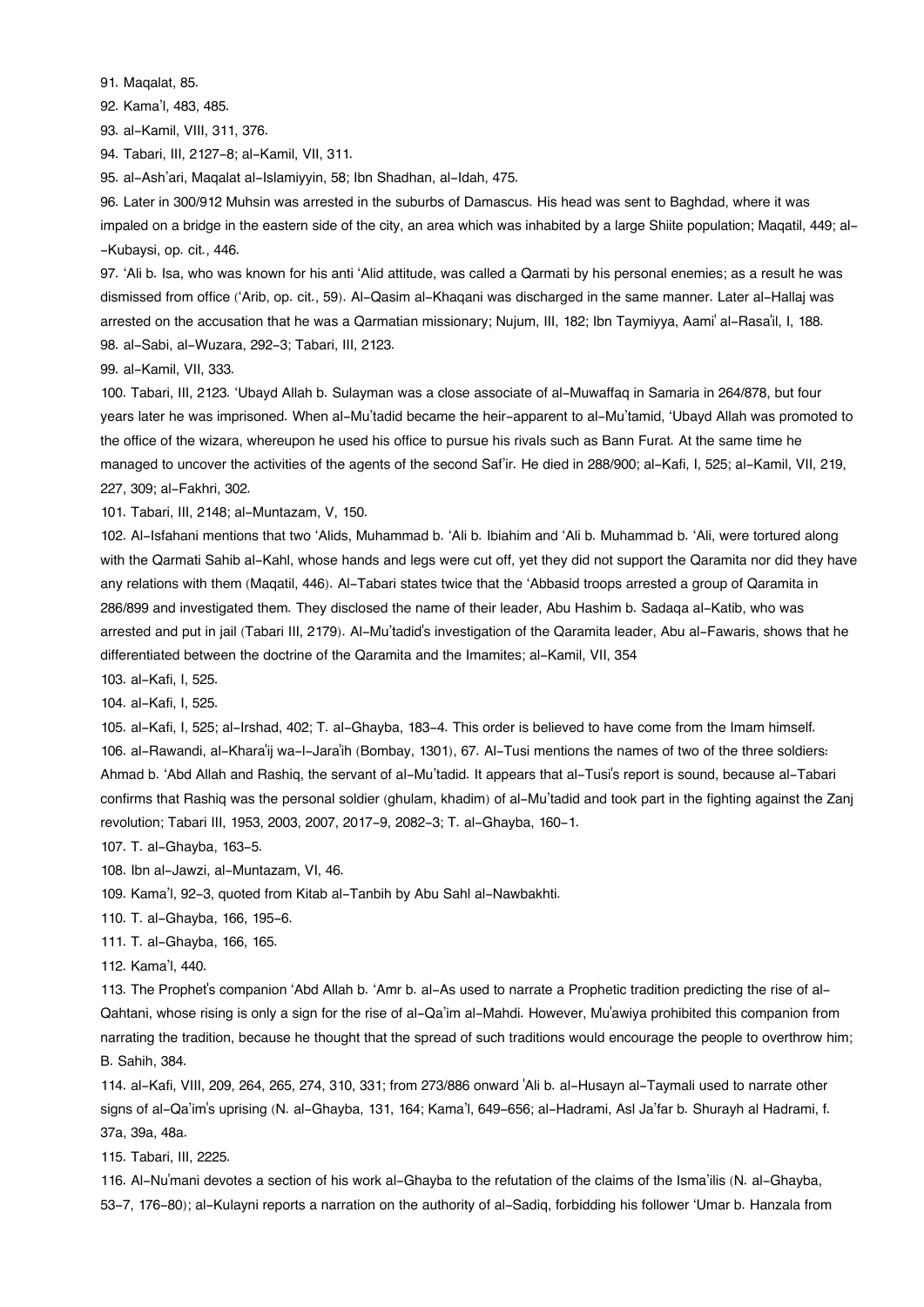taking part in any 'Alid revolution before the outcry in the sky; al-Kafi, VIII, 310. See also Ikhtiyar, 262-3.

[117.](#page--1-0) Bihar, LI, 161.

[118.](#page--1-0) For a full account of the increase of the role of the Imamite fuqaha', see Chapter VII.

[119.](#page--1-0) Kama'l, 484.

[120.](#page--1-0) Al-Tusi gives two dates for the death of Abu Ja'far, the first of which, 304/916, is on the authority of the grandson of Abu Ja'far, Hibat Allah. The second report attributed to Abu Ghalib al-Zurari, the agent of Ibn Ruh in Kufa puts the date at 305/917. Because the latter had close relations with Abu Ja'far and was his contemporary, it seems that his report is more likely to be accurate; T. al-Ghayba, 238-9; al-Kamil, VIII, 80; Abu al-Fida, al-Mukhtasar, II, 69.

[121.](#page--1-0) T. al-Ghayba, 238-9. On the eastern side of Baghdad there is a tomb situated in a mosque called al-Khullani. The people believe that it is the grave of Abu Ja'far. Since al-Tusi mentions that his grave is on the western side it is possible that his corpse was transported to the new grave, but there is no available source to support such a claim.

# **The Career of the Third Saf'ir, al-Nawabakhti**

## **[1. Al‑Nawbakhti's Activities During the Time of the Second Saf'ir](#page--1-0)**

The third *Saf'ir* was Abu al<sub>-</sub>Qasim al-Husayn b. Ruh b. Abi Bahr al-Nawbakhti. He remained in the office in the years 305‑326/917‑937, although the date of his birth is not known. According to Ibn Shahr Ashub, al‑Nawbakhti was a close associate of the eleventh Imam, al'Askari, and was his Gate *(Bab)*[1](#page--1-0)*,* but it is difficult to accept such a report because al<sub>-</sub>'Askari died in 260/874 and al<sub>-</sub>Nawbakhti died in 326/937.

There are several reports indicating that al\_Nawbakhti was a native of the traditional Shiite city of Qumm. Al‑Kashshi and Yahya b. Abi Tayy (d. 630/1232) called him al‑Qummi[2](#page--1-0).

Moreover al\_Nawbakhti was fluent in the Persian dialect of the people of Abah, one of the suburbs of Qumm[3](#page--1-0), and this suggests that he belonged to the branch of Banu Nawbakht resident in Qumm. However, he had emigrated to Baghdad during the time of the first *Saf'ir.* According to al–Tusi, he was brought up in Baghdad under the guardianship of Muhammad b. 'Ali Bilal,[4](#page--1-0) who later denied that Abu Ja'far al‑'Umari was. the second *Saf'ir* of the Twelfth Imam.

Al‑Nawbakhti joined the service of the second *Saf'ir* and became his agent *(wakil).* Despite his youth al-Nawbakhti was distinguished by his shrewdness, particularly in his relations with opponents[5](#page--1-0).

Perhaps it was this quality which enabled him to climb quickly in the ranks of the organization.

Al‑Nawbakhti spent several years working as an agent for the second *Saf'ir,* who used to pay him a salary of 30 dinars a month. He also received financial support from high Shiite officials and viziers like Banu Furat. The second *Saf'ir* employed him to look after his properties and made him the connecting link between himself and the other leaders of the Imamites[6](#page--1-0).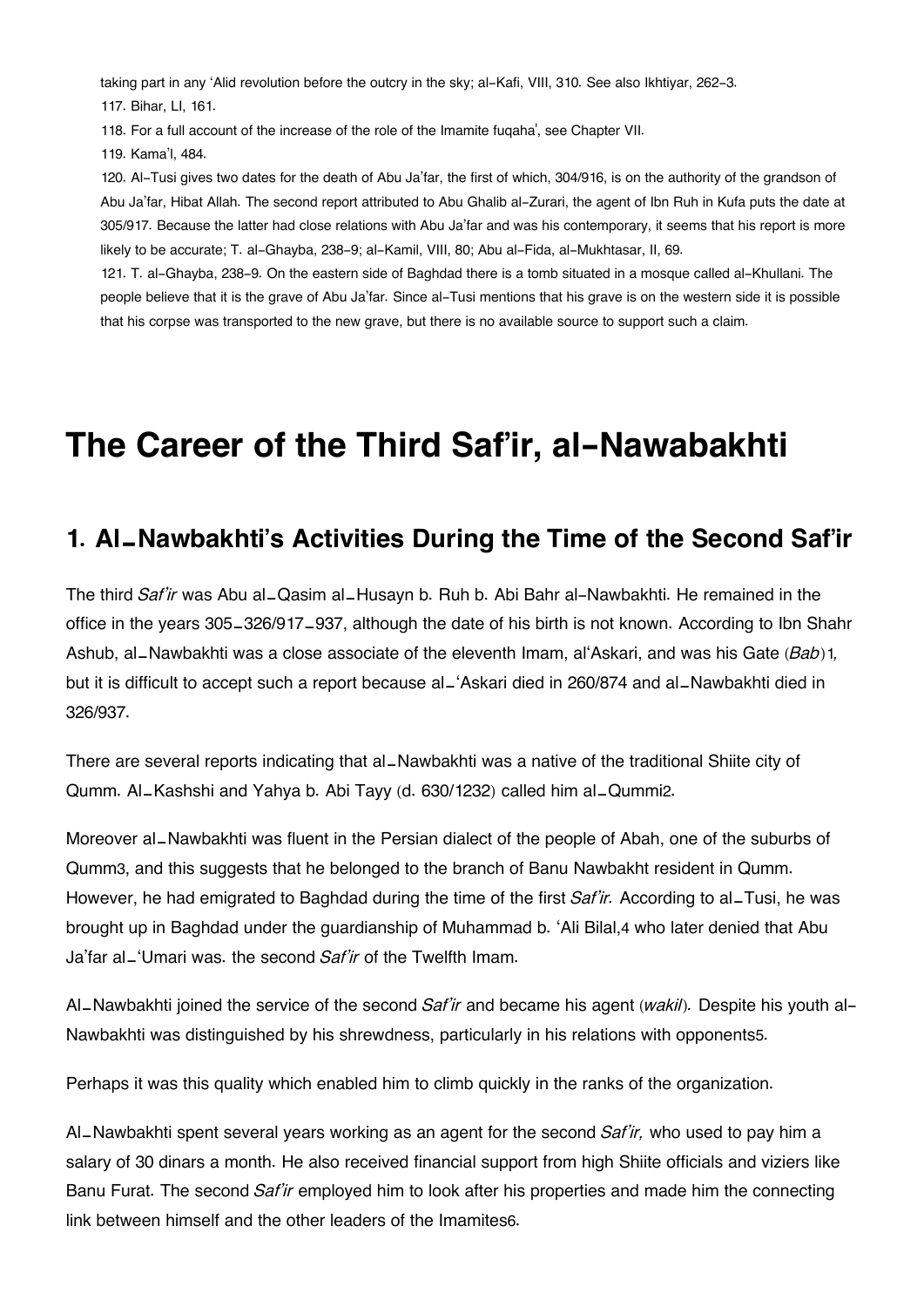According to al‑Tusi, al‑Nawbakhti was the intermediary between the second *Saf'ir* and the two agents of Kufa, al‑Zajawzji and Abu Ghalib al‑Zurari[7](#page--1-0). His service in the *Wikala* helped him in contacting high Shi'ite officials of the 'Abbasid administration, particularly his relatives Banu Nawbakht and also Banu Furat[8](#page--1-0).

By the year 298/910 he had become highly respected by the people. At that time an interesting occurrence took place which reveals his importance. Al‑Saduq narrates that an 'Alid called al-'Aqiqi went to visit the vizier 'Ali b. 'Isa al-Jarrah asking him to solve his financial problems, but the vizier would not listen to him. Therefore al<sub>–</sub>Nawbakhti sent a message to al–'Aqiqi and solved his difficulties[9](#page--1-0).

This narration gives some indication of the social position of al‑Nawbakhti while he was still an agent of the second *Saf'ir*.

### **[2. The Installation of the Third Saf'ir](#page--1-0)**

As we have already seen, (106‑7) the ten eminent agents in Baghdad expected that Ja'far. b. Ahmad b. Matil would take over the office of the second *Saf'ir* when he died. But on his death bed, when the agents were all gathered together, he appointed Ibn Ruh al\_Nawbakhti, saying that the Twelfth Imam had ordered him to do so[10](#page--1-0).

At that time the Imamites put forward different reasons for the designation of Ibn Ruh al\_Nawbakhti. Umm Kulthum, the daughter of the second *Saf'ir* , thought that Ibn Ruh was promoted to the office of the deputyship (*sifara*) because of his close relationship with her father. She reports that her father even used to reveal to him what had occurred between himself and his slave\_girls[11](#page--1-0).

However, according to the agent Ibn Qurd, the other nine agents in Baghdad, especially Ibn Matil, were closer to the second *Saf'ir* than Ibn Ruh[12](#page--1-0).

It seems most likely that Ibn Ruh had personal qualifications which made him a suitable *Saf'ir*. Indeed we have a report attributed to Abu Sahl al Nawbakhti to support this point. The latter was asked by some Imamites as to why he had not been promoted to the *sifara* instead of Ibn Ruh. He answered,

*"They (the Imams) know best about whom they have selected for this office. I am a person who meets opponents and argues with them. If I had known what Abu al‑Qasim (Ibn Ruh) knows about the Imam, perhaps in the course of my arguments, having found myself under the attack of enemies to give them wellfounded reasons for the existence of the concealed Imam, I would have pointed out his whereabouts.*

*But if Abu al‑Qasim had the Imam underneath his garments, and if his flesh was being cut into pieces to make him reveal his whereabouts, he would not yield or reveal his presence to his foes."* [13](#page--1-0)

This document indicates that Ibn Ruh was promoted to the *sifara* mainly because of his loyalty and the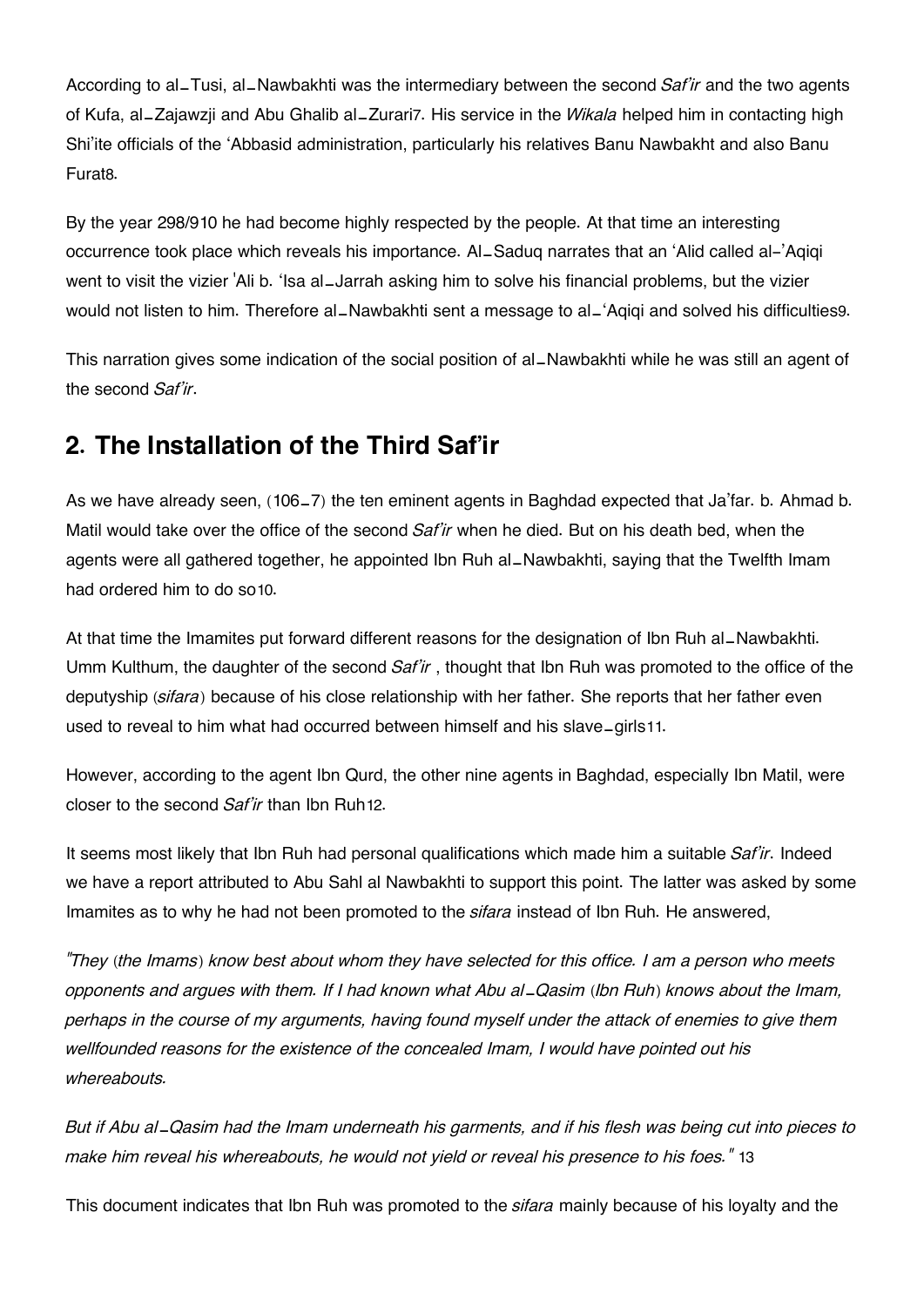shrewdness which he had shown on several occasions. Therefore we cannot accept the opinion of Sachedina, who thinks that the appointment of Ibn Ruh as *Saf'ir* to the Twelfth Imam, "must have been influenced by another eminent member of the Nawbakht family, namely Abu Sahl Isma'il b. 'Ali.

He was one of those leading Imamites, who were present in the last days of the second agent to bear witness to the designation of Abu al-Qasim as the agent."[14](#page--1-0)

In fact, there are also many points to encourage us to disagree with Sachedina's opinion.

*First*, the installation of all the twelve Imams in the office of the Imamate from Imam 'Ali b. Abi Talib until the time of the Twelfth Imam, had been carried out neither by the interference of their followers nor by election. As has been demonstrated repeatedly throughout this work the fact is that the promotion of each new Imam occurred according to the personal stipulation (*al Ta yin bi‑l‑Nass*) of the preceding Imam in his last will.

Moreover the installation of the first and second *Saf'irs* had followed the same method. They were promoted to the office of the *Wikala* by the order of the Imam and there is no evidence to prove that Ibn Ruh was not similarly appointed.

**Second**, none of the ten eminent agents, who were present at that meeting, expected to participate by election, nomination or other means in the appointment of Abu Ja'far's successor. On the contrary, they attended the meeting so as to know who would be stipulated as the third *Saf'ir* by the order of the Imam himself.

*Third,* the second *Saf'ir* had ordered his personal servant, Dhaka, that in the case of his death, he should hand his staff and the treasure chest over to Ibn Ruh[15](#page--1-0).

*Fourth*, if we take into consideration the fact that the rest of the ten agents recognised the promotion of Ibn Ruh, especially Ibn Matil, who was expected to be the third *Saf'ir*[16](#page--1-0), and the fact that al‑Shalmaghani, even after his own aspiration to the office of the *Sifara* recognised Ibn Ruh as the *Saf'ir*[17](#page--1-0), it is clear that Ibn Ruh must in fact have been appointed by the Imam himself and neither Abu Sahl al–Nawbakhti nor his family did influence the Imam's decision.

#### **[3. The Activities of Ibn Ruh al‑Nawbakhti](#page--1-0)**

According to al‑Dhahabi, after the death of the second *Saf'ir* in 305/917, his successor Ibn Ruh went to the headquarters (*Dar al-Niyaba) of* the organization, where he met the eminent Imamites such as the servant of the second *Saf'ir*, Dhaka. The latter prepared the things which his master had entrusted to him, that is, the staff and the treasure chest containing the seals of the Imams, and handed them over to Ibn Ruh as he had been instructed.

Thereafter Ibn Ruh together with the other agents went to the house of Muhammad b. 'Ali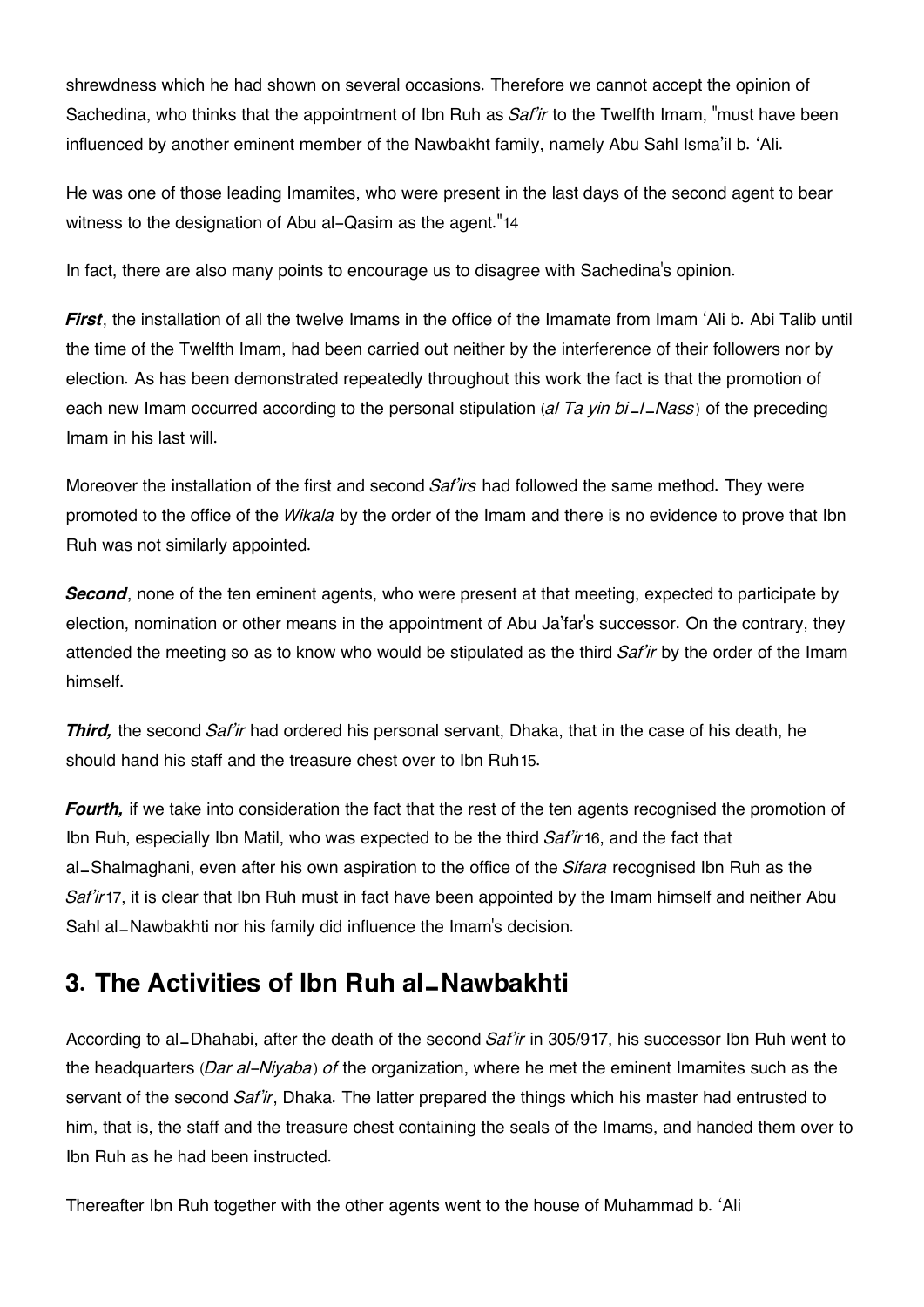al‑Shalmaghani[18](#page--1-0), his close associate who later became his rival.

From the very beginning, Ibn Ruh proved his ability to lead the organization successfully. His shrewdness enabled him to avoid the consequences of participation in the sectarian discussions which took place at the palace of Ibn Yasar, one of the high officials of alMuqtadir, the caliph. He used to attend those discussions only as a listener.

According to al‑Tusi, Ibn Ruh was so cautious that he even discharged his servant because he had cursed Mu'awiya[19](#page--1-0). Perhaps he took this step to avoid the danger posed by the vizier, Hamid b. al- 'Abbas (306‑311/918‑923), who was well‑known for his hatred of Shiites generally[20](#page--1-0).

There is evidence that the ten agents of the second *Saf'ir* continued their activities under al<sub>–</sub>Nawbakhti. Among these agents were Ja'far b. Ahmad b. Matil, Abu Abd Allah al<sub>–</sub>Katib, al<sub>–</sub>Hasan al–Waina', Muhammad b. Humam,'Isma'il b. Ishaq al\_Nawbakhti, Ahmad b. Matil, Muhammad al\_Aswad, and al–Madd'im. Two other names also appear in the lists of the agents in Baghdad: al–Shalmaghani and Ahmad b. Ibrahim al‑Nawbakhti.

The latter was a narrator of traditions and the husband of Umm Kulthum, the daughter of the second *Saf'ir*, and Ibn Ruh employed him as his personal secretary. The former was appointed as an agent by Ibn Ruh after he had become the *Saf'ir*[21](#page--1-0).

Through his ten agents in Baghdad Ibn Ruh directed the activities of the Imamite agents and their underground political cells in the other provinces. He sent his first letter of instructions to the agent of al‑Ahwaz, Muhammad b. Nafis, on 5th Shawwal 305/23rd November 917, in which he confirmed him in his office[22](#page--1-0).

He appointed his agent al\_Shalmaghani to supervise the underground Imamite cells among the people of Band Bistam in Baghdad[23](#page--1-0) and made him the mediator between himself and the agents of Kufa, Abu Ja'far al‑Zajawzji and Ahmad b. Muhammad b. Sulayman al-Zurari[24](#page--1-0). Al‑Shalmaghani continued his supervision of the agents of Kufa and Baghdad until the year 312/923, when Ibn Ruh discharged him from his office and excommunicated him after he had taught the incarnation of God inhuman form[25](#page--1-0).

According to al–Tusi, Abu 'Abd Allah al–Hasan al–Wajna', one of the ten agents in Baghdad, practised his activities in Nisibin and Mosul. In 307/919 he met a certain individual called Muhammad b. al–Fadl al‑Mawsili who denied that Ibn Ruh was the *Saf'ir* of the Twelfth Imam. He tried to convince him that Ibn Ruh was truly appointed as *Saf'ir* by the Imam, but al<sub>–</sub>Mawsili argued that, if Ibn Ruh was so, he must show miracles as the first and the second *Saf'irs* did before.

In order to content him, al\_Hasan al\_Wajna' brought him to Baghdad, where he saw with his own eyes Ibn Ruh's miracles which prompted him to recognize him as the rightful *Saf'ir*.[26](#page--1-0)

This report reveals that al–Hasan al–Waina' was appointed by the third *Saf'ir* to direct the Imamites' activities in the province of Jazira. In Wasit, al\_Hasan b. Muhammad b. Qatat al\_Saydalani, the Wakd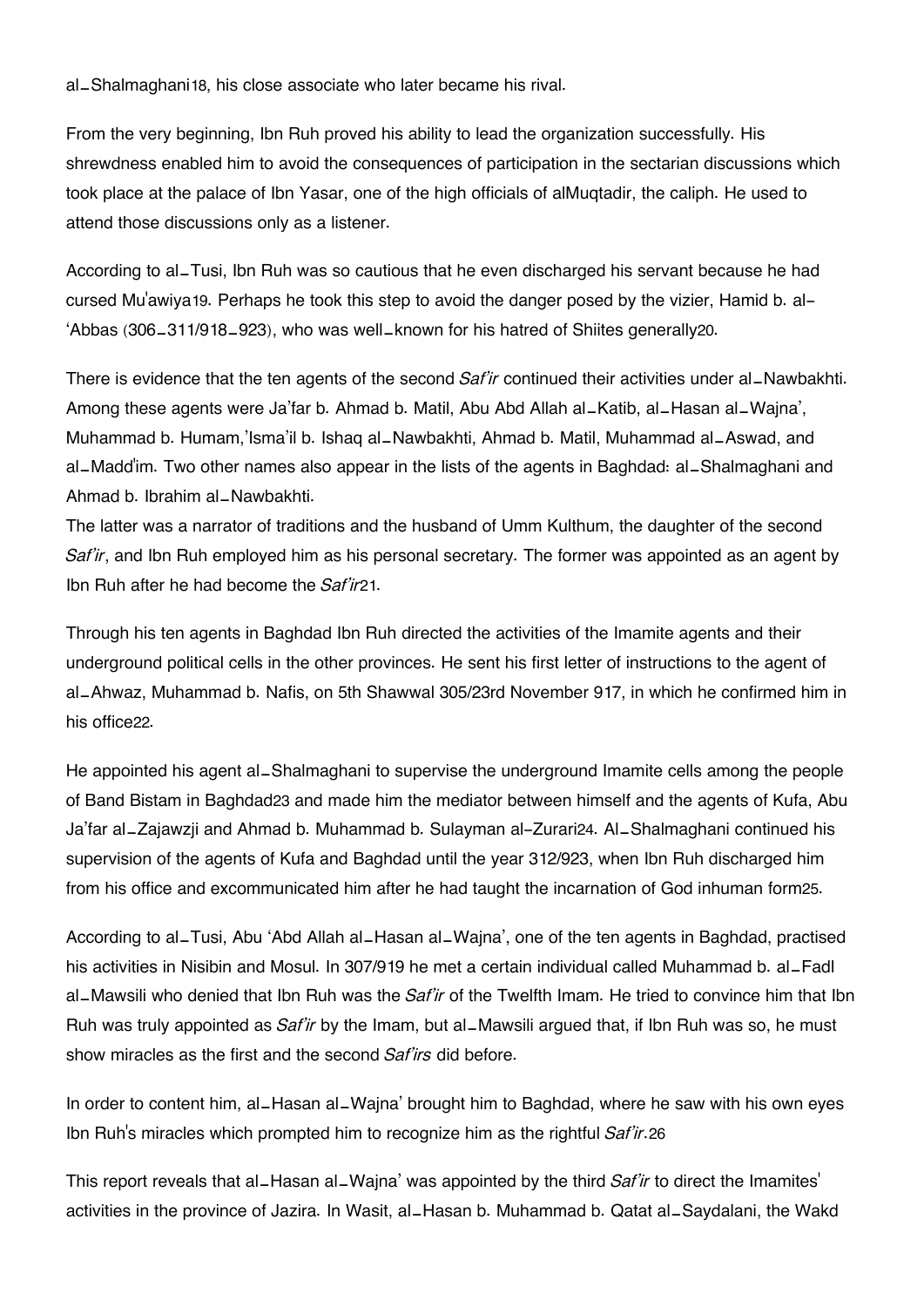al‑Waqf during the time of the second *Saf'ir*, and Ibn Matil, who had worked as the connecting link between al‑Saydalani and the second *Saf'ir*[27](#page--1-0), continued their activities during the time of Ibn Ruh[28](#page--1-0).

As has already been noted, some reports reveal that because of the persecution of the Imamites which had been carried out by the caliphs al\_Mu'tadid (279–89/892–902) and al–Muktafi (289–95/902–8) and their attempts to arrest the Imam, he changed his place of residence from Samarra to the Hijaz. This situation naturally led to difficulties as regards the methods of communication between him and his agents.

Furthermore information concerning the relations between the third *Saf'ir* and his agents in the other provinces is rare and obscure. However, there is evidence that the Imam continued to practise his activities from Mecca. Al\_Tusi relates that a certain Ya qub b. Yusuf al\_Ghassani saw a group of men from different provinces come to the house where the Imam lived and correspond with them through an old serving woman. Some of those men were from Baghdad[29](#page--1-0).

Al‑Saduq reports that the agent al‑Hasan al‑Wajna' met the Imam at the same house in 314/926,[30](#page--1-0) which indicates that the residence of the Imam was in the Hijaz during the time of the third *Saf'ir*. But there is no available reference to the names of the agents in Mecca and Medina.

The Imam also had agents in Egypt who recognized the *sifara* of Ibn Ruh[31](#page--1-0). According to al–Tusi, al–Qasim b. al– 'Ala was still the agent in Azerbayjan. He directed the Imamite activities through two assistants, that is Abu Hamid 'Umran b. al‑Mufallis and Abu 'Ali b. Jahdar, and also used to look after the personal domain which the eleventh Imam, al<sub>-</sub>'Askari, had endowed to the Twelfth Imam.

Correspondence between al‑Qasim b. al‑'Ala and Ibn Ruh took place through a messenger who used to come to Azerbayjan. After the death of al–Qasim his son al–Hasan was promoted to the office by the order of the Imam[32](#page--1-0).

In Iran, Muhammad b. Ja'far al–Asadi al–Razi, the agent of Rayy, had been instructed by the second *Saf'ir* to supervise the activities of the agents of the other Iranian provinces. He continued this supervision during the time of the third *Saf'ir*[33](#page--1-0). But after the death of al-Razi in 312/924,33 the method of communication between the agents in Iran and Ibn Ruh changed from indirect correspondence via al Razi to direct contact between Ibn Ruh and the agents.

Al‑Saduq reports several narratives in support of this point. For example, 'Ali b. al‑Husayn b. Babawayh, the leader of the Imamites in Qumm, made direct contact with the third *Saf'ir* via the agent in Baghdad, al-Aswad[34](#page--1-0).

An agent from Balkh, Muhammad b. al‑Hasan al‑Sayrafi, did likewise. He collected the tax dues (gold and silver) from the Imamites of Balkh and handed them over to Ibn Ruh in Baghdad, and he continued his direct contact even during the time of the fourth *Saf'ir*, al\_Sammari[35](#page--1-0).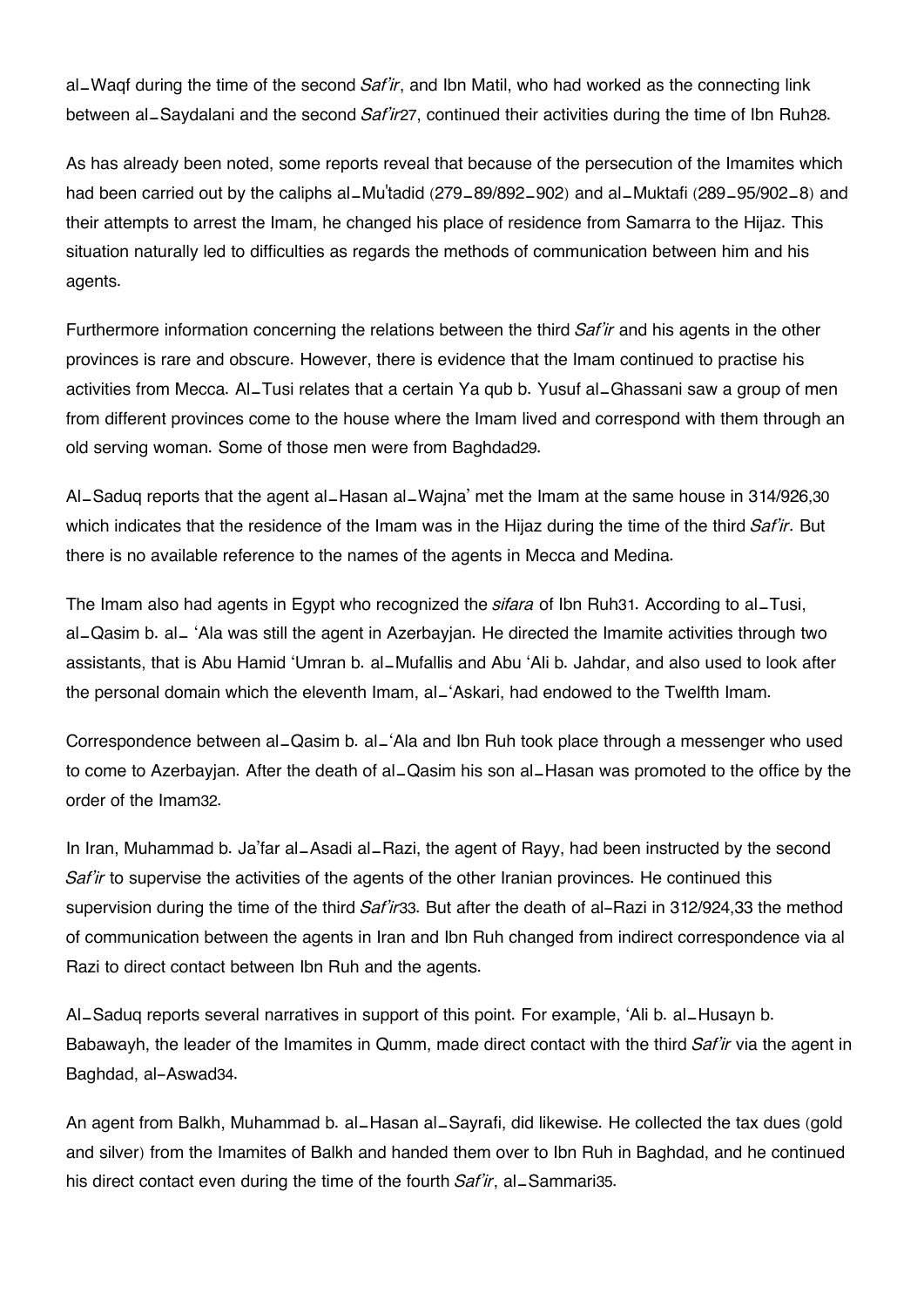In the same way al‑Husayn b. 'Ali al‑Qummi received ten gold ingots from Ibn Jawshir, who asked him to hand them over to Ibn Ruh, so he did so[36](#page--1-0). These reports indicate that the position of Ibn Ruh as the *Saf'ir* of the Twelfth Imam became well known amongst the Imamites, in contrast to that of the first and the second *Saf'irs*, whose office had been kept secret. For this reason some ordinary Imamites were encouraged to ignore the agents of their areas and contact the third *Saf'ir* directly.

Ibn Ruh was highly esteemed by the 'Abbasid court during the time of the caliph of al‑Muqtadir (295‑320/907‑932). This can be attributed to the influence of Ibn Ruh's family, Banu Nawbakht, in the 'Abbasid administration, an influence which had begun during the time of the caliph al‑Mansur (d.158/774) and lasted until the time of al‑Muqtadir. Ibn Ruh himself participated in the Abbasid administration. According to al‑Jahshayari, he was at one point in charge of the personal domain of the caliph (*Diwan al‑Diya al-Khasya*)[37](#page--1-0).

Therefore we find some agents, such as Abu Ghalib al-Zurari, paying respect to Ibn Ruh because of the economic and political influence of his family[38](#page--1-0). Abbas Iqbal illustrates Ibn Ruh's influence by reporting that, during the time of the vizier Hamid b. al'Abbas (306‑311/918‑923), Ibn Ruh's house became the place for the meetings of administrators, nobles, and deposed viziers, especially Banu Furat[39](#page--1-0).

Most likely Ibn Ruh exercised his influence upon the Shi'ites, who were working in the administration, encouraging them to employ their brothers in faith in the 'Abbasid administration and offer financial help to the needy among the Shiites in general. Certain references indicate that these instructions were put into action by 'Ali b. Muhammad b. Furat. According to Ibn Khallikan, he used to support 5,000 people financially[40](#page--1-0).

When he was a vizier he appointed the agent Abu Sahl al\_Nawbakhti as governor of the Mubarik district of Wasit and Muhammad b. 'Ali al\_Bazawfari as governor of the district of al\_Sulh and al\_Muzara'at in Wasit[41](#page--1-0). Simultaneously Muhsin b. al–Furat apppointed the Baghdad agent al–Shalmaghani as deputy to certain governors in other districts[42](#page--1-0).

Participation in the administration enabled the agents to study the economic and political situation of the government and facilitated communications through their administrative positions.

Despite Ibn Ruh's great influence he seems to have been put in a critical situation by the militant activities of the other Shiites, particularly the Qaramita. These were used by his rivals as a pretext to cause his arrest. In 311/923 a caravan of Baghdadi pilgrims, including some relatives of the caliph al\_Muqtadir, were attacked and captured by the Qaramita, an act which caused the people of Baghdad to be very upset.

Since the Qaramita were Shiites, this gave the enemies of the Shiites, like Nasr al–Hajib the chamberlain, an excellent weapon against the vizier Ibn al‑Furat. Nasr claimed that because Ibn al–Furat was Shiite, he had encouraged the Qaramita to attack the pilgrims. Moreover, the masses were provoked to shout in public that Ibn al\_Furat and his son Muhsin were the "greater Qarmati and the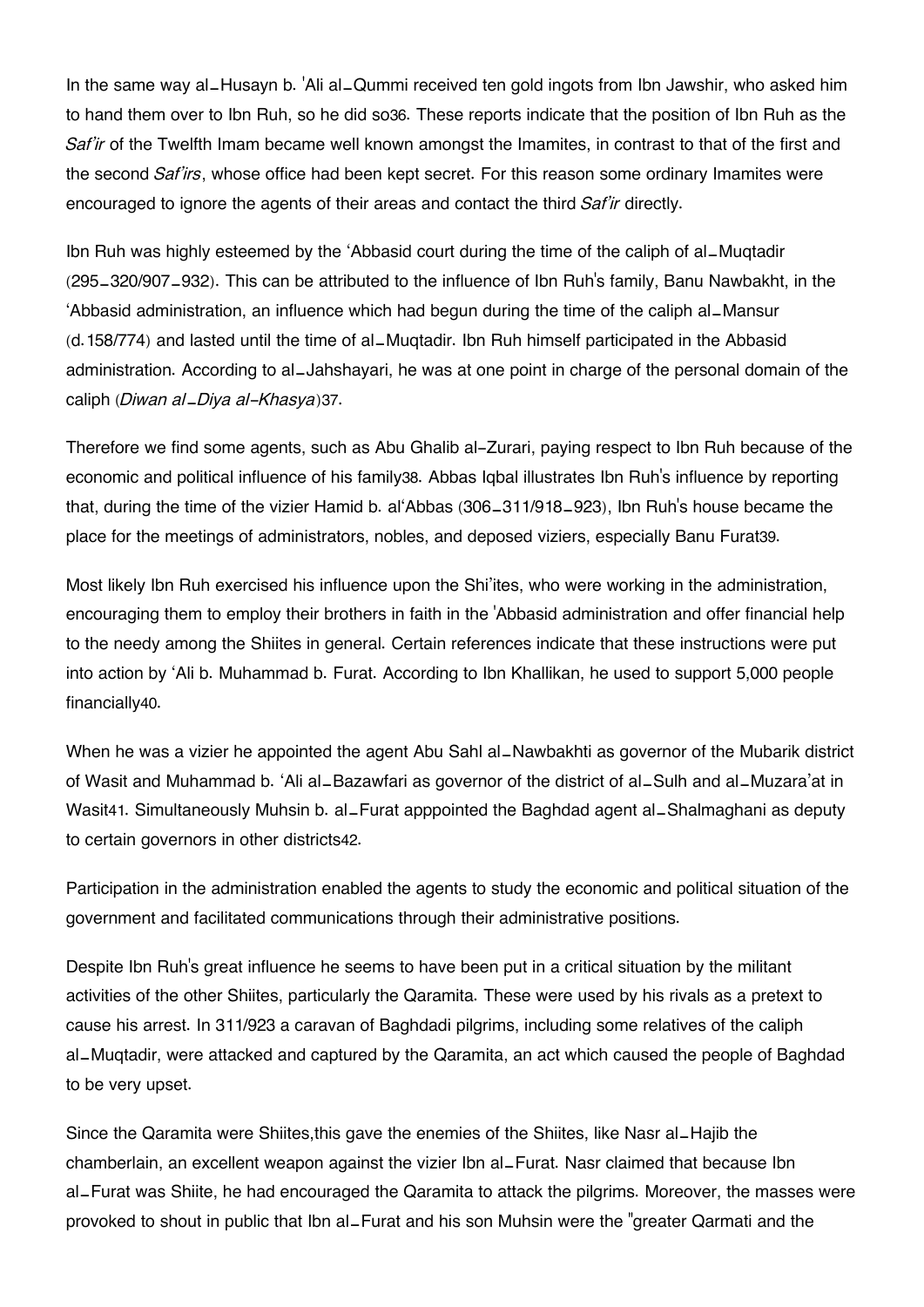lesser Qarmati". In 312/924, as a result of these events Ibn al‑Furat and his son were discharged and then murdered[43](#page--1-0).

Al‑Tusi reports that Ibn Ruh was arrested in 312/924, but does not give any reason for his imprisonment. Al\_Dhahabi claims that his arrest was caused by the inflammatory propaganda against the Qaramita. He was accused of corresponding with the Qaramita in an effort to have them besiege Baghdad[44](#page--1-0).

According to Ibn 'Arib, Ibn Ruh was arrested because he failed to hand over to the government the money which he owed it[45](#page--1-0).

This reveals that some officials may have falsely accused Ibn Ruh of corresponding with the Qaramita in order to facilitate his arrest.. In any case, Ibn Ruh spent five years in jail until the caliph, al‑Muqtadir, released him in 317/929.[46](#page--1-0)

Ibn Ruh recovered his previous respect and reputation, renewed his direct supervision over the Imamite activities, and once again received money from the Imamites. Many of his relatives, such as Ishaq b. Isma'ili (d. 322/933), Ali b. al‑ Abbas (d. 324/935) and al-Husayn b. Ali b. al‑ Abbas, had managed to maintain high offices in the Abbasid administration, so his influence increased.

Many influential officials and deposed viziers like 'Ali b. Muqla sought his acquaintance in order to pave the way for their advancement in the 'Abbasid administration[47](#page--1-0).

For example, the vizier Ibn Muqla spent 20,000 dinars on estates and endowed them as *awqaf* for the Talibiyyin in 319/931.[48](#page--1-0) But later he lost his office and therefore asked Ibn Ruh to help him. Ibn Ruh contacted his relative al‑Husayn b. 'Ali b. al-'Abbas al‑Nawbakhti, who was the secretary *(katib)* of *Amir al‑ Umara , I*bn Ra'iq, and asked him to support Ibn Muqla in his efforts to recover his office, which were successful in 325/936.[49](#page--1-0)

At the same time that the third *Saf'ir* was wielding his powerful influence in official circles, he was faced with the serious deviation of his main deputy, al–Shalmaghani, who began to make claims outside Islamic beliefs.

#### **[4. The Third Saf'ir and al‑Shalmaghani](#page--1-0)**

Muhammad b. 'Ali b. Abi al–'Azagir al–Shalmaghani, who was brought up in the village of Shalmaghan situated in the suburbs of Wasit, became one of the reciters *(qurra) of* the Qur'an in Wasit. Afterwards he moved to Baghdad where he joined the 'Abbasid administration, working as secretary *(katib)*[50](#page--1-0).

He was also an Imamite scholar *(faqih)* and wrote eighteen works dealing with Shiite law and theology, among which is his book *al‑Ghayba.* His writings were highly esteemed by the Imamites before his deviations[51](#page--1-0).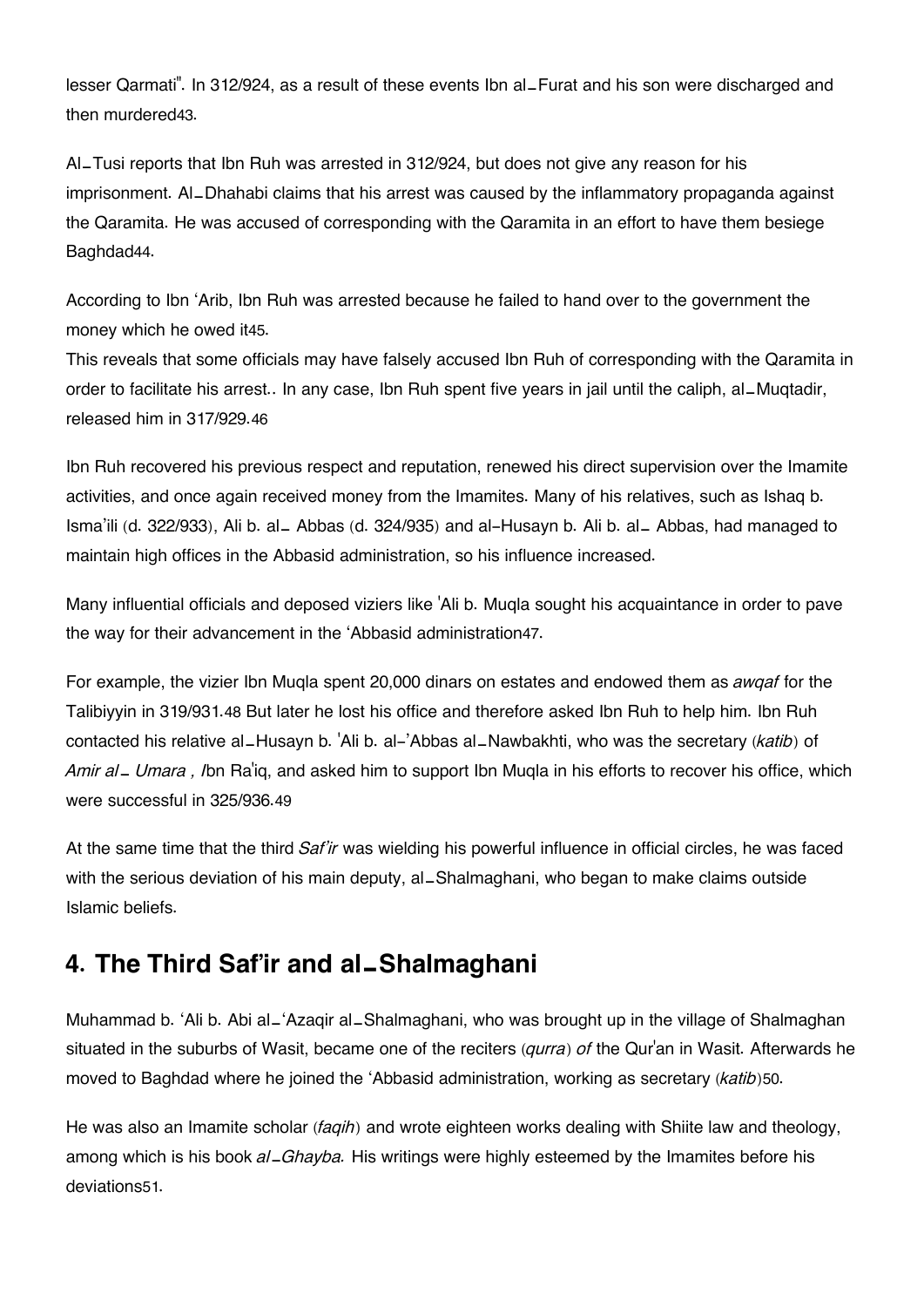It has been noted that after the promotion of Ibn Ruh to the *sifara,* he appointed al‑Shalmaghani to direct the activities of the Imamites in Baghdad, especially those of Banu Bistam, and those of the two agents of Kufa, al\_Zajawzji and al\_Zurari[52](#page--1-0).

Al‑Shalmaghani continued directing the Imamites' activities in Baghdad and Kufa for many years. He was well–known for his impatient political ambitions, and he may have lost hope of gaining power in the near future by following the instructions of the Twelfth Imam to the letter. Therefore he decided to ignore the Twelfth Imam's instructions and started searching for other groups to achieve his political ambitions. According to Ibn Hawqal, al\_Shalmaghani paid allegiance to the Isma'ili Mahdi[53](#page--1-0).

However, Ibn Hawqal is the only narrator of this occurrence, and he gives neither the date of al‑Shalmaghani's deviation, nor the reason he later abandoned his Isma'ili ties. It is most likely that he turned away from the Isma'ilis to the underground movement of the *Ghulat* because he found in their belief in the incarnation of God (hulul) in human form the best means to put his political and economic ambitions into action.

According to al‑Shalmaghani's belief, throughout the course of history God has been incarnated in human form. In other words, God was incarnated first in the body of Adam and thereafter transmigrated to the bodies of the Prophets. After the Prophet Muhammad, He transmigrated to the bodies of the Imams until the time of the eleventh Imam, and then He appeared in the body of al-Shalmaghani himself. Simultaneously Allah had created His foe Iblis, who was also incarnated and who transmigrated throughout the course of history into a series of wicked human forms.

According to al‑Shalmaghani, Allah's purpose in His incarnation and transmigration was to prove His existence and His excellence[54](#page--1-0).

Al‑Shalmaghani did not leave the Imamite organization immediately after his deviation nor did he announce the incarnation of God in his own body. Several reports suggest that he used his office as a deputy of the *Saf'ir,* Ibn Ruh, to train gradually the agents who were below him to accept his heretical teachings. The agent Muhammad b. Humam reports that he heard al‑Shalmaghani saying, "The truth (God) is one, but His forms are several.

One day He takes on a white form, another day a red one, and on another a blue one." Ibn Humam reports, "This was the first statement which caused–me to reject al–Shalmaghani, because this was the doctrine of the people of the incarnation of God (*al‑Hululiyya*).[55](#page--1-0)"

According to another report al‑Shalmaghani managed to persuade some agents together with their families, especially the agents of Banu Bistam, to accept the doctrine of the incarnation of God and the transmigration of souls. Afterwards he divulged to them that the soul of the Prophet had transmigrated into the body of the second *Saf'ir* Abu Ja'far, the soul of 'Ali b. Abi Talib had transmigrated into the body of the third *Saf'ir* Ibn Ruh, and the soul of Fatima, the Prophet's daughter, had transmigrated into the body of Umm Kulthum, the second *Saf'ir's* daughter.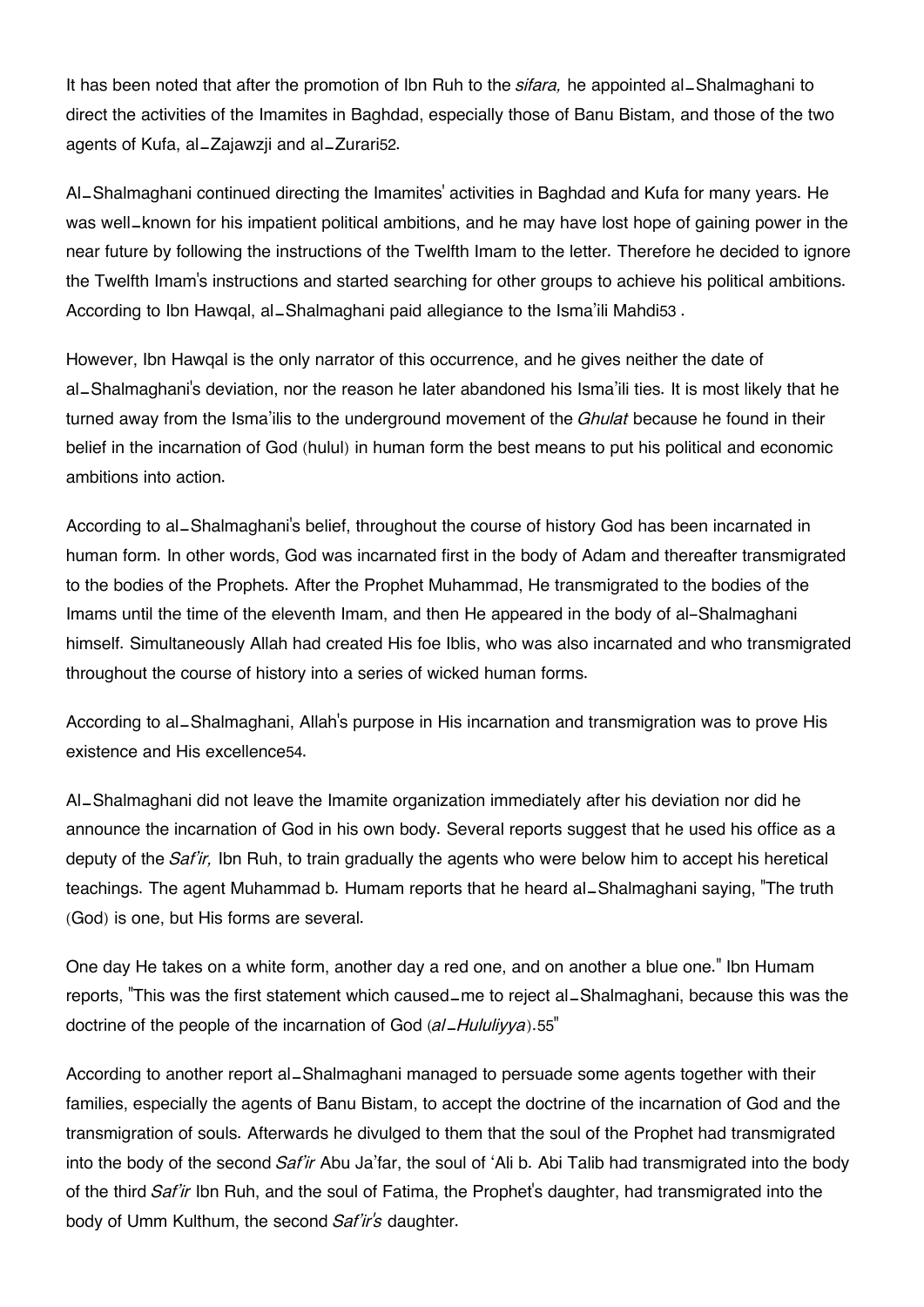At the same time al–Shalmaghani told the sub–agents not to divulge this secret, because it was the true faith[56](#page--1-0).

It appears that Ibn Ruh discovered the deviation of al-Shalmaghani through a female missionary, Umm Kulthum, who used to supervise the Imamite activities among the females of Banu Bistam. He ordered her to stop her relations and her secret meetings with them.

He told her that al\_Shalmaghani had impressed his deviation so deeply on their hearts that they would even accept it if he were to claim that Allah Himself had become incarnated in his body; then he would follow in al\_Hallaj's footsteps and claim that he was Allah[57](#page--1-0).

The precise date of this incident is unknown. However, according to Ibn al\_Athir the deviation of al–Shalmaghani began during the early time of the vizierate of Hamid b. al–'Abbas, between the years 306‑311/918‑923.[58](#page--1-0) This is consistent with al‑Tusi's report, which indicates that the deviation of al‑Shalmaghani must have occurred before 312/924.[59](#page--1-0)

After discovering al‑Shalmaghani's heretical ideas, Ibn Ruh discharged him from his office and caused knowledge of his heresy to become widespread, first among the people of Banu Nawbakht and then among others[60](#page--1-0).Afterwards he ordered the agents to sever their relations with him.

It seems that the agent of Kufa, Muhammad b. Ahmad al–Zajawzji followed this order, because al–Tusi reports that he considered anyone possessing the book *al‑Taklif* by al-Shalmaghani as extremist[61](#page--1-0).

But the agents of Banu Bistam in Baghdad refused Ibn Ruh's order and continued to receive instructions from al<sub>-</sub>Shalmaghani. For this reason Ibn Ruh disclosed al-Shalmaghani's situation to all the Imamites and excommunicated him along with all those who paid attention to him[62](#page--1-0).

Ibn Ruh's announcement reveals that a considerable body of the agents in Baghdad and the ordinary believers had been influenced by al–Shalmaghani. After his excommunication, he began propagating the idea that he and not Ibn Ruh was the rightful representative *(Saf'ir)* of the Twelfth Imam[63](#page--1-0).

Through this claim and his belief in the incarnation of Allah in the bodies of the Prophets and the Imams, al‑Shalmaghani tried to monopolize the economic and political positions of the organization. Later he even advanced the claim that Allah was present in his own body," and that *Iblis* was localized in the human form of the Twelfth Imam, since the latter was known as *al-Qa'im.*

Here al‑Shalmaghani was claiming that *al-Qa'im* ("the one standing") meant *Iblis,* who had refused to prostrate himself before Adam when other angels had done so[64](#page--1-0)."

He also claimed that 'Ali b. Abi Talib was Allah, and that He had sent Muhammad to be His Prophet, but that the latter had betrayed Him. Therefore 'Ali gave Muhammad a period of truce lasting about 350 years, at the end of which Islamic law would be changed[65](#page--1-0). Then the law would have a new interpretaton, e.g. Paradise would be the acceptance of al-Shalmaghani's claim and allegiance to him,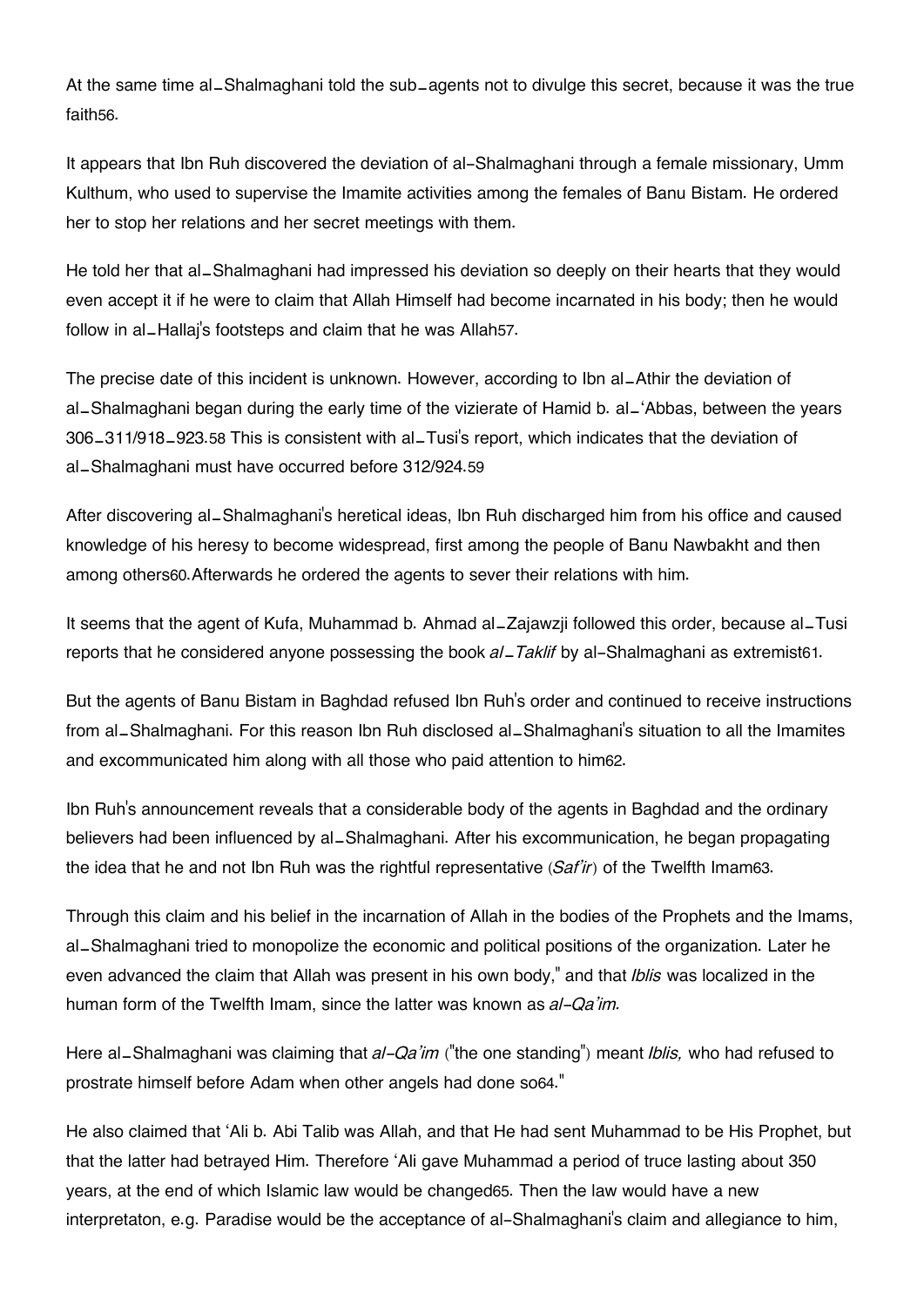while Hell would be the rejection of his doctrine.

Moreover, he aimed at eliminating the main claimants to the caliphate, particularly the 'Alids and the 'Abbasids, and considered himself the rightful claimant to all religious and political authority[66](#page--1-0).

The political ambitions of al\_Shalmaghani are obvious in his materialistic interpretation of the Qur'anic verses concerning Hell and Paradise to serve his own ambitions. These are especially apparent with reference to two points. Firstly, he fixed a date for the change of the Islamic Shari'a; 350/967. By this "prophecy" he was attempting to mobilise people to support him in his preparation for the "coming age".

Secondly he concentrated his propaganda among the high officials of the 'Abbasid army and administration and gained a considerable number of followers, like Ahmad b. Muhammad b. 'Abdus, Ibrahim b. Abi 'Awn, the author of the book *al‑Tashbihat,* Ibn Shabib al‑Zayyat, Abu Ja'far b. Bistam and Abu 'Ali b. Bistam, all of whom were secretaries *(kuttab)* of the state[67](#page--1-0).

In 312/924 al–Muhsin b. al–Furat, the son of the vizier Ibn al–Furat, joined his side and enabled his followers to penetrate the 'Abbasid administrative circles[68](#page--1-0). Moreover, al–Husayn b. al–Qasim b. 'Ubayd Allah b. Wahb, who held the vizierate between the years 319‑20/9312, was one of the partisans of al‑Shalmaghani[69](#page--1-0).

It has already been noted that the third *Saf'ir* was imprisoned in 312/924. Al‑Shalmaghani seized this oppportunity to expand his activities among the Imamites, who had not yet received an answer from the Imam himself concerning the claims of al\_Shalmaghani. Therefore the Imam sent via Ibn Ruh this pronouncement concerning his attitude towards the claims of al\_Shalmaghani:

*... Muhammad b. 'Ali, known as al‑Shalmaghani, is one of those upon whom Allah has hastened His judgement and to whom He has granted no respite. He has deviated from Islam and separated himself from it. He has become an apostate from the religion of Allah, making claims which indicate the denial of Allah, the Most Glorious and High, fabricating lies and falsehoods, and pronouncing untruths and great transgressions. Those who associate another with Allah are in far error and clearly suffer great loss.*

*For indeed we declare ourselves free (of any relationship with al‑Shalmaghani) before Allah, may He be exalted, and His messenger and his family, may the blessings of Allah, His peace, His mercy and His benediction be upon them according to His benevolence; while we curse him (i.e. al‑Shalmaghani), may the curses of Allah be showered successively (upon him) externally and internally, secretly and publicly, at every time and in every circumstance.*

*And (may the curse of Allah be) upon those who agree with him and follow him, and also upon those who, having heard our announcement, continue to pay allegiance to him.*

*So inform them (the Imamite agents) that we shall guard and take precautions against him, as was the case with those who preceded him and held similar views, like al‑Shari'i, al-Numayri, al‑Hilali, al‑Bilali*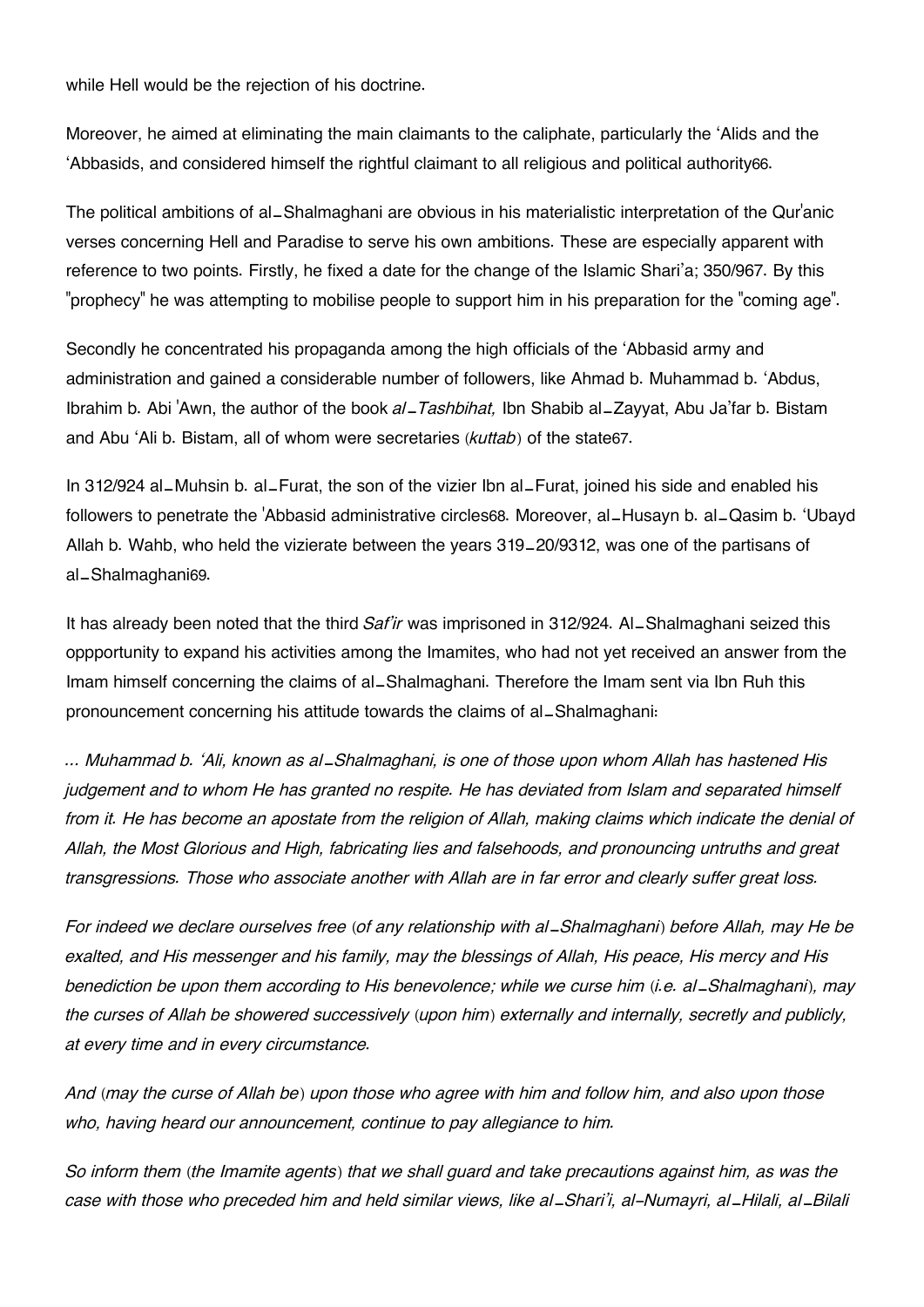*and so forth. For the traditions of Allah are conformable to us. In Him we place our trust, and from Him we seek assistance. He is sufficient for us in all our affairs and is the best of Guardians*.[70](#page--1-0)

According to al‑Tusi the agent Muhammad b. Humam received this pronouncement from Ibn Ruh while he was in prison. He spread it personally among all the agents in Baghdad and sent it to the agents in the other cities until it became well\_known among the ordinary Imamites[71](#page--1-0).

According to Ibn al‑Athir, Ibn Ruh disclosed al‑Shalmaghani's claim even to the 'Abbasids. As a result in 313/925 the vizier al-Khaqani tried to arrest him[72](#page--1-0), an attempt which brought about the imprisonment of many people who had inclined towards him[73](#page--1-0).

However he disappeared and escaped to Mosul, where he took refuge from the ruler Nasir al\_Dawla al‑Hasan b. 'Abd Allah b. Hamdan. He lived there in alvillage called Ma althaya in the vicinity of Mosul. However, he did not break off communication with his followers in Baghdad[74](#page--1-0).

According to al‑Najashi, during his concealment in the village of Ma'alth'aya, al‑Shalmaghani narrated his books to a certain Abu 'Abd Allah al‑Shaybani. He was an Imamite *Muhaddith* who lived in the Nawbakhtiyya district of Baghdad," but he later turned away from the Imamite school[75](#page--1-0).

In 316/928 al-Shaybani returned secretly to Baghdad[76](#page--1-0) in order to be in direct contact with his followers, whose activities had spread widely among the officials of the Abbasid administration, a development which can possibly be regarded as a step toward his objective of obtaining power.

Al‑Husayn b. al‑Qasim b. 'Ubayd Allah b. Wahb, the partisan of al‑Shalmaghani, was promoted to the vizierate in 319/931 and his name was stamped on the coin beside the name of the caliph al<sub>-Mudtadir[77](#page--1-0).</sub>

As a vizier Ibn Wahb enabled his partisans to assume high positions, but after a year he was discharged. Later the new caliph al<sub>-Qahir</sub> (320-322/932-934) exiled him to al-Riqqah in Syria because of his allegiance to al-Shalmaghani. He also arrested his comrades, especially the Banu Bistam, and seized their property[78](#page--1-0).

This campaign continued until al‑Shalmaghani himself was arrested in 323/934. Along with a few of the leading personalities of his movement, like Ibn Abi 'Awn, he was tortured and executed, and the corpses were burnt at the police headquarters *(Dar al‑Shurta)* on the western side of Baghdad[79](#page--1-0).

Ibn Ruh's influence and authority among the 'Abbasids increased after the persecution of al–Shalmaghani, who was their common enemy. Thus Ibn Ruh recovered his high influence and became close to the caliph al\_Radi (322\_29/934\_40).

Moreover it appears that Ibn Ruh's cooperation with the 'Abbasids against al\_Shalmaghani led the caliph al–Radi to think that his activities with the Imamites had no connection with the Twelfth Imam and would probably cease in the near future. Al\_Suli reports: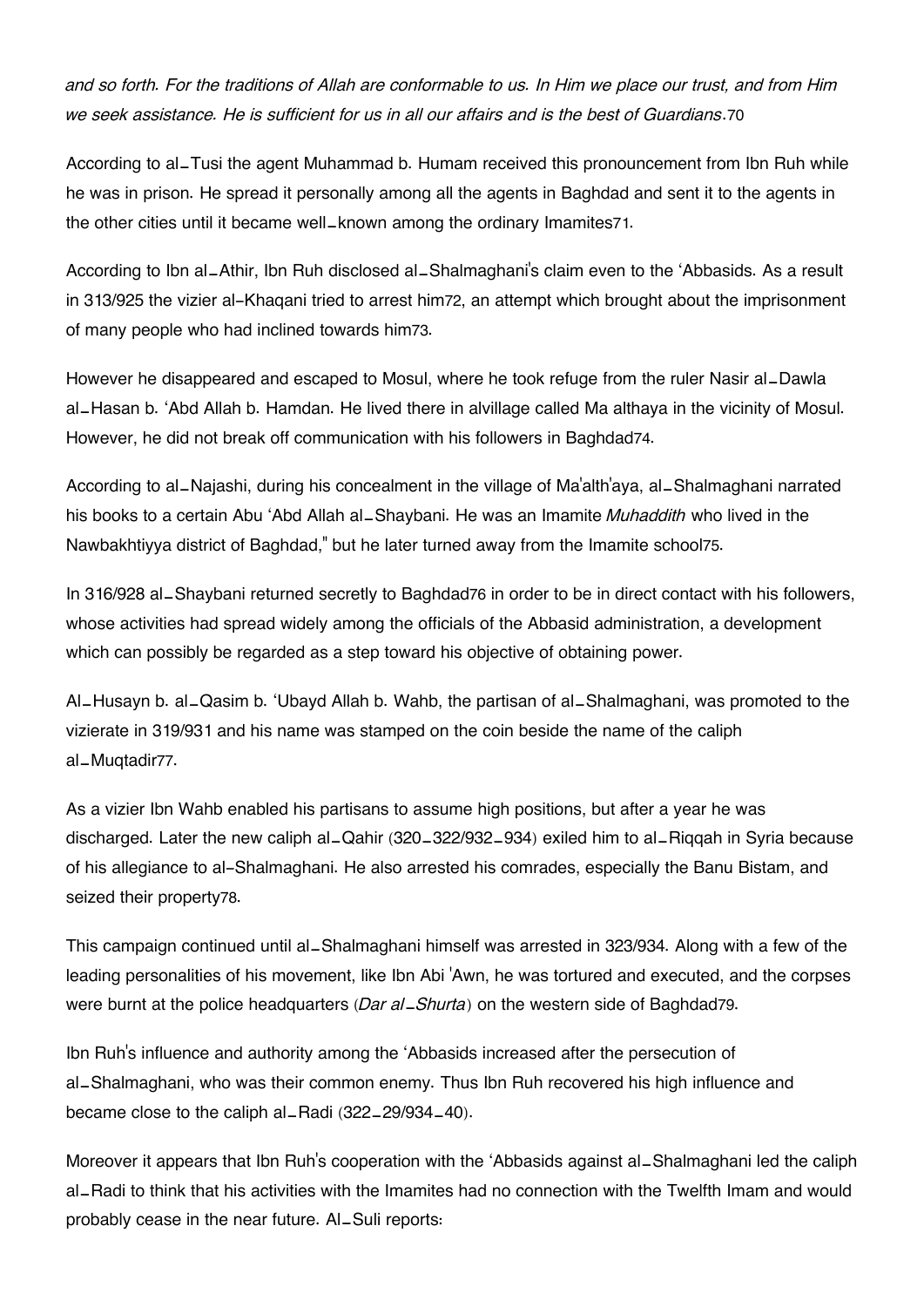Al‑Radi sometimes mentioned that the Imamites used to hand the *khums (al‑amwal)* over to Ibn Ruh but we refuted this accusation, and claimed that it was a lie. So he said to us, "What is wrong with that? By Allah, I wish that there were a thousand people like him to whom the Imamites might bring their possessions so that Allah might impoverish them. I do not mind if they (Ibn Ruh and others) become rich through receiving their possessions (i.e. those of the Imamites).[80](#page--1-0)"

Ibn Ruh died on the 18th of Sha<sup>'</sup>ban 326/20 June 938, and was buried in al<sub>–</sub>Nawbakhtiyya district[81](#page--1-0) in the western side of Baghdad[82](#page--1-0). He was – succeeded by Abu al – Hasan 'Ali b. Muhammad al-Sammar[83](#page--1-0).

- [2.](#page--1-0) Ikhtiyar, 557. The work of Ibn Abi Tayy is not extant, but al‑Dhahabi used it in writing al‑Nawbakhti's biography;
- al<sub>-</sub>Dhahabi, Tarikh al-Islam, f. 132.
- [3.](#page--1-0) T. al-Ghayba, 209‑10; Iqbal, Khandan Nawbakhti, 214.
- [4.](#page--1-0) T. al-Ghayba, 252‑253.
- [5.](#page--1-0) T. al-Ghayba, 250- 252.
- [6.](#page--1-0) T. al-Ghayba, 242‑3; Bihar, LI, 355.

[7.](#page--1-0) The narrator of this report is Abu Ghalib al\_Zurari. He reports that he used to contact the second Safi'r via al\_Nawbakhti, who when he became the third Safi'r, contacted the agents of Kufa through al \_Shalmaghani; T. al-Ghayba, 202.

- [8.](#page--1-0) T. al-Ghayba, 242.
- [9.](#page--1-0) Kama'l, 505‑6.

[10.](#page--1-0) The testament of the second safi'r to Ibn Ruh al‑Nawbakhti was reported on the authority of the agents, Muhammad b. Humam and Ja'far b. Ahmad b. Matil, who were present at that meeting and bore witness to the designation. Moreover Ibn Barina, the grandson of the second Safi'r, also reports the testament and agrees with the other agents in regard to its authenticity. Kama'l, 503.

- [11.](#page--1-0) T. al-Ghayba, 242‑3.
- [12.](#page--1-0) T. al-Ghayba, 240.
- [13.](#page--1-0) T. al-Ghayba, 255.

[14.](#page--1-0) Sachedina, The Doctrine of Mahdism in Imami Shi'ism (Ph.D.) Thesis, Toronto University (Canada, 1976), 137.

[15.](#page--1-0) al<sub>-</sub>Dhahabi, Tarikh al-Islam, f. 132.

[16.](#page--1-0) T. al-Ghayba, 240. According to some reports, the decision that Ibn Ruh would be the successor of Abu Ja'far had already been revealed by Abu Ja'far himself to a few agents three years before his death in 305/917. Ja'far al\_Mada'ini and Muhammad b. 'Ali al\_Aswad were amongst the agents who received these instructions. Kama'l, 501-2.

[17.](#page--1-0) T. al-Ghayba, 256.

- [18.](#page--1-0) al<sub>-</sub>Dhahabi, Tarikh al-Islam, f. 132 b.
- [19.](#page--1-0) T. al-Ghayba, 250‑1.

[20.](#page--1-0) For a full account of the career of Hamid b. al<sub>-</sub>'Abbas, see al<sub>-Kubaysi, op. cit., 190-9.</sub>

[21.](#page--1-0) Bihar, LI, 320‑1; T. al-Ghayba, 212, 242‑3.

- [22.](#page--1-0) Iqbal, op. cit., 216.
- [23.](#page--1-0) Bihar, LI, 371; T. al-Ghayba, 263.
- [24.](#page--1-0) T. al-Ghayba, 197‑8, 212.
- [25.](#page--1-0) al<sub>-</sub>Najashi, 293<sub>-4</sub>; Buzurg, Nawabigh al-Ruwat, 289.
- [26.](#page--1-0) T. al-Ghayba, 205‑6; Buzurg, Nawabigh al‑Ruwat, 96.
- [27.](#page--1-0) Kama'l, 504.
- [28.](#page--1-0) T. al-Ghayba, 240.
- [29.](#page--1-0) T. al-Ghayba, 176, 179‑80.

[<sup>1.</sup>](#page--1-0) Ibn Sahr Ashub, Manaqib, I, 458.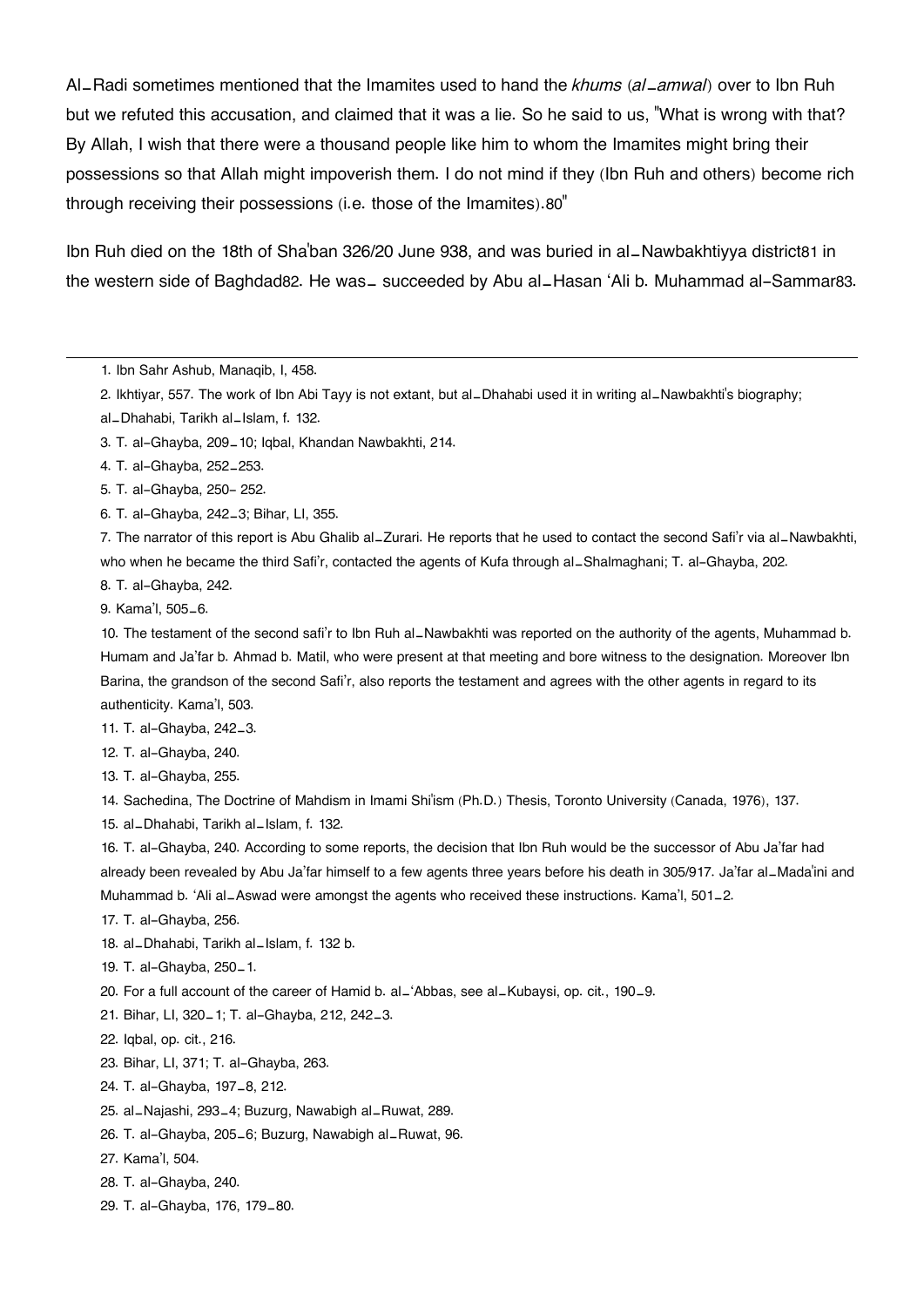- [30.](#page--1-0) Kama'l, 443‑4.
- [31.](#page--1-0) T. al-Ghayba, 255.

[32.](#page--1-0) T. al-Ghayba, 202‑5. According to Buzurg, al‑Qasim died in 304/916. But al-Tusi refers to his activities during the time of the third Saf'ir (305‑26/917‑37), so his death must have occurred after 304/916; T. al-Ghayba, 202.

- [33.](#page--1-0) al‑Najashi, 289.
- [34.](#page--1-0) Kama'l, 502.
- [35.](#page--1-0) Kama'l, 516- 517.
- [36.](#page--1-0) Kama'l, 518‑9.
- [37.](#page--1-0) al‑Jahshayari, al‑wuzara', 300
- [38.](#page--1-0) T. al-Ghayba, 199.
- [39.](#page--1-0) Iqbal, op. cit., 217.
- [40.](#page--1-0) Ibn Khallikan, Wafayat al‑A'yan (Cairo, 1948), III, 99.
- [41.](#page--1-0) al \_ Sabi, op. cit., 40 \_ 1.
- [42.](#page--1-0) Ibn Miskawayh, op. cit., I, 123.
- [43.](#page--1-0) Ibn Miskawayh, op. cit., I, 120<sub>-7</sub>.
- [44.](#page--1-0) T. al-Ghayba, 200; al\_Dhahabi, Tarikh al\_Islam, f. 132a.
- [45.](#page--1-0) 'Arib, op. cit., 141.
- [46.](#page--1-0) 'Arib, op. cit., 141; T. al-Ghayba, 200.
- [47.](#page--1-0) Iqbal, op. cit., 220
- [48.](#page--1-0) Ibn Miskawayh, op. cit., I, 225.
- [49.](#page--1-0) al‑Suli, al‑Awraq, 87.
- [50.](#page--1-0) Ibn al<sub>-</sub>Athir, al-Lubab, II, 27; Yaqut, Irshad al-Arib, I, 296; Mujam al-Buldan, V, 288.

[51.](#page--1-0) al‑Najashi, 293‑4; T. al-Fihrist, 305‑6; T. al-Ghayba, 158, 221, 267. It seems that the extant work called Fiqh al‑Riďa is in fact Kitab al<sub>-</sub>Taklif of al<sub>-</sub>Shalmaghani because it has a tradition concerning testimony (al<sub>-Shahada)</sub> and another concerning the definition of the measure called kurr which al-Shalmaghani gave in contrast to the other Imamites.

- [52.](#page--1-0) T. al-Ghayba, 212, 263.
- [53.](#page--1-0) Ibn Hawqal, op. cit., 211.
- [54.](#page--1-0) Yaqut, Irshad al‑Arib, I, 301‑3, al‑Kamil, VIII, 218‑9.
- [55.](#page--1-0) Bihar, LI, 374; Hashim al‑Hasani, op. cit., II, 575.
- [56.](#page--1-0) Bihar, LI, 372; al‑Sadr, op. cit., I, 516.

[57.](#page--1-0) Such a claim obviously contradicts the beliefs of both the Shia and the Sunni alike. For details of God's essential nature according to the Imamites, see al-Hilli, al-Hasan b. Yusuf, Anwar al-Malakut fi Sharh al-Yaqut (Teheran, 1338), 77-85, and his al\_Bab al\_Hadi Ashar, A Treatise on the principles of Shiite theology, trans. from Arabic from W. Miller (London 1958), 15‑52

- [58.](#page--1-0) al‑Kamil, VIII, 218‑9.
- [59.](#page--1-0) T. al-Ghayba, 268.
- [60.](#page--1-0) T. al-Ghayba, 265.
- [61.](#page--1-0) T. al-Ghayba, 253‑4.
- [62.](#page--1-0) T. al-Ghayba, 2564.
- [63.](#page--1-0) al‑Kamil, VIII, 218.
- [64.](#page--1-0) Yaqut, Irshad al‑Arib, I, 302; Ibn al‑Athir, al-Lubab, II, 27
- [65.](#page--1-0) T. al-Ghayba, 266.
- [66.](#page--1-0) Yaqut, Irshad al‑Arib, I, 302‑3; al‑Shibi, op. cit., 203.
- [67.](#page--1-0) al‑Dhahabi, al‑'Ibar, II, 191.
- [68.](#page--1-0) Ibn Miskawayh, op. cit., I, 123.
- [69.](#page--1-0) Yaqut, Irshad al‑Arib, I, 303.
- [70.](#page--1-0) al \_ Sadr, op. cit., 517 \_ 8.
- [71.](#page--1-0) T. al-Ghayba, 269.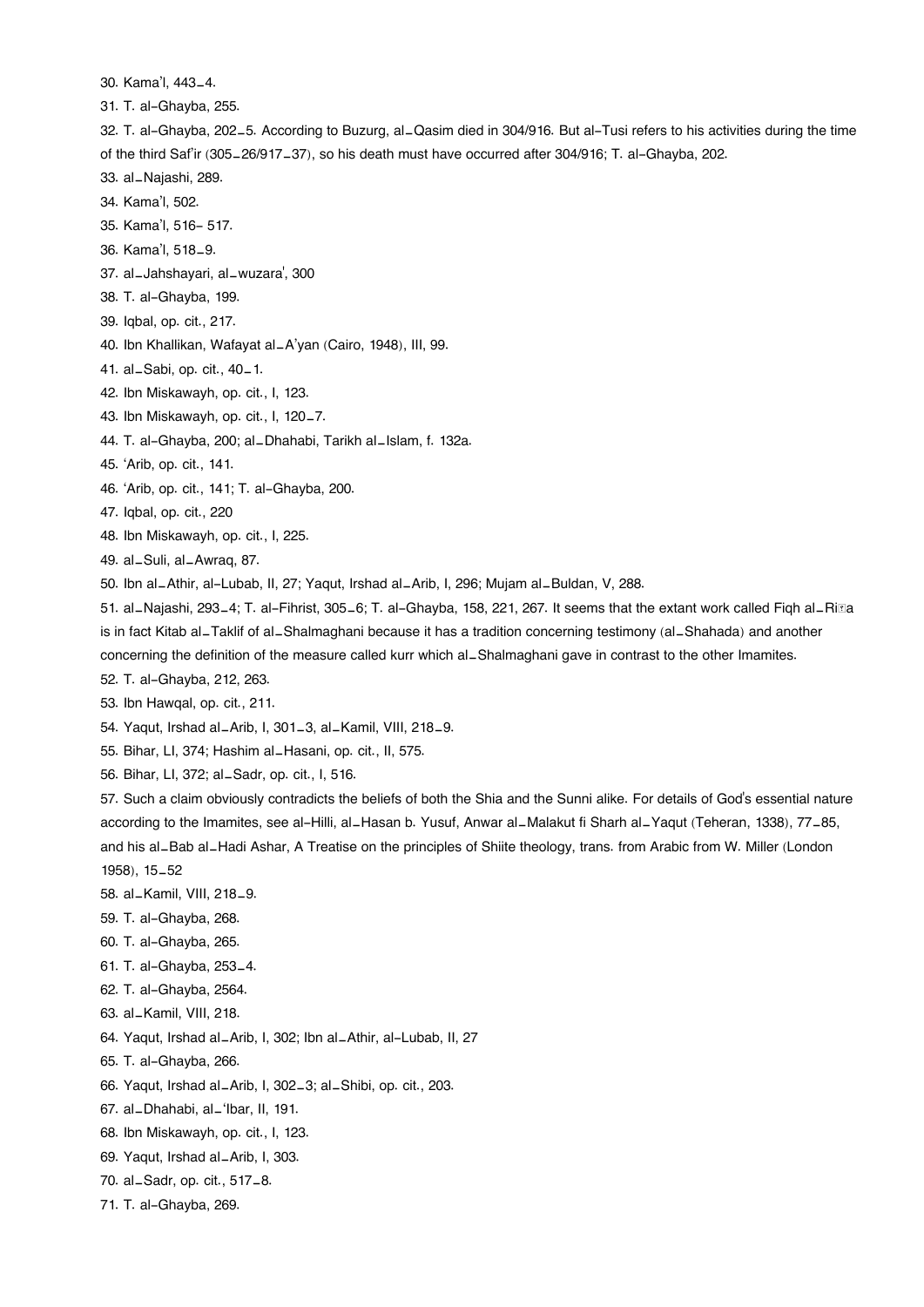[72.](#page--1-0) al‑Kamil, VIII, 217. [73.](#page--1-0) Yaqut, Irshad al\_Arib, I, 299. [74.](#page--1-0) al‑Najashi, 289, 294. [75.](#page--1-0) Al‑Shaybani seems to have been an Imamite Muhaddith but after the deviation of al‑Shalmaghani he inclined toward him, ignoring the Twelfth Imam's pronouncement against him; T. al-Fihrist; 299; al-Najashi, 309. [76.](#page--1-0) al‑Sadr, op. cit., I, 527; Hashim al‑Hasani, op. cit., II, 575. [77.](#page--1-0) Ibn Miskawayh, op. cit., I, 215‑7, 223. [78.](#page--1-0) Ibn Miskawayh, I, 267. [79.](#page--1-0) al<sub>-</sub>Mas'udi, al-Tanbih, 343; Yaqut, Irshad al-Arib, I, 299-304. [80.](#page--1-0) al‑Sufi, op. cit., 104.

[81.](#page--1-0) T. al-Ghayba, 252.

[82.](#page--1-0) At the present time the grave of Ibn Ruh is situated on the eastern side of Baghdad, whereas al\_Tusi mentions that this grave was in the Nawbakhtiyya district at the avenue which leads to Qantarat al‑Shawk, which was located in the western side of Baghdad; Yaqut, Mujam al\_Buldan, IV, 191; al\_'Amid, op. cit., 70. [83.](#page--1-0) Kama'l, 517.

# **The Fourth Saf'ir and the Complete Occultation of the Twelfth Imam**

#### **[1. The Career of the Fourth Saf'ir \(326-329/937-941\)](#page--1-0)**

Al-Tusi reports that Ibn Ruh designated Abu al-Hasan 'Ali b. Muhammad al-Sammari as his successor[1](#page--1-0). According to al-Tabarsi, this designation was by the stipulation and order of the Twelfth Imam himself[2](#page--1-0).

His surname is derived from the name of al-Sammar or al-Saymar, situated in one of the districts of Basra, where the relatives of al-Sammari used to live[3](#page--1-0). According to al-Mas'udi many members of this family, like al-Hasan and Muhammad, the sons of Isma'il b. Salih and 'Ali b. Ziyad, had large estates in Basra. They devoted half of the income from these estates to the eleventh Imam, who used to receive it every year and correspond with them[4](#page--1-0).

Moreover, some of al-Sammari s relatives were agents of the Twelfth Imam. Among these was 'Ali b. Muhammad b. Ziyad, who had also been an agent to the tenth and eleventh Imams and who wrote a book called *al*-*Awsiyya* to confirm the Imamate of the Twelfth Imam[5](#page--1-0).

He was the brother-inlaw of the vizier Ja'far b. Muhammad, a relationship which enabled him to achieve an important office in the 'Abbasid administration[6](#page--1-0). According to al-Kulayni, the Twelfth Imam divulged to him in a letter that his death would occur in 280/893, when it actually occurred[7](#page--1-0).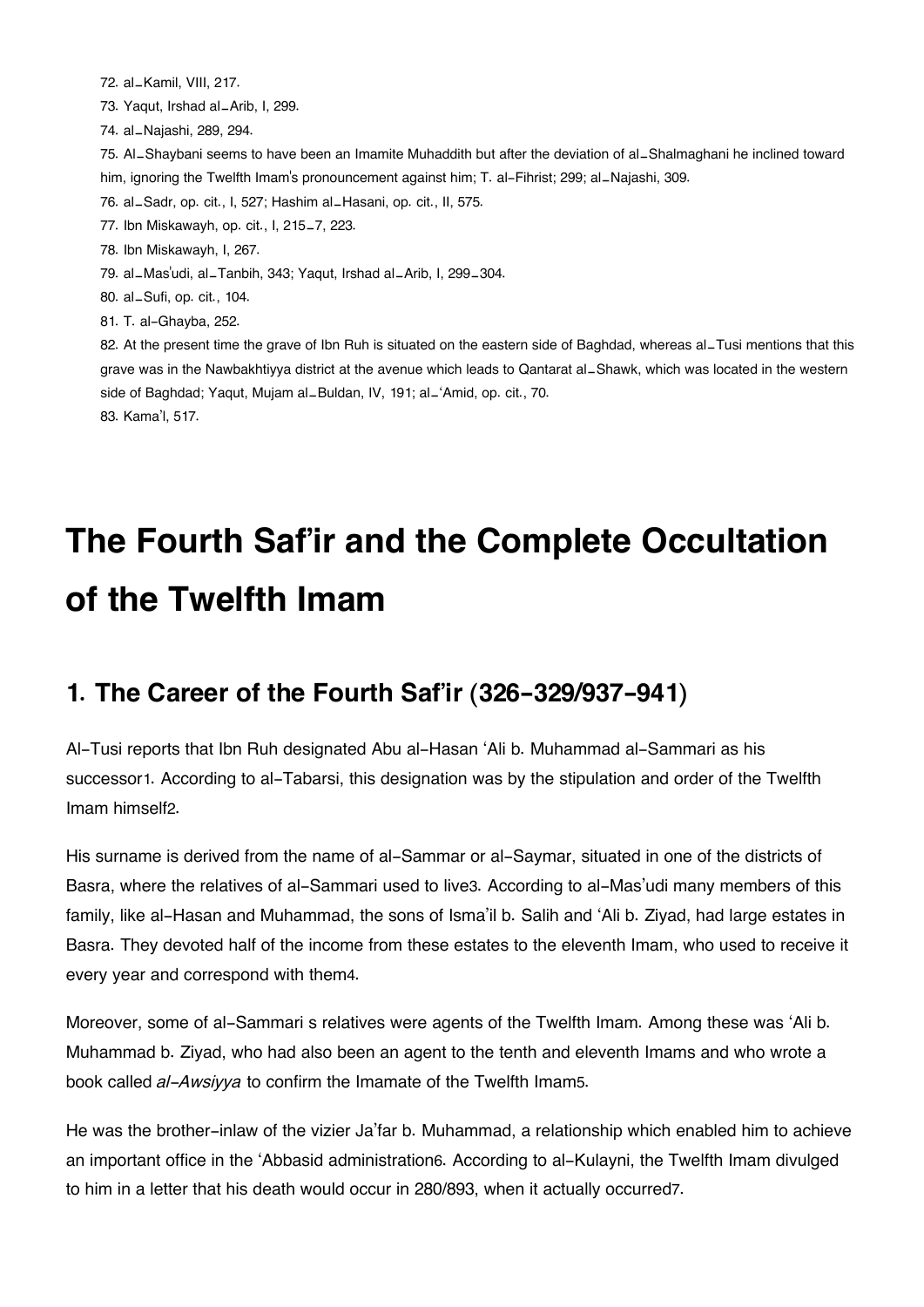These points indicate that al-Sammari came from a family whose members were well-known for their Shiite beliefs and their service to the organization. In fact, such a background was necessary to enable al-Sammari to reach the office of the sifara with little opposition, especially if one takes into consideration the prolonged occultation of the Twelfth Imam, which shook the faith of a considerable body of the Imamites.

However, the sifara of al-Sammari was too short-lived to cause any remarkable changes in the relations between him and the other agents. Although nothing is known about the details of his activities, a report mentioned by al-Saduq makes it clear that the agents recognised him as the rightful *Saf'ir* and handed the *khums* over to him[8](#page--1-0).

Al-Sammari died on the 15th of Sha'ban 329/15th May 941 and was buried in al-Khaljani street in the quarter of al-Muhawwal[9](#page--1-0). According to Yaqut, this quarter was situated to the north of the village of Buratha, on the western side of Baghdad[10](#page--1-0).

A week before the death of al-Sammari the following pronouncement (Tawqi') was issued by the Twelfth Imam:

May Allah give good rewards to your bretheren concerning you (i.e. on your death), for indeed you shall die after six days. So prepare your affairs, and do not appoint anyone to take your place after your death. For the second occultation has now occurred, and there can be no appearance until, after a long time when Allah gives His permission, hearts become hardened and the world becomes filled with injustice.

And someone shall come to my partisans (Shi'a) claiming that he has seen me; but beware of anyone claiming to have seen me before the rise of al-Sufyani and the outcry from the sky, for he shall be a slanderous liar[11](#page--1-0).

Six days after the announcement of this document the principal agents congregated at the death-bed of the fourth safer and asked him who was to take charge of his office. Al-Sammari replied, "To Allah belongs the matter which He shall accomplish" (*Li*-*llah amr huwa balighuh*).[12](#page--1-0)"

This was the last statement heard from al-Sammari, the fourth *Saf'ir*. Thereby direct communication between the safars and the Twelfth Imam was brought to an end. In other words the short occultation had ended and the second occultation or, according to the later sources, the major occultation had begun.

#### **[2. An Analysis of the Tawqi' of the Fourth Saf'ir](#page--1-0)**

The pronouncement of the Twelfth Imam illustrates five points:

*Firstly,* it reveals that the fourth *Saf'ir*, al-Sammari, would die six days after the issue of the Tawqi'.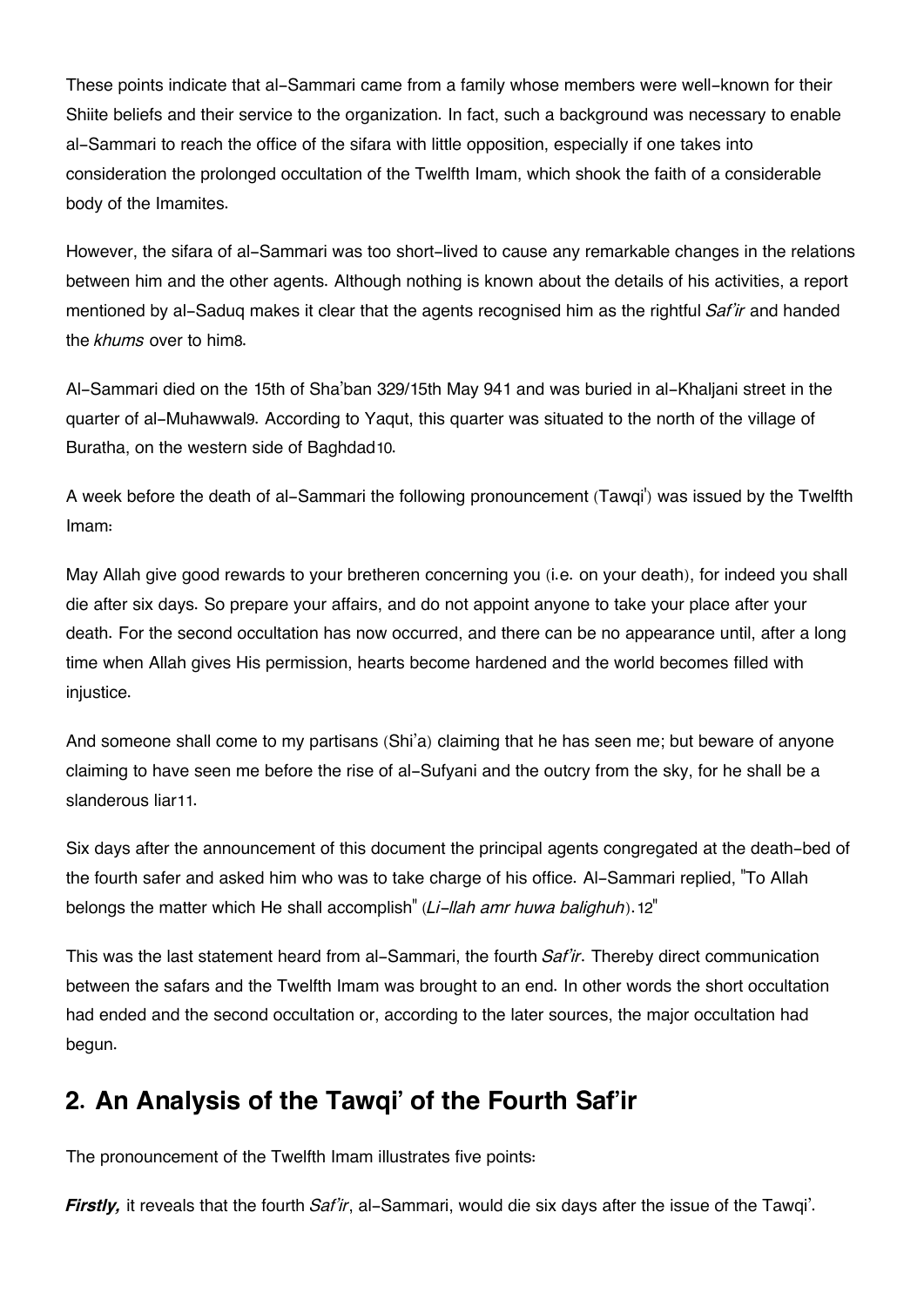According to the Imamite reports, al-Sammari did die on the mentioned day. It is worth pointing out that the Twelfth Imam is also said to have predicted the times of the deaths of the three previous *Saf'irs*[13](#page--1-0). For the Imamites this prediction was strong proof that the Tawqi' had been issued by the Imam himself.

**Secondly**, the Imam ordered the fourth *Saf'ir* not to designate anyone to succeed him or to be in charge of his office, "*wa*-*la tusi ila ahad fa*-*yaqum maqamak ba'd wafatik*."[14](#page--1-0)

This clearly indicated the end of direct communication between the Imam and his *Saf'irs* and agents. Hence the Imam in the Tawqi denies that he will have any personal *Saf'ir* during the second occultation before his return:

*"And someone shall come to my partisans (Shi'a) claiming that he has seen me; but beware of anyone claiming to have seen me before the rise of al-Sufyani and the outcry from the sky, for he shall be a slanderous liar"*.[15](#page--1-0)

The highly developed activities of the organization, which continued for about 69 years between the years 260-329/874-941 were ended by the death-bed statement of the fourth *Saf'ir* as regards his successor: God would do what He wished in this matter, *"Li*-*llah a*mr huwa *balighuh."*[16](#page--1-0)

*Thirdly,* the Tawqi' announces the beginning of the second, or the complete occultation (*Fa*-*qad waqa T. al*-*Ghayba al*-*Thaniya aw al*-*Tamma*)[17](#page--1-0), which al-Nu'mani describes as the period of confusion, al-Hayra[18](#page--1-0). Al-Mufid calls it the longer occultation (*al*-*Ghayba al*-*Tula)*, whereas the later Imamites refer to it as the major occultation *(al-Ghayba* al-Kubra)[19](#page--1-0).

*Fourthly*, there can be no appearance of the Imam until Allah gives him His permission. His return will take place when it becomes far from the expectation of the people because of the hardening of their hearts and the filling of the world with tyranny[20](#page--1-0).

*Fifthly*, the Tawqi' indicates that the appearance of the Imam will be preceded by two inevitable signs, that is the rise of al-Sufyani, who according to early traditions will rise and dominate Syria, and the outcry in the sky in the name of the Imam.

After quoting the–Tawqi<sup>'</sup> Rajkowski states as follows:

*". . . this document is a clear indication that the leaders of al-Shi'a al-Qat'iyya had lost hope in the speedy arrival of al-Mahdi and thought that the moment of al-Zuhur might still be very distant; so that it was no longer possible to keep up the pretences of direct communication between the successive Ambassador and the Sahib al-Zaman. It was better to leave the Shiites without an official mediator, and rely only on al-Mahdi's invisible protection and inspiration".*[21](#page--1-0)

Rajkowski seems to be suggesting that the eleventh Imam died heirless and the leading Imamites invented the idea of the occultation *(al*-*Ghayba)* and claimed that the *Saf'irs* had direct communications with al-'Askari's successor. Rajkowski's theory seems to have inspired Jihad al-Hasani to hold similar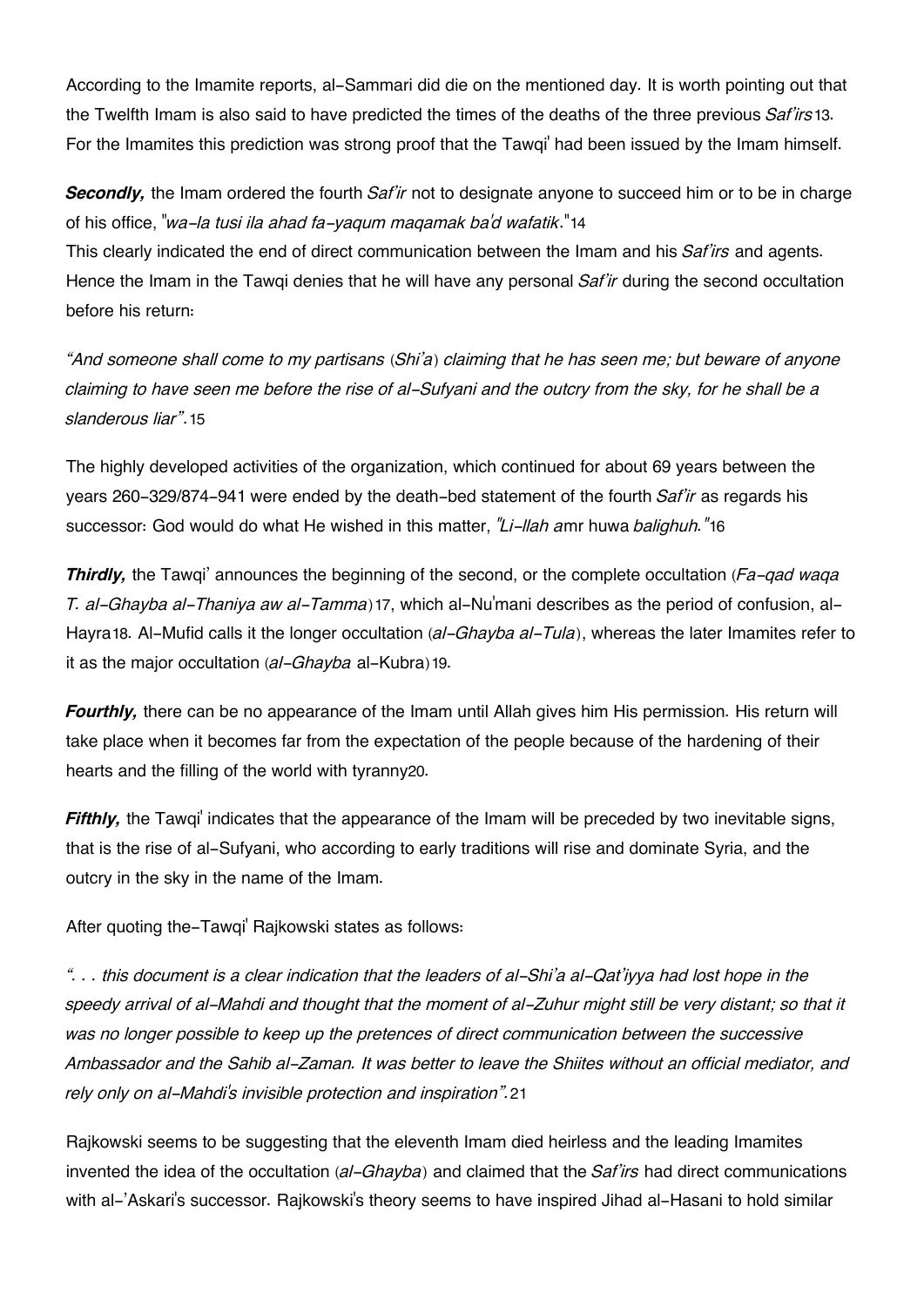views concerning the role of the four *Saf'irs.* He says,

*"... by resorting to the claim of being agents for the concealed Twelfth Imam, the four Twelver agents were apparently able to put themselves forward in the position of the leadership though they were not from the line of descent of the Prophet".*[22](#page--1-0)

The hypothesis of these two authors might be sound if there were no clear proof that al-'Askari had left a successor or that traditions were circulating in Imamite circles before 260/874 indicating that the series of the Imams would end with the Twelfth Imam, who would be *al-Qa'im*.[23](#page--1-0)

However, it has been demonstrated that it was highly probable that the eleventh Imam had showed his son to about forty of his adherents among whom were the first two agents, 'Uthman b. Said and Muhammad b. 'Uthman[24](#page--1-0).

Furthermore, the evidence has strongly suggested that the eleventh Imam sent his son to Medina in 259/873,[25](#page--1-0) where he stayed during the time of the first *Saf'ir.* Moreover, the Imamite organization, the *Wikala*, was established during the time of the sixth Imam al-Sadiq.

Had it appeared suddenly after the death of al- 'Askari without the spread of traditions before 260/874 predicting the *Ghayba* and without the explicit appointment of 'Uthman b. Said and his son Muhammad (Abu Ja'far) by the eleventh Imam as the agents of his son the Twelfth Imam[26](#page--1-0), one could agree with Rajkowski's statement and with Montgomery Watt, who says:

*"... the Imamite theory of twelve Imams did not come into being of its own accord, as it were, following upon certain events known to all. The theory was an interpretation of selected events, and was deliberately created by politicians to further their own - perhaps very worthy – ends"*.[27](#page--1-0)

We have already mentioned that the Imamites consider *Wilaya* (allegiance and obedience to *Ahl al*-*Bayt)* as the fifth pillar of Islam. According to them, the practice of all the other pillars (the prayer, *zakat*, fasting, pilgrimage) is invalid without the recognition of the rights of the Imam[28](#page--1-0). They report many traditions stressing the necessity of the existence of an Imam until the Day of Judgement, such as the well-known saying attributed to 'Ali b. Abi Talib:

*Allah, I know that knowledge (al-'Ilm) cannot disappear completely, its sources cannot cease, and You cannot leave Your earth without a proof (Hujja) of You for Your creation, either manifest and unobeyed or afraid and unknown (i.e. in a state of occultation). Otherwise Your proofs (hujaj) would be (sent) in vain, and Your followers would go astray after You have guided them.* [29](#page--1-0)

Al-Saffar (d. 290/902) reports that al-Baqir interpreted the Qur'anic verse, *"Indeed you are a warner* and for every people there will be a Guide." (al-Ra'ad, 13:7), as follows: The "warner" is the Prophet, peace be upon him, and in every time there is someone who will guide others to what the Prophet brought. These guides are first the Prophet of Allah, then the Guided ones *(al*-*Hudat)*; that is, 'Ali and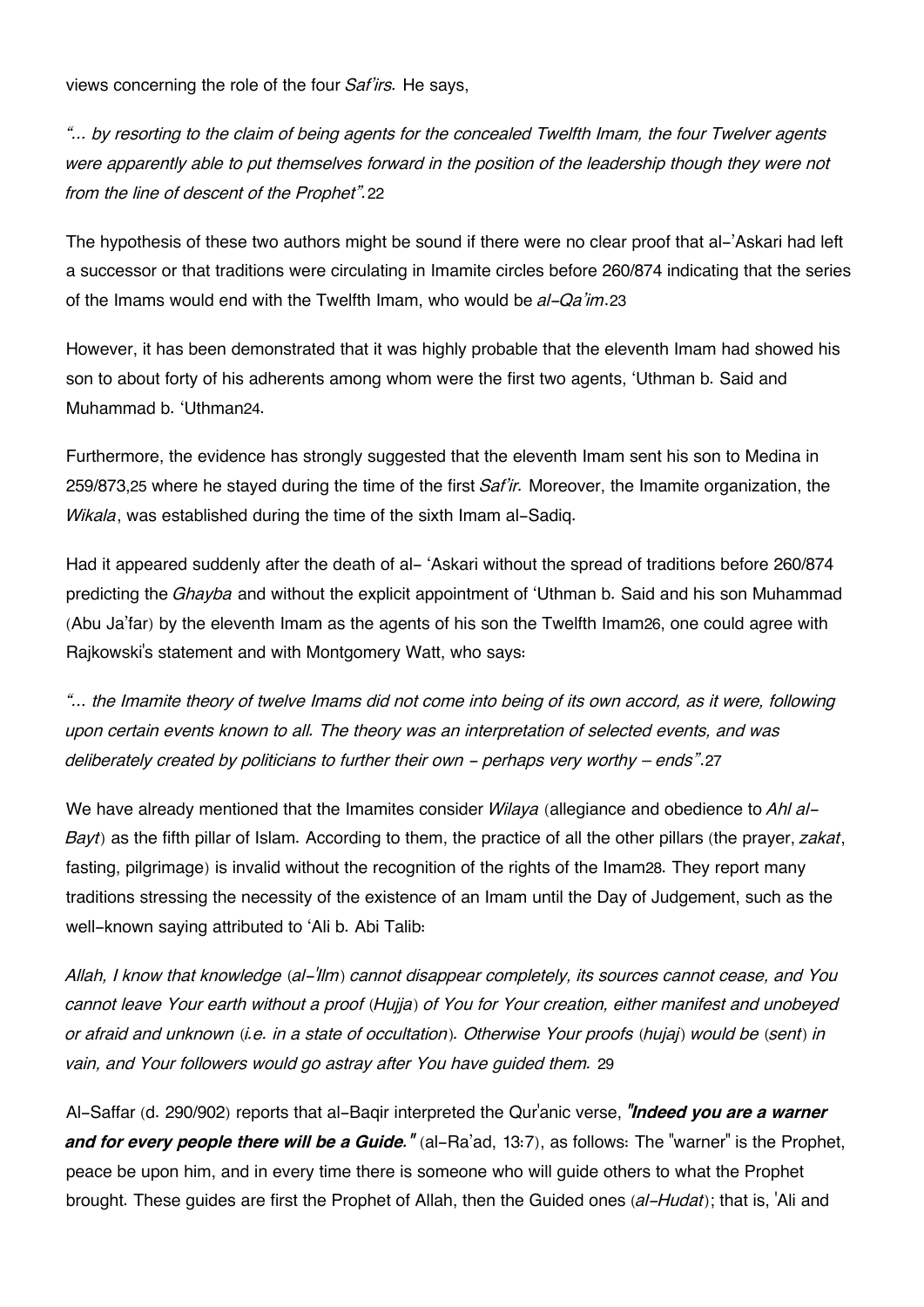the Imams (the "legatees", *al*-*Awsiya* ),[30](#page--1-0)

Al-Kashshi reports a tradition attributed to the eighth Imam, al-Ri $\mathbb{E}$ a: "The Imam cannot pass away unless he sees his successor, except for *al-Qa'im.*" [31](#page--1-0)

All of these traditions depict the Imamite belief in the necessity of the continuity of the *Imama.* Any break in its continuity would mean its overthrow as a principle of the religion. The short occultation did not signify the non-existence of the Twelfth Imam, because he continued to carry out his activities via his four *Saf'irs* until the year 329/941.

Thus, regardless of the "creations of politicians," it is quite clear that the first occultation of the Twelfth Imam occurred within a religious environment where this event had come to be expected.

As we have noted, the 'Abbasid authorities wanted to restrict the activities of the Imams, so they included them amongst their courtiers and placed them under house arrest, so that they could no longer practice their activities amongst their followers. Restrictions were placed upon the Imams from the time of al-RidH and were greatly increased during the Imamate of the eleventh Imam, al-'Askari[32](#page--1-0).

As a result, the Imams devised a policy to save their last successor from a similar situation. They realized that any son born to the eleventh Imam would be hidden from the eyes of the 'Abbasids so that he could carry out his activities *incognito.*

*To* this end they encouraged the transmission of traditions *(hadith)* predicting an Imam who would be hidden from sight and would implement his policies in secret amongst his followers; and this would be the Twelfth Imam. Such steps were taken so as to prepare the Imamites to accept the *Saf'irs* as the Imam's intermediaries.

In the light of this explanation, it is worth mentioning a few of the traditions which were reported by al- 'Asfari, who died in 250/863, that is, ten years before the death of al-'Askari:

**i)** Al-Baqir said to his companion Abu al-Muqdam, *"O Abu al-Muqdam, what would you do if an occultation (sabta) occurred between the Haramayn (i.e. Mecca and Medina) . . . My father used to say that would happen and that Allah does what He wills. . ."*

**ii)** The Prophet is reported to have said, *"I and eleven of my descendants and you, O 'Ali, are the axis of the earth, its pegs and its mountains. . . When my eleven descendants pass away, then chaos and disorder will occur among the people."*

**iii)** The Prophet is reported to have said, *"(There will be) from my descendants eleven leaders (who will) be noble and receive and understand (knowledge). The last of them will be al-Qa'im, who will fill the world with justice after it has been filled with tyranny."*[33](#page--1-0)

These and other traditions were spread in both Imamite and Zaydite circles. Al-'Asfari, who was a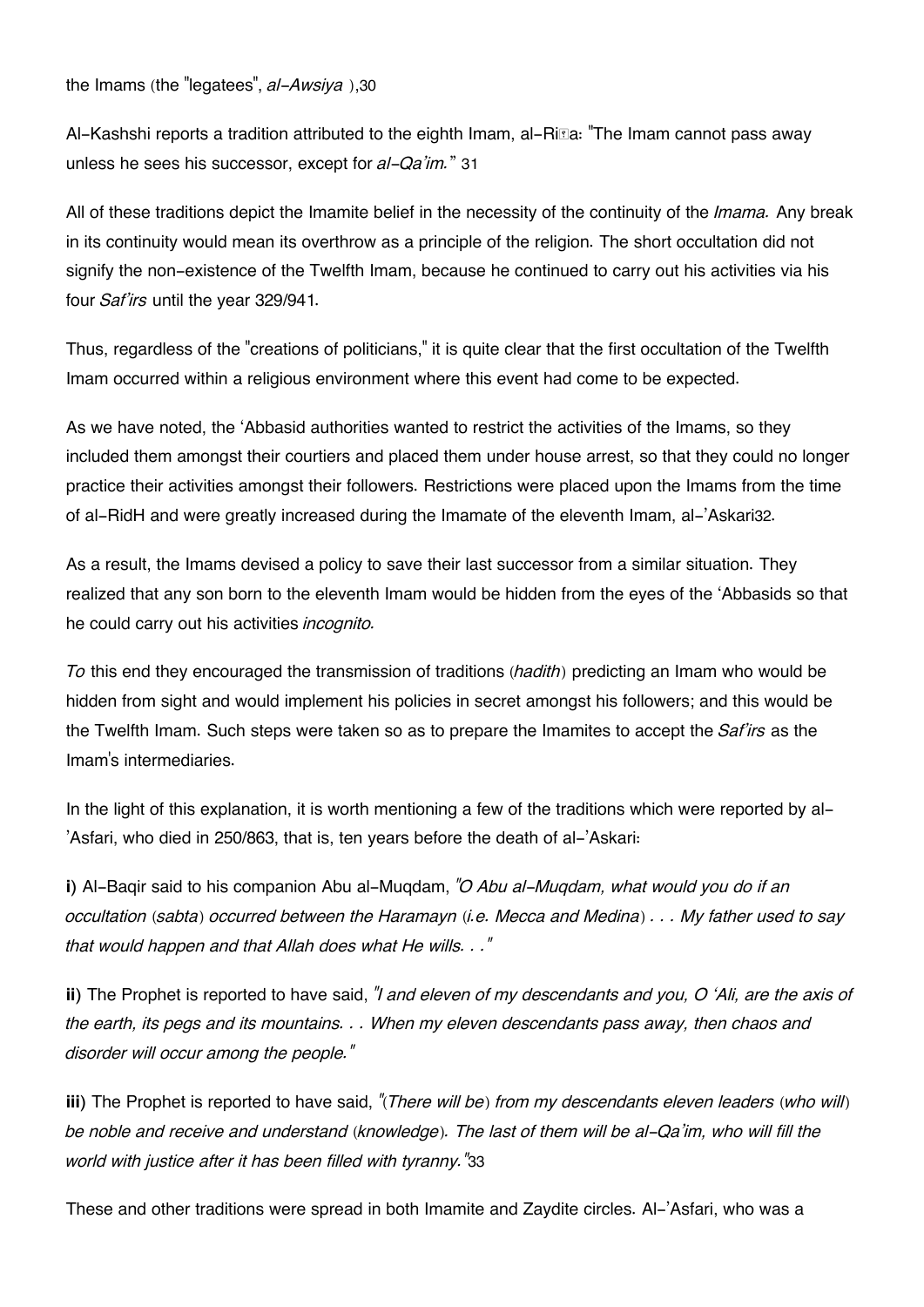member of *al*-*Zaydiyya al Jarudiyya*, was himself awaiting the rise of *al*-*Mahdi* in the near future and used to carry his sword with him. As already mentioned, he once said that he carried his sword so that he would always be ready to fight along with *al*-*Mahdi.*[34](#page--1-0)

According to al-Saduq these traditions and others predicting the occurrence of the *Ghayba* were the main reason for the Imamite acceptance of the *Ghayba* and for their being satisfied that the series of the Imams should stop at the Twelfth. For the Imamites the acceptance of the *Ghayba is* a matter of obedience to the orders of the Imams.

## **3. The Imamite Learned Men['s Attitude Towards the Second](#page--1-0) [Occultation](#page--1-0)**

As has already been indicated, during the period of the short occultation (260-329/874-941) more than two generations of Imamites were brought up under the careful supervision of the agents and with the teachings of the Imamite narrators *(al*-*Muhaddith'un)*, in order that the new generation would recognize that religious authority derives from indirect communication with the hidden Imam, via his four *Saf'irs.*

Their arguments and instructions concerning the hidden Imam were based mainly on the traditions attributed to the previous eleven Imams before the year 260/874, including the traditions narrated by al- 'Asfari. Although the Imamites split into fifteen groups and held different views concerning the successor of al-'Askari at the time of the first *Saf'ir*, the teaching and the underground activities of the second *Saf'ir* met with success.

His followers *(al*-*Imamiyya al*-*Qat'iyya)* carried out intensive propaganda to prove the existence of the Twelfth Imam and the necessity for his occultation without specifying the date of his reappearance: *"concerning the release from suffering (i.e. the rise of the Imam) it is in the hand of Allah and those who try to fix certain times for it are liars."* [35](#page--1-0)

Thus the teachings and doctrine of the followers of the second *Saf'ir* dominated Imamite circles, whereas the other groups disappeared. During the time of the third and the fourth *Saf'irs* we find the new generation of Imamites more obedient to the *Saf'irs* and willing to accept their statements as the statements of the Twelfth Imam.

They were all the more willing because, as we have noted, all the pronouncements *(Tawqi'at)* issued to the four *Saf'irs* and attributed to the Twelfth Imam were written in the same handwriting and in the same style[36](#page--1-0).

The identical handwriting explains the consensus among the Imamites to be obedient to the last pronouncement of the fourth *Saf'ir*, by which the first occultation came to an end and the second began.

There is evidence that when the last pronouncement of the Twelfth Imam proclaimed the end of direct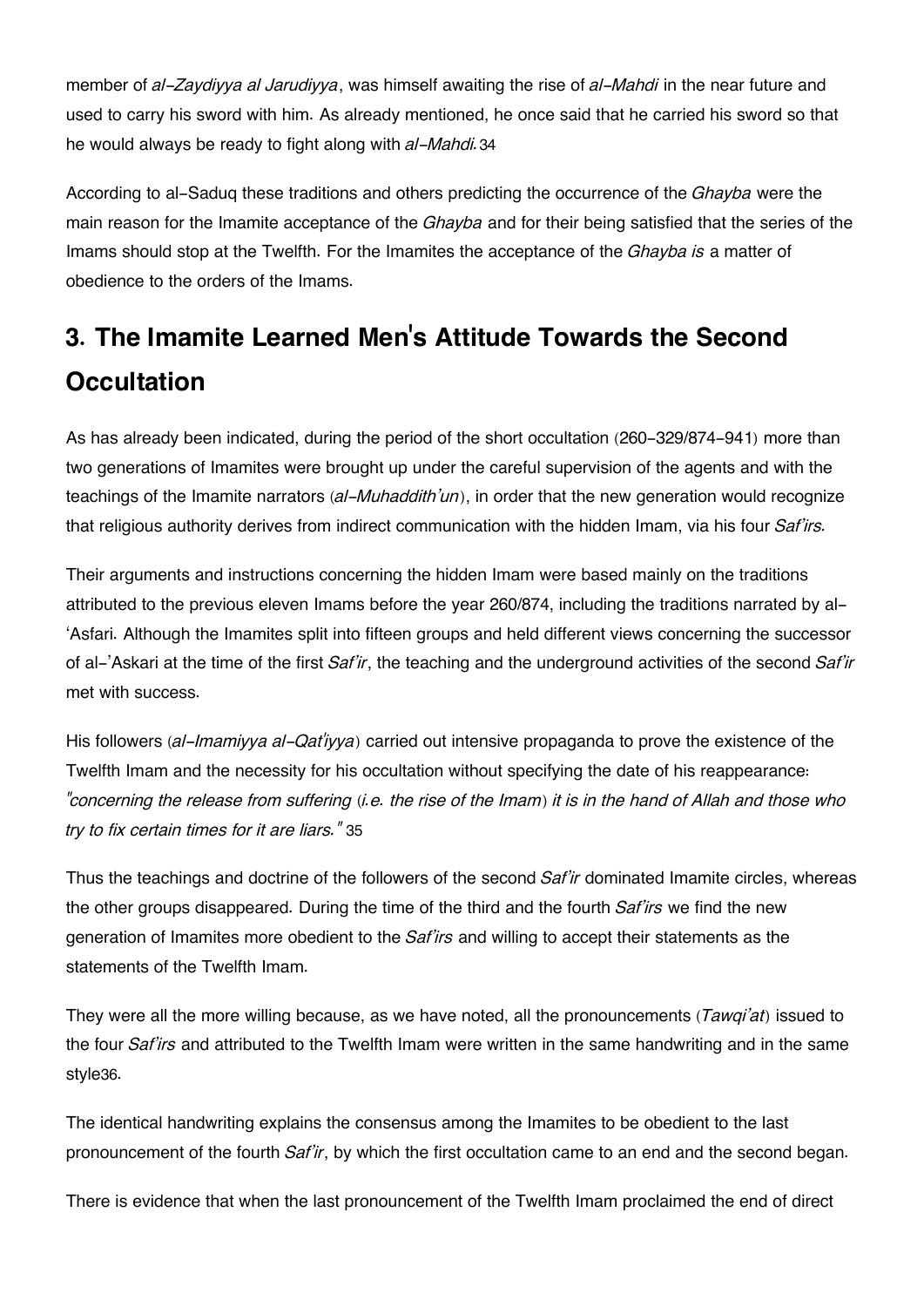communication with the fourth *Saf'ir*, the agents ceased their underground activities and in particular refrained from collecting the *khums.* In other words the Imamite underground organization *(al*-*Wikala)*, which had been established during the time of al-Sadiq (d. 148/765), was dissolved by that pronouncement.

Henceforth anyone claiming to be the *Saf'ir* of the Imam was considered an unbeliever and imposter. For this reason the Imamites cursed Muhammad b. Ahmad b. 'Uthman al-Umari, known as Abu Bakr al-Baghdgdi, the nephew of the second *Saf'ir*, when he claimed that he was the *Saf'ir* of the Twelfth Imam[37](#page--1-0). Al-Tusi gives an example of how the agents refrained from collecting' the *khums:*

Ahmad b. Muhammad b. al-Hasan b. al-Walid al-Qummi came to Basra as the representative of his father and the group (i.e. the agents in Qumm). The Imamites guestioned him concerning rumours that he was the deputy of the Imam.

But he denied them, saying: *"I have no right in this matter"* So they offered him money as a test, but he rejected it and said, *"It is forbidden for me to take it, because I have no right in this matter (i.e. the deputyship of the Imam), and I have never made such a claim."*[38](#page--1-0)

Perhaps these two examples are a further evidence that the theory of the occultation of the Twelfth Imam was not "the creation of politicians" to further their own ends. In fact, there were some people motivated by political and worldly aspirations, such as al-Shalmaghani and Abu Bakr al-Baghdadi, whose followers held that they were the *Saf'irs* of the hidden Imam. However, the Imamites totally rejected their claim[39](#page--1-0).

The agents' decision to end their activities led the Imamite narrators *(al*-*Muhaddithun*, *al*-*Ruwat)* to the belief that since no new *Saf'ir* had been appointed, the second occultation which they called the "period of trial and confusion" had begun. They supported their conclusion with traditions attributed to the previous Imams indicating that *al-Qa'im* would have two forms of occultation before his rising, one of them being short and the other long.

Al-Nu'mani may have been the first scholar to give this particular interpretation to existing traditions. After quoting nine traditions predicting the two forms of *Ghaybas* and attributed to al-Sadiq on the authority of seven of his disciples[40](#page--1-0), al-Nu'mani comments:

*"The authenticity of these traditions mentioning that al-Qa'im has two occultations has been proved - Praise be to Allah. For by bringing about the occultation He has authenticated the statements of the Imams.*

*As for the first occultation, it is that during which there were Saf'irs between the Imam and the people, safars who had been appointed by the Imam and who carried out their activities while living amongst the people... This is the short occultation, whose days have come to an end and whose period has passed away.*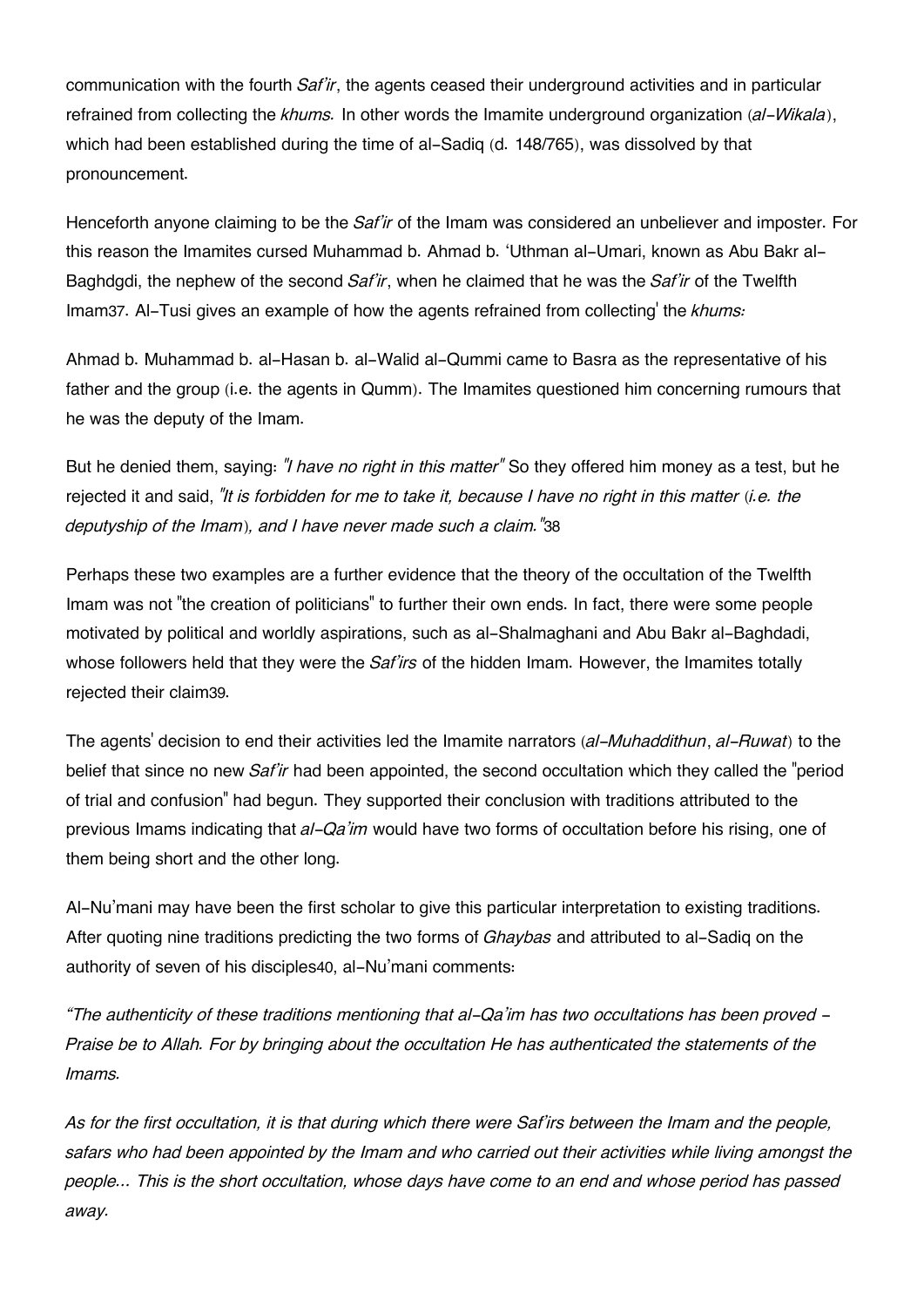*The second occultation is the one during which the Saf'irs and the mediators have been removed for a purpose intended by Allah and planned for in the creation. In other words, throughout this period testing, examination, trial, sifting and purification will be the lot of those who claimed (to be Imamites), just as is stated in the Qur'an:*

#### *It is not (the purpose) of Allah to leave you in your present state till He shall separate the wicked from the good. And it is not (the purpose* **of)** *Allah to let you know the unseen.* **(Al-Imran 3:179)***.*

*. . This explains our statement that the Imam has two occultations and that we are living in the second".*[41](#page--1-0)

Al-Nu'mani's interpretation of the two *Ghaybas* became the foundation for most explanations put forward by the Imamite jurists from the time of al-Saduq (d. 381/991) in *Kamal al*-*Din wa*-*Tamam al*-*Nima* and al-Khazzaz al-Razi al-Qummi (d. 381/991) in *Kifayat al*-*Athar fi al*-*Nusus ala al*-*A'imma al*-*Ithna 'Ashar* through the period of al-Majlisi (d.1111/1700) in *Bihar al*-*Anwar.*

However, a contemporary scholar, Sachedina, writes as follows:

"*It is plausible to maintain that the division of the Ghayba into short, and long is the innovation of the Imamite jurists. In support of this division, traditions were either invented or interpreted to accommodate the situation as it appeared to them"*.[42](#page--1-0)

But Sachedina's hypothesis does not bear scrutiny, because the belief in two *Ghaybas* did not come newly into being after the death of the fourth *Saf'ir* in 329/941, nor was it invented by al-Nu'mani and those scholars who followed his footsteps, such as al-Saduq, al-Khazzaz, al-Mufid (d. 413/1022) and al-Tusi (d. 460/1067). They merely clarified the consistency between the two concealments of the Twelfth Imam and the traditions predicting their occurrence[43](#page--1-0).

From the historical viewpoint there are several reports which reveal that the traditions speaking about two concealments already existed prior to the year 329/941 when the second occultation began and that they were used by the Waqifa and the Imamites.

The Waqifa who stopped at the seventh Imam Musa al-Kazim (d. 183/799) contending that he was *al-Qa'im al*-*Mahdi*, had narrated these traditions. Among the Waqifite narrators is Abu Muhammad 'Ali b. Ahmad al-'Alawi, who wrote a book in support of Waqifite doctrine called *Fi Nusrat al*-*Waqifa.* He mentions this tradition attributed to al-Sadiq:

*"The Sahib al-Amr (i.e. al-Qa'im) will have two occultations, one of which will be longer than the other. Finally people will say that he has died and others will say that he has been killed. Only a few of his followers will continue to support his Imamate, and no one will know his whereabouts and his affairs except his servant".*[44](#page--1-0)

As we have previousely seen, one group of the Imamites held that the eleventh Imam had not died in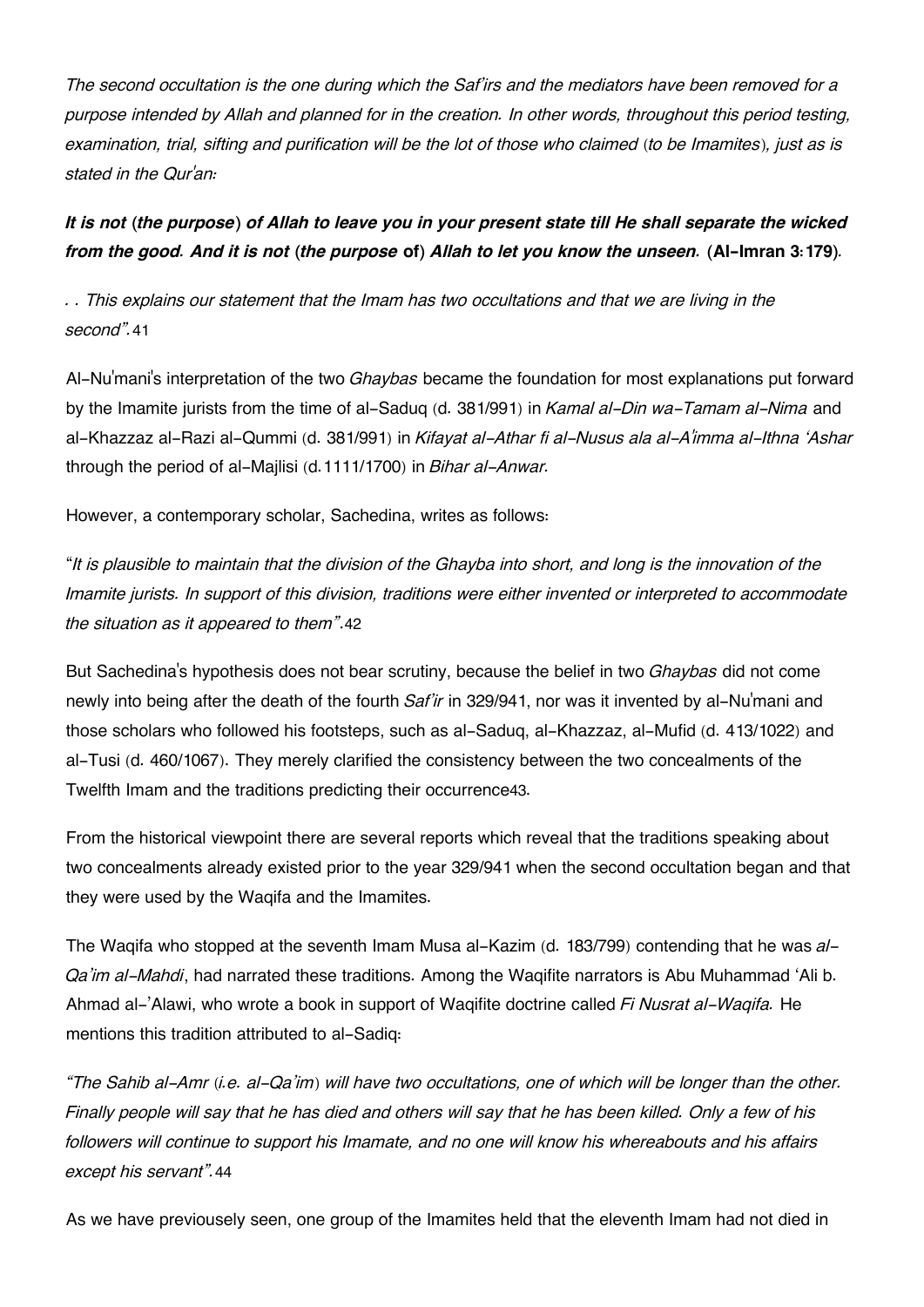260/874, but had merely disappeared and would return and be recognized, only to disappear again before finally rising as *al-Qa'im*[45](#page--1-0).

According to al-Nawbakhti (d. ca. 310/922) this group based its claim on the generally accepted narration which states that *al-Qa'im* will have two concealments[46](#page--1-0). Agha Buzurg reports that such traditions were included by al-Hasan b. Mahbub al-Zarrad in *Kitab al*-*Mashyakha*,[47](#page--1-0) and by al-Fadl b. Shadhan (d. 260/873) in *Kitab al*-*Ghayba*,[48](#page--1-0) but these works are not extant.

Fortunately, al-Kulayni, who lived during the short occultation, has included three of these traditions in *al*-*Kafi.* According to one of these traditions, al-Sadiq said:

*"Al-Qa'im will have two concealments, one of them short and the other long. In the first only his intimate partisans will know his whereabouts, while in the second only his close associates will know his whereabouts."*[49](#page--1-0)

These traditions predicting the two concealments of the Twelfth Imam which are reported by al-Hasan b. Mahbub, al-Fadl b. Shadhan and al-Kulayni were not invented by the Imamite narrators as is Sachedina's belief.

On the contrary, such traditions were the main reason why Imamite scholars like Ibn Qubba[50](#page--1-0) and al-Nu'mani put forward the claim that the Twelfth Imam was *al-Qa'im al*-*Mahdi*, since they applied them to the historical circumstances which accompanied the career of the Twelfth Imam from 260/874 until the discontinuation of his direct communication with his followers after the death of his fourth *Saf'ir* in 329/941. Thus al-Nu'mani, after narrating such traditions, states,

*"Considering the large number of traditions predicting the concealment transmitted through the centuries, if the concealment had not occurred the very principle of the Imama would be invalid. However by its occurrence Allah the Exalted has proved the authenticity of the Imams' warnings about the occultation and the correctness of their belief in it which they held generation after generation. In so doing, Allah obliged the Shi'a to accept it"*[51](#page--1-0).

## **[4. The Attitude of the Ordinary Imamites towards the Second](#page--1-0) [Occultation](#page--1-0)**

Despite the fact that the Imamite narrators like al-Nu'mani accepted the second occultation of the Twelfth Imam and contented themselves with the traditions going back to before 260/874 which predicted its occurrence, the vast majority of the ordinary Imamites disagreed with them.

They argued that if the Imam was born in 256/870, he was 73 years old by the end of the first occultation in 329/941, and this accords with the life span of a normal person. They concluded that he had probably died, since death is the natural end for a person living to such an age. Al-Nu'mani describes the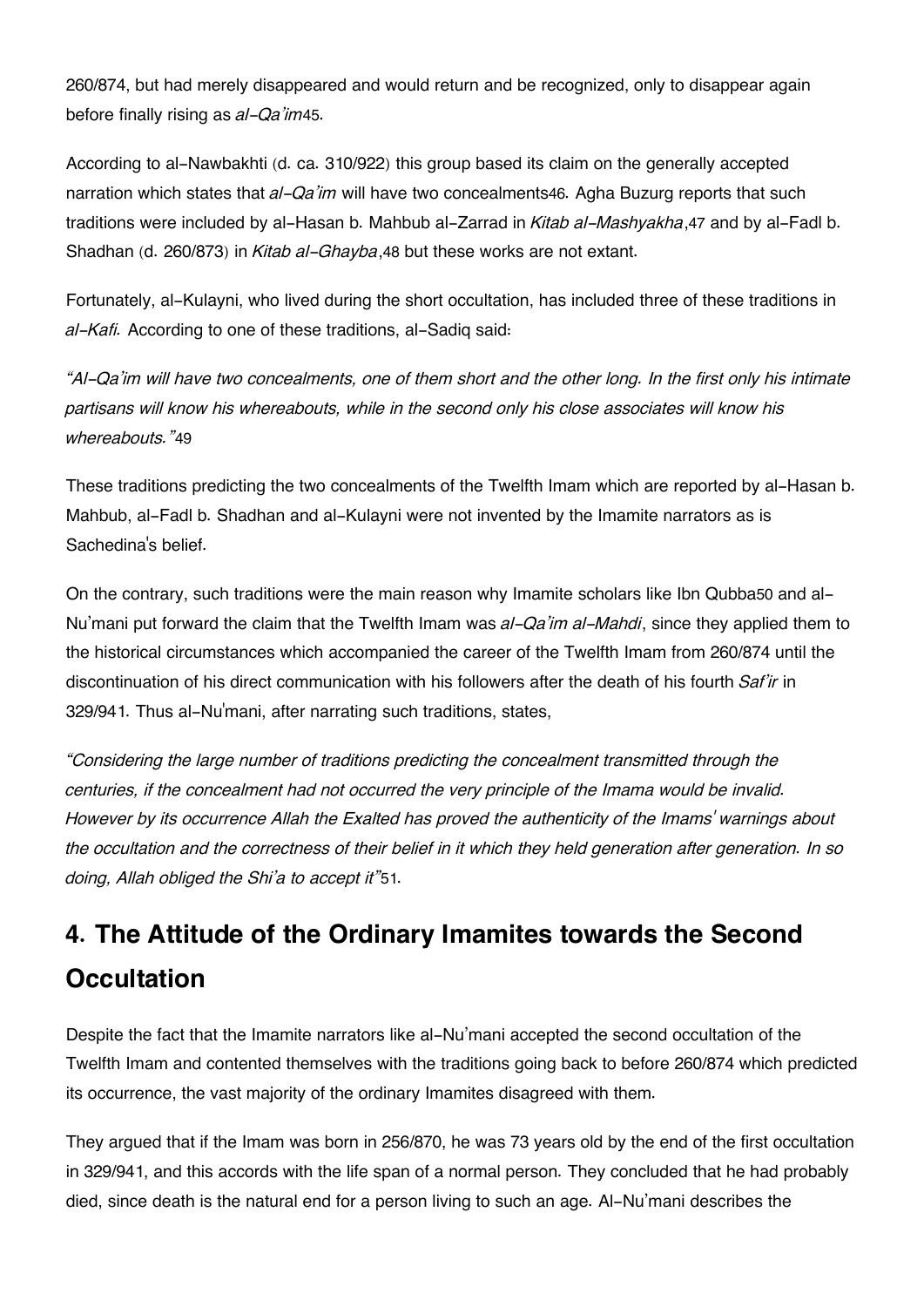confusion among the Imamite populace as follows:

*"The majority of the Imamites asked regarding the successor of al-Hasan, "Where is he?", "How could this happen?", "For how long will he be concealed?" and "How much longer will he live, since he is now about 73 years old?"*

*Some of them believed that he was dead. Other groups denied his birth or even his existence, and mocked those who believed in him. Some merely found it difficult to accept the prolongation of his concealment because they could not imagine that it was within the power of God. . . to prolong the age of His wali (i.e. the Imam) . . . and cause him to reappear afterwards"* .[52](#page--1-0)

According to al-Nu'mani the bulk of these groups abandoned their belief in the hidden Imam. In fact those who continued to hold a firm belief irrhis Imamate were a small minority belonging to the circles of narrators, like Ibn Qubba and al-Nu'mani himself, who based their belief on the traditions of the Imams.[53](#page--1-0)

Many scholars shared the perplexity of the Imamite masses over the prolonged occultation of the Twelfth Imam. According to Ibn al-Nadim, Abu Sahl Isma'il b. 'Ali al-Nawbakhti was the first to hold the opinion that the Twelfth Imam had died during his occultation, that his son had succeeded him, and that the Imama would continue in his progeny until Allah resurrected the Twelfth Imam.[54](#page--1-0)

The attribution of this statement to Abu Sahl may be sound, because in his defence and vindication of the concealment of the Imam written around the year 290/902, he does not expect the concealment to last beyond the life span of an ordinary person. He writes,

*"Until the present time there has been one of his hidden and reliable adherents, who claims that he is the Imam's Gate (Bab) and the intermediary for his commands and orders to his followers. The period of the occultation (of the Imam) has not become so prolonged that it is exceptional and beyond the length of the concealments of those who went into concealment before him".*[55](#page--1-0)

Muhammad b. al-Hasan b. Ahmad b. 'Ali al-Salt al-Qummi was another Imamite scholar baffled by the discontinuation of direct communication with the Imam because of his prolonged occultation. Thus he went along with a philosopher from Bukhara in doubting the Imam's existence.[56](#page--1-0)

Several remarks made about twenty years after the beginning of the second occultation (around the year 352/963) suggest that confusion and despair over the immediate return of the Twelfth Imam became a dominant feature in Imamite circles.

Moreover harsh attacks on the concealment of the Twelfth Imam by such Mu'tazilites as Abu al-Qasim al-Balkhi[57](#page--1-0) and such Zaydites as Abu Zayd al-'Alawis[58](#page--1-0) and al-Sahib b. 'Abbad[59](#page--1-0) increased this confusion among the Imamite populace from Nisapur to Baghdad, so that many Imamites abandoned their belief.[60](#page--1-0)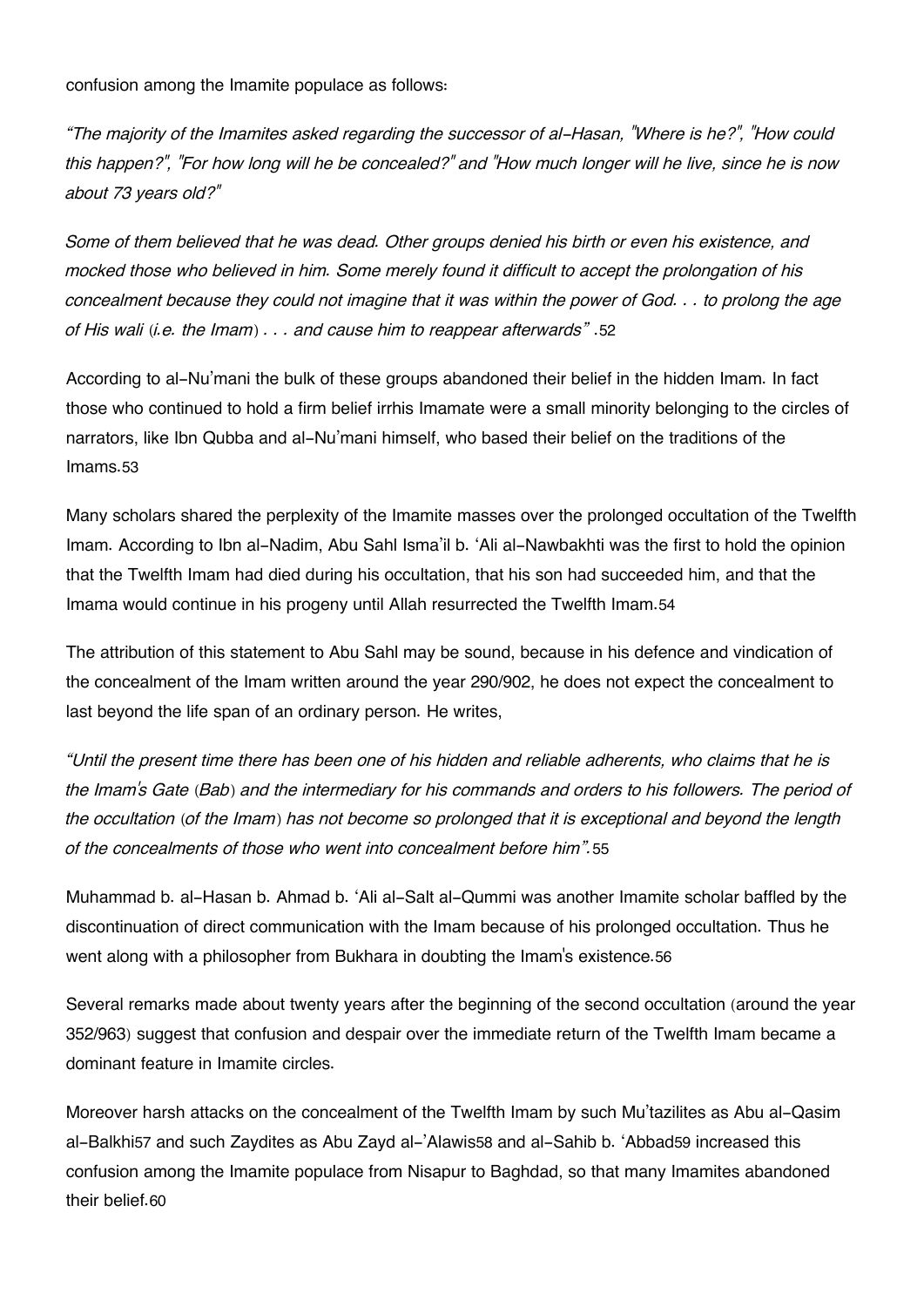The confusion over the prolongation of the occultation along with the attacks from opposition groups encouraged the Imamite narrators to justify the *Ghayba by* composing works. At first they gathered their material from traditions attributed to the Prophet and the Imams. Such works are exemplified by al-Nu'mani's *Kitab al*-*Ghayba* and al-Saduq's *Kamal al*-*Din.*

The latter explains that he composed his work while he was living in Nisapur, because concealment of the Imam caused perplexity and bafflement among the majority of the Shi'a who used to visit him and consequently they had gone astray. Their number included even the well-known Qummi scholar Muhammad b. al-Salt.

This situation provoked him into writing a work quoting the authentic narrations attributed to the Prophet and the Imams on this issue. According to him, these narrations had already been assembled in *al*-*Usul al*-*Arba'mi'a* and had been written down before 260/874 by the followers of al-Sadiq and the other Imams[61](#page--1-0). He also devotes a chapter to people who lived to be more than 100 years old in order to vindicate the advanced age of the Twelfth Imam during his occultation.

By the end of the 4th/10th century, it seems that the argument based on traditions and employed by al-Kulayni, al-Mas'udi, al-Nu'mani, al-Saduq and al-Khazzaz were no longer sufficient[62](#page--1-0). Hence the Imamite scholars resorted to theological arguments *('Ilm al*-*Kalam)* and used them extensively to vindicate the Imam's concealment. Al-Mufid (d. 413/ 1022) was perhaps the pioneer in this period.

In his work *al*-*Fusul al*-*'Ashara fi al*-*Ghayba* he tries to prove the existence of the hidden Imam on the basis of two principles: the necessity of the existence of an Imam at every period of time and the infallibility of this Imam. Al-Mufid's treatment of this subject became the framework for later Imamite scholars like his pupil al-Karajaki (d. 449/1057), al-Murtada and al-Tusi.

In *al*-*Ghayba*, the last of these advances both the traditional and the theological arguments for vindicating the complete occultation of the Twelfth Imam. However that may be, the theological approach goes beyond the historical approach of the present work and pertains to a later period.

#### **[5. The Application of the Epithet al-Mahdi to the Twelfth Imam](#page--1-0)**

The traditions used by the Imamites during the short occultation to support the view that the Twelfth Imam was the one who will rise with the sword *(al-Qa'im bil*-*sayf)* were the same traditions talking about the Twelfth Imam as the expected Mahdi.

In other words, the two ideas, *al-Qa'im* and *al*-*Mahdi*, were already combined and applied to the Twelfth Imam at the time of the Prophet. But, as we have already seen (pp 21-23, 30) the Imams due to certain reasons revealed it only to a few of their followers instructing them not to publicize it. In spite of this Sachedina holds that

*". . . the Mahdiism of the Twelfth Imamite Imam was a later development in the theory of the Imamate of*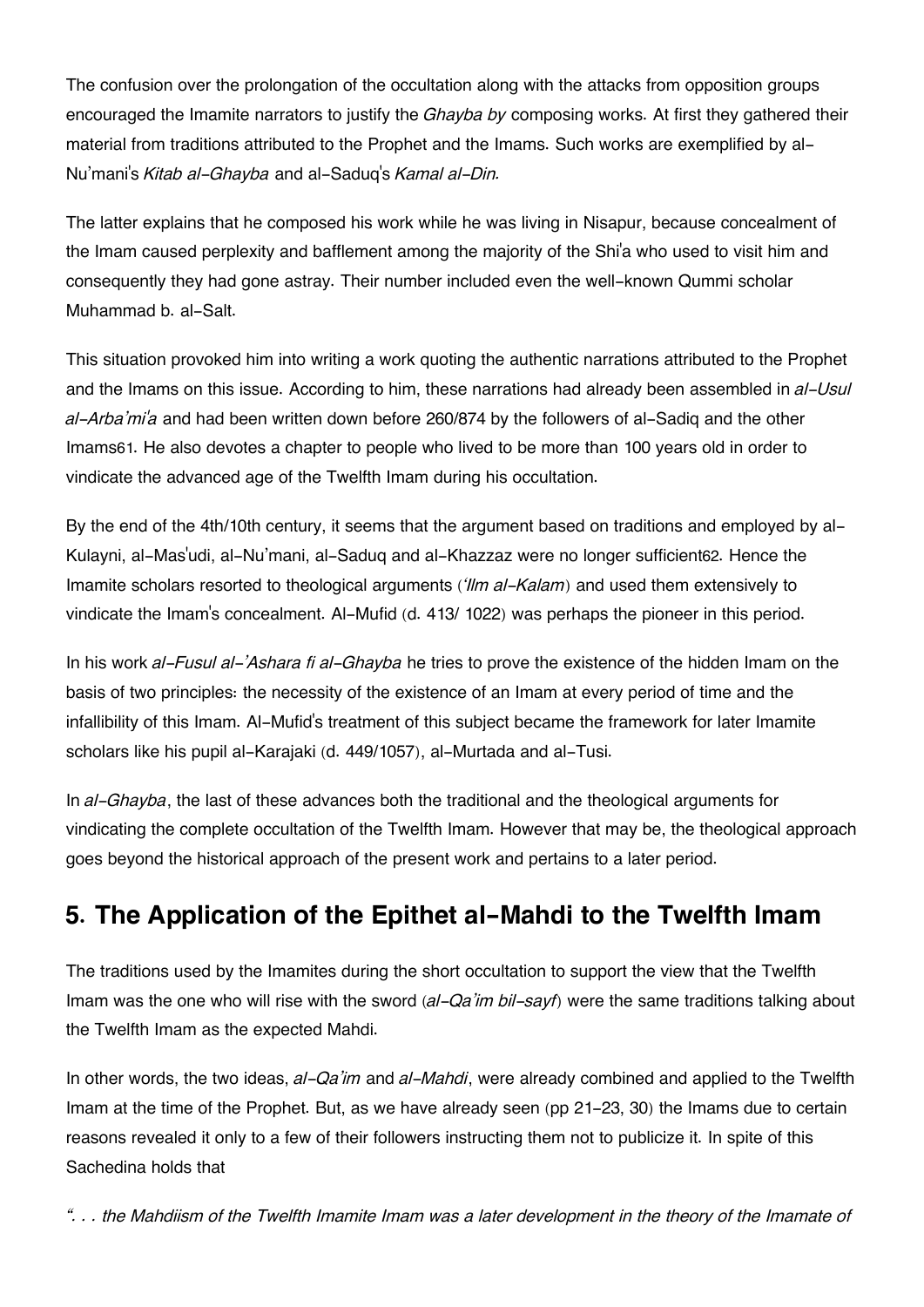*the hidden Imam, which combined the already known belief in the coming of al-Mahdi to restore justice and equity with the prolonged occultation of the Twelfth Imam".*[63](#page--1-0)

Sachedina reached this conclusion after examining the *Kutub al*-*Ziyarat*[64](#page--1-0) which was included by al-Majlisi in his work *Bihar a*l-*Anwar*[65](#page--1-0). According to Sachedina the earliest work of this literary genre is related on the authority of the Twelfth Imam himself in reply to a letter written by Abd Allah al-Himyari (d. 290/902). Sachedina says,

*"In this Ziyarah which I have carefully examined, there is no mention of the title al-Mahdi at all. The Twelfth Imam is not addressed as the Mahdi, the one promised by the Prophet. This is the first Ziyarah mentioned in this section of the Book on the Shrines.*"[66](#page--1-0)

From the historical point of view there are several points in Sachedina's thesis which are open to question.

*Firstly,* according to sayings attributed to al-Baqir and al-Jawad, all the Imams hold the title *al-Qa'im*, inferring that they have been entrusted with the execution of Allah's order *(Kullun Qa'imun bi Amr Allah)*; in addition, they all hold the title *al*-*Mahdi*, whose duty is to guide people to the Religion, of Allah *(kulluna Nahdi ila Din Allah)*.[67](#page--1-0) For this reason, we find that in the books on pilgrimage or *Ziyara*, all the Imams are addressed as *al*-*A'imma al*-*Rashidun al*-*Mahdiyyun*.[68](#page--1-0)

Consequently the Twelfth Imam must hold the title of al-Mahdi in this meaning, even though here the word has quite a different meaning from the epithet *al-Qa'im al*-*Mahdi*, the one promised by the Prophet who will rise with the sword[69](#page--1-0).

 ‐و انَّ الْمهدِي انْتَصر بِه لدِين و اظْهِر بِه دولَت و انْتَقم بِه من اعدَائ و اعبدُ بِه طَوعاً و كرهاً 811

–وَ إِنَّ الْقَائِمَ إِذَا قَامَ سَارَ فِيهِمْ بِالسَّيْفِ وَ السَّبْيِ وَ ذَلِكَ أَنَّهُ يَعْلَمُ أَنْ شِيعَتَهُ لَم يظْهر علَيهِم من بعدِه ابداً 812

**Secondly**, in the Imamite works there is a certain consistency between the signs indicating the rise of *al-Qa'im* and his performance of his duty on earth following his return and those pointing to the rise of *al*-*Mahdi.* This can be noted in such statements as the following:

It becomes clear from numerous statements of this nature that the Imams used two different titles when referring to one person. A tradition attributed to al-Sadiq makes the identity between the two figures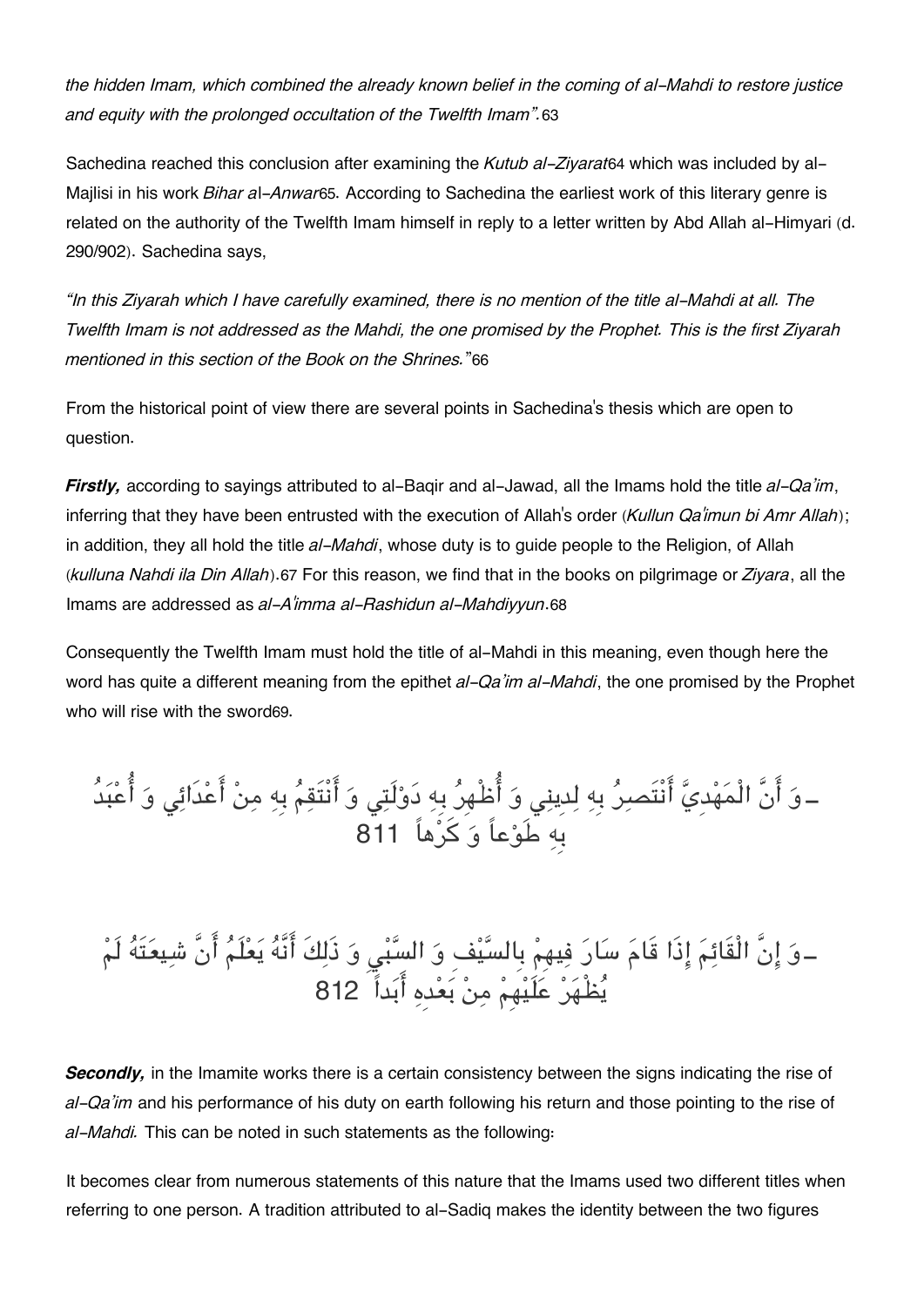explicitly for when he was asked by his follower Abu Said alKhurasani, "Are *al*-*Mahdi* and *al-Qa'im* one and the same person?" He replied "Yes.[70](#page--1-0)

Hence we find that al-Nu'mani sometimes refers to the Twelfth Imam as *al-Qa'im* and sometimes as *al*-*Mahdi* without imagining that such an application of the two terms would lead to confusion among the Imamites. It is clear that the two titles refer to the same person since al-Nu'mani also reports a narration attributed to al-Baqir revealing that *al*-*Mahdi is al-Qa'im bi*-*l*-*Sayf.*

When the *Qa'im* of the People of the House *(Ahl al*-*Bayt)* rises he will distribute equally among the people and deal justly with his subjects. He is called *al*-*Mahdi* because he will be the Guide to secret matters.[71](#page--1-0)

For this reason al-Nu'mani refers to the Twelfth Imam as *al-Qa'im al*-*Mahdi*.[72](#page--1-0)

Moreover it is clear that the expected Mahdi acquired this title because he will be 'guided' by Allah and will guide men to undertake a spiritual transformation of society, just as he acquired the title *al-Qa'im bil-Sayf* because he will rise by militant means to put into practice this transformation, namely the establishment of a truly Islamic State based entirely upon the shari'a as interpreted and implemented by the Prophet and his rightful successors, the Imams. This can also be seen in al-Mufid's interpretation of the doctrine of return (*al-Raj'a*):

*"I say that Allah the Exalted will return some of the dead people to the present world in the physical forms which they had before. He will do this to honour one group and to debase another, to grant superiority to the faithful over the deniers, and to judge between the oppressors and the oppressed. This will take place after the rising of al-Mahdi of the Family of Muhammad"*.[73](#page--1-0)

Moreover most of the 'Alids who had been inspired by the Prophetic tradition predicting the rise of *al*-*Mahdi* held the title *al-Qa'im al*-*Mahdi* when they rose in arms, like Muhammad b. Ja'far al-Sadiq, who rose in 199/814.[74](#page--1-0)

Thirdly, al-Kulayni and al-Mas'udi, both of whom lived during the period of the short occultation, report a tradition which explicitly refers to the Twelfth Imam as *al*-*Mahdi:* 'Ali b. Abi Talib said,

I thought about a child who will be from my flesh, the eleventh from my line of descendants. He is the *Mahdi* who will fill the earth with justice and equity when the height of injustice and tyranny in the world has been reached. He will live in a state of occultation as a result of which a group of people will go astray and another will remain faithful.[75](#page--1-0)

Al-Saduq (d. 381/991) includes similar traditions referring to the Twelfth Imam as *al*-*Mahdi* and as *al-Qa'im*.[76](#page--1-0) He also cites the text of a visit (ziyara) to the Twelfth Imam during his occultation which is attributed to the second *Saf'ir*, Abu Ja'far, (d. 305/917), who addresses the Twelfth Imam as *al*-*Hujja al-Qa'im* al-Mahdi.[77](#page--1-0)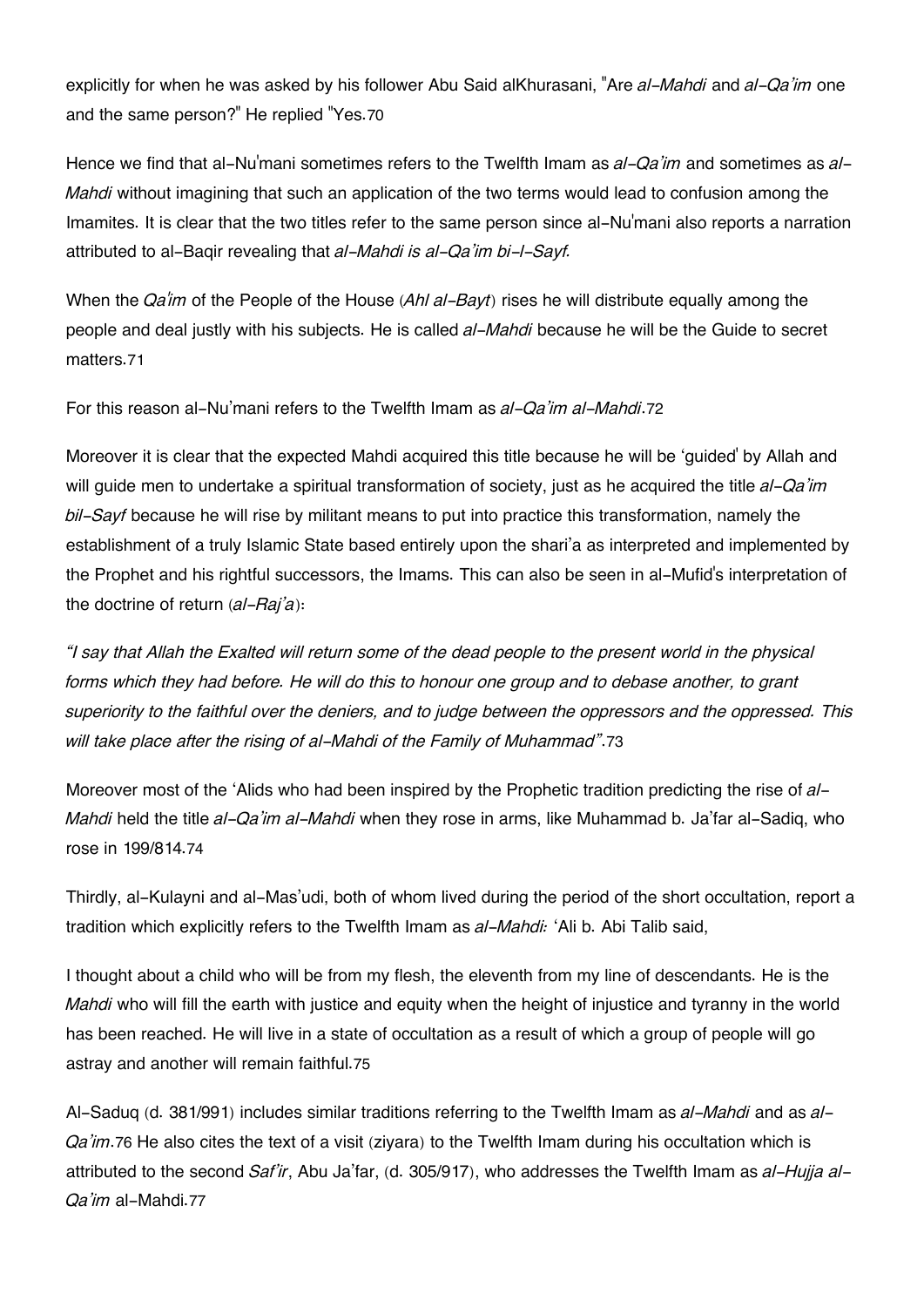In the light of these points one can conclude that after the Twelfth Imam went into occultation for the first time, the Imamite scholars considered him as *al-Qa'im* al-Mahdi, the one who will rise with the sword. This was a strongly supported belief by the time of the occurrence of the second or complete occultation.

### **[6. The Effect of the Complete Occultation on the Position of the](#page--1-0) [Imamite Fuqaha](#page--1-0)'**

The occurrence of the second occultation of the Twelfth Imam, followed by the immediate dissolution of the Imamite *Wikala* after the death of al-Sammari, the fourth safar in 329/941, left a serious vacuum in the Imamite leadership. This situation allowed the Imamite jurists *(al*-*Fuqaha') to* extend their activities.

They reached a consensus 'that the concealed Imam would be alive until the moment of his rising in arms, irrespective of the length of his concealment. They based their view upon such traditions as that attributed to alSadiq, who says to his adherent Hazim,

*O Hazim, the Sahib al-Amr (al-Qa'im) has two occultations and will rise after the second one. Anyone who comes to you claiming that he has purified his hands in the soil of his grave (i.e. the grave of al-Qa'im), do not believe him.* [78](#page--1-0)

But in reality they found themselves in need of a leader to save the congregation from possible disintegration, and there was no one to undertake this task except themselves. By the last quarter of the fourth/tenth century the ordinary Imamites were accepting the statements of the jurists as the actual statements of the Twelfth Imam, but they did not consider their authority equal to his.[79](#page--1-0)

In other words the *fuqaha' were* considered the spokesmen for the Imam's views concerning Islamic doctrine and law. But they were not in charge of the office of the Imdma because as is explained by authors such as al-Tusi and al-Majlisi, it is not possible for anyone to hold the position of Imam before the rise of *al-Qa'im*.[80](#page--1-0)

For this reason the eminent leaders of the Imamites, al-Mufid (d.413/1022) and al-Tusi (d. 460/1067), refused to give themselves authority over the half of the *khums* [81](#page--1-0) which was set aside for the Imam. Al-Mufid held that any faithful follower who wanted to pay the Imam's share should put it aside and either keep it in a safe place or bury it.

In case of his death, he should turn it over to a trustworthy person to give to the Imam when he rises. As for the other half of the *khums*, which is called sadat share, it should be divided into three shares and distributed equally among the needy members of the Prophet's family, i.e. the orphans, the poor and the penniless travellers.[82](#page--1-0)

Al-Mufid's view was also held by such later scholars as al-Tusi, Abu al-Salah and Ibn Zahra al-Halabi. This consensus among the *Fuqaha*' concerning the *khums* continued until the 7th/13th century. But since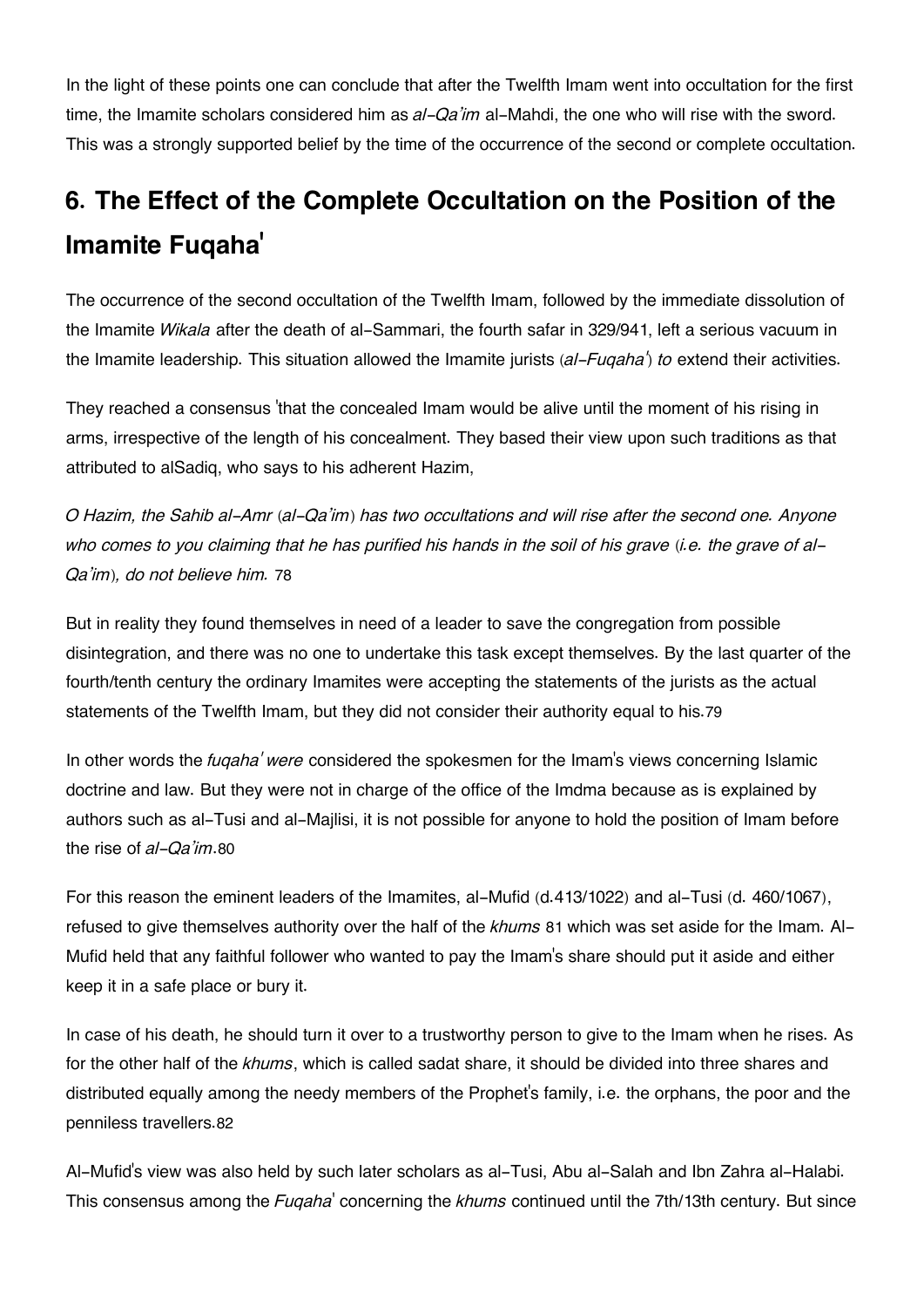the Twelfth Imam's occultation prolonged, the believers did not know what to do with the Imam's share in the *khums*, which they have been trusted with by their predecessors.

By the beginning of the 7th AH/13th century the Imamite *Fuqaha'*, in particular, al-Muhaqiq al-Hilli wanted to solve this problem. He began receiving the Imam's share in the *khums and* spent it on religious activities serving the Shiite cause.

This step taken by the later *Fuqaha*' marked a break with the authority of the earlier *Fuqaha*'. It was a factor along with other previous factors for the extension of the role of the *Fuqaha'* after the second occultation which can be seen in the following points:

*Firstly,* the prolongation of the occultation of the Twelfth Imam enabled the Imamite *fuqaha'* to develop their role from mere narrators of traditions into *mujtahidun. It* has been noted that as regards legal statutes *(al*-*Ahkam) the fuqaha*' used to consult the Twelfth Imam via his four representatives during the time of the short occultation (260-329/874-941). In other words their main function was to narrate the traditions of the Imams, and they continued to perform this function in the early years of the second occultation.[83](#page--1-0)

Thus they rejected the arguments based on reason *('Aql)* put forward first by Ibn 'Aqil al-'Umam (in the first half of the fourth/tenth century and then by Ibn al-Junayd al-Askafi (d. 381/991). Both of these figures refined Imamite jurisprudence,put forward new ideas, separated the discussions about principles (*usul*) from those about subordinates (*furu'*) and based their method on the basic principles of jurisprudence. Their method was rejected by the Imamite *Fuqaha'* because it might lead to wrong inference in finding the religious rules.

They considered it a sort of wrong analogy *(qiyas fasid)* similar to that which was established and implemented by non-shi'ite jurists.

The prolongation of the Twelfth Imam's concealment, which was attacked by Zaydite scholars and others, led the Imamite jurists to introduce rational arguments in order to defend their belief in the existence of the Twelfth Imam[84](#page--1-0)

Men who had been mere narrators of traditions became scholastic theologians *(Mutakallimun).* This change in the role of the *Fuqaha'* can be seen in al-Mufid's works. His works mark a break with earlier Imamite writing like al-Saffar and alKulayni's works which are purely collections of traditions, whereas al-Mufid's are mainly treatises written in defence of the Imamite doctrine, in particular, the belief in the Twelfth Imam's occultation.

Al-Mufid also was a narrator of traditions *(Muhaddith)*, but since he gave priority to the theological issues he was named the speaker of the Shiites *(Mutakallim al*-*Shi'a).* Moreover with the passing of time new situations arose to which the *shari'a* had to be applied, and since direct communication with the Twelfth Imam had come to an end, someone had to be found to give an answer to these questions.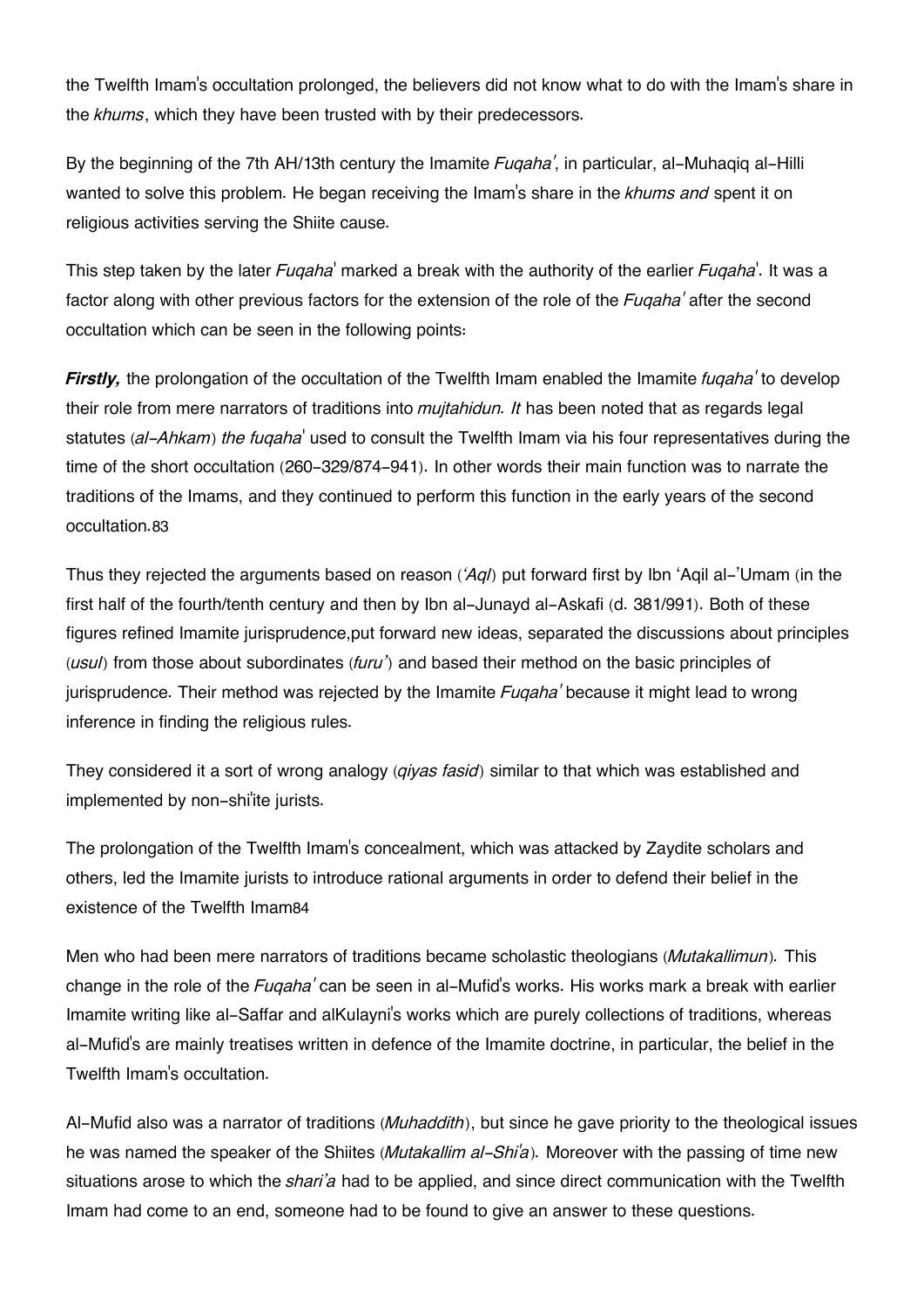Thus the Imamite *Fuqaha'* expanded their role by undertaking *Ijtihad* [85](#page--1-0) to answer such questions and to fill the vacuum which had been brought about by the concealment of the Twelfth Imam. Al-Mufid may have been the first jurist to practice *Ijtihad.* Then al-Tusi (d.460/1067) gave a definite shape to it.[86](#page--1-0)

Secondly, in light of the first point it is clear that during the last quarter of the fourth/tenth century the Imamite *Fuqaha'* acquired authority to give legal judgements *(fatwa)* to a much greater extent than those who had been contemporary with the beginning of the second occultation and the dissolution of the underground organization. It has already been noted that after the death of alSammari in 329/941 the Imamite agents and such *fuqaha'* as Muhammad b. Ahmad b. al-Walid were expecting the Imam's reappearance with the sword in the near future, and for this reason they refused to receive any of the *khums* supposing that it was forbidden for them to do so.[87](#page--1-0)

But ever since the time of al-Mufid the *fuqaha'* have granted themselves authority to receive the *sadat* share of the *khums* in order to distribute it amongst the needy of the Prophet's kindred. Since nothing was stipulated concerning the direct deputyship of the Twelfth Imam[88](#page--1-0), the Imamite *fuqaha'* gradually gained enough authority to act as his indirect representatives. They based their new position on traditions which lay down the role they were to have while the Imam was in hiding. Below are the main traditions which have been used in supporting the authority of the *fuqaha':*

**i)** The Twelfth Imam issued a pronouncement *(Tawqi)* in reply to Ishaq b. Ya'qub via his second *Saf'ir:*

*As for the events which will occur, turn to the narrators of our traditions, because they (the narrators) are my proof to you, while I am the proof of Allah to them.*[89](#page--1-0)

**ii)** Al-Tabarsi mentions this tradition attributed to the eleventh Imam:

*It is obligatory for the populace to follow the jurist who refrains from committing wrong, mentions his faith, opposes carnal desire, and obeys Allah's command.*[90](#page--1-0)

**iii)** Al-Tabarsi reports another transmission on the authority of the tenth Imam concerning the role of the *fuqaha':*

*After the occultation of your Qa'im a group of the 'ulama' will call people to believe in his (al-Qa'im's) Imamate and defend his religion by using proofs sent by Allah, so that they might save the weak-minded faithful from either the deceptions of Satan and his followers, or the deceptions of the anti-'Alids (al-- Nawasib).*

*If none of these ' ulama' remain, then everyone will stray from the religion of Allah. However, as the pilot holds the rudder of the ship, the 'ulama' will hold firmly onto the hearts of the weak-minded Shiites, preventing them from straying. Those 'ulama' are the most excellent in the view of Allah the Exalted.*[91](#page--1-0)

It is clear from the above traditions that the *fuqaha'* must possess two qualities before they can acquire the right to be the deputies of the Imam without direct stipulation. Firstly they should be knowledgeable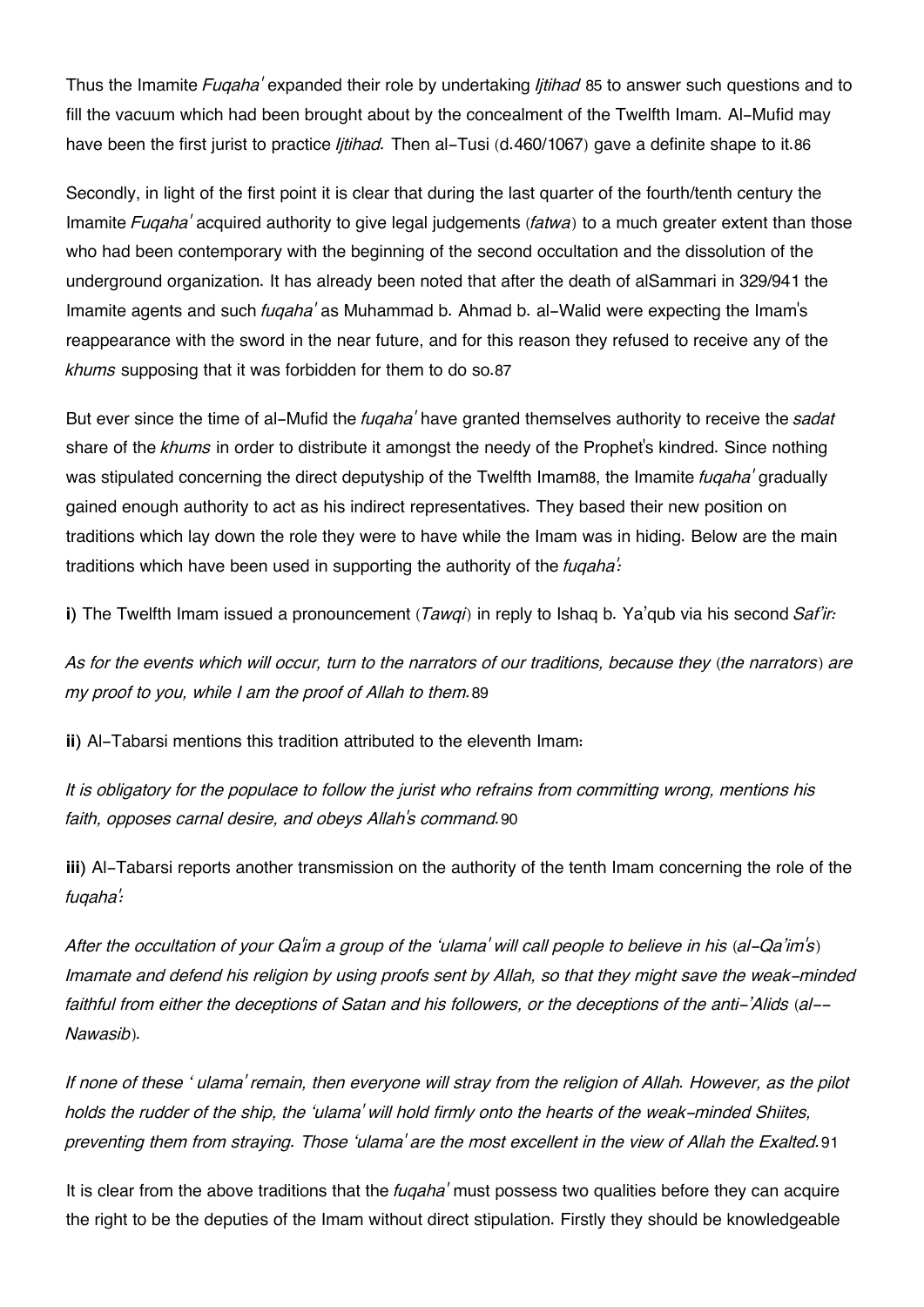in the law. Secondly they should be just. Then, irrespective of their family, whether they are from the progeny of al-Husayn or not, they are entitled to be deputies. It is worth repeating that the four *Saf'irs* of the Twelfth Imam were not descendants of 'Ali.

This may indicate that the Twelfth Imam wanted to train and raise his followers to accept, after his complete occultation, the leadership of the just and knowledgeable *fuqaha'*, even if they were not 'Alids. Moreover, it can be noted that after the beginning of the complete occultation, the majority of able *fuqaha'* were not from the progeny of 'Ali. Among such *fuqaha'* were al-Nu'mani (d. 360/970), al-Saduq (d. 381/991), al-Mufid (d. 413/1022).

In short the authority of the *fuqaha'* became so well-established amongst the Imamites that a considerable number of the later *fuqaha'*, such as al-Muhaqqiq al-Hilli (d. 676/1277) granted the *faqih* complete authority over the deputyship of the hidden Imam.[92](#page--1-0)

He gave himself as a *faqih* the right to deal with the Imam's share of the *khums* while the early *fuqaha'* like al-Mufid only gave themselves authority over the part of the *khums (sadat* share) intended for the orphans, the poor, and the penniless travellers of the Prophet's kindred.

Al-Hilli argues that if the first half of the *khums* (the Imam's share) is obligatory, then it must be distributed even during the Imam's occultation, because that which, Allah has made obligatory cannot be abrogated on account of the occultation of the Imam.

He continues to assert that the one who is charged with distributing the share of the Imam according to the needs of the Prophet's kindred must hold the deputyship of the Imam in legal matters i.e. that he must be one of the just Imamite *fuqaha'*.[93](#page--1-0)

The extension of the authority of the Imamite *fuqaha'* as a result of the prolongation of the Imam's occultation was a positive factor contributing to the unity of the Imamite community. It has been noted that after the death of each Imam, the Imamites split into various factions.

This trend reached its peak on the death of the eleventh Imam in 260/874, when his followers divided into fourteen groups. But after the occultation of the Twelfth Imam, the *fuqaha'* became united in their attempt to establish their own religious and political authority.

The force which united them was the belief in the Imamate of the concealed Imam. As a result, Shi'ism was saved from splitting into further factions. Consequently, the number of its followers increased. The death of a *faqih* who believed in the Imamate of the hidden Imam did not lead to a split amongst the *faqih's* followers, and they usually accepted the leadership of another Imamite *faqih.*

Thus all the fourteen factions which had grown up among the followers of al-'Askari disappeared around the year 373/983 except for the one group which supported the Imamate of the Twelfth Imam, who was in a state of complete occultation.[94](#page--1-0)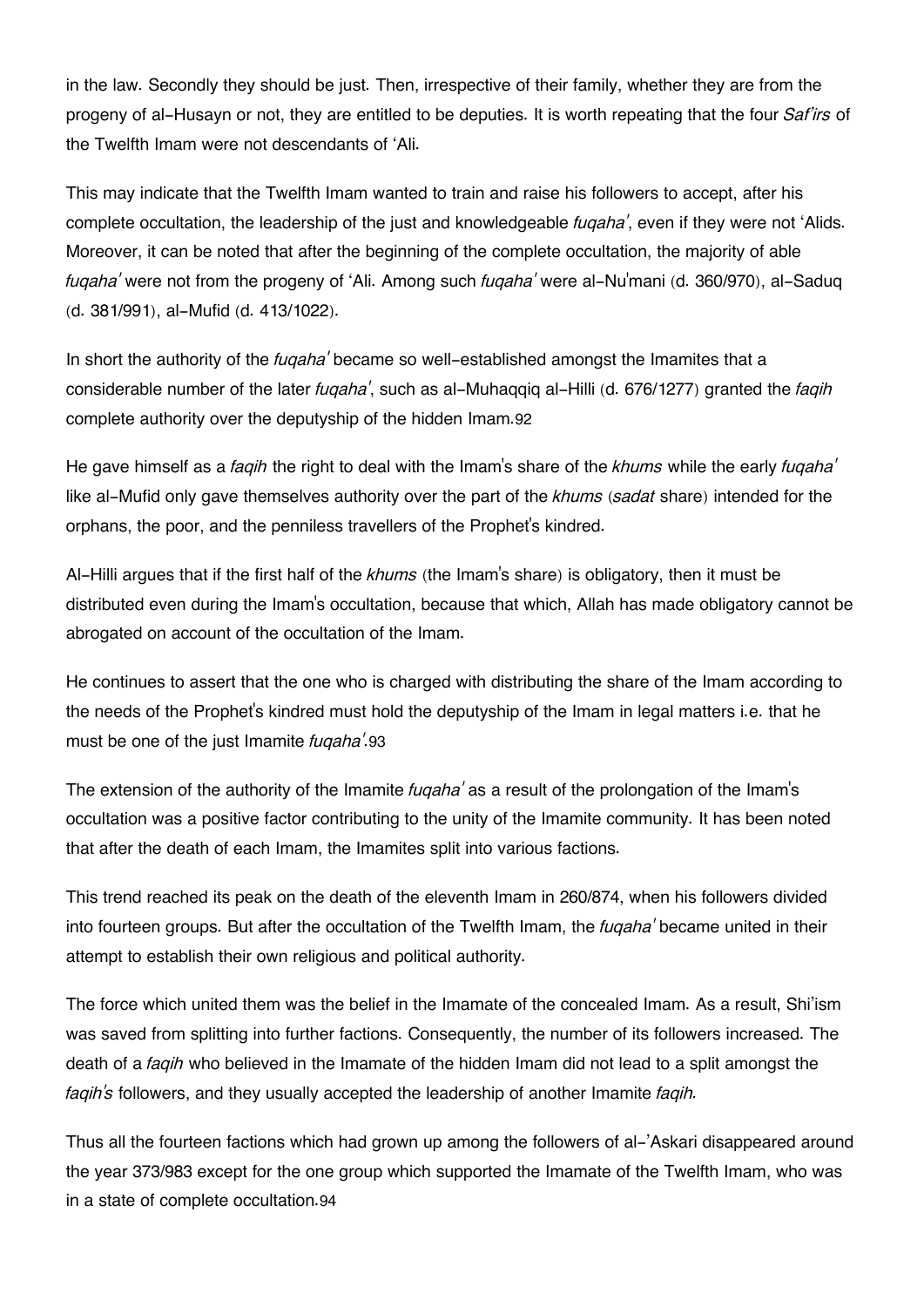[1.](#page--1-0) T. al-Ghayba, 256.

[2.](#page--1-0) al-Tabarsi, al-Ihtijaj, II, 296-7.

[3.](#page--1-0) Buzurg, Nawabigh al-Ruwat, 200. Saymara was the name of a town in the region of al-Jabal in Iran (Ibn Hawqal, op. cit., 158, 259), but it seems that the surname of the fourth Saf'ir is derived from the river al-Sammar in Basra, because most of his relatives lived there; Ithbat, 246-7; al-Subki, Tabaqat al-Shafi'iyya, III, 339.

- [4.](#page--1-0) Ithbat, 246-7.
- [5.](#page--1-0) Bihar, LI, 23.
- [6.](#page--1-0) Ithbat, 240.
- [7.](#page--1-0) al-Kafi, I, 524.
- [8.](#page--1-0) Kama'l, 517.
- [9.](#page--1-0) T. al-Ghayba, 257-8; Bihar, LI, 362.
- [10.](#page--1-0) Yaqut, Mujam al-Buldan, I, 532.
- [11.](#page--1-0) Kama'l, 516; T. al-Ghayba, 257; al-Tabarsi, al-Ihtijaj, II, 297; Sadr al-Din al-Sadr, op. cit., 179-80.
- [12.](#page--1-0) Kama'l, 516.
- [13.](#page--1-0) T. al-Ghayba, 237-8.
- [14.](#page--1-0) Kama'l, 516.
- [15.](#page--1-0) Kama'l, 516.
- [16.](#page--1-0) Kama'l, 516.
- [17.](#page--1-0) Kama'l, 516.
- [18.](#page--1-0) N. al-Ghayba, 92.
- [19.](#page--1-0) al-Irshad, 399; Bihar, LIII, complete work.
- [20.](#page--1-0) Kama'l, 516.
- [21.](#page--1-0) Rajowski, op. cit., 673-4.
- [22.](#page--1-0) al-Hasani, op. cit., 278.
- [23.](#page--1-0) For these traditions see al-'Asfari, op. cit., f. 1-2.
- [24.](#page--1-0) Kama'l, 442-3; T. al-Ghayba, 231-2.
- [25.](#page--1-0) Ithbat, 247-8.
- [26.](#page--1-0) al-Kafi, I, 329-30.
- [27.](#page--1-0) Watt, The Majesty that is Islam, 170-1.

[28.](#page--1-0) al-Kafi, I, 183, 375, al-Tusi, al-Amali, I, 124. Al-Kulayni devotes a complete section to the principle of Wilaya. He records about 90 narrations containing an exegesis of Qur'anic verses concerning it, al-Kafi 412-38.

[29.](#page--1-0) al-Kafi, I, 355, 339. For a full account of these traditions, see al-Saffar, Basa'ir al-Darajat, f. 23b; al-Mufid, Awa'il al-Maqalat, 8; al-Kafi, I, 177-8, 184.

[30.](#page--1-0) al-Saffar, Basa'ir al-Darajat, f. 23b-24a.

[31.](#page--1-0) Ikhtiyar, 464-5.

[32.](#page--1-0) This can be noted in the tradition attributed to the ninth Imam, al-Jawad, who said, "If my son, 'Ali, died, a light from him will appear and when this light went off, another light will be concealed. I warn those who doubt what will happen." N. al-Ghayba, 99.

[33.](#page--1-0) For all these traditions see al-'Asfari, op. cit., f. 1-2 (Appendix); Kama'l, 349.

[34.](#page--1-0) See Chapter I.

- [35.](#page--1-0) al-Tabarsi, al-Ihtijaj, II, 283.
- [36.](#page--1-0) Muhammad Baqir al-Sadr, Bahth Hawla al-Mahdi, 69-70.
- [37.](#page--1-0) Bihar, LI, 377-78.
- [38.](#page--1-0) T. al-Ghayba, 270.

[39.](#page--1-0) Incidents recorded by Ibn Taghri Bardi indicate that the adherents of al- Shalmaghani continued their underground activities until the year 341/952, when the 'Abbasids discovered their cells. For a full account, see Nujum, III, 307-8. [40.](#page--1-0) The disciples of al-Sadiq who narrated these traditions on his authority were Ishaq b. 'Amman al-Sayrafi, Ibrahim b.

'Amr al-Kannas Hisham b. Salim, al-Mufaddil b. 'Umar, Hazim b. Habib, Abu Basir and Muhammad b. Muslim; N. al-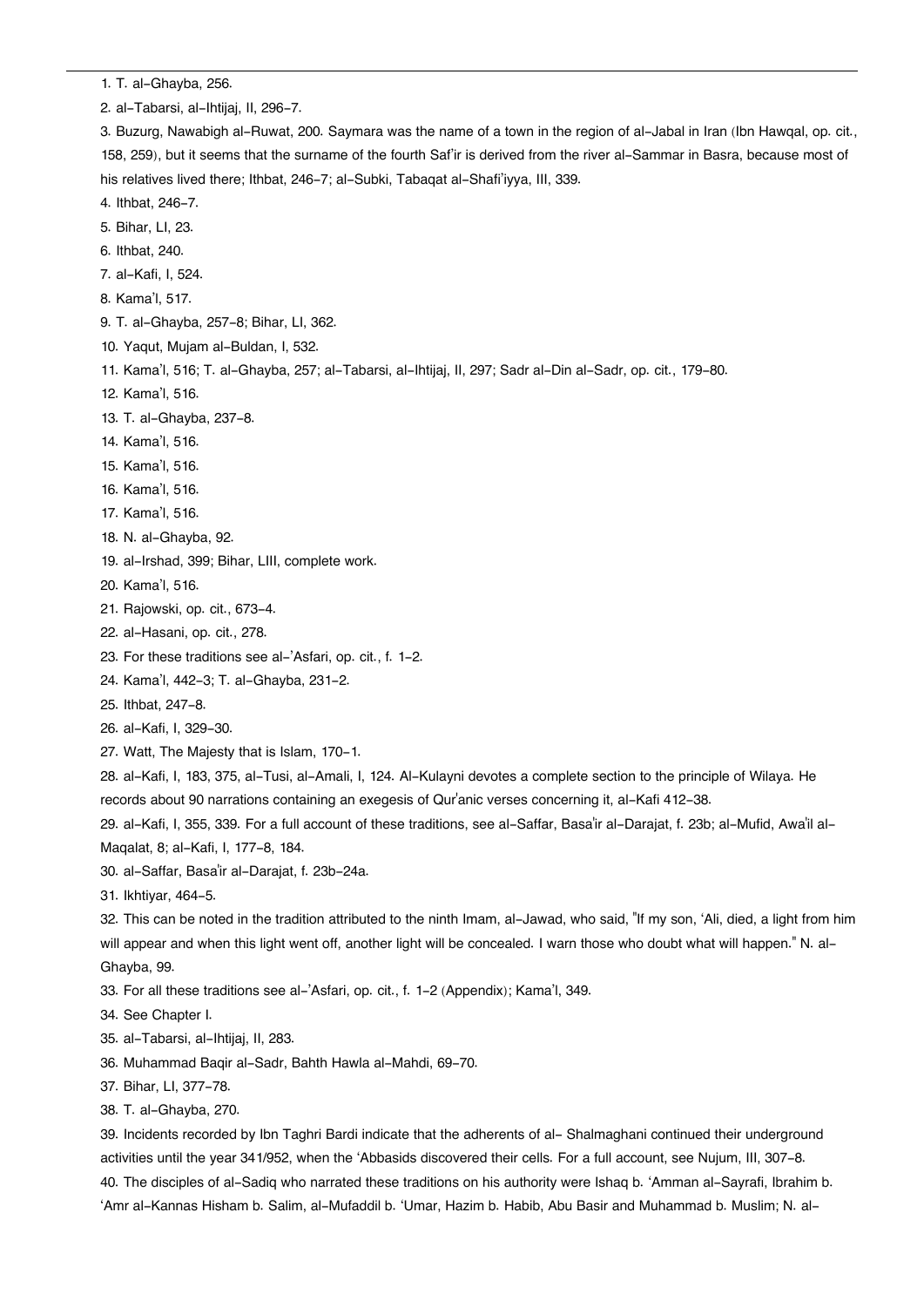Ghayba, 90-1.

- [41.](#page--1-0) N. al-Ghayba, 92.
- [42.](#page--1-0) Sachedina, op. cit., 125
- [43.](#page--1-0) T. al-Ghayba, 110.
- [44.](#page--1-0) al-'Alawi, Fi Nusrat al- Waqifa, quoted in T. al-Ghayba, 44.
- [45.](#page--1-0) Q. Maqalat, 106.
- [46.](#page--1-0) N. Firaq, 97.
- [47.](#page--1-0) Buzurg, al-Dhari'a, XXI, 69.
- [48.](#page--1-0) Quoted in the T. al-Ghayba, 274.
- [49.](#page--1-0) al-Kafi, 1, 340.
- [50.](#page--1-0) Kama'l, 112.
- [51.](#page--1-0) N. al-Ghayba, 6.
- [52.](#page--1-0) N. al-Ghayba, 80.
- [53.](#page--1-0) N. al-Ghayba, 99; Ibn Qubba quoted in Kama'l, 112.
- [54.](#page--1-0) Ibn al-Nadim, op. cit., 225.
- [55.](#page--1-0) Abu Sahl al-Nawbakhti, Kitab al-Tanbih, quoted in Kama'l, 3.
- [56.](#page--1-0) Kama'l, 3.
- [57.](#page--1-0) Quoted by al-Qadi 'Abd al-Jabbar, al-Mughni, II, 176, 182-3.
- [58.](#page--1-0) Quoted in Kama'l, 94-122, 126.
- [59.](#page--1-0) Ibn 'Abbad, Nusrat Madhahib al-Zaydiyya, 211.
- [60.](#page--1-0) Kama'l, 2-3, 16.
- [61.](#page--1-0) Kama'l, 2-3, 19.

[62.](#page--1-0) There are two reports which support this point. First al-Saduq mentions that the Zaydites accused the Imamites of inventing the Prophetic traditions which indicate that his successors will be twelve Imams (Kama'l, 67-8). The Zaydite al-Saib b. 'Abbad (d. 381/991) held this claim against the Imamites (Ibn 'Abbad, Nusrat Madhahib al-Zaydiyya, 209-12). Also the Isma'ilis did so. Ivanow (ed.), Zahr al-Ma'atli, 51.

- [63.](#page--1-0) Sachedina, op. cit., 83.
- [64.](#page--1-0) Kutub al-Ziyarat are the books which give details of how to undertake pilgrimages to the shrines of the Imams.
- [65.](#page--1-0) Bihar, CII, 81.
- [66.](#page--1-0) Sachedina, op. cit., 86-7.
- [67.](#page--1-0) al-Kafi, I, 307, 536; Kama'l, 263; al-Tabarsi, al-Ihtijaj, II, 249-50; Ithbat, 178-9.
- [68.](#page--1-0) al-Saduq, Man la Yahduruhu al-Faqih, II, 371; al-Tusi, al-Tahdhib, VI, 114; N. al- Ghayba, 45.
- [69.](#page--1-0) al-Saffar (d. 290), Basa'ir al-Darajat, f. 50a; al-Kafi, I, 243.
- [70.](#page--1-0) T. al-Ghayba, (Najaf, 1965), 296.
- [71.](#page--1-0) N. al-Ghayba, 125.
- [72.](#page--1-0) N. al-Ghayba, 125.
- [73.](#page--1-0) al-Mufid, Awa'il al-Maqalat, 50.
- [74.](#page--1-0) Maqatil, 359.
- [75.](#page--1-0) al-Kafi, I, 19, 35, 338; Ithbat, 260.
- [76.](#page--1-0) Kama'l, 256, 260, 280, 289, 333, 338, 342.
- [77.](#page--1-0) Kama'l, 512, 513.
- [78.](#page--1-0) N. al-Ghayba, 91; T. al-Ghayba, 274-5; Ikhtiyar, 476.
- [79.](#page--1-0) Kama'l, 81.
- [80.](#page--1-0) T. al-Ghayba, 215; Bihar, LII, 99.

[81.](#page--1-0) The khums (the fifth) in Shiite law is an obligatory tax based on the following Qur'anic verse: "And know ye that whatever of a thing ye acquire, a fifth of it is for God, and for the Apostle, and for the Apostle's near relatives and the orphans and the needy and the penniless traveller" (al-Anfal, 8: 41). The Imams collected the khums from their followers and used the first three shares for the benefit of the congregation and the kindred of the Prophet, and the second three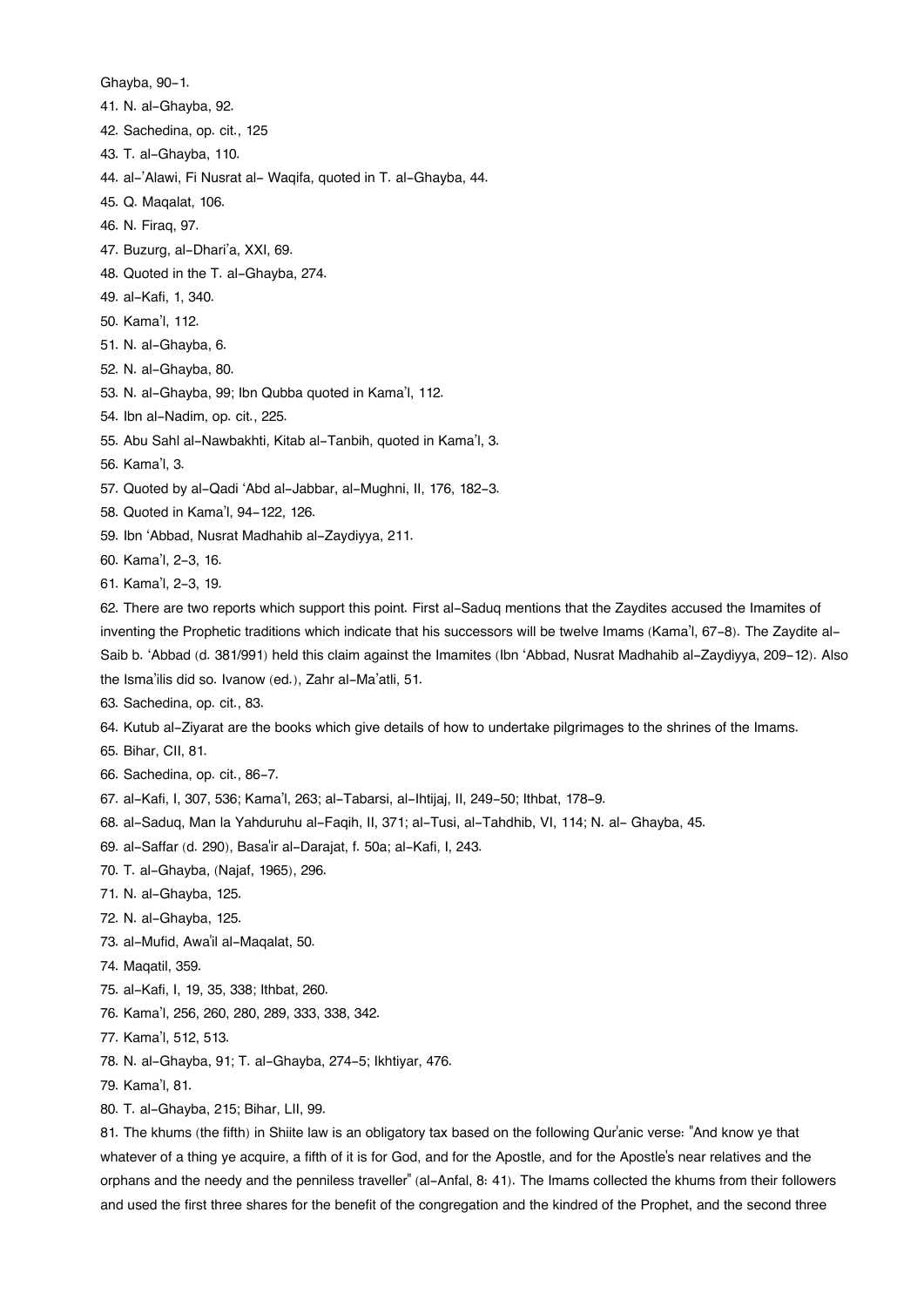shares for distribution among the orphans, the needy, and the penniless traveller (wayfarer) of the Prophet's family; Asl 'Asim b. Hamid al-Hannat, f. 22; al-Kafi, II, 626-8.

[82.](#page--1-0) al-Muhaqqiq al-Hili, al-Mu'tabar fi sharh al-Mukhtasar (Qumm, 1318), 298; al-Jawami' al-Fiqhiyya (Iran, 1276), 12, 76. [83.](#page--1-0) For details see Ibn Dawud, al-Rijal, 110; T. al-Fihrist, 268, 363; Ibn Qubba, quoted in Kama'l, 120; al-Najashi, 315. [84.](#page--1-0) al-Sahib b. 'Abbad, op. cit., 211.

[85.](#page--1-0) Ijtihad, in Sunni law means the pronouncing of independent judgements on legal or theological questions based on the interpretation and application of the four principles, the Qur'an, traditions, consensus, and reason (Aql). According to the Imamites, Ijtihad is employing all one's power to arrive at speculative probability (zann) in a case or in a rule of divine law depending mainly on the Qur'an and traditions; al-Ghurayf, al-Ijtihad wal-Fatwa (Beirut, 1978), 9.

[86.](#page--1-0) For the role of al-Tusi in the formulation of Imamite ijtihad, see Mahmud Ramyar, Shaykh Tusi, Ph.D. thesis (Edinburgh, 1977), 88-92.

[87.](#page--1-0) T. al-Ghayba, 270.

[88.](#page--1-0) al-Khumayni, al-Hukuma al-Islamiyya, (Beirut, 1978), 48.

[89.](#page--1-0) al-'Amili, al-Wasa'il, XVIII, 101; Bihar, LIII, 181; al-Khumayni, op. cit., 77.

[90.](#page--1-0) al-Tabarsi, al-Ihtijaj, II,. 263-4; al-'Amili, al-Wasa'il, XVIII, 94-5.

[91.](#page--1-0) al-Tabarsi, al-Ihtijaj, II, 260.

[92.](#page--1-0) al-Muhaqqiq al-Hilli, al-Mu'tabar, 298.

[93.](#page--1-0) al-Muhaqqiq al-Hilli, al-Mu'tabar, 298.

[94.](#page--1-0) al-Fusul al-Mukhtara, 261.

### **Conclusion**

The conclusion of the present work can be summarized as follows:

i) The problem of the nature of the *Ghayba* of the Twelfth Imam is an old one in the history of Shi'ism and is closely connected with the question of the *Imama.* From the beginning the Shiites held that the Prophet could not have left his community without a leader to supervise the interpretation of the *shari'a* and its implementation in society.

On the contrary, he had appointed 'Ali as his successor and stipulated that the leadership of the community should pass to al-Hasan and al‑Husayn, and thereafter to the eldest son of each subsequent Imam from the line of al‑Husayn until the rise of *alMahdi.*

However, the Imams were unable to rule the whole community after the death of the Prophet. Since political power had been usurped by others, the Imams were forced to seek to regain it according to those methods which they felt to be sound and legal, even though the political and economic resources of their opponents were stronger than their own, especially after the martyrdom of al\_Husayn.

None of the Imams after al–Husayn involved themselves directly in any obvious political activities or took part in direct incitement to revolt. In fact it seems that they restricted their activities to three major areas: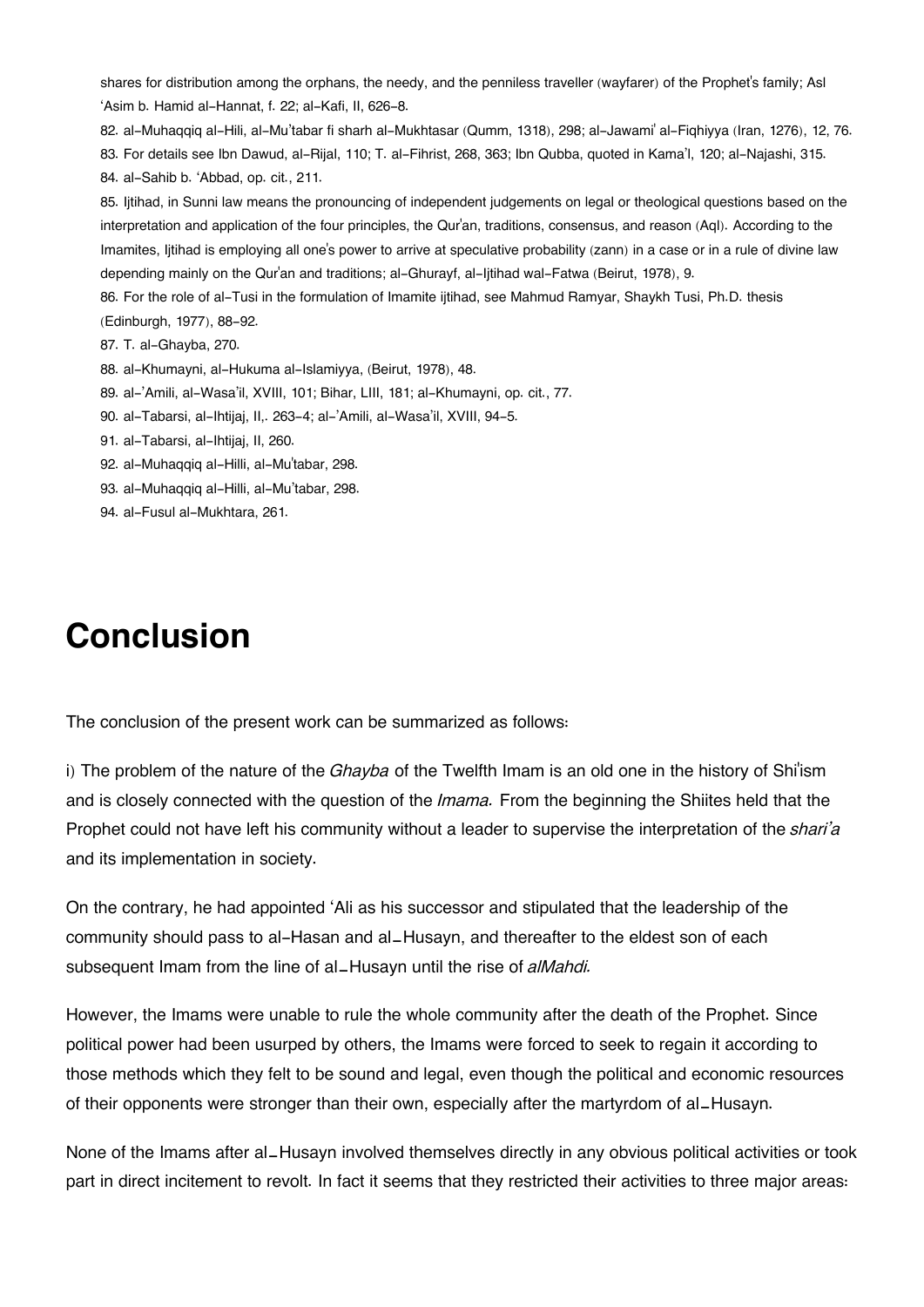**A)** They encouraged the dissemination of Prophetic traditions amongst the people to acquaint them with the right of the People of the House of the Prophet *(Ahl al‑Bayt)* to lead the community and to show them that their exclusion from actual political leadership did not mean that they were content to adopt a purely spiritual stance, nor did it imply tacit support of the government of the day.

Indeed they were totally committed to their struggle to regain control, but only when circumstances indicated the probable success of their rebellion, and when they were sure of the support of a sufficient number of faithful followers to aid the revolution and to implement Islam according to the Imamite approach.

**B)** From the Imamate of al‑Sadiq the Imams circulated Prophetic *Hadith* amongst the Imamites themselves concerning the rise of an Imam from Ahl *al‑Bayt* who would establish the righteous state. This Imam would be *al-Qa'im al‑Mahdi,* who was mentioned in the Prophetic traditions. He would first go into a state of concealment from which he would continue to direct the affairs of the *Imama.* Then he would go into total occultation.

But the majority of the traditions did not specify which Imam this would be, nor did they stipulate a definite date for his uprising. This obscurity allowed some 'Alids to use these traditions to support their own political aims, without heeding the instructions of the Imam as regards the correct circumstances for the concealment and rising of *al-Qa'im al‑Mahdi.*

A clear example of this is seen in the case of the Isma'ilis, who broke away from the Imamites and continued to carry out their activities secretly between the years  $145-296/762-908$ , until one of them managed to reach power in the year 296/908, claiming the title *al-Mahdi.*

The Zaydites also used these traditions in their attempts to gain control, but lacked the precaution and careful planning of the Isma'ills and the Imamites. In fact the obscurity of these *Hadiths,* related from al–Sadig was one of the reasons that some Imamites believed that the concealed Imam was Musa al‑Kazim, who would rise as *al-Qa'im al‑Mahdi* These people were called the Waqifa.

**C)** The early Imams believed that any of them could be *al-Qa'im al‑Mahdi* if the conditions were right but after the failure of their intended revolt in 140/757, they decided that it would be illadvised to fix a particular date for another uprising.

In this way the Imams hoped to encourage their followers in religious activities which would pave the way for more political matters at the appropriate time. At the same time they also secretly encouraged their most faithful followers, who found that they had no option but to rebel against unjust and tyrannical rulers.

One of the results of these policies was the establishment of the *Wikala* during the Imamate of al‑Sadiq as a means of supervising the activities of the Imamites and guiding them towards the final aim of the Imams, namely the establishment of a truly Islamic state based entirely upon the *shari'a* as interpreted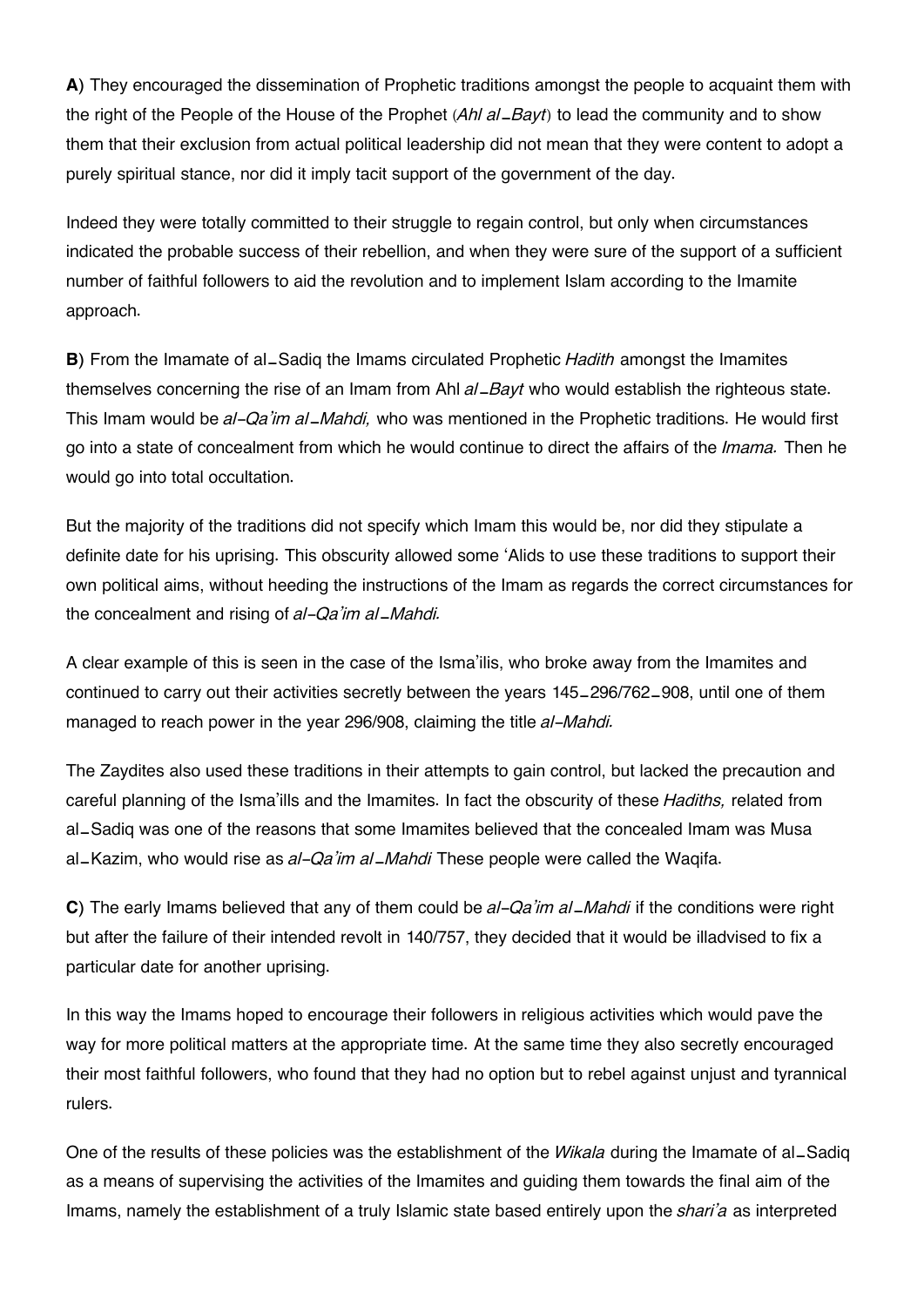and implemented by the Prophet and his Household.

**D)** The 'Abbasid authorities were aware of the danger posed by the Shiites and especially by the Imamites. So they tried to turn the attention of the people away from the rights of *Ahl al‑Bayt* (the People of the House) by fabricating Prophetic traditions which stated that the Imam after the Prophet was al-'Abbas and not 'Ali.

Simultaneously, they worked to divide the Shiites internally by appointing men from the *Jaririyya* to certain sensitive posts, so that the *Jaririyya* could investigate the Imamites and spread propaganda against them. After the failure of this policy, from the time of al-Ma'mun the 'Abbasids instituted a new plan which was intended to curtail the revolutionary activities of the Shiites. Part of this plan was to make the Imams their courtiers so that they could watch their every move.

This can be observed in the policy of al\_Ma'mun, who brought al\_Ri $\Omega$ a from Medina to Merv and appointed him his heir apparent, keeping him under house arrest. Al\_Ma'mun followed a similar policy with the ninth Imam al-Jawad. Later the 'Abbasid caliphs followed al-Ma'mun's lead in their attitude towards the tenth Imam, al–Hadi, and his son al–'Askari, both of whom were kept under house arrest in Samarra for most of their lives.

It thus became extremely difficult for the Imams to have normal relations with their followers, except their closest associates with whom they held secret meetings.

It seems likely that the house arrest of the later Imams led them to expand the role of the organization, the *Wikala,* and to entrust the *Saf'ir* with more authority to supervise the Imamites' activities. From the time of al‑Jawad onwards, the Imam began to guide the activities of his followers through his *Saf'ir.* The ordinary Imamites found such a situation strange and had to be educated to accept such indirect communication with the Imam.

However the role of the *Saf'ir* during this period is not as obvious as his later position during the first occultation of the Twelfth Imam, because the Imam's whereabouts were well‑known and his position clear.

It also seems that the continuation of the house arrest encouraged the Imams to find a means which might release them from its restrictions. From the years 245-250/859-64 onwards statements related on the authority of al‑Hadi and al‑'Askari, indicating that an unnamed Twelfth Imam would go into concealment, were circulating amongst the Imamites. Furthermore al‑Hadi and al‑'Askari ordered their close agents to follow the instructions of 'Uthman b. Said al'Umari and his son Abu Ja'far (i.e. the first and the second safrs).

It appears therefore that outwardly and historically the Imam's first concealment grew from the desire of his fathers to evade the surveillance of the government of the day, so that he could safely perform the duties of the *Imama.*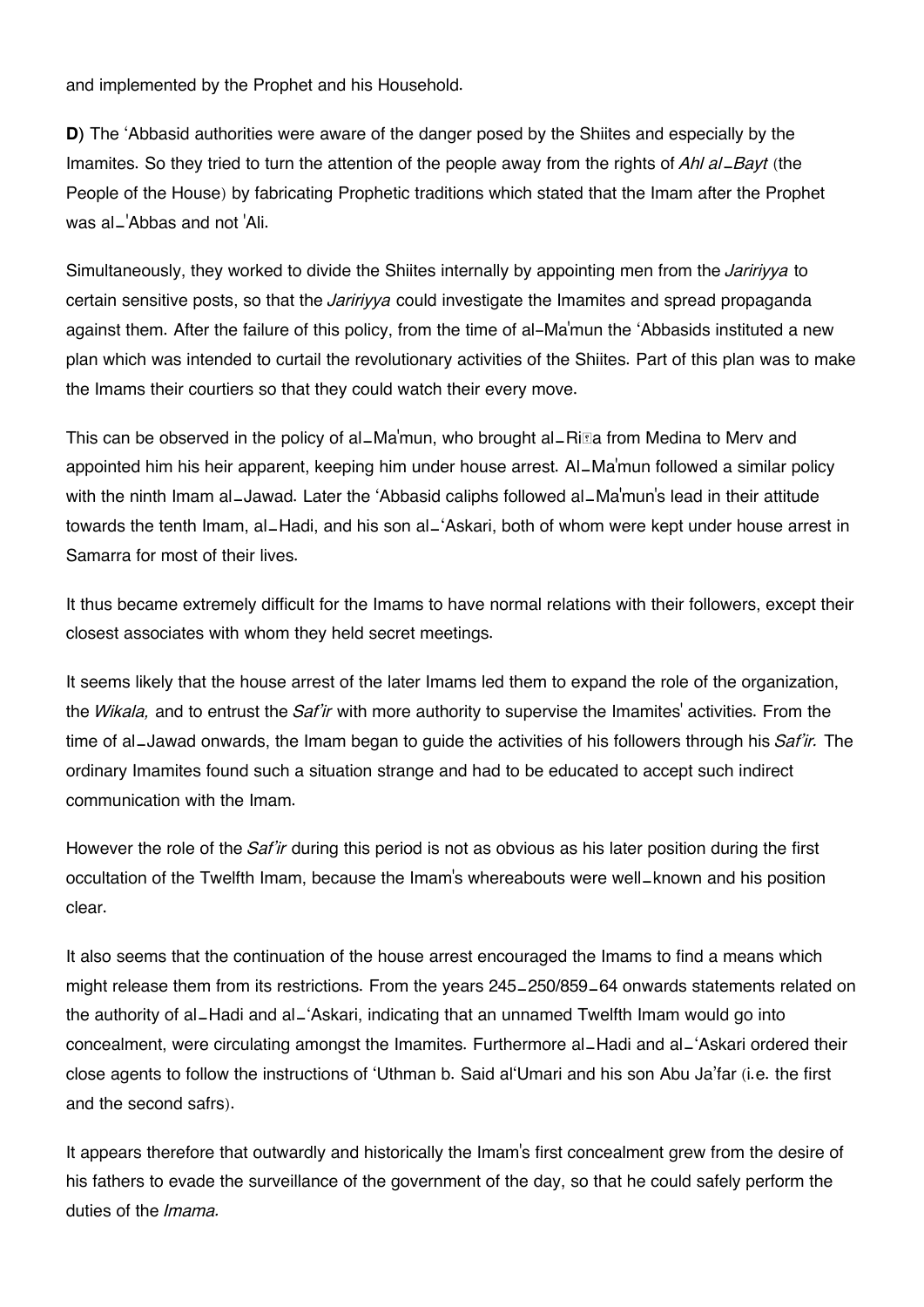**E**) An attempt has been made in–this study to prove that the eleventh Imam, al–'Askari, left a single male successor, whose name was Muhammad and who was smuggled by his father from Samarra to Medina in 259/873. He was the Twelfth Imam and his concealment began during the years 260‑329/874‑941. This was regarded as his first occultation, during which he continued to carry out his activities without disclosing his identity or his whereabouts, except to his four *Saf'irs* and certain select followers.

The first occultation was distinguished by the widening of the role of the *Wikala.* Throughout this period the four *safrs* directed the Imamites' activities. Their names were 'Uthman b. Said al‑'Umari, Abu Ja'far Muhammad b. 'Uthman, al–Husayn b. Ruh al–Nawbakhti and 'Ali b. Muhammad al–Sammari. Baghdad was the centre of activities for the saf *r,* who had agents in other provinces, beneath whom were many local agents.

A critical study of this period reveals that the main function of the *Saf'irs* was to perform certain tasks previously undertaken by the Imams so as to save the Imam from the political pressure of the 'Abbasids, which had been directed toward his predecessors from the time of al\_Ma'mun.

The split amongst the Imamites after the death of al‑ 'Askari in 260/8741ed the first and the second *Saf'irs* to concentrate their efforts upon re-uniting the Imamite ranks by proving the existence of the Twelfth Imam and emphasizing that he was *al-Qa'im al‑Mahdi;* that is, he who would undertake the elimination of oppressive government by militant means.

While the Imam was in hiding the role of the *Saf'ir* continued to increase so that by the time of the fourth *Saf'ir*, his statements began to be regarded as the statements of the Imam himself. It seems that the increased role of the *Saf'ir* was the result of the instructions of the Imam himself, who wanted his followers to accept the leadership of the jurists until the. moment of his reappearance.

**F)** On the death of the fourth *Saf'ir* in 329/941 no further *Saf'ir* was appointed and all direct communications with the Imam came to an end, which meant the end of the Imamite *Wikala.* This was also considered the beginning of the second occultation. At this stage the Imamites expected the Imam's reappearance in the near future, and as a result none of the jurists dared to act on behalf of the Imam.

However the prolongation of the occultation led them to attempt to fill the vacuum left by the death of the fourth *Saf'ir.* They turned their attention to theological matters and became the leaders of the Imamites in this field. Gradually they came to be seen as the hidden Imam's indirect deputies, who were leading the community and instructing in the law during his occultation.

Finally the concealment of the Twelfth Imam seems to have been closely connected with two important phenomena:

*Firstly,* with the occurrence of the second occultation, most of the Shiite revolts, particularly those of the Zaydite and the Imamites, gradually disappeared.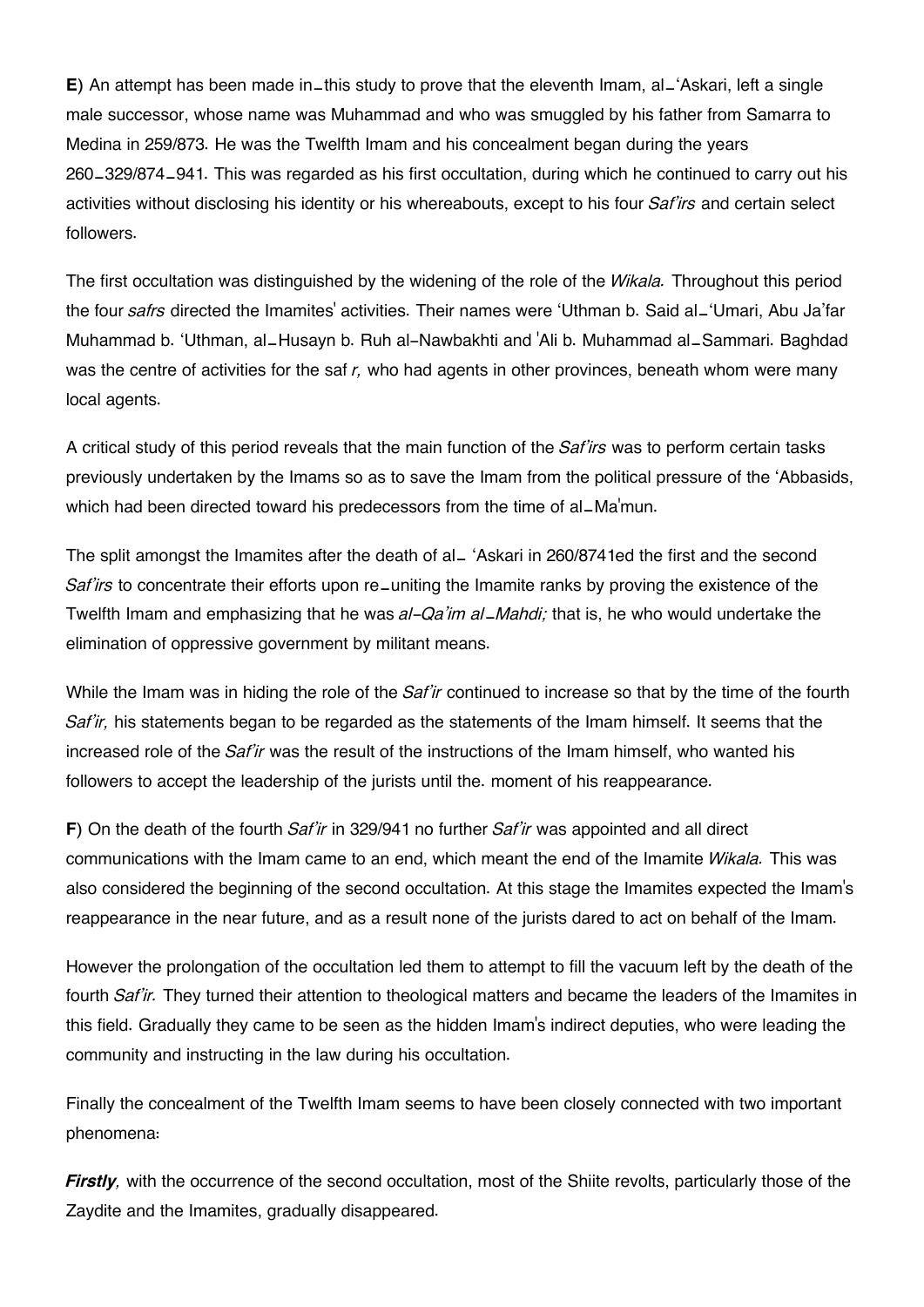*Secondly*, when the Imams were openly living amongst their followers, they suffered along with them from the oppression of the government, which was suspicious of their ambitions. But after the second occultation this oppression all but disappeared, and the Imamite jurists *(Fuqaha)* began to carry out their activities without encountering the difficult conditions faced by their predecessors.

This encouraged one to put forward the idea that Imams were throughout their lives trying to recover their usurped right, the political leadership of the Islamic state, by means which they believed to be correct and legal, while after the second occultation this task fell upon the Imamites themselves under the leadership of the *Fuqaha;* a situation which has continued until the present day.

In other words, as long as the Muslims are not ready for such political transformation the rise of the hidden Imam, the expected Mahdi, will be far. During his occultation it is the task of his followers in particular the *Fuqaha'* to make Muslims ready for this transformation. They should struggle to make them true committed Muslims practicing the *shari'a* in its true sense in their daily life and in all aspects of society.

The *Fuqaha* 'should convince the Muslims that their rightful leader is the hidden Imam, the expected Mahdi, who was divinely appointed and that he acquired this title, the Mahdi, because he will be 'guided' by Allah and will guide men to undertake a spiritual and political transformation of society.

Before the reappearance of the hidden Imam, the *Fuqaha'* can assume political authority in order to disseminate the above tasks and to implement the rules of the *shari 'a*.

## **Bibliography**

'Abbas Iqbal, *Khandan‑i Nawbakhti,* Tehran, 1966/1386.

'Abd al‑Muhsin al‑'Abbad, *'Aqa'id Ahl al‑Sunna wal‑Athar fi al‑Mahdi al‑Muntazar,* Part I, *al‑Hadi, Vol. 1, Qumm, 1971/1391, pp. 30-42.* 

Abu al‑Fida,'Imad al‑Din Isma'il (d. 732§1332), *al‑Mukhtasar fi Akhbar al‑Bashar,* Vols. 1‑4, Cairo, n.d.

al‑'Ali, Salih Ahmad, *"Idarat Baghdad fi al‑'Usur al‑'Abbasiyya al‑U1a", Sumar,* XXXIII (1977), 126‑146. *--‑,"al‑Mada'in fi al‑Masadir al‑'Arabiyya", Sumar XXIII,* 47‑66.

al‑'Allaq, Husayn Sabih, *al‑Shu'ara wal‑Kuttab fi al‑'Iraq fi al‑Qarn al‑Thalith al-Hijri,* Beirut, 1975

al‑'Amid, Tahir Muzaffar, *Baghdad,* Najaf, 1967.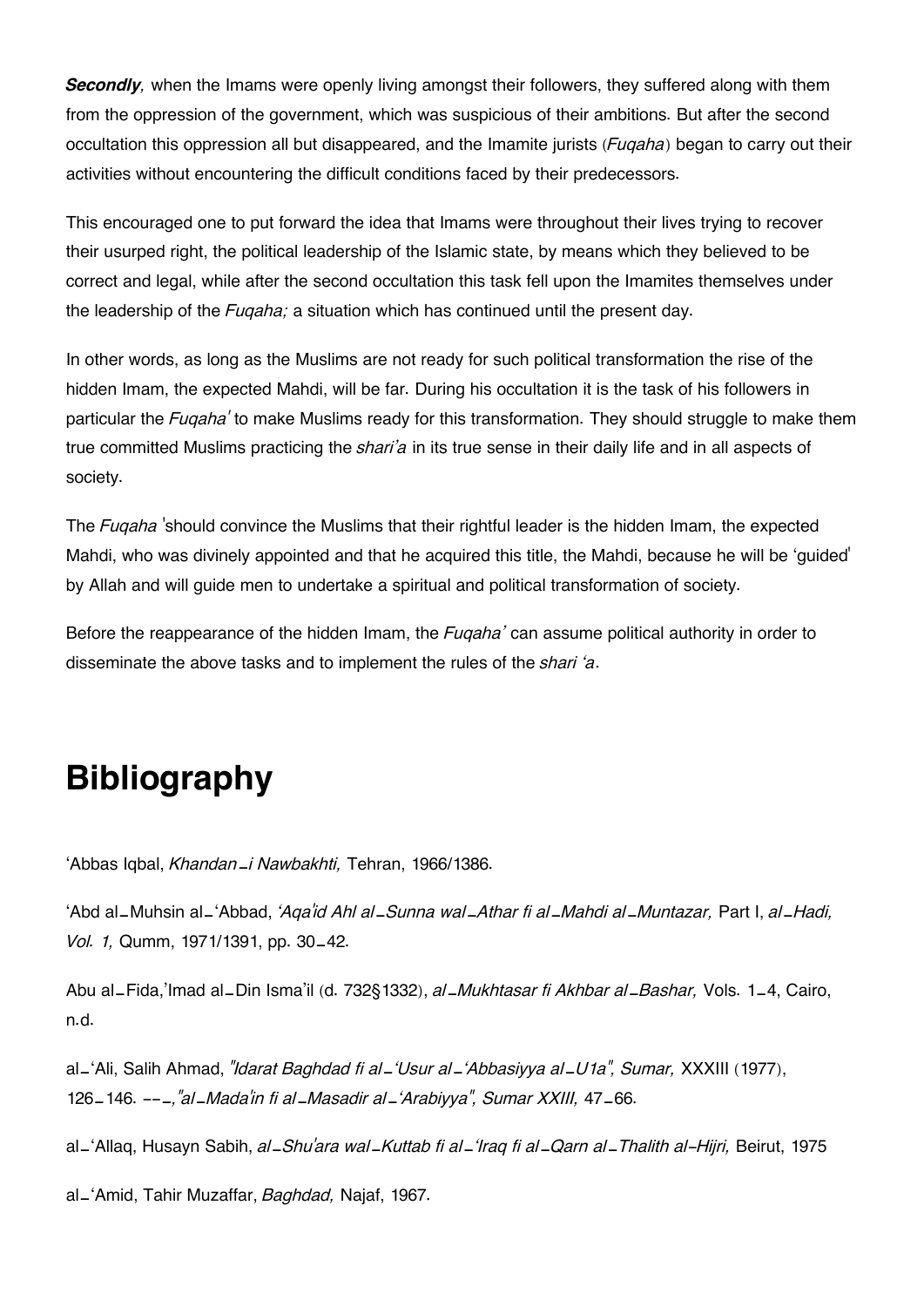al‑'Amili Baha' al‑Din (d. 1031/1622), *al‑Risala al‑Ithna 'Ashariyya fi al‑Radd 'ala al‑Sufiyya,* India Office Library, Arabic Ms. 2161, Delhi Arabic No. 719J.

Amin, Ahmad, *Duhr al‑Islam, Vols.* 1‑2, Cairo, 1958. (Amin) *al‑Mahdi wal‑Mahdawiyya,* Cairo, 1951.

al‑Amin, Muhsin al‑Husayni al‑'Amili, *A'iyyan al‑Shi'a, Vols.* 1‑55, Beirut, n.d.

al‑Ansari, 'Abd al‑Wahid, *Madhahib Ibtadatha al‑Siyasa fi al‑Islam,* Beirut, 1973/1393.

'Arib b. Sa'd al‑Qurtubi (d. 366/976), *Silat Tarikh al‑Tabari,* Leiden, 1897.

al‑'Asfari, 'Abbad b. Ya'qub al‑Rawajini (d. 250/864), *Asl Abu Said al‑'Ayfarz,* Ms. Tehran Univ. no. 262 and 1962.

al‑Ash'ari, 'Ali b. Isma'il (d. 329/941), *Maqalat al‑Ishamiyyin,* 2 vols., Cairo, 1950‑2. *---‑ ,al‑Luma'fi al‑Radd 'ala Ahl al‑Zaygh wal‑Bida',* Cairo, 1955. *---,al‑Ibana 'an Usul al‑Diyana,* Cairo, 1348/1929.

al‑'Askari, Najm al‑Din Ja'far b. Mu., *al‑Mahdi al‑Maw'ud al‑Muntazar,* vols. 1‑2, Beirut, 1977/1397.

al‑Azdi, Abu Zakariyya Yazid (d. 334/945), *Tarikh al‑Mawsil, vol.* 2, Cairo, 1387/1967.

al‑Azraqi, Muhammad b. 'Abd Allah (d. ca. 244/858), *Akhbar Makka, vols.* 1‑2, Mecca, 1965.

Bacharach, Jere L., *A Near East Studies Handbook,* Seattle and London, 1976.

al‑Baghdadi, cAbd al‑Qahir b. Tahir (d. 429/1037), *al‑Farq bayn al‑Firaq,* Beirut, 1393/1973. *----‑,Moslem Schisms and sects (al‑Farq bayn al‑Firaq),* trans. from Arabic by K. C. Seelye, New York, 1966.

----‑,Usul *al‑Din,* Istanbul, 1928.

al‑Baladhuri, Ahmad b. Yahya (d. 279/892), *Futah al‑Buldan,* Beirut, 1957.

Bandar, 'Abd al‑Zahara, *'Aqidat al‑Bada', M.* A. Thesis, Baghdad University, Bahgdad, 1976.

al‑Barqi, Ahmad b. Muhammad b. Khalid (d. 274‑80/887‑93), *Kitab al‑Mahasin,* Tehran, 1370/1950. *---, al‑Rijal,* Tehran, 1342. Bosworth, C. E., *The Islamic Dynasties,* Edinburgh, 1967.

Brockelmann, Carl, *Geschichte der Arabischen Literatur*, 2nd rev. ed., 2 vols., Leiden, 1943<sub>–</sub>49. ----<sub>-</sub>, *Geschichte der Arabischen Literatur,* supplement, 3 vols., Leiden, 1937‑42.

al‑Bukhari, Muhammad b. Isma'il (d. 256/870), *Kitab al‑Jami' al‑Sahih,* Leiden, 18621908.

Buzurg, Muhammad Muhsin al‑Tihrani, *al‑Dhari'ah ila Tasanif al‑Shi'a, vols.* 1‑20, Najaf, 1936‑70.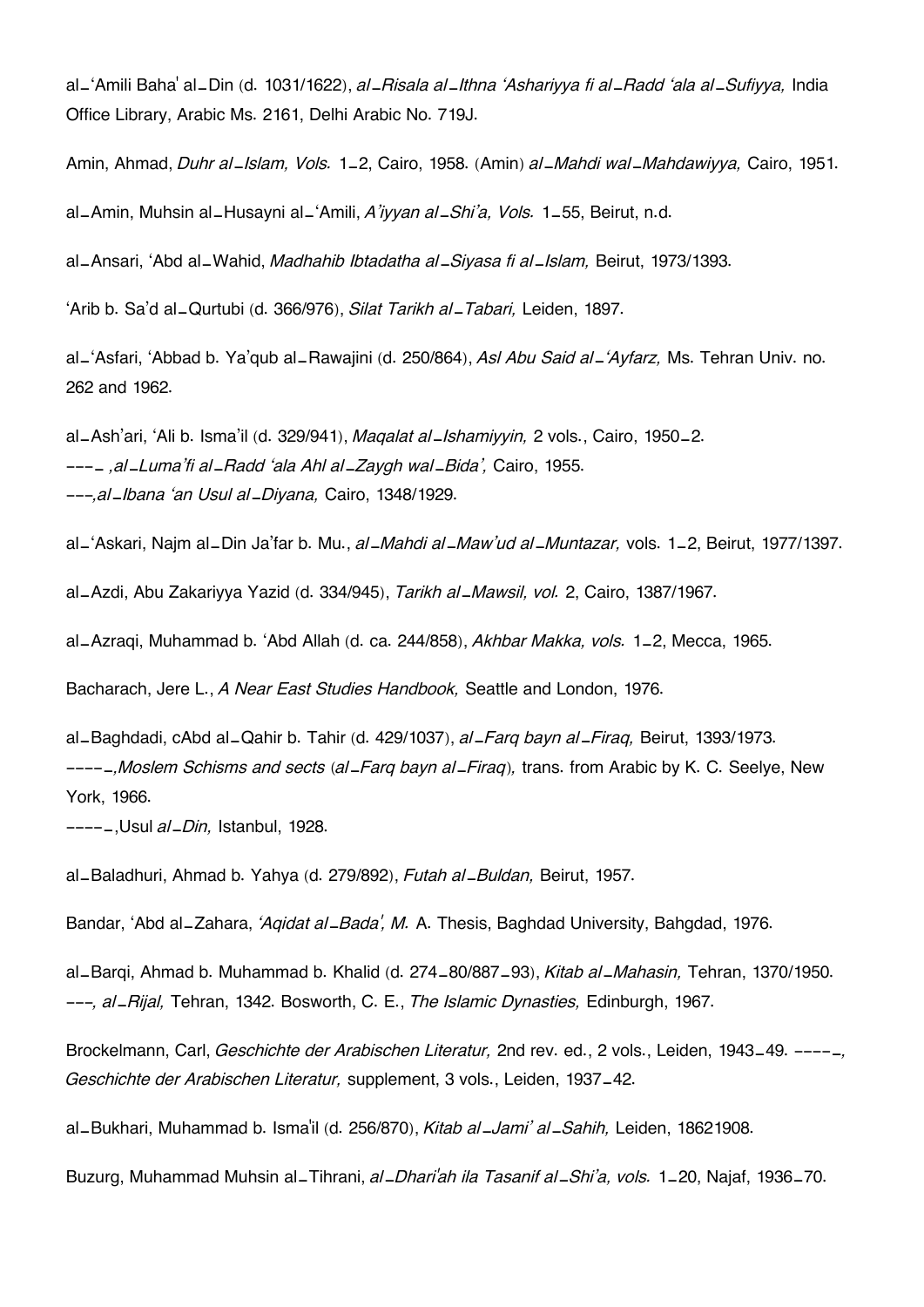(Buzurg) *Musaffa al‑Maqal,* Tehran, 1378/1958.

*----‑, Tabaqat A'lam al‑Shi'a,* vols. 1‑8, Beirut, 1971*.*

*al‑Dhahabi, Muhammad b. Ahmad (d 748/1347), al‑'Ibar fi Khabar man Ghabar, vols, 1-*4, Kuwait, 1960‑63. .

*----‑,Mizan al‑I'tidal fi Naqd al‑Rijal, vols.* 1‑4, Cairo, 1383/1963.

*----‑,Tarikh al‑Isldm wa Mashahir al‑A'lam, vols.* 1‑5, Cairo, 1368/1948‑9; National Library, Paris, Ms. (Arabic No. 1581).

*---,Tadhkirat al‑Huffaz,* Haydar Abad, 1398‑9/1968‑70.

Dakhiyyl, 'Ali Muh. 'Ali, *al‑Imam al‑Mahdi* Najaf, 1385/1966.

Di'bil al‑Khuza'i (d. 246/860), *Shir Di'bil b. 'Ali al‑Khuza'i,* ed. by 'Abd al‑Karim alAshtar, Damascus, 1384/1964.

al‑Dijayf, 'Abd al‑Hamid, *Rasa'il Isma'iliyya Nadira;* includes *Risalat al‑Ghayba,* the occultation of the Fatimid caliph al‑Hakim attributed to Ibn Abi Yala, and was written in 411/1012, *Majallat al‑Majma' al*–'*Ilmi al*–'*Iraqi, vol.* 3, part 1, 1954, pp. 405421; vol. 4, part 1 1956, pp. 251–64.

al‑Dinawari, Abu Hanifa Ahmad b. Dawud (d. 282/896), *al‑Akhbar al‑Tiwal,* ed. by 'Abd al-Mun'im 'Amir, Cairo, 1960

Donaldson, D. M., *The Shiite Religion; A History of Islam in Persia and Irak, London, 1933.* 

al‑Duri, A. A., *Tarikh al‑'Iraq fi al‑Qarn al‑Rabi' al‑Hijri,* Baghdad, 1948.

Eliash, J.,"Hasan al‑'Askari", E. I 2, III.

al‑Fadli, 'Abd al‑Hadi, *Fi lntizar al‑Imam,* Beirut, 1972.

Fayyad, 'Abd Allah, *Tarikh al‑Imamiyya wa Aslafihim min al‑Shi'a,* Baghdad, 1972. *--‑,Tarikh al‑Tarbiyya 'inda al‑Imamiyya wa Aslafihim min al‑Shi'a,* Baghdad, 1972.

Flotin, Van, al–Siyada al–'Arabiyya wa–I–Shi'a wal Israilliyat, trans. into Arabic by Hasan Ibrahim and Muhammad Zaki, Cairo, 1934.

Fyzee, A. A., *A Shiite Creed,* a translation of *Risalat al‑i'tiqadat* of al‑Saduq al-Qummi, London, 1942.

al‑Galbaygani, Lutf Allah al‑Safi, *Muntakhab al‑Athar fi al‑Imam al Thani 'Ashar,* 2nd ed. Tehran, n.d.

al‑Ghurayfi, Muhyi al‑Din al‑Musawi, *al‑Ijtihad wal‑Fatwa fi 'asr al‑Ma'sum wa Ghaybatahu,* Beirut, 1978.

Gibb, H. A. R., *"Abu al‑Saraya", E.I.2*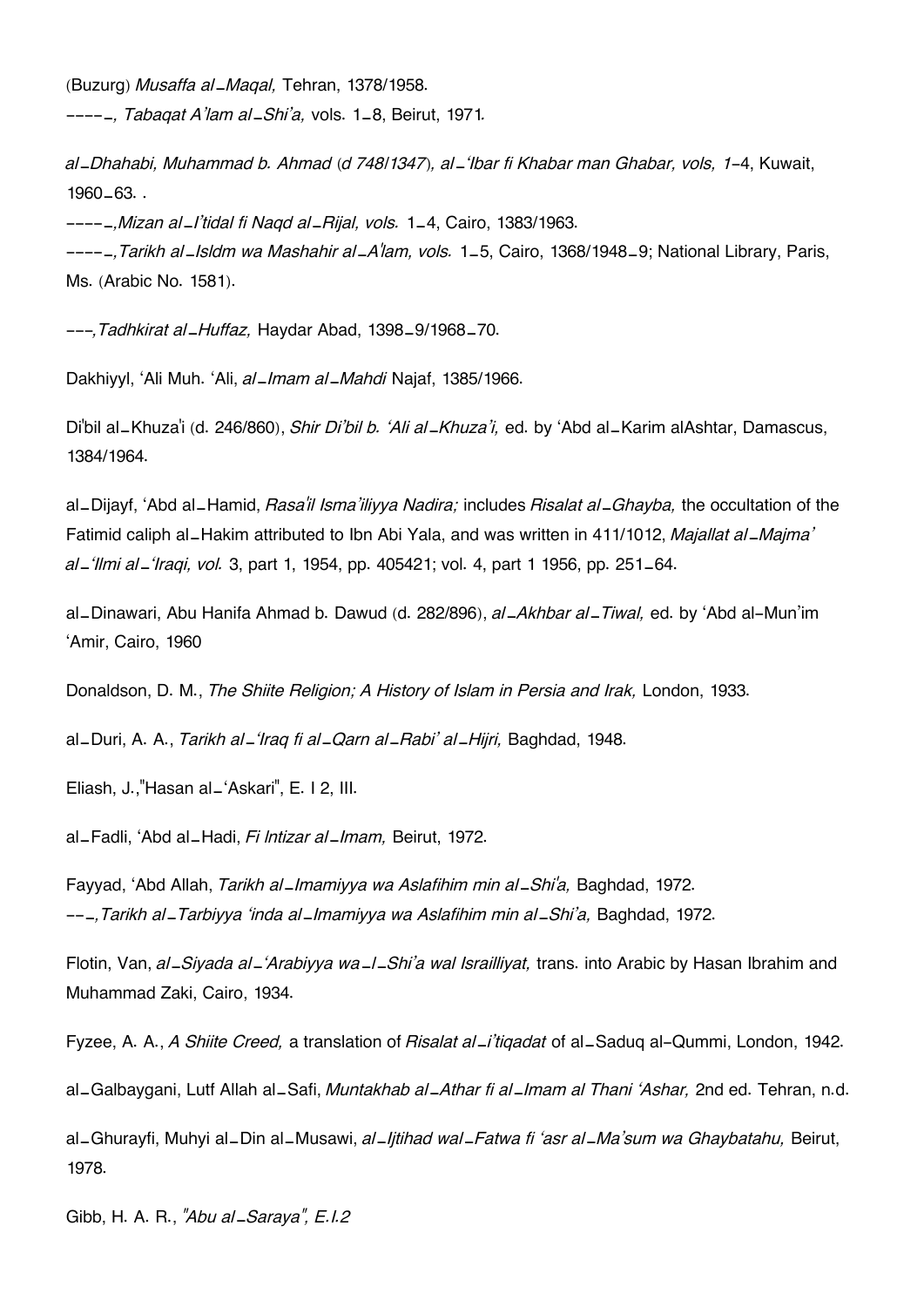Goldziher, I*,al‑'Aqida wa‑l‑Shari'a fi al‑Islam,* trans. by Muh. Yusuf, Cairo, 1378/1959.

(Goldziher) and Tritton, A. S., *"Bada"', E. I. 2, I.*

Grunebaum, G. E. von, *Classical Islam, A History 600‑1258,* trans. by K. Watson, London, 1970.

al‑Hadrami, Ja'far b. Muhammad b. Shurayh, *Kitab Ja'far b. Shurayh,* Ms. Tehran Univ., no. 262. 1262.

al‑Ha'iri, 'Ali b. Zayd al‑'Abidin al‑Yazdi, *Ilzam al‑Nasib fi Ithbat al‑Hujja al‑Gha'ib,* Karbala', 1963. *----, Muntaha al‑Maqal,* Iran, 1302.

al‑Hasani, Hashim Ma'ruf, *Sirat al‑A'imma al‑Ithna 'Ashar, vols.* 1‑2, Beirut, 1977/1397.

al‑Hasani, Jihad, *The Question of Imama, Political and Religious Authority in Twelver Shiite Thought,* Ph.D. Thesis, Manchester, 1974.

al‑Haythami, Ibn Hajar (d. 974/1565), *al‑Sawa'iq al‑Muhriqa fi al‑Radd 'ala Ahl al-Zaygh wal‑Zandaqa,* Cairo, 1312/1894.

al‑Hilili, Sulaym b. Qays al‑'Amiri al‑Kufi (d. 80‑90/699‑708), *As Sulaym b. Qays,* Najaf, n.d.

al‑Hilli al‑'Allaama al‑Hasan b. Yusuf (d. 726/1325), *Anwar al‑Malakut fi Sharh alYaqut,* Tehran, 1338 solar.

*----‑, Kashf al‑Murad fi Tajrid al‑Itiqad,* Mashhad, n.d.

Hodgson, M. G. S.,"How did the early Shi'a become sectarian?", *J.A.O.S.,* LXXV (1955), pp. 1‑13. ---‑,"Dja'far al‑Sadiq", *EI.2, II.*

Huart, Cl., *"Isma'iliyya", E. I. 2*

al‑Hurr al‑'Amili, Muhammad b. al‑Hasan (d. 1104/1692), *Wasa'il al‑Shi'a,* 20 vols., Beirut, 1391/1971.

Ibn 'Abd al‑Wahhab, Husayn, *'Uyun al‑Mujizat,* Najaf, 1950.

Ibn Abi 'Awn Muhammad b. Ahmad b. al‑Najm (d. 322/933), *Kitab al‑Tashbihat,* London, 1950/1369.

Ibn A'tham, Ahmad al‑Kufi (d. 314/926), *Kitab al‑Futuh, vols.* 1‑8, Haydar Abad 1395/1975.

Ibn al‑Athir, 'Izz al‑Din (d. 630/1232), *al‑Kamil fi al‑Tarikh,* Leiden, 1283‑93/1866‑76. *---‑, al‑Lubab fi Tahdhib al‑Ansab, vols.* 1‑3, Cairo, 1356.

Ibn Dawud, al‑Hasan b. 'Ali al‑Hilli (d. 647/1249), *Kitab al‑Rijal,* Tehran, 1964.

Ibn Furat al‑Kufi, Furat b. Ibrahim (d. 3rd/9th century), *Tafsir Furat al‑Kufi,* Najaf, n.d.

Ibn Hanbal, Ahmad (d. 241/855), *al‑Musnad,* Cairo, 1313/1895.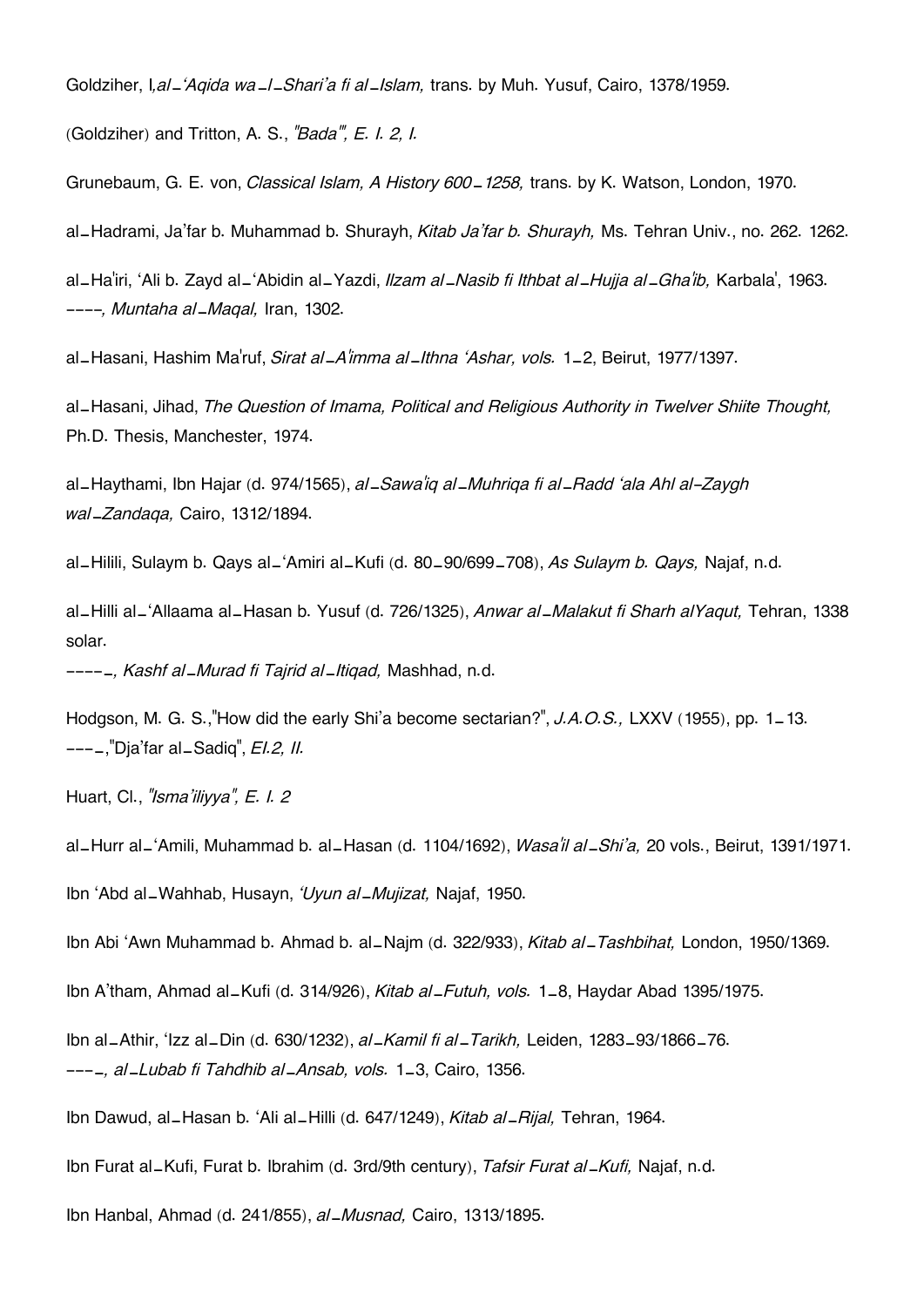Ibn Hawqal, Abu al‑Qasim Muhammad, *al‑Masalik wal‑Mamalik,* Leiden, 1873.

Ibn Hawshab, al‑Husayn b. Farah b. Mansur (d. ca. 322/933), *Kitab al‑Kashf* ed. R. Strothmann, Cairo/London/Bombay, 1952.

Ibn Hazm, 'Ali b. Ahmad (d. 456/1063), *al‑Fasl* fi *al‑Milal wal‑Ahwa' wal‑Nihal 5* vols; in the margin, al‑Shahristam, *al‑Milal wa‑I‑Nihal,* Cairo, 1317‑21, and Beirut, 1395/1975. --- *Jamharat Ansab al‑'Arab,* Cairo, 1391/1971.

Ibn Hibban, Muh. b. Hibban b. Ahmad Abi Hatim (d. 354/965), *Kitab al‑Majruhin min al‑Muhaddithin wal‑du'afa wal‑Matrukin,* 3 vols., Halab, 1396/1976. *----‑, Mashahir* 'Ulama' al‑Amsar, ed. by M. Fleischhammer, Weisbaden, 1959.

Ibn Hisham, *Das Leben Muhammads,* ed. by Wustenfeld, Gottingen, 1859.

Ibn al‑Jawzi, Abu al‑Faraj 'Abd al‑Rahman (d. 597/1200), *al‑Muntazam fi Tarikh al-Mulk wal‑Umam, vols.,* 3‑6, Haydar Abad, 1357/1938, and Cairo, n.d. *----‑, Talbis Iblis,* Cairo, 1928.

Ibn Kathir, Isma'il b. 'Umar (d. 774/1372), *al‑Bidaya wal‑Nihaya,* Beirut, 1386/1966.

Ibn Khaldun (d. 808/1406), *al‑'Ibar wa Diwan al‑Mubtada' wal‑Khabar,* Cairo, 12847/1867/70. ----‑, *al‑Muqaddima, Cairo,* 1322/1904.

Ibn Khallikan, Abu al‑'Abbas Ahmad (d. 681/1282), *Wafayat al‑A'yan,* Cairo, 1367/1948.

Ibn Khurdadhbih, Abu al‑Qasim 'Ubayd Allah (d. 300/912), *Kitab al‑Masalik wal Mamalik,* Leiden, 1889.

Ibn Manzur, Muhammad b. Mukarram (d. 711/1311), *Lisan al‑'Arab,* Cairo, 13003/1885‑7.

Ibn Miskawayh, Ahmad b. Muhammad (d. 421/1030), *Tajarib al‑Umam,* 4 vols., Cairo, 1914.

Ibn al‑Mu'tazz, 'Abd A11ah (d. 296/908), *Tabaqat al‑Shu'ara',* ed. by 'Abd al‑Sattar Farraj, Cairo, 1956.

Ibn Muttahir, al‑Hasan b. Yusuf b. 'Ali al‑Hilli, *Idah al‑Ishtibah fi Asma al‑Ruwat,* ed. by Muhammad b. al‑Fayd al‑Kashani (d. after 1112/1700) under the name *Naqd al Idah,* Mashhad, 1351.

Ibn al‑Nadim, Abu al‑Faraj Muhammad b. Abi Ya'qub Ishaq (d. 380/990), *al‑Fihrist,* ed. by Reza Tajadud, Tehran, 1971, and Egypt, 1350/1931; trans. by Dodge, 2 vols., New York, 1970.

Ibn Shadhan, al‑Fadl (d. 260/873), *Kitab al‑Idah,* Tehran, n.d.

Ibn Shahr ikshub, Muhammad b. 'Ali (d. 588/1162), *Ma'alim al‑'Ulama,* Tehran, 1353.

Ibn Shu'ba, Muhammad b. 'Ali al‑Halabi (d. 4th/10th century), *Tuhaf al‑'uq'ul* '*an Al al‑Rasul*), Najaf,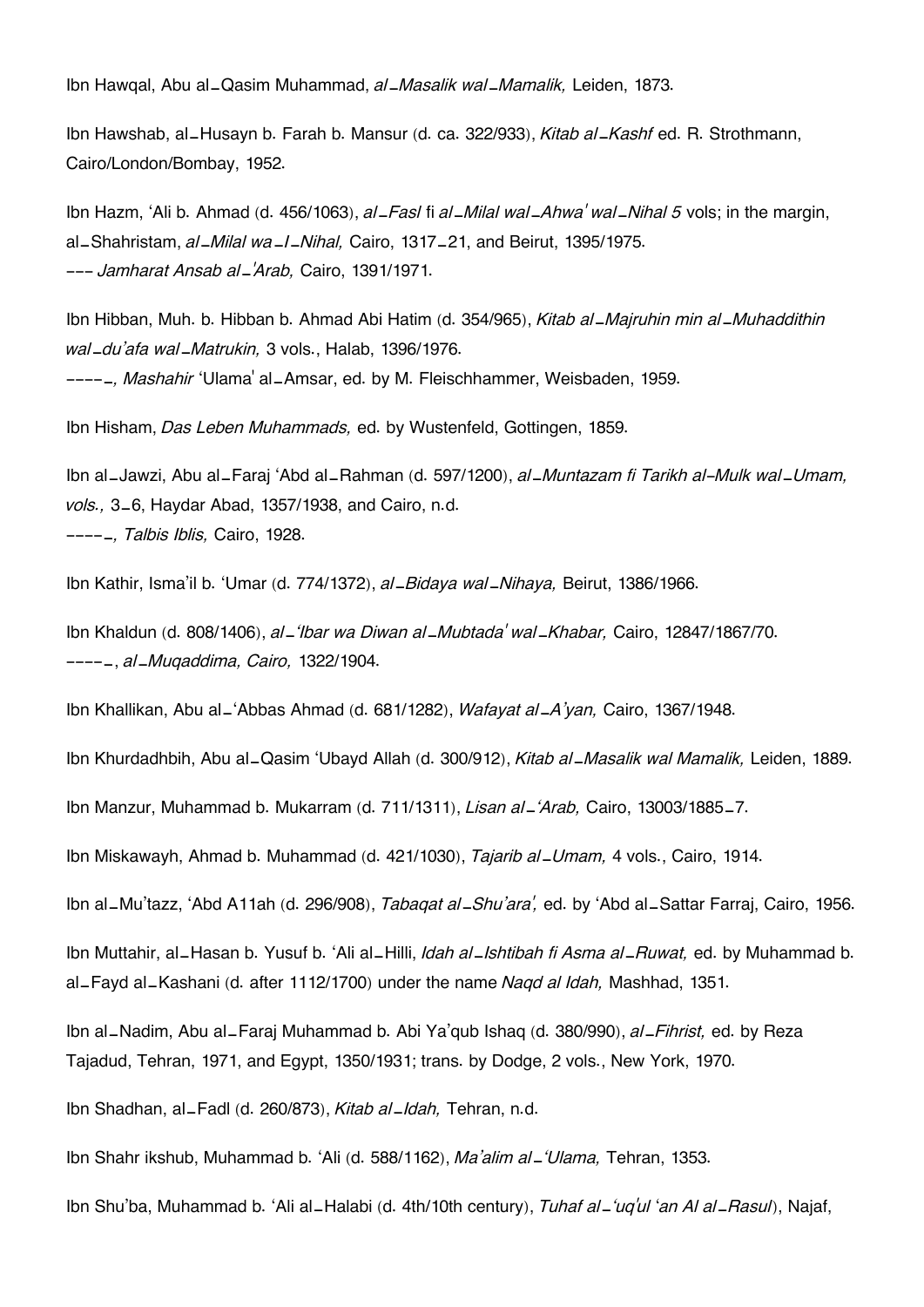1966.

Ibn Taghri Bardi, Abu al‑Mahasin (d. 874/1469), *al‑Nujum al‑Zahira,* 12 vols., Cairo, n.d.

Ibn al‑Taqtaqa, Muhammad b. 'Ali b. Tabataba (d. 701/1300), *al‑Fakhri fi al‑Adab al- Sultaniyya wa‑l‑Duwal al‑Ishamiyya,* Cairo, 1927.

Ibn Tawus, 'Abl b. Musa (d. 664/1265), *al‑Iqbal,* Iran, n.d.

*----‑, Kashf al‑Mahajja,* Najaf, 1950/1370.

*-----, al‑Malahim wal‑Fitan,* Najaf, 1948.

Ibn Tayfur, Ahmad b. Tihir (d. 280/893), *Kitab Baghdad,* ed. by 'Izzat al‑'Attar, Cairo, 1368/1949.

Ibn Taymiyya, Ahmad b. 'Abd al‑Halim (d. 728/1327), *Jami' al‑Rasa'il,* Cairo, n.d.

Ibn Tulun, Shams al‑Din Muhammad (d. 953/1546), *al‑Shadharat al‑Dhahabiyya* fi *Tarajum al‑A'imma al‑Ithna* 'Ashar 'Ind al‑Imamiyya, ed. by Salah al‑Din al‑Munajjid, Beirut, 1958.

Ibn 'Uqda, Ahmad b. Muhammad b. Said (d. 333/944), *Kitab al‑Malahim,* Ms. 262, Tehran University.

Ibrahim Amim, *Kitab Ghaybat Shaykh* Tusi *wa Siyar Tarikhi Masa'alat Ghaybat Imam,* Co‑Memorial of al‑Tusi (385‑460), vol. 1, pp. 287‑313, Mashhad, 1970/1348.

al‑Irbili, 'Ali b. 'Isa (d. 693/1293), *Kashf al‑Ghumma fi Ma'rifat al‑A'imma, vols.* 1‑2, Tabriz, Qumm, 1381/1961, and vols. 1‑3, Najaf, 1965.

al‑Isfahani, Abu al‑Faraj 'Ah b. al‑Husayn (d. 356/966), *Kitab al‑Aghani, vols.* 1‑20, Cairo, 1285/1868. *----, Maqatil al‑Talibiyyin,* Cairo, 1949, and Najaf, 1965.

Ivanow, W., *The Alleged founder of* Isma'ilism, Bombay, 1946.

----, "Isma'ilis and Qarmatians", *Journal of the Bombay Branch of the Royal Asiatic Society, XVI* (1940), 43‑85.

*--‑,The Rise of the Fatimids,* Bombay, 1946.

Ja'far al‑Khalili, *Mawsu'at al‑'Atabat al‑Muqaddasa,* Samarra section, vol. 1, Baghdad, 1965.

al‑Jahshiyari, Muhammad b. 'Abdus (d. 331/941), *Kitab al‑Wuzara' wal‑Kuttab,* Cairo, 1938.

Javad 'Ali, "Die beiden ersten safire des zwolften Imams", in *Der Islam, XXV* (1939), 197‑227.

al‑Kanji, Muhammad b. Yusuf (d. 658/1260), *al‑Bayan fi Akhbar Sahib al‑Zaman,* Tabriz, 1323.

al‑Kashshi, Muhammad b. 'Umar b. 'Abd al‑'Aziz (d. ca. 340/951), *Ikhtiyar Ma'rifat al‑Rijal,* Mashhad, 1348.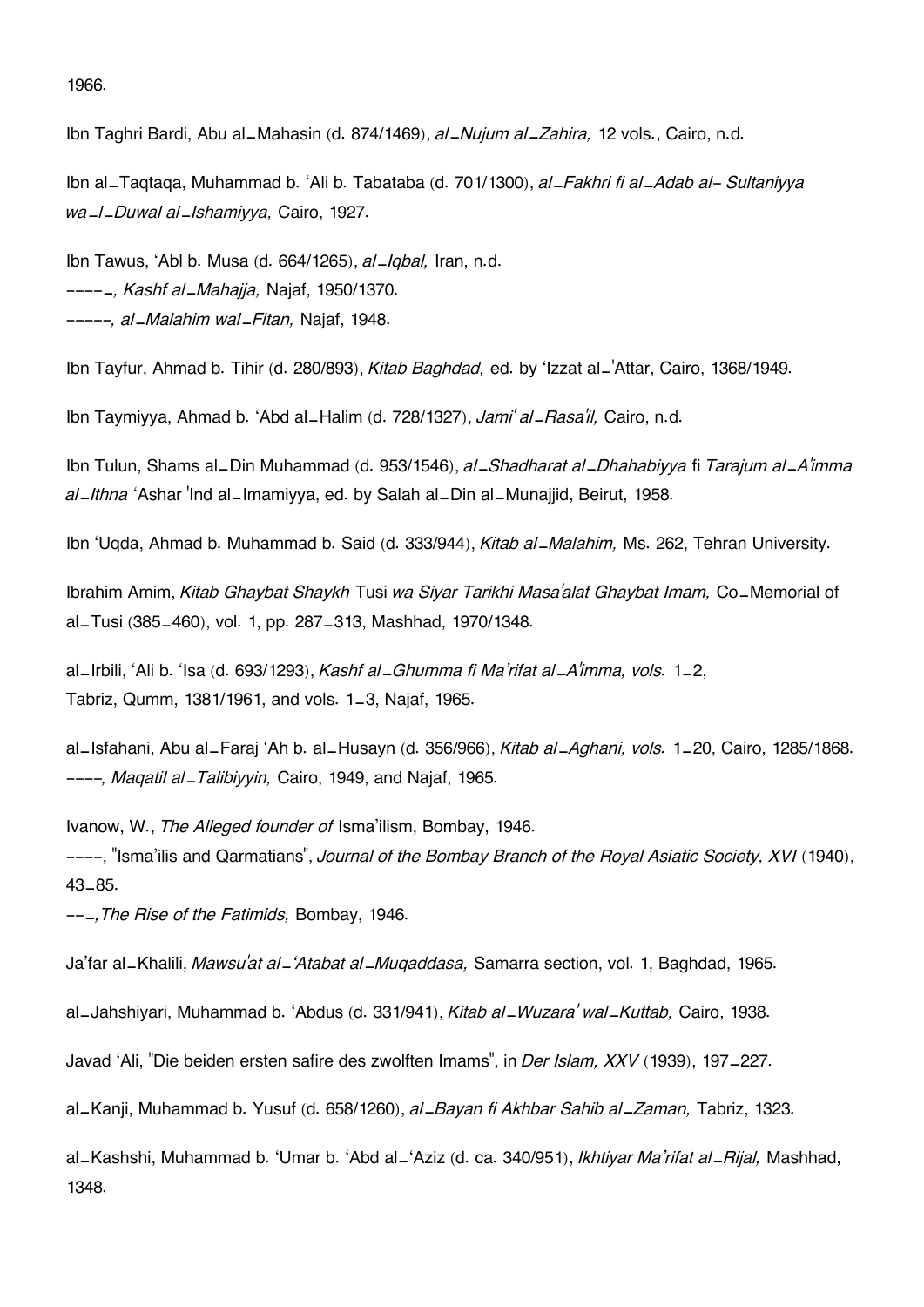al‑Karajaki, Abu al‑Fath Muhammad b. 'Ali b. 'Uthman (d. 449/1057), *Kanz al-Fawa'id,* includes five letters: *Risalat al‑Bayan 'an Jumal I'tiqadat Ahl al‑Imam; Risala fi Wujub al‑Imama; Risala fi* Usul *al‑Fiqh; Risalar al‑Burhan 'ala Sihhat Tul 'Umar Sahib al‑Zaman; Risalat al‑Ta'ajjub min al‑Karajaki.*

al‑Kharraz al‑Rizi al‑Qummi (d. after 381/991), *Kifayat al‑Athar fi al‑Nusus 'ala al-A'imma al‑Ithna 'Ashar,* Iran, 1305/1888. al‑Khirsan, Hasan, *Sharh Mashyakhat Tahdhib al‑Ahkam,* Najaf, 1963.

al‑Khatib al‑Baghdadi, Ahmad b. 'Ali (d. 463/1070), *Tarikh Baghdad,* 14 vols., Cairo, 1349/1931.

al‑Khawansari, Muhammad Baqir (d. 1313/1895), *Rawdat al‑Jannat,* Tehran, 1390/1970.

al‑Khumaym, Ruh Allah al‑Musawi, *al‑Hukuma al‑Islamiyya* (Wilayat al‑Faqih), Beirut, 1977.

al‑Kindi, Muhammad b. Yusuf (d. ca. 335/946), *Wulat Misr,* Beirut, 1959/1379.

Kohlberg, E., "From Imamiyya to Ithna - 'Ashariyya", *Bulletin of S.O.A. S.*, London Univ., XXXIX, part 3 (1976), 521‑534.

al‑Kubaysi, Hamdan 'Abd al‑Majid, *'Asr al‑Khalifa al‑Muqtadir bi‑llah* (295‑320/907932), Najaf, 1394/1974.

al‑Kulayni, Muhammad b. Ya'qub (d. 329/941), *al‑Kafi fi 'Ilm al‑Din,* 6 vols., Tehran, 1381/1961.

*----, al‑Rawda min al‑Kafi,* Tehran, n.d.

al‑Laythi, Samira Mukhtir, *Jihad al‑Shi'a ji al‑'Asr al‑'Abbasi al‑Awwal,* Beirut, 1976.

Lewis, B., *The Origin of Isma'ilism,* Cambridge 1940.

---‑, "Abu al‑Khattab", *EI 2.*

----‑, "'Ali al‑Riďa", *EI2. I*

----‑, "al‑'Askari", *EI2. II*

-----, "Bab", *EI2. I*

Macdonald, D.B., "al‑Ghayba", *EI1 II* ---, "al‑Mahdi", *EI1 III*

Madelung, W., "Karmati", *E.I2, IV.*

al‑Majlisi, Muhammad Baqir (d. 1111/1699), *Bihar al‑Anwar, vols.* 50‑54, Tehran, 1376 continuing.

Massignon, L., La *Passion de Husayn Ibn Mansur Hallaj,* 3 vols., Gallimard, 1975. ---, "Nusairi", *EI1', III.*

al‑Mas'udi, 'Ali b. al‑Hasan (d. 346/957), *Ithbat al‑Wasiyya,* Najaf, 1955.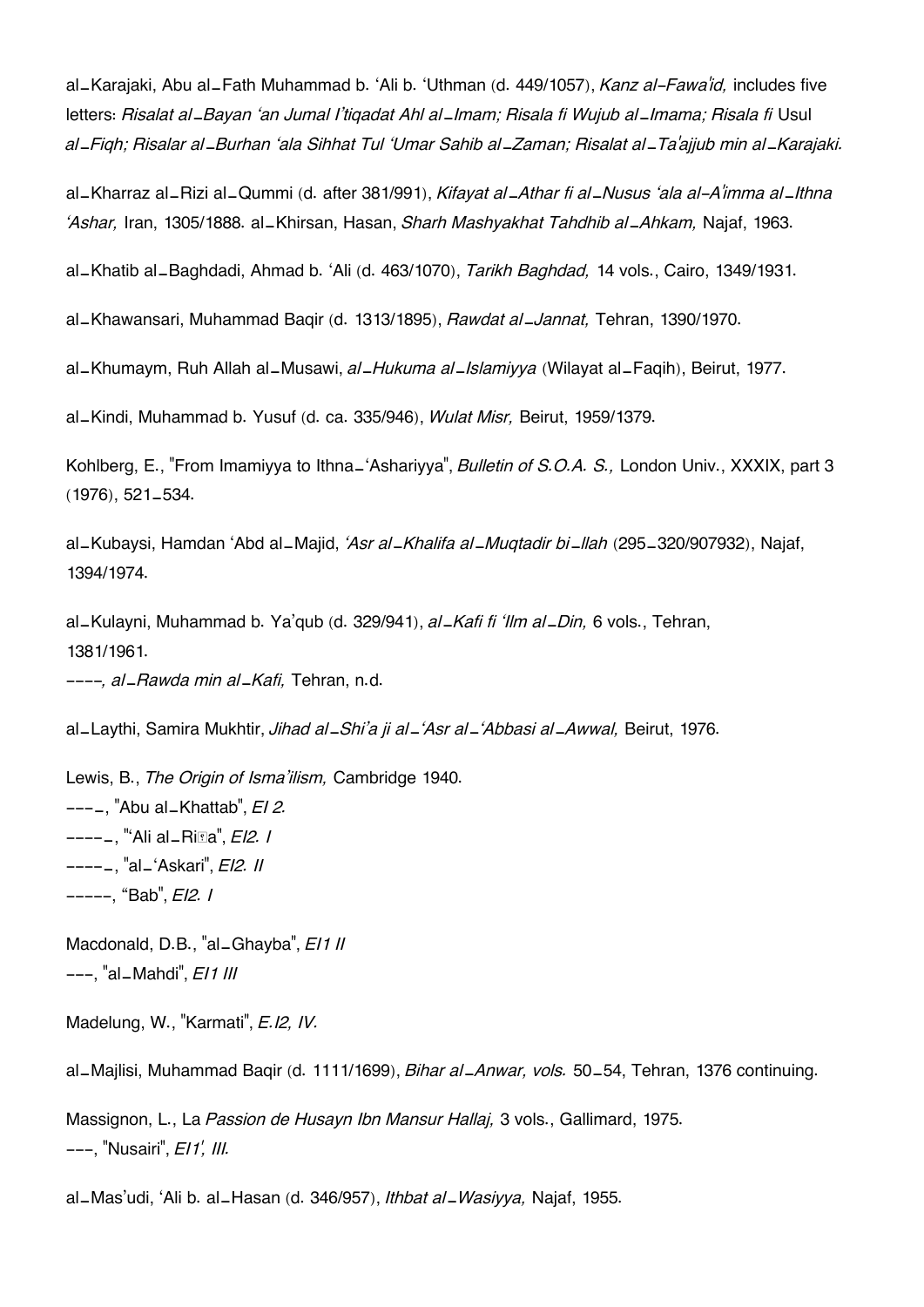*---‑, Muruj al‑Dhahab wa Ma'adin al‑Jawhar fi al‑Tarikh,* 9 vols., Paris, 1961‑76. *--, al‑Tanbih wal‑Ishraf,* Baghdad, 1357/1938.

Mir Lawhi, Sayyid (d. 12th/ 17th century), *Kifayat al‑Muhtaji fi Ma 'rifat al‑Mahdi, Ms.* in Tehran University Library, Mishkat Collection.

al‑Mufid, Muhammad b. Muhammad b. al‑Nu'min (d. 413/ 1022), *Awa'il al‑Maqalat fi al‑Madhahib wa‑l‑Mukhtarat,* Tabriz, 1371.

*---‑, al‑Fusul al‑'Ashara fi al‑Ghayba,* Najaf, 1371/1951.

*----‑, al‑Irshad,* Najaf, 1392/1972.

(al‑Mufid) *al‑Muqni'a fi al‑Fiqh,* Qumm, 1966. *-----, Tashih I'tiqddat al‑Imamiyya, Tabriz, 1371/1951.*

*al‑Muhaqqiq al‑Hilli, Ja'far b. al‑Hasan (d. 676/1277), al‑Mu'tabar fi Sharh al-Mukhtasar, Qumm, 1368/1948.*

*al‑Murtada, 'Ali b. al‑Husayn (d. 436/1044), Mas'ala wajiza fi al‑Ghayba, Baghdad, 1955.*

*--, al‑Shaf* fi *al‑Imama, Tehran 1301/1883; also its summary by al‑Tusi, Talkhis al‑Shafi, 4 vols., Najaf, 1963.*

*---‑, al‑Fusul al‑Mukhtara min al‑'Uyun wal‑Mahasin lil‑Mufid, Najaf, 1966.*

*Muslim b. al‑Hajjaj al‑Qushayri al‑Nisaburi (d. 261/875), Sahih Muslim, 4 vols., Cairo, 1377/1957.*

*al‑Muzaffar,* Muhammad Riďa, *al‑Saqifa, Najaf, 1965.*

*al‑Najashi, Ahmad b. 'Ali b. Ahmad (d. 450/1058), Kitab al‑Rijal, Tehran, n.d.*

*Naji, 'Abd al‑Jabbar, "Tarikh al‑Tabari Masdaran an Thawrat al‑Zanj", al‑Mawrid, VII, No. 2 (1978), pp. 37‑92.*

*----‑, "al‑Tanzim al‑'Askari li‑Jaysh Sahib al‑Zanj", al‑Mu'arrikh al‑'Arabi, VII (1978), 116‑157.*

*al‑Nawbakhti, al‑Hasan b. Musa (d. before 310/922), Firaq al‑Shi'a, ed.* by *Ritter, Leipzig, 1931, and Najaf, 1963.*

*al‑Nu'mani,* Muhammad b. *Ibrahim (d. 360/970), Kitab al‑Ghayba, Tabriz, 1317/1899.*

*al‑Nuraqi, Husayn b. Ahmad (d. 1332/1913), Tarikh al‑Kufa, Najaf, 1379/1960.*

*Omar, F., "Some aspects of the 'Abbasid‑Husaynid relations during the early 'Abbasid period (132‑193/750‑809)", Arabica, XXII (1975), 170‑9.*

*-----, "Some observations on the reign of the 'Abbasid caliph al‑Mahdi (158169/775‑785)", Arabica, XXI (1974), 139‑150.*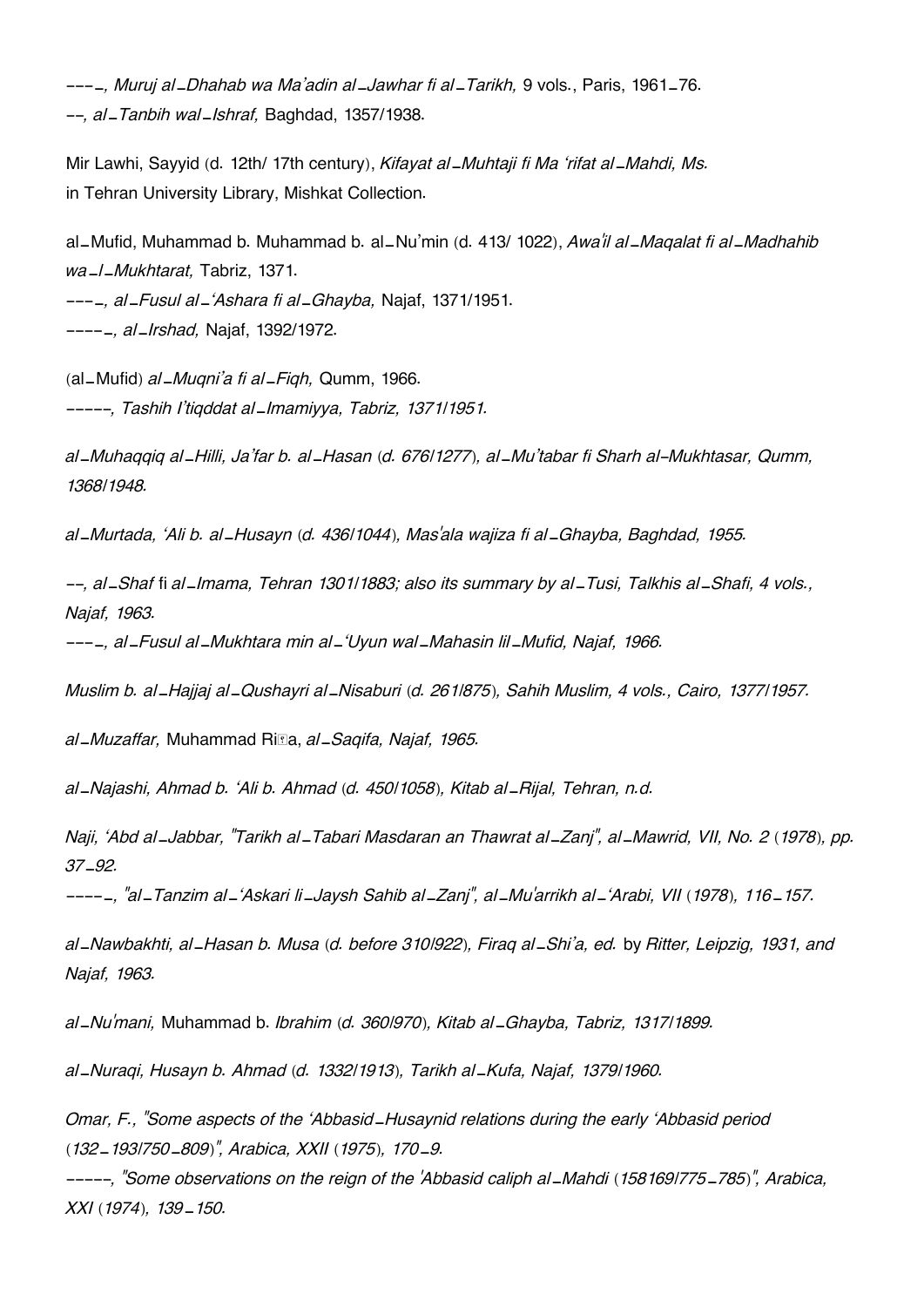*Osman,* Muhammad Salih, *Mahdiism in Islam up to 260 A.H.1874 and its relation to Zoroastrian, Jewish and Christian Messianism,* Ph.D. *Thesis, Edinburgh University, 1976.*

*al‑Qadi 'Abd al‑Jabbar, Abu al‑Hasan (d. 415/1024), al‑Mughni fi Abwab al‑Tawhid wal‑'Adl, vol. 20, parts 1‑2, section on al‑Imama, Cairo, 1963.*

*al‑Qalqashandi, Ahmad b. 'Ali (d. 821/1418), Sugh al‑A'sha, 14 vols., Cairo, 1963.*

*al‑Qanduri, Sulayman, Yanabi' al‑Mawadda, al‑Istana, n.d.*

*al‑Qarashi, Baqir Sharif, Hayat al‑Imam al‑Hasan b. 'Ali, Najaf, 1973.*

*al‑Qazwini, Hamd‑Allah Mustawfi (d. 740/1340), Nuzhat al‑Qulub, the geographical part, trans. by Le Strange, Leiden, 1919.*

*al‑Qazwim, Muhammad b.* Yazid (d. *275/889), Sunan Ibn Maja, 2 vols., Cairo, 1972.*

*al‑Qifti, 'Ali b. Yusuf* (d. *568/1172), Tartkh al‑Hukama', Leipzig, 1903.*

*al‑Qummi, 'Ali b. Ibrahim* (d. *307/919), al‑Tafsir, Najaf. 1386/1966.*

*al‑Qummi Sa'd b. 'Abd Allah al‑Ash'ari (d. 299/911), Kitab al‑Magalat wal‑Firaq, ed. by* Muh. *J. Mashkur, Tehran, 1963.*

*Rajowski, W. W., Early Shi'ism in Iraq,* Ph.D. Thesis, School *of Oriental and African Studies, 1955.*

*Ramyar, Mahmud, Shaykh* Tusi, *The life and works of a Shiite leader,* Ph.D. *Thesis, Edinburgh, 1977.*

al‑Rawandi, Sad b. Hibbat Allah, *al‑Khara'ij wal‑Jara'ih, Bombay, 1301/1883.*

*al‑Sabi, al‑Hilal b. Muhsin, al‑Wuzara', Cairo, 1958.*

*Sachedina. A. A., The Doctrine of Mahdiism in Imami Shi'ism,* Ph.D. Thesis, *University of Toronto, 1976. ----‑, "A Treatise on the Occultation of the Twelfth Imamite Imam", Studio Islamica, XLVIII (1978), 109‑124.*

*al‑Sadiq al‑Mahdi, Yas'alunak 'an al‑Mahdiyya, Beirut, 1975.*

*al‑Sadr, Muhammad Baqir, Bahth Hawla al‑Mahdi, Beirut, 1977/1397. -----, Fadak fi al‑Tarikh, Najaf, 1955.*

al‑Sadr, Muhammad, *Tarikh al‑Ghayba al‑Sughra, vol. 1,* Beirut, 1972. *----‑, Tarikh al‑Ghayba al‑Kubra, vol.* 2, Beirut, 1975.

al‑Sadr, Sadr al‑Din, *al‑Mahdi,* Tehran, 1358.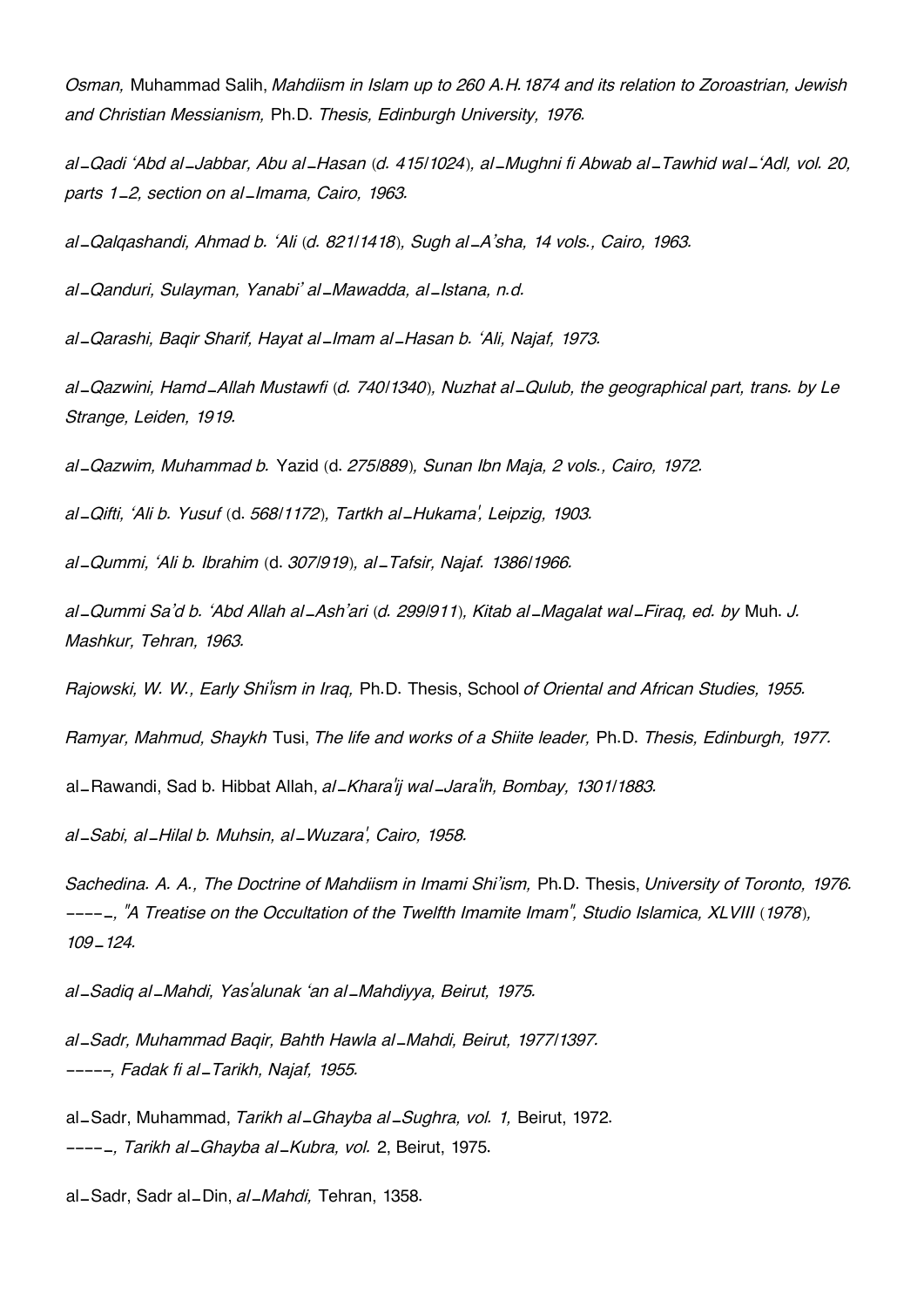al‑Saduq, Muhammad b. 'Ali b. al‑Husayn b. Babawayh (d. 381/991), *'Ral al‑Shara'i',* Najaf, 1385/1966.

*-----, Kamal al‑Din wa‑Tamam al‑Ni'ma,* Tehran, 1378/1958, and Tehran, 1395/1975.

*-----, Man La Yahduruh al‑Faqih,* 4 vols., Tehran, 1390/1970.

*-----, al‑Tawhid,* Tehran, 1387/1967. (al‑Saduq) *'Uyun Akhbar al‑Riďa,* Najaf, 1390/1970.

al‑Saffar, Muhammad al‑Hasan (d. 290/902), *Basa'ir al‑Darajat,* Tehran University, Central Library, Ms. No. 657.

al‑Sahib b. 'Abbad, Isma'il b. 'Abbad (d. 385/995), *Nusrat Madhahib al‑Zaydiyya,* ed. by Naji Hasan, Baghdad, 1977.

al‑Sajistani, Abu Dawud Sulayman b. al‑Ash'ath (d. 275/889), *Sunan Abi Dawud,* 4 vols., Cairo, 1370/1951.

al‑Sajistani, Abu Ya'qub, *Kashf al‑Mahjub,* Tehran, 1949.

al‑Salawi, Ahmad b. Khalid al‑Nasiri, *al‑Istaqsa li‑Akhbar al‑Maghrib al‑Aqsa, 10* vols., al‑Dar al‑Bayda, 1954.

al‑Sam'awi, 'Abd al‑Karim b. Muhammad al‑Tamimi (d. 562/1166), *al‑Ansab,* Haydar Abad, 1382‑96/1962‑76.

al‑Samir, Faysal, *Thawrat al‑Zanj,* Basra, 1952.

al‑San'ani, 'Abd al‑Razzaq b. Humam (d. 211/826), *al‑Musannaf vol. 11,* Beirut, 1392/1972.

Shahan, M. A., *Islamic History, A new interpretation, vol. 2 (750 - 1055/132 - 448)*, Cambridge, 1976.

al‑Shahristani, Muhammad b. 'Abd al‑Karim (d. 548/1153), *Kitab al‑Milal wal‑Nihal,* London, 1263/1846

Shakir, M. H., trans., *The Holy Qur'an, Arabic text and English translation,* Tehran, 1978.

al‑Sharif al‑Radi, ed., *Nahj al‑Balagha,* Beirut, 1967.

al‑Sharif Ahmad Ibrahim, *al‑'Alam al‑Islami fi al‑'Asr al‑'Abbasi,* Cairo, 1967.

al‑Shibi, Kamil Mustafa, *al‑Sila bayn al‑Tasawwuf wall‑Tashayyu',* Baghdad, 1382/1963.

Sourdel, D., "The 'Abbasid Caliphate", *CH I, vol. 1, The Central Islamic Lands,* ed. by P. M. Holt, A. Lambton and B. Lewis, Cambridge, 1970, 104-39. ---‑, "Banu Furat", *E.I.2.*

Strothmann, R., "Musa al‑Kazim", *E.I.1 III.*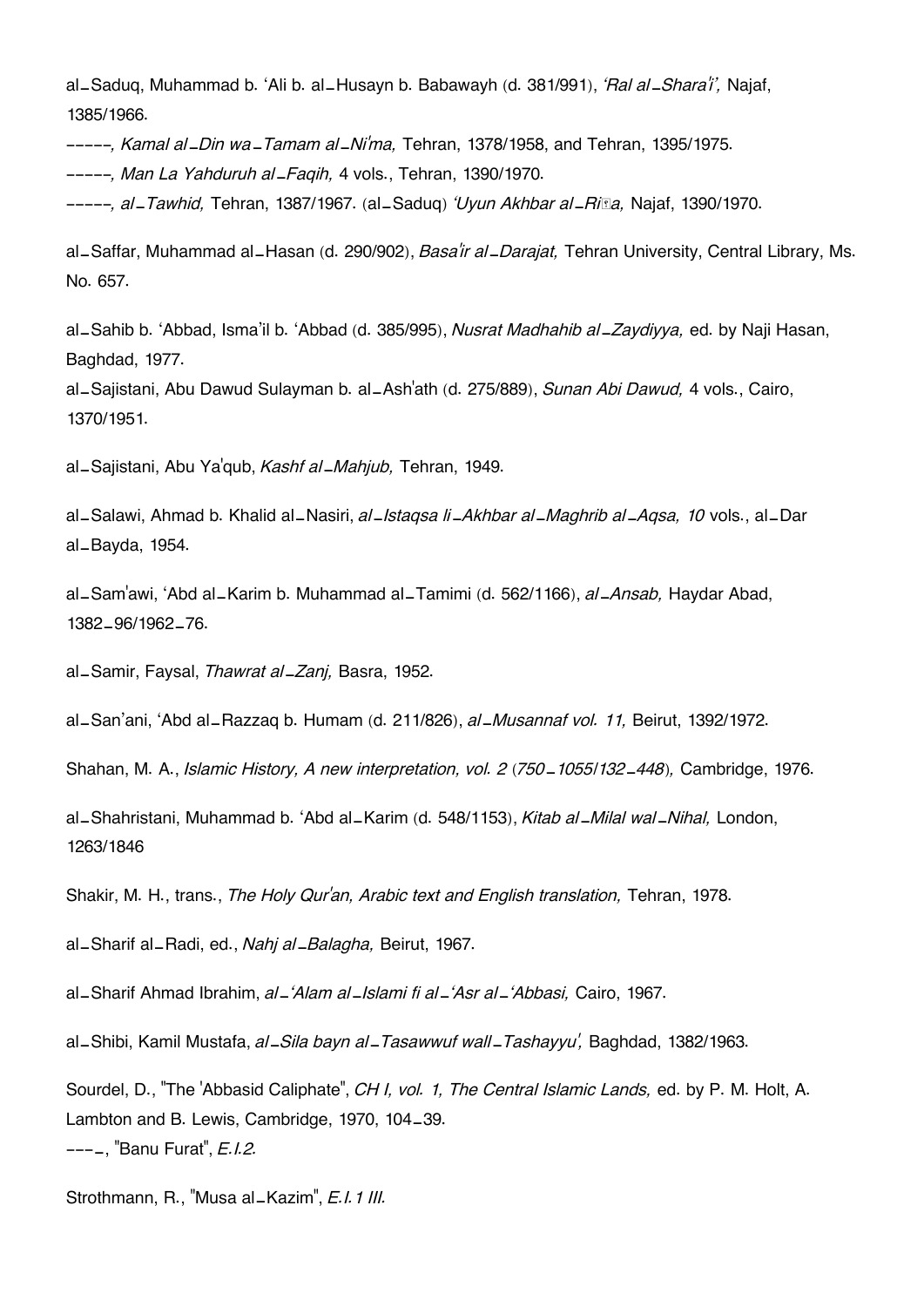----, "Muhammad b. 'Ali al‑Riďa", *EI.', III.*

-----, "Shi'a", *EI1', IV.*

Subhi, Ahmad Mahmud, *Nazariyyat al‑Imama Lada al‑Shi* a *al‑Ithna 'Ashariyya,* Cairo, 1969.

al‑Subki, 'Abd al‑Wahhab b. 'Ali (d. 771/1369), *Tabaqat al‑Shaf'iyya al‑Kubra, 10* vols., Cairo, 1965/1385.

al‑Suli, Abu Bakr Muhammad b. Yahya (d.335/946), *Akhbar al‑Radi wal‑Muttaqi* ed. by J. Heyworth Dunne, London, 1935/1354.

al‑Tabari, Muhammad b. Jarir (d. 310/922), *Tarikh al‑Rusul wal‑Muluk,* 3 vols., ed. by de Goeje, Leyden 1879<sub>-1901</sub>.

al‑Tabari, Muh. b. Jarir b. Rustam (d. 4th/10th century), *Dala'il al‑Imama,* Najaf, 1949/1369.

al‑Tabarsi, Ahmad b. 'Ali b. Abi Talib (d. 548/1153), *al‑Ihtijaj, vols.* 1‑2, Najaf, 1386/1966.

al‑Tabarsi, al‑Fadl b. al‑Hasan, *I'lam al‑wara bi‑A'lam al‑Huda,* Tehran, 1379/1959.

al‑Tabrani, Maymun b. al‑Qasim al‑Nusayri (d. 427/1035), *Kitab Sabil Rahat alArwah,* ed. by Strothmann in *Der Islam, XXVII* (1946).

al‑Tabsi, Muh. Riďa al‑Najaf, *al‑Shi'a wal‑Raja, vol. 1,* 3rd eel., Najaf, 1966/1385.

al‑Thalabi, Ahmad b. Muhammad al‑Nisaburi (d. 427/1035), *'Arais al‑Majalis,* Cairo, n.d.

al‑Tikriti, B. K., *The Religious Policy of al‑Mutawakkil 'ala Allah al‑'Abbasi (232*47/847‑68), M.A. Thesis, Institute of Islamic Studies, McGill University, 1969.

*----‑, The Struggle for Power in the 'Abbasid Caliphate between the years* 247/861 *and* 256/868, Ph.D. Thesis, Edinburgh University, 1972.

(al<sub>-Tikriti)</sub> "al<sub>-</sub>Mutawakkil bayn Khusumihi wa Ansarihi", Bulletin of the College of Arts, Basra University, 1976.

al‑Tirmidhi, Muhammad b. 'Isa (d. 279/893), *Sunan al‑Tirmidhi,* 5 vols., Cairo, 1356/1937.

Tuker, W. T., "Rebels and Gnostics, al‑Mughira b. Said and al‑Mughiriyya", *Arabica,* XXII (1975),  $33 - 47.$ 

------"Abu Mansur al‑'Ijli and al‑Mansuriyya, A study in the Medieval terrorism", *Der Islam,* LIV (1977).

al‑Tusi, Muhammad b. al‑Hasan (d. 460/1067), *al‑Amali,* 2 vols., Najaf, 1383/1963.

*----‑, al‑Fihrist,* eel. Sprenger, Calcutta, 1853, and Mashhad, 1972.

*-----, al‑Ghayba,* Tabriz, 1322/1904.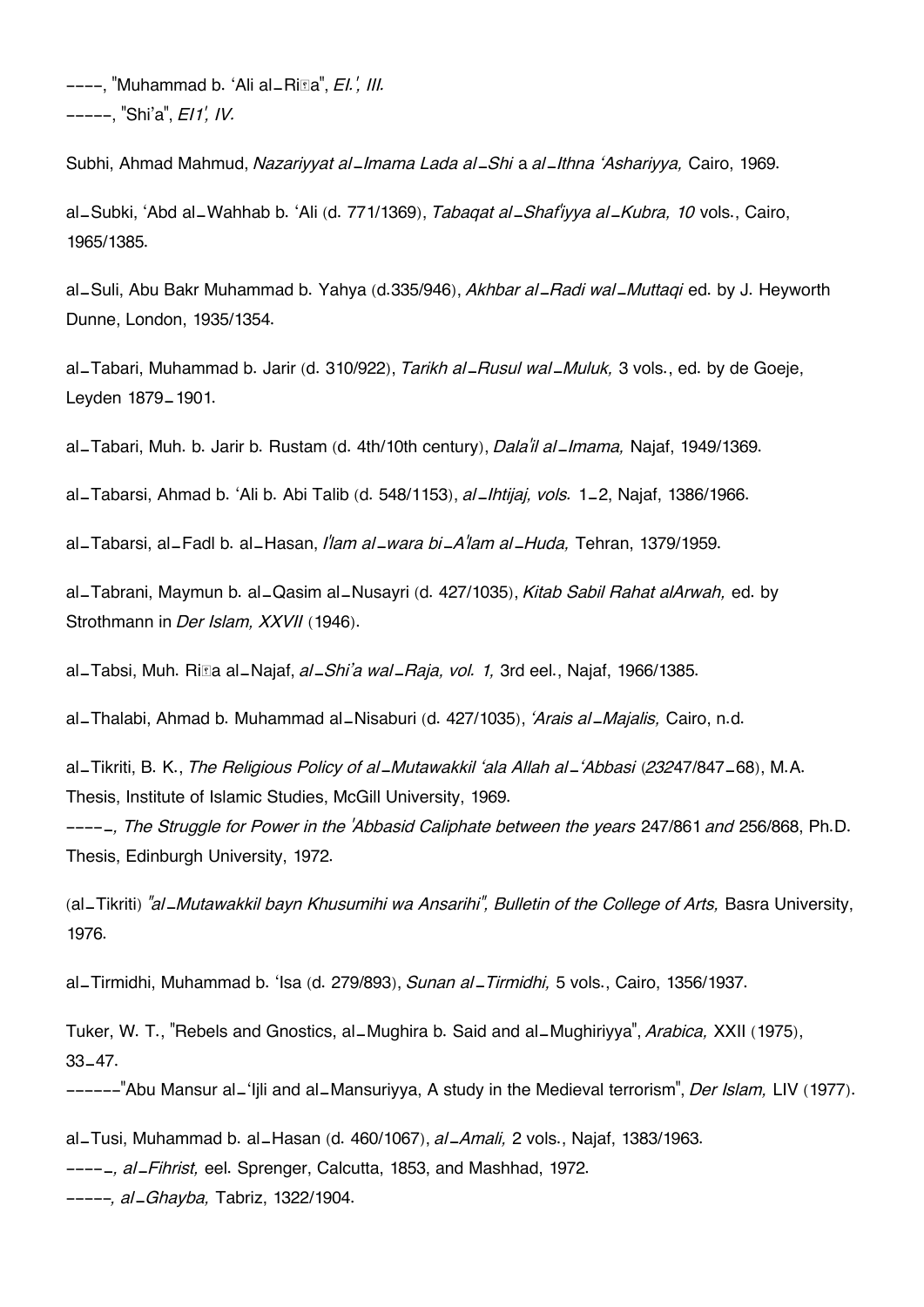- ----*‑ , Ikhtiyar Ma'rifat al‑Rijal,* Mashhad, 1348/1969.
- -----*, al‑Istibsar,* 4 vols., Tehran, 1390/1970.
- ---*--, al‑Nihaya fi Mujarrad al‑Fiqh wal‑Fatawa,* Tehran, 1970.
- ----*-, al‑Rijal,* Najaf, 1381/1961.
- *-----, Tahdhib al‑Ahkam, 10 vols.,* Tehran, 1390/1970.
- *-----, Talkhis al‑Shafi,* Qumm, 1394/1973.

*al‑Usul al‑Arba'mi'a,* Ms. Tehran University, no. 262, 1962.

Watt, W. M., *The Formative Period of Islamic Thought,* Edinburgh, 1973.

-----, <sup>"</sup>The Rafidites: A preliminary study", *Oriens, XVI* (1963), 110-21.

-------, "The Reappraisal of 'Abbasid Shiism", *Arabic and Islamic Studies in Honour of Hamilton A. R.* Gibb, eel. by George Magdisi, Leiden, 1965, 638<sub>-54</sub>.

------‑, "Sidelights on early Imamite Doctrine", *Studia Islamica,* Ex fasciculo XXXI°, Memoriae J. Schacht Dedicato, Paris, 1970, 287-98.

Wensinck, A.J., and Mensing, J. P., *Concordance et Indices de la Tradition Musulnume,* Leiden, 1969.

al‑Yafi'i al‑Fasi, Muhammad b. Ahmad al‑Hasani (d. 832/1429), *al‑'Iqd al‑Thamin* fi *Tarikh al‑Balad al‑Amm,* Cairo, 1959.

al‑Ya'qubi, Ahmad b. Abi Ya qub b. Wadih (d. 284/897), *Tarikh al‑ Ya'qubi vols.* 1‑3, Najaf, 1964.

Yaqut al<sub>-</sub>Hamawi (d. 626/1228), *Irshad al-Arib*, ed. by D. S. Margoliouth, vols. 1<sub>-7</sub>, London, 1908-23. *-------, Mujam al‑Buldan,* 4 vols., eel. by F. Wustenfeld, Leipzig, 1866‑70.

al‑Yusuf, 'Abel al‑Qadir Ahmad, *al‑Imam al‑Riďa Wali 'Ahd al‑Ma'm'un,* Baghdad, 1945.

al‑Zubayri, Mas'ab b. 'Abd Allah (d. 236/850), *Nasab Quraysh,* Cairo, 1953.

# **List of Abbreviations Employed in the Footnotes and in the Bibliography**

*Azdi ‑ al‑Azdi, Yazid b. Muhammad, Tarikh al‑Mawsil, Cairo, 1387/1967.*

*B. Firaq* ‑ al‑Baghdadi, 'Abd *al‑Qahir, al‑Farq bayn al‑Firaq, Beirut, 1393/1973.*

*al‑Bidaya ‑ Ibn Kathir, Isma'il b. 'Umar, al‑Bidaya wal‑Nihaya, 14 vols., Beirut, 1386/1966.*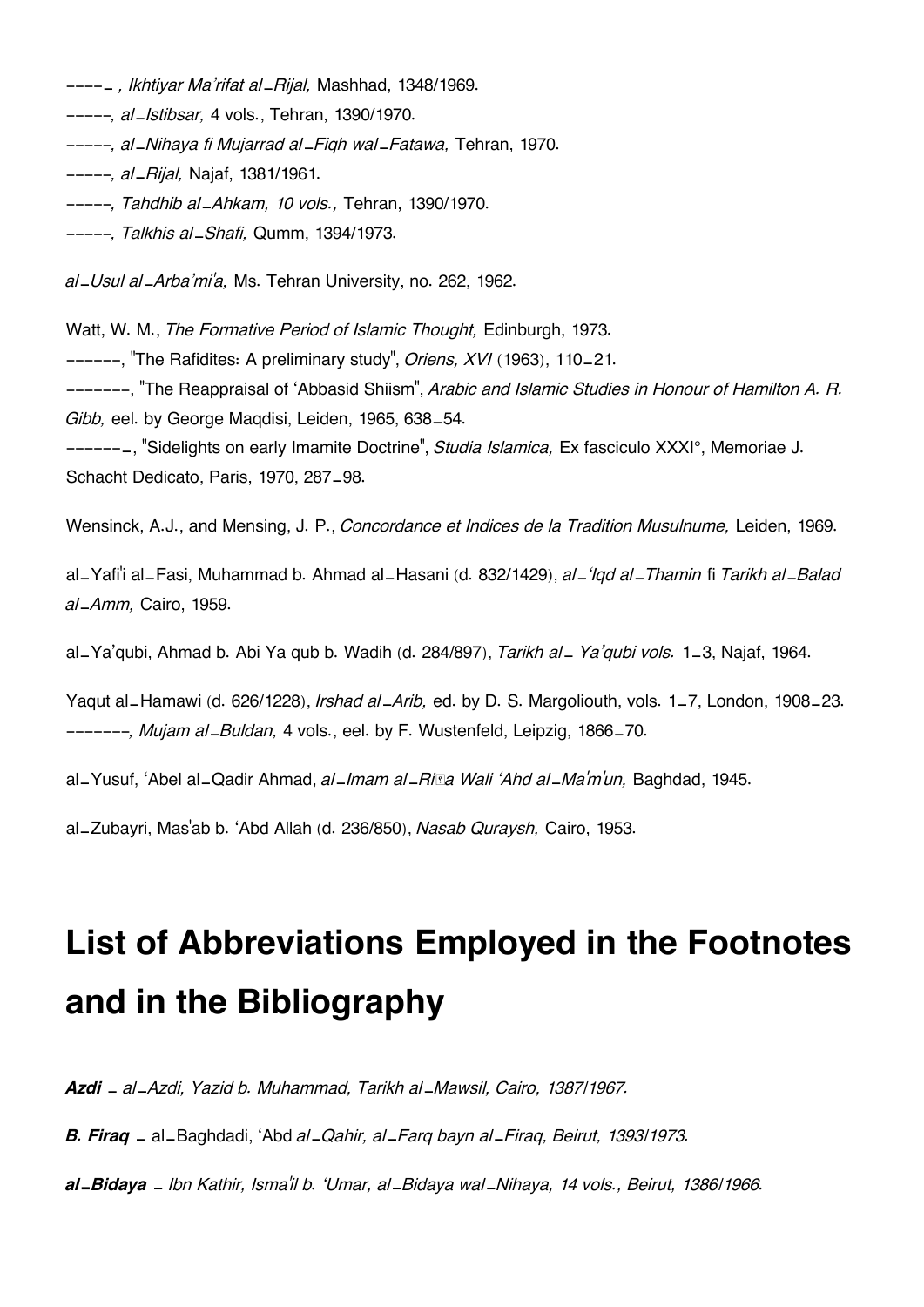*Bihar ‑ al‑Majlisi, Muhammad Baqir, Bihar al‑Anwar, 110 vols., Tehran, 13751395/1956‑1975.*

*B. Sahih* ‑ al‑Bukhari, Muhammad *b. Isma'il, al‑Jami' al‑Sahih,* Leiden, *1862‑1908.*

*Dala'il ‑ al‑Tabari, Muhammad b. Jarir b. Rustam, Dala'il al‑Imama, Najaf, 1369/1949.*

*D. Sunan ‑ al‑Sajistani, Abu Dawud,Sunan Abi Dawud, Cairo, 1370/1951.*

*Fakhri ‑ Ibn al‑Taqtaqi, Muhammad b. 'Ali, al Fakhri fi al‑Adad al‑Sultaniyya, Cairo, 1345/1929.*

*Fasl‑ Ibn Hazm, 'Ali b.* Muhammad, al‑Fasl fi*al‑Milal wa‑I‑Ahwa' wa‑l‑Nihal, Cairo, 1317‑21*

*al‑Fusul al‑'Ashara ‑ al‑Mufid, Muhammad b. al‑Nu'man, al‑Fusul al‑'Ashara* fi *al-Ghayba, Najaf, 1371/1951.*

*al‑Fusul al‑Mukhtara ‑ al‑Murtada, al‑Fusul al‑Mukhtara min al‑'Uyun wal‑Mahasin lil‑Mufid, 2 vols., Najaf, 1966.*

*Ibar ‑ Ibn Khaldun, al‑'Ibar wa diwan al‑Mubatada' wal‑l‑Khabar, 7 vols., Cairo, 1284‑7/1867‑70.*

*Ikhtiyar* ‑ al‑Kashshi, Muhammad b*. 'Umar, Ikhtiyar Ma'rifat al‑Rijal, Mashhad, 1972.*

*'Ilal ‑ al‑Saduq, Muhammad b. 'Ali, 'Ilal al‑Shara'i', Najaf, 1385/1966.*

*al‑Irshad ‑ al‑Mufid, Muhammad b. al‑Nu'man, al‑Irshad, Najaf, 1972; English translation, Balagha Books, 1981.*

*Ithbat ‑ al‑Mas'udi, 'Ali b. al‑Husayn, Ithbat al‑Wasiyya, Najaf, 1955.*

*J. Wuzara'‑ al‑Jahshayari,* Muhammad b*. 'Abdus, Kitab al‑Wuzara' wal‑Kuttab, Cairo, 1357/1939.*

*al‑Kafi ‑ al‑Kulayni, Muhammad b. Ya'qub, al‑Kafi fi 'Ilm al‑Din, 6 vols., Tehran, 1381/1961.*

*Kamal* ‑ al‑Sadnq, Muhammad *b. 'Ali, Kamal al‑Din wa Tamam al‑Ni'ma,* Tehran, *1395/1975.*

*al‑Kamil ‑ I*bn *al‑Athir, 'Izz al‑Din 'Ali, al‑Kamil fi al‑Tarikh, 9 vols., Leiden, 1851-76.*

*Khatib* ‑ al‑Khatib al‑Baghdadi, T*arikh Baghdad, 14 vols., Cairo, 1349/1931.*

*Kindi* ‑ al‑Kindi, Muhammad b. *Yusuf, Kitab Wulat Misr, Beirut, 1379/1959.*

*Maqatil ‑ al‑Isfahani, Abu al‑Faraj, Maqatil al‑7alibiyyin, Cairo, 1368/1949, also Najaf, 1965.*

*Milal* ‑ al‑Shahristani, Muhammad *b. 'Abd* al‑Karim, *Kitab al‑Milal wal‑Nihal,* London 1263*/1846.*

*Mizan* ‑ al‑Dhahabi, M*izan al‑I'tidal fi Naqd al‑Rijal, 4 vols.,* Cairo, *1963.*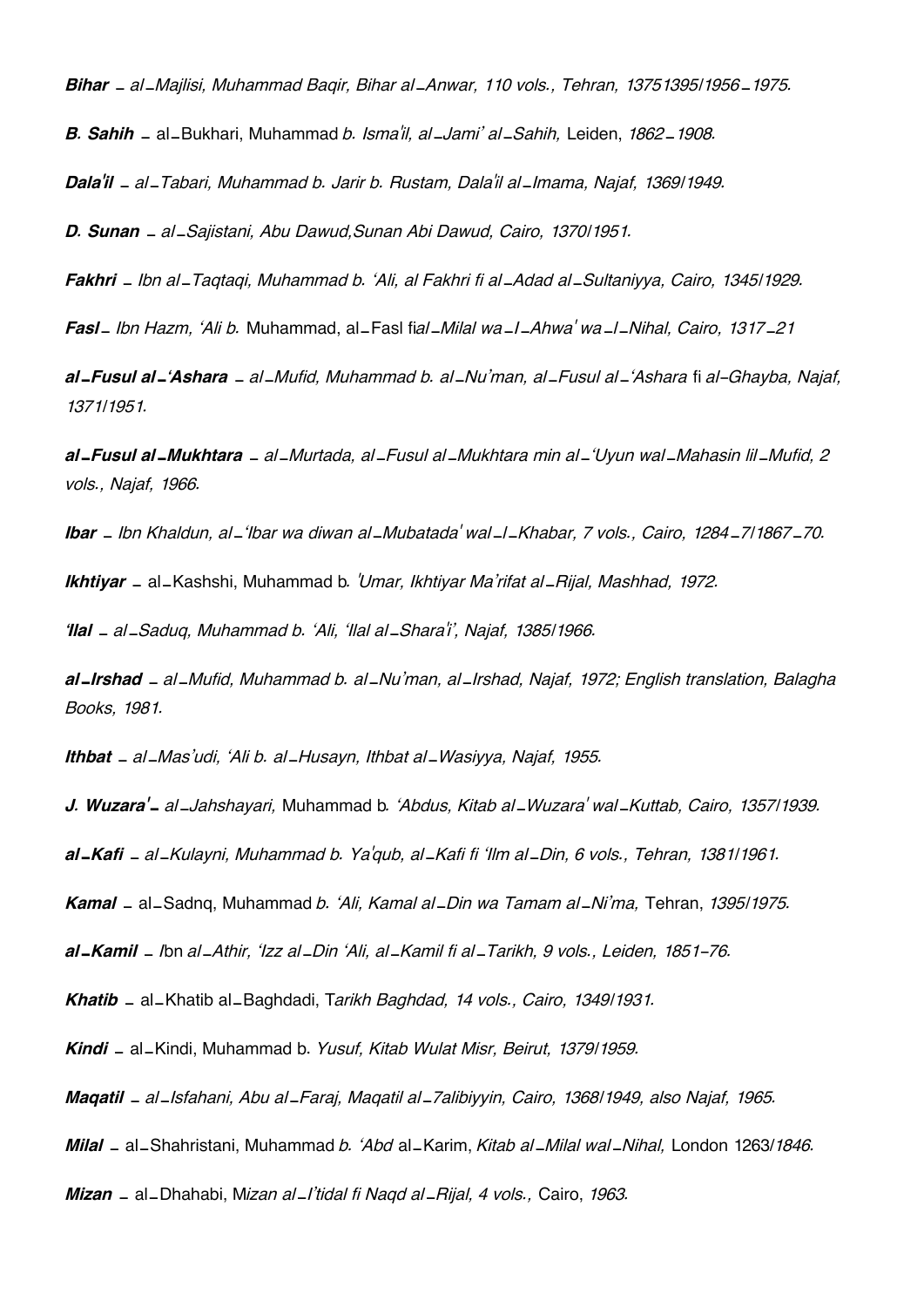*al‑Muntazam ‑ Ibn al‑Jawzi, 'Abd al‑Rahman, al‑Muntazam fi Tarikh al‑Muluk wal Umam, Haydar Abad, 1357/1939, and Beirut, 1974.*

*Muruj ‑ al‑Mas'udi, 'Ail b. al‑Hasan, Muruj al‑Dhahab wa Ma'adin al‑Jawhar, 9 vols., Paris, 1861‑76. M. Sahih ‑ Muslim b. al‑Hajjaj al‑Nisaburi, Sahih Muslim, Cairo, 1377/1956.*

*Al-Najashi ‑ al‑Najashi, Ahmad b. al‑'Abbas, Kitab al‑Rijal, Tehran, n.d.*

*N. Firaq* ‑ al‑Nawbakhti, al‑Hasan *b. Musa, Firaq al‑Shi'a, Leipzig, 1931, also Najaf 1963.*

*Nujum ‑ Ibn Taghri Bardi, Abu al‑Mahasin, al‑Nujum al‑Zahira fi Muluk Misr walQahira, 12 vols., Cairo, n.d.*

*Q. Maqalat ‑ Sad al‑Ash'ari al‑Qummi, Kitab al‑Maqalat wal‑Firaq, Tehran, 1963.*

*Tabari ‑ al‑Tabari, Muhammad b. Jarir, Tarikh al‑Rusul wal‑Muluk,* Leyden, *18791901.*

*T. al‑Fihrist ‑ al‑Tusi, Muhammad b. al‑Hasan, al‑Fihrist, Mashhad, 1972.*

*T. al‑Ghayba ‑ idem, Kitab al‑Ghayba, Tabriz, 1322/1904.*

*al‑Tirmidhi ‑ al‑Tirmidhy, Muhammad b.* Isa, *Sunan al‑Tirmidhi Cairo, 1356/1937.*

*'Uyun ‑ al‑Saduq, 'Uyun Akhbar al‑Riďa, Najaf, 19(70.*

*Wafayat ‑ Ibn Khallikan, Ahmad b. Muhammad, Wafayat al‑A'yan, 2 vols., Cairo, 1299/1882.*

*al‑Yaqubi ‑ al‑Ya'qubi, Ahmad b. Abi Ya'qub, al‑Tasrikh, 3 vols., Beirut, 1375/1955.*

#### **Source URL:**

https://www.al-islam.org/occultation-twelfth-imam-historical-background-jassim-m-hussain

#### **Links**

- [1] https://www.al-islam.org/user/login?destination=node/18370%23comment-form
- [2] https://www.al-islam.org/user/register?destination=node/18370%23comment-form
- [3] https://www.al-islam.org/person/jassim-m-hussain
- [4] https://www.al-islam.org/organization/muhammadi-trust-great-britain-and-northern-ireland
- [5] https://www.al-islam.org/library/prophethood-imamate
- [6] https://www.al-islam.org/library/imam-al-mahdi
- [7] https://www.al-islam.org/tags/life-imams
- [8] https://www.al-islam.org/tags/ghaybah